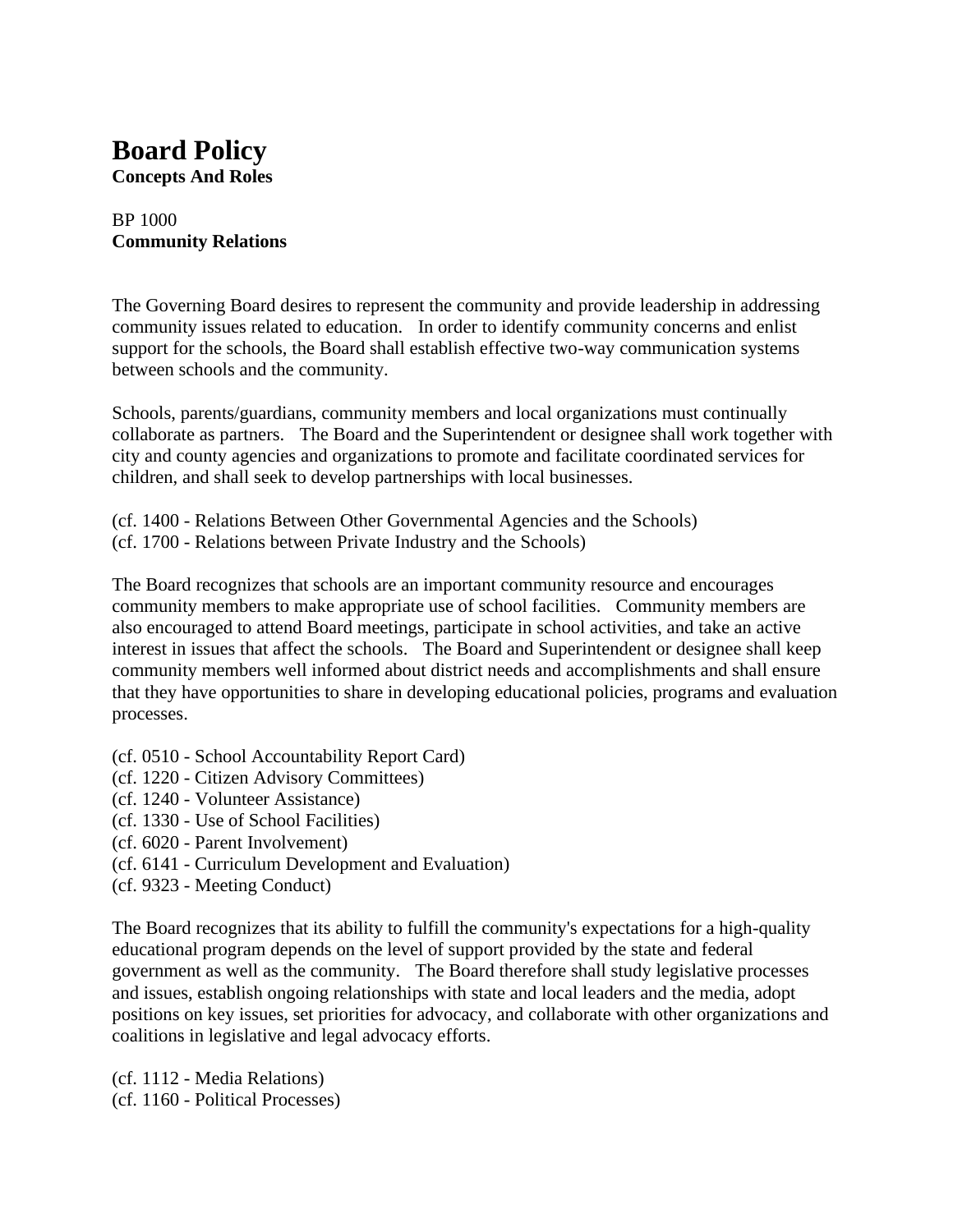(cf. 9000 - Role of the Board)

Legal Reference: EDUCATION CODE 35160 Authority of governing boards 35172 Promotional activities

(6/85) 10/96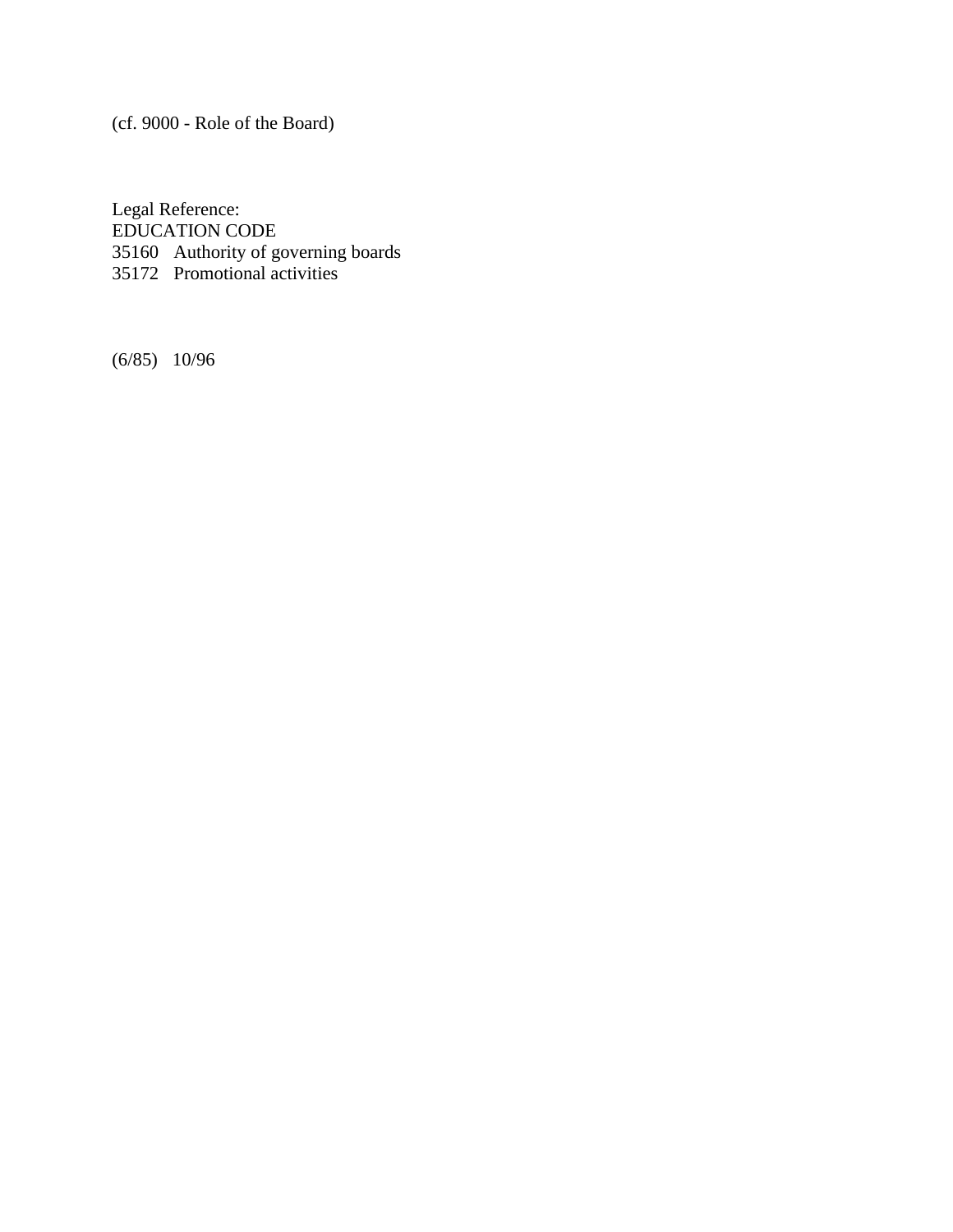## **Board Policy Communication With The Public**

#### BP 1100 **Community Relations**

\*\*\*Note: The following optional policy may be revised to reflect district practice.\*\*\*

The Governing Board recognizes the district's responsibility to keep the public informed regarding the goals, programs, achievements, and needs of the schools and district and to be responsive to the concerns and interests of the community. The Superintendent or designee shall establish strategies for effective two-way communications between the district and the public and shall consult with the Board regarding the role of Board members as advocates for the district's students, programs, and policies.

(cf. 5020 - Parent Rights and Responsibilities) (cf. 9000 - Role of the Board)

\*\*\*Note: Protocols for media relations, including the identification of Governing Board and staff spokespersons designated to meet with the media on behalf of the district, are addressed in BP 1112 - Media Relations. The district may choose to establish additional protocols for communications with other segments of the public.\*\*\*

The Superintendent or designee shall provide the Board and staff with communications protocols and procedures to assist the district in presenting a consistent, unified message on district issues. Such protocols and procedures may include, but are not limited to, identification of the spokesperson(s) authorized to speak to the media on behalf of the district, strategies for coordinating communications efforts and activities, and legal requirements pertaining to confidentiality as well as the public's right to access records.

- (cf. 1112 Media Relations)
- (cf. 1340 Access to District Records)
- (cf. 2111 Superintendent Governance Standards)
- (cf. 3580 District Records)
- (cf. 5125 Student Records)
- (cf. 5125.1 Release of Directory Information)
- (cf. 9005 Governance Standards)
- (cf. 9010 Public Statements)
- (cf. 9011 Disclosure of Confidential/Privileged Information)

The Superintendent or designee shall utilize a variety of methods to provide information to the public with access to information. Such methods may include, but are not limited to, district and school newsletters, web sites, social media, electronic communications, mailings, notices sent home with students, recorded telephone messages for parent/guardian information, community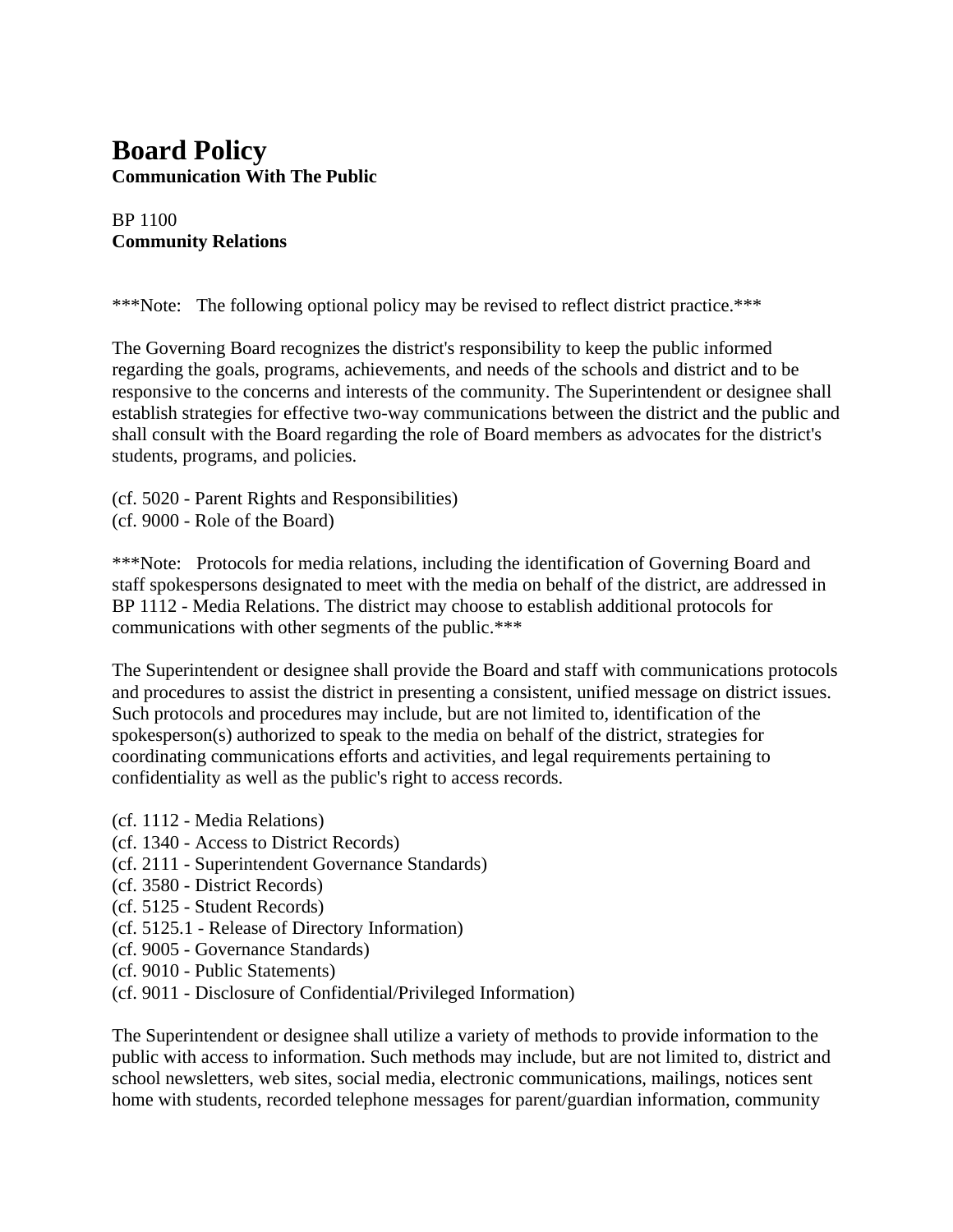forums and public events, news releases, meetings with education reporters and editorial boards, presentations at parent organization meetings, and meetings with representatives of local governments, community organizations, and businesses.

- (cf. 0510 School Accountability Report Card)
- (cf. 1113 District and School Web Sites)
- (cf. 1114 District-Sponsored Social Media)
- (cf. 1400 Relations Between Other Governmental Agencies and the Schools)
- (cf. 1700 Relations Between Private Industry and the Schools)

\*\*\*Note: Pursuant to Education Code 48985, when 15 percent or more of students enrolled in a school speak a single primary language other than English, all notices and reports sent to the parents/guardians of those students must also be written in that primary language. In addition, the Americans with Disabilities Act (28 CFR 35.130 and 35.160) requires districts to provide services and aids to ensure that a disabled individual is not excluded from participation or denied a benefit, service, or program on the basis of a disability. See BP 0410 - Nondiscrimination in District Programs and Activities.\*\*\*

In developing communications strategies, the Superintendent or designee shall take into account the needs of all members of the public, including individuals with disabilities and those whose primary language is not English.

(cf. 0410 - Nondiscrimination in District Programs and Activities)

The Superintendent or designee may provide staff members with professional development to assist them in effectively responding to requests for information or assistance by parents/guardians or members of the public.

- (cf. 4131 Staff Development) (cf. 4231 - Staff Development)
- (cf. 4331 Staff Development)

The Superintendent or designee shall provide multiple avenues and opportunities for members of the public to give input on district and school issues and operations. Community members are encouraged to become involved in school activities, participate on district and school committees, provide input at Board meetings, submit suggestions to district staff, and use the district's complaint procedures as appropriate.

- (cf. 0460 Local Control and Accountability Plan)
- (cf. 1220 Citizen Advisory Committees)
- (cf. 1230 School-Connected Organizations)
- (cf. 1240 Volunteer Assistance)
- (cf. 1250 Visitors/Outsiders)
- (cf. 1260 Educational Foundation)
- (cf. 1312.1 Complaints Concerning District Employees)
- (cf. 1312.2 Complaints Concerning Instructional Materials)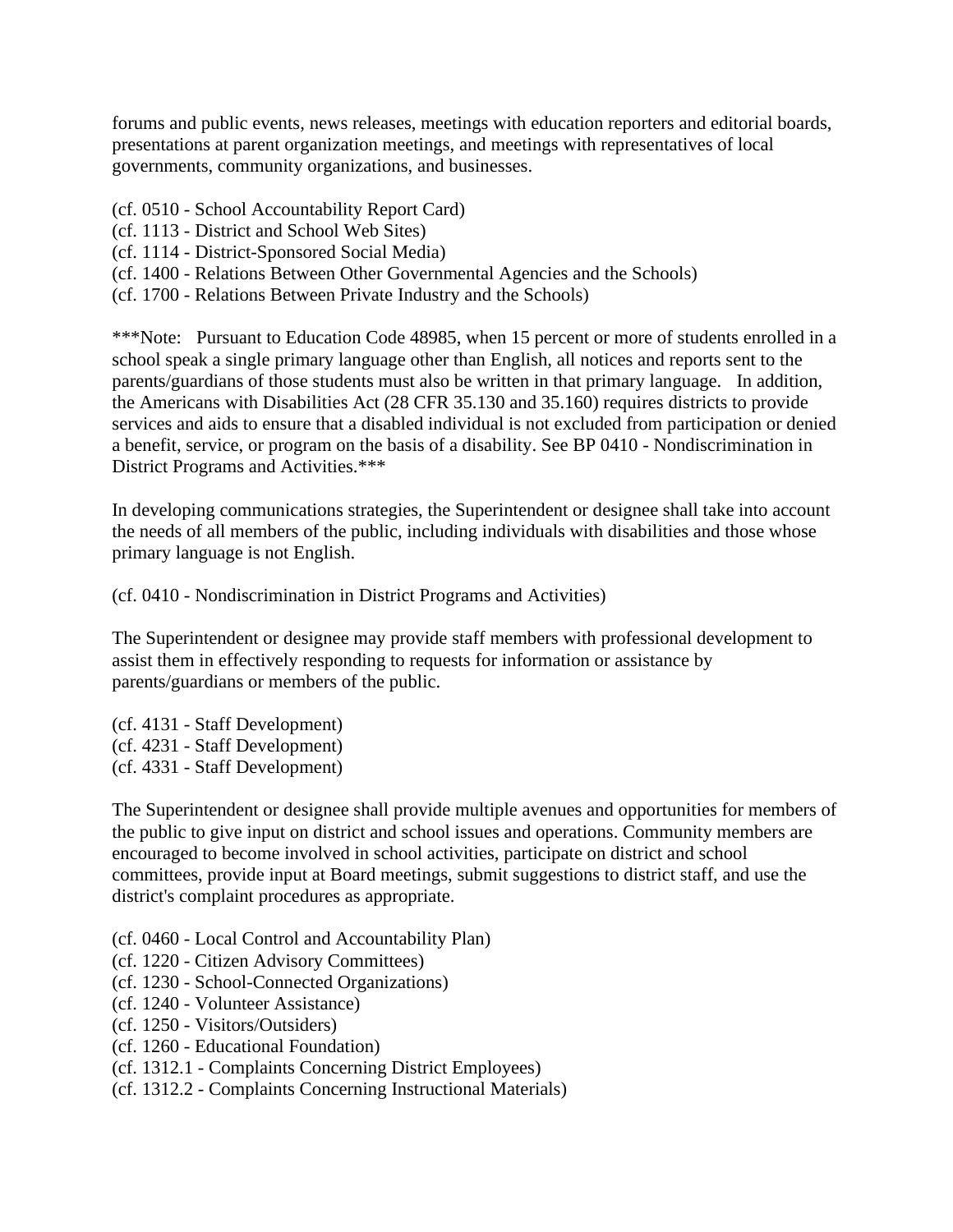- (cf. 1312.3 Uniform Complaint Procedures)
- (cf. 1312.4 Williams Uniform Complaint Procedures)
- (cf. 3555 Nutrition Program Compliance)
- (cf. 6020 Parent Involvement)
- (cf. 9322 Agenda/Meeting Materials)
- (cf. 9323 Meeting Conduct)

Mass Mailings at Public Expense

\*\*\*Note: Education Code 7054 and 2 CCR 18901.1 prohibit the use of public funds for a mass mailing that (1) expressly advocates the election or defeat of a candidate or the qualification, passage, or defeat of a ballot measure or (2) if taken in context, unambiguously urges an election result. Violation of these provisions could result in an enforcement action by the Fair Political Practices Commission. See BP 1160 - Political Processes for language regarding the use of district funds for activities related to ballot measures, candidates, or lobbying.\*\*\*

Newsletters or mass mailings regarding ballot measures, candidates, legislative activities, or any other campaign activities shall be sent and distributed in accordance with law and Board policy.

(cf. 1160 - Political Processes)

\*\*\*Note: Government Code 82041.5, 89001, and 89002 prohibit the use of public funds for a mass mailing which features a Board member or includes the name, signature, or photograph of a Board member, except as specifically allowed by law. "Mass mailing" is defined as over 200 substantially similar pieces of mail sent in a single calendar month or course of an election. A "mass mailing" does not include form letters or mail sent in response to an unsolicited request, letter, or other inquiry, or permissible informational materials otherwise authorized by Government Code 89002. Because these laws are very complex, districts should consult with legal counsel if there is a question about the appropriateness of a planned mailing.\*\*\*

A mass mailing is prohibited if all of the following criteria are met: (Government Code 89001-89002)

1. The mailing involves sending a tangible item, such as a videotape, record, button, or written document, which is delivered by any means to recipients at their residence, place of employment or business, or post office box.

2. The item features a Board member or includes the name, office, photograph, or other reference to a Board member and is prepared or sent in cooperation, consultation, coordination, or concert with the Board member.

3. The costs of distribution, or any costs of design, production, and printing exceeding \$50, are paid with district funds.

4. More than 200 substantially similar items, as defined in Government Code 89002, are sent in a single calendar month.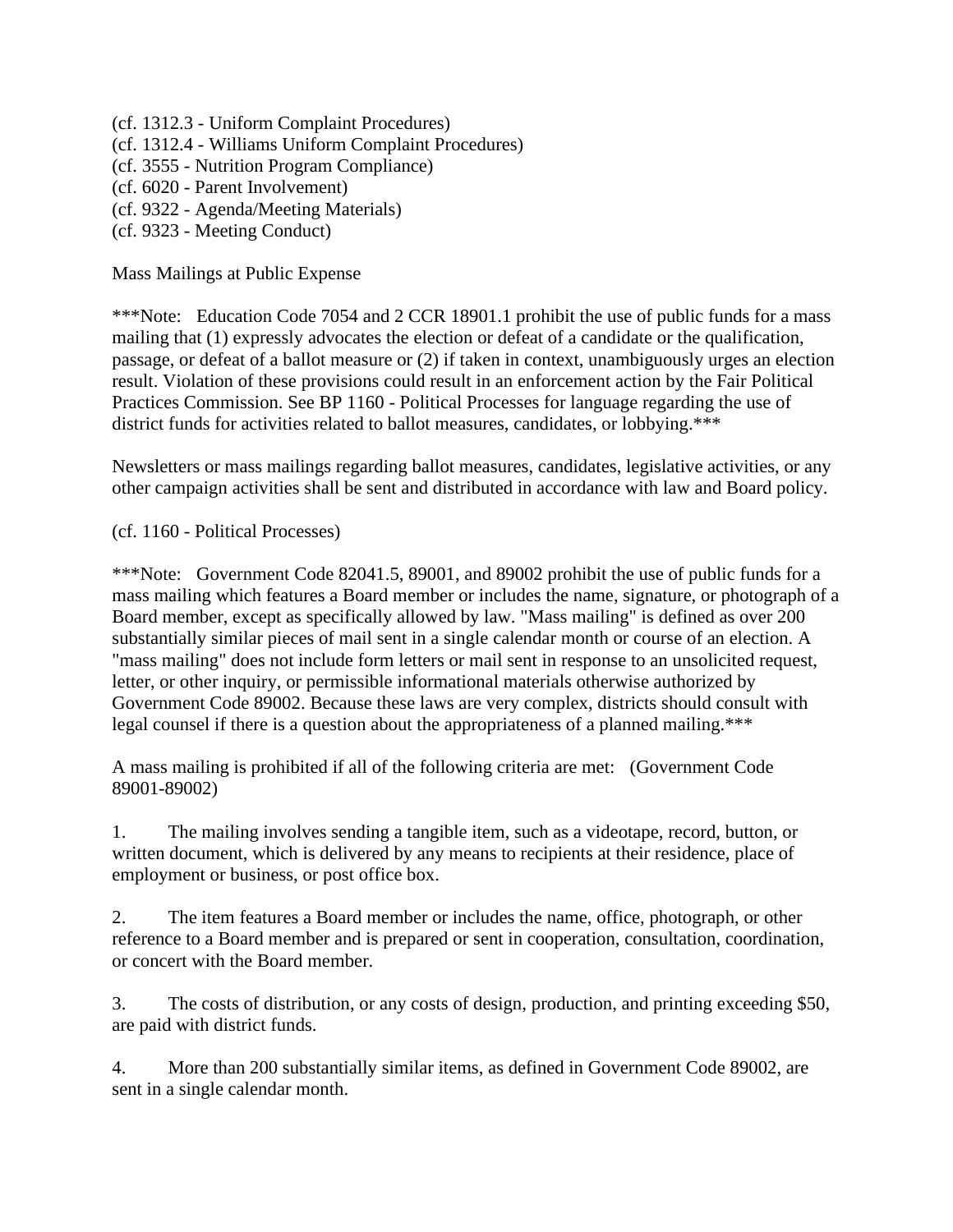The above prohibition does not apply to the types of mass mailings specified in Government Code 89002(b), including, but not limited to: (Government Code 89002)

1. An item in which the Board member's name appears only in a roster containing the names of all Board members or in the letterhead or logotype of the stationery, forms, and envelopes of the district, a district committee, or the Board member

2. An announcement including only a single mention of the Board member's name which concerns a public meeting related to the Board member's duties or any official district event(s) for which the district is providing the use of its facilities, staff, or other financial support

3. A business card that contains only one mention of the Board member's name and no photograph of the Board member

However, any of the excepted mailings listed in items #1-3 above that meets the criteria for prohibited mass mailings shall not be sent within 60 days preceding an election in which a Board member to whom the mailing relates will appear on the ballot as a candidate. (Government Code 89003)

#### Comprehensive Communications Plan

\*\*\*Note: The following optional section may be revised to reflect district practice. A comprehensive district communications plan may include strategies for internal and external communications on issues that are important to the district and community. The plan also may incorporate specific communications strategies required by other Board policies and administrative regulations. For example, see AR 0450 - Comprehensive Safety Plan, BP 1112 - Media Relations, AR 3516 - Emergencies and Disaster Preparedness Plan, and BP/AR 6020 - Parent Involvement.\*\*\*

The Superintendent or designee shall develop a written communications plan which establishes priorities for proactive community outreach to build support for district programs and issues. The plan shall identify specific communications goals aligned with the district's vision and goals for student learning. For each communications goal, the plan shall identify key messages, individuals or groups that can help the district achieve its goal, strategies tailored to each target audience, timelines, persons responsible for each activity, and budget implications.

(cf. 0000 - Vision) (cf. 0200 - Goals for the School District)

As appropriate for each issue, target audiences may include parents/guardians, the media, local governmental agencies, businesses, community organizations and civic groups, postsecondary institutions, health care professionals, child care providers, community leaders, state or federal legislators or agencies, and/or other segments of the public.

The plan shall incorporate strategies for effective communications during a crisis or other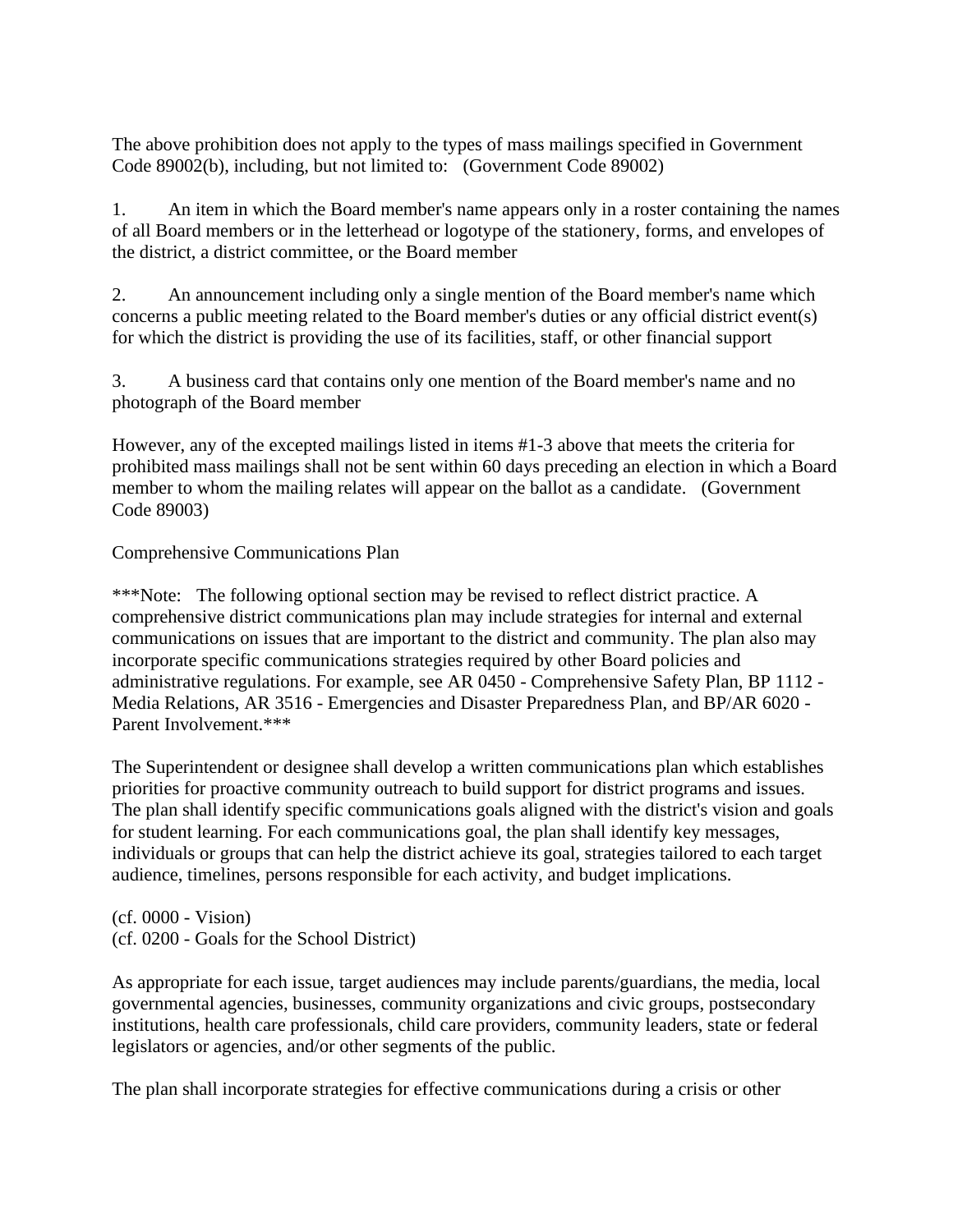emergency situation that may arise.

(cf. 0450 - Comprehensive Safety Plan) (cf. 3516 - Emergencies and Disaster Preparedness Plan)

The Superintendent or designee shall periodically evaluate the implementation and effectiveness of the district's communications plan and recommend to the Board whether the goals and key issues identified in the plan need to be revised to meet changing circumstances or priorities.

Legal Reference: EDUCATION CODE 7054 Use of district property or funds re: ballot measures and candidates 35145.5 Board meetings, public participation 35172 Promotional activities 38130-38138 Civic Center Act 48980-48985 Parental notifications GOVERNMENT CODE 54957.5 Meeting agendas and materials 82041.5 Mass mailing 89001-89003 Newsletter or mass mailing CODE OF REGULATIONS, TITLE 2 18901.1 Campaign-related mailings sent at public expense CODE OF FEDERAL REGULATIONS, TITLE 28 35.101-35.190 Americans with Disabilities Act

Management Resources: WEB SITES CSBA: http://www.csba.org California School Public Relations Association: http://www.calspra.org Fair Political Practices Commission: http://www.fppc.ca.gov

(3/08 3/11) 10/18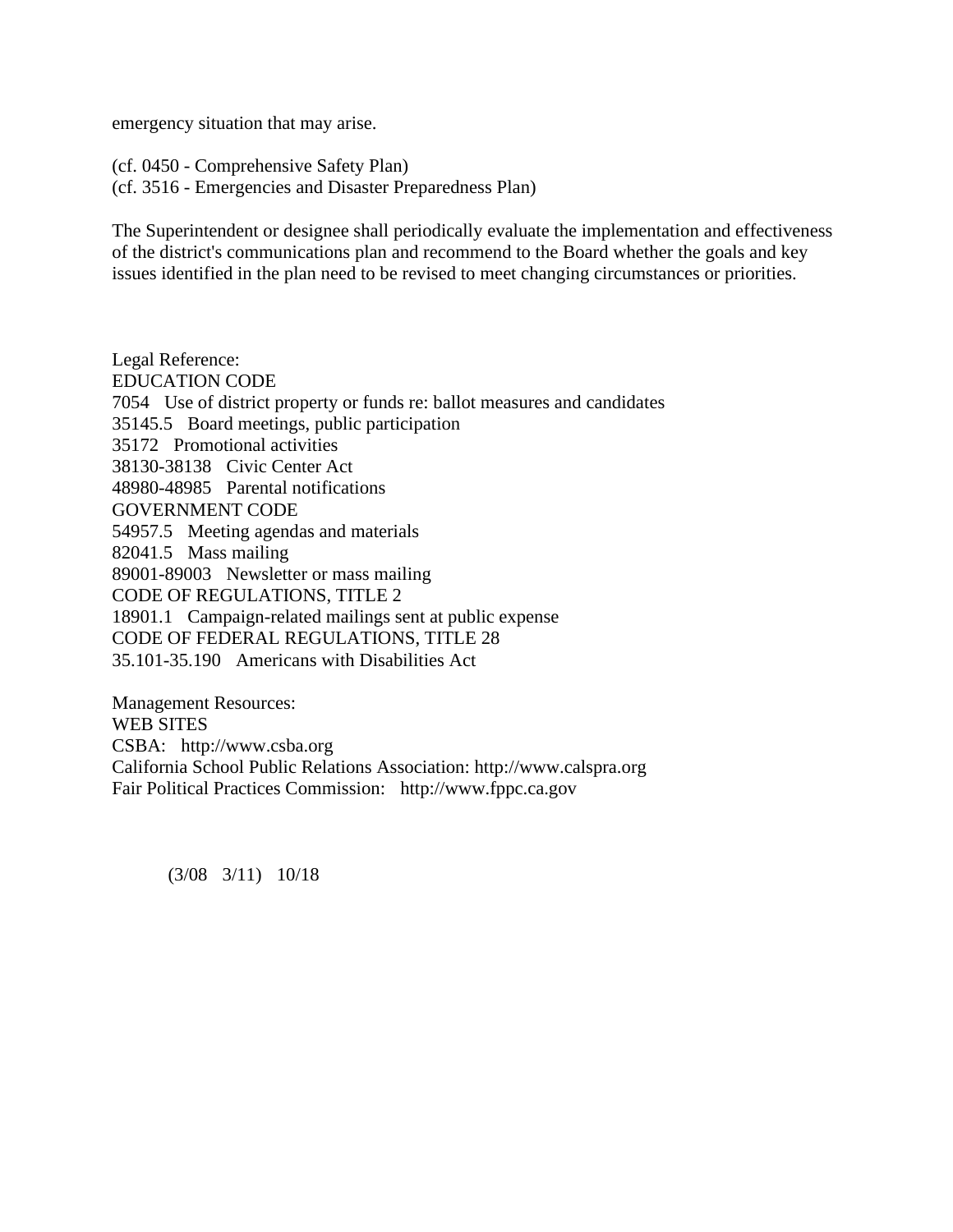### **Board Policy Media Relations**

#### BP 1112 **Community Relations**

\*\*\*Note: The following optional policy may be revised to reflect district practice.\*\*\*

\*\*\*Note: As part of building positive media relations, the district may consider presenting awards to media representatives who have helped support district goals and programs. See BP 1150 - Commendations and Awards. The district may also nominate journalists for CSBA's Golden Quill Award, which recognizes fair, insightful, and accurate reporting of the objectives, operations, accomplishments, challenges, and opportunities related to public schools.\*\*\*

The Governing Board respects the public's desire for and right to information and recognizes that the media significantly influence the community's understanding of school programs, student achievement, and school safety. In order to develop and maintain positive media relations, the Board and Superintendent shall reasonably accommodate media requests for information and provide accurate, reliable, and timely information.

In conjunction with the Superintendent or designee, the Board shall periodically establish priorities and key messages for proactively communicating with the media regarding current district issues, activities, or needs.

- (cf. 0400 Comprehensive Plans)
- (cf. 0450 Comprehensive Safety Plan)
- (cf. 0460 Local Control and Accountability Plan)
- (cf. 0510 School Accountability Report Card)
- (cf. 1100 Communication with the Public)
- (cf. 1160 Political Processes)

Media representatives are welcome at all public Board meetings and shall receive meeting agendas upon request in accordance with Board policy.

(cf. 9321 - Closed Session) (cf. 9322 - Agenda/Meeting Materials)

\*\*\*Note: Penal Code 627.2 requires all "outsiders" to register upon entering school grounds during school hours. Pursuant to Penal Code 627.1, media representatives are not defined as "outsiders." However, the Attorney General has opined (79 Ops.Cal.Atty.Gen. 58 (1996)) that, pursuant to Education Code 32212, districts are authorized to prevent interference with the orderly educational activities of the school, which may include restricting media representatives in the same manner that access by the general public may be limited (e.g., registration or accompaniment by a staff member when on school grounds). According to the Attorney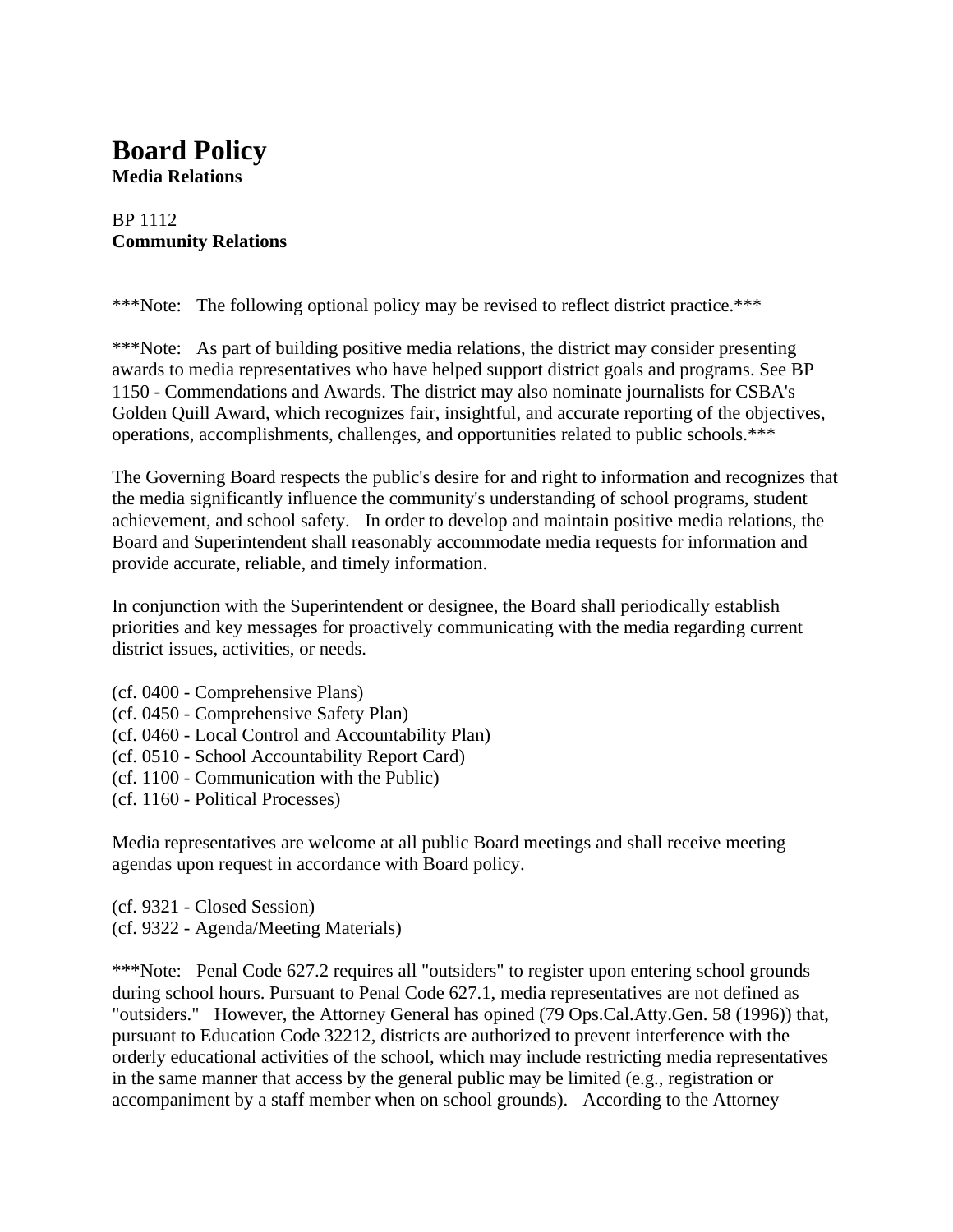General opinion, a district that has developed a policy requiring all members of the general public, both visitors and outsiders, to register upon entering school grounds may similarly require media representatives to register before coming on campus. Although Attorney General opinions are not binding on the courts, they are generally afforded deference when there is no specific statutory or case law to the contrary. See BP/AR 1250 - Visitors/Outsiders for options regarding registration.\*\*\*

\*\*\*Note: The following optional paragraph is only for use by districts that require all visitors to register upon entering school grounds, and does not apply to districts that only require outsiders to register. Districts should ensure consistency with this paragraph and BP 1250 - Visitors/Outsiders.\*\*\*

Media representatives, like all other visitors, shall register immediately upon entering any school building or grounds when school is in session.

(cf. 1250 - Visitors/Outsiders) (cf. 3515.2 - Disruptions)

Staff may provide the media with student directory information, as identified in AR 5125.1 - Release of Directory Information, unless the student's parent/guardian has submitted a written request that such information not be disclosed. The district shall not release other student records or personally identifiable student information that is private or confidential as required by law, Board policy, or administrative regulation.

(cf. 1340 - Access to District Records)

- (cf. 4119.23/4219.23/4319.23 Unauthorized Release of Confidential/Privileged Information)
- (cf. 5125 Student Records)
- (cf. 5125.1 Release of Directory Information)
- (cf. 9010 Public Statements)
- (cf. 9324 Minutes and Recordings)

Interviewing and Photographing Students

\*\*\*Note: In 79 Ops.Cal.Atty.Gen. 58 (1996), the Attorney General stated that, because students have a constitutional right to free speech, school administrators may not require prior written parental permission before allowing media representatives to interview particular students on campus. However, Education Code 48907 and 48950 and case law clarify that the district may adopt reasonable provisions for the time, place, and manner in which free expression may occur within the district's jurisdiction. Therefore, in some circumstances (e.g., interviews during class time or interviews that identify other students by name), it may be appropriate to limit the student's ability to talk with the media on campus. Because this is a complex area of law, districts should consult with legal counsel before adopting a policy or practice that may limit students' constitutional rights.\*\*\*

\*\*\*Note: Neither the Attorney General opinion nor case law considers the rights of media to photograph students on school grounds. However, the same concerns raised with regard to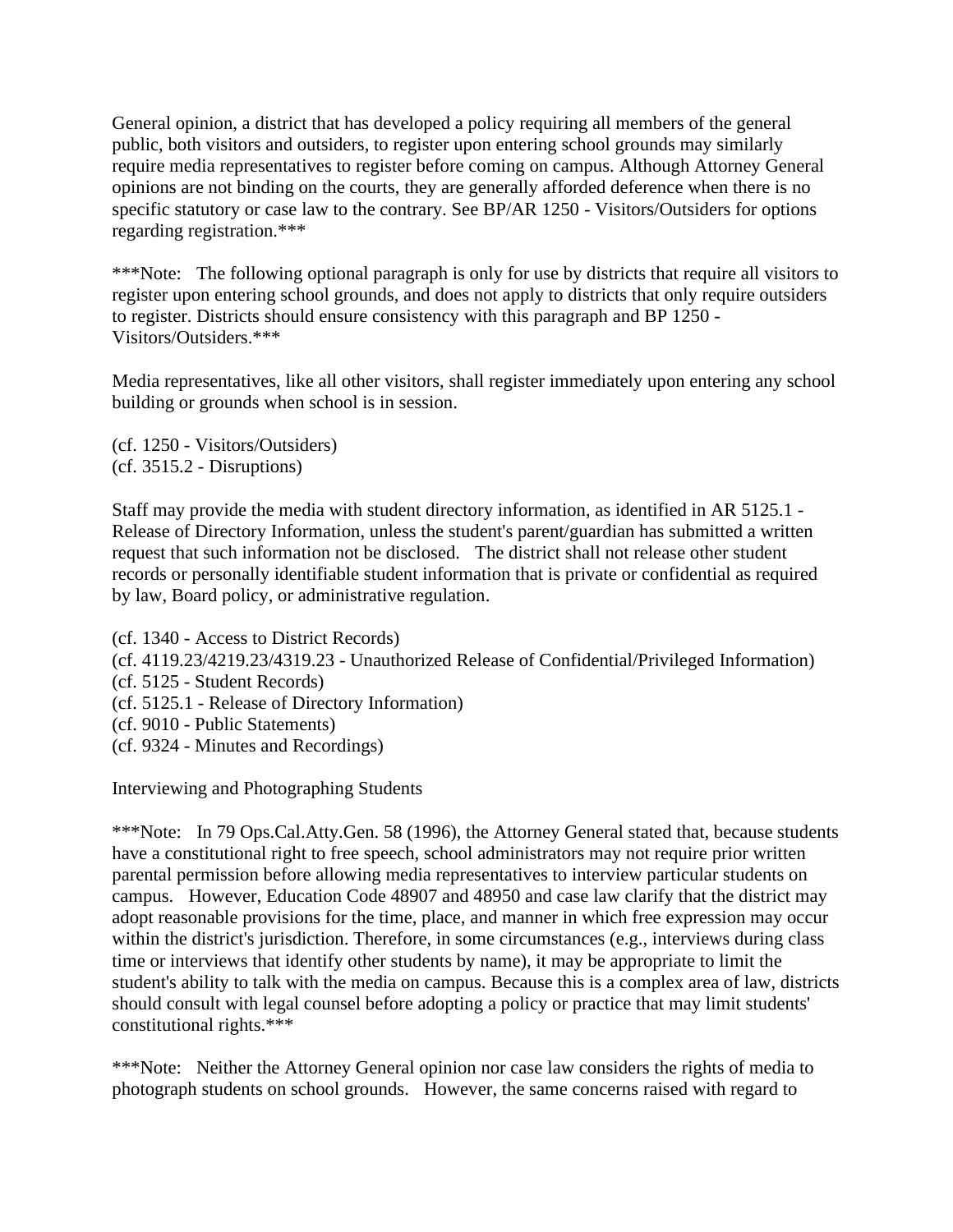student interviews, such as a substantial disruption to the orderly operation of school or a substantial invasion of the rights of others, including privacy rights, may exist with regard to photos. Furthermore, in some cases, the publishing of a photo may affect student safety, such as when a student's attendance is concealed from a parent due to a domestic violence restraining order. Districts should consult with legal counsel before adopting a policy or practice that may limit the photographing of students by the media.\*\*\*

\*\*\*Note: The following optional paragraph should be revised to reflect district practice.\*\*\*

The district shall not impose restraints on students' right to speak freely with media representatives. However, interviewing and photographing students shall not create substantial disruption to the orderly operation of the school or impinge on the rights or safety of students. Therefore, the district shall encourage media representatives who wish to interview or photograph students at school to make prior arrangements with the principal.

(cf. 5145.2 - Freedom of Speech/Expression)

Media Contacts/Spokespersons

\*\*\*Note: The following section should be revised to reflect district practice.\*\*\*

The Superintendent or designee shall identify the district's and/or site's primary media contact to whom all media inquiries shall be routed. Spokespersons designated to speak to the media on behalf of the district include the Board president, Superintendent, public information officer, or district communications director. Other Board members and/or staff may be asked by the Superintendent or designee to speak to the media on a case-by-case basis, depending on their expertise on an issue or appropriateness given a particular situation.

The Superintendent or designee shall provide training on effective media relations to all designated spokespersons.

(cf. 9240 - Board Training)

Crisis Communications Plan

\*\*\*Note: The following optional section may be revised to reflect district practice. CSBA recommends that districts develop a crisis communications plan to help ensure that accurate and timely information is provided to students, parents/guardians, the community, and the media during a crisis or natural disaster. This crisis plan may be a separate document or may be incorporated into other safety plans such as the district's comprehensive safety plan (see AR 0450 - Comprehensive Safety Plan) and/or emergency and disaster preparedness plan (see AR 3516 - Emergencies and Disaster Preparedness Plan).\*\*\*

The Superintendent or designee shall develop strategies for working with the media to provide timely and accurate information to students, parents/guardians, and the community during a crisis or natural disaster. The crisis communications plan may include, but not be limited to,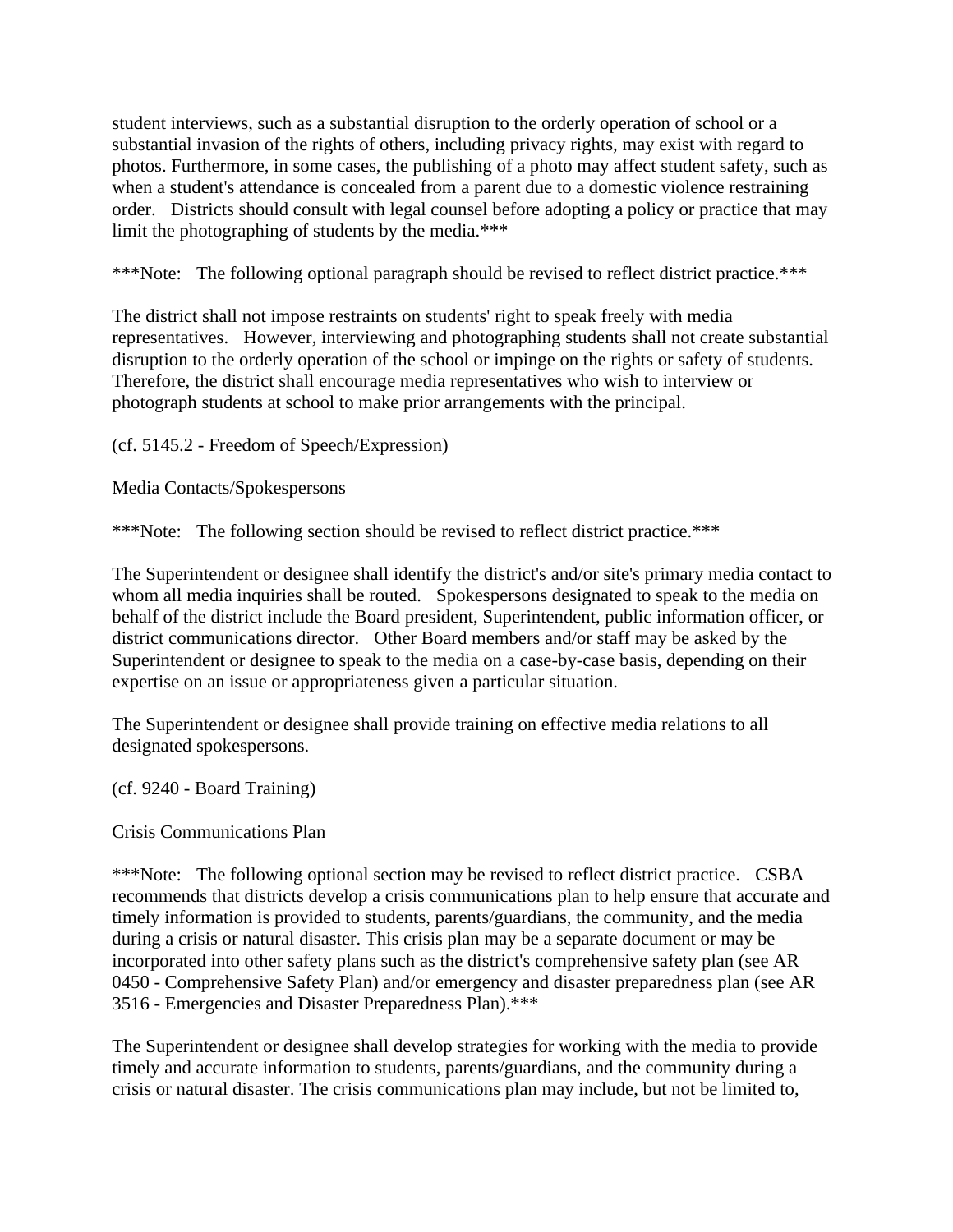identification of a media center, strategies for press conference logistics, and development and integration of both internal and external notification systems, including public address systems, social media, web site postings, and text alerts.

- (cf. 0450 Comprehensive Safety Plan)
- (cf. 1113 District and School Web Sites)
- (cf. 1114 District-Sponsored Social Media)
- (cf. 3516 Emergencies and Disaster Preparedness Plan)

The Superintendent or designee shall include local law enforcement, media representatives, and district technology personnel in the crisis planning process.

Legal Reference: EDUCATION CODE 32210-32212 Willful disturbance of public school or meeting 35144 Special meetings 35145 Public meetings 35160 Authority of governing boards 35172 Promotional activities 48907 Freedom of speech and press 48950 Prohibition against disciplinary action for first amendment speech 49061 Definition of directory information 49073 Directory information EVIDENCE CODE 1070 Refusal to disclose news source PENAL CODE 627-627.10 Access to school premises UNITED STATES CODE, TITLE 20 1232g Family educational and privacy rights CODE OF FEDERAL REGULATIONS, TITLE 34 99.3 Definition of directory information COURT DECISIONS Lopez v. Tulare Joint Union High School District, (1995) 34 Cal.App.4th 1302 ATTORNEY GENERAL OPINIONS 79 Ops.Cal.Atty.Gen. 58 (1996)

Management Resources: WEB SITES CSBA: http://www.csba.org

(10/96 7/01) 7/19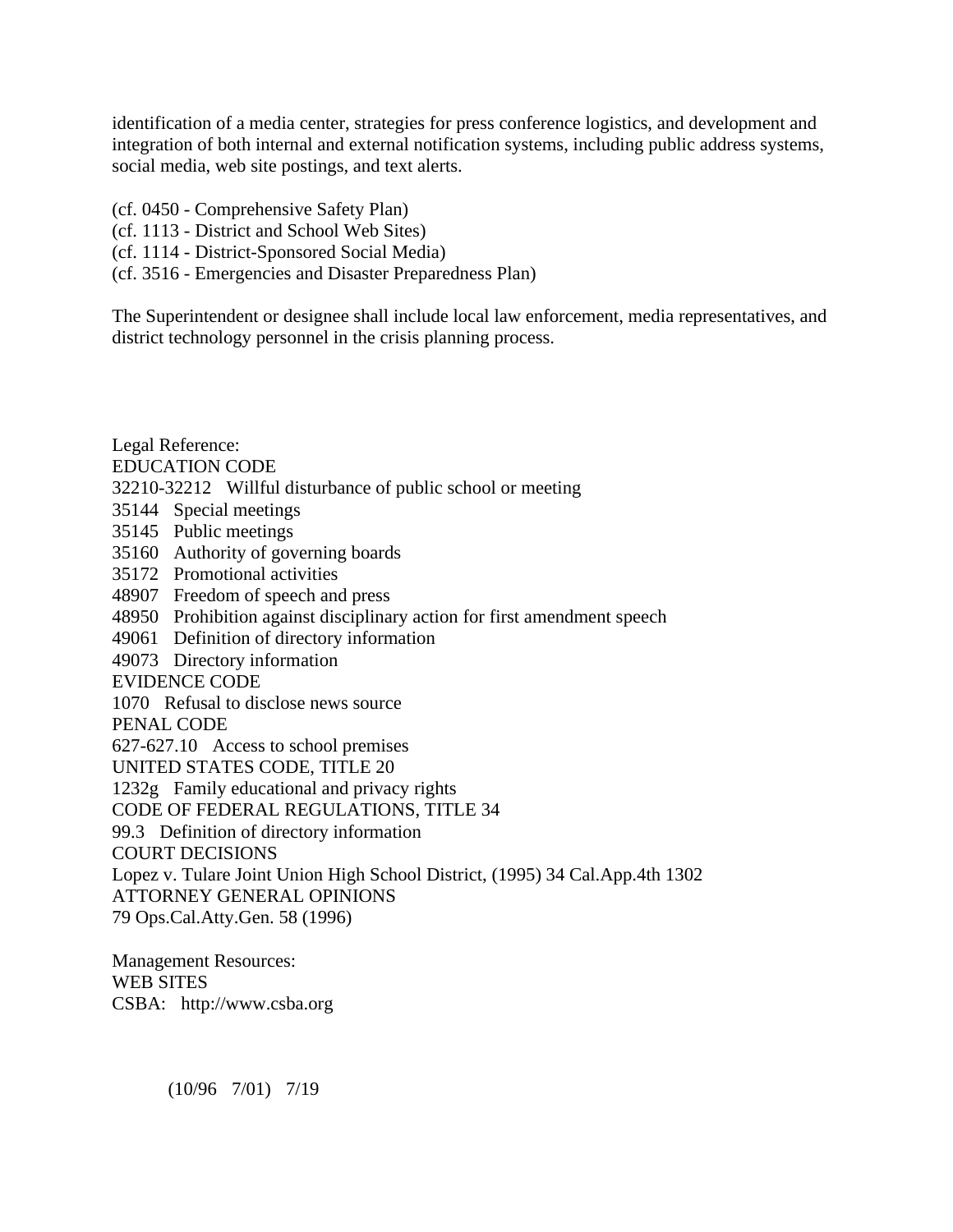## **Board Policy District And School Web Sites**

#### BP 1113 **Community Relations**

\*\*\*Note: The following optional policy is for use by districts that maintain their own web site(s) and may be revised to reflect district practice. District strategies for effective use of web sites may be incorporated into the district's comprehensive communications plan; see BP 1100 - Communication with the Public.\*\*\*

To enhance communication with students, parents/guardians, staff, and community members, the Governing Board encourages the Superintendent or designee to develop and maintain district and school web sites. The use of district and school web sites shall support the district's vision and goals and shall be coordinated with other district communications strategies.

(cf. 0000 - Vision) (cf. 0440 - District Technology Plan) (cf. 1100 - Communication with the Public) (cf. 1112 - Media Relations) (cf. 1114 - District-Sponsored Social Media) (cf. 6020 - Parent Involvement)

#### Design Standards

The Superintendent or designee shall establish design standards for district and school web sites in order to maintain a consistent identity, professional appearance, and ease of use.

\*\*\*Note: Pursuant to Title II of the Americans with Disabilities Act (42 USC 12131-12134) and Section 504 of the Rehabilitation Act of 1973 (29 USC 705, 794; 34 CFR 104.1-104.39), districts have an obligation to provide an equal opportunity to individuals with disabilities to participate in and receive the benefits of the educational program, and must provide accommodations or modifications when necessary to ensure equal treatment. Such obligations have been interpreted by the U.S. Department of Education's Office for Civil Rights (OCR) to include the requirement that district web sites be accessible to individuals with disabilities. See the OCR's June 2010 and May 2011 Dear Colleague Letters. Thus, districts must consider the needs of individuals with disabilities and identify features that would enable such persons to access all the information on district and school web sites.\*\*\*

\*\*\*Note: A U.S. Department of Justice technical assistance publication, Accessibility of State and Local Government Websites to People with Disabilities, states that an agency with a web site that is otherwise inaccessible to individuals with disabilities may meet its legal obligations by providing an alternative accessible way for them to use the programs or services (e.g., a staffed telephone information line), but points out that these alternatives are unlikely to provide an equal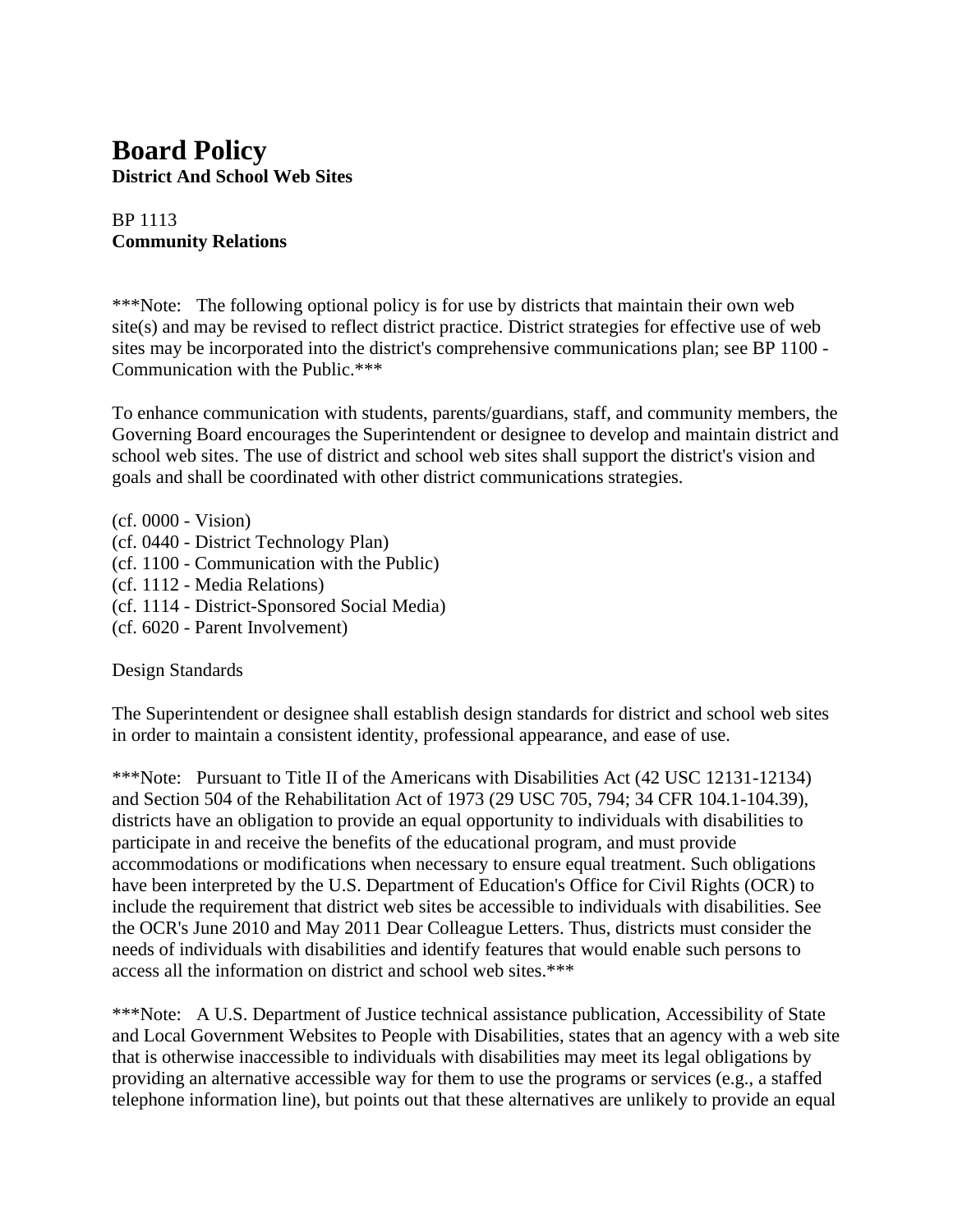degree of access in terms of hours of operation or range of options and programs available. See the accompanying administrative regulation for accessibility guidelines.\*\*\*

The district's design standards shall address the accessibility of district and school web sites to individuals with disabilities, including compatibility with commonly used assistive technologies.

(cf. 0410 - Nondiscrimination in District Programs and Activities)

Web Site Content

The Superintendent or designee shall develop content guidelines for district and school web sites and assign staff to review and approve content prior to posting.

\*\*\*Note: The following optional paragraph ensures consistency of district policies regarding advertising and may be revised to reflect district practice.\*\*\*

Board policy pertaining to advertising in district and school publications, as specified in BP 1325 - Advertising and Promotion, shall also apply to advertising on district and school web sites.

(cf. 1325 - Advertising and Promotion)

Privacy Rights

\*\*\*Note: Business and Professions Code 22580-22582 prohibit an operator of a web site from knowingly using, disclosing, compiling, or allowing a third party to use, disclose, or compile the personal information of a minor for the purpose of marketing or advertising specified types of products or services. Business and Professions Code 22584-22585 prohibit the operator of a web site that provides services to K-12 students from selling or disclosing specified student information or knowingly using that student information to engage in targeted advertising to students or parents/guardians or to amass a profile about a student. Business and Professions Code 22586, as added by AB 2799 (Ch. 620, Statutes of 2016), provides a similar prohibition for the operator of a web site used, designed, and marketed primarily for preschool or prekindergarten purposes from knowingly engaging in specified activities, including targeted advertising, selling or disclosing a student's information, and using specified information to amass a profile about a student except in furtherance of preschool or prekindergarten purposes. See BP 5125 - Student Records for further information regarding protection of student information.\*\*\*

The Superintendent or designee shall ensure that the privacy rights of students, parents/guardians, staff, Board members, and other individuals are protected on district and school web sites.

(cf. 1340 - Access to District Records) (cf. 4119.23/4219.23/4319.23 - Unauthorized Release of Confidential/Privileged Information) (cf. 5022 - Student and Family Privacy Rights) (cf. 5125 - Student Records)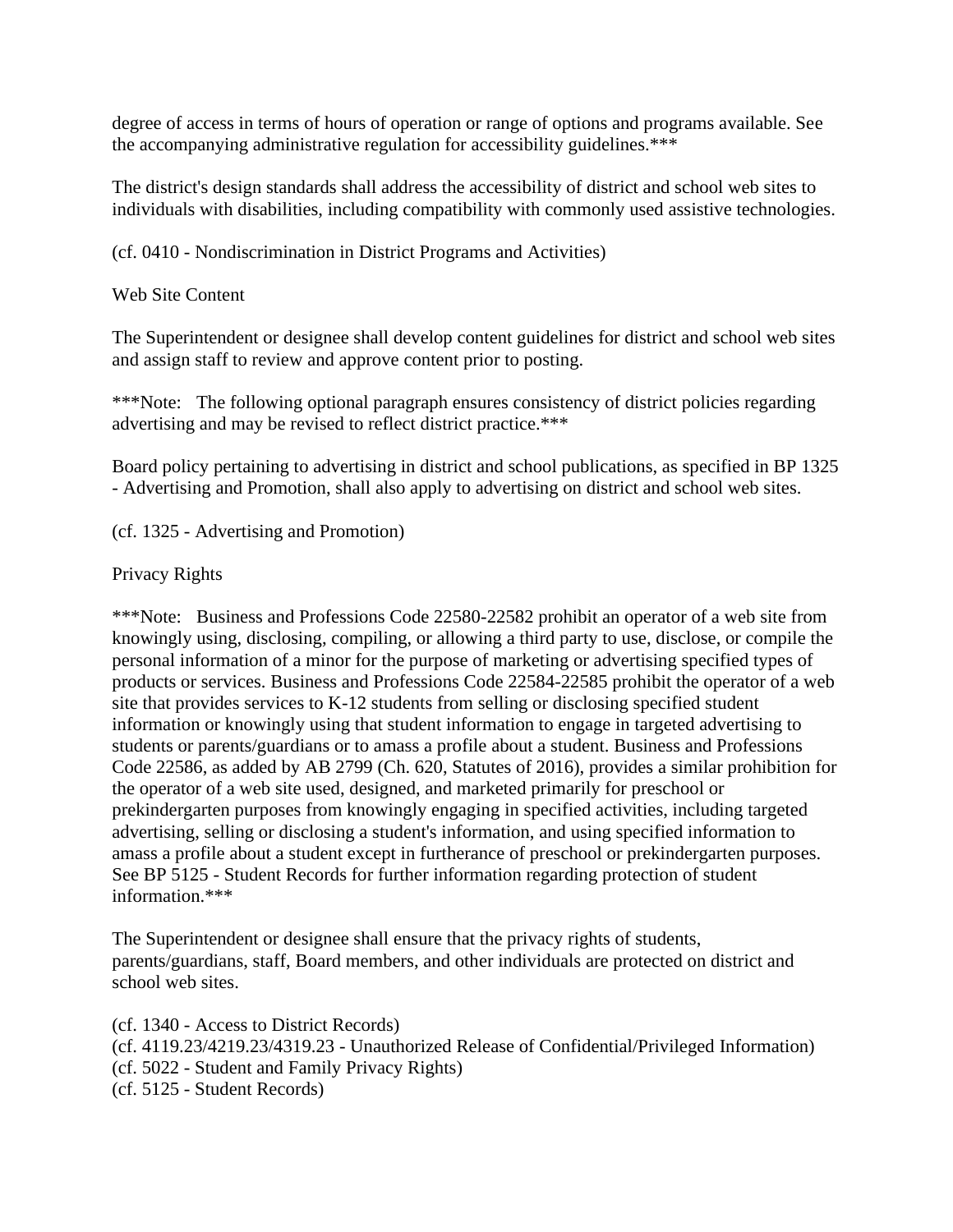\*\*\*Note: The following optional paragraph may be revised to reflect district practice. The district should carefully consider whether to place personally identifiable information on district or school web sites since release of such information may put individuals, including students, at risk and also may violate Education Code 49073 which prohibits disclosure of student directory information to any private profit-making entity; see BP/AR/E 5125.1 - Release of Directory Information.\*\*\*

Telephone numbers and home and email addresses of students and/or their parents/guardians shall not be published on district or school web sites.

(cf. 5125.1 - Release of Directory Information)

\*\*\*Note: The following options address the use of students' photographs on district or school web sites. Option 1 is for use by districts that, pursuant to Education Code 49061 and 34 CFR 99.3, include photographs in the definition of directory information, as specified in AR 5125.1 - Release of Directory Information, and publish student photographs along with their names unless a parent/guardian requested in writing that no photographs of their child be released without their prior written consent. Option 2 is for use by districts that do not allow students' photographs to be published along with their names unless specific consent for such publication is received from the parent/guardian.\*\*\*

OPTION 1: The district regards photographs as a category of directory information that would not generally be considered harmful or an invasion of privacy if disclosed. Therefore, a student's photograph, together with his/her name, may be published on district or school web sites unless the student's parent/guardian has notified the district in writing to not release the student's photograph without prior written consent, in accordance with BP/AR 5125.1 - Release of Directory Information.

OPTION 2: Photographs of individual students shall not be published on district or school web sites accompanied by the student's name or other personally identifiable information without the prior written consent of the student's parent/guardian.

\*\*\*Note: The remainder of this policy is for use by all districts.\*\*\*

If students' names are not included, photographs of individual students or groups of students, such as at a school event, may be published on school or district web sites.

\*\*\*Note: The following optional paragraph may be revised to reflect district practice. It is recommended that districts not post employees' home addresses, personal telephone numbers, or personal email addresses on district or school web sites, in order to maintain employee privacy and safety. If such information is posted, employees should be informed that using a personal account or device to receive communications regarding district business does not categorically exclude these records from disclosure upon request under the California Public Records Act (Government Code 6250-6270), pursuant to the California Supreme Court's decision in City of San Jose v. Superior Court. See BP 1340 - Access to District Records, AR 3580 - District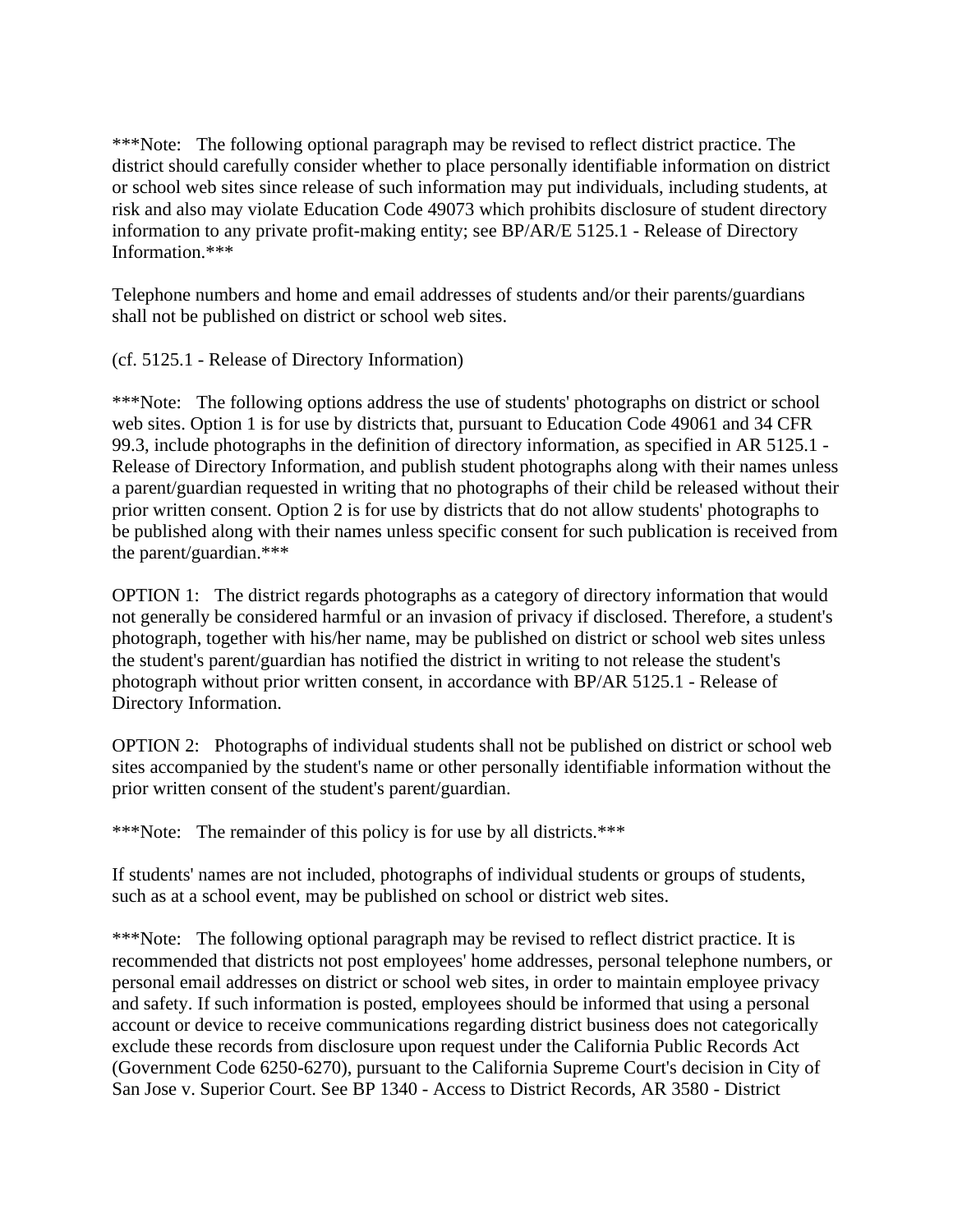Records, and BB 9012 - Board Member Electronic Communications.\*\*\*

Employees' home addresses, personal telephone numbers, and personal email addresses shall not be posted on district or school web sites.

The home address or telephone number of any elected or appointed official including, but not limited to, a Board member or public safety official, shall not be posted on district or school web sites without the prior written permission of that individual. (Government Code 3307.5, 6254.21, 6254.24)

No public safety official shall be required to consent to the posting on the Internet of his/her photograph or identity as a public safety officer for any purpose if that officer reasonably believes that the disclosure may result in a threat, harassment, intimidation, or harm to the officer or his/her family. (Government Code 3307.5)

(cf. 3515.3 - District Police/Security Department)

Legal Reference: EDUCATION CODE 35182.5 Contracts for advertising 35258 Internet access to school accountability report cards 48907 Exercise of free expression; rules and regulations 48950 Speech and other communication 49061 Definitions, directory information 49073 Release of directory information 60048 Commercial brand names, contracts or logos BUSINESS AND PROFESSIONS CODE 22580-22582 Digital privacy 22584-22585 Student Online Personal Information Protection Act 22586 Preschool and prekindergarten privacy GOVERNMENT CODE 3307.5 Publishing identity of public safety officers 6254.21 Publishing addresses and telephone numbers of officials 6254.24 Definition of public safety official 11135 Nondiscrimination; accessibility to state web sites PENAL CODE 14029.5 Prohibition against publishing personal information of person in witness protection program UNITED STATES CODE, TITLE 17 101-122 Subject matter and scope of copyright 504 Penalties for copyright infringement UNITED STATES CODE, TITLE 20 1232g Federal Family Educational Rights and Privacy Act UNITED STATES CODE, TITLE 29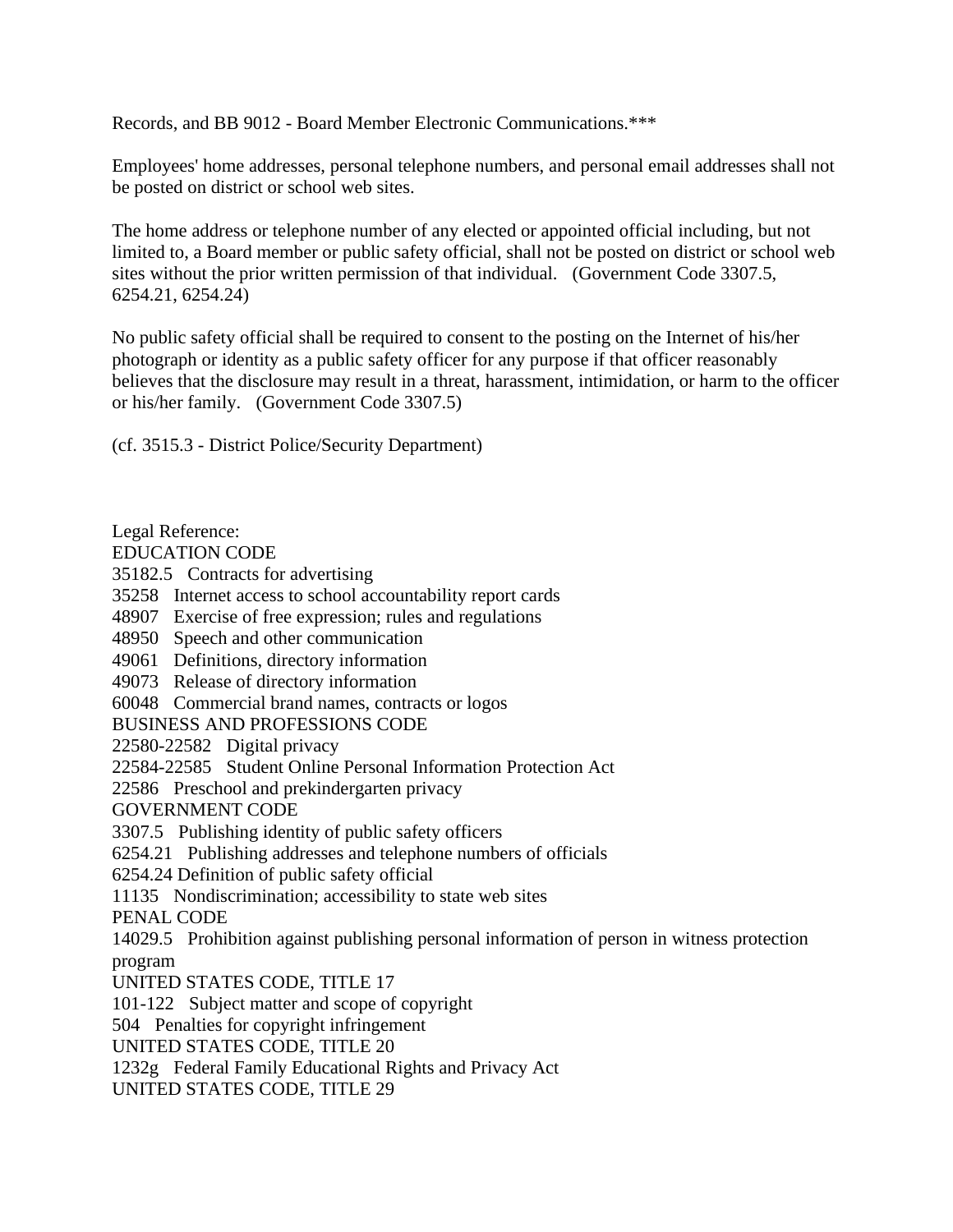705 Definitions; Vocational Rehabilitation Act 794 Section 503 of the Rehabilitation Act of 1973; accessibility to federal web sites UNITED STATES CODE, TITLE 42 12101-12213 Americans with Disabilities Act CODE OF FEDERAL REGULATIONS, TITLE 16 312.1-312.12 Children's Online Privacy CODE OF FEDERAL REGULATIONS, TITLE 34 99.1-99.67 Family Educational Rights and Privacy 104.1-104.61 Nondiscrimination on the basis of disability COURT DECISIONS City of San Jose v. Superior Court, (2017) 2 Cal.5th 608 Aaris v. Las Virgenes Unified School District, (1998) 64 Cal.App.4th 1112 Management Resources: U.S. DEPARTMENT OF EDUCATION OFFICE FOR CIVIL RIGHTS PUBLICATIONS Dear Colleague Letter, May 26, 2011 Joint Dear Colleague Letter: Electronic Book Readers, June 2010 U.S. DEPARTMENT OF JUSTICE PUBLICATIONS Accessibility of State and Local Government Websites to People with Disabilities, June 2003 WORLD WIDE WEB CONSORTIUM PUBLICATIONS Web Content Accessibility Guidelines, December 2008 WEB SITES CSBA: http://www.csba.org California Department of Education, Web Accessibility Standards: http://www.cde.ca.gov/re/di/ws/webaccessstds.asp California School Public Relations Association: http://www.calspra.org U.S. Department of Education, Office for Civil Rights: http://www2.ed.gov/about/offices/list/ocr U.S. Department of Justice, Americans with Disabilities Act: http://www.ada.gov World Wide Web Consortium, Web Accessibility Initiative: http://www.w3.org/wai

(7/07 7/11) 10/17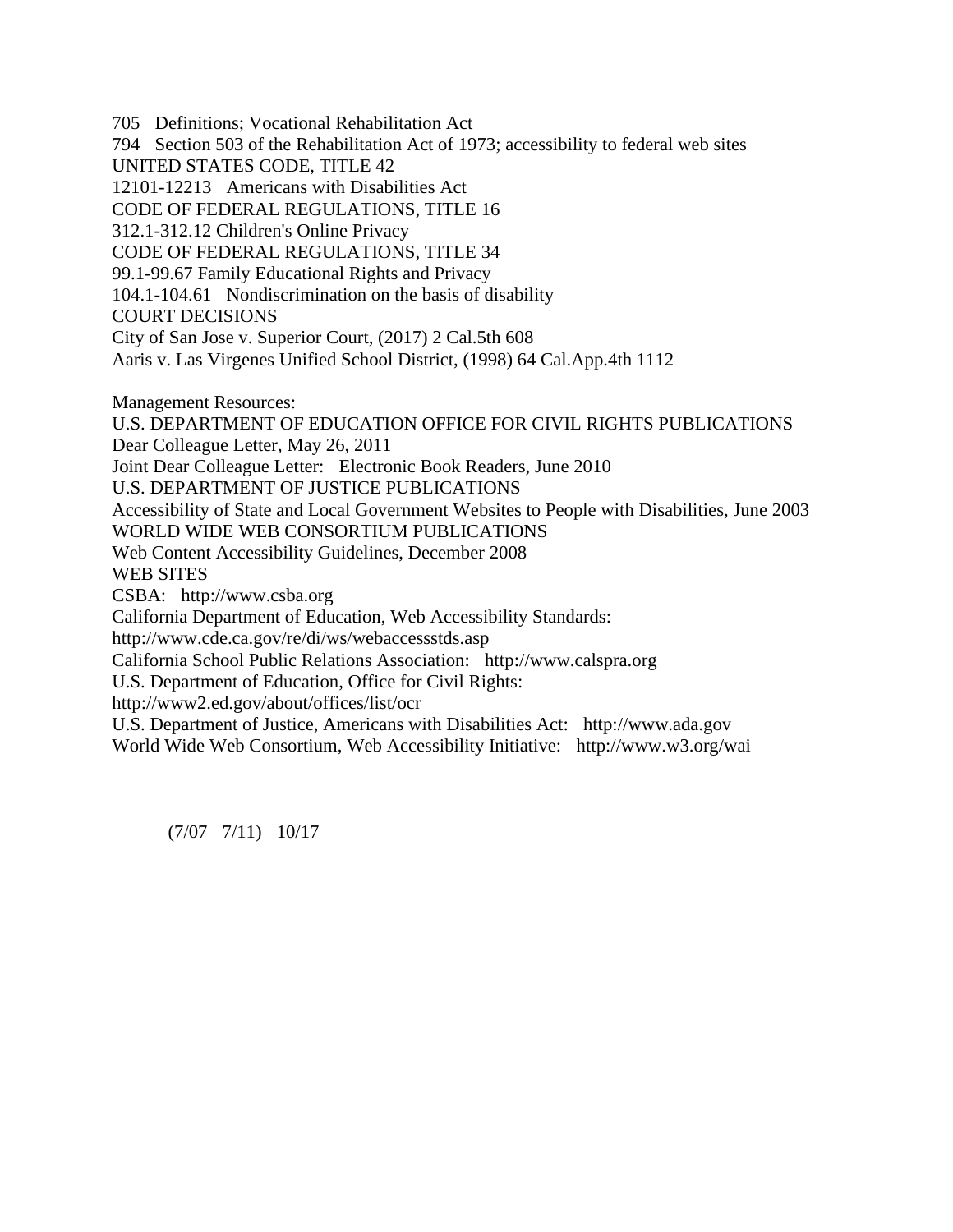## **Administrative Regulation**

**District And School Web Sites**

#### AR 1113 **Community Relations**

\*\*\*Note: The following optional administrative regulation is for use by districts that maintain their own web site(s) and should be revised to reflect district practice.\*\*\*

#### Design Standards

The Superintendent or designee shall develop design standards for district and school web sites that include, but are not limited to, guidelines to ensure the clear organization of the material, readability of the font type and size, and simplicity of the navigation structure linking the content on the web site. Such standards shall take into consideration the ease of use on a wide range of devices.

\*\*\*Note: Pursuant to Title II of the Americans with Disabilities Act (42 USC 12131-12134) and Section 504 of the Rehabilitation Act of 1973 (29 USC 705, 794; 34 CFR 104.1-104.39), districts have an obligation to provide an equal opportunity to individuals with disabilities to participate in and receive the benefits of the educational program. Such obligations have been interpreted by the U.S. Department of Education's Office for Civil Rights (OCR) to include the requirement that district web sites be accessible to individuals with disabilities. See the OCR's June 2010 and May 2011 Dear Colleague Letters.\*\*\*

\*\*\*Note: While there are no explicit standards detailed in law or regulations addressing accessible features, the World Wide Web Consortium's Web Content Accessibility Guidelines 2.0 and Web Accessibility Initiative Accessible Rich Internet Applications Suite are widely used tools that may serve as guidelines for district and school web sites. Additionally, examples of technical standards for accessibility are available on the California Department of Education's web site.\*\*\*

In accordance with the requirements of the Americans with Disabilities Act and Section 504 of the federal Rehabilitation Act of 1973, district and school web sites shall contain features that ensure accessibility for individuals with disabilities, which may include, but are not limited to, captions for videos and multimedia presentations, text alternatives to images, provision of sufficient time to use the content, avoidance of flashing images, adequate contrast in visual presentations, and/or other features that meet applicable standards for web site accessibility. The Superintendent or designee shall regularly review district and school web sites and modify them as needed to ensure legal compliance with accessibility standards.

(cf. 0410 - Nondiscrimination in District Programs and Activities)

Web Site Content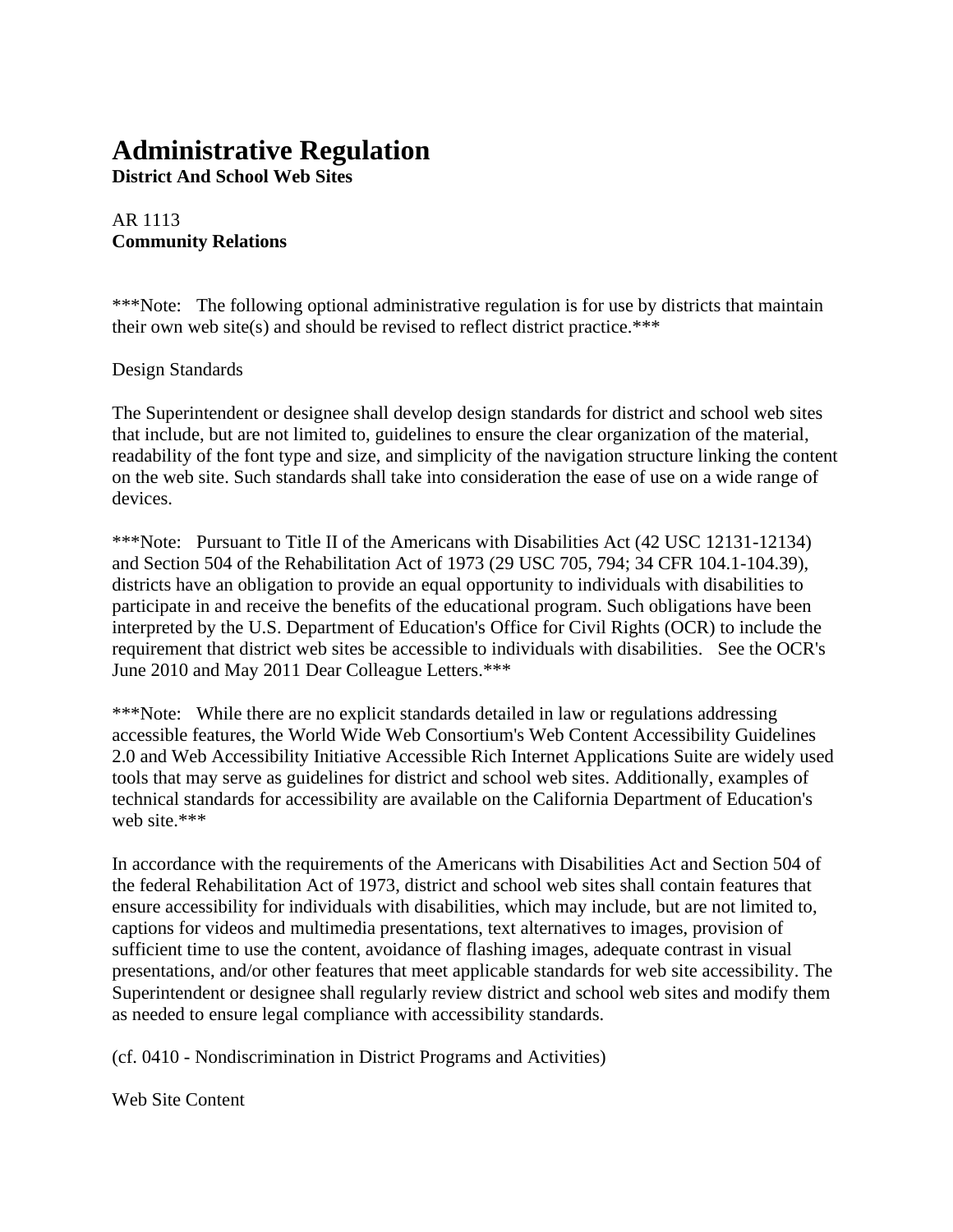\*\*\*Note: The following section may be revised to reflect district practice.\*\*\*

\*\*\*Note: For all Governing Board meetings occurring on and after January 1, 2019, Government Code 54954.2, as amended by AB 2257 (Ch. 265, Statutes of 2016), requires the district to post a "prominent, direct link" to the current Board meeting agenda on the primary homepage of the district's web site. However, districts that use an integrated agenda management platform (i.e., a web site dedicated to providing the entirety of the agenda information for the Board) are exempt from this requirement if a direct link to the platform is posted on the homepage and the current agenda is the first agenda available at the top of the platform. Government Code 54954.2 specifies that agendas posted either through a direct link or through use of an integrated agenda management platform must be (1) retrievable, downloadable, indexable, and electronically searchable by commonly used Internet search applications; (2) platform independent and machine readable; and (3) available to the public free of charge and without any restriction that would impede the reuse or redistribution of the agenda.\*\*\*

As applicable, district and school web sites shall provide current information regarding the district's mission and goals, district/school programs and operations, district/school news, agendas and minutes of Governing Board meetings, School Accountability Report Cards, school calendars, and links to educational resources.

- (cf. 0440 District Technology Plan)
- (cf. 0510 School Accountability Report Card)
- (cf. 1100 Communication with the Public)
- (cf. 9322 Agenda/Meeting Materials)

With approval of the principal, individual teachers may create web pages linked to the district or school web site to provide information pertaining to class assignments, expectations, and activities.

\*\*\*Note: In determining whether to limit or allow the ability of certain groups or individuals to provide content for district or school web sites, districts should consult with legal counsel on matters pertaining to protected speech and equal access; see BP/AR 5145.2 - Freedom of Speech/Expression and BP/AR 6145.5 - Student Organizations and Equal Access.\*\*\*

Student work may be published on district or school web sites provided that both the student and his/her parent/guardian provide written permission or the work is part of an existing publication such as a school newspaper.

\*\*\*Note: Federal copyright law (17 USC 106) grants a copyright owner the exclusive rights to reproduce, distribute, make derivative works of, publicly perform, or publicly display the copyrighted work or to authorize others to do so. However, pursuant to 17 USC 107, "fair use" (i.e., the reproduction of limited portions of copyrighted materials without the copyright owner's permission) is allowed for such purposes as criticism, comment, news reporting, teaching, scholarship, or research; see BP/AR 6162.6 - Use of Copyrighted Materials. Even if use of certain copyrighted materials in the district meets the criteria for a fair use exception, text, art, or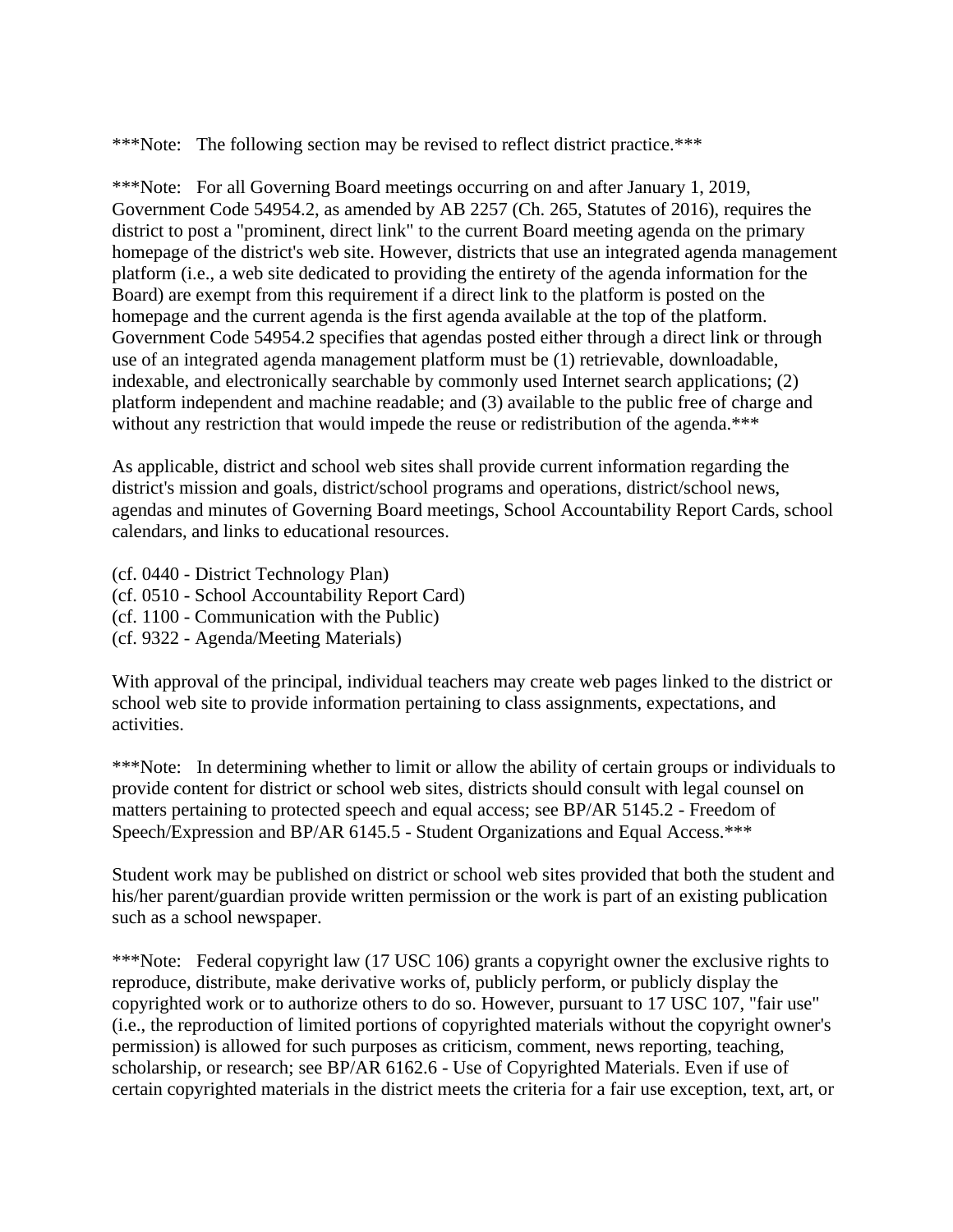photos that are not clearly stated to be in the "public domain" and available for free use should not be replicated on a district or school web site without prior permission of the copyright owner.\*\*\*

Any copyrighted material to be posted on a district or school web site shall be submitted to the Superintendent or designee together with the permission of the copyright owner to reprint the material. Any copyrighted material submitted without the copyright owner's permission shall only be posted on a district or school web site if the Superintendent or designee determines that the material is in the public domain or that the intended use meets the criteria for fair use or another exception pursuant to 17 USC 107-122. When any copyrighted material is posted, the web site shall include a notice crediting the copyright owner and, as necessary, shall note that permission to reprint the material was granted.

(cf. 4132/4232/4332 - Publication or Creation of Materials) (cf. 6162.6 - Use of Copyrighted Materials)

Whenever a district or school web site includes links to external web sites, it shall include a disclaimer that the district is not responsible for the content of external web sites.

Roles and Responsibilities

Any employee assigned as a district or school webmaster shall be responsible for the uploading of material to the web site(s) upon approval of the Superintendent or designee. He/she shall review district and school web sites to ensure consistency with district standards, regularly check links for accuracy and appropriateness, keep the web server free of outdated or unused files, and provide technical assistance as needed.

The Superintendent or designee may assign additional staff members to conduct editorial reviews of all materials submitted for publication on district or school web sites and to make corrections as needed in spelling, grammar, or accuracy of content.

The Superintendent or designee shall provide staff development opportunities related to district content guidelines, design standards, and accessibility laws and standards to district communications and technology staff, district and school webmasters, and/or other appropriate staff.

(cf. 4131 - Staff Development) (cf. 4231 - Staff Development) (cf. 4331 - Staff Development)

#### Security

The Superintendent or designee shall establish security procedures for the district's computer network to prevent unauthorized access and changes to district and school web sites. To the extent possible, the host computer(s) shall be in a lockable room with restricted access.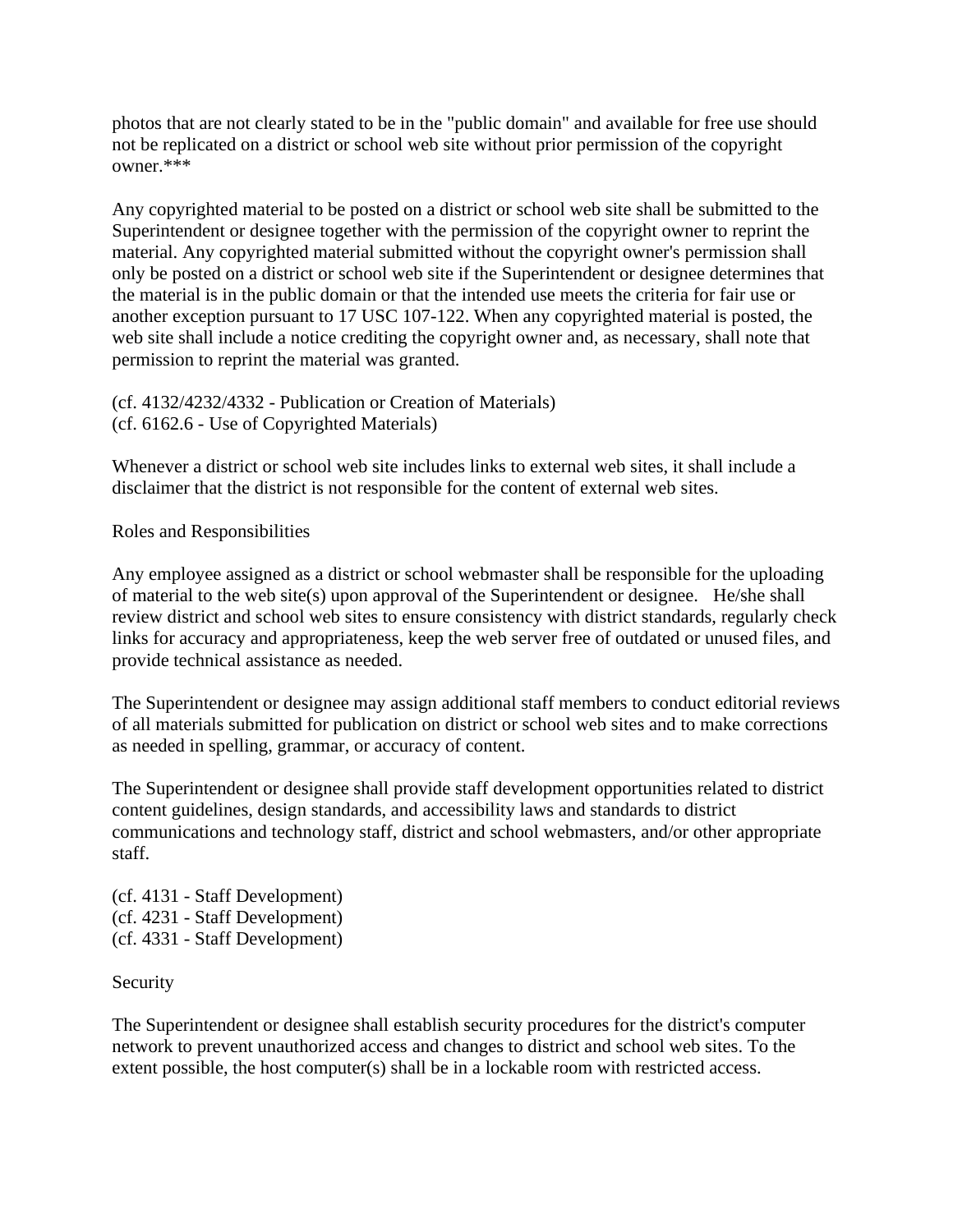(3/00 7/11) 10/17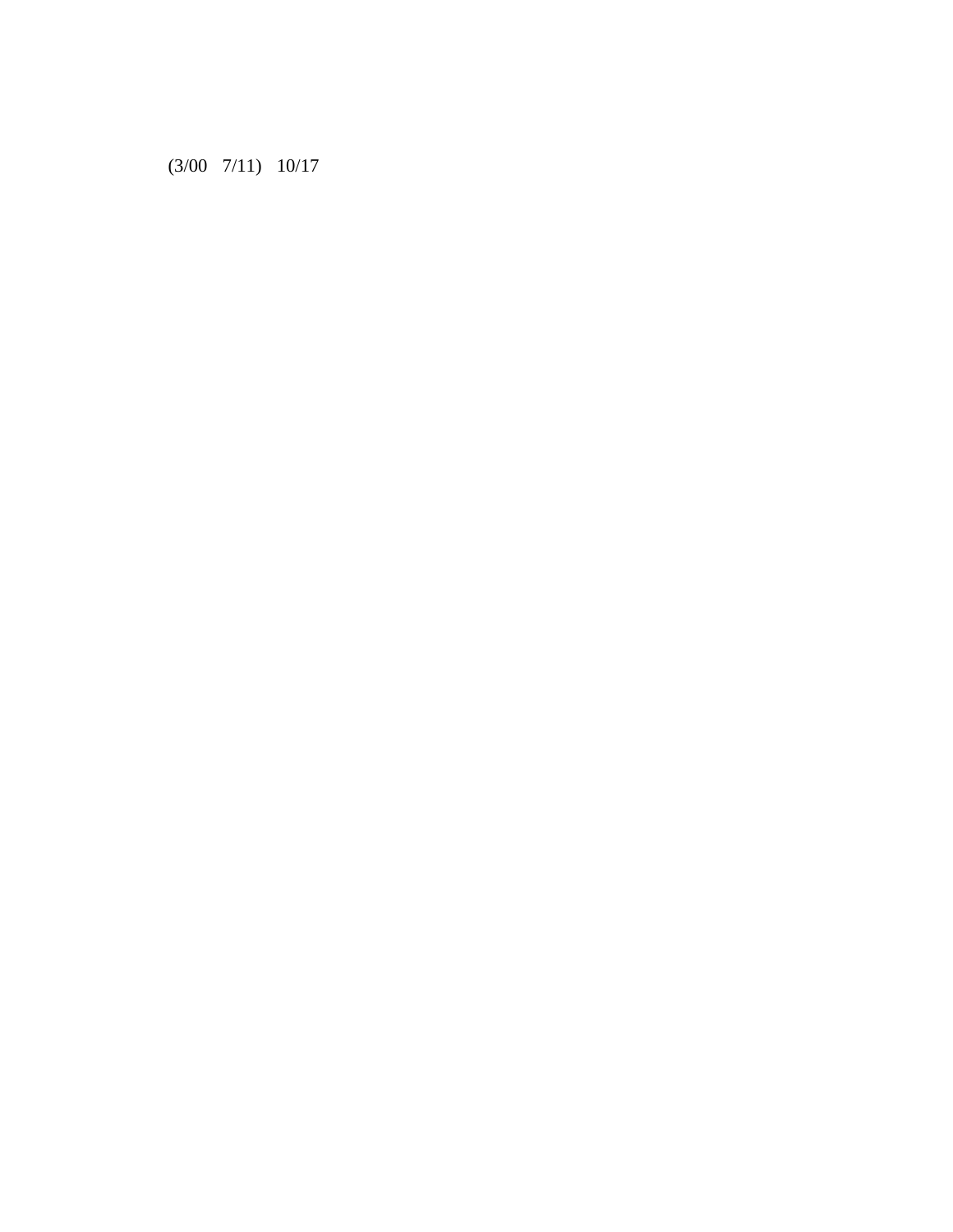## **Exhibit District And School Web Sites**

#### E 1113 **Community Relations**

#### MATERIALS REQUIRED TO BE POSTED ON DISTRICT WEB SITE

\*\*\*Note: The following exhibit lists material which the law explicitly requires be posted on district or school web sites. See the referenced Board policy, administrative regulation, or Board bylaw for further information about related requirements. The exhibit does not include other postings that may recommended throughout CSBA's sample policy manual but are not required by law.\*\*\*

#### Materials to Prominently Display

The following must be posted in a prominent location on the district's web site, such as on the home page when required by law:

1. The district's local control and accountability plan (LCAP), any updates or revisions to the LCAP, and the local control funding formula budget overview (Education Code 52064.1, 52065). See AR 0460 - Local Control and Accountability Plan.

2. A direct link to the current board agenda containing the time and location of the meeting and a brief general description of each item of business to be transacted or discussed at the meeting, including items to be discussed in closed session, or a link to the district's agenda management platform where the current agenda shall be the first available (Government Code 54954.2, 54956). Post at least 72 hours before a regular board meeting or 24 hours before a special meeting. See BB 9320 - Meetings and Notices and BB 9322 - Agenda/Meeting Materials.

3. The district's policy on student suicide prevention including, for grades K-6, the age appropriateness of the policy (Education Code 234.6). See BP 5141.52 - Suicide Prevention.

4. The district's policies and procedures prohibiting discrimination, harassment, student sexual harassment, intimidation, bullying, and cyberbullying, including a section on social media bullying that includes all of the references described in Education Code 234.6 as possible forums for social media (Education Code 234.6). See AR 5131.2 - Bullying and AR 5145.3 - Nondiscrimination/Harassment.

5. The district's policy on preventing and responding to hate violence, if the district has adopted such a policy (Education Code 234.6). See BP 5145.9 - Hate-Motivated Behavior.

6. The definition of discrimination and harassment based on sex as described in Education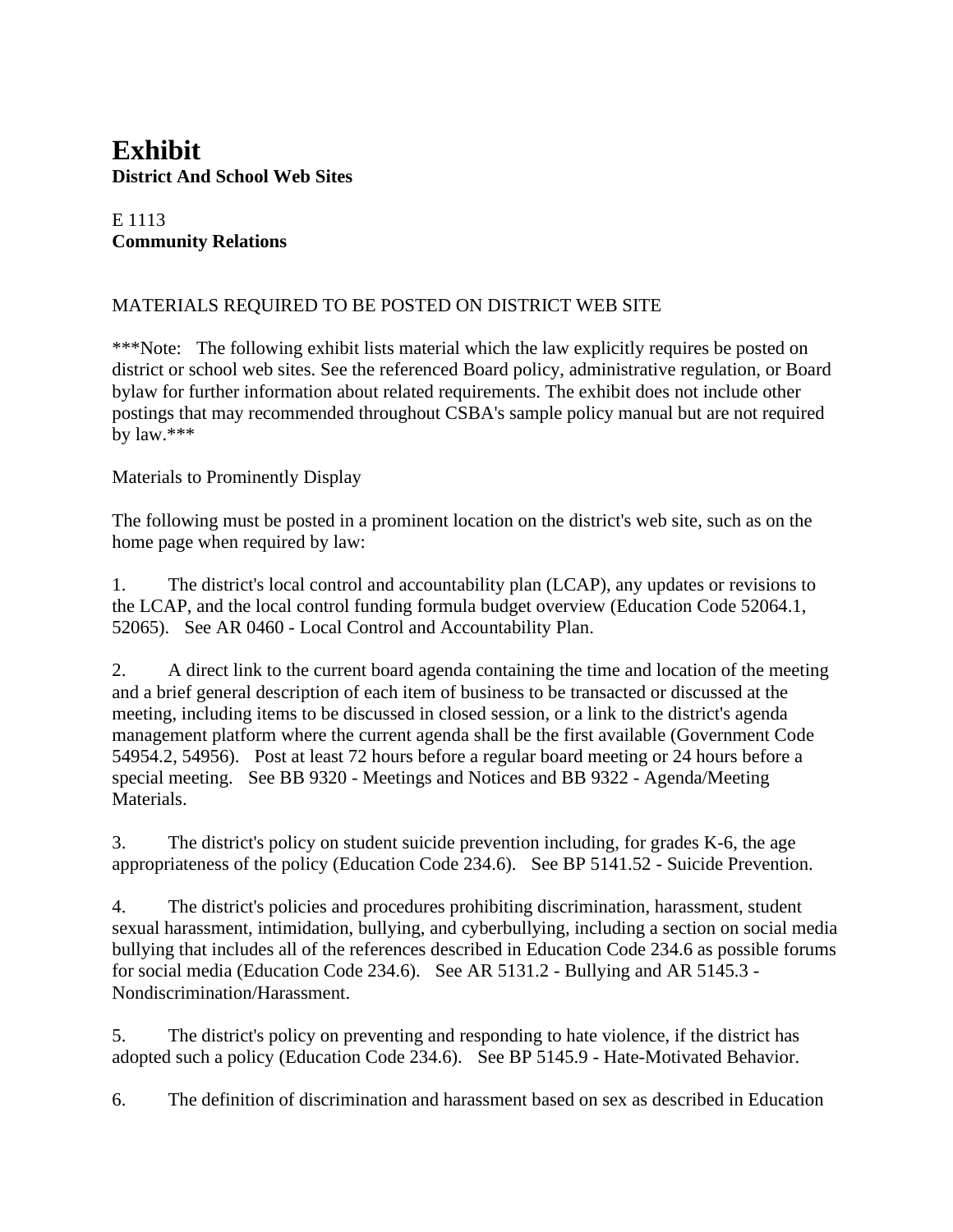Code 230, including the rights set forth in Education Code 221.8 (Education Code 234.6). See AR 5145.3 - Nondiscrimination/Harassment.

7. Information regarding Title IX prohibitions against discrimination based on a student's sex, gender, gender identity, pregnancy, and parental status, including the name and contact information of the Title IX Coordinator, the rights of students and the public as specified in Education Code 221.8, the responsibilities of the district under Title IX, web links to information about those rights and responsibilities on the web sites of the Office for Equal Opportunity and the U.S. Department of Education's Office for Civil Rights, a description of how to file a complaint of noncompliance under Title IX with specified components, and a link to Title IX information posted on the California Department of Education's (CDE) web site (Education Code 221.6, 221.61, 234.6; 34 CFR 106.8). See AR 5145.3 - Nondiscrimination/Harassment and AR 5145.7 - Sexual Harassment.

8. A link to statewide CDE-compiled resources, including community-based organizations, that provide support to youth who have been subjected to school-based discrimination, harassment, intimidation, or bullying and to their families (Education Code 234.5, 234.6). See AR 5145.3 - Nondiscrimination/Harassment.

9. If the district has formed a community facilities district (Mello-Roos district) for the acquisition or improvement of school facilities, a copy of the annual report for the fiscal year if requested pursuant to Government Code 53343.1, the report provided to the California Debt and Investment Advisory Commission pursuant to Government Code 53359.5, and the report provided to the State Controller's office pursuant to Government Code 12463.2 (Government Code 53343.2). Post within seven months after the last day of the fiscal year. See BP 7212 - Mello-Roos Districts.

#### Other Postings

The following materials are also required to be posted on the district web site. However, there are no specific requirements related to where they are posted on the web site.

1. The Special Education Local Plan Area's approved comprehensive local plan for special education, annual budget plan, annual service plan, and annual assurances support plan and any updates or revisions to the plans (Education Code 56205.5). See AR 0430 - Comprehensive Local Plan for Special Education.

2. The district's nondiscrimination policy and regulation, including the complaint procedure and the compliance coordinator's contact information (34 CFR 100.6, 106.8). See BP 0410 - Nondiscrimination in District Programs and Activities and AR 4030 - Nondiscrimination in Employment.

3. Training materials used to train the Title IX Coordinator, investigator(s), decision-maker(s), and any person(s) who facilitate an informal resolution process in response to a Title IX sexual harassment complaint (34 CFR 106.45). See AR 4119.12/4219.12/4319.12 - Title IX Sexual Harassment Complaint Procedures and AR 5145.71 - Title IX Sexual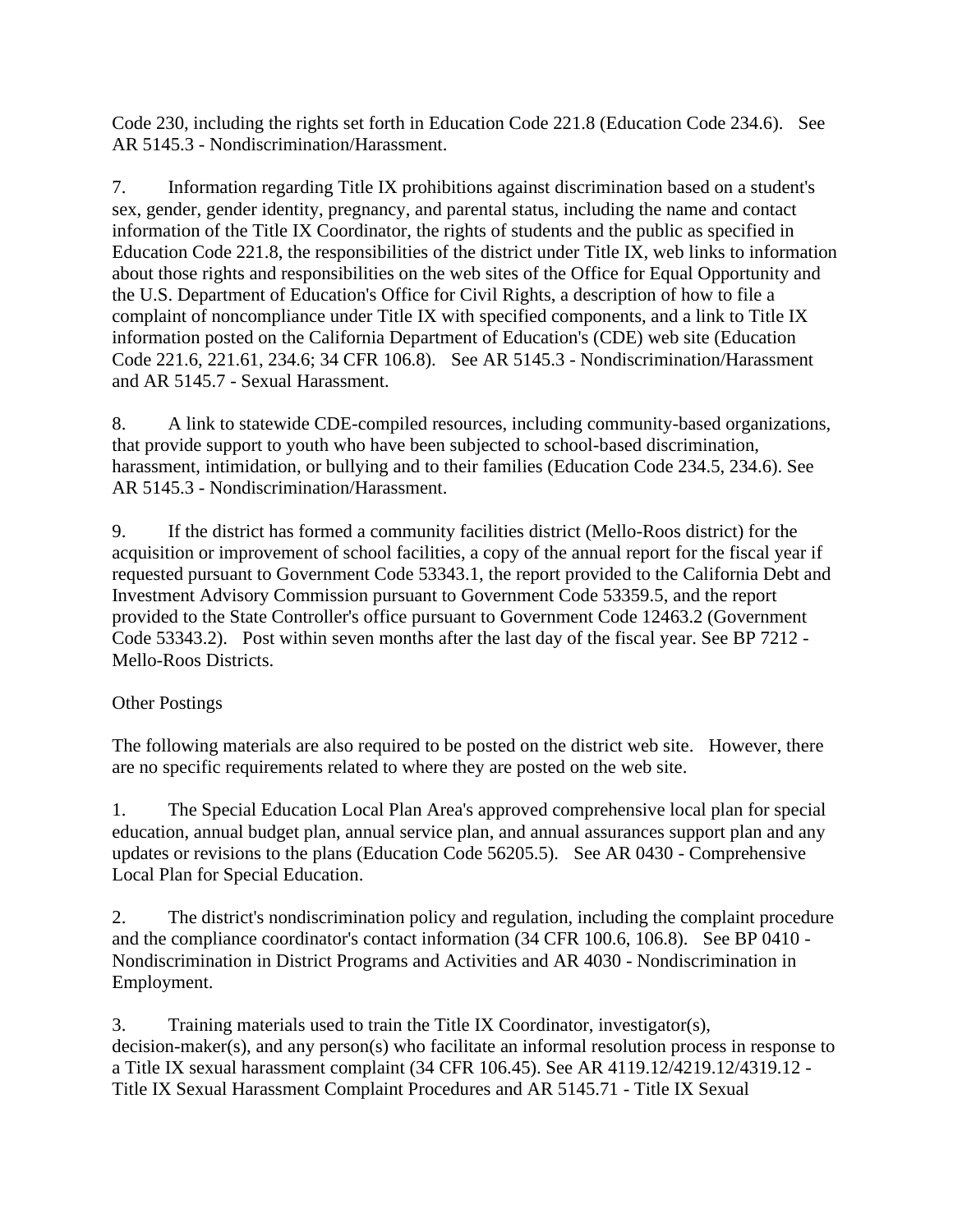Harassment Complaint Procedures.

4. For all schools offering competitive athletics, the total enrollment of the school classified by gender, the number of students enrolled at the school who participate in competitive athletics classified by gender, and the number of boys' and girls' teams classified by sport and by competition level (Education Code 221.9). The information shall be posted at the end of the school year on the school's web site or, if the school does not have a web site, on the district's web site. See AR 6145.2 - Athletic Competition.

5. If the district has interdistrict attendance agreement(s), the procedures and timelines for requesting an interdistrict transfer permit, including, but not limited to, a link to the board's policy on interdistrict attendance, the date that the district will begin accepting applications, reasons that the district may approve/deny the request, the process for appeal, that failure to meet timelines will be deemed an abandonment of the request, and the condition under which an exiting interdistrict transfer permit may be revoked or rescinded (Education Code 46600.2). See AR 5117 - Interdistrict Transfer.

6. If the district has elected to be a school district of choice, application information including, at a minimum, any applicable form, the timeline for a transfer, and an explanation of the selection process (Education Code 48301). See AR 5117 - Interdistrict Transfer.

7. For districts that offer grade 9, the district's policy and protocols related to student placement in mathematics courses (Education Code 51224.7). See AR 6152.1 - Placement in Mathematics Courses.

8. The section(s) of the district's employee code of conduct addressing interactions with students (Education Code 44050). Post these section(s) or a link to them on each school's web site or, if a school does not have its own web site, on the district's web site in a manner that is accessible to the public without a password. See BP 4119.21/4219.21/4319.21 - Professional Standards and BP 4119.24/4219.24/4319.24 - Maintaining Appropriate Adult-Student Interactions.

9. The district's meal payment collection policy and procedures (CDE Nutrition Services Division Management Bulletin SNP-03-2017). See AR 3551 - Food Services Operations/Cafeteria Fund.

10. If the district includes information about the free and reduced-priced meal program on its web site, a nondiscrimination statement about the district's status as an equal opportunity provider and the address of the agency with responsibility to handle complaints made against the district (U.S. Department of Agriculture's FNS Instruction 113-1). For the required wording of the statement, see E 3555 - Nutrition Program Compliance.

11. The school's or district's integrated pest management plan, whenever a school chooses to use a pesticide not exempted pursuant to Education Code 17610.5 (Education Code 17611.5). Post on the school's web site or, if the school does not have a web site, then on the district's web site. See AR 3514.2 Integrated Pest Management.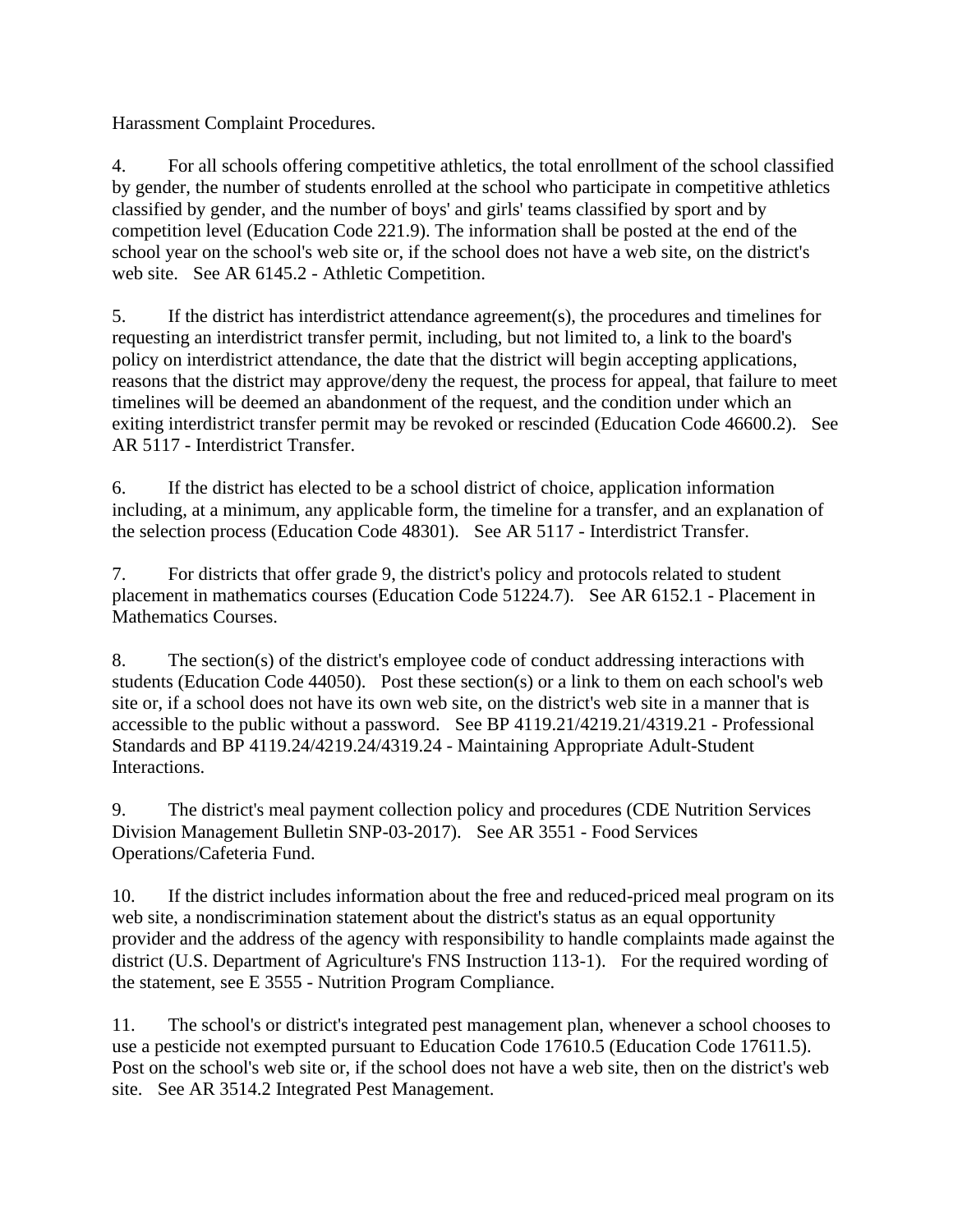12. When a citizens' oversight committee is formed after the approval of a bond under the 55 percent majority threshold, the committee's minutes, documents received, and reports issued (Education Code 15280). See AR 7214 - General Obligation Bonds.

13. Copy of each school's school accountability report card, on or before February 1 of each year (Education Code 35258). See BP 0510 - School Accountability Report Card.

14. Results of the Western Association of Schools and Colleges (WASC) or other accrediting agency's inspection of a school, within 60 days of receiving the results. (This notification could be made in writing to parents/guardians instead of or in addition to posting the results on the district's web site.) In addition, if a school loses its WASC or other agency's accreditation, the district and school shall post on their web sites a notice of the loss of accreditation and potential consequences (Education Code 35178.4). See BP 6190 - Evaluation of the Instructional Program.

10/20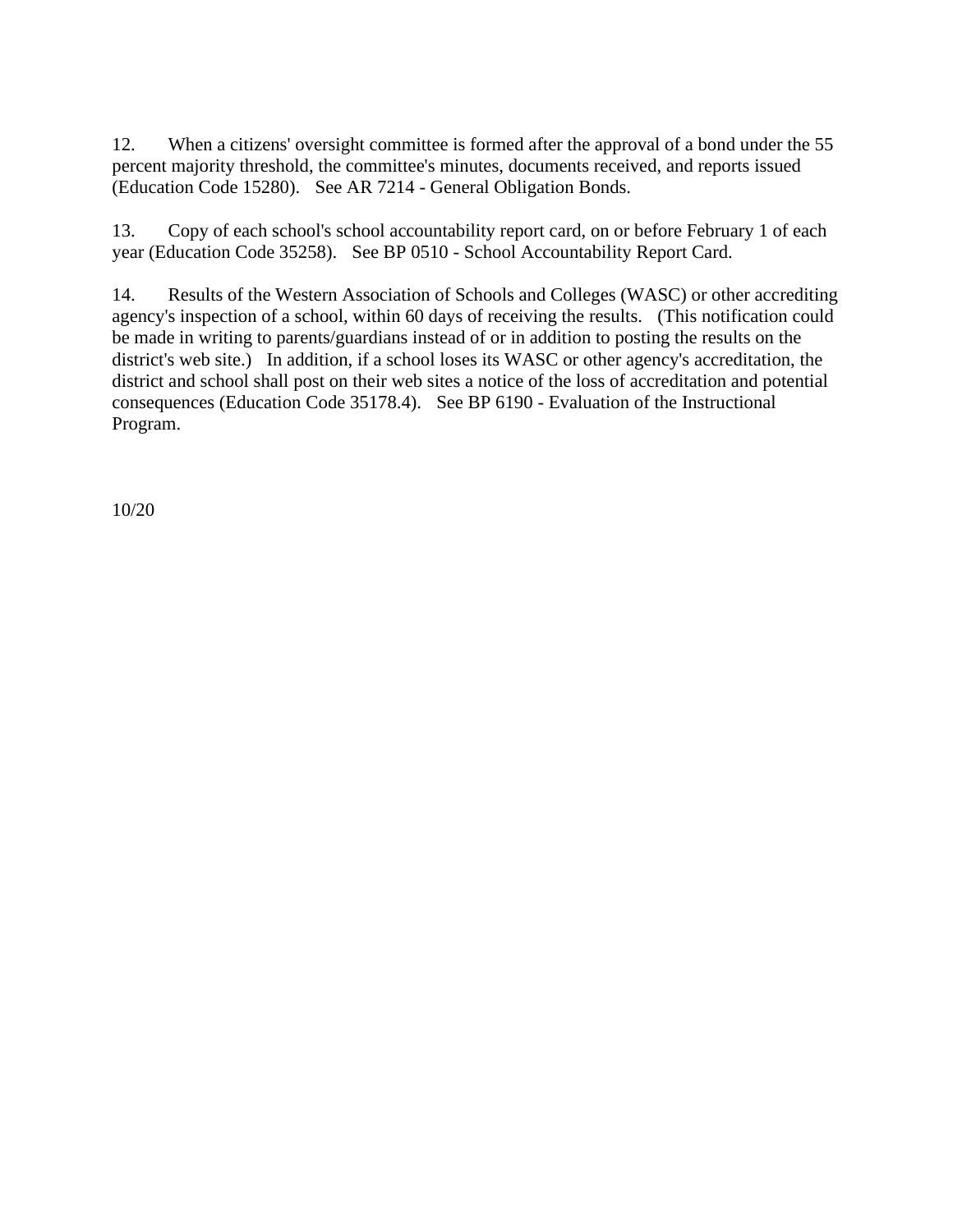## **Board Policy District-Sponsored Social Media**

#### BP 1114 **Community Relations**

\*\*\*Note: The following optional policy is for use by districts that have created an official district (i.e., district-sponsored) social media platform. "Social media" is defined in the accompanying administrative regulation as an online platform for collaboration, interaction, and active participation, including social networking sites such as Facebook, Twitter, YouTube, LinkedIn, or blogs. Districts that have not created such platforms should delete this policy and regulation. \*\*\*

\*\*\*Note: District strategies for effective use of online social media may be incorporated into the district's comprehensive communications plan; see BP 1100 - Communication with the Public.\*\*\*

The Governing Board recognizes the value of technology such as social media platforms in promoting community involvement and collaboration. The purpose of any official district social media platform shall be to further the district's vision and mission, support student learning and staff professional development, and enhance communication with students, parents/guardians, staff, and community members.

(cf. 0000 - Vision)

- (cf. 0440 District Technology Plan)
- (cf. 1100 Communication with the Public)
- (cf. 1112 Media Relations)
- (cf. 1113 District and School Web Sites)
- (cf. 6020 Parent Involvement)
- (cf. 6145.5 Student Organizations and Equal Access)

\*\*\*Note: To minimize liability to the district, it is important that the district's social media policy clearly define the official social media platforms over which it has control and to specify the standards, guidelines, and protocols for their use. An "official district social media platform" is defined in the accompanying administrative regulation. District policy and guidelines do not apply to personal social media platforms that may be created by students, staff members, or other individuals which may sometimes include discussion of district-related issues but are not sponsored by the district.\*\*\*

The Superintendent or designee shall develop content guidelines and protocols for official district social media platforms to ensure the appropriate and responsible use of these resources and compliance with law, Board policy, and regulation.

Guidelines for Content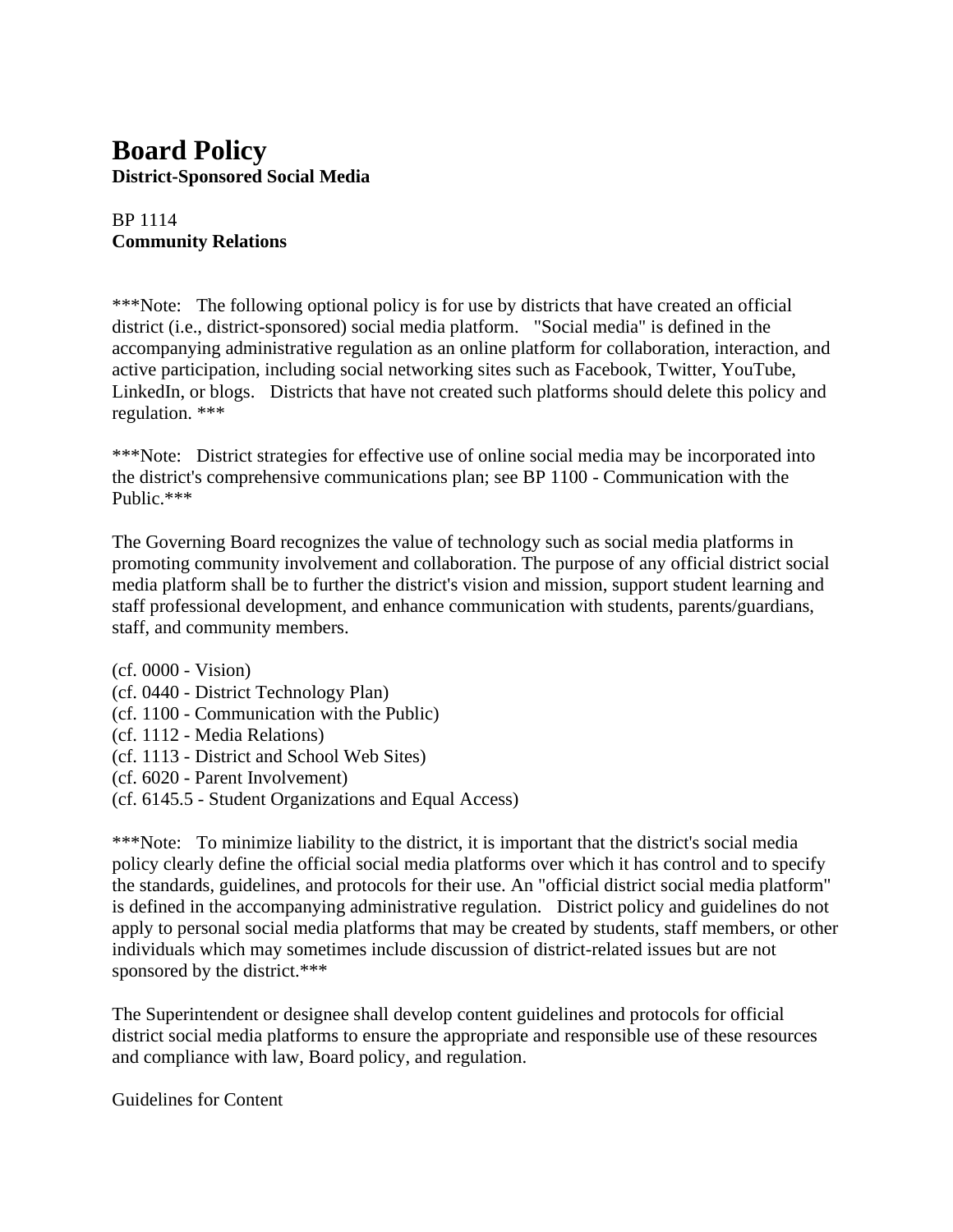\*\*\*Note: Because of the open accessibility of social media, content will be posted by members of the public on the district's official platform without prior approval by district staff. By allowing the public to post comments, some legal analysts have opined that a "limited public forum" is created which grants individuals certain freedom of speech rights and limits the district's ability to remove comments or posts. In order to protect against possible constitutional challenges, any removal of content by the district should be based on viewpoint-neutral considerations, such as prohibitions of posts that violate laws against discrimination or harassment or that are unrelated to the purpose of the site. In addition, in order to help maintain the district's ability to remove content, users should be informed of the purpose of the site and the limited nature of the discussion and district staff should regularly monitor sites so that materials are removed in an even-handed and consistent manner. See the accompanying administrative regulation for language regarding removal of posts and monitoring of sites. It is recommended that the district consult legal counsel prior to adopting this policy and regulation to ensure that any provisions related to removal of posts or discipline of students or staff are consistent with law.\*\*\*

Official district social media platforms shall be used only for their stated purposes and in a manner consistent with this policy and administrative regulation. By creating these official sites and allowing for public comment, the Board does not intend to create a limited public forum or otherwise guarantee an individual's right to free speech.

(cf. 5145.2 - Freedom of Speech/Expression) (cf. 6145.5 - Student Organizations and Equal Access)

The Superintendent or designee shall ensure that the limited purpose of the official district social media platforms is clearly communicated to users. Each site shall contain a statement that specifies the site's purposes along with a statement that users are expected to use the site only for those purposes. Each site shall also contain a statement that users are personally responsible for the content of their posts.

Official district social media platforms may not contain content that is obscene, libelous, or so incites students as to create a clear and present danger of the commission of unlawful acts on school premises, violation of school rules, or substantial disruption of the school's orderly operation.

#### (cf. 5131 - Conduct)

\*\*\*Note: Staff and students who post prohibited content on official district social media platforms are subject to discipline in accordance with district policies and regulations. Pursuant to Education Code 48900(r), a student may be subject to suspension or expulsion if he/she engages in an act of bullying by means of an electronic act as defined in Education Code 32261; see AR 5144.1 - Suspension and Expulsion/Due Process. AB 746 (Ch. 72, Statutes of 2011) broadened the definition of "electronic act" in Education Code 32261 to include posts on a social networking site.\*\*\*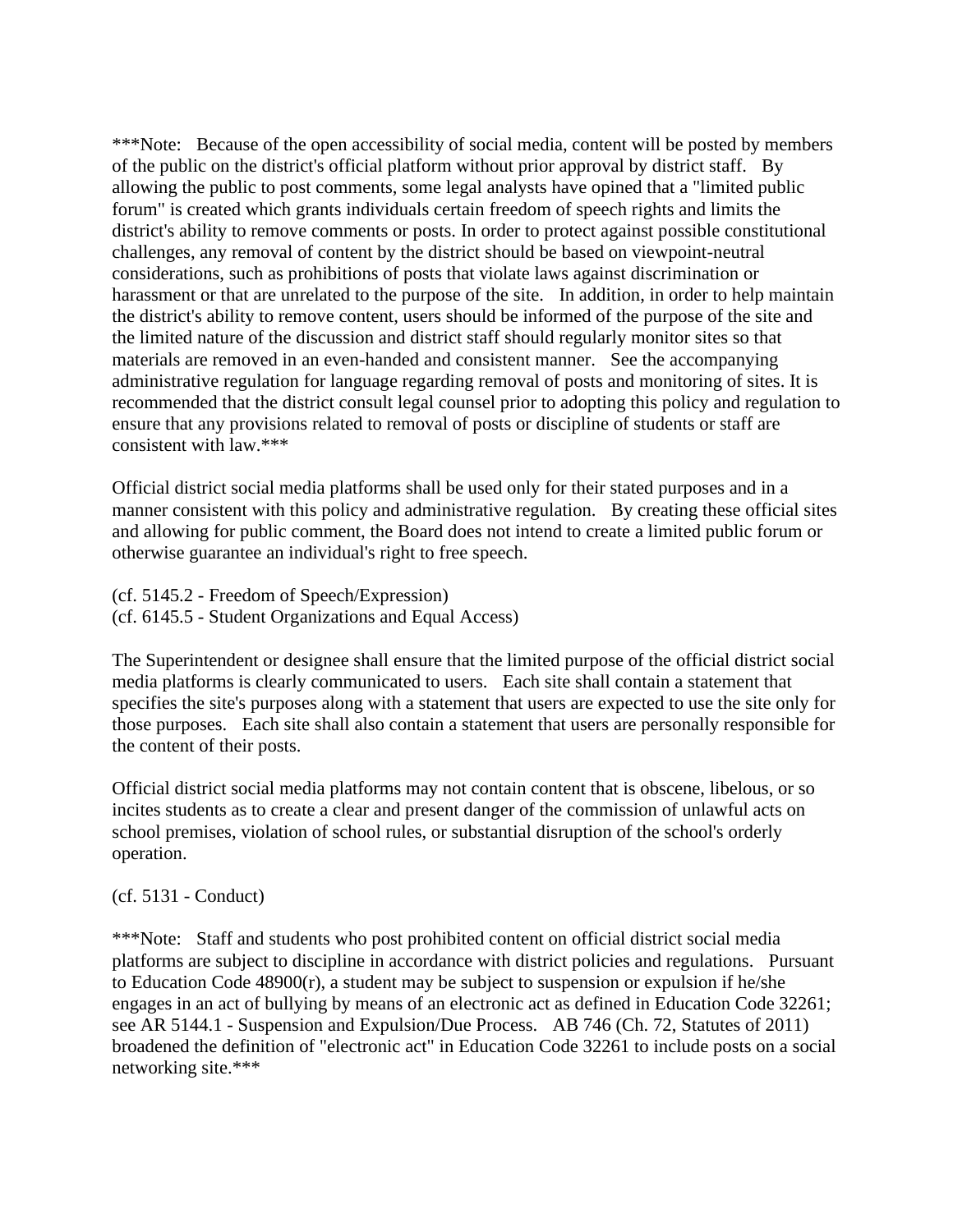\*\*\*Note: When staff and students misuse the district's technological resources, they also may be subject to cancellation of user privileges in accordance with the district's Acceptable Use Agreement; see BP/E 4040 - Employee Use of Technology and BP/E 6163.4 - Student Use of Technology.\*\*\*

Staff or students who post prohibited content shall be subject to discipline in accordance with district policies and administrative regulations.

(cf. 4040 - Employee Use of Technology) (cf. 4118 - Dismissal/Suspension/Disciplinary Action) (cf. 4119.21/4219.21/4319.21 - Professional Standards) (cf. 4218 - Dismissal/Suspension/Disciplinary Action) (cf. 5144 - Discipline) (cf. 5144.1 - Suspension and Expulsion/Due Process)

(cf. 6163.4 - Student Use of Technology)

\*\*\*Note: Communication on social media platforms may raise legal issues for users regarding public records laws. In addition, individual Governing Board members using social media platforms must be careful not to violate the Brown Act. Pursuant to Government Code 54952.2, a prohibited serial meeting may result from a series of communications involving a majority of the Board to discuss, deliberate, or take action on any item of district business outside of an authorized meeting. See BB 9012 - Board Member Electronic Communications. In addition, information posted may be considered a record subject to the Public Records Act (Government Code 6250-6270).\*\*\*

Users of official district social media platforms should be aware of the public nature and accessibility of social media and that information posted may be considered a public record subject to disclosure under the Public Records Act. The Board expects users to conduct themselves in a respectful, courteous, and professional manner.

(cf. 1340 - Access to District Records) (cf. 9012 - Board Member Electronic Communications)

**Privacy** 

The Superintendent or designee shall ensure that the privacy rights of students, parents/guardians, staff, Board members, and other individuals are protected on official district social media platforms.

Board policy pertaining to the posting of student photographs and the privacy of telephone numbers, home addresses, and email addresses, as specified in BP 1113 - District and School Web Sites, shall also apply to official district social media platforms.

(cf. 5125.1 - Release of Directory Information)

Social media and networking sites and other online platforms shall not be used by district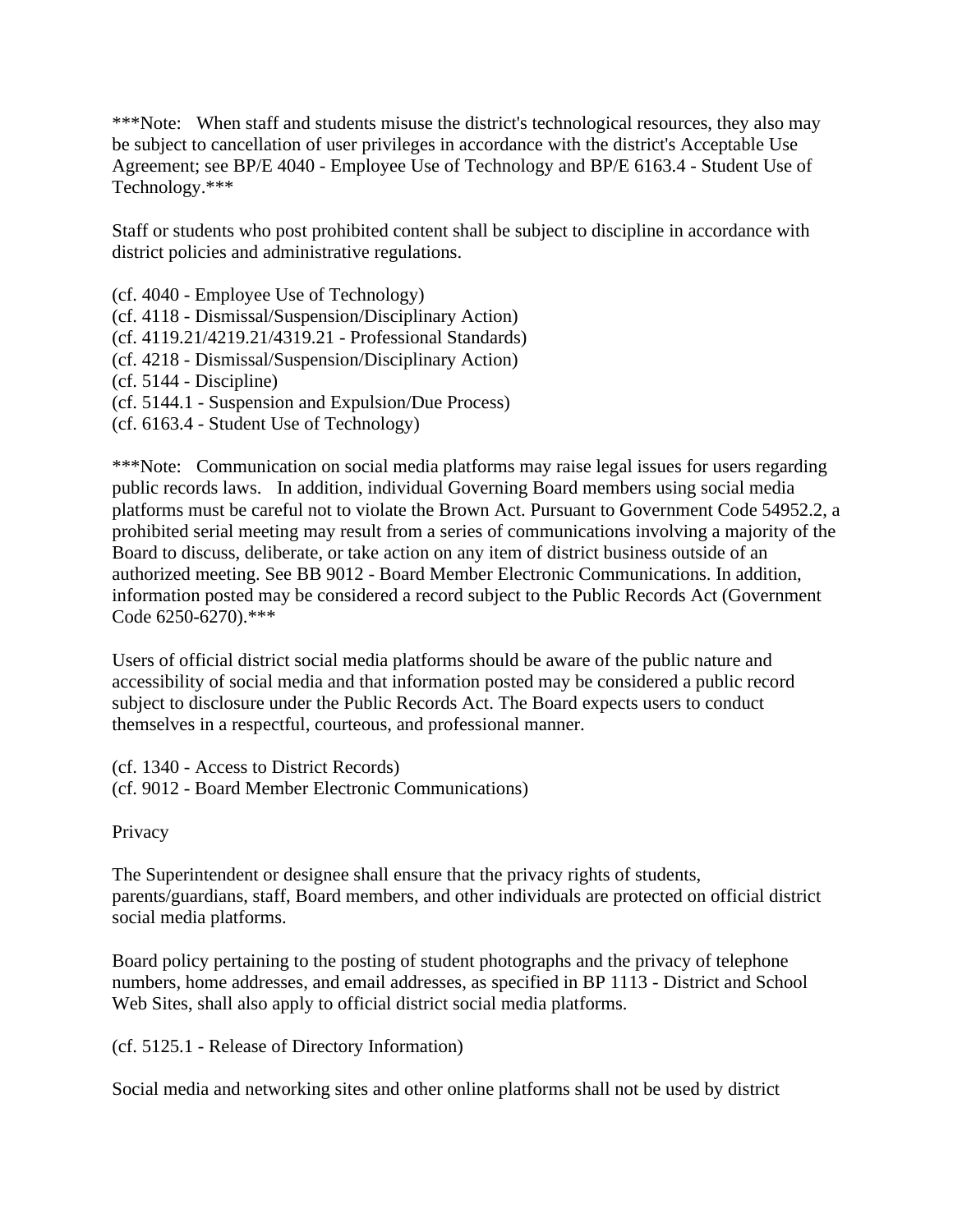employees to transmit confidential information about students, employees, or district operations.

(cf. 4119.23/4219.23/4319.23 - Unauthorized Release of Confidential/Privileged Information)

(cf. 5022 - Student and Family Privacy Rights)

(cf. 5125 - Student Records)

Legal Reference:

EDUCATION CODE

32261 School safety, definitions of bullying and electronic act

35182.5 Contracts for advertising

48900 Grounds for suspension and expulsion

48907 Exercise of free expression; rules and regulations

48950 Speech and other communication

49061 Definitions, directory information

49073 Release of directory information

60048 Commercial brand names, contracts or logos

GOVERNMENT CODE

3307.5 Publishing identity of public safety officers

6250-6270 Public Records Act, especially:

6254.21 Publishing addresses and phone numbers of officials

6254.24 Definition of public safety official

54952.2 Brown Act, definition of meeting

UNITED STATES CODE, TITLE 17

101-1101 Federal copyright law

UNITED STATES CODE, TITLE 20

1232g Federal Family Educational Rights and Privacy Act

UNITED STATES CODE, TITLE 29

157 Employee rights to engage in concerted, protected activity

794 Section 503 of the Rehabilitation Act of 1973; accessibility to federal web sites

CODE OF FEDERAL REGULATIONS, TITLE 34

99.1-99.67 Family Educational Rights and Privacy

COURT DECISIONS

Page v. Lexington County School District, (2008, 4th Cir.) 531 F.3d 275

Downs v. Los Angeles Unified School District, (2000) 228 F.3d 1003

Aaris v. Las Virgenes Unified School District, (1998) 64 Cal.App.4th 1112

Perry Education Association v. Perry Local Educators' Association, (1983) 460 U.S. 37

Board of Education, Island Trees Union Free School District, et.al. v. Pico, (1982) 457 U.S. 853

NATIONAL LABOR RELATIONS BOARD DECISIONS

18-CA-19081 Sears Holdings, December 4, 2009

Management Resources: FACEBOOK PUBLICATIONS Facebook for Educators Guide, 2011 WEB SITES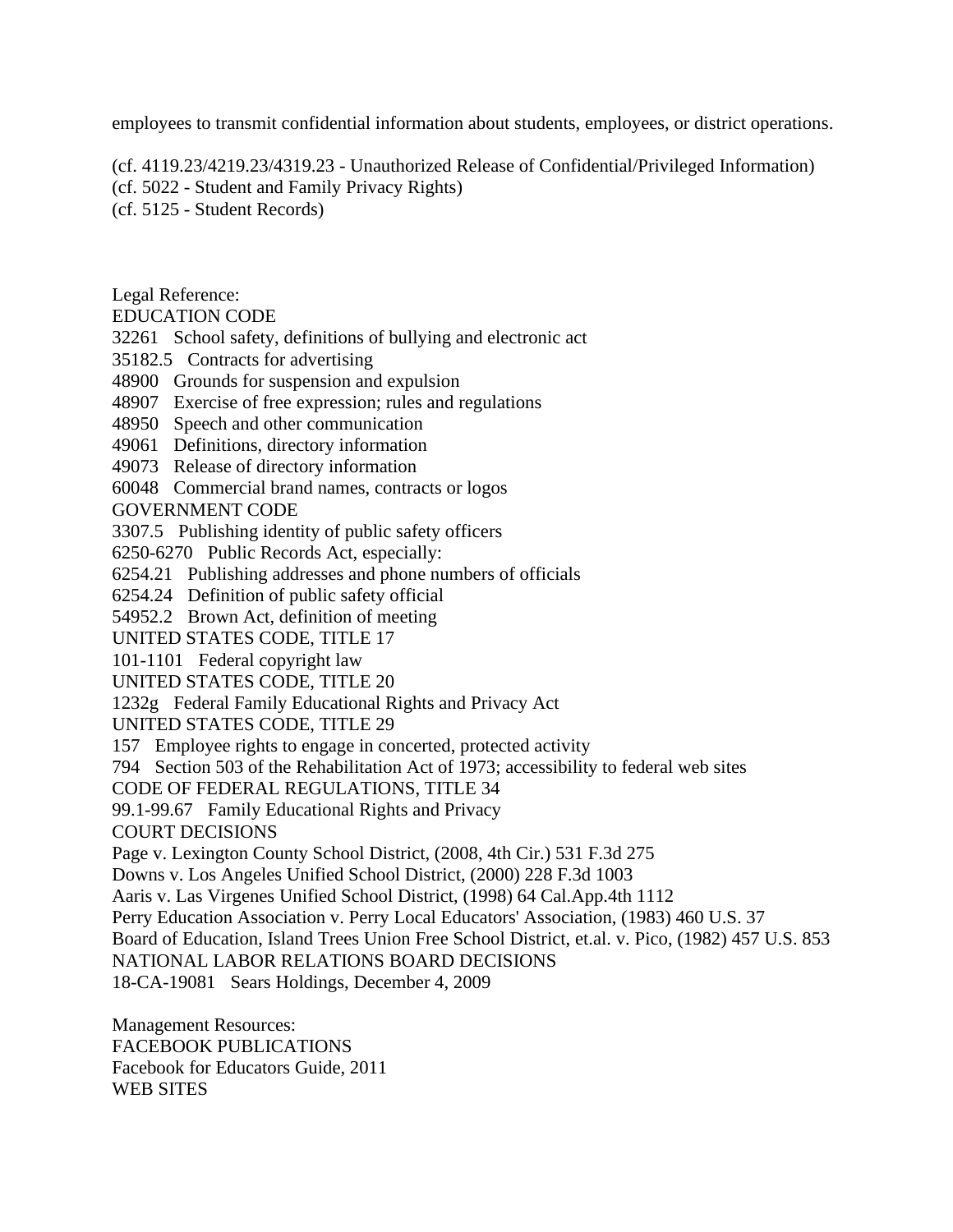CSBA: http://www.csba.org California School Public Relations Association: http://www.calspra.org Facebook in Education: http://www.facebook.com/education Facebook for Educators: http://facebookforeducators.org Facebook, privacy resources: http://www.facebook.com/fbprivacy

Issued: 7/11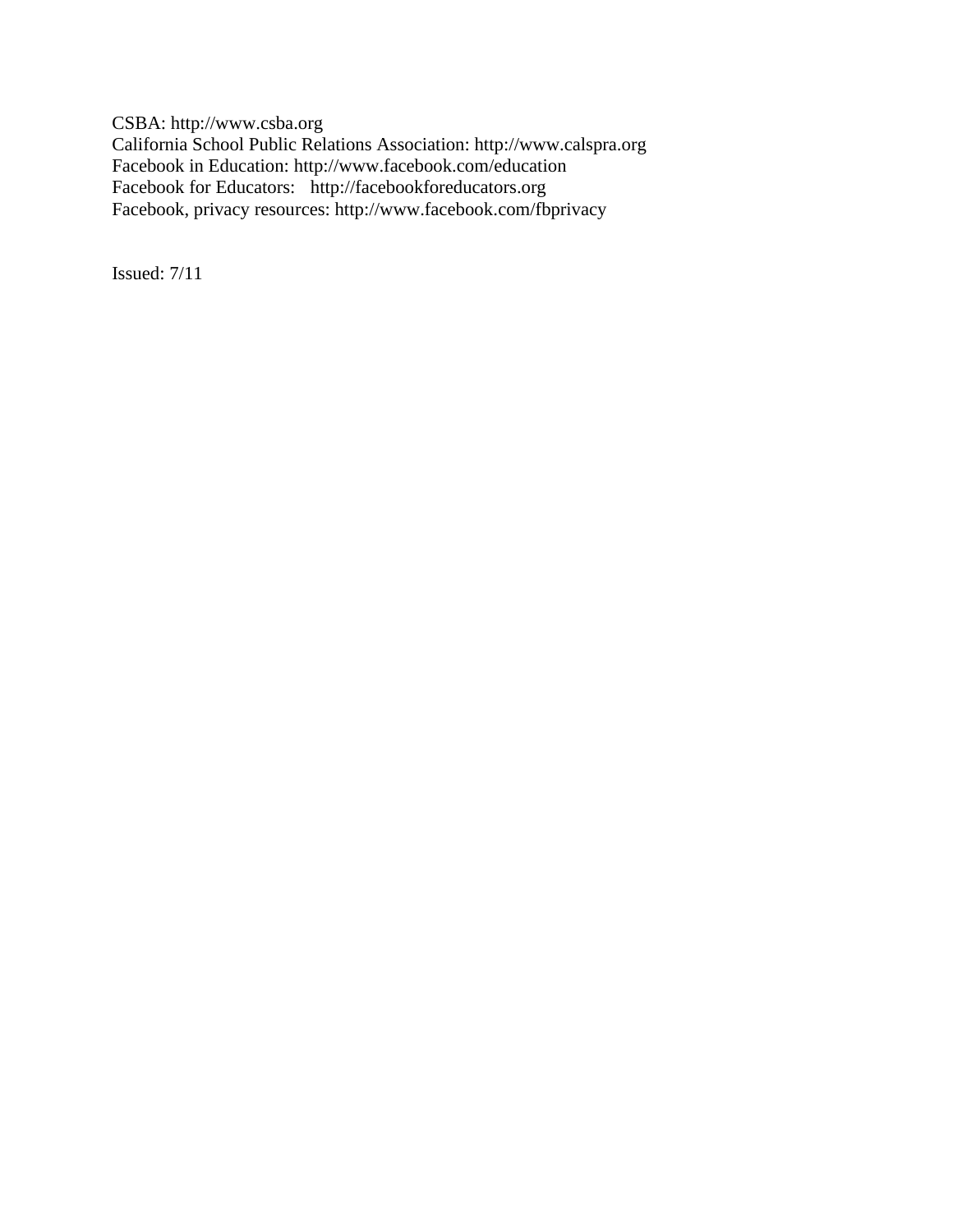# **Administrative Regulation**

**District-Sponsored Social Media**

#### AR 1114 **Community Relations**

\*\*\*Note: The following optional administrative regulation may be revised to reflect district practice and the types of online platforms used by the district.\*\*\*

#### **Definitions**

Social media means any online platform for collaboration, interaction, and active participation, including, but not limited to, social networking sites such as Facebook, Twitter, YouTube, LinkedIn, or blogs.

\*\*\*Note: To minimize liability to the district, it is important that the district clearly define the official social media platforms over which it has control and to specify the standards, guidelines, and protocols for their use. The following definition may be revised to reflect district practice. District policy and guidelines do not apply to personal social media platforms that may be created by students, staff members, or other individuals which may sometimes include discussion of district-related issues but are not sponsored by the district.\*\*\*

Official district social media platform is a site authorized by the Superintendent or designee. Sites that have not been authorized by the Superintendent or designee but that contain content related to the district or comments on district operations, such as a site created by a parent-teacher organization, booster club, or other school-connected organization or a student's or employee's personal site, are not considered official district social media platforms.

(cf. 1230 - School-Connected Organizations)

(cf. 1260 - Educational Foundations)

Authorization for Official District Social Media Platforms

The Superintendent or designee shall authorize the development of any official district social media platform. Teachers and coaches shall obtain approval from the principal before creating an official classroom or team social media platform.

#### Guidelines for Content

The Superintendent or designee shall ensure that official district social media platforms provide current information regarding district programs, activities, and operations, consistent with the goals and purposes of this policy and regulation. Official district social media platforms shall contain content that is appropriate for all audiences.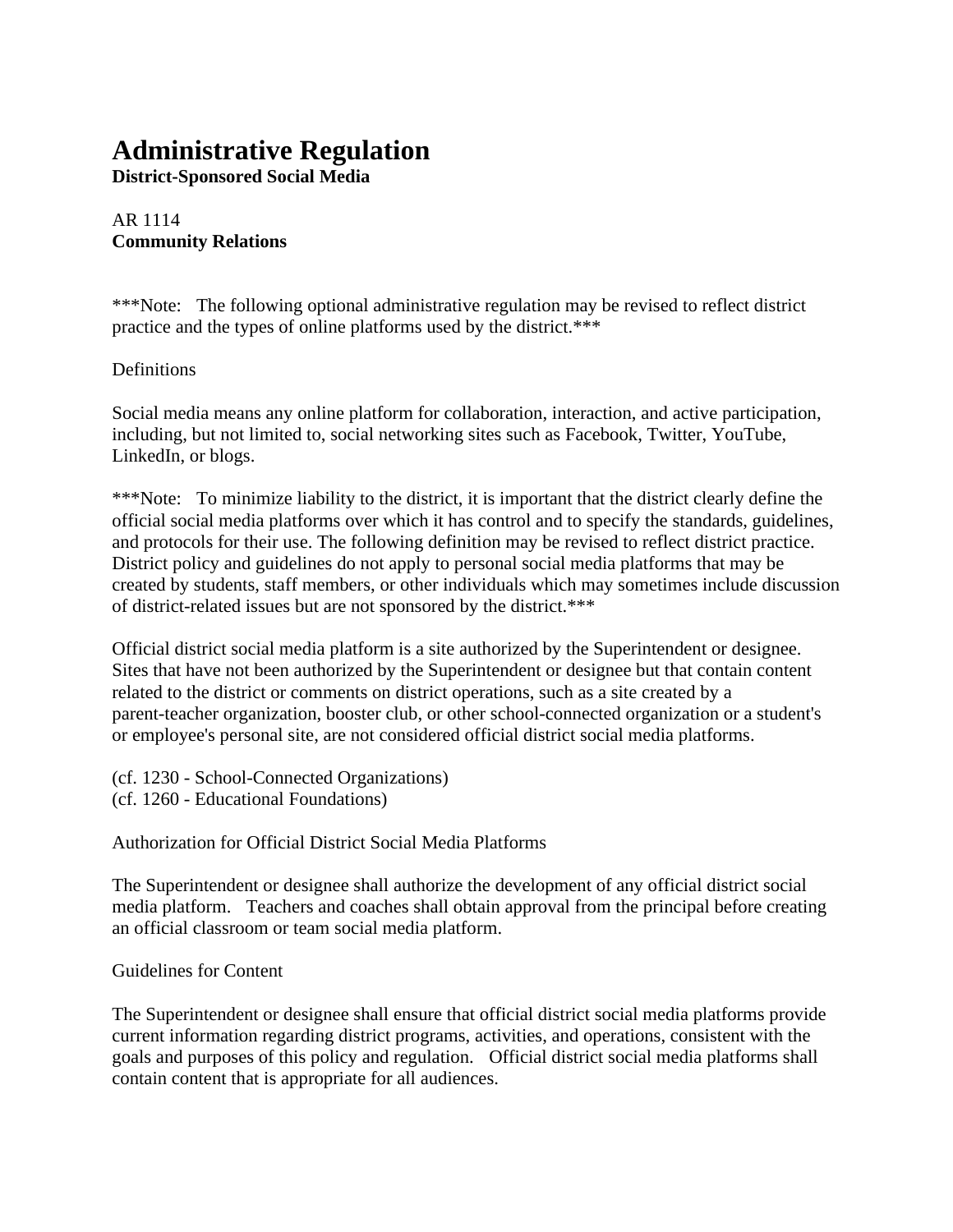(cf. 0440 - District Technology Plan)

- (cf. 0510 School Accountability Report Card)
- (cf. 1100 Communication with the Public)
- (cf. 1112 Media Relations)
- (cf. 1113 District and School Web Sites)
- (cf. 6020 Parent Involvement)
- (cf. 6145.5 Student Organization and Equal Access)

\*\*\*Note: Federal copyright law (17 USC 107) and the courts have generally provided that teachers, students, and schools are allowed to make "fair use" of materials for instructional purposes in situations which are not likely to deprive a publisher or an author of income; see BP/AR 6162.6 - Use of Copyrighted Materials. Unless there is a clear statement that text, art, or photos are in the "public domain" and available for free use, such material should not be replicated without prior permission of the owner of the copyright.\*\*\*

The Superintendent or designee shall ensure that copyright laws are not violated in the use of material on official district social media platforms.

(cf. 4132/4232/4332 - Publication or Creation of Materials) (cf. 6162.6 - Use of Copyrighted Materials)

\*\*\*Note: Because of the open accessibility of social media, content will be posted by members of the public on the district's official platform without prior approval by district staff. By allowing the public to post comments, some legal analysts have opined that a "limited public forum" is created which grants individuals certain freedom of speech rights and limits the district's ability to remove comments or posts.\*\*\*

\*\*\*Note: Decisions by the National Labor Relations Board (NLRB) (e.g., Sears Holdings) point to the need to be cautious in establishing policy related to employee use of electronic communications so as to not interfere with an employee's right to engage in protected, concerted activity granted by 29 USC 157. The NLRB has held that social media policies can prohibit the disclosure of confidential information and address legitimate concerns for managing the workplace, but cannot expressly or by implication prohibit employees from talking with each other about wages, hours, and other terms and conditions of employment.\*\*\*

\*\*\*Note: In addition, Education Code 48907 grants students the right to freedom of speech except for speech which is obscene, libelous, or which so incites students as to create a clear and present danger of the commission of unlawful acts on school premises, violation of lawful school regulations, or substantial disruption of the orderly operation of the school. Also see BP/AR 5145.2 - Freedom of Speech/Expression and BP/AR 6145.5 - Student Organizations and Equal Access.\*\*\*

\*\*\*Note: Furthermore, if the district chooses to post advertising of a commercial nature on official district social media platforms, then the ability to remove comments of a commercial nature posted by others may be limited. Districts should also be cautious about the use of district resources, such as its official district social media platforms, for political purposes; see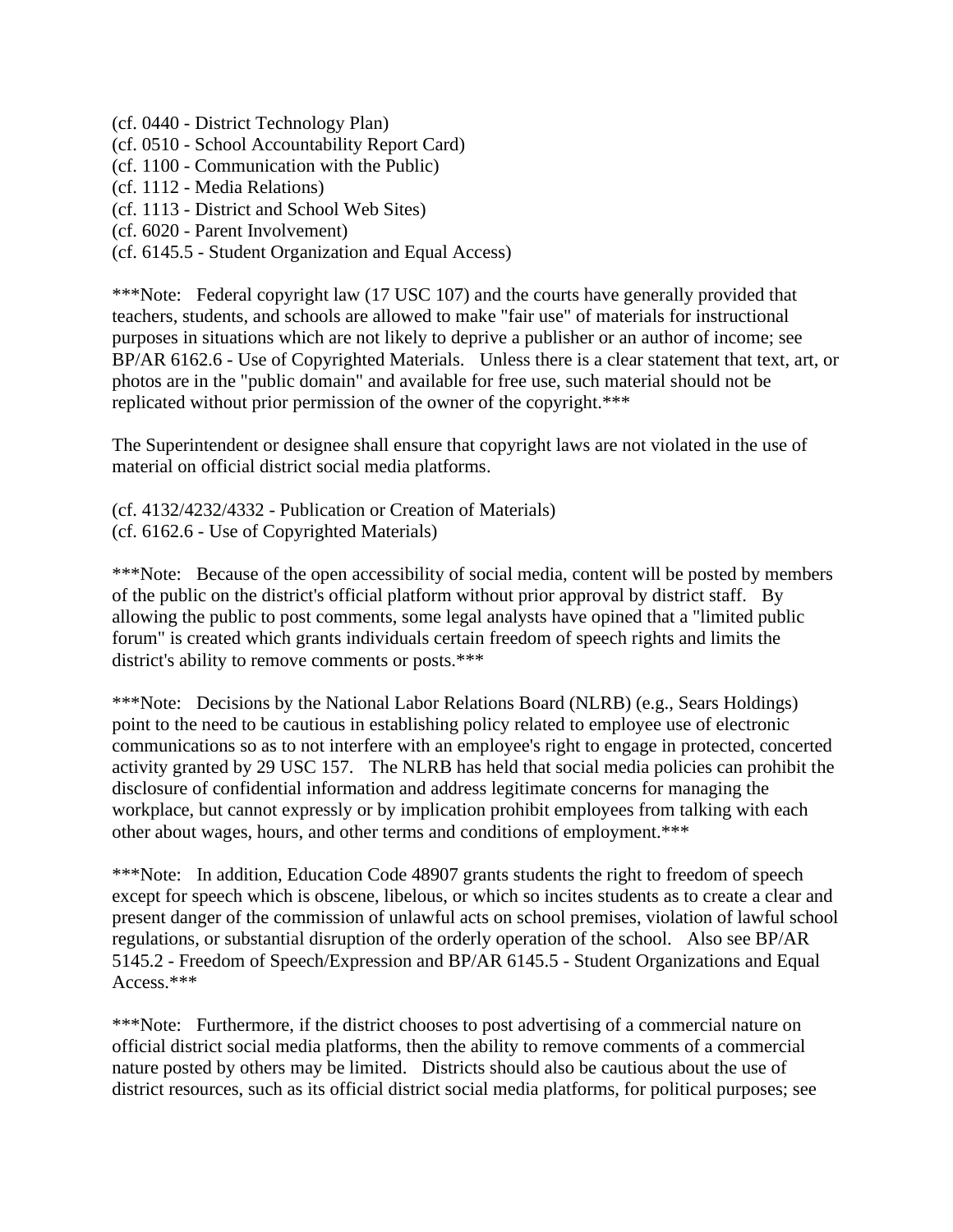BP 1160 - Political Processes.\*\*\*

\*\*\*Note: In order to protect against possible constitutional challenges, any removal of content by the district should be based on viewpoint-neutral considerations, such as preventing the violation of laws against discrimination or harassment or the posting of materials that are unrelated to the purpose of the site. The district should consult legal counsel to ensure that its guidelines for removal of posts are consistent with law. Also see the accompanying Board policy.\*\*\*

The Superintendent or designee shall ensure that official district social media platforms are regularly monitored. Staff members responsible for monitoring content may remove posts based on viewpoint-neutral considerations, such as lack of relation to the site's purpose or violation of the district's policy, regulation, or content guidelines.

Each official district social media platform shall prominently display:

1. The purpose of the site along with a statement that users are expected to use the site only for those intended purposes.

2. Information on how to use the security settings of the social media platform.

3. A statement that the site is regularly monitored and that any inappropriate post will be promptly removed. Inappropriate posts include those that:

a. Are obscene, libelous, or so incite students as to create a clear and present danger of the commission of unlawful acts on school premises, violation of school rules, or substantial disruption of the school's orderly operation

b. Are not related to the stated purpose of the site, including, but not limited to, comments of a commercial nature, political activity, and comments that constitute discrimination or harassment

(cf. 0410 - Nondiscrimination in District Programs and Activities)

(cf. 1160 - Political Processes)

(cf. 1325 - Advertising and Promotion)

4. Protocols for users, including expectations that users will communicate in a respectful, courteous, and professional manner.

5. A statement that users are personally responsible for the content of their posts and that the district is not responsible for the content of external online platforms.

6. A disclaimer that the views and comments expressed on the site are those of the users and do not necessarily reflect the views of the district.

7. A disclaimer that any user's reference to a specific commercial product or service does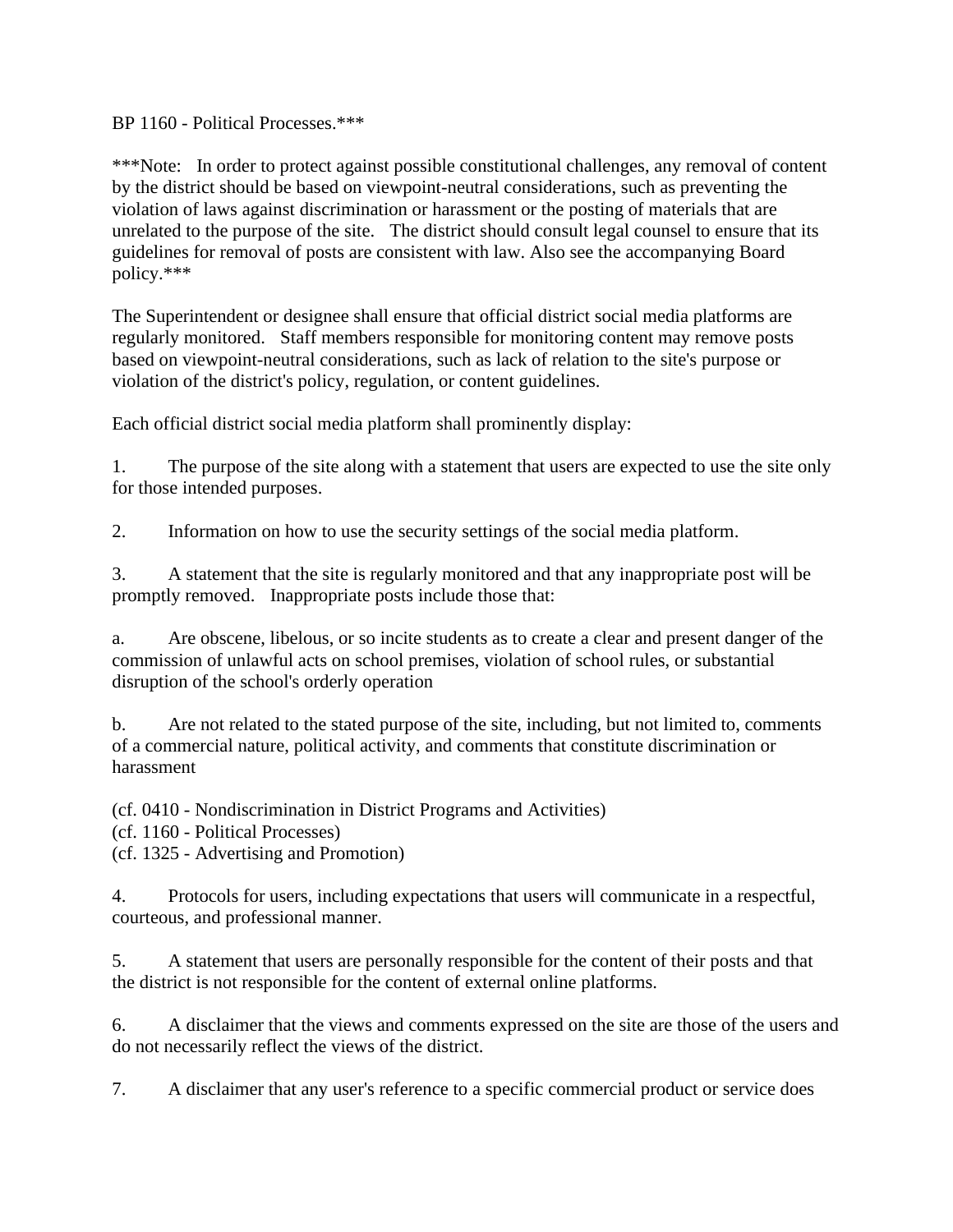not imply endorsement or recommendation of that product or service by the district.

8. The individual(s) to contact regarding violation of district guidelines on the use of official district social media platforms.

Appropriate Use by District Employees

\*\*\*Note: For policy language regarding appropriate employee communications and relationships with students, see BP 4119.21/4219.21/4319.21 - Professional Standards and BP 4040 - Employee Use of Technology.\*\*\*

District employees who participate in official district social media platforms shall adhere to all applicable district policies and procedures, including, but not limited to, professional standards related to interactions with students.

(cf. 4040 - Employee Use of Technology) (cf. 4119.21/4219.21/4319.21 - Professional Standards)

When appropriate, employees using official district social media platforms shall identify themselves by name and district title and include a disclaimer stating that the views and opinions expressed in their post are theirs alone and do not necessarily represent those of the district or school.

All staff shall receive information about appropriate use of the official district social media platforms.

(cf. 4131 - Staff Development) (cf. 4231 - Staff Development) (cf. 4331 - Staff Development)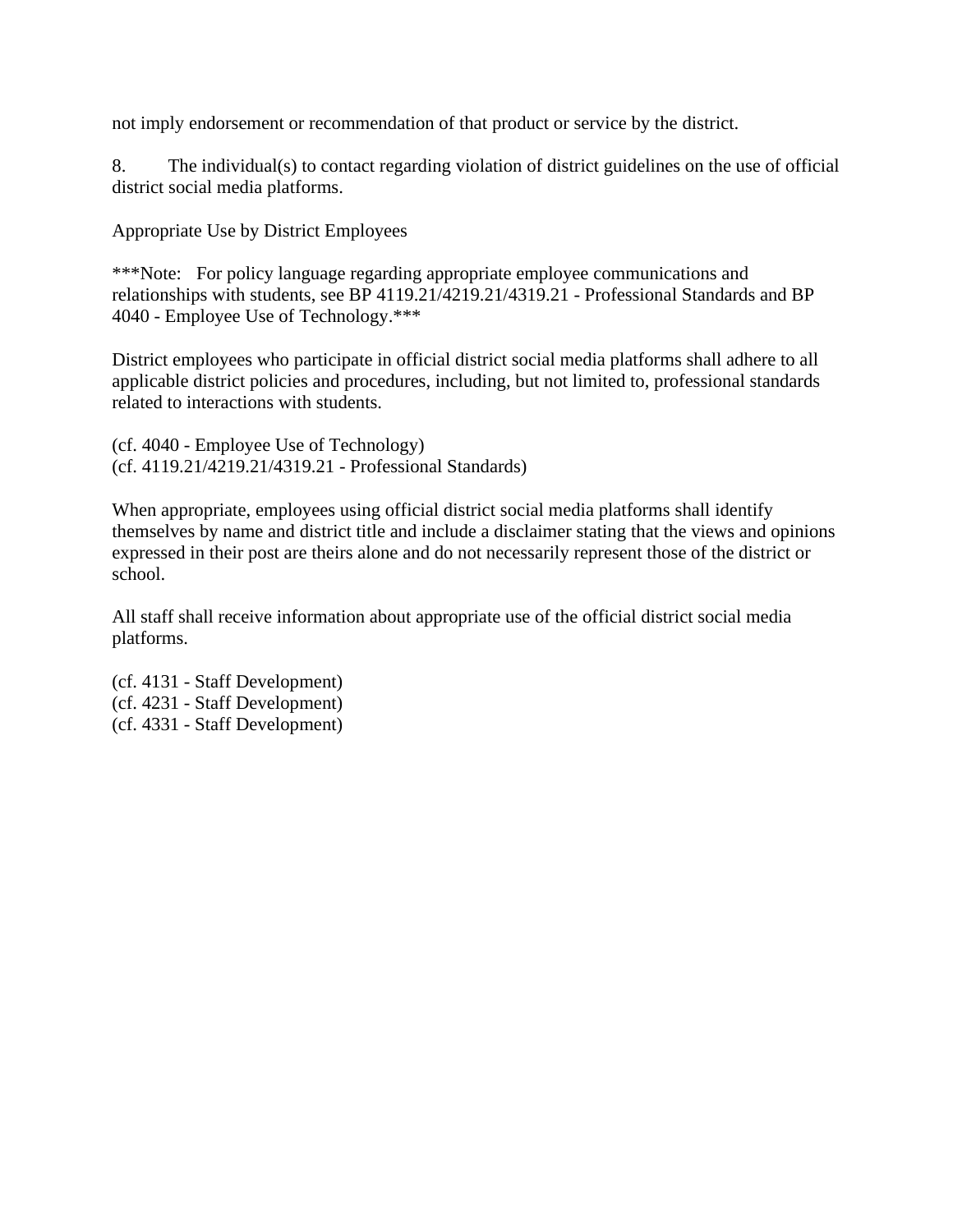## **Board Policy Commendations And Awards**

#### BP 1150 **Community Relations**

\*\*\*Note: The following optional policy addresses commendation of community members and organizations and may be revised to reflect district practice. For policy addressing recognition of employees and students, see BP 4156.2/4256.2/4356.2 - Awards and Recognition and BP/AR 5126 - Awards for Achievement.\*\*\*

To encourage community involvement in district programs and activities, the Governing Board may publicly recognize and commend parents/guardians, community members, businesses, and organizations that make outstanding contributions or provide longstanding service to the district or district students.

- (cf. 1000 Concepts and Roles)
- (cf. 1240 Volunteer Assistance)
- (cf. 1700 Relations Between Private Industry and the Schools)
- (cf. 3290 Gifts, Grants and Bequests)

Any Board member, employee, parent/guardian, student, or community member may recommend an individual or organization for Board recognition. He/she shall submit to the Superintendent or designee the name of the individual or organization and a description of the outstanding contribution or service.

\*\*\*Note: The following paragraph lists the types of commendations and awards that may be presented by the Board. Gifts of money or gift certificates may be considered an unconstitutional gift of public funds absent specific legislative authority. \*\*\*

At the Board's discretion, the Board may present a letter of recognition, Board resolution, plaque, or other award at a public Board meeting or may hold a reception or informal recognition activity. The Board also may designate a day, week, or month for special recognition of volunteers.

The Board encourages similar forms of recognition for achievement or services as part of school-level commendation programs.

(cf. 4156.2/4256.2/4356.2 - Awards and Recognition) (cf. 5126 - Awards for Achievement)

Legal Reference: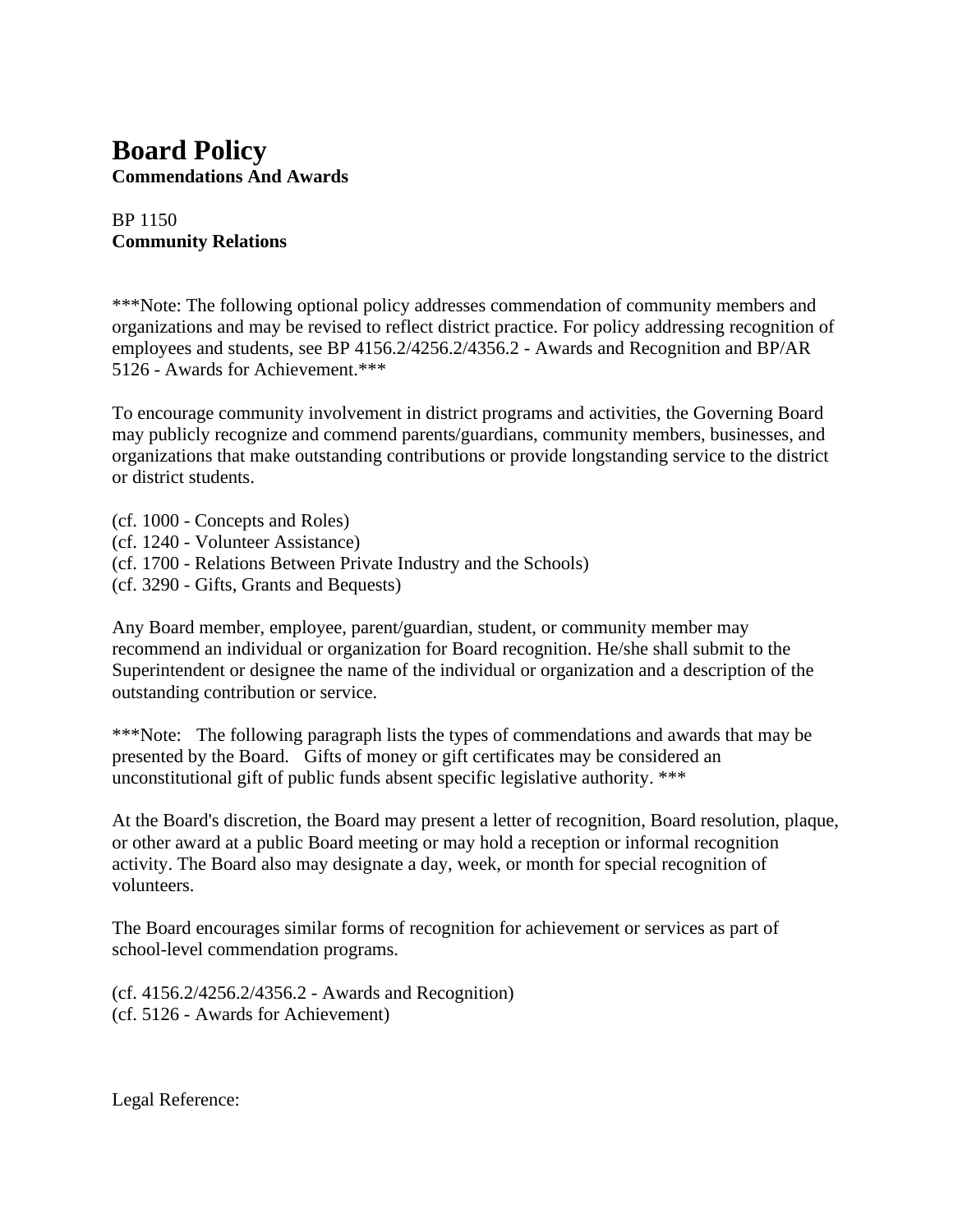EDUCATION CODE

35160 Authority of governing boards 35160.1 Broad authority of school districts 44015 Awards to employees and students CALIFORNIA CONSTITUTION Article 16, Section 6 Gifts of public funds

(1/85 12/91) 7/10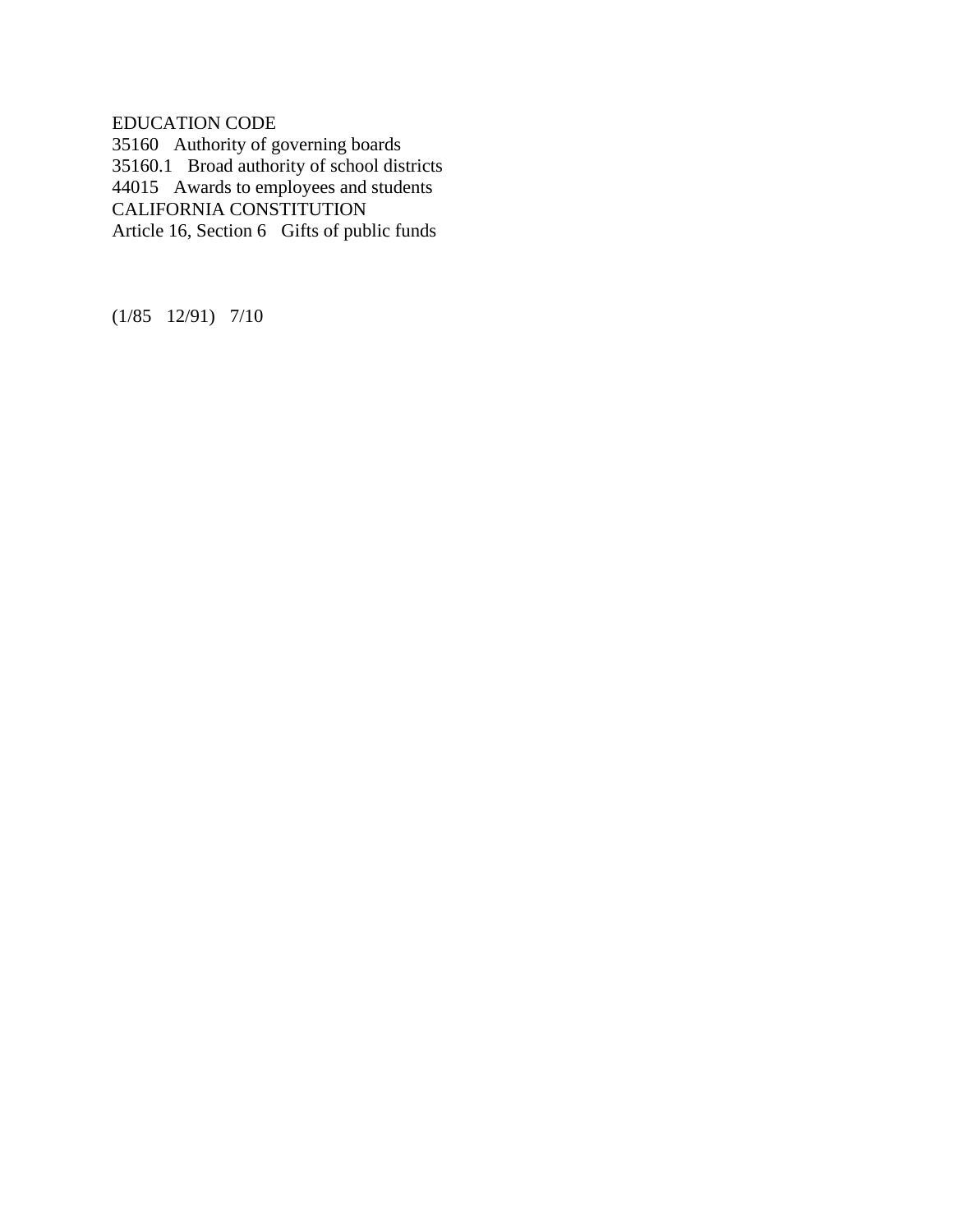# **Board Policy**

**Political Processes**

#### BP 1160 **Community Relations**

\*\*\*Note: The following optional policy addresses political activities conducted by members of the Governing Board or district staff acting on behalf of the district. It does not apply to individuals acting as private citizens on their own time and at their own expense. When acting as private citizens, individuals have broad rights under the First Amendment to engage in political activities, including taking positions on electoral measures and candidates and establishing and participating in political action committees. \*\*\*

\*\*\*Note: Education Code 7055 authorizes the district to establish reasonable regulations related to employees engaging in political activity. See BP/AR 4119.25/4219.25/4319.25 - Political Activities of Employees for language implementing this statute as well as language regarding activities by employee organizations. \*\*\*

The Governing Board has a responsibility to actively advocate fiscal and public policy that supports the district's schools and the children in the community. The Board shall be proactive in defining the district's advocacy agenda based on the district's vision and goals and the needs of the district and community. The Board's advocacy efforts shall be conducted in accordance with legal requirements.

(cf. 0000 - Vision) (cf. 0200 - Goals for the School District) (cf. 4119.25/4219.25/4319.25 - Political Activities of Employees) (cf. 9000 - Role of the Board) (cf. 9010 - Public Statements)

Ballot Measures/Candidates

No district funds, services, supplies, or equipment shall be used to urge the support or defeat of any ballot measure or candidate, including any candidate for election to the Board. (Education Code 7054)

\*\*\*Note: Whether an activity is an appropriate use of public funds or an impermissible campaign activity is a complicated analysis. In Vargas v. City of Salinas, the California Supreme Court created three categories of activities: (1) permissible informational activities, such as resolutions and providing objective analysis; (2) impermissible campaign activities, such as producing or distributing literature that urges a voter to act a certain way; or (3) unclear activities which do not fall into either group and must be analyzed looking at the "style, tenor, and timing" of the activity. The following two paragraphs reflect the court's analysis of permissible activities. District legal counsel should be consulted when there is a question as to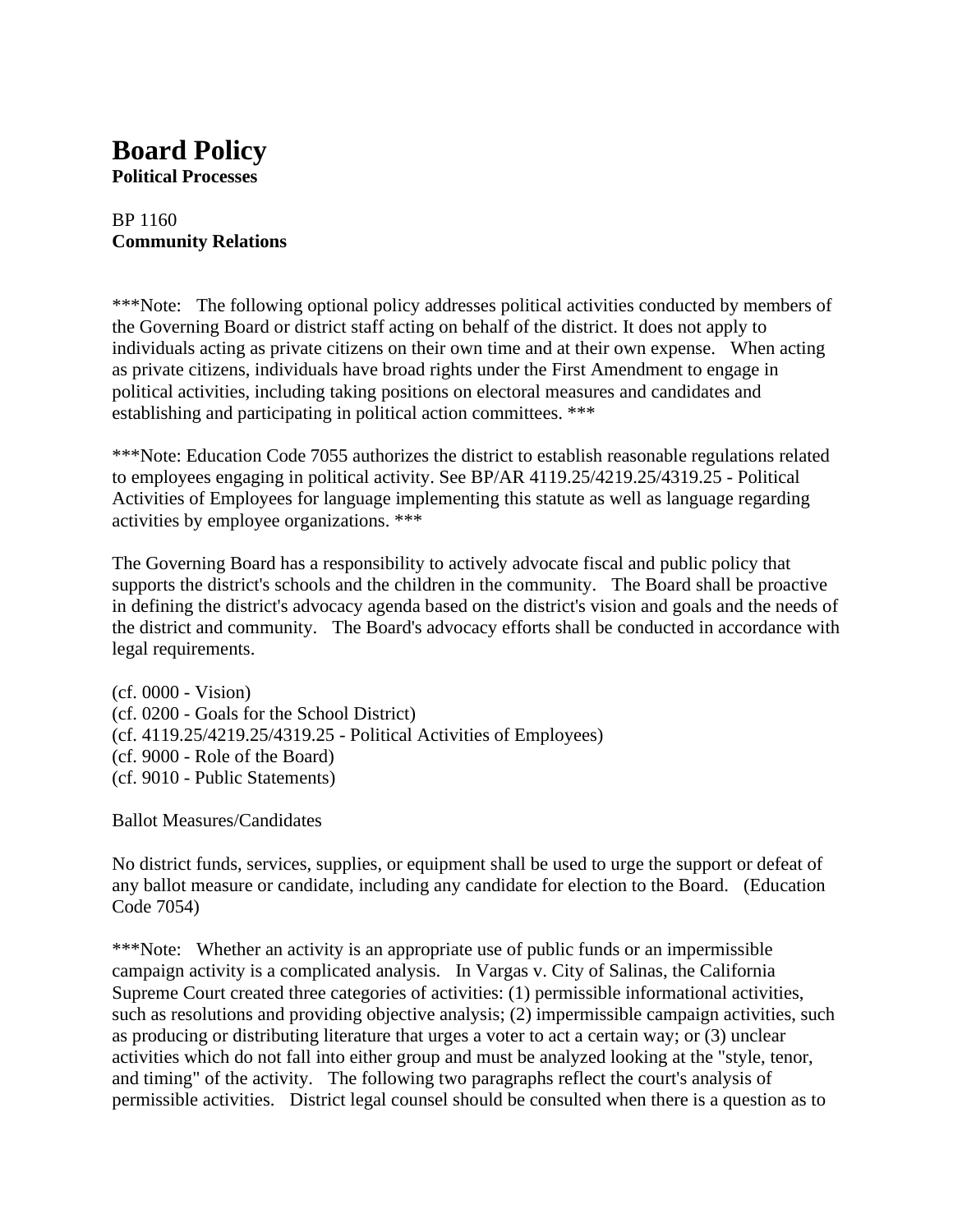whether an activity is permissible. \*\*\*

The Board may discuss and study the potential effect of proposed or qualified ballot measures on the district's schools at an open and agendized Board meeting. The Board's discussion of the effect of such measures shall include an opportunity for staff and members of the public to speak on all sides of the issue. At that meeting, the Board may adopt a position or resolution in support of or in opposition to a ballot measure. The language in any resolution adopted by the Board shall not urge the public to take any action regarding the measure.

(cf. 9320 - Meetings and Notices)

The Board's position on a ballot measure, including any resolution, shall be publicized only through normal district procedures and consistent with regular district practice for reporting Board actions. Such publicity shall be for informational purposes and shall not attempt to influence voters.

\*\*\*Note: When it is unclear whether a campaign activity is permissible, the court will analyze the activity based on its "style, tenor and timing" to determine whether it involves an appropriate expenditure of public funds. Examples of things that a court might look for include how the material was distributed (i.e., special edition or regular publication), the language used in the publication (i.e., inflammatory or informational), and whether the distribution was consistent with regular district practice (i.e., regular circulation or special mailing). Districts should be cautious and ensure that any such informational material is an appropriate use of district funds. \*\*\*

The Superintendent or designee may use district resources to provide students, parents/guardians, and community members with fair and impartial information related to ballot measures, including information about the impact of ballot measures on the district. (Education Code 7054)

(cf. 1100 - Communication with the Public)

In preparing or distributing such informational material, the Superintendent or designee shall analyze the material to help ensure that it is an appropriate informational activity, provides a fair analysis of the issues, and does not advocate passage or defeat of a measure or candidate.

\*\*\*Note: In Vargas v. City of Salinas, the court offered examples of activities which would be impermissible campaign activities, as reflected in the following paragraph. In addition, 2 CCR 18901.1 prohibits the use of public funds for a newsletter or "mass mailing" which expressly advocates the election or defeat of a ballot measure or candidate or, when taken in context, urges a particular result. Because violation of this regulation could result in enforcement action by the Fair Political Practices Commission (FPPC), districts should proceed with caution and consult with legal counsel, as appropriate. \*\*\*

District resources, including email or computer systems, shall not be used to disseminate campaign literature. In addition, district resources shall not be used to purchase advertisements,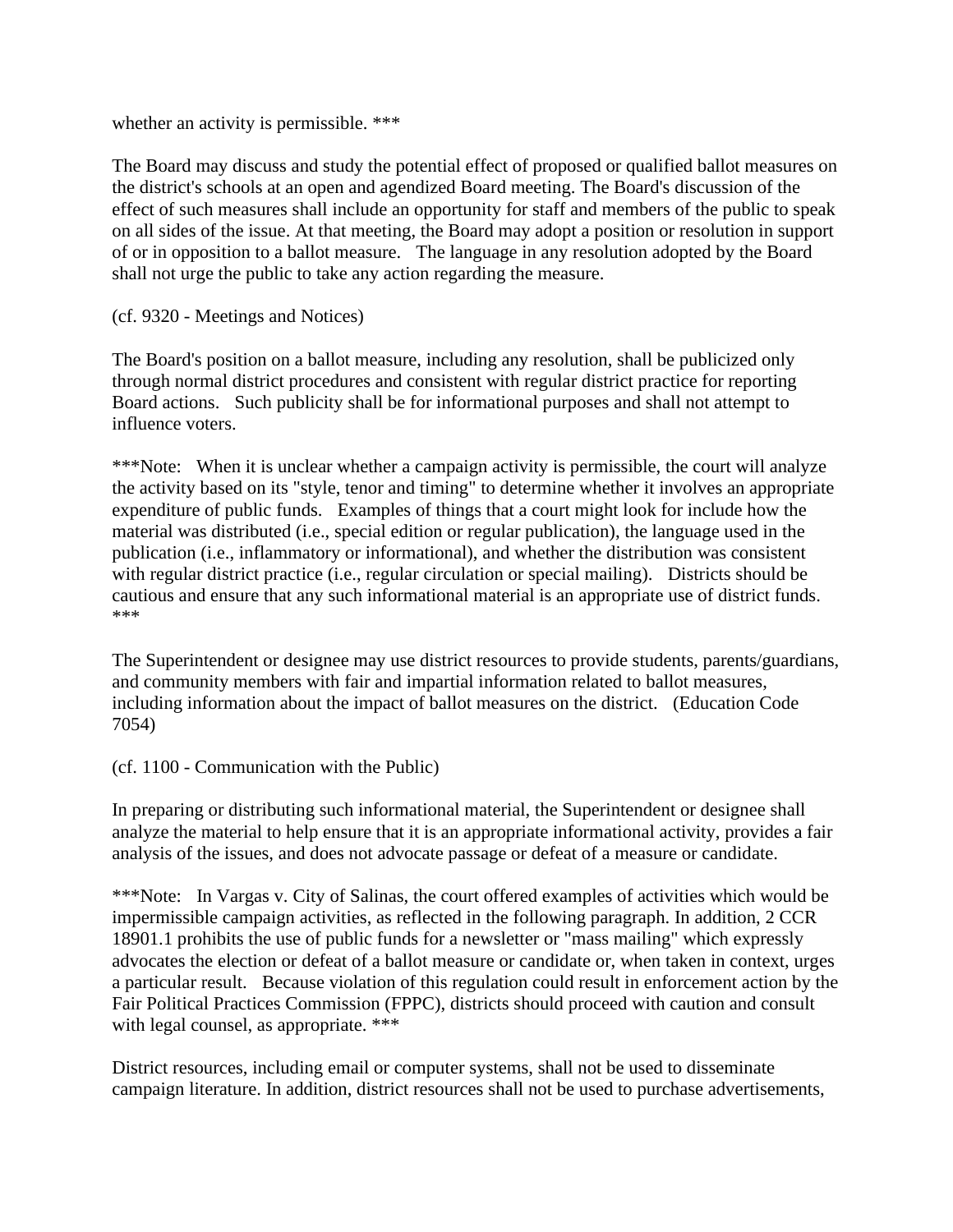bumper stickers, posters, or similar promotional items that advocate an election result or urge voters to take any action in support of or in opposition to a measure.

(cf. 1325 - Advertising and Promotion)

\*\*\*Note: Both the courts (Santa Barbara County Coalition Against Automobile Subsidies v. Santa Barbara County Association of Governments) and the Attorney General (88 Ops.Cal.Atty.Gen. 46 (2005)) have provided guidance as to the appropriate use of district funds when the district is preparing to submit a bond proposal to the voters for approval. The key distinction is whether the action is taken before or after the measure has been placed on the ballot and whether the activity is directed at swaying voters. Permissible expenditures include researching the need for the measure, formulating and drafting the proposal, and conducting polling and focus groups to assess the feasibility of the measure. Impermissible activities include recruiting and organizing supporters for a campaign, raising funds for the campaign, or hiring a consultant to develop a strategy for building support for the measure. \*\*\*

Political activity related to district bond measures shall, in addition to the above, be subject to the following conditions:

1. The Superintendent or designee may research, draft, and prepare a district bond measure or other initiative for the ballot, but shall not use district resources to influence voters or otherwise campaign for the measure.

2. Upon request, Board members and district administrators may appear at any time before a citizens' group to explain why the Board called for an election on a bond measure and to answer questions. (Education Code 7054.1)

If the presentation occurs during working hours, the employee representing the district shall not urge a citizens' group to vote for or against the bond measure.

3. The Board or any individual Board member may file a written argument for the ballot that is either for or against any school measure. (Elections Code 9501)

#### Legislation

\*\*\*Note: Pursuant to Government Code 53060.5, the district may engage in legislative activities and lobbying, either directly or through a representative, and the cost of this activity is an appropriate use of district funds. Lobbying activities are regulated by the FPPC (2 CCR 18600-18640) and governed by the Political Reform Act (Government Code 81000-91015). \*\*\*

The Board's responsibility as an advocate for the district may include lobbying and outreach at the state, national, and local levels. The Board and Superintendent or designee shall work to establish and maintain ongoing relationships with elected officials, community leaders, and the media in order to communicate district positions and concerns.

(cf. 1112 - Media Relations)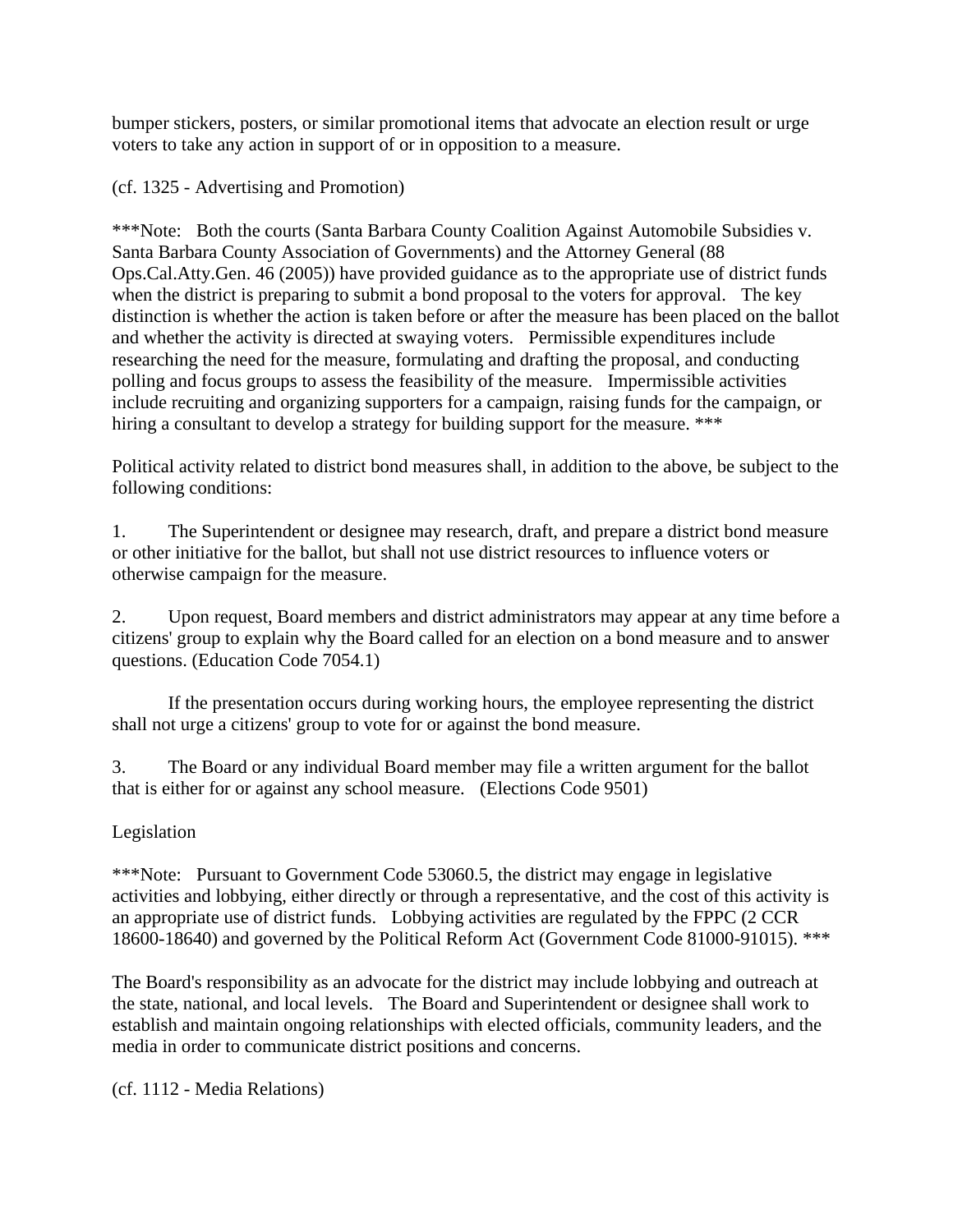(cf. 1400 - Relations Between Other Governmental Agencies and the Schools) (cf. 7131 - Relations with Local Agencies)

The Board and Superintendent shall develop an advocacy action plan to define expectations and responsibilities. This plan may include, but is not limited to, legislative priorities, strategies for outreach to the media and community, development of key messages and talking points, and adoption of positions on specific legislation, regulations, or budget proposals.

In order to strengthen legislative advocacy efforts, the district may work with organizations and coalitions and may join associations whose representatives lobby on behalf of their members in accordance with Government Code 53060.5.

\*\*\*Note: Although the district has the authority to lobby the legislature, it cannot use district resources to urge the public to lobby the legislature on its behalf. In Miller v. Miller the court concluded that urging the public was impermissible election campaigning because the activity was directed to the public and not the legislature. \*\*\*

The district may provide fair and impartial information about legislative issues affecting schools and children and shall inform the community about its advocacy activities. However, informational materials about legislation shall not urge the public to lobby the legislature, Governor, or state agencies on behalf of the district.

\*\*\*Note: An appellate court held in League of Women Voters v. Countywide Criminal Justice Coordination Committee that the drafting of legislative proposals was a permissible use of public funds since it was more similar to the exercise of a local agency's governing authority than a campaign activity. \*\*\*

As necessary, the Board may direct the Superintendent or designee to draft legislative or regulatory proposals which serve the district's interests.

Legal Advocacy

\*\*\*Note: When an issue requires resolution in the courts rather than through legislation, it is permissible for districts to use public funds to initiate or participate in legal advocacy. Toward these ends, districts may choose to join with other districts in a group, such as CSBA's Education Legal Alliance which funds and supports litigation in cases of statewide significance to its members. \*\*\*

The Board recognizes that some issues are more appropriately addressed judicially rather than legislatively. When a legal issue is likely to set a state or national precedent, the district may join with other districts or parties in order to resolve the issue through litigation or other appropriate means.

(cf. 9124 - Attorney) (cf. 9321 - Closed Session Purposes and Agendas)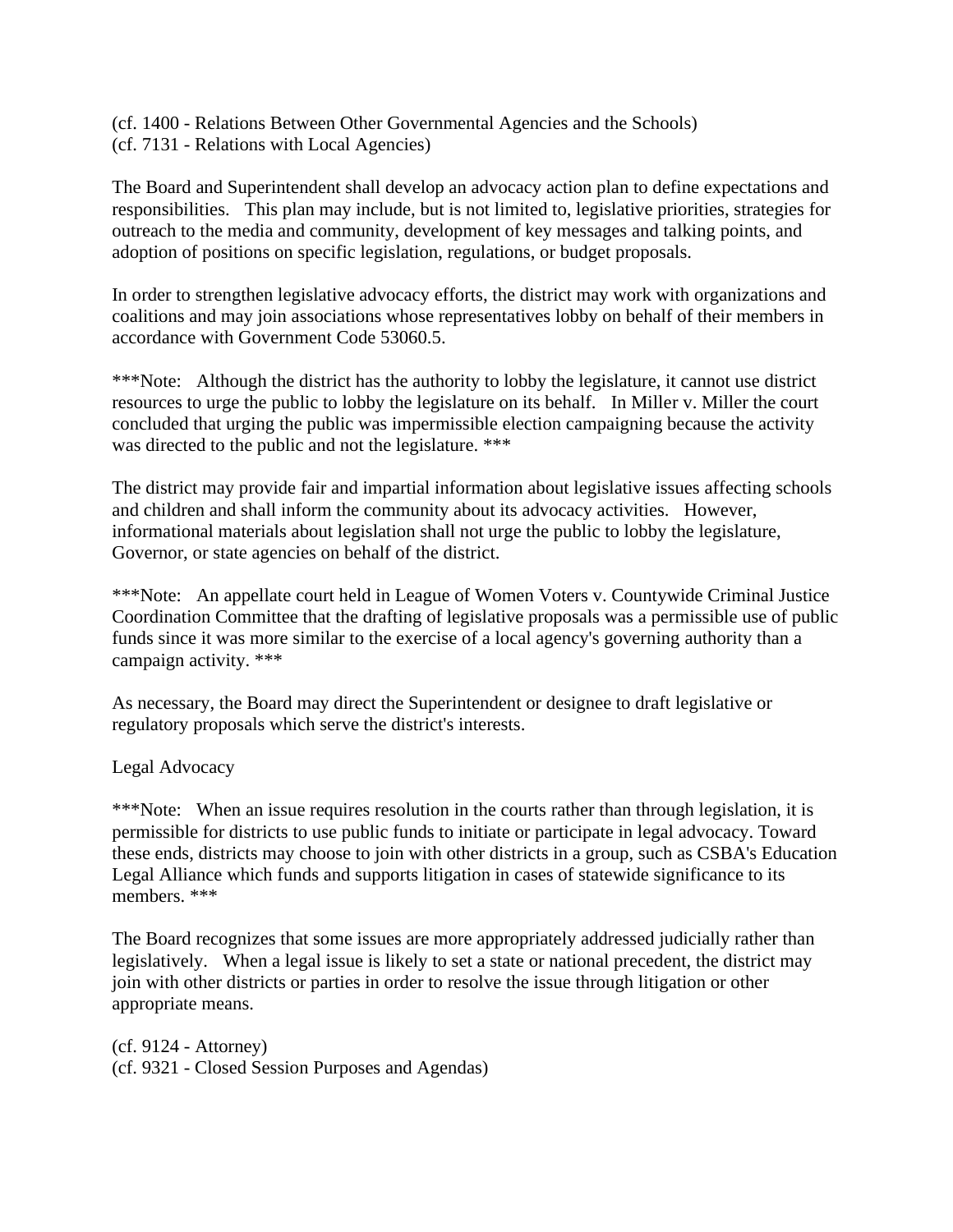#### Political Forums

Forums on political issues may be held in district facilities as long as the forum is made available to all sides of the issue on an equitable basis. (Education Code 7058)

(cf. 1330 - Use of School Facilities)

Legal Reference: EDUCATION CODE 7050-7058 Political activities of school officers and employees, including: 7054 Use of district property 7054.1 Requested appearance 7056 Soliciting or receiving political funds 35160 Authority of governing boards 35172 Promotional activities ELECTIONS CODE 9501 School district elections, arguments for or against a measure GOVERNMENT CODE 8314 Unlawful use of state resources 53060.5 Attendance at legislative body; expenses 54953.5 Right to record proceedings 54953.6 Broadcasts of proceedings 81000-91015 Political Reform Act, including: 82031 Definition of independent expenditure CODE OF REGULATIONS, TITLE 2 18600-18640 Lobbyists 18901.1 Campaign related mailings sent at public expense COURT DECISIONS Vargas v. City of Salinas, (2009) 46 Cal. 4th 1 Santa Barbara County Coalition Against Automobile Subsidies v. Santa Barbara County Association of Governments, (2008) 167 Cal.App.4th 1229 Yes on Measure A v. City of Lake Forest, (1997) 60 Cal.App.4th 620 Choice-in-Education League et al v. Los Angeles Unified School District, (1993) 17 Cal.App.4th 415 League of Women Voters v. Countywide Criminal Justice Coordination Committee, (1988) 203 Cal.App.3d 529 Miller v. Miller, (1978) 87 Cal.App.3d 762 Stanson v. Mott, (1976) 17 Cal. 3d 206 ATTORNEY GENERAL OPINIONS 88 Ops.Cal.Atty.Gen. 46 (2005) 73 Ops.Cal.Atty.Gen. 255 (1990)

Management Resources: CSBA PUBLICATIONS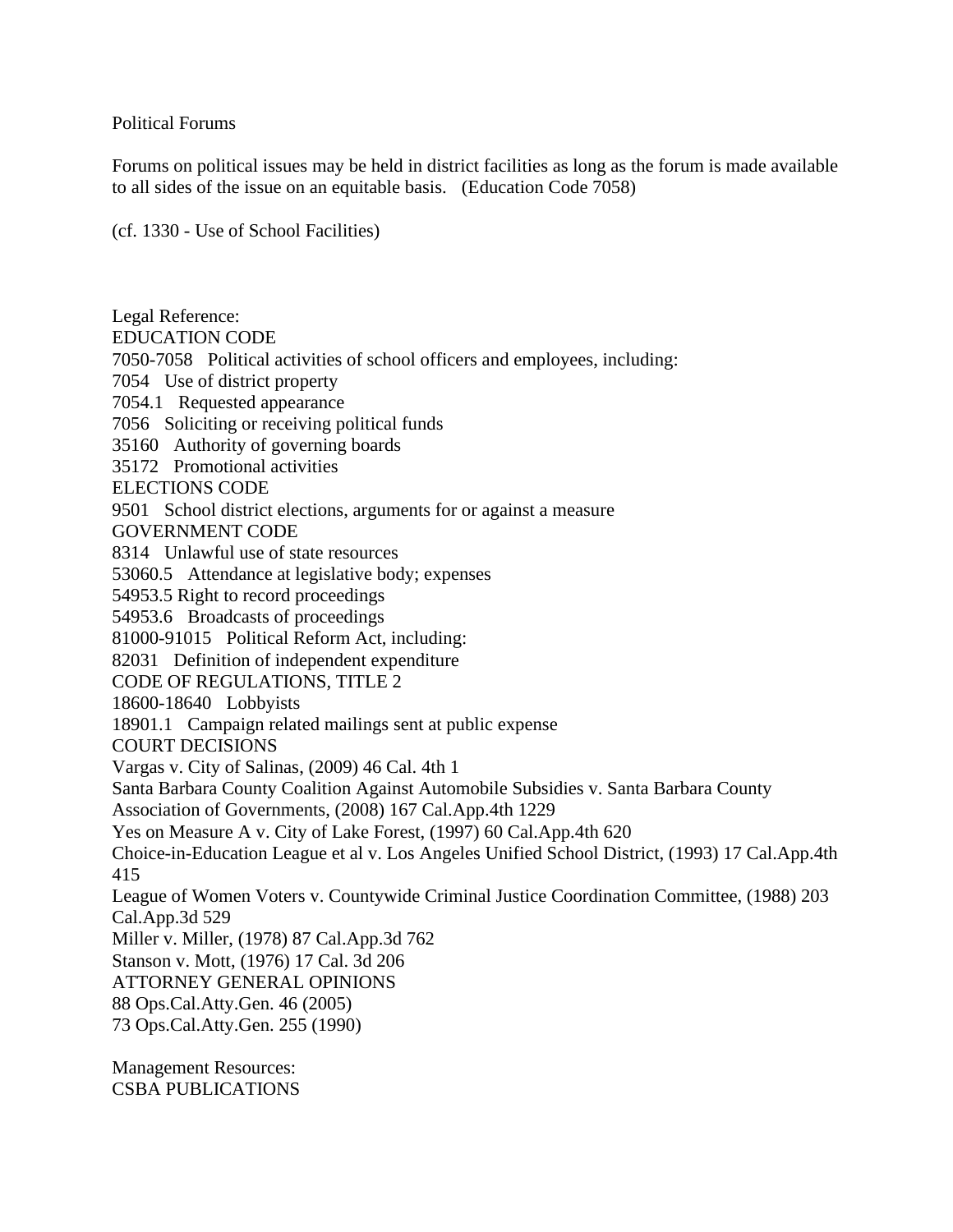Legal Guidelines: Use of Public Resources for Ballot Measures and Candidates, Fact Sheet, February 2011 Legal Guidelines for Lobbying Activity, Fact Sheet, February 2011 INSTITUTE FOR LOCAL GOVERNMENT PUBLICATIONS Legal Issues Associated with Use of Public Resources and Ballot Measure Activities, June 2010 WEB SITES CSBA: http://www.csba.org Fair Political Practices Commission: http://www.fppc.ca.gov Institute for Local Government: http://www.ca-ilg.org

(2/96 6/98) 3/11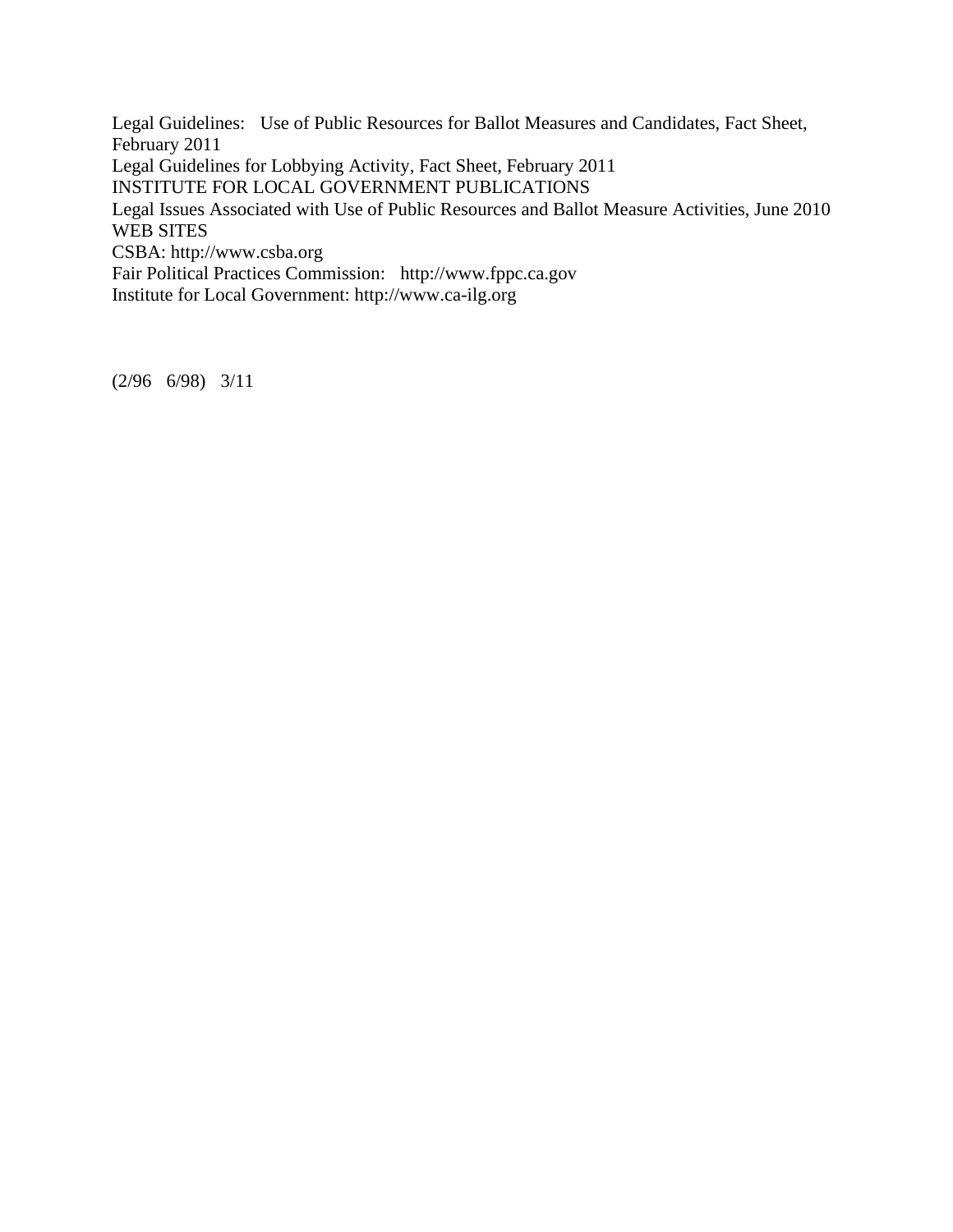### **Board Policy Citizen Advisory Committees**

#### BP 1220 **Community Relations**

\*\*\*Note: The following optional policy may be revised to reflect district practice. Pursuant to Government Code 54952 and Education Code 35147, certain committees may be subject to open meeting law requirements. See the accompanying administrative regulation and BB 9130 - Board Committees. \*\*\*

The Governing Board recognizes that citizen advisory committees enable the Board to better understand the interests and concerns of the community.

The Board shall establish citizen advisory committees when required by law, to strengthen the effectiveness of district and school operations, or to enhance student learning. The purpose of any such committees shall be clearly defined and aligned to the district's vision, mission, and goals. The Board may dissolve any advisory committee not required by law when the committee has fulfilled its duties or at any time the Board deems it necessary.

- (cf. 0000 Vision)
- (cf. 0200 Goals for the School District)
- (cf. 0420 School Plans/Site Councils)
- (cf. 0430 Comprehensive Local Plan for Special Education)
- (cf. 2230 Representative and Deliberative Groups)
- (cf. 3280 Sale or Lease of District-Owned Real Property)
- (cf. 5030 Student Wellness)
- (cf. 6020 Parent Involvement)
- (cf. 6174 Education for English Learners)
- (cf. 6175 Migrant Education Program)
- (cf. 6178 Career Technical Education)
- (cf. 9130 Board Committees)

The Superintendent or designee may establish advisory committees which shall report to him/her in accordance with law, Board policy, and administrative regulation.

Citizen advisory committees shall serve in an advisory capacity; they may make recommendations, but their actions shall not be binding on the Board or Superintendent.

The membership of citizen advisory committees should reflect the diversity of the community and represent a diversity of viewpoints.

The Superintendent or designee shall provide training and information, as necessary, to enable committee members to understand the goals of the committee and to fulfill their role as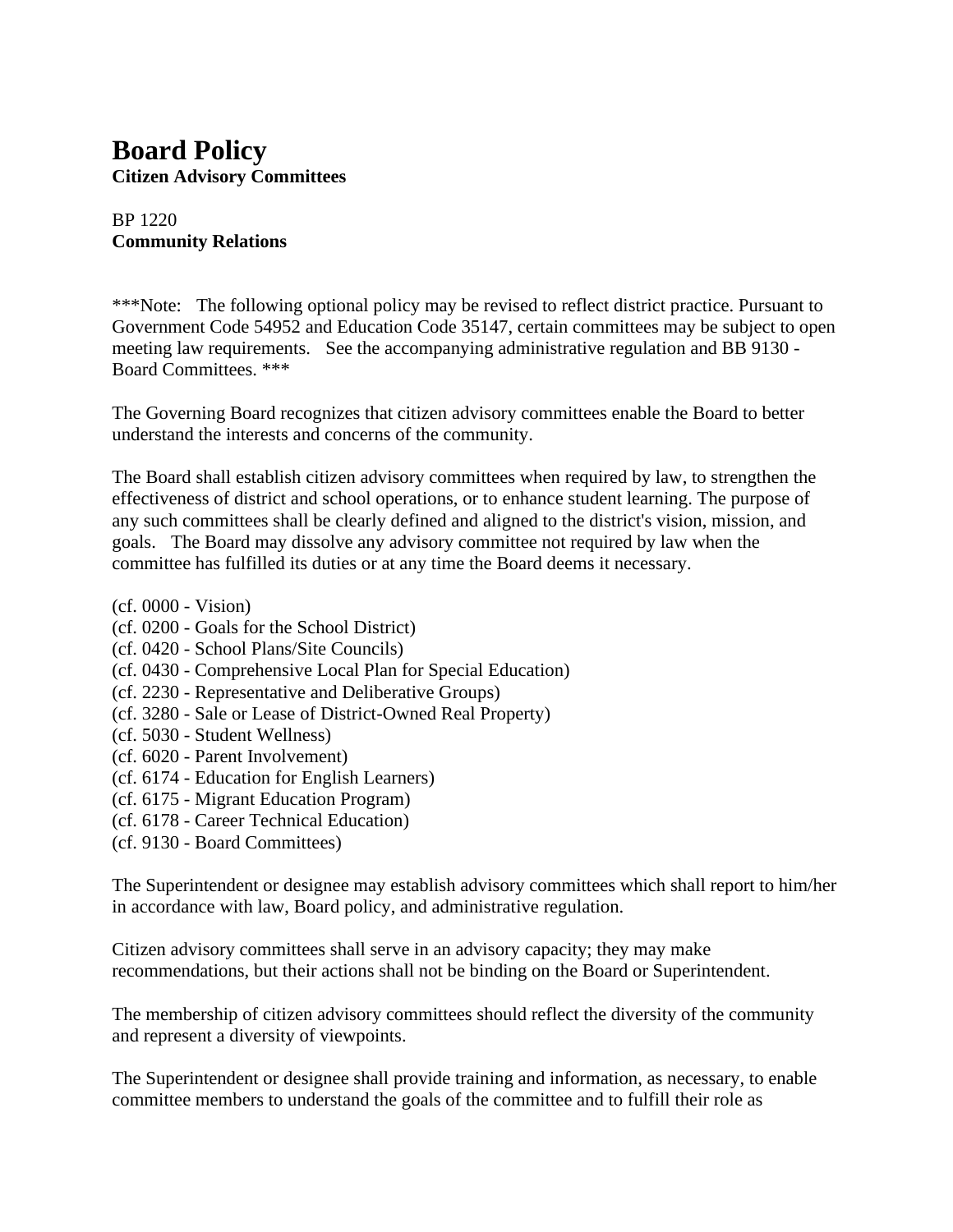committee members.

Within budget allocations, the Superintendent or designee may approve requests for committee travel and may reimburse committee members for expenses at the same rates and under the same conditions as those provided for district employees.

(cf. 3350 - Travel Expenses)

Legal Reference: EDUCATION CODE 8070 Career technical education advisory committee 11503 Parent involvement program 15278-15282 Citizens' oversight committee 15359.3 School facilities improvement districts 17387-17391 Advisory committees for use of excess school facilities 35147 School site councils and advisory committees 44032 Travel expense payment 52060 Local Control and Accountability Plan 52063 Local Control and Accountability Plan 52176 Advisory committees, limited-English proficient students program 54425 Advisory committees, compensatory education 54444.1-54444.2 Parent advisory councils, services to migrant children 56190-56194 Community advisory committee, special education 62002.5 Continuing parent advisory committees 64001 School plan for student achievement, consolidated application programs 65000-65001 School site councils GOVERNMENT CODE 810.2 Tort claims act, definition employee 810.4 Tort claims act, definition employment 815.2 Injuries by employees within scope of employment 820.9 Members of local public boards not vicariously liable 6250-6270 California Public Records Act 54950-54963 Brown Act UNITED STATES CODE, TITLE 42 1758b Local wellness policy COURT DECISIONS Frazer v. Dixon Unified School District, (1993) 18 Cal.App.4th 781 Management Resources:

WEB SITES CSBA: http://www.csba.org California Department of Education: http://www.cde.ca.gov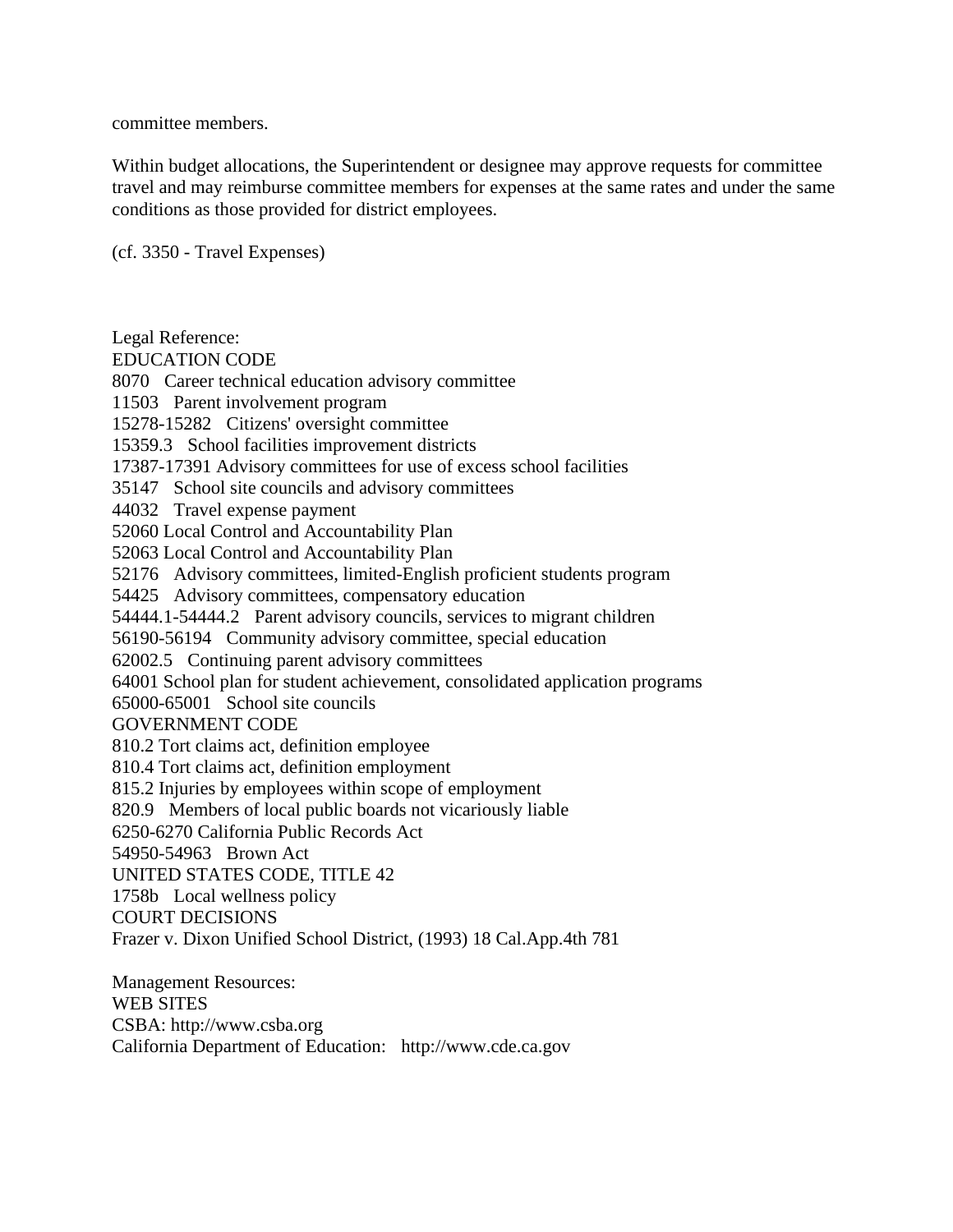(10/94 7/05) 7/07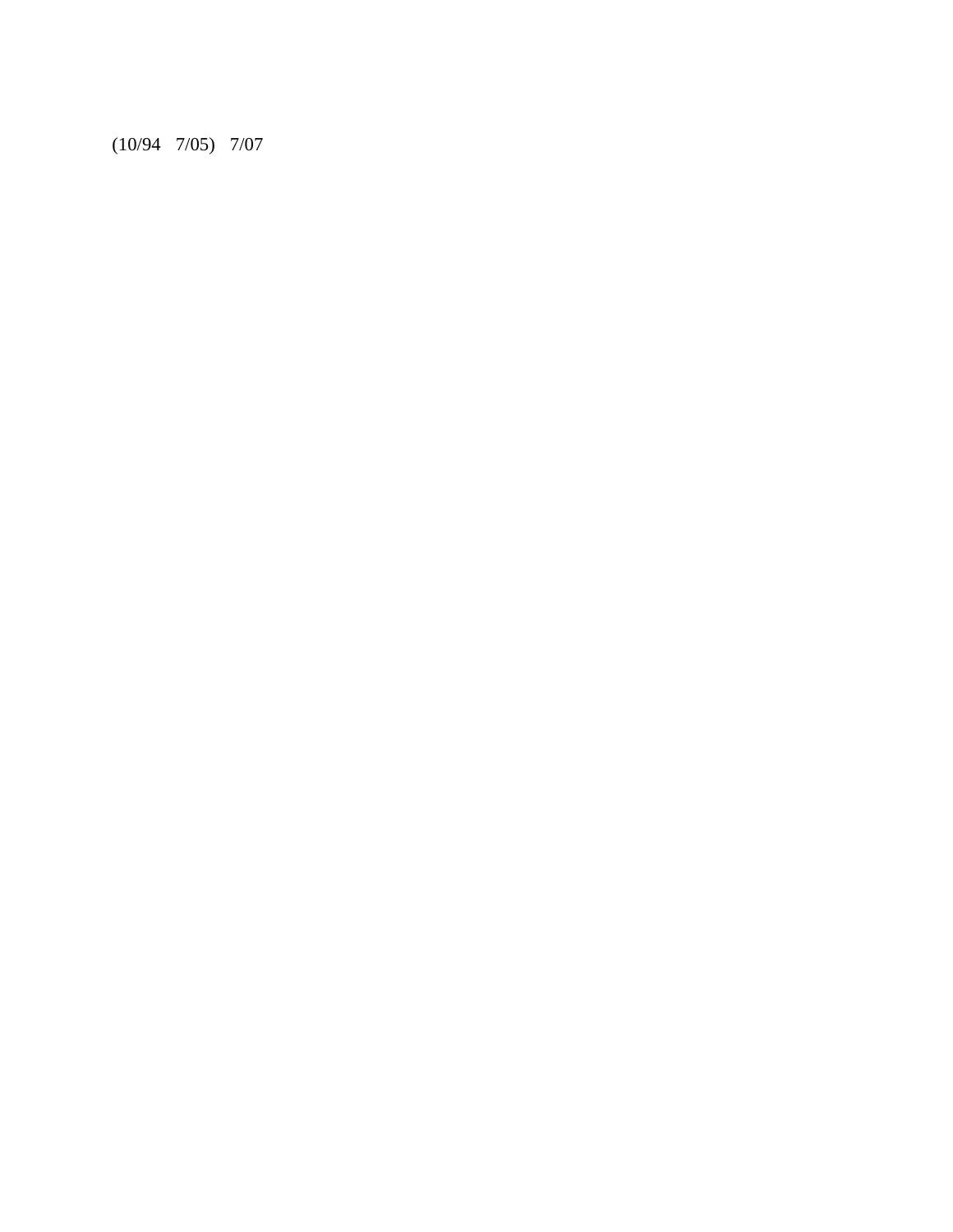### **Administrative Regulation**

**Citizen Advisory Committees**

AR 1220 **Community Relations**

\*\*\*Note: The following optional administrative regulation may be modified to reflect district practice.\*\*\*

\*\*\*Note: Pursuant to Government Code 815.2 and 820.9, members of advisory committees are not liable for injuries caused by the act or omission of the district, a committee, or a committee member acting within the scope of his/her role as a member of the committee. However, a committee member may be liable for injury caused by his/her own wrongful conduct.\*\*\*

Committee Charge

\*\*\*Note: Items #1-9 may be modified to reflect district practice.\*\*\*

When committees are appointed, committee members shall receive written information which includes, but is not limited to:

1. The committee members' names

2. The procedure to be used in the selection of the committee chairperson and other committee officers

3. The name(s) and contact information of staff member(s) assigned to support the work of the committee

4. The goals and specific charge(s) of the committee, including its topic(s) for study

5. The specific period of time that the committee is expected to serve

- 6. Legal requirements regarding meeting conduct and public notifications
- 7. Resources available to help the committee perform its tasks
- 8. Timelines for progress reports and/or final report
- 9. Relevant Board policies and administrative regulations

Committees Subject to Brown Act Requirements

\*\*\*Note: Generally, any commission, committee, board, or other body created by formal action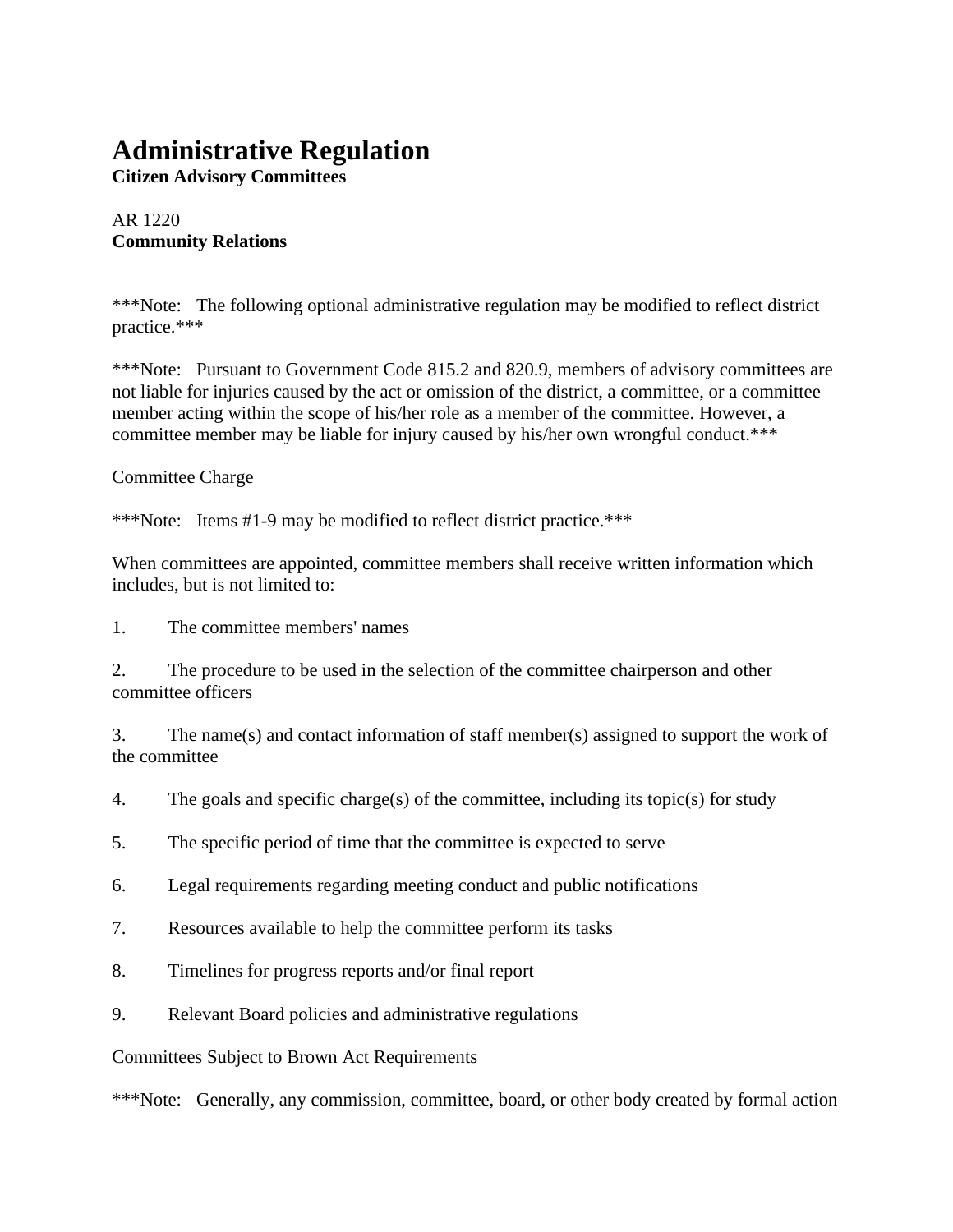of the Governing Board, regardless of whether that body is permanent or temporary, decision-making or advisory, is a "legislative body," as defined in Government Code 54952, and is required to comply with the open meeting laws (Brown Act). However, some committees are by law exempted from the Brown Act. For example, committees specified in Education Code 35147 are not subject to the Brown Act; see "Committees Not Subject to Brown Act Requirements" below. Committees composed solely of Board members who are less than a quorum of the Board may also be exempt from Brown Act requirements in limited circumstances; see BB 9130 - Board Committees.\*\*\*

\*\*\*Note: Committees listed in items #1-5 below are generally created by formal Board action and thus are subject to the Brown Act. This list should be modified to add any other specific committees in the district created by formal Board action or any committees that the Board has required to follow the Brown Act. This list should be modified to delete any of the committees that were not created by formal Board action (e.g., Superintendent committees) or do not exist within the district. In Frazer v. Dixon Unified School District, the court held that the adoption of a Board policy that required the appointment of a committee to advise the Superintendent, and in turn, the Board, was a committee created by "formal Board action" within the meaning of Government Code 54952. Therefore, the committee's meetings were subject to the Brown Act. Districts should consult legal counsel when questions arise regarding the applicability of Brown Act requirements to district or school committees.\*\*\*

Brown Act requirements pertaining to open meetings, notices, and public participation pursuant to Government Code 54950-54963 shall be complied with by any committee created by formal action of the Governing Board, including, but not limited to, the following:

1. Advisory committee established pursuant to Education Code 56190-56194 related to special education

(cf. 0430 - Comprehensive Local Plan for Special Education)

2. Advisory committee established pursuant to Education Code 8070 related to career technical education

(cf. 6178 - Career Technical Education)

3. Committee established to assist in development of a student wellness policy pursuant to 42 USC 1758b

(cf. 5030 - Student Wellness)

4. Committee established pursuant to Education Code 17387-17391 related to the use or disposition of excess real property

(cf. 3280 - Sale or Lease of District-Owned Real Property)

5. Citizens' oversight committee established to examine the expenditure of general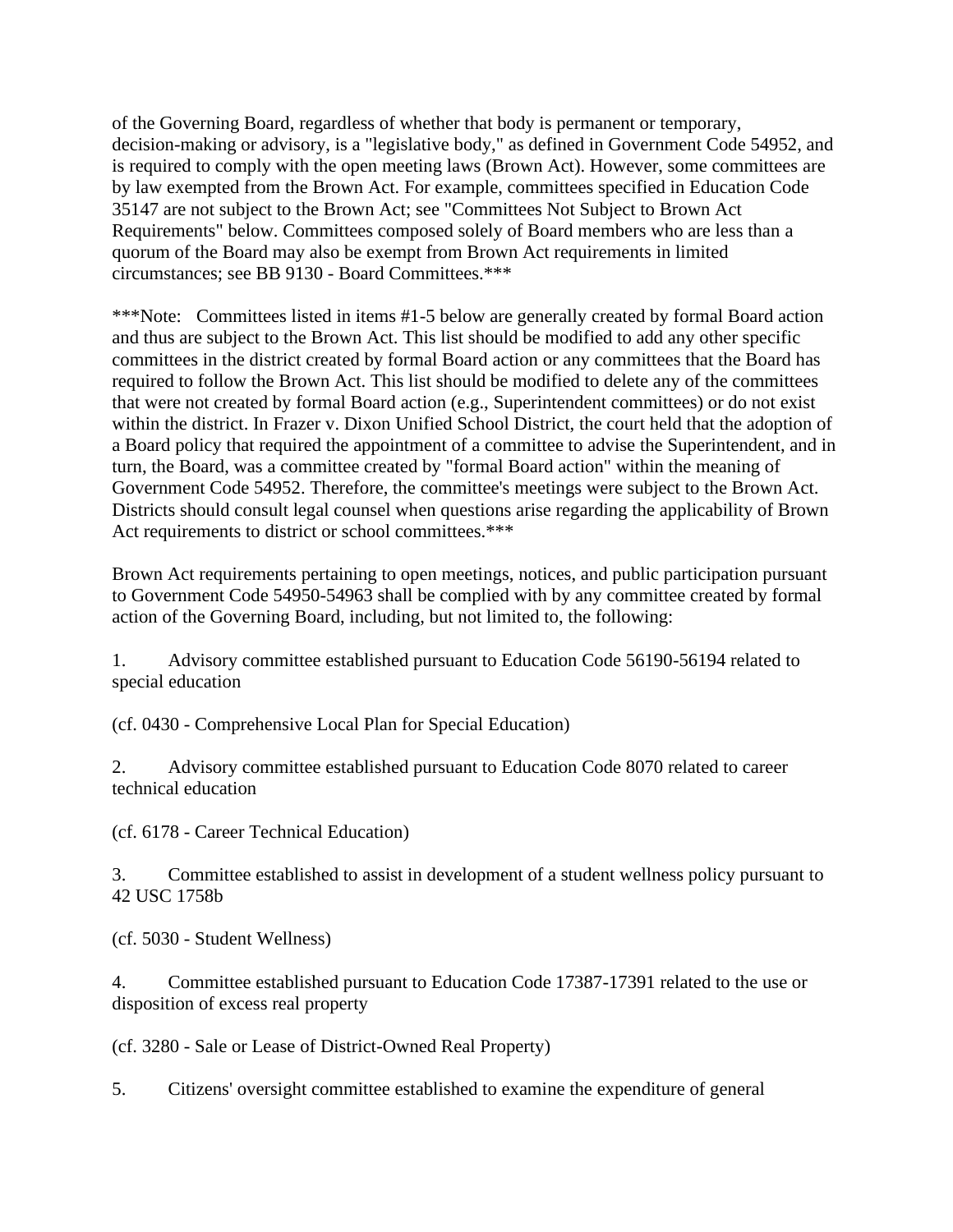obligation bond or school facilities improvement bond revenues passed with a 55 percent majority of the voters pursuant to Education Code 15278 and 15359.3

- (cf. 7213 School Facilities Improvement Districts)
- (cf. 7214 General Obligation Bonds)
- (cf. 9130 Board Committees)
- (cf. 9320 Meetings and Notices)
- (cf. 9321 Closed Session Purposes and Agendas)
- (cf. 9321.1 Closed Session Actions and Reports)
- (cf. 9323 Meeting Conduct)

Committees Not Subject to Brown Act Requirements

\*\*\*Note: Pursuant to Education Code 35147, school site councils and some advisory committees, as specified in items #1-6 below, are exempt from the Brown Act but must comply with other, less complex procedural requirements (i.e., the "mini" Brown Act). In addition, the Board may require other specific district committees that are not subject to the Brown Act to follow the requirements of the "mini" Brown Act. Such committees should be added to the list below.\*\*\*

The following committees shall comply with procedural meeting requirements established in Education Code 35147:

1. Parent advisory committee and English learner parent advisory committee established pursuant to Education Code 52063 to review and comment on the local control and accountability plan

(cf. 0460 - Local Control and Accountability Plan)

\*\*\*Note: Pursuant to Education Code 35147, school site councils are exempt from the Brown Act and are subject to the procedural meeting requirements in Education Code 35147. However, Education Code 35147 has not yet been amended for consistency with AB 716 (Ch. 471, Statutes of 2018), which repealed Education Code 52852 and moved the requirements related to school site councils to Education Code 65000-65001.\*\*\*

2. School site councils established pursuant to Education Code 65000-65001 to develop and approve a school plan for student achievement

(cf. 0420 - School Plans/Site Councils)

3. District or school advisory committees established pursuant to Education Code 52176 related to programs for English learners

(cf. 6174 - Education for English Learners)

4. School advisory committees established pursuant to Education Code 54425(b) related to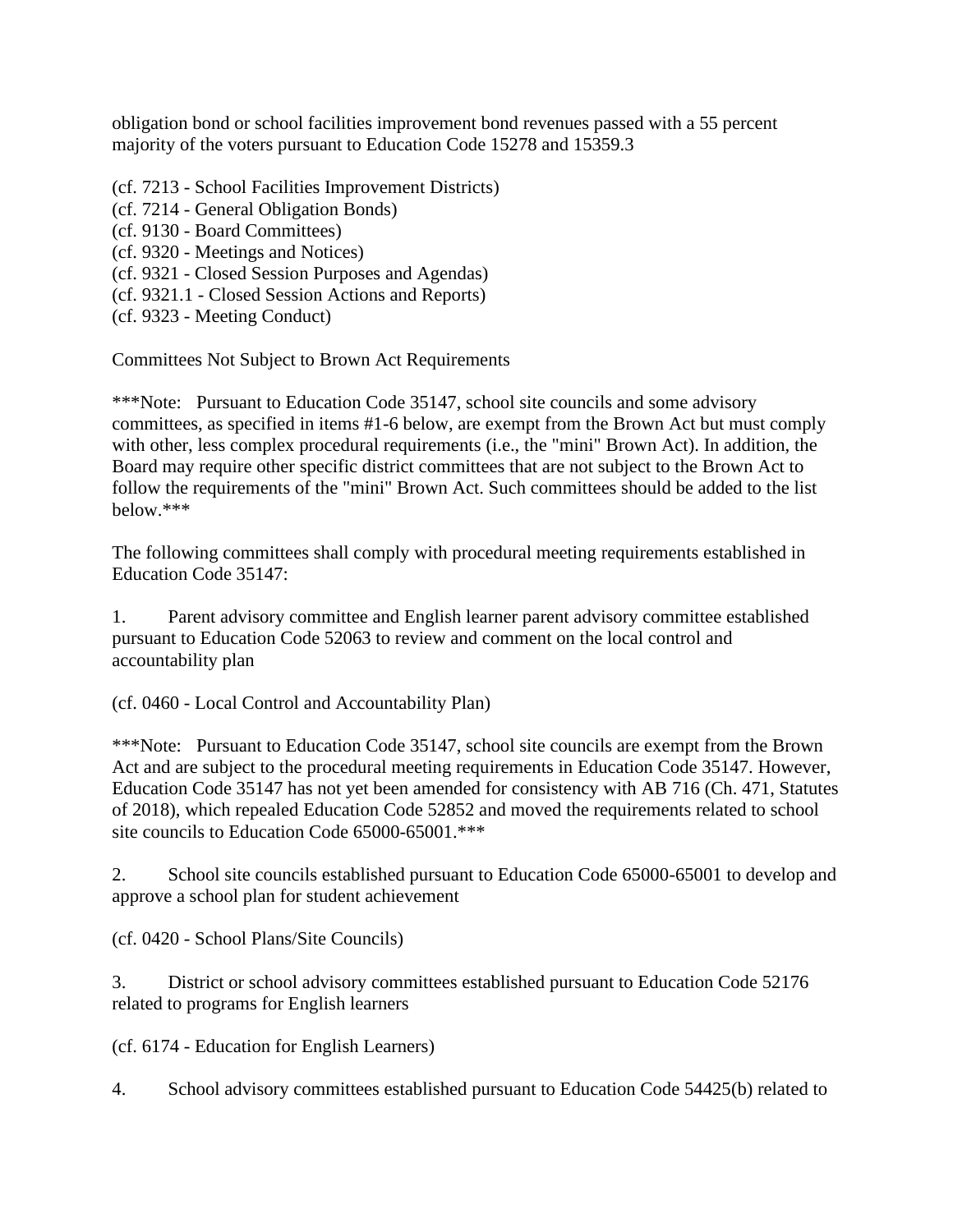compensatory education

(cf. 6171 - Title I Programs)

5. Any district advisory committee established pursuant to Education Code 54444.2 related to migrant education programs

(cf. 6175 - Migrant Education Program)

6. School committees established pursuant to Education Code 11503 related to parent involvement

(cf. 6020 - Parent Involvement)

Meetings of the above councils or committees shall be open to the public, and any member of the public shall have the opportunity to address the council or committee during the meeting on any item within its jurisdiction. Notice of the meeting shall be posted at the school site or other appropriate accessible location at least 72 hours before the meeting, specifying the date, time, and location of the meeting and containing an agenda that describes each item of business to be discussed or acted upon. (Education Code 35147)

The above councils or committees shall not take action on any item not listed on the agenda unless all members present unanimously find that there is a need to take immediate action and that this need came to the council's or committee's attention after the agenda was posted. In addition to addressing items on the agenda, members of the council, committee, or public may ask questions or make brief statements that do not have a significant effect on district students or employees or that can be resolved solely by providing information. (Education Code 35147)

Any council or committee violating the above procedural requirements must, at the demand of any person, reconsider the item at the next meeting, first allowing for public input on the item. (Education Code 35147)

Any materials provided to a council or committee shall be made available to any member of the public upon request pursuant to the California Public Records Act, Government Code 6250-6270. (Education Code 35147)

(cf. 1340 - Access to District Records)

Committees Created by Superintendent

Committees which are created by the Superintendent or designee to advise the administration, do not report to the Board, and are not specified in Education Code 35147 shall not be subject to the requirements of the Brown Act or Education Code 35147.

(cf. 2230 - Representative and Deliberative Groups)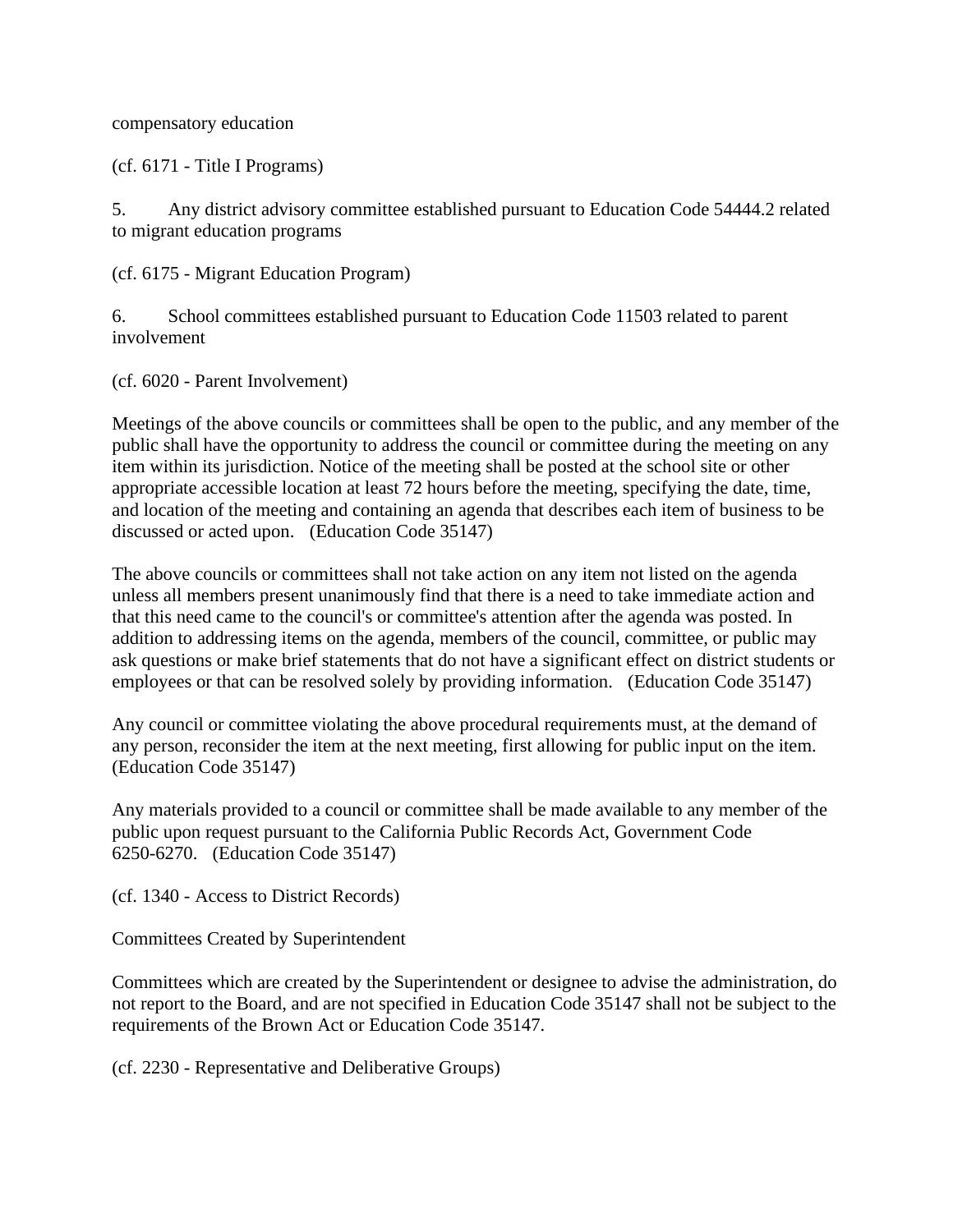(7/07 12/14) 12/18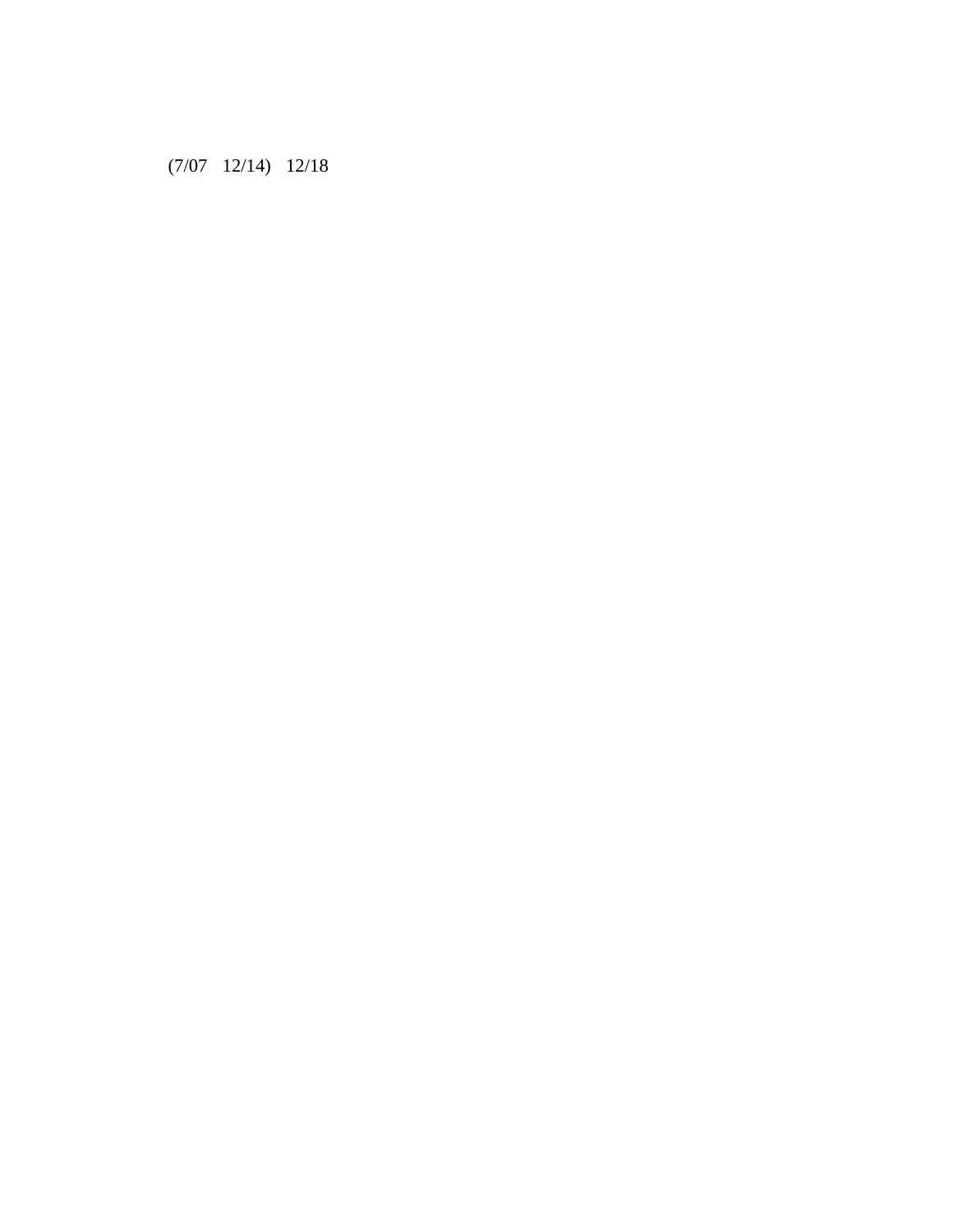### **Board Policy School-Connected Organizations**

#### BP 1230 **Community Relations**

\*\*\*Note: The following optional policy should be revised to reflect district practice.\*\*\*

\*\*\*Note: For purposes of this Board policy, the term "school-connected organization" includes booster clubs, parent-teacher associations aligned with the California State PTA, or other parent-teacher organizations. These organizations generally raise funds for classroom activities or activities at specific schools. For policy regarding educational foundations, see BP 1260 - Educational Foundation. For policy regarding associated student body organizations, see BP 3452 - Student Activity Funds.\*\*\*

\*\*\*Note: In some districts, there may be legal or equity concerns that result from the benefit provided to a particular school while other schools in the district do not receive the benefit from the additional resources. For example, pursuant to state and federal law (Education Code 200-262.4; 5 CCR 4900-4965; 20 USC 1681-1688), the Governing Board is responsible for ensuring that the district's athletic program provides equivalent opportunities for both males and females. Booster club activities must be included in the district's analysis of the equivalent opportunities provided by each school. See BP/AR 6145.2 - Athletic Competition. Because school-connected organizations are generally separate legal entities, if a concern arises regarding the equitable distribution of funds, the Superintendent or designee should consult with the leadership of such organizations and district legal counsel. For language regarding acceptance of gifts and grants, see BP 3290 - Gifts, Grants, and Bequests.\*\*\*

The Governing Board recognizes that parents/guardians and community members may wish to organize parent organizations and/or booster clubs for the purpose of supporting the district's educational and extracurricular programs. The Board appreciates the contributions made by such organizations toward the Board's vision for student learning and for providing all district students with high-quality educational opportunities.

(cf. 0200 - Goals for the School District) (cf. 6020 - Parent Involvement)

\*\*\*Note: The following optional paragraph may be revised to reflect district practice. See the accompanying administrative regulation for details regarding the types of information that the district might require to be included in a school-connected organization's request to operate within the district or school.\*\*\*

Persons proposing to establish a school-connected organization shall submit a request to the Board for authorization to operate within the district or at a district school.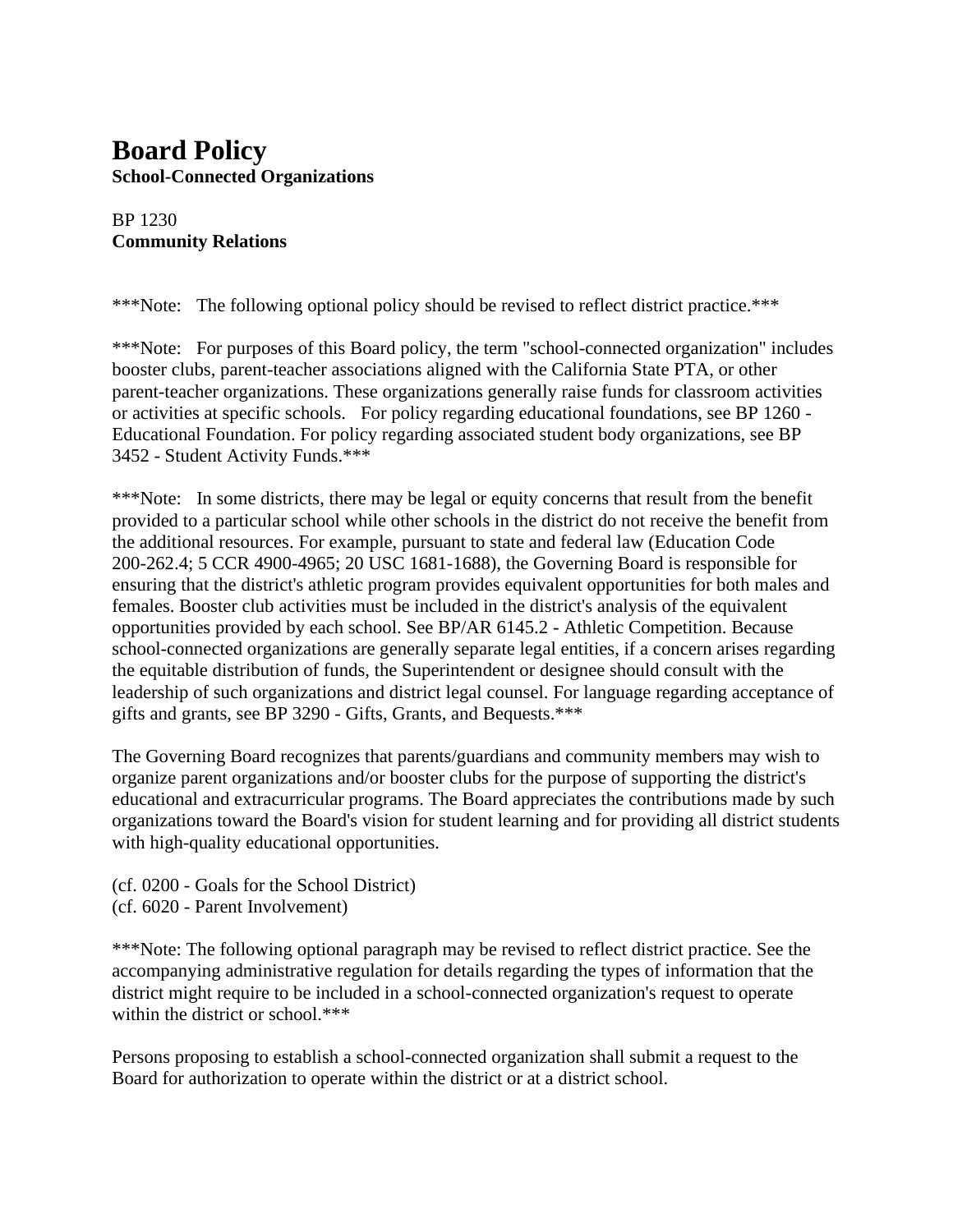\*\*\*Note: Generally, booster and parent clubs are separate legal entities from the district and thus are not under the control or the responsibility of district personnel. The district should consult legal counsel if it has any questions about its appropriate relationship with school-connected organizations.\*\*\*

\*\*\*Note: Certain tax-exempt organizations may be required to register with the state Attorney General's Registry of Charitable Trusts. As part of this registration, the organization may also be required to file copies of the organization's articles of incorporation and other documents governing its operations.\*\*\*

A school-connected organization, including a booster club, parent-teacher association or organization, or other organization that does not include an associated student body or other student organization, shall be established and maintained as a separate entity from the school or district. Each school-connected organization shall be subject to its own bylaws and operational procedures or to the rules or bylaws of its affiliated state or national organization, as applicable.

\*\*\*Note: School-connected organizations are required to comply with applicable laws. For example, food sales by outside organizations must not compete with the district's school nutrition program and must comply with state and/or federal nutritional standards (Education Code 49431-49431.7; 5 CCR 15500-15501, 15575-15578; 7 CFR 210.11, 220.12). See BP/AR 3554 - Other Food Sales.\*\*\*

In addition, activities by school-connected organizations shall be conducted in accordance with law, Board policies, administrative regulations, and any rules of the sponsoring school.

- (cf. 0410 Nondiscrimination in District Programs and Activities)
- (cf. 3290 Gifts, Grants and Bequests)
- (cf. 3554 Other Food Sales)
- (cf. 5030 Student Wellness)
- (cf. 6145 Extracurricular and Cocurricular Activities)
- (cf. 6145.2 Athletic Competition)

\*\*\*Note: The following optional paragraph may be revised to reflect district practice. The Fiscal Crisis and Management Assistance Team (FCMAT), in its 2015 ASB Accounting Manual, Fraud Prevention Guide and Desk Reference, suggests rules governing the relationship between the district and booster clubs and other school-connected organizations. For examples of such rules, see the accompanying administrative regulation.\*\*\*

The Superintendent or designee shall establish appropriate rules for the relationship between school-connected organizations and the district.

\*\*\*Note: Education Code 51521 requires that any fundraising activity designed to raise money to benefit a school or its students receive approval from the Board or the Board's designee. The following paragraph delegates this authority to the Superintendent or designee and may be revised to reflect district practice.\*\*\*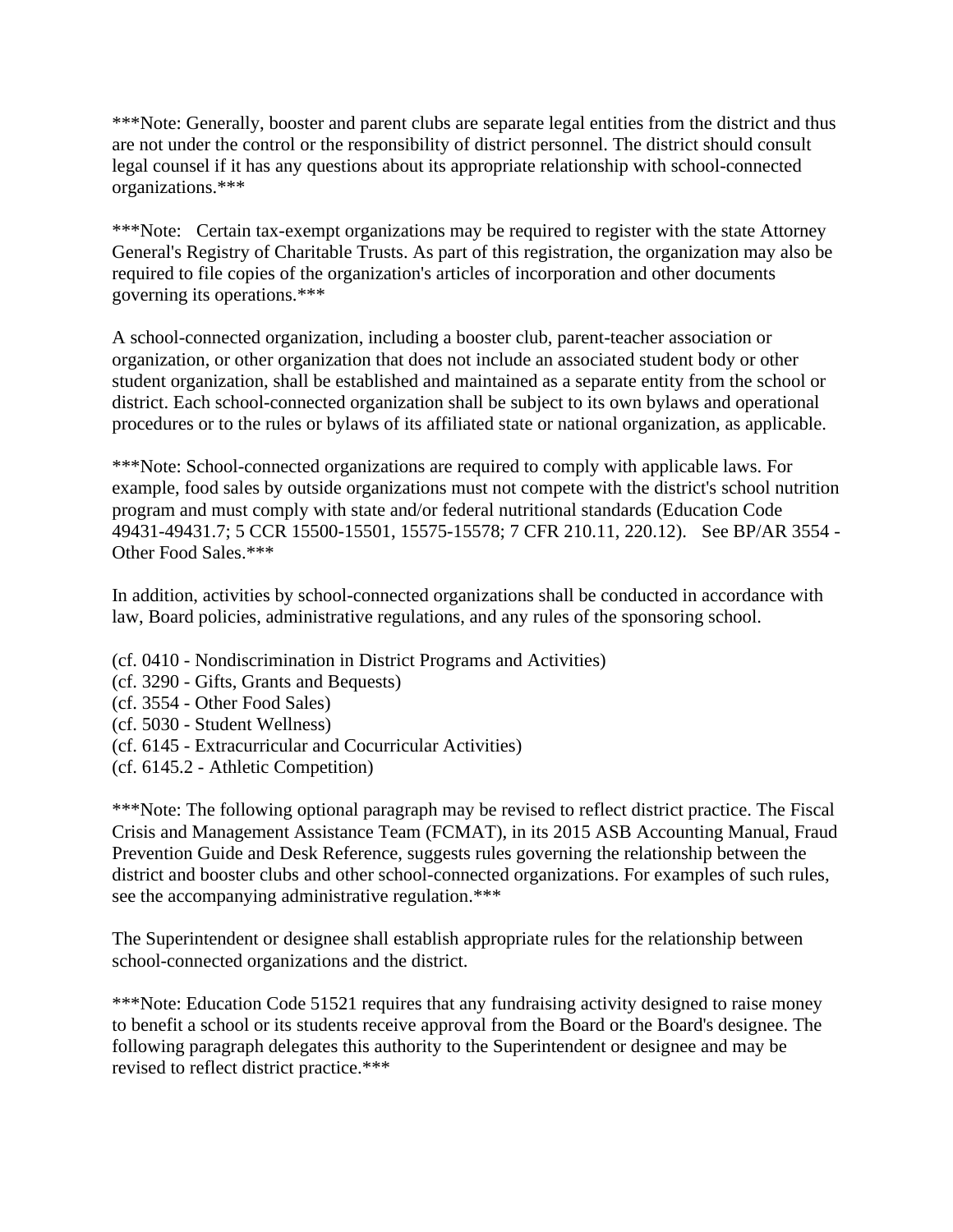A school-connected organization shall obtain the written approval of the Superintendent or designee prior to soliciting funds upon the representation that the funds will be used wholly or in part for the benefit of a district school or the students at that school. (Education Code 51521)

(cf. 1321 - Solicitation of Funds from and by Students)

(cf. 1330 - Use of School Facilities)

(cf. 3452 - Student Activity Funds)

A school-connected organization may consult with the principal to determine school needs and priorities.

\*\*\*Note: Pursuant to Education Code 49011, the district is permitted to solicit voluntary donations, participate in fundraising activities, or provide prizes or other recognition for participants in fundraising activities. However, the district must not offer or award to a student any course credit or privileges related to educational activities in exchange for voluntary donations or participation in fundraising activities by or on behalf of the student and shall not remove, or threaten to remove, from a student any course credit or privileges related to educational activities, or otherwise discriminate against the student, due to a lack of voluntary donations or participation in fundraising activities by or on behalf of the student. See BP 3260 - Fees and Charges.\*\*\*

Any participation in fundraising activities by students and their parents/guardians and/or any donation of funds or property shall be voluntary. (Education Code 49011)

(cf. 3260 - Fees and Charges)

Legal Reference: EDUCATION CODE 200-262.4 Prohibition of discrimination on the basis of sex 35160 Authority of governing boards 38130-38138 Civic Center Act, use of school property for public purposes 48931 Authorization for sale of food by student organization 48932 Authorization for fund-raising activities by student organization 49011 Student fees 49431-49431.7 Nutritional standards 51520 Prohibited solicitation on school premises 51521 Fund-raising project BUSINESS AND PROFESSIONS CODE 17510-17510.95 Solicitations for charitable purposes 25608 Alcohol on school property; use in connection with instruction GOVERNMENT CODE 12580-12599.7 Fundraisers for Charitable Purposes Act PENAL CODE 319-329 Lottery, raffle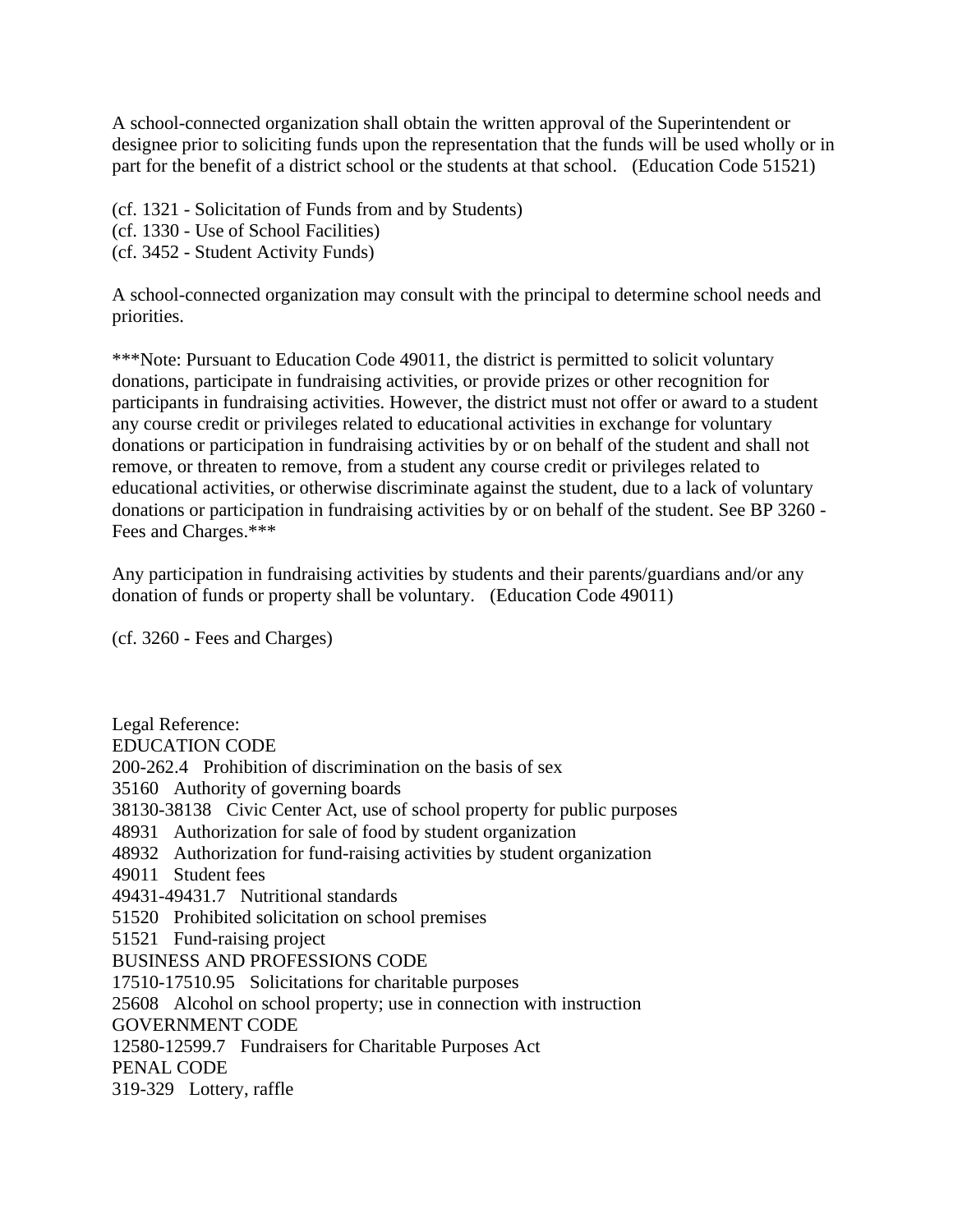CODE OF REGULATIONS, TITLE 5 4900-4965 Nondiscrimination in elementary and secondary education programs 15500 Food sales in elementary schools 15501 Food sales in high schools and junior high schools 15575-15578 Requirements for foods and beverages outside the federal meals program CODE OF REGULATIONS, TITLE 11 300-312.1 Fundraising for charitable purposes UNITED STATES CODE, TITLE 20 1681-1688 Discrimination based on sex or blindness, Title IX CODE OF FEDERAL REGULATIONS, TITLE 7 210.11 Competitive food services 220.12 Competitive food services COURT DECISIONS Serrano v. Priest, (1976) 18 Cal. 3d 728 Management Resources: FISCAL CRISIS AND MANAGEMENT ASSISTANCE TEAM PUBLICATIONS 2015 ASB Accounting Manual, Fraud Prevention Guide and Desk Reference WEB SITES

CSBA: http://www.csba.org

California Office of the Attorney General, charitable trust registry:

http://caag.state.ca.us/charities

California State PTA: http://www.capta.org

Fiscal Crisis and Management Assistance Team (FCMAT); http://www.fcmat.org

(12/90 7/07) 5/16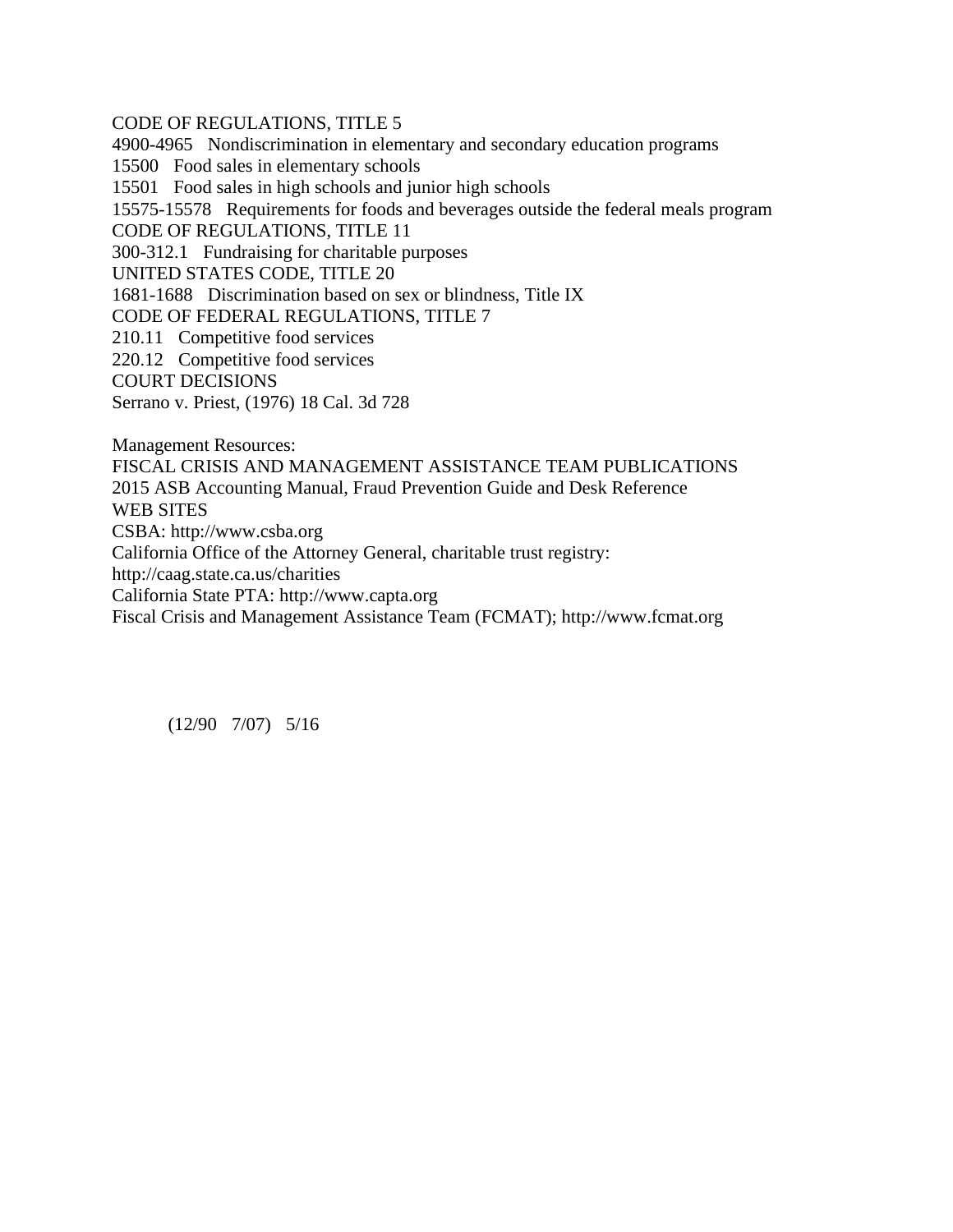## **Administrative Regulation**

**School-Connected Organizations**

AR 1230 **Community Relations**

\*\*\*Note: The following optional administrative regulation should be modified to reflect district practice.\*\*\*

\*\*\*Note: Although school-connected organizations are generally separate legal entities and in some cases may be subject to the financial policies and bylaws of a state or national organization, districts have the authority to approve the ability of a school-connected organization to operate within the district or a district school. The Fiscal Crisis and Management Assistance Team (FCMAT), in its 2015 ASB Accounting Manual, Fraud Prevention Guide and Desk Reference, recommends that persons be required to complete an application, containing at least the information reflected in items #1-10 below, in order to form a school-connected organization. A sample application form is available in the FCMAT manual.\*\*\*

A school-connected organization's request for authorization to operate within the district or at a district school shall contain, as appropriate:

- 1. The name and purpose of the organization
- 2. The date of application

3. Bylaws, rules, and procedures under which the organization will operate, including procedures for maintaining the organization's finances, membership qualifications, if any, and an agreement that the group will not engage in unlawful discrimination

(cf. 0410 - Nondiscrimination in District Programs and Activities)

4. The names, addresses, and phone numbers of all officers

5. A list of specific objectives

6. An agreement to grant the district the right to audit the group's financial records, either by district personnel or a certified public accountant, whenever any concern is raised regarding the use of the funds

7. The name of the bank where the organization's account will be located and the names of those authorized to withdraw funds

8. The signature of the principal of the supporting school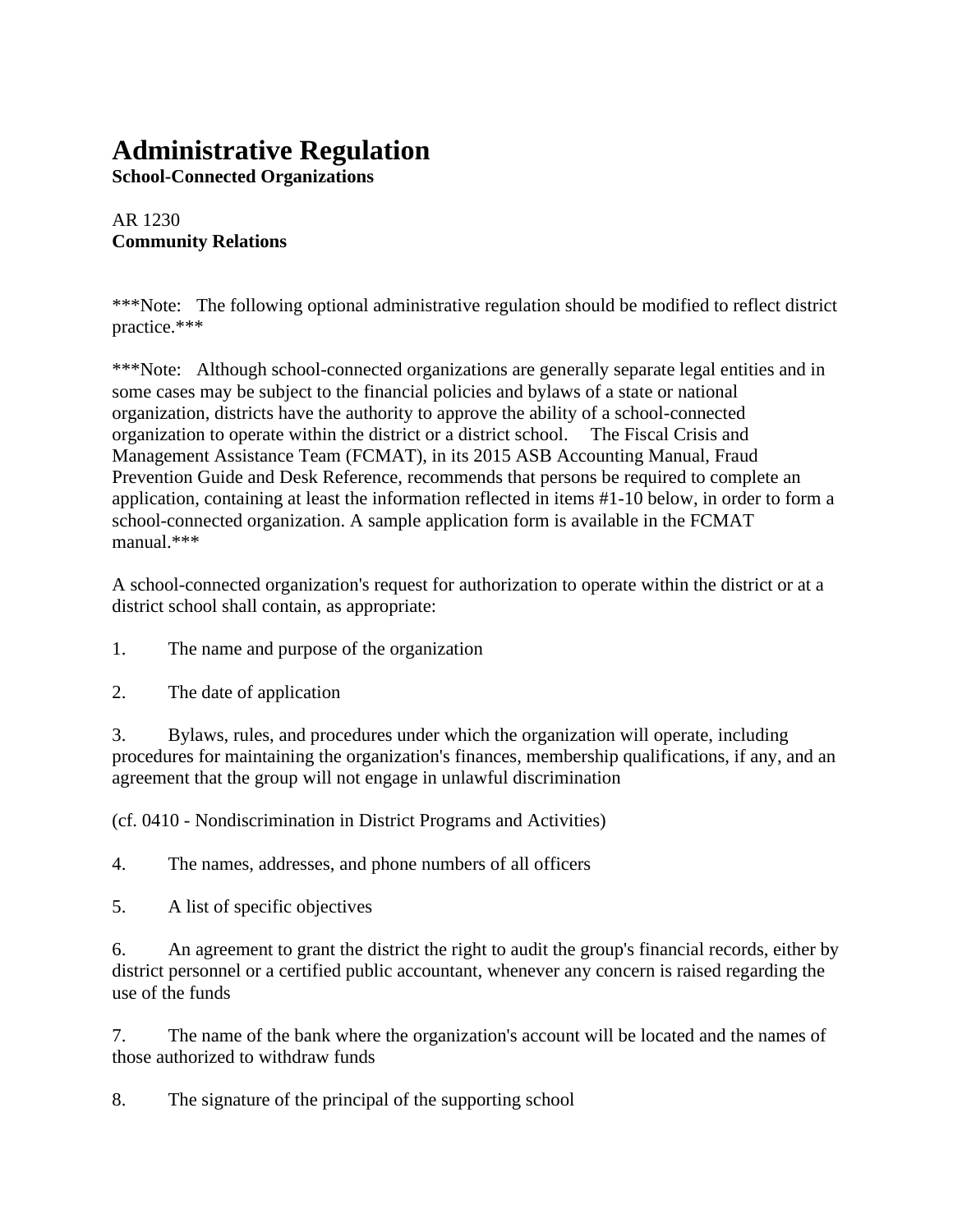9. Planned use for any money remaining at the end of the year if the organization is not continued or authorized to continue in the future

\*\*\*Note: Education Code 38134 requires school-connected organizations to insure against any liability resulting from the organization's negligence during an organization-sponsored event on school facilities. See BP/AR 1330 - Use of School Facilities.\*\*\*

10. An agreement to provide evidence of liability and/or directors and officers insurance when and in the manner required by law

(cf. 1330 - Use of School Facilities)

\*\*\*Note: The following optional paragraph requires an organization to request renewal of the authorization from the Superintendent or designee on an annual basis. Districts that allow for an automatic renewal or that require approval from the Governing Board should modify the following paragraph accordingly.\*\*\*

Requests for subsequent authorization shall be annually submitted to the Superintendent or designee, along with a financial statement showing all income and expenditures from fundraisers. If the Superintendent or designee proposes to deny the request for reauthorization, he/she shall present his/her recommendation to the Governing Board for approval.

When deemed necessary by the Board or the Superintendent or designee, the authorization for a school-connected organization to conduct activities in the district may be revoked at any time.

\*\*\*Note: Items #1-5 below reflect recommendations in FCMAT's 2015 ASB Accounting Manual, Fraud Prevention Guide and Desk Reference and may be revised to reflect district practice.\*\*\*

Each school-connected organization shall abide by the following rules:

1. The organization shall not act as an agent of the district or school.

2. The organization shall not use the district's tax-exempt status and identification number. It shall be responsible for its own tax status, accounting, internal controls, financial reporting, retention of records, and other operations.

3. The organization shall use a separate name and logo. Any use of a name or logo affiliated with the district, a district school, or a school team shall require the prior consent of the Superintendent or designee.

4. Funds of the school-connected organization shall not be co-mingled with district funds, including associated student body funds.

5. The organization shall not hire or directly pay any district employee. If a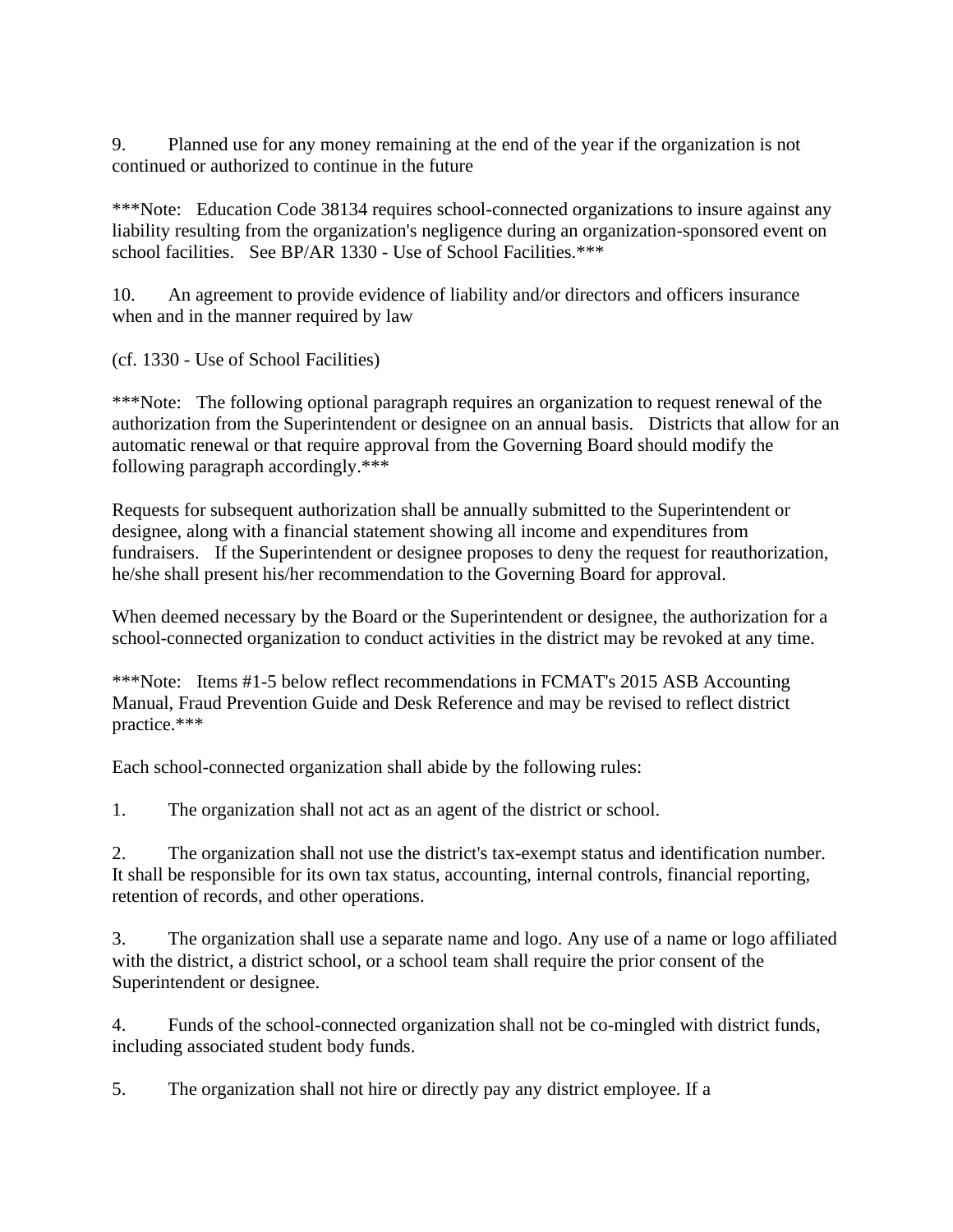school-connected organization wishes to pay for additional and/or extracurricular services, the person to provide the services shall be hired through the district's personnel department, provided the Board approves the position. At their discretion, employees may volunteer to perform activities for school-connected organizations during nonworking hours.

(cf. 4127/4227/4327 - Temporary Athletic Team Coaches)

(12/90 7/07) 5/16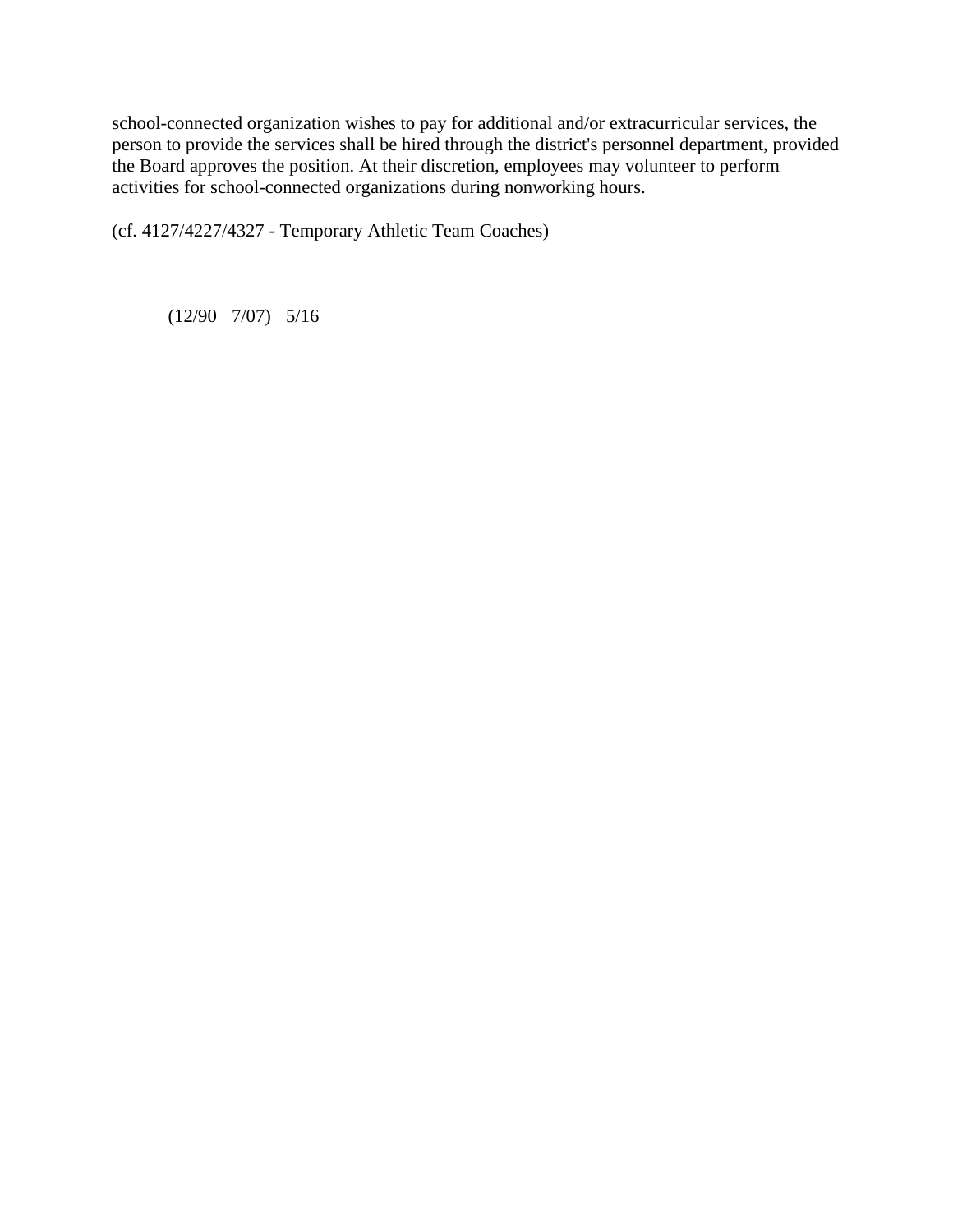# **Board Policy**

**Volunteer Assistance**

#### BP 1240 **Community Relations**

The Governing Board recognizes that volunteer assistance in schools can enrich the educational program, increase supervision of students, and contribute to school safety while strengthening the schools' relationships with the community. The Board encourages parents/guardians and other members of the community to share their time, knowledge, and abilities with students.

- (cf. 1000 Concepts and Roles)
- (cf. 1700 Relations Between Private Industry and the Schools)
- (cf. 4127/4227/4327 Temporary Athletic Team Coaches)
- (cf. 4222 Teacher Aides/Paraprofessionals)
- (cf. 5020 Parent Rights and Responsibilities)
- (cf. 6020 Parent Involvement)
- (cf. 6171 Title I Programs)

The Superintendent or designee shall develop and implement a plan for recruiting, screening, and placing volunteers, including strategies for reaching underrepresented groups of parents/guardians and community members. He/she may also recruit community members to serve as mentors to students and/or make appropriate referrals to community organizations.

(cf. 1400 - Relations Between Other Governmental Agencies and the Schools)

\*\*\*Note: Government Code 12940, as amended by AB 1443 (Ch. 302, Statutes of 2014), prohibits harassment of a volunteer on the basis of the characteristics listed below. Also see BP 0410 - Nondiscrimination in District Programs and Activities. \*\*\*

The Board prohibits harassment of any volunteer on the basis of race, religious creed, color, national origin, ancestry, physical disability, mental disability, medical condition, genetic information, marital status, sex, gender, gender identity, gender expression, age, sexual orientation, or military and veteran status. (Government Code 12940)

(cf. 0410 - Nondiscrimination in District Programs and Activities)

As appropriate, the Superintendent or designee shall provide volunteers with information about school goals, programs, and practices and an orientation or other training related to their specific responsibilities. Employees who supervise volunteers shall ensure that volunteers are assigned meaningful responsibilities that utilize their skills and expertise and maximize their contribution to the educational program.

Volunteer work shall be limited to those projects that do not replace the normal duties of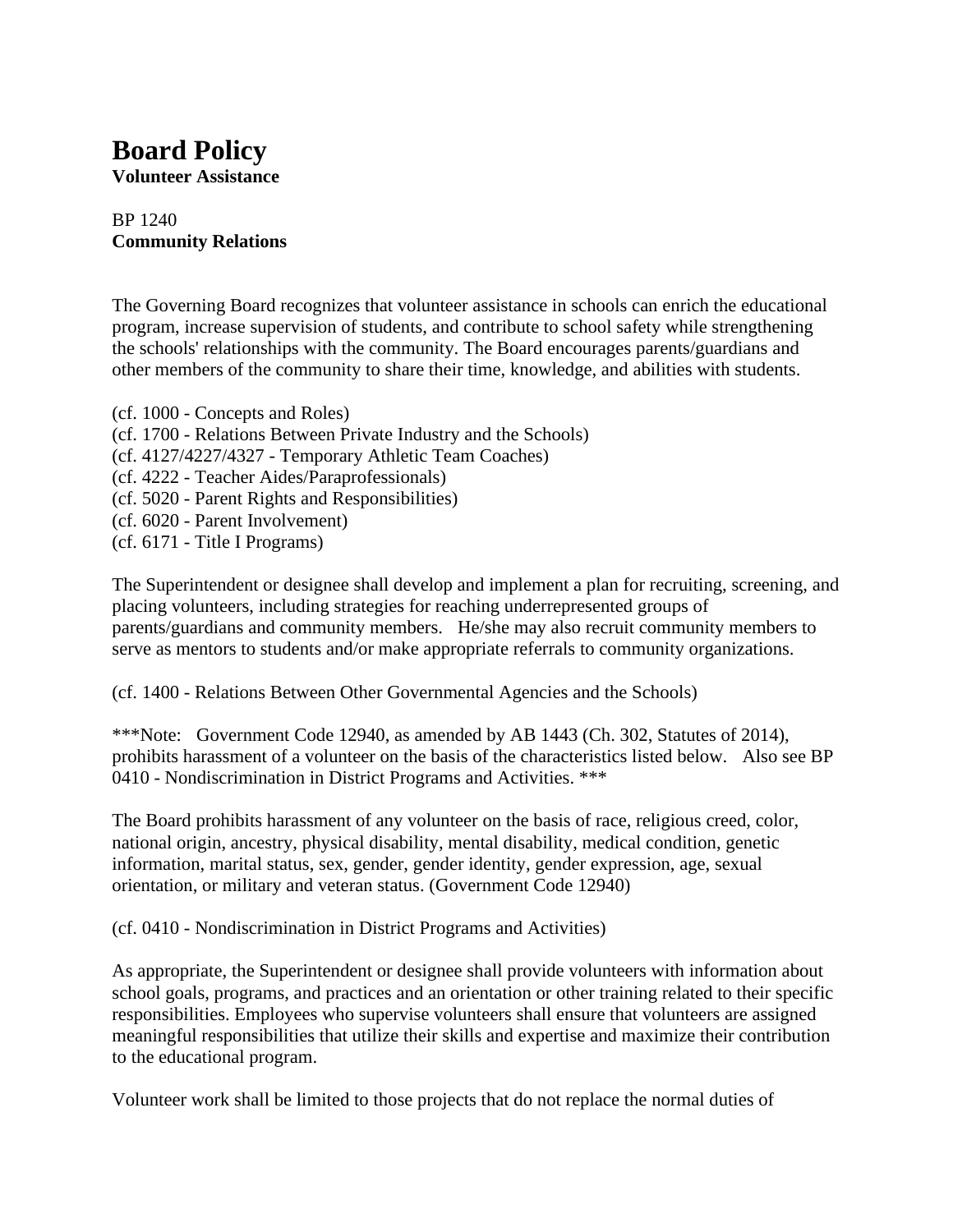classified staff. The Board nevertheless encourages volunteers to work on short-term projects to the extent that they enhance the classroom or school and comply with employee negotiated agreements.

(cf. 4141/4241 - Collective Bargaining Agreement)

\*\*\*Note: Education Code 45347 and 45349 require certain volunteers, depending on the types of duties they will be performing, to meet qualifications pertaining to basic skills proficiency, tuberculosis testing, and/or criminal background checks; see the accompanying administrative regulation. Health and Safety Code 1596.7995, as added by SB 792 (Ch. 807, Statutes of 2015), requires volunteers who provide care and supervision to children at a child care center or preschool to be immunized against influenza, pertussis, and measles, and to subsequently receive an influenza vaccination between August 1 and December 1 of each year; see AR 5148 - Child Care and Development and AR 5148.3 - Preschool/Early Childhood Education.\*\*\*

The Superintendent or designee shall establish procedures for determining whether volunteers possess the qualifications, if any, required by law and administrative regulation for the types of duties they will perform.

Volunteers shall act in accordance with district policies, regulations, and school rules. The Superintendent or designee shall be responsible for investigating and resolving complaints regarding volunteers.

(cf. 3515.2 - Disruptions)

The Board encourages principals to develop a means for recognizing the contributions of each school's volunteers.

(cf. 1150 - Commendations and Awards)

The Superintendent or designee shall periodically report to the Board regarding the district's volunteer assistance program.

(cf. 0500 - Accountability)

Workers' Compensation Insurance

\*\*\*Note: The following optional section is for use by districts that choose to extend workers' compensation insurance to volunteers as authorized, but not required, pursuant to Labor Code 3352 and 3364.5. Labor Code 3364.5 requires that the Board adopt a resolution to provide such insurance to volunteers. \*\*\*

The Board desires to provide a safe environment for volunteers and minimize the district's exposure to liability.

Upon the adoption of a resolution by the Board, volunteers shall be entitled to workers'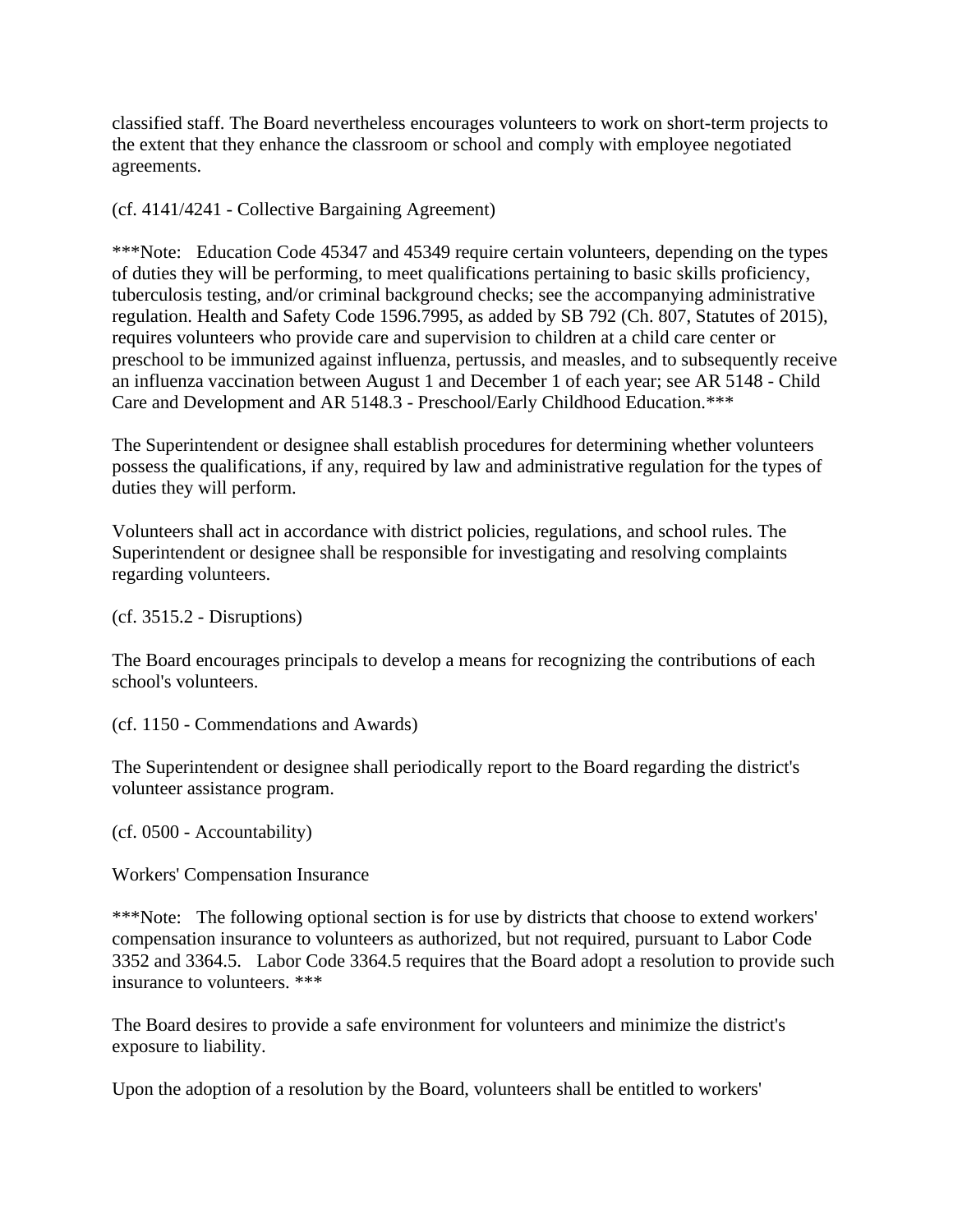compensation benefits for any injury sustained while engaged in the performance of service for the district. (Labor Code 3364.5)

(cf. 3530 - Risk Management/Insurance) (cf. 4157.1/4257.1/4357.1 - Work-Related Injuries)

Legal Reference:

EDUCATION CODE

8482-8484.6 After School Education and Safety program

8484.7-8484.9 21st Century Community Learning Center program

35021 Volunteer aides

35021.1 Automated records check

35021.3 Registry of volunteers for before/after school programs

44010 Sex offense; definition

44814-44815 Supervision of students during lunch and other nutrition periods

45125 Fingerprinting requirements

45125.01 Interagency agreements for criminal record information

45340-45349 Instructional aides

45360-45367 Teacher aides

48981 Parental notifications

49024 Activity Supervisor Clearance Certificate

49406 Examination for tuberculosis

GOVERNMENT CODE

3543.5 Prohibited interference with employees' rights

12940 Prohibited discrimination and harassment

HEALTH AND SAFETY CODE

1596.7995 Immunization requirements for volunteers in child care center or preschool

1596.871 Fingerprints of individuals in contact with child day care facility clients LABOR CODE

1720.4 Public works; exclusion of volunteers from prevailing wage law

3352 Workers' compensation; definitions

3364.5 Authority to provide workers' compensation insurance for volunteers PENAL CODE

290 Registration of sex offenders

290.4 Information re: sex offenders

290.95 Disclosure by person required to register as sex offender

626.81 Sex offender; permission to volunteer at school

CODE OF REGULATIONS, TITLE 22

101170 Criminal record clearance

101216 Health screening, volunteers in child care centers

PUBLIC EMPLOYMENT RELATIONS BOARD DECISIONS

Whisman Elementary School District, (1991) PERB Decision No. 868

Management Resources: WEB SITES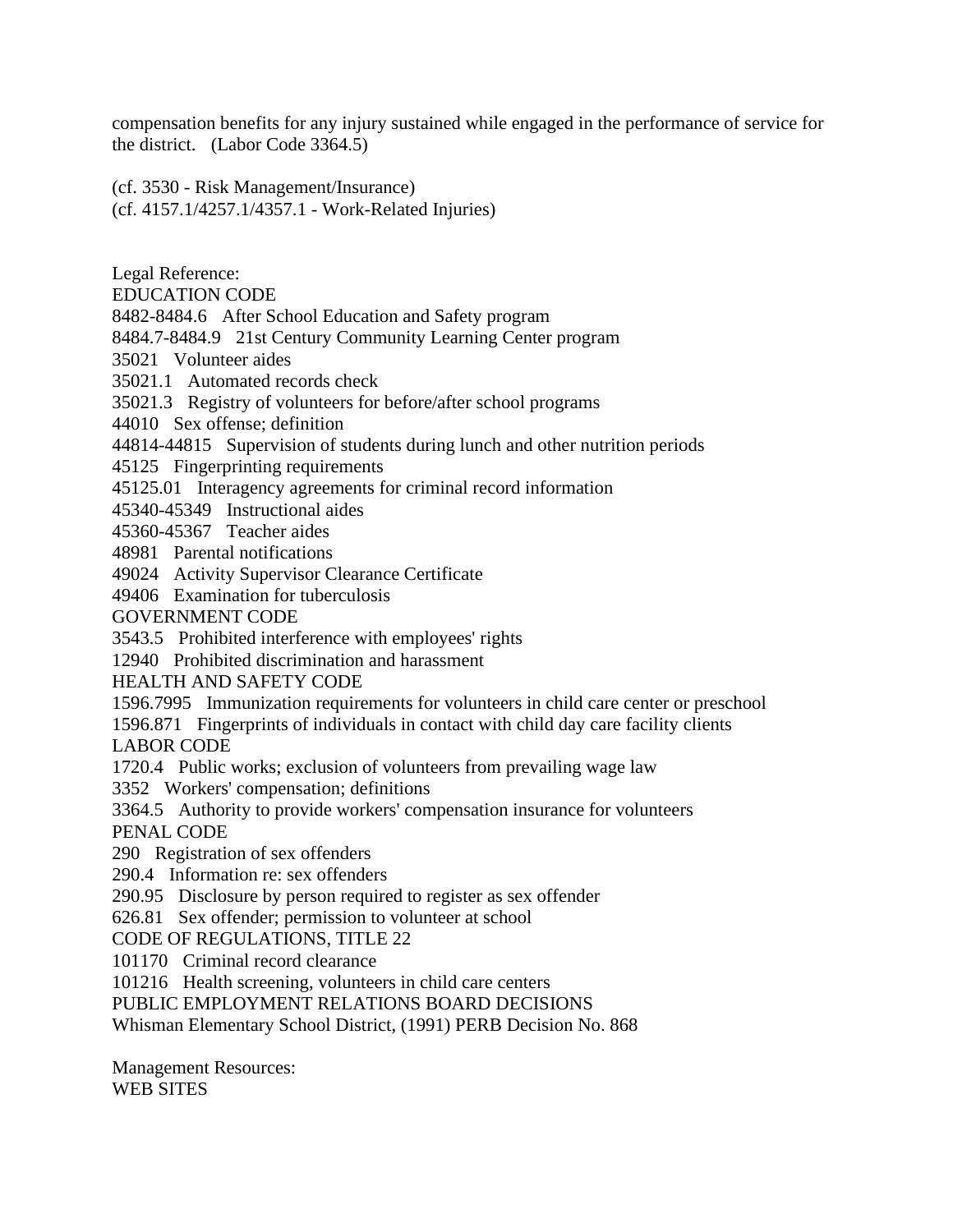CSBA: http://www.csba.org California Department of Education, Parents/Family and Community: http://www.cde.ca.gov/ls/pf California Department of Justice, Megan's Law: http://www.meganslaw.ca.gov California Parent Teacher Association: http://www.capta.org Commission on Teacher Credentialing: http://www.ctc.ca.gov

(3/10 7/10) 12/14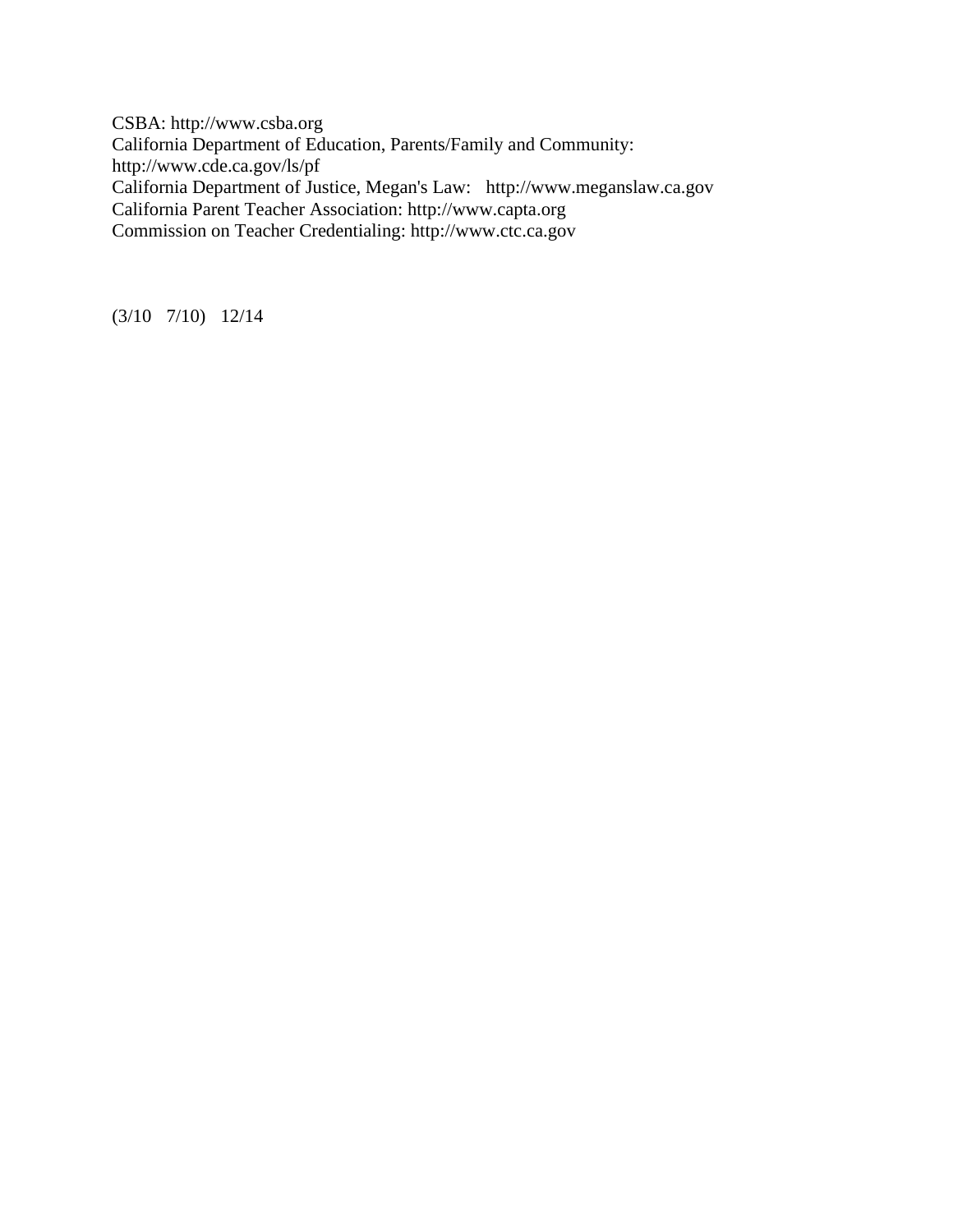### **Administrative Regulation**

**Volunteer Assistance**

AR 1240 **Community Relations**

Duties of Volunteers

The Superintendent or designee may assign volunteers to:

1. Assist certificated personnel in the performance of their duties, including in the supervision of students and in the performance of instructional tasks which, in the judgment of the certificated personnel to which the volunteer is assigned, may be performed by a person not licensed as a classroom teacher (Education Code 35021, 45343, 45344, 45349)

(cf. 4222 - Teacher Aides/Paraprofessionals) (cf. 5148 - Child Care and Development) (cf. 5148.2 - Before/After School Programs)

2. Serve as nonteaching aides under the immediate supervision and direction of certificated personnel to perform noninstructional work which assists certificated personnel in the performance of teaching and administrative responsibilities (Education Code 35021)

3. Supervise students during lunch, breakfast, or other nutritional periods (Education Code 35021, 44814, 44815)

4. Work on short-term facilities projects pursuant to the section below entitled "Volunteer Facilities Projects"

5. Perform other duties in support of district or school operations as approved by the Superintendent or designee

(cf. 6163.1 - Library Media Centers)

Volunteers shall not be authorized to assign grades to students, and shall not be used to assist certificated staff in performing teaching or administrative responsibilities in place of regularly authorized classified employees who have been laid off. (Education Code 35021, 45344)

(cf. 4217.3 - Layoff/Rehire)

Basic Skills Proficiency Requirement

Volunteers who supervise or provide instruction to students pursuant to Education Code 45349 shall submit evidence of basic skills proficiency to the Superintendent or designee. (Education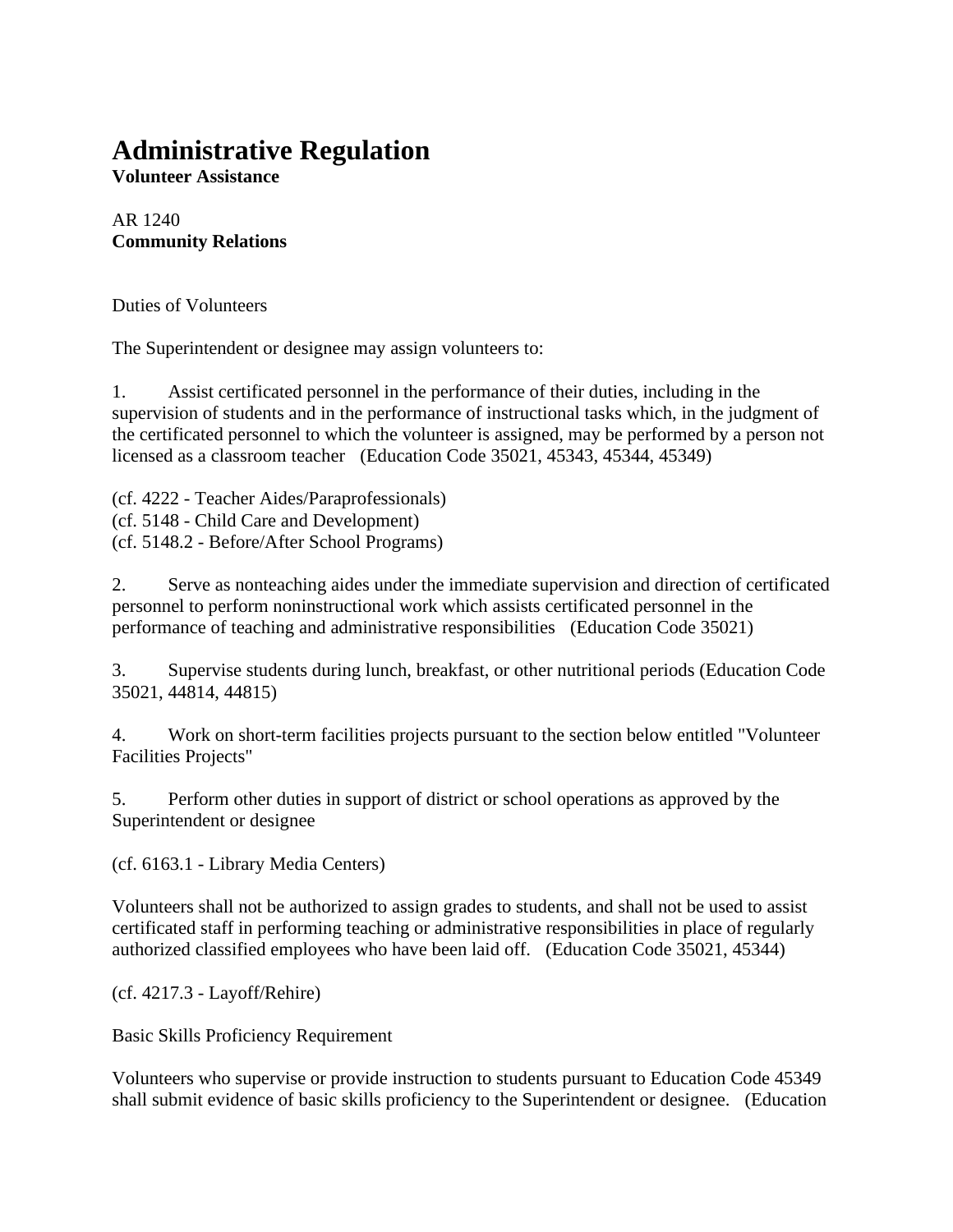Code 45344.5, 45349)

(cf. 4212 - Appointment and Conditions of Employment)

Criminal Background Check

\*\*\*Note: Education Code 49024 requires that, prior to beginning volunteer duties working with students in a student activity program, as defined below, a volunteer must either (1) clear a Department of Justice and Federal Bureau of Investigation criminal background check or (2) obtain an Activity Supervisor Clearance Certificate from the Commission on Teacher Credentialing. The following paragraph gives individual volunteers discretion to choose which method to use to meet the requirement, and should be modified by districts that choose to require that a particular method be used by all volunteers in student activity programs. \*\*\*

Prior to assuming a volunteer position working with students in a district-sponsored student activity program, a volunteer shall obtain fingerprint clearance through the Department of Justice and Federal Bureau of Investigation. At his/her discretion, the volunteer may choose to meet this requirement by obtaining an Activity Supervisor Clearance Certificate from the Commission on Teacher Credentialing. Student activity programs include, but are not limited to, scholastic programs, interscholastic programs, and extracurricular activities sponsored by the district or a school booster club, such as cheer team, drill team, dance team, and marching band. (Education Code 49024)

(cf. 4112.5/4212.5/4312.5 - Criminal Background Check) (cf. 4127/4227/4327 - Temporary Athletic Team Coaches) (cf. 6145 - Extracurricular and Cocurricular Activities)

The Superintendent or designee shall determine which volunteer positions in the district are subject to the above requirement.

The criminal background check requirement shall not apply to volunteer supervisors for breakfast, lunch, or other nutritional periods or to volunteer nonteaching aides under the immediate supervision and direction of certificated personnel pursuant to Education Code 35021, including parents/guardians volunteering in a classroom or on a field trip or community members providing noninstructional services. (Education Code 49024)

\*\*\*Note: Education Code 45125.01 authorizes multiple districts within a county or within contiguous counties to enter into an agreement to share criminal record information of noncertificated employees and volunteers working in a student activity program; see AR 4112.5/4212.5/4312.5 - Criminal Record Check.\*\*\*

#### Registered Sex Offenders

\*\*\*Note: To determine whether a potential volunteer is a registered sex offender, the district may check the Department of Justice's Megan's Law web site, request a background check from law enforcement pursuant to Education Code 35021.1, and/or require volunteers to certify as to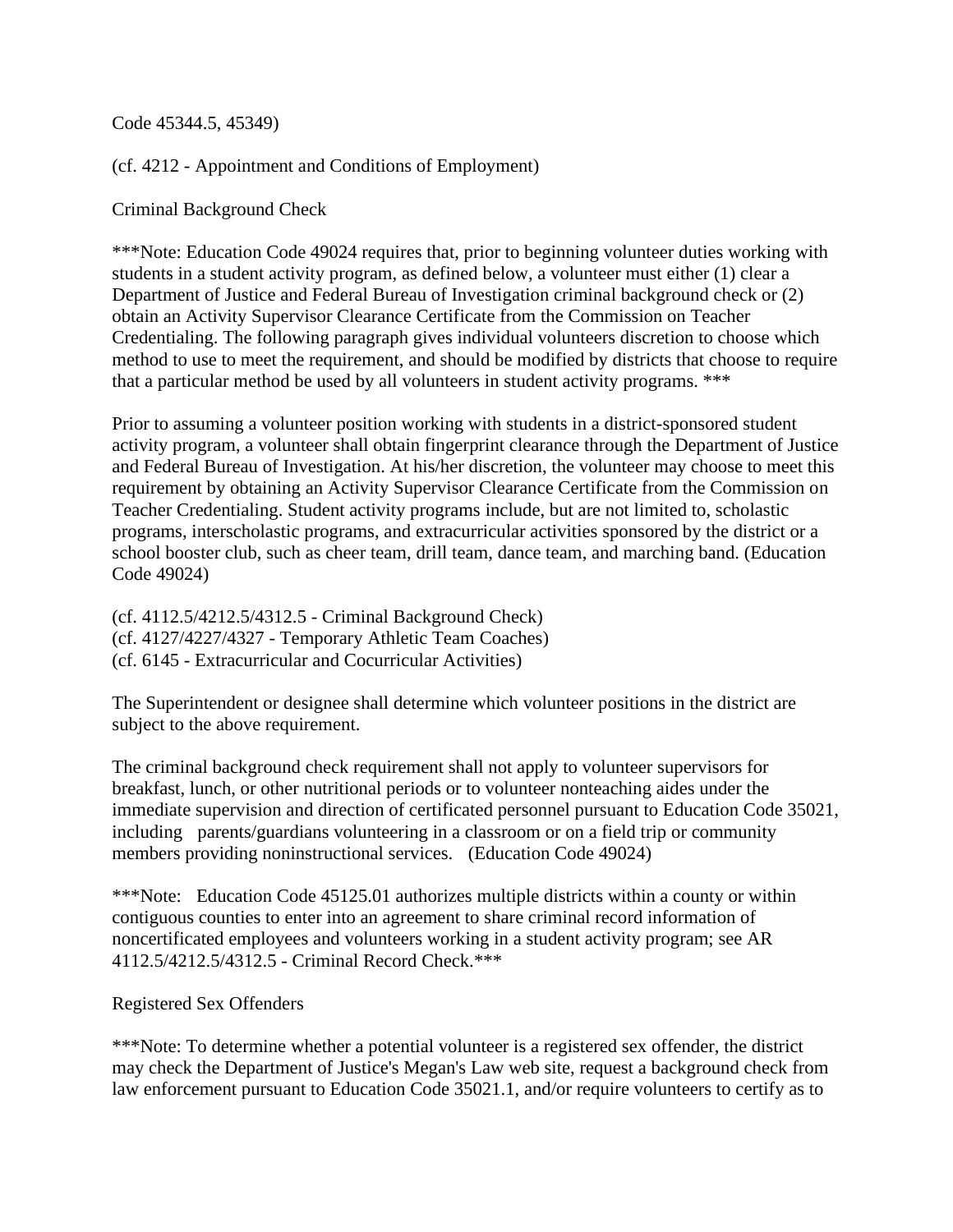their status. The following paragraph should be modified to reflect district practice. \*\*\*

The Superintendent or designee may require all volunteers to disclose whether they are a registered sex offender and/or to provide the district with sufficient information in order to allow verification of this status on the Department of Justice's Megan's Law web site.

\*\*\*Note: Penal Code 626.81, as amended by SB 326 (Ch. 279, Statutes of 2013), requires principals to notify parents/guardians of students at the school whenever a registered sex offender is granted permission to volunteer at the school, as provided below. \*\*\*

The principal may grant a registered sex offender, who is not the parent/guardian of a student at the school, permission to come into a school building or upon school grounds to volunteer at the school. At least 14 days prior to the first date for which permission has been granted, the principal or designee shall notify the parent/guardian of each student at the school, using one of the methods specified in Education Code 48981, that a person who is required to register as a sex offender pursuant to Penal Code 290 has been granted permission to come into a school building or upon school grounds, the date(s) and times for which permission has been granted, and the parent/guardian's right to obtain information regarding the person from a designated law enforcement agency. (Penal Code 626.81)

(cf. 5145.6 - Parental Notifications)

However, no person who is required to register as a sex offender pursuant to Penal Code 290 shall be assigned as a volunteer to assist certificated personnel in the performance of their duties; supervise students during lunch, breakfast, or other nutritional period; or serve as a nonteaching aide to perform noninstructional tasks. In addition, a person who is required to register as a sex offender because of a conviction for a crime where the victim was a minor under age 16 shall not serve as a volunteer in any capacity in which he/she would be working directly and in an unaccompanied setting with minors on more than an incidental and occasional basis or have supervision or disciplinary power over minors. (Education Code 35021, 45349; Penal Code 290.95)

(cf. 3515.5 - Sex Offender Notification)

#### Tuberculosis Assessment/Examination

\*\*\*Note: As amended by AB 1667 (Ch. 329, Statutes of 2014), Education Code 49406 requires school volunteers, with certain authorized exceptions, to submit to a tuberculosis risk assessment as developed by the California Department of Public Health. If risk factors are identified, then the volunteer is required to submit to an intradermal (skin) tuberculin test or other tuberculin test recommended by the Centers for Disease Control and Prevention. \*\*\*

Upon initial volunteer assignment, a volunteer shall have on file with the school a certificate showing that he/she has submitted to a tuberculosis risk assessment and, if tuberculosis risk factors were identified, was examined and found to be free of infectious tuberculosis. (Education Code 49406)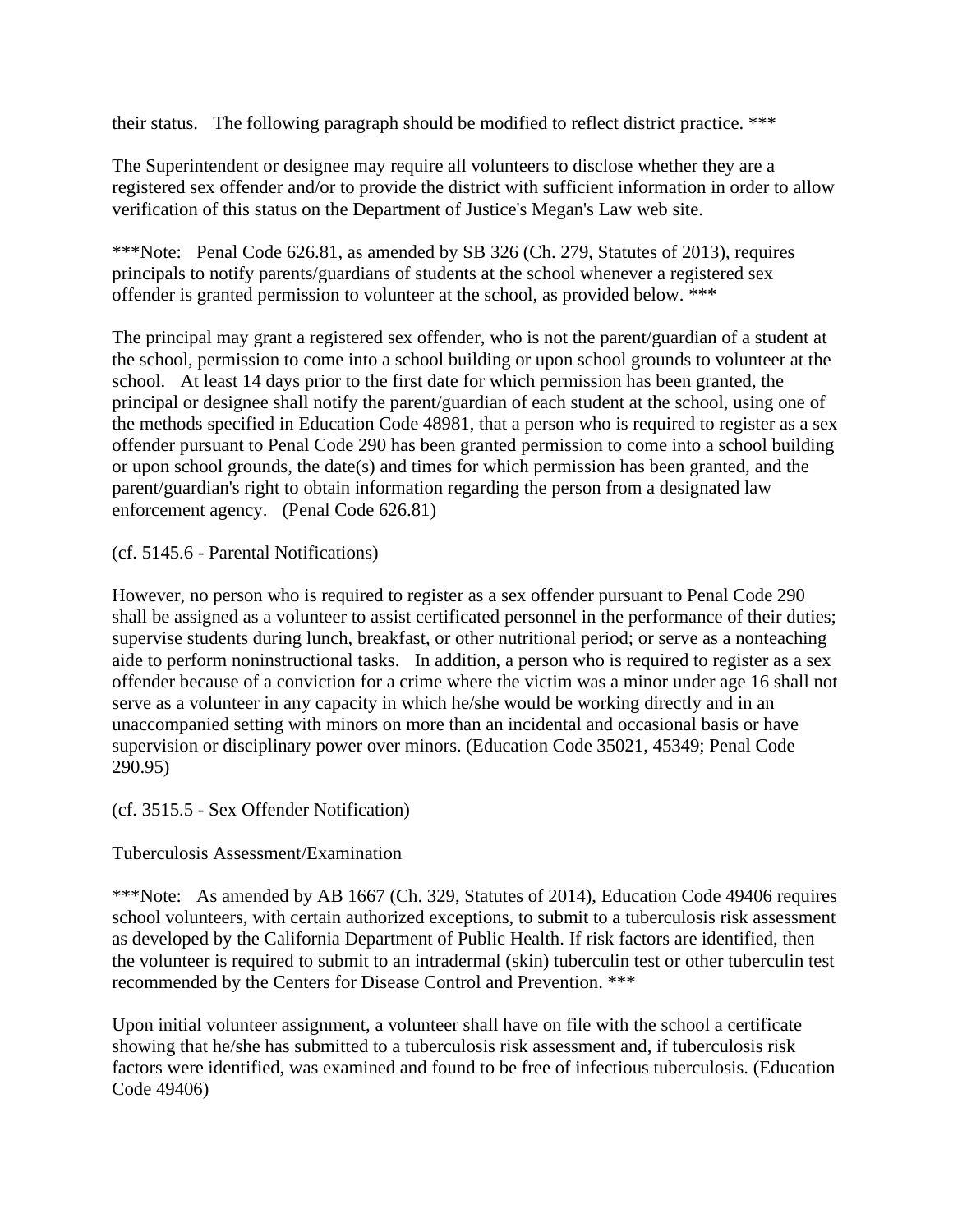#### (cf. 4112.4/4212.4/4312.4 - Health Examinations)

\*\*\*Note: The following paragraph is optional pursuant to Education Code 49406. \*\*\*

The Superintendent or designee may exempt from the tuberculosis risk assessment and/or examination those volunteers whose functions do not require frequent or prolonged contact with students. (Education Code 49406)

\*\*\*Note: See AR 5148.2 - Before/After School Programs for information about health screening and fingerprint clearance requirements for volunteers in the After School Education and Safety program and 21st Century Community Learning Center program pursuant to Education Code 8483.4 and 35021.3\*\*\*

Volunteer Facilities Projects

\*\*\*Note: The following optional section should be revised to reflect district practice. \*\*\*

\*\*\*Note: Pursuant to Labor Code 1720.4, volunteers are exempt from laws requiring workers employed in public works projects (e.g., construction and repair work) to be paid at least the general prevailing rate of per diem wages. \*\*\*

All volunteer facilities projects shall have approximate start and completion dates and shall be approved by the principal in advance. Projects also shall be approved in advance by the Superintendent or designee if they involve the following types of work:

- 1. Alterations, additions, or repairs to buildings and grounds
- 2. Construction involving wall or roof penetration, drilling, or nailing
- 3. Structural modifications
- 4. Electrical, electronic, plumbing, or heating and cooling work
- 5. Painting

6. Installation of carpet, playground equipment, benches, sprinkler systems, marquees or signs

- 7. Paving
- 8. Tree planting, pruning, or removal

The Superintendent or designee shall ensure that volunteers possess the appropriate license and/or have sufficient expertise required for the project. He/she shall also ensure that such projects comply with building and safety codes and other applicable laws and collective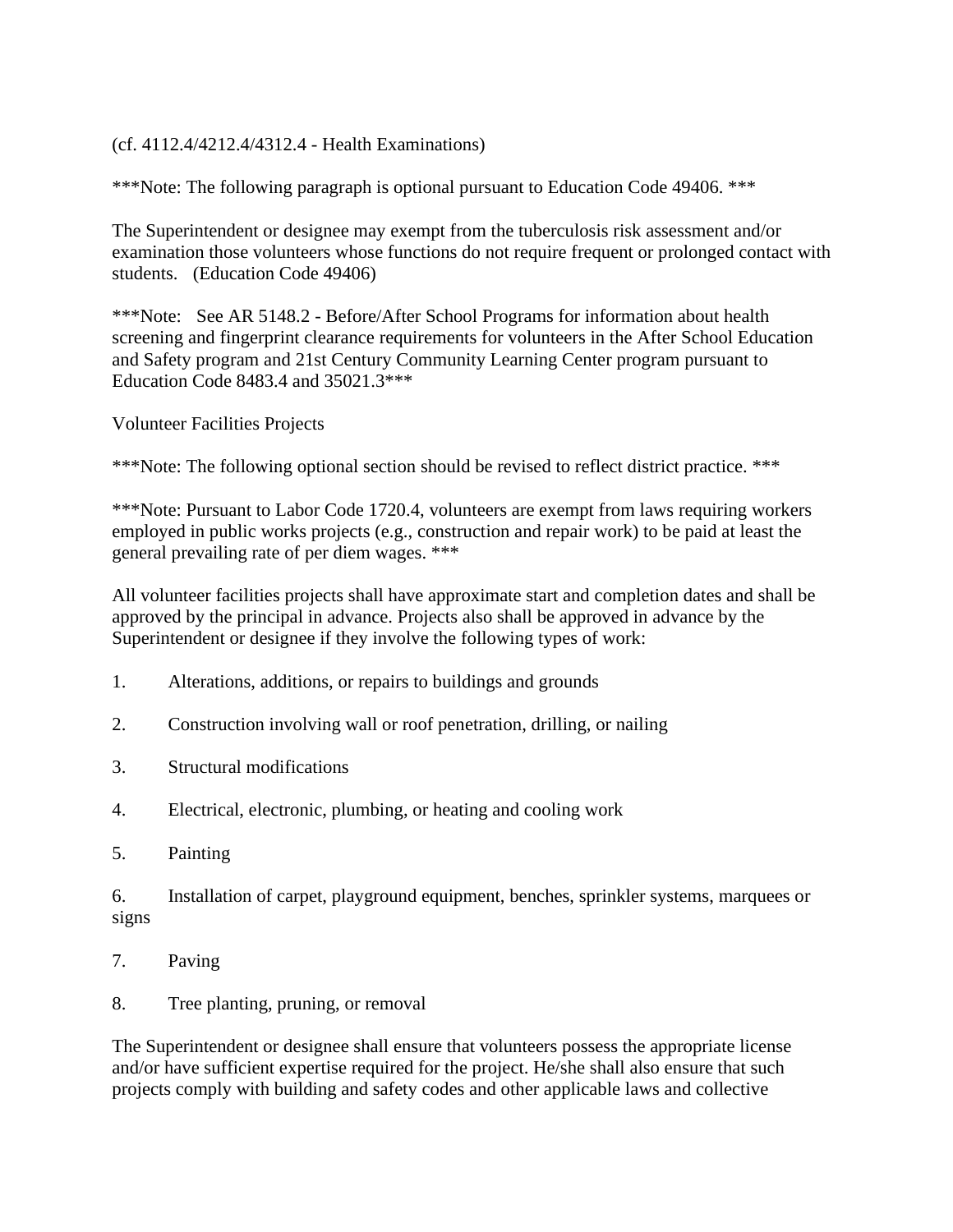bargaining agreements. The district shall provide on-site assistance and supervision for such projects as necessary.

(cf. 3514 - Environmental Safety)

(cf. 3514.1 - Hazardous Substances)

(cf. 7140 - Architectural and Engineering Services)

(3/10 7/10) 12/14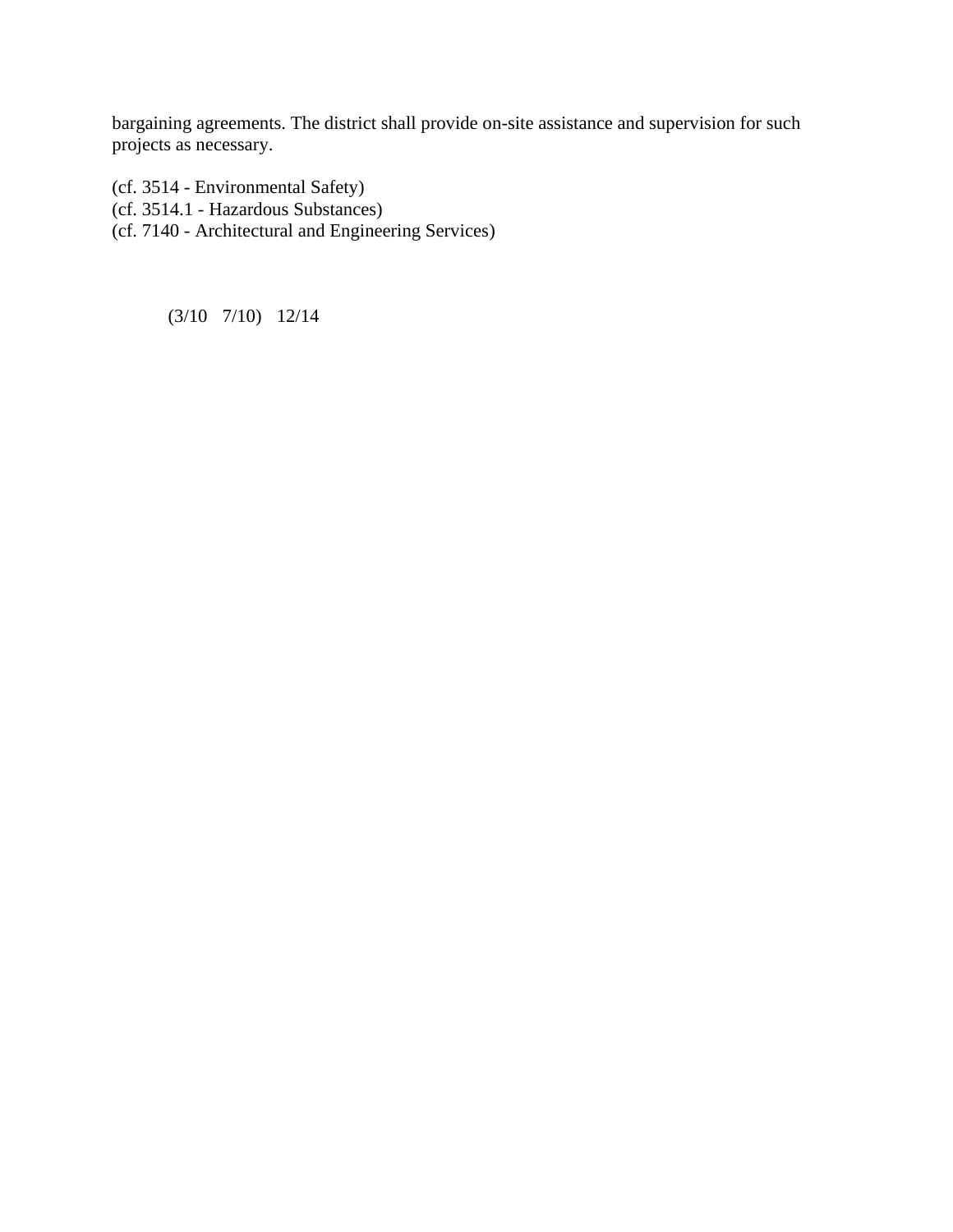# **Board Policy**

**Visitors/Outsiders**

#### BP 1250 **Community Relations**

The Governing Board believes that it is important for parents/guardians and community members to take an active interest in the issues affecting district schools and students. Therefore, the Board encourages interested parents/guardians and community members to visit the schools and participate in the educational program.

- (cf. 1240 Volunteer Assistance)
- (cf. 5020 Parent Rights and Responsibilities)
- (cf. 6020 Parent Involvement)

\*\*\*Note: In Reeves v. Rocklin Unified School District, a California Court of Appeal affirmed districts' authority to establish reasonable regulations for student safety and protection against disruptions on school campuses. \*\*\*

To ensure the safety of students and staff and minimize interruption of the instructional program, the Superintendent or designee shall establish procedures which facilitate visits during regular school days. Visits during school hours should be arranged with the principal or designee. When a visit involves a conference with a teacher or the principal, an appointment should be scheduled during noninstructional time.

(cf. 6116 - Classroom Interruptions)

\*\*\*Note: Penal Code 627.2 requires "outsiders" to register upon entering school grounds during school hours, and Penal Code 627.1 lists individuals who are not "outsiders" for this purpose; see the accompanying administrative regulation. Education Code 32212 authorizes the Governing Board to adopt policy to control classroom interruptions consistent with local circumstances (see AR 6116 - Classroom Interruptions) and Education Code 35160 authorizes the Board to act in any manner not inconsistent with law. Therefore, it appears that a district has the authority to require all visitors, including parents/guardians as well as those not defined as "outsiders" in Penal Code 627.1, to register upon entering school campus and to comply with other reasonable requirements. \*\*\*

\*\*\*Note: Pursuant to Penal Code 627.1, media representatives are not "outsiders." However, the Attorney General has opined (95 Ops.Cal.Atty.Gen. 509 (1996)) that the Board may restrict media representatives' access in the same manner as access by the general public may be limited (e.g., registration or accompaniment by a staff member when on school grounds). Therefore, if a district has developed a policy requiring all visitors or outsiders to register upon entering school grounds, then media may be subject to the same requirements; see BP 1112 - Media Relations. \*\*\*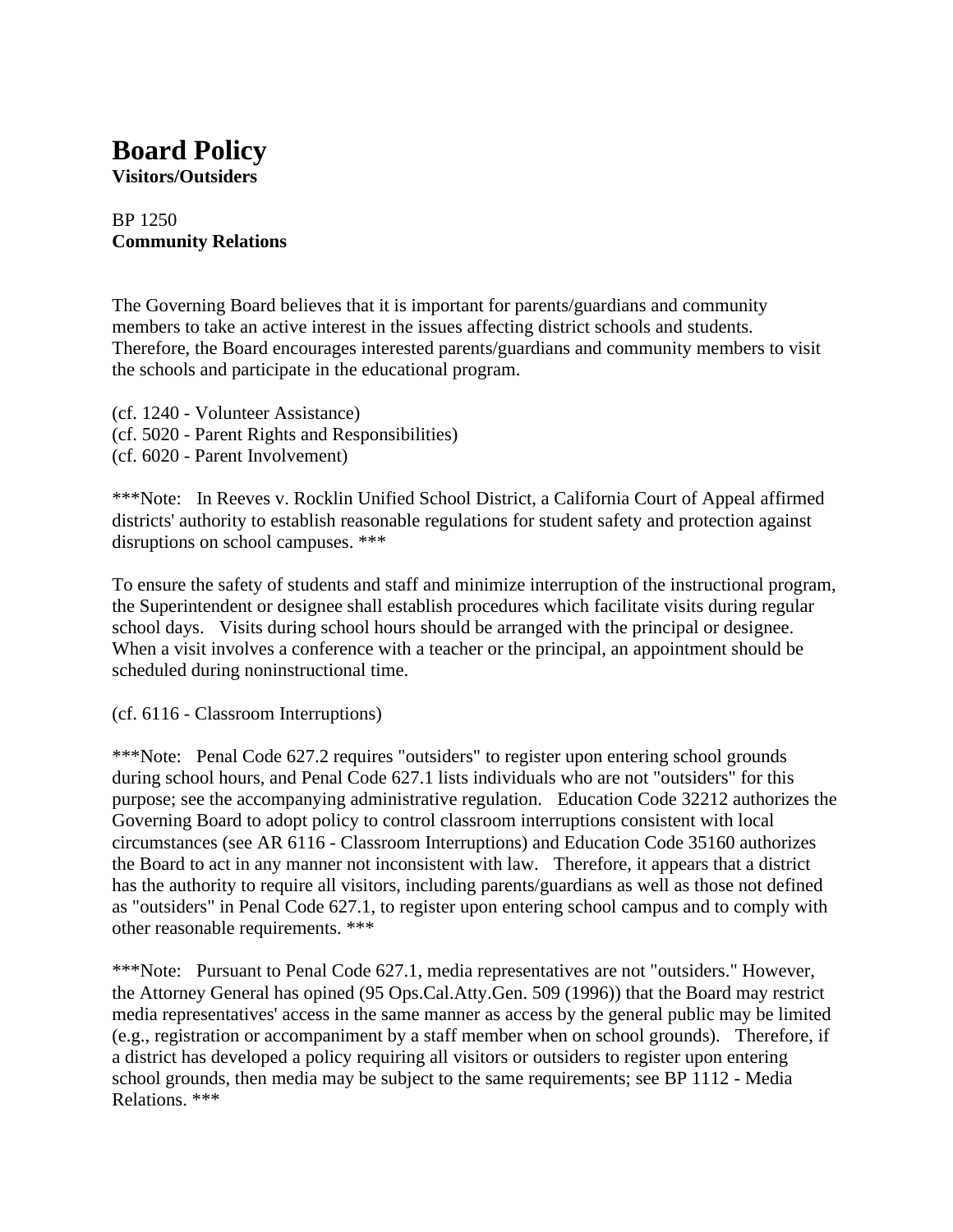\*\*\*Note: The following options may be revised to reflect district practice. Option 1 requires anyone who is not a student or staff member to register. Option 2 requires registration only for individuals who are not listed in Penal Code 627.1 (i.e., individuals who are "outsiders").\*\*\*

OPTION 1: Any person who is not a student or staff member shall register immediately upon entering any school building or grounds when school is in session.

OPTION 2: All outsiders, as defined in law and administrative regulation, shall register immediately upon entering any school building or grounds when school is in session. (Penal Code 627.2)

(cf. 1112 - Media Relations)

\*\*\*Note: The remainder of this policy may be used by all districts. \*\*\*

The principal or designee may provide a visible means of identification for all individuals who are not students or staff members while on school premises.

No electronic listening or recording device may be used by any person in a classroom without the teacher's and principal's permission. (Education Code 51512)

\*\*\*Note: Pursuant to Education Code 35160, the Board is responsible for maintaining order in schools under its jurisdiction. Therefore, in accordance with law, the district may authorize school administrators to direct disruptive individuals to leave school grounds; see AR 3515.2 - Disruptions. Penal Code 626.7 provides that a person who is directed to leave the campus and fails to leave, or later reenters without following the school's posted registration requirements, may be guilty of a misdemeanor. \*\*\*

\*\*\*Note: The following optional paragraph should be modified to reflect district practice. \*\*\*

The Board encourages all individuals to assist in maintaining a safe and secure school environment by behaving in an orderly manner while on school grounds and by utilizing the district's complaint processes if they have concerns with any district program or employee. In accordance with Penal Code 626.7, the principal or designee may request that any individual who is causing a disruption, including exhibiting volatile, hostile, aggressive, or offensive behavior, immediately leave school grounds.

(cf. 1312.1 - Complaints Concerning District Employees)

(cf. 1312.2 - Complaints Concerning Instructional Materials)

(cf. 1312.3 - Uniform Complaint Procedures)

(cf. 1312.4 - Williams Uniform Complaint Procedures)

(cf. 3515.2 - Disruptions)

Presence of Sex Offender on Campus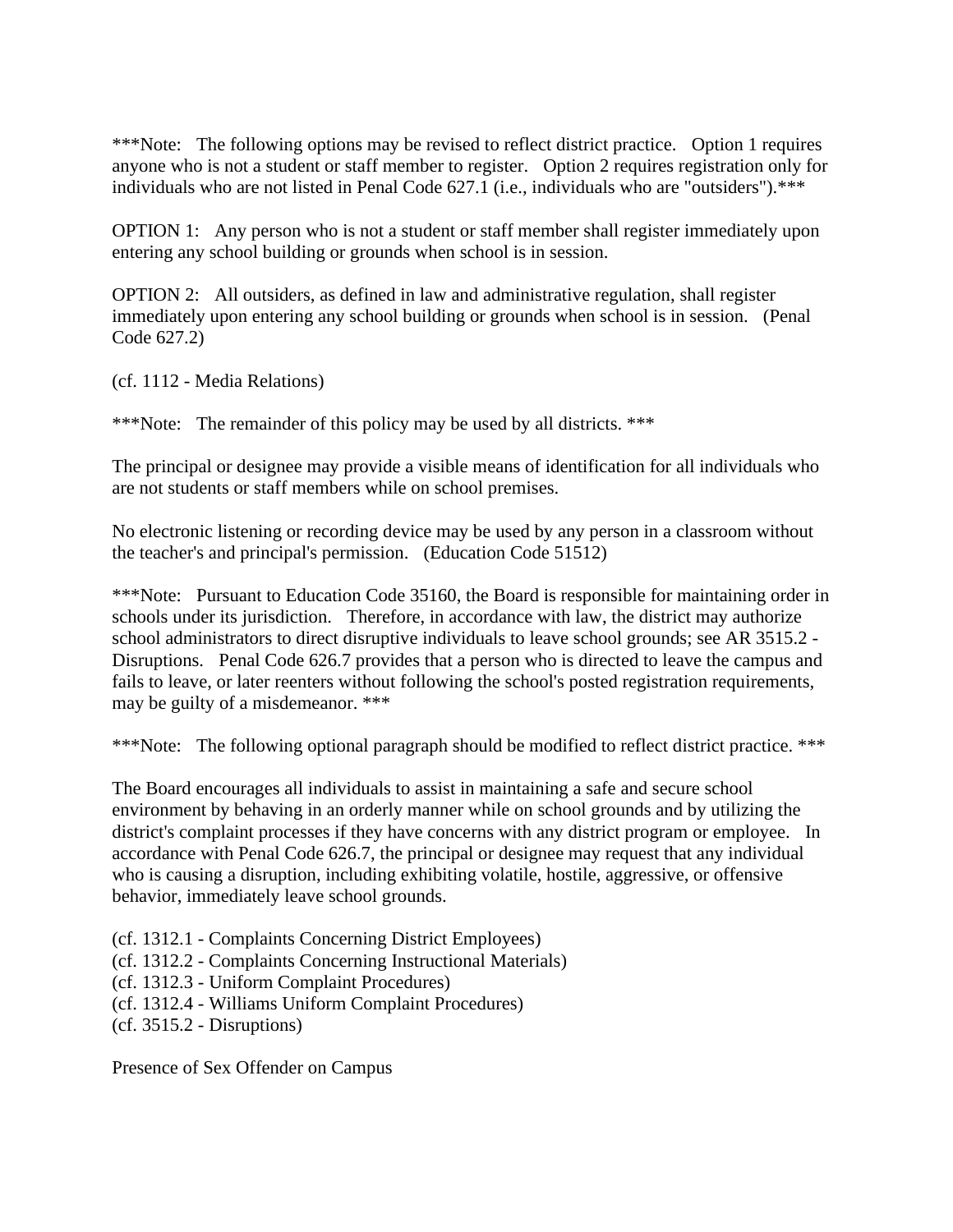\*\*\*Note: Pursuant to Penal Code 626.81, registered sex offenders are prohibited from school buildings and grounds except for lawful business and with written permission. As amended by SB 326 (Ch. 279, Statutes of 2013), Penal Code 626.81 requires that the written permission indicate the date(s) for which permission is granted. It also authorizes the principal to grant permission to a registered sex offender who is not the parent/guardian of a student at the school to volunteer a the school, provided that the principal notify the parent/guardian of each student at the school; see AR 1240-Volunteer Assistance.\*\*\*

\*\*\*Note: In addition, pursuant to Education Code 49091.10 and 51101, parents/guardians, including those who are required to register as sex offenders, have a prescribed right to be involved in the education of their children. Thus, the district must adopt measures that are effective in maintaining a safe school environment while avoiding a violation of the statutory rights of such parents/guardians.\*\*\*

Any person who is required to register as a sex offender pursuant to Penal Code 290, including a parent/guardian of a district student, shall request written permission from the principal before entering the school campus or grounds. As necessary, the principal shall consult with local law enforcement authorities before allowing the presence of any such person at school or other school activity. The principal also shall report to the Superintendent or designee anytime he/she gives such written permission.

The principal shall indicate on the written permission the date(s) and times for which permission has been granted. (Penal Code 626.81)

Legal Reference: EDUCATION CODE 32210 Willful disturbance of public school or meeting 32211 Threatened disruption or interference with classes; misdemeanor 32212 Classroom interruptions 35160 Authority of governing boards 35292 Visits to schools (board members) 49091.10 Parental right to inspect instructional materials and observe school activities 51101 Parent Rights Act of 2002 51512 Prohibited use of electronic listening or recording device EVIDENCE CODE 1070 Refusal to disclose news source LABOR CODE 230.8 Discharge or discrimination for taking time off to participate in child's educational activities PENAL CODE 290 Sex offenders 626-626.10 Schools 626.81 Misdemeanor for registered sex offender to come onto school grounds

627-627.10 Access to school premises, especially: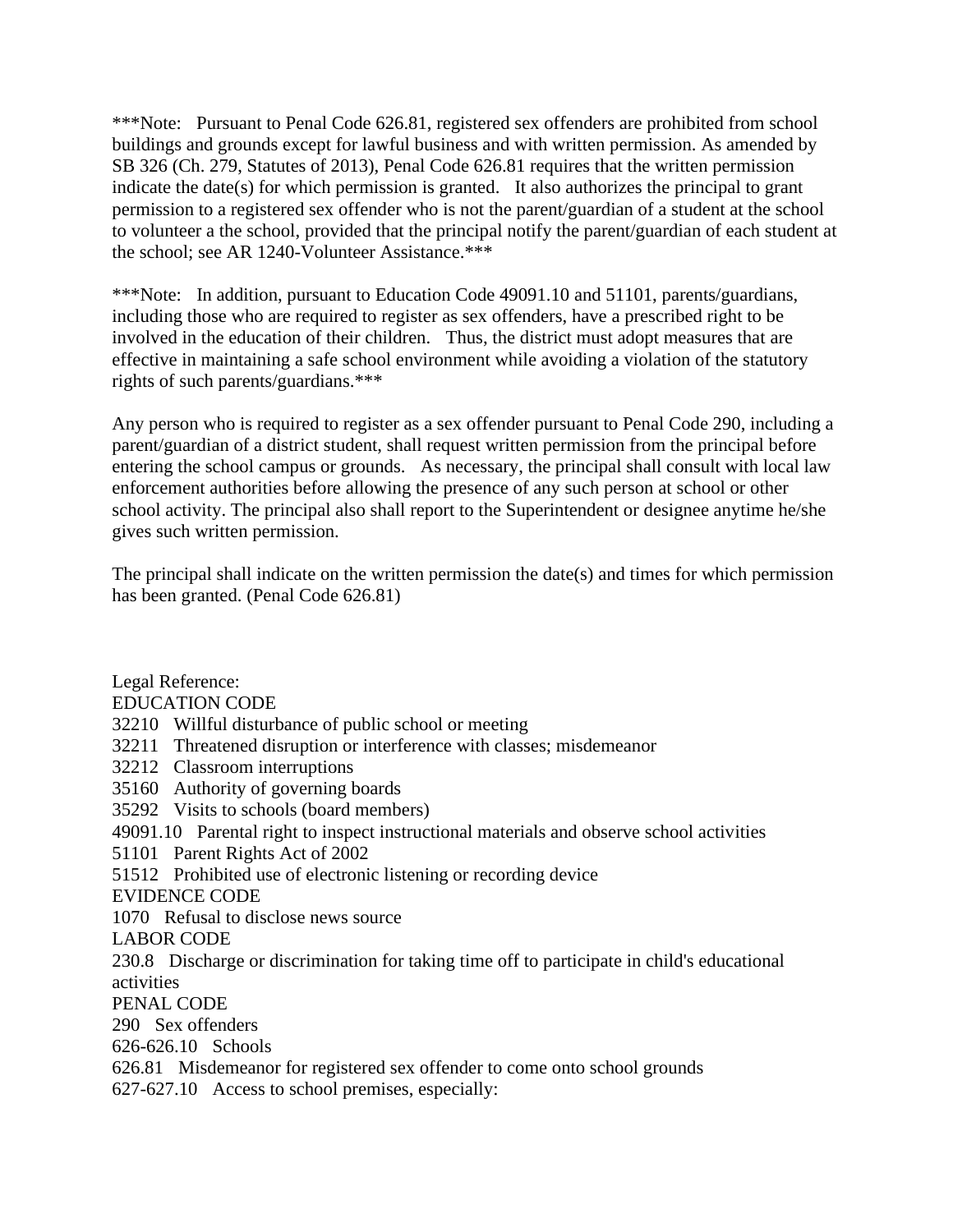627.1 Definitions 627.2 Necessity of registration by outsider 627.7 Misdemeanors; punishment COURT DECISIONS Reeves v. Rocklin Unified School District, (2003) 109 Cal.App.4th 652 ATTORNEY GENERAL OPINIONS 95 Ops.Cal.Atty.Gen. 509 (1996)

(7/10 3/12) 12/14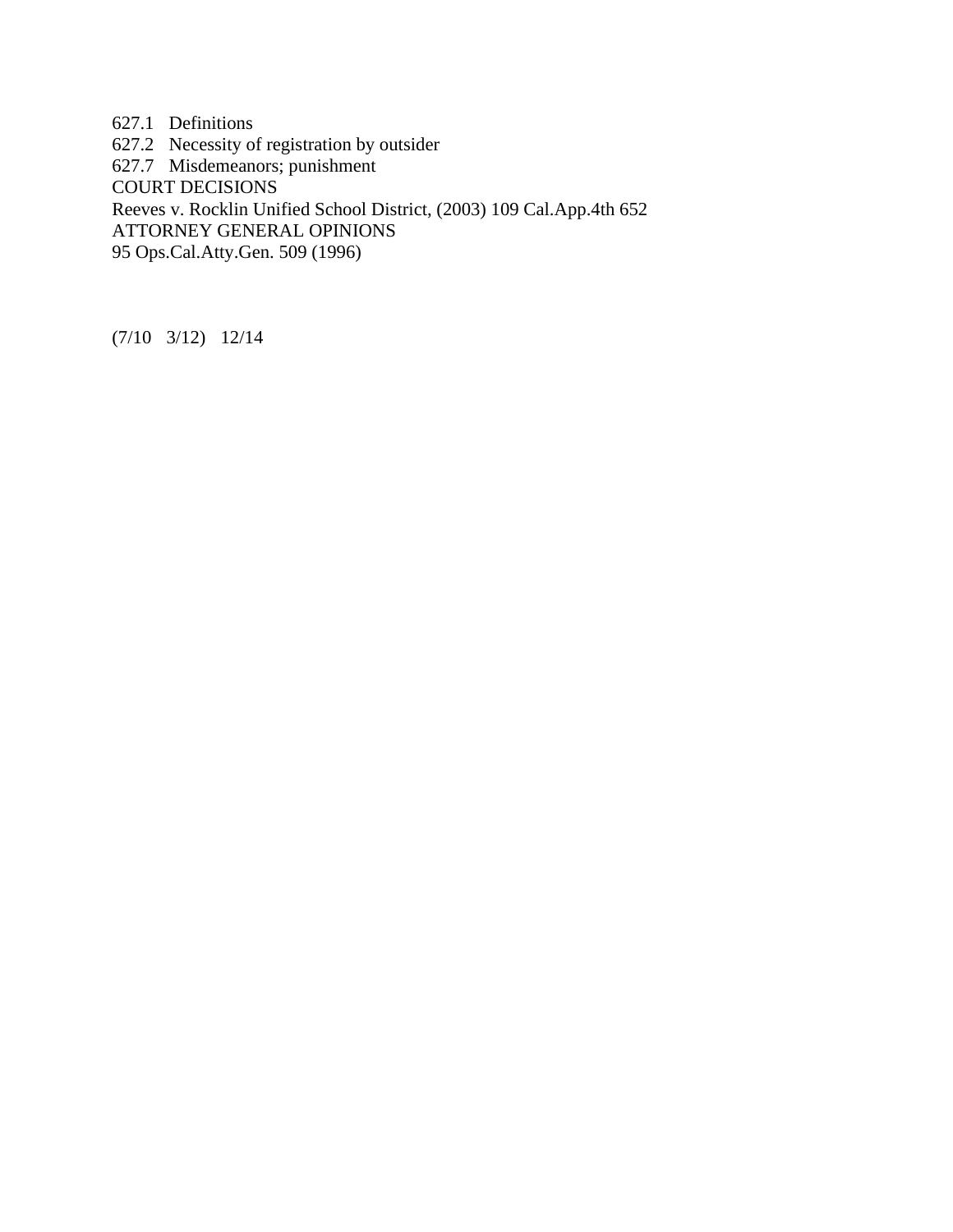### **Administrative Regulation**

**Visitors/Outsiders**

#### AR 1250 **Community Relations**

\*\*\*Note: Penal Code 627.6 requires that the following notice be posted at the entrance to each school and school grounds. In addition, Education Code 32211 requires that the notice include the "school hours," defined as the period from one hour before classes begin to one hour after classes end, unless it is otherwise defined by the Governing Board. \*\*\*

The Superintendent or designee shall post at every entrance to each school and school grounds a notice describing registration requirements, school hours or hours during which registration is required, the registration location, the route to take to that location, and the penalties for violation of registration requirements. (Education Code 32211; Penal Code 627.6)

\*\*\*Note: The following optional paragraph may be revised to reflect district practice. \*\*\*

Unless otherwise directed by the principal or designee, a staff member shall accompany visitors/outsiders while they are on school grounds.

#### Outsider Registration

\*\*\*Note: The following section should be used only by districts that select Option 2 of the accompanying Board policy, which requires registration only for "outsiders" as defined in Penal Code 627.2. \*\*\*

Outsiders shall register upon entering school premises during school hours. Any person other than the following is considered an outsider: (Evidence Code 1070; Penal Code 627.1, 627.2)

- 1. A student of the school, unless currently under suspension
- 2. A parent/guardian of a student of the school
- 3. A Governing Board member or district employee

4. A public employee whose employment requires being on school grounds, or any person who is on school grounds at the school's request

5. A representative of a school employee organization who is engaged in activities related to the representation of school employees

6. An elected public official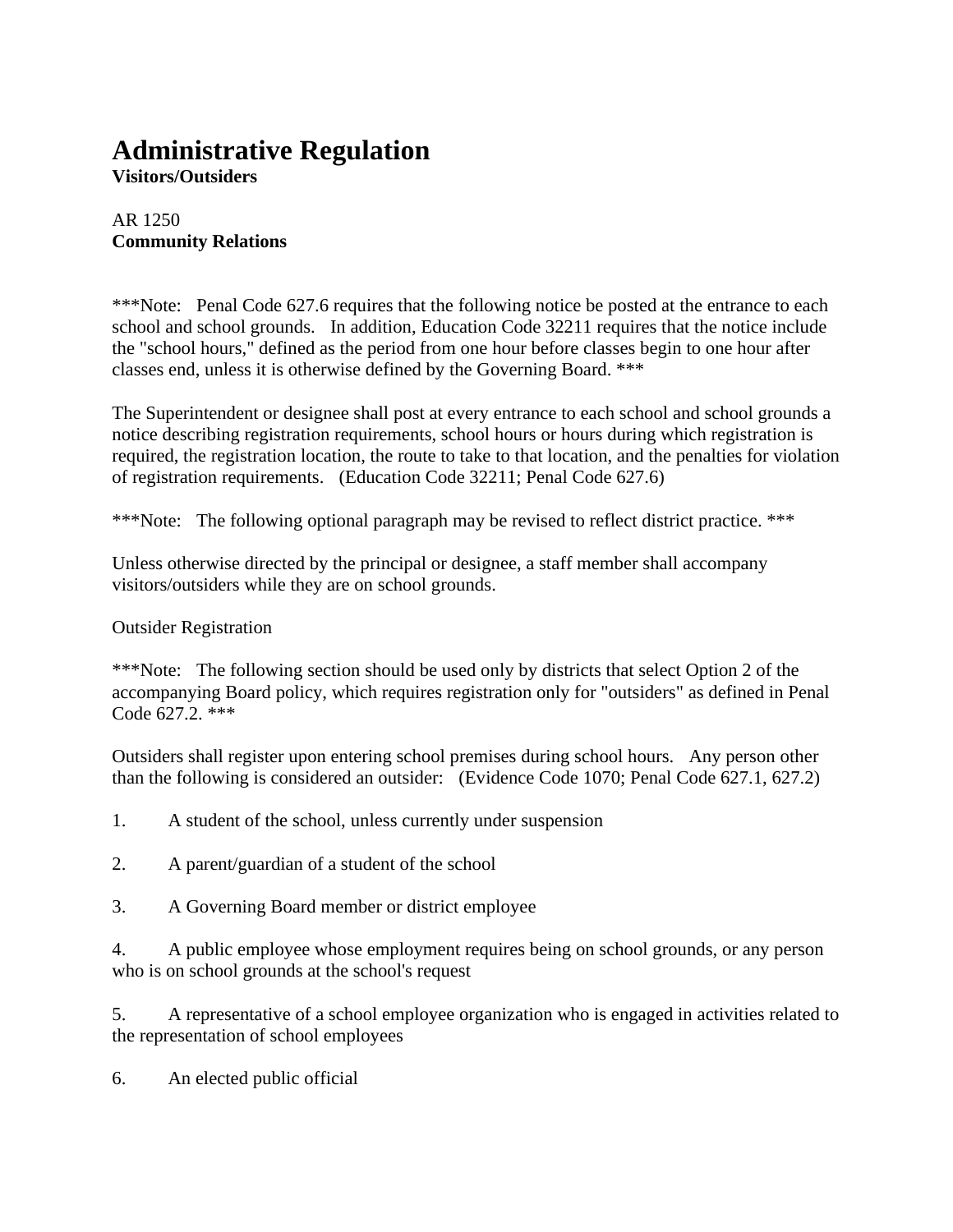7. A publisher, editor, reporter, or other person connected with or employed by a newspaper, magazine, other periodical publication, press association or wire service, radio station, or television station

(cf. 1112 - Media Relations)

#### Registration Procedure

\*\*\*Note: Registration items listed below are those required by Penal Code 627.3 when "outsiders" register at a school. Pursuant to Education Code 32212 which authorizes districts to adopt a policy to control classroom interruptions, any district choosing Option 1 in the accompanying Board policy may also use the following list. When a district choosing Option 1 wishes to require the same information of all visitors, "outsider" should be changed to "visitor" in the following section. \*\*\*

In order to register, an outsider shall, upon request, furnish the principal or designee with the following information: (Penal Code 627.3)

- 1. His/her name, address, and occupation
- 2. His/her age, if less than 21
- 3. His/her purpose for entering school grounds
- 4. Proof of identity
- 5. Other information consistent with the provisions of law

Principal's Registration Authority

\*\*\*Note: Pursuant to Penal Code 627.4, the following section applies to districts that choose Option 2 in the accompanying Board policy. However, pursuant to Education Code 32212, districts that choose Option 1 also may use the section, if consistent with their local circumstances. When a district choosing Option 1 wishes to use this section, "outsider" should be changed to "visitor" throughout the following section. \*\*\*

The principal or designee may refuse to register any outsider if he/she reasonably concludes that the individual's presence or acts would disrupt the school, students, or employees; would result in damage to property; or would result in the distribution or use of a controlled substance. The principal or designee or school security officer may revoke any outsider's registration if he/she has a reasonable basis for concluding that the individual's presence on school grounds would interfere or is interfering with the peaceful conduct of school activities or would disrupt or is disrupting the school, students, or staff. (Penal Code 627.4)

(cf. 3515.2 - Disruptions) (cf. 3515.3 - District Police/Security Department)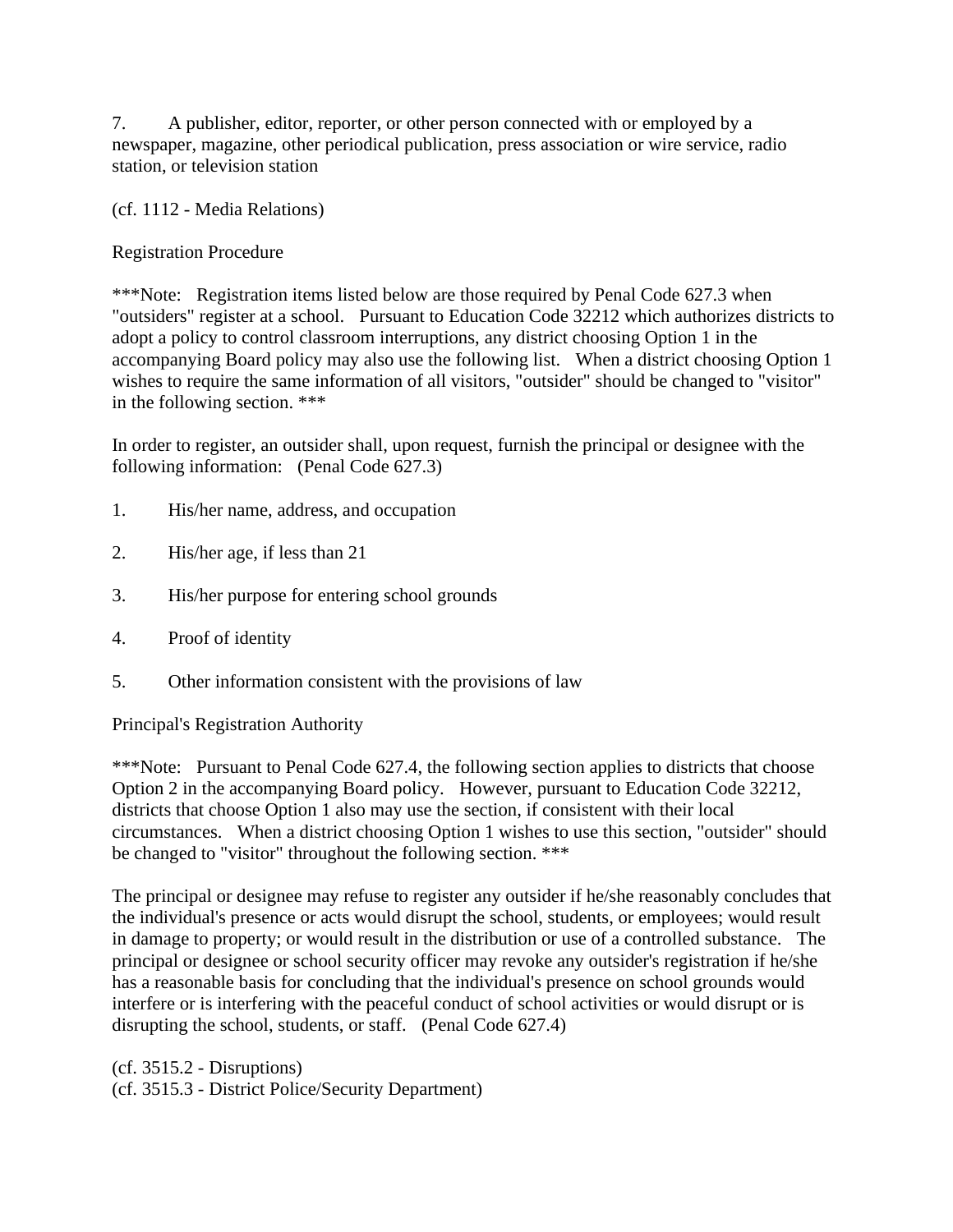When an outsider fails to register, or when the principal or designee denies or revokes an outsider's registration privileges, the principal or designee may request that the individual promptly leave school grounds. When an outsider is directed to leave, the principal or designee shall inform him/her that if he/she reenters the school within seven days he/she may be guilty of a misdemeanor subject to a fine and/or imprisonment. (Penal Code 627.7)

#### Appeal Procedure

Any person who is denied registration or whose registration is revoked may appeal to the Superintendent or principal by submitting, within five days after the person's departure from school, a written request for a hearing. This request must state why he/she believes the denial or revocation was improper and must provide an address to which the hearing notice may be sent. Upon receipt of the request for a hearing, the Superintendent or principal shall promptly mail a notice of the hearing to the person requesting it. A hearing before the Superintendent or principal shall be held within seven days after receipt of the request. (Penal Code 627.5)

(cf. 1312.1 - Complaints Concerning District Employees)

(cf. 1312.3 - Uniform Complaint Procedures)

(6/96 10/96) 7/10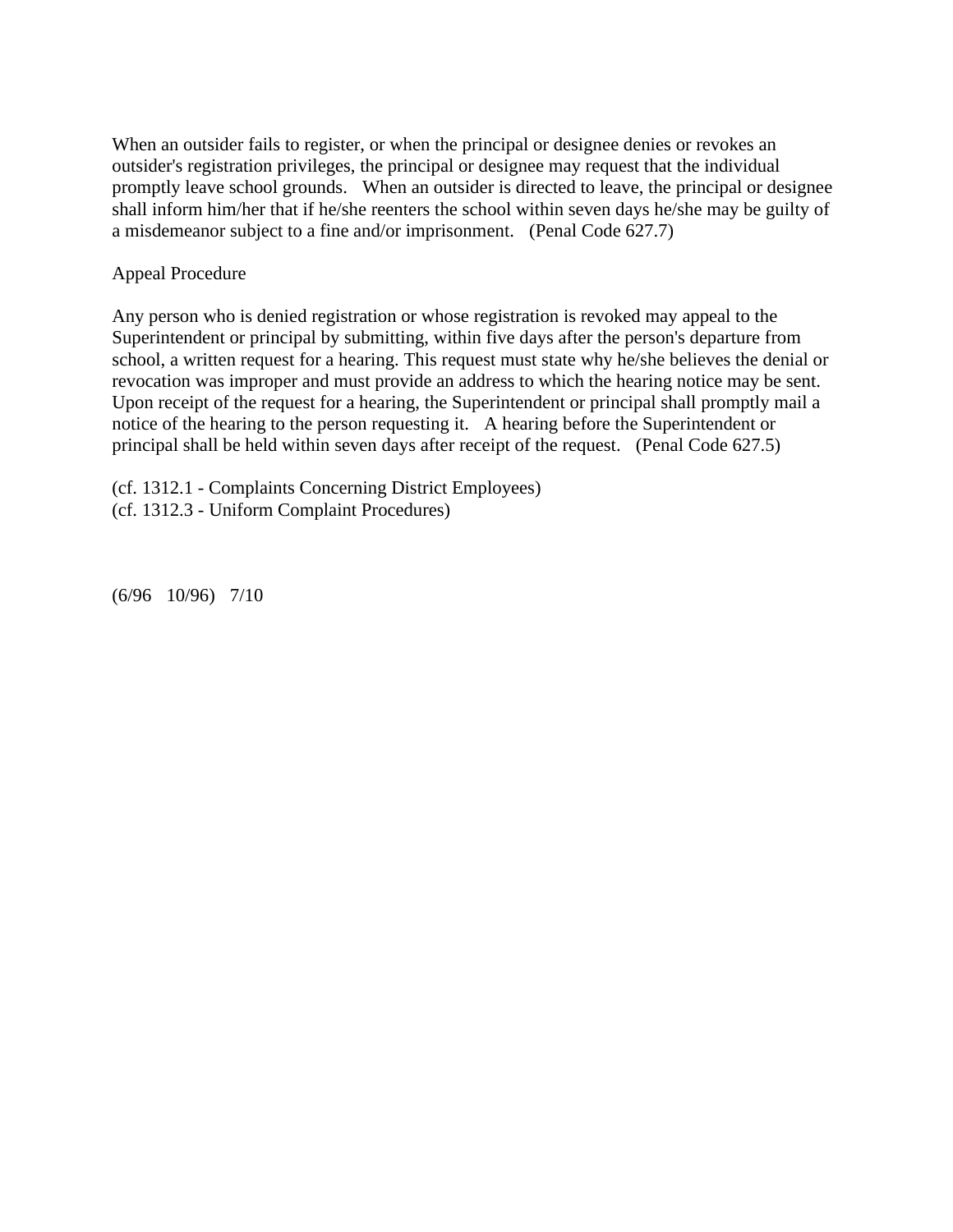# **Board Policy Educational Foundation**

# BP 1260 **Community Relations**

\*\*\*Note: The following policy is optional and should be revised to reflect district practice. See BP 1230 -School-Connected Organizations for language regarding school-connected organizations, such as booster clubs and parent-teacher organizations. \*\*\*

The Governing Board recognizes the importance of community support of district programs, including voluntary financial contributions, to assist the district in achieving its goals for student learning.

- (cf. 0200 Goals for the School District)
- (cf. 1230 School-Connected Organizations)
- (cf. 5030 Student Wellness)
- (cf. 6020 Parent Involvement)
- (cf. 6145 Extracurricular and Cocurricular Activities)
- (cf. 6145.2 Athletic Competition)

\*\*\*Note: An educational foundation is a separate legal entity from the district and thus its activities are not under the control of the district. Certain tax-exempt organizations may be required to register with the state Attorney General's Registry of Charitable Trusts. As part of this registration, organizations may be required to file copies of the organization's articles of incorporation and other documents governing its operations. These documents should also define the Board's relationship with the foundation and specify how foundation directors will be chosen. The California Consortium of Education Foundations provides information on its web site regarding the creation of foundations.\*\*\*

\*\*\*Note: Educational foundations may be created to benefit the entire district, a specific school, or to support or sustain a variety of purposes, such as the arts, music, and/or computer programs; to provide graduating students with scholarships and/or loans; and to develop programs which meet new educational needs. It is strongly recommended that the Board and foundation work cooperatively to identify specific needs and to develop guidelines as to how resources will be used. For language regarding the acceptance of gifts and grants, see BP 3290 - Gifts, Grants and Bequests.\*\*\*

The Board desires to work cooperatively with the educational foundation in determining the purposes for which funds may be used to meet the changing needs of the district and its students. The Board recognizes that an educational foundation is a separate legal entity, independent of the district. However, the foundation is encouraged to provide regular reports to the Board on the status of its work and to communicate ways that the district can help support the foundation's activities.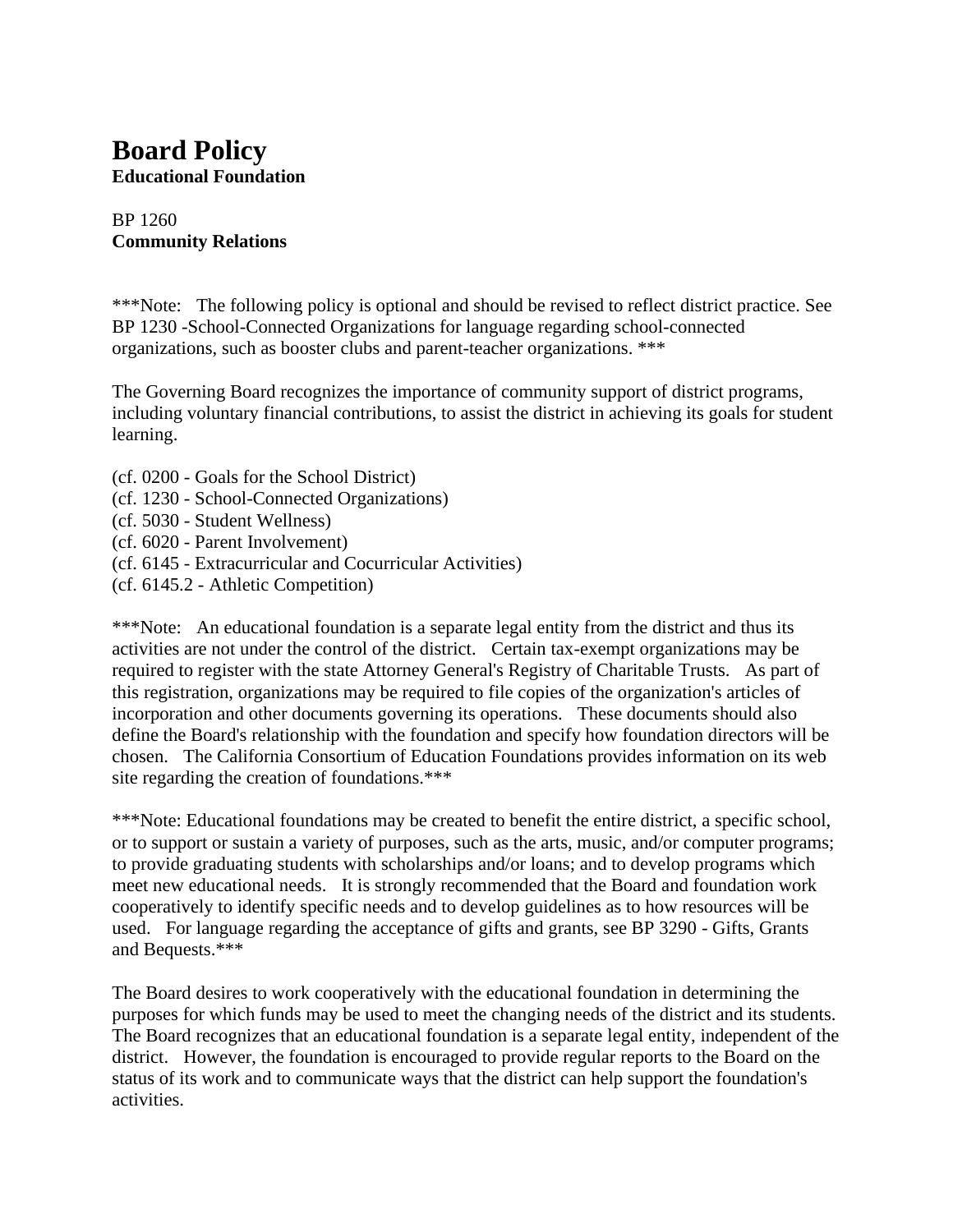(cf. 3290 - Gifts, Grants and Bequests) (cf. 9140 - Board Representatives)

With the consent of the Superintendent or designee, the educational foundation, as appropriate, may use the district's name, a school's name, a school team's name, or any logo attributable to a school or the district.

\*\*\*Note: In some districts, there may be concerns in the community about the equity of some schools benefiting from the money raised by a foundation while other schools in the district may not have access to the same resources. The following optional paragraph reflects the Board's goal that all of the schools within the district share in the benefits provided by the foundation's work.\*\*\*

The Board supports foundation allocations that serve all district schools equitably.

(cf. 0410 - Nondiscrimination in District Programs and Activities)

Legal Reference: EDUCATION CODE 38130-38138 Civic Center Act, use of school property for public purposes BUSINESS AND PROFESSIONS CODE 12580-12599.7 Fundraisers for Charitable Purposes Act 17510-17510.95 Solicitations for charitable purposes 25608 Alcohol on school property; use in connection with instruction PENAL CODE 319-329 Lottery, raffle CODE OF REGULATIONS, TITLE 11 300-312.1 Fundraising for charitable purposes COURT DECISIONS Serrano v. Priest, (1976) 18 Cal. 3d 728

Management Resources: WEB SITES CSBA: http://www.csba.org California Consortium of Education Foundations: http://www.cceflink.org California Office of the Attorney General, charitable trust registry: http://caag.state.ca.us/charities

(9/91) 7/07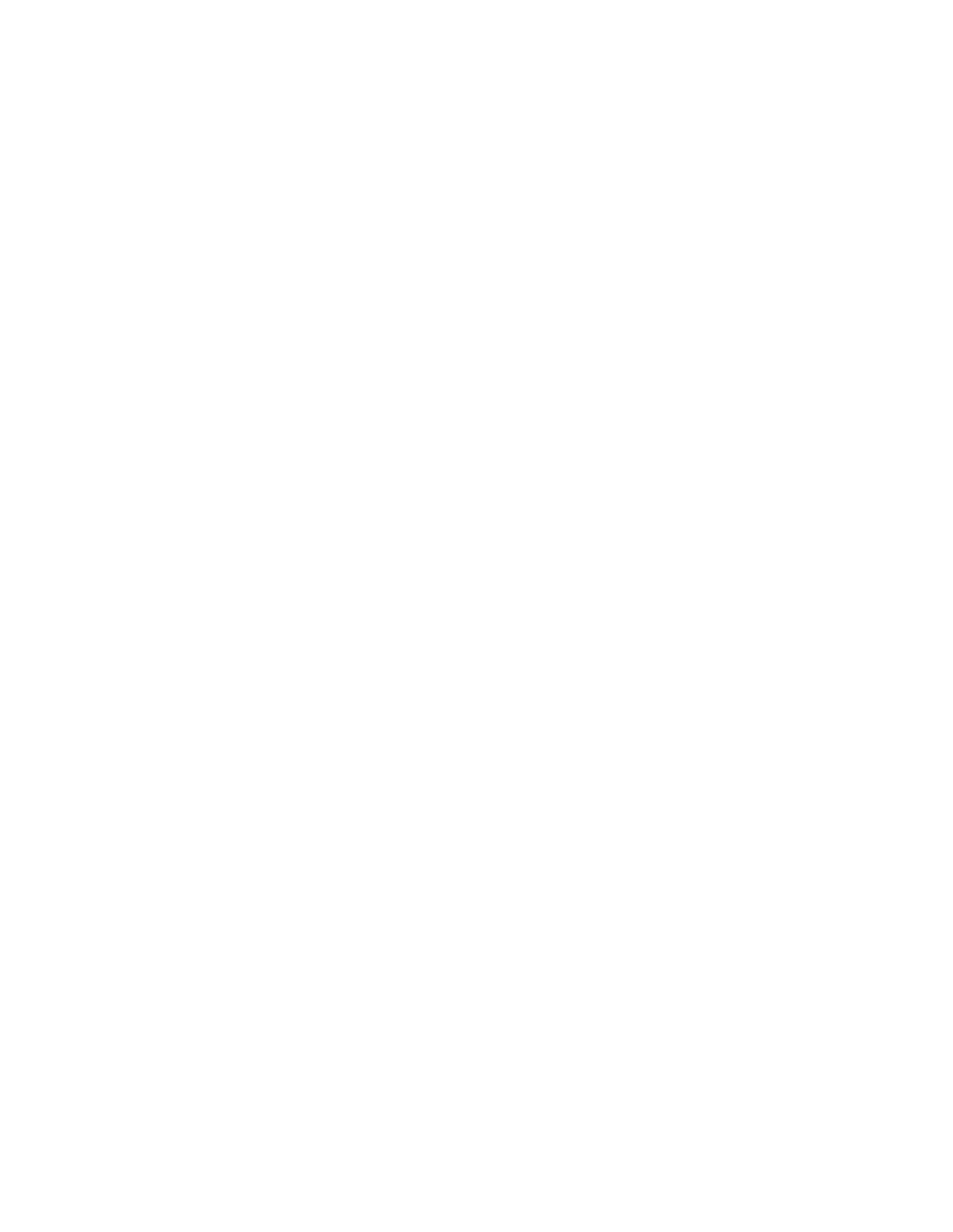# **Board Policy Complaints Concerning District Employees**

# BP 1312.1 **Community Relations**

\*\*\*Note: The following Board policy may be subject to collective bargaining and should be revised to reflect district practice. See the accompanying administrative regulation for a sample complaint procedure.\*\*\*

The Governing Board recognizes its accountability to the public for the quality of the district's educational program and the performance of district employees. The district shall provide a process by which a complaint submitted by any person regarding an employee can be resolved impartially, expeditiously, and with minimal disruption to district operations and the educational program.

(cf. 4119.21/4219.21/4319.21 - Professional Standards)

\*\*\*Note: In Baca v. Moreno Valley Unified School District, a federal district court found that a district policy barring criticism of employees at public board meetings violated the plaintiff's First Amendment rights by restricting the content of speech. The court further noted that the district could not legally prevent a person from speaking in open session, even if the speech was clearly defamatory. Thus, although the Governing Board may inform the speaker of appropriate district complaint procedures, it cannot prohibit public criticism of district employees. See BB 9323 - Meeting Conduct.\*\*\*

When a concern regarding an employee is presented during a Board meeting or to an individual Board member or employee outside of a Board meeting, the complainant shall be informed of the appropriate complaint procedure.

(cf. 9323 - Meeting Conduct)

Any complaint regarding the Superintendent shall be initially filed in writing with the Board. The Board shall consult with legal counsel or appoint an appropriate agent to conduct the investigation.

The Superintendent or designee shall determine whether a complaint against any other employee should be considered a complaint against the district and/or an individual employee, and whether it should be resolved by the district's process for complaints concerning personnel and/or other district procedures. Any complaint of child abuse or neglect alleged against a district employee shall be reported to the appropriate local agencies in accordance with law and BP 5141.4 - Child Abuse Prevention and Reporting. Any complaint alleging that an employee engaged in unlawful discrimination (such as discriminatory harassment, intimidation, or bullying) in district programs and activities shall be filed in accordance with BP/AR 1312.3 - Uniform Complaint Procedures.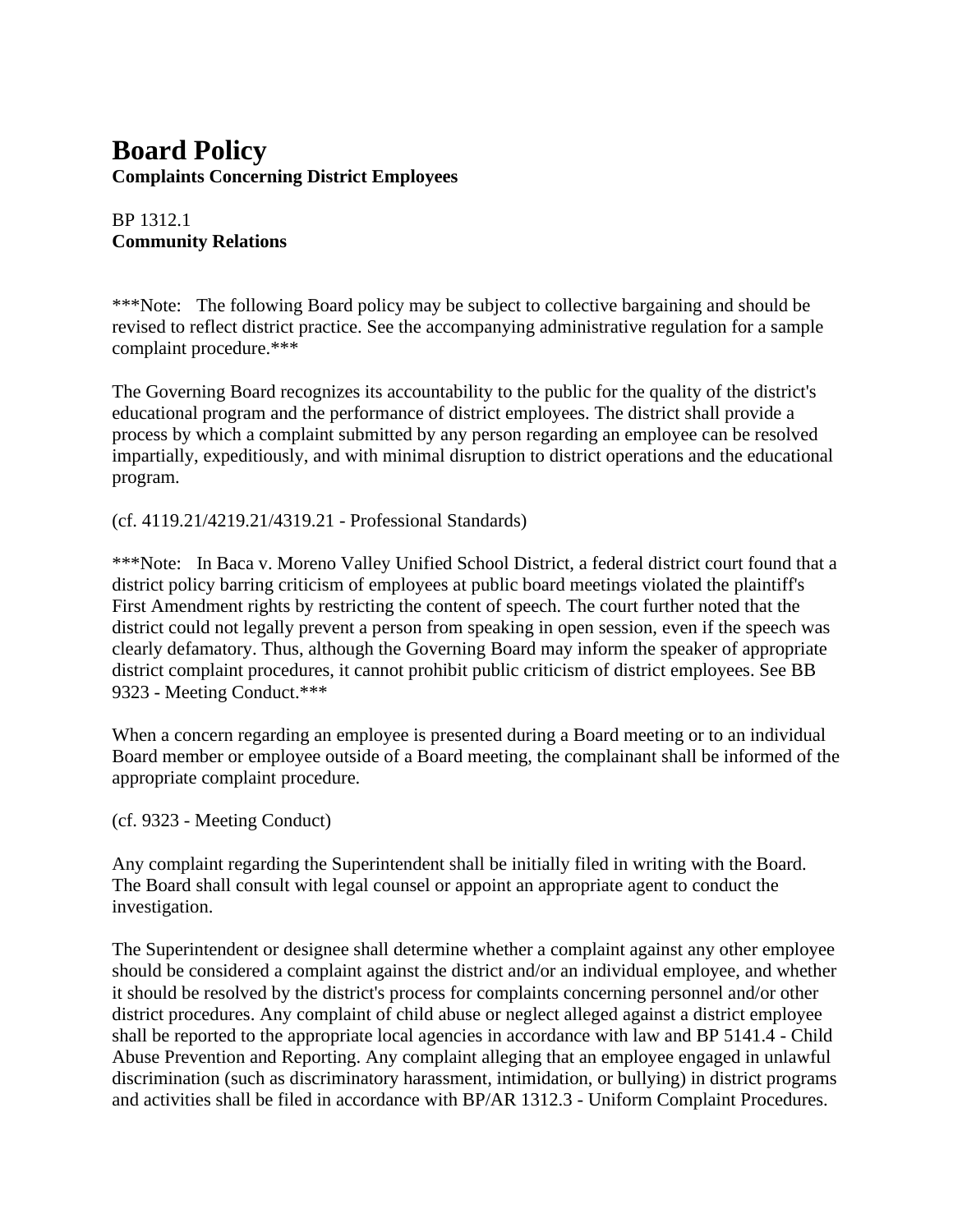Any complaint by an employee, job applicant, volunteer, intern, or independent contractor alleging unlawful discrimination or harassment by an employee shall be filed in accordance with AR 4030 - Nondiscrimination in Employment.

- (cf. 1312.2 Complaints Concerning Instructional Materials)
- (cf. 1312.3 Uniform Complaint Procedures)
- (cf. 3555 Nutrition Program Compliance)
- (cf. 4030 Nondiscrimination in Employment)
- (cf. 4144/4244/4344 Complaints)
- (cf. 5141.4 Child Abuse Prevention and Reporting)
- (cf. 5145.3 Nondiscrimination/Harassment)
- (cf. 5145.7 Sexual Harassment)

Any complaint subject to this policy and the accompanying administrative regulation shall be investigated by the principal, the employee's immediate supervisor, the Superintendent or designee, legal counsel, agent of the Board, and/or other appropriate person who is not the subject of the complaint or subordinate to the employee charged in the complaint. The complainant and the employee shall have an opportunity to present information relevant to the complaint.

\*\*\*Note: The following paragraph may be revised to reflect district practice. It is recommended that districts investigate all complaints, including those submitted anonymously, since failure to do so may subject the district to liability depending on the nature of the allegation. For example, the district can be held liable for civil damages for the sexual harassment of a student by an employee if the district is found to have been "deliberately indifferent" in its response to a complaint; see BP 5145.7 - Sexual Harassment.\*\*\*

A complaint that is filed anonymously may be investigated by the Superintendent or designee depending on the specificity and reliability of the information.

If a complainant requests confidentiality, the Superintendent or designee shall inform the complainant that the request may limit the district's ability to investigate the employee's conduct or take other necessary action. However, the Superintendent or designee shall take all reasonable steps to investigate and resolve the complaint without divulging the complainant's identity.

The Board prohibits retaliation against complainants.

#### Appeals

\*\*\*Note: The following optional section is for use by districts that allow appeals to the Board and may be revised to reflect district practice.\*\*\*

If either the complainant or the employee submits an appeal of the Superintendent's decision to the Board, the Board shall determine whether to uphold the Superintendent's decision without hearing the complaint, appoint an appeals committee to advise the Board, or hear the appeal itself.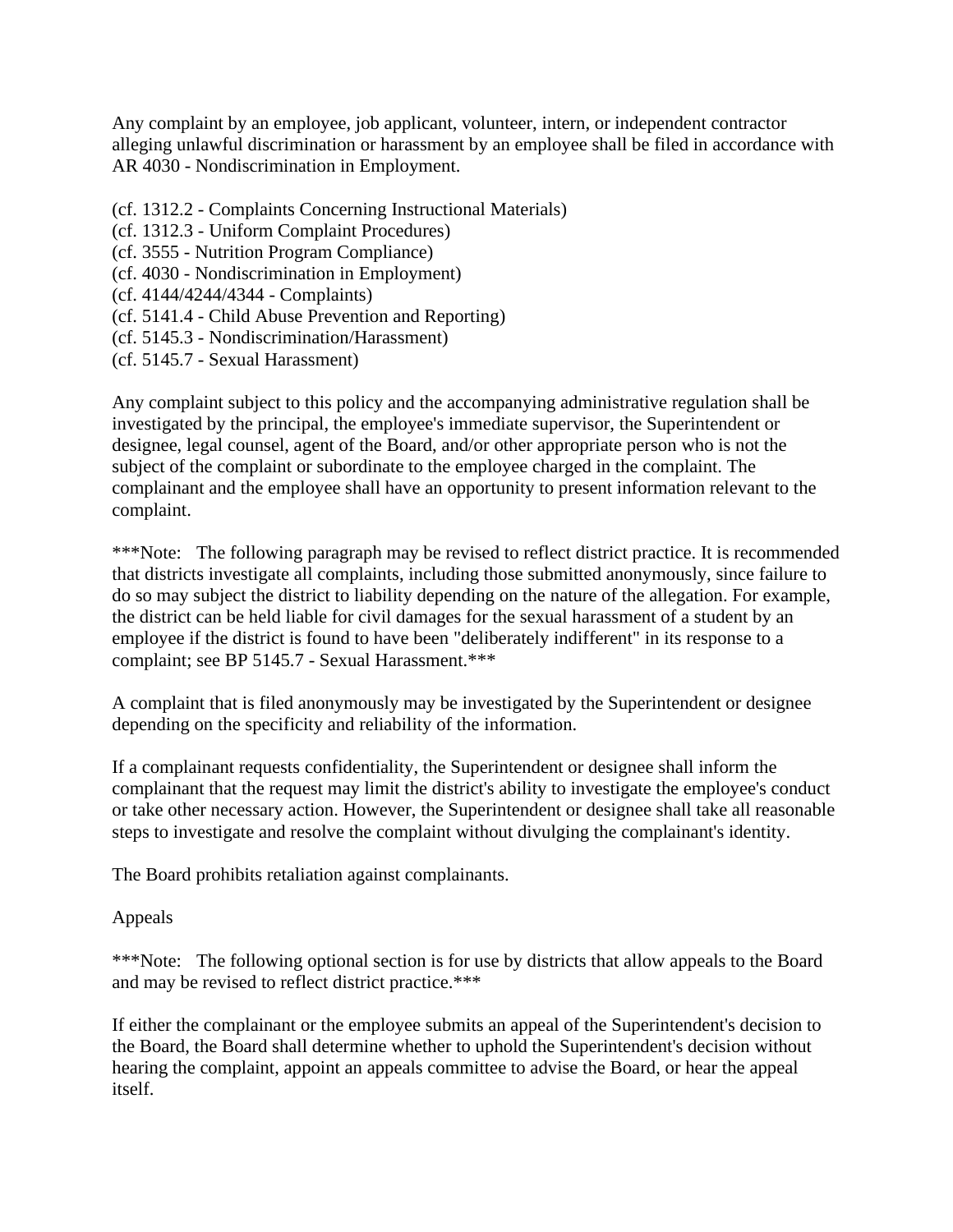(cf. 9130 - Board Committees)

\*\*\*Note: Government Code 54957 authorizes the use of closed session for hearing specific complaints or charges against employees, unless the employee requests an open session. For detailed procedures and notice requirements, see BB 9321 - Closed Session Purposes and Agendas.\*\*\*

If the Board decides to hear the complaint, the matter shall be addressed in closed session in accordance with Government Code 54957 unless the employee requests that it be heard in open session. The Board shall review the original complaint and additional information provided by the Superintendent or designee regarding the steps taken to resolve the issue.

(cf. 9321 - Closed Session Purposes and Agendas) (cf. 9323 - Meeting Conduct)

The Board's decision shall be final.

(cf. 4118 - Dismissal/Suspension/Disciplinary Action)

(cf. 4218 - Dismissal/Suspension/Disciplinary Action)

Legal Reference: EDUCATION CODE 33308.1 Guidelines on procedure for filing child abuse complaints 35146 Closed sessions 44031 Personnel file contents and inspection 44811 Disruption of public school activities 44932-44949 Resignation, dismissal and leaves of absence (rights of employee; procedures to follow) 48987 Child abuse guidelines GOVERNMENT CODE 54957 Closed session; complaints re employees 54957.6 Closed session; salaries or fringe benefits PENAL CODE 273 Cruelty or unjustifiable punishment of child 11164-11174.3 Child Abuse and Neglect Reporting Act WELFARE AND INSTITUTIONS CODE 300 Minors subject to jurisdiction of juvenile court COURT DECISIONS Baca v. Moreno Valley Unified School District, (1996) 936 F. Supp. 719

(6/93 6/94) 5/19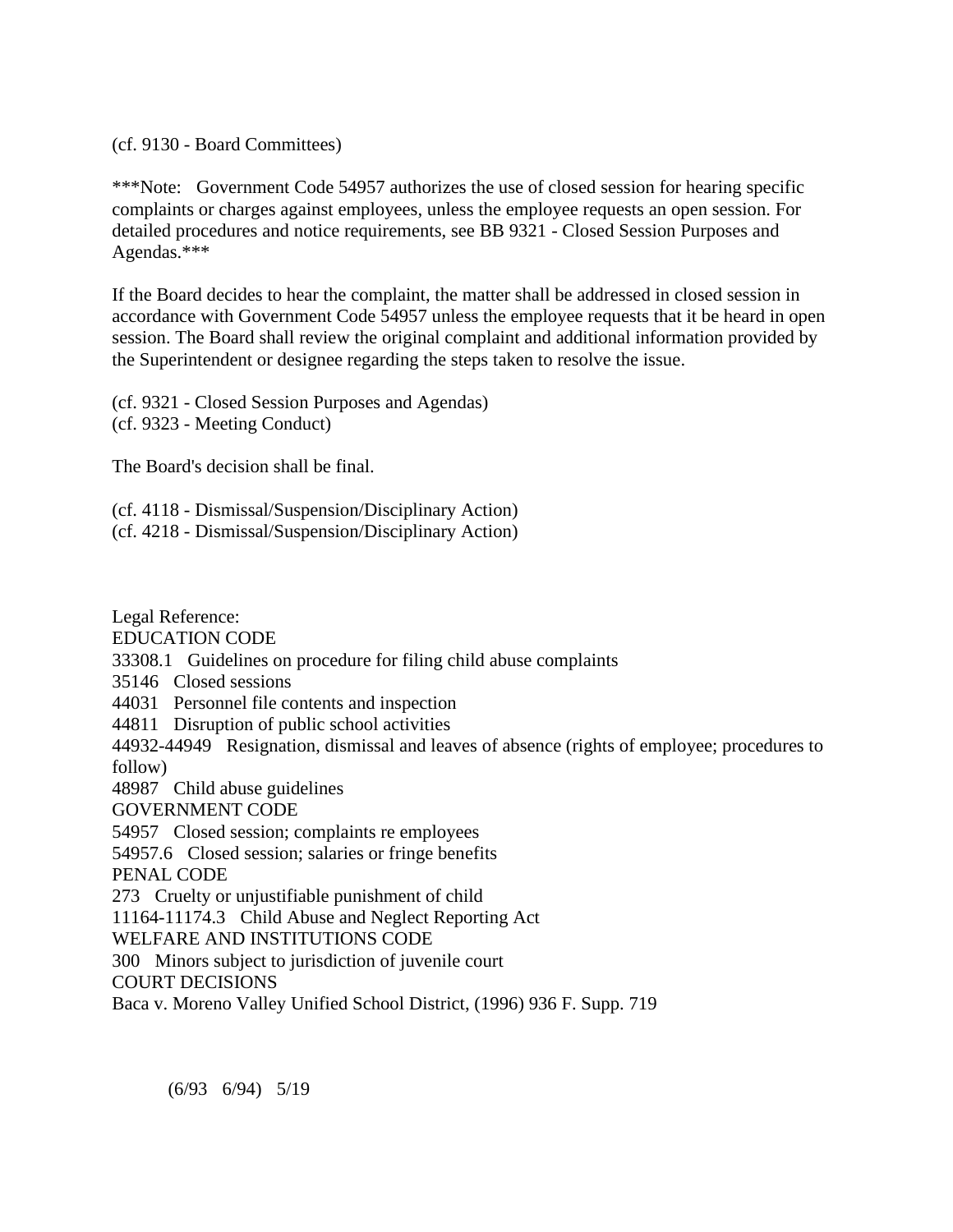# **Administrative Regulation**

**Complaints Concerning District Employees**

## AR 1312.1 **Community Relations**

\*\*\*Note: The following optional administrative regulation outlines a process for handling complaints concerning district personnel and may be subject to collective bargaining. This process should not be used for complaints concerning a Governing Board member; such complaints should be filed in writing directly with the Board.\*\*\*

\*\*\*Note: The following regulation should be modified to reflect district practice.\*\*\*

Every effort should be made to resolve complaints regarding district employees at the earliest possible stage. Any person who complains about a district employee shall be encouraged to resolve the matter informally through direct communication with the employee whenever possible.

If a complainant is unable or unwilling to resolve the complaint directly with the employee, the complainant may submit a written complaint to the principal or other immediate supervisor of the employee. Complaints related to a principal or district administrator shall be initially filed in writing with the Superintendent or designee. If the complainant is unable to prepare the complaint in writing, administrative staff shall provide assistance in the preparation of the complaint.

A written complaint shall include the full name of the employee involved, a brief but specific summary of the complaint and the facts surrounding it, and a description of any prior attempt to discuss the complaint with the employee and the failure to resolve the matter.

To promote prompt and fair resolution of the complaint, the following procedures shall govern the resolution of complaints against district employees:

1. When a written complaint is received, the employee who is the subject of the complaint shall be notified within five days or in accordance with the collective bargaining agreement.

2. The principal or other immediate supervisor of the employee shall investigate and attempt to resolve the complaint to the satisfaction of the parties involved within 30 days. A complaint against a school or district administrator shall be investigated by the Superintendent or designee. The investigation may include interviews of the employee, complainant, or witnesses as necessary and/or a review any documentation relevant to the complaint.

3. Both the complainant and employee shall be notified in writing of the final decision regarding the resolution of the complaint.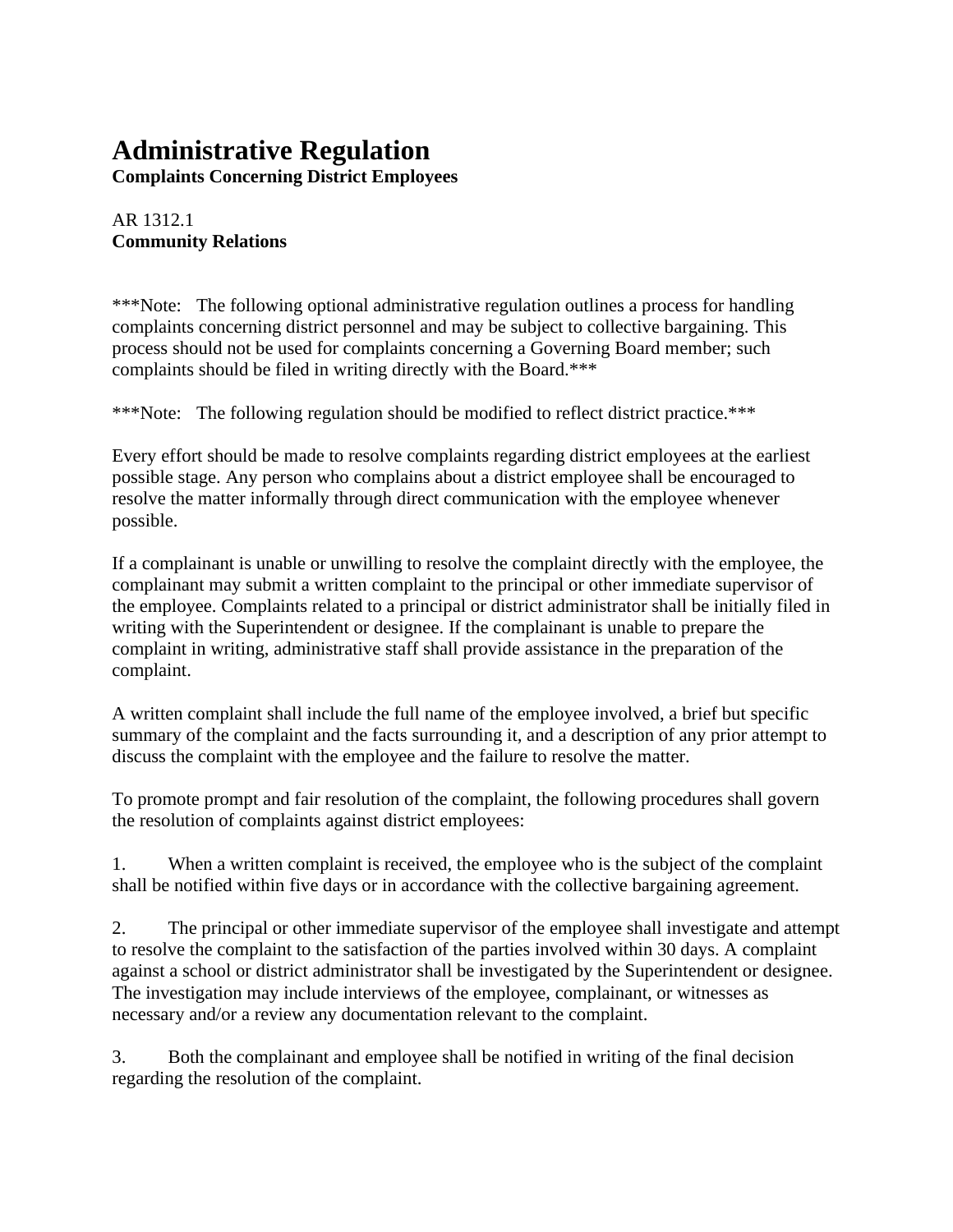4. Either the complainant or the employee against whom the complaint was made may appeal the decision. A decision by the principal or immediate supervisor may be appealed to the Superintendent or designee, who shall attempt to resolve the complaint to the satisfaction of the parties involved within 30 days. Either the complainant or the employee may appeal the Superintendent's decision to the Governing Board.

5. If the decision is appealed to the Board, the Superintendent or designee shall submit to the Board the following information:

a. The full name of each employee involved

b. A brief but specific summary of the complaint and the facts surrounding it, sufficient to inform the Board and the parties as to the precise nature of the complaint and to allow the parties to prepare a response

c. A copy of the signed original complaint

d. A summary of the action taken by the Superintendent or designee and the reasons that the problem has not been resolved

(6/94 3/01) 5/19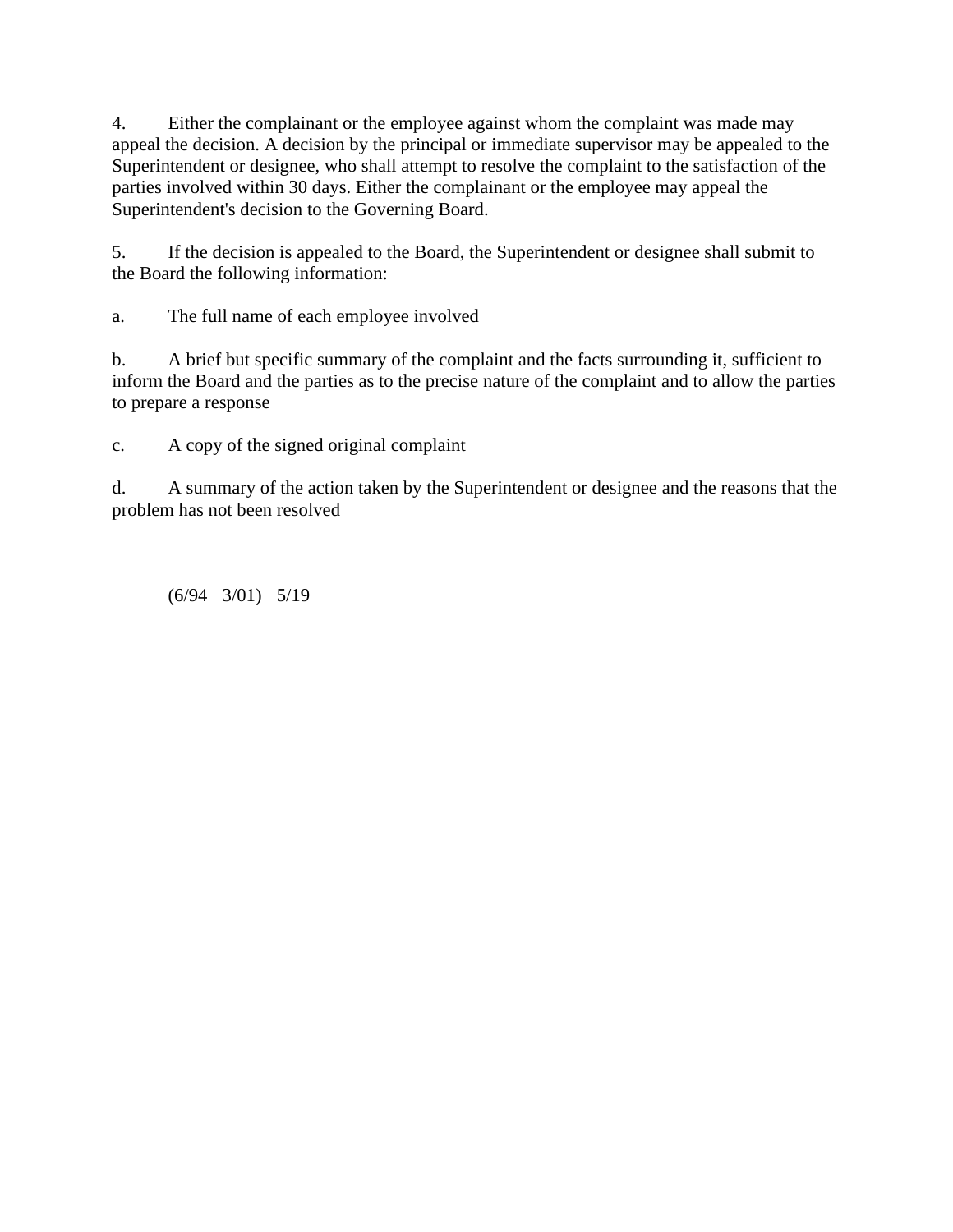# **Board Policy Complaints Concerning Instructional Materials**

### BP 1312.2 **Community Relations**

\*\*\*Note: The following optional policy and the accompanying administrative regulation should be revised to reflect district practice. \*\*\*

The Governing Board uses a comprehensive process to adopt district instructional materials that is based on selection criteria established by law and Board policy and includes opportunities for the involvement of parents/guardians and community members. Complaints concerning the content or use of instructional materials, including textbooks, supplementary instructional materials, library materials, or other instructional materials and equipment, shall be properly and fairly considered using established complaint procedures.

(cf. 6161.1 - Selection and Evaluation of Instructional Materials) (cf. 6161.11 - Supplementary Instructional Materials) (cf. 6163.1 - Library Media Centers)

Parents/guardians are encouraged to discuss any concerns regarding instructional materials with their child's teacher and/or the school principal. If the situation remains unresolved, a complaint may be filed using the process specified in the administrative regulation.

The district shall accept complaints concerning instructional materials only from staff, district residents, or the parents/guardians of children enrolled in a district school.

When deliberating upon challenged materials, the Superintendent and/or review committee shall consider the educational philosophy of the district, the professional opinions of teachers of the subject and of other competent authorities, reviews of the materials by reputable bodies, the teacher's stated objectives in using the materials, community standards, and the objections of the complainant.

Complainants are encouraged to accept the Superintendent's or review committee's decision. However, if the complainant finds that decision unsatisfactory, he/she may appeal the decision to the Board.

(cf. 9322 - Agenda/Meeting Materials)

The district's decision shall be based on educational suitability of the materials and the criteria established in Board policy and administrative regulation.

(cf. 6144 - Controversial Issues) (cf. 9000 - Role of the Board)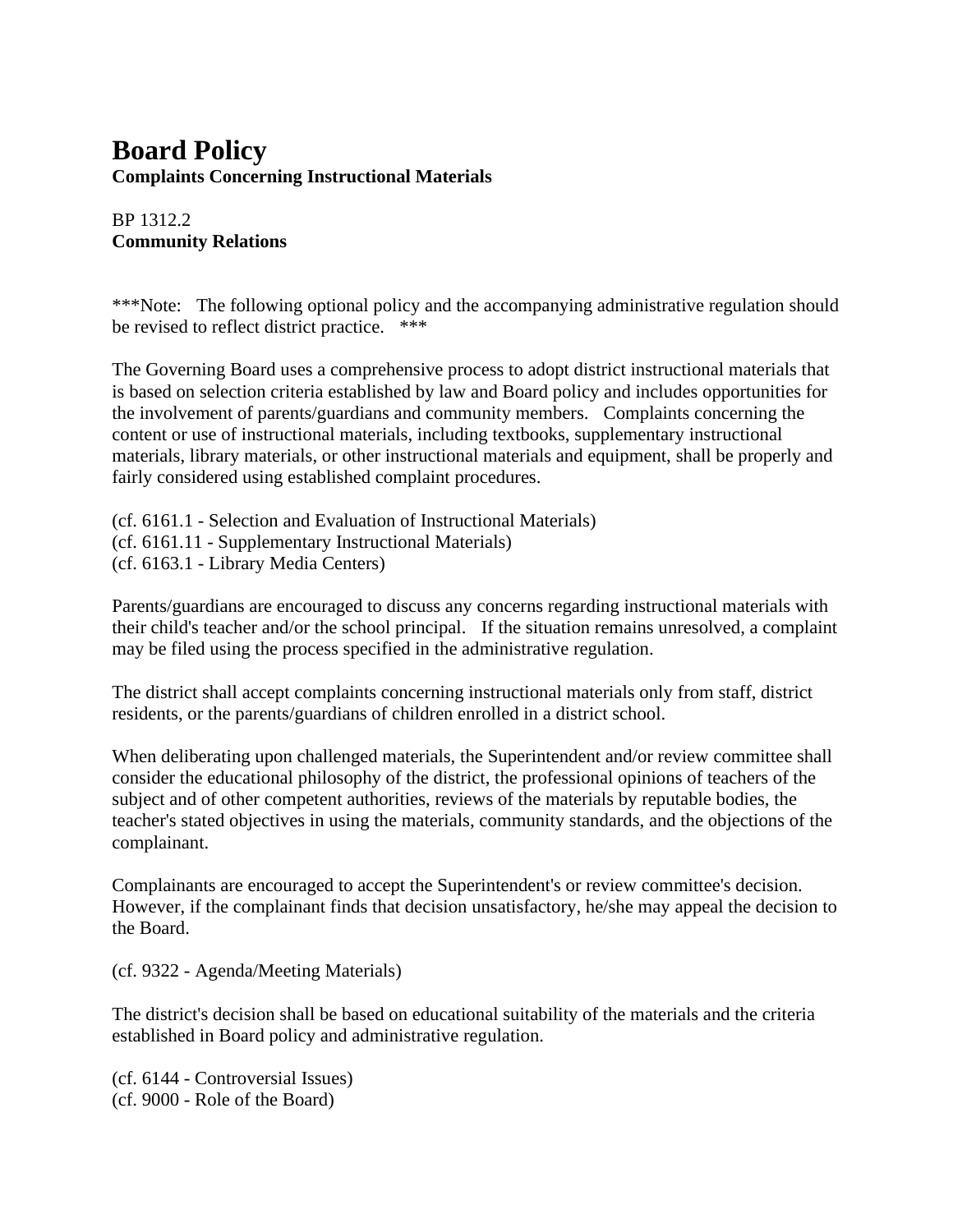(cf. 9005 - Governance Standards)

\*\*\*Note: The following optional paragraph limits reconsideration within a specified time period and should be modified to reflect district practice. \*\*\*

When any challenged instructional material is reviewed by the district, it shall not be subject to further reconsideration for 12 months, unless the Superintendent determines that reconsideration is warranted.

\*\*\*Note: Education Code 35186 details a specific process that districts must use to resolve complaints regarding sufficiency/availability of instructional materials or textbooks. See AR/E 1312.4 - Williams Uniform Complaint Procedures. \*\*\*

Complaints related to sufficiency of textbooks or instructional materials shall be resolved pursuant to the district's Williams uniform complaint procedure at AR 1312.4.

(cf. 1312.1 - Complaints Concerning District Employees)

(cf. 1312.3 - Uniform Complaint Procedures)

(cf. 1312.4 - Williams Uniform Complaint Procedures)

Legal Reference:

EDUCATION CODE

18111 Exclusion of books by governing board

35010 Control of district; prescription and enforcement of rules

35186 Williams Uniform Complaint Procedures

44805 Enforcement of course of studies; use of textbooks, rules and regulations

51501 Subject matter reflecting on race, color, etc.

60000-60005 Instructional materials, legislative intent

60040-60048 Instructional requirements and materials

60119 Public hearing on sufficiency of materials

60200-60206 Elementary school materials

60226 Requirements for publishers and manufacturers

60400-60411 High school textbooks

60510-60511 Donation of sale of obsolete instructional materials

Management Resources:

CALIFORNIA DEPARTMENT OF EDUCATION PROGRAM ADVISORIES

1002.90 Selection of Instructional Materials, CIL: 90/91-02

CALIFORNIA DEPARTMENT OF EDUCATION PUBLICATIONS

Standards for Evaluation of Instructional Materials with Respect to Social Content, 1986 edition, revised 2001 WEB SITES CSBA: http://www.csba.org

California Department of Education, Curriculum and Instruction: http://www.cde.ca.gov/ci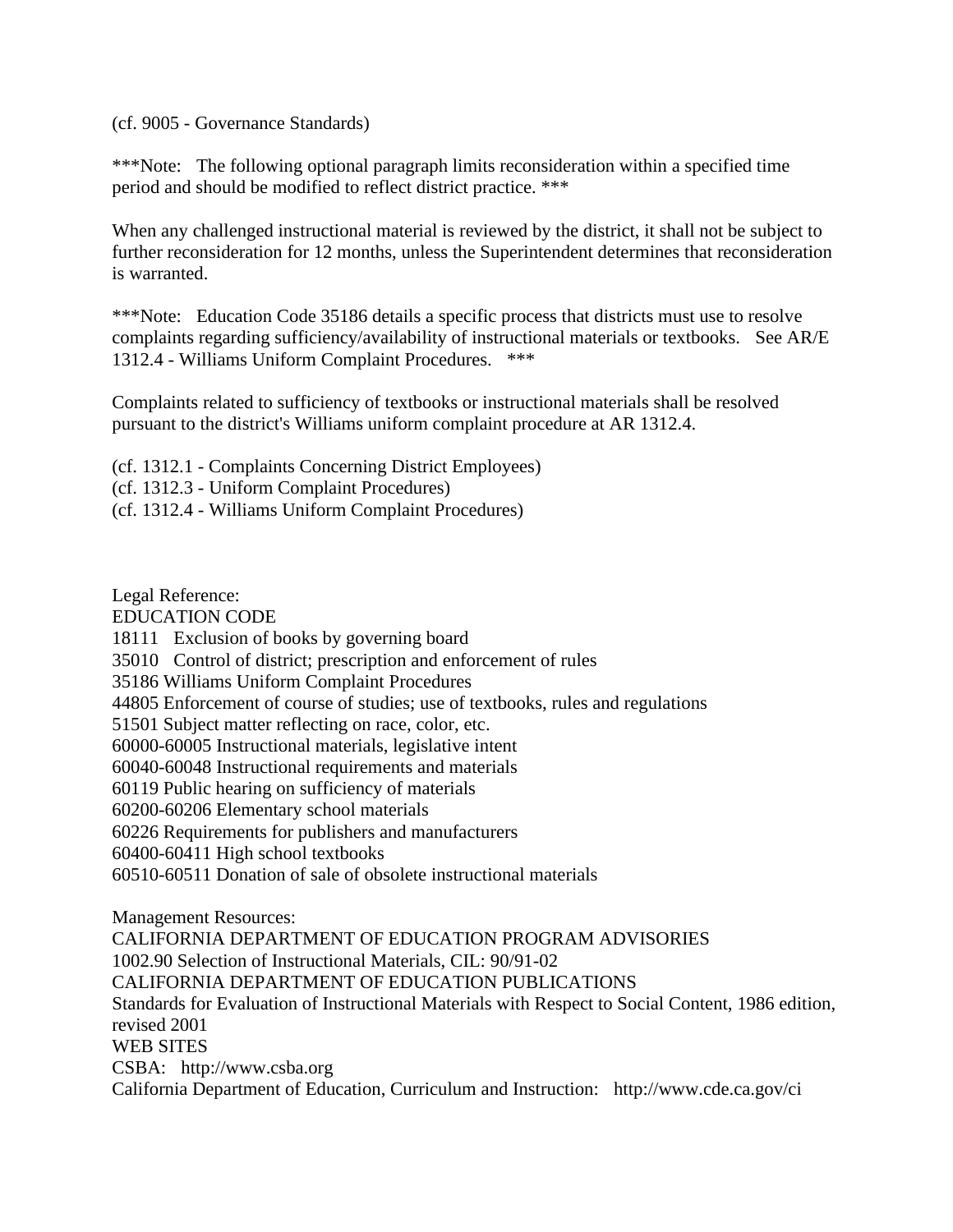(9/88 12/90) 3/06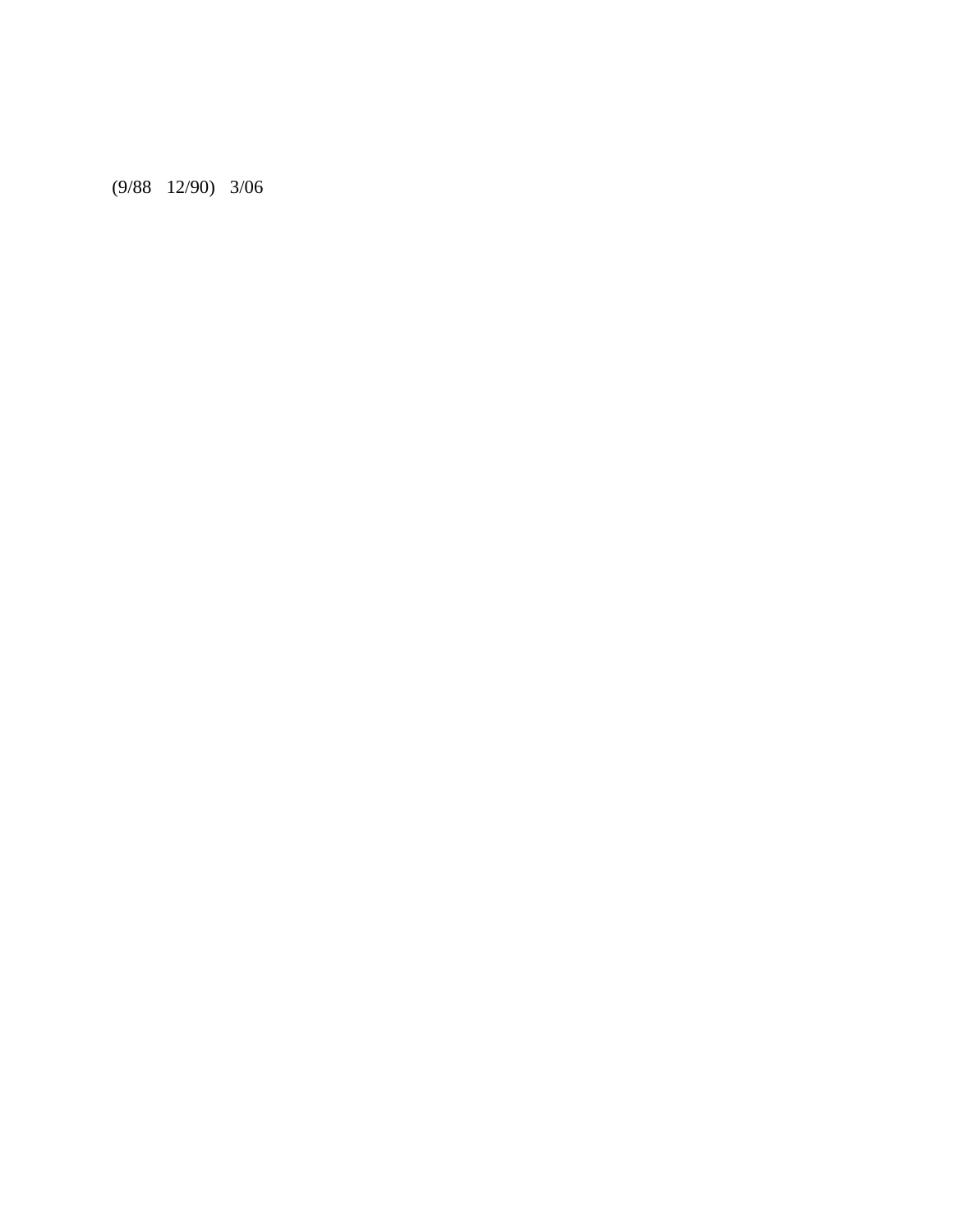# **Administrative Regulation**

**Complaints Concerning Instructional Materials**

## AR 1312.2 **Community Relations**

\*\*\*Note: The following optional regulation should be modified to reflect district practice. For a specific process that districts must use to resolve complaints regarding sufficiency of instructional materials or textbooks pursuant to Education Code 35186, see AR/E 1312.4 - Williams Uniform Complaint Procedures. \*\*\*

Step 1: Informal Complaint

If a staff member, district resident, or parent/guardian of a student enrolled in a district school has a complaint regarding the content or use of any specific instructional material, he/she shall informally discuss the material in question with the principal.

#### Step 2: Formal Complaint

If the complainant is not satisfied with the principal's initial response, he/she shall present a written complaint to the principal. Complaints regarding printed material shall name the author, title, and publisher and shall identify the objection by page and item numbers. In the case of nonprinted material, written information specifying the precise nature of the objection shall be given. Complainants shall sign all complaints and provide identifying information so that the district is able to make a proper reply. Anonymous complaints will not be accepted.

Upon receiving a complaint, the principal shall acknowledge its receipt and answer any questions regarding procedure. The principal then shall notify the Superintendent or designee and the teacher(s) involved of the complaint.

During the investigation of the complaint, the challenged material may remain in use until a final decision has been reached. However, upon request of the parent/guardian who has filed the complaint, his/her child may be excused from using challenged materials until a resolution has been reached. The teacher shall assign the student an alternate material of equal merit.

#### Step 3: Superintendent Determination

The Superintendent or designee shall determine whether a review committee should be convened to review the complaint.

If the Superintendent or designee determines that a review committee is not necessary, he/she shall issue a decision regarding the complaint.

Step 4: Review Committee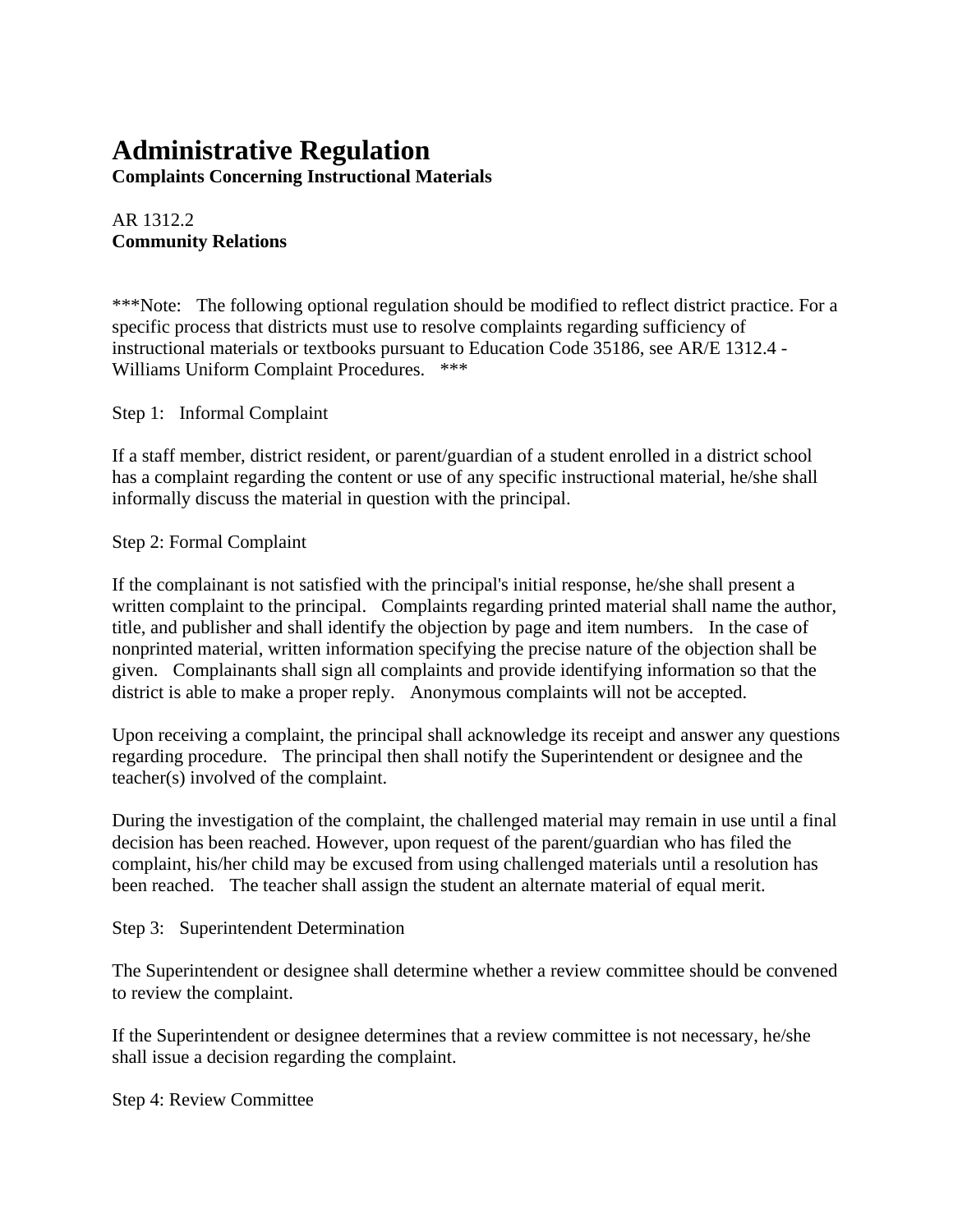If the Superintendent or designee determines that a review committee is necessary, he/she shall appoint a committee composed of administrators and staff members selected from relevant instructional and administrative areas. The Superintendent or designee may also appoint community members to serve on the committee.

The review committee shall review the criteria specified in Board policy and shall determine the extent to which the challenged material supports the curriculum, the educational appropriateness of the material, and its suitability for the age level of the student.

Within 30 days of being convened, the review committee shall summarize its findings in a written report. The Superintendent or designee shall notify the complainant of the committee's decision within 15 days of receiving the committee's report.

Step 5: Appeal to the Governing Board

If the complainant remains unsatisfied, he/she may appeal the Superintendent's or the review committee's decision to the Board. The Board's decision shall be final.

(cf. 9322 - Agenda/Meeting Materials)

(12/90) 3/06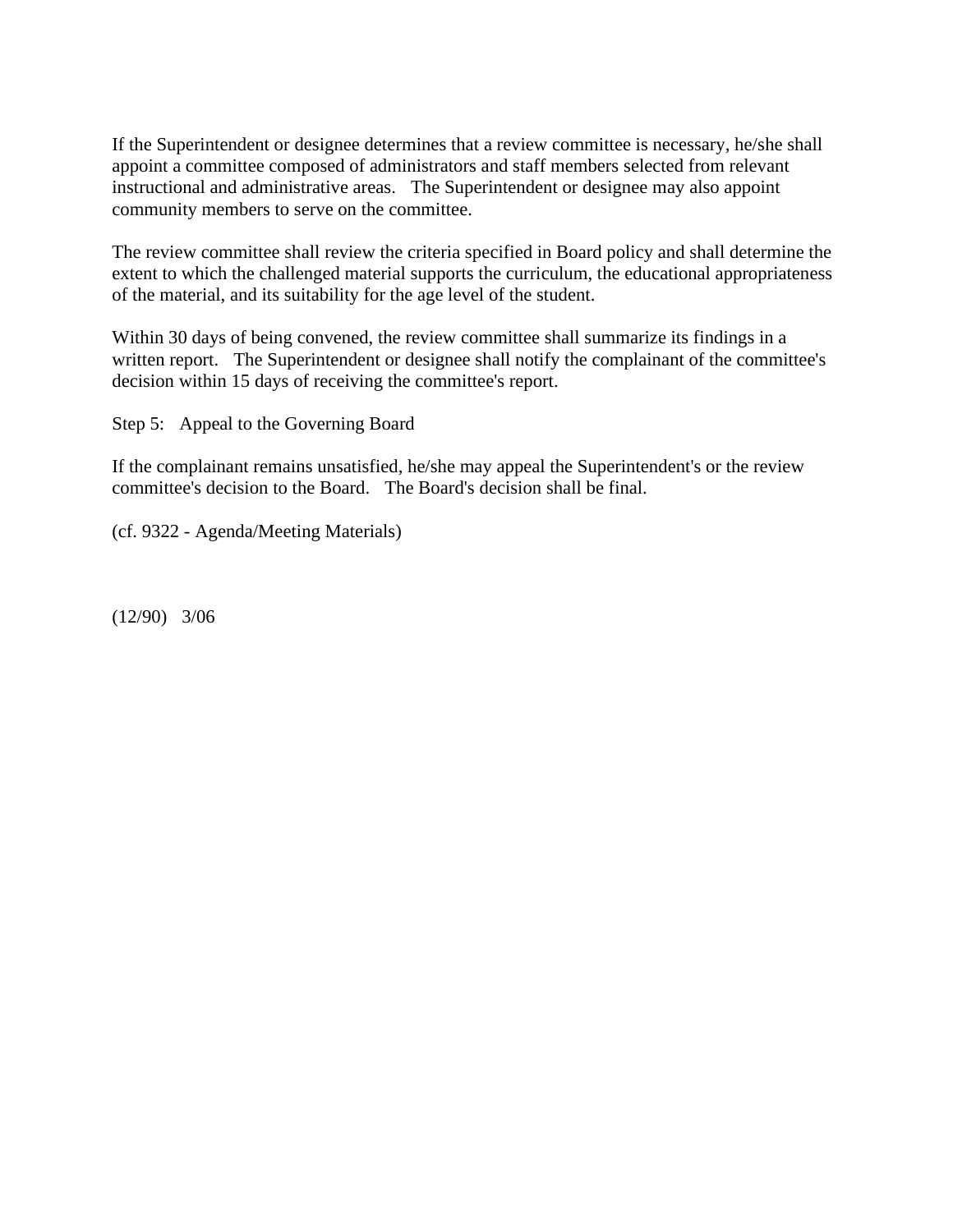# **Exhibit Complaints Concerning Instructional Materials**

# E 1312.2 **Community Relations**

#### REQUEST FOR RECONSIDERATION OF INSTRUCTIONAL MATERIALS

This form is for use only by district employees, district residents, or parents/guardians of children enrolled in a district school to challenge the content or use of an instructional material. For complaints regarding sufficiency of instructional materials, please use the Williams Uniform Complaint Procedure complaint form.

Date:

| Name of person filing complaint:<br>Anonymous complaints will not be accepted. |
|--------------------------------------------------------------------------------|
|                                                                                |
|                                                                                |
|                                                                                |
| Material Being Challenged:                                                     |
| Title:                                                                         |
| Author:                                                                        |
| Publisher: Date of Edition:                                                    |
| Name of school/classroom material was used:                                    |
|                                                                                |

1. Please specifically state the nature of your concern or objection and identify your objection by page, tape sequence, video frame, or words, as appropriate. You may use additional pages if necessary.

2. Did you read/view the entire selection?

3. For what age group would you recommend this material?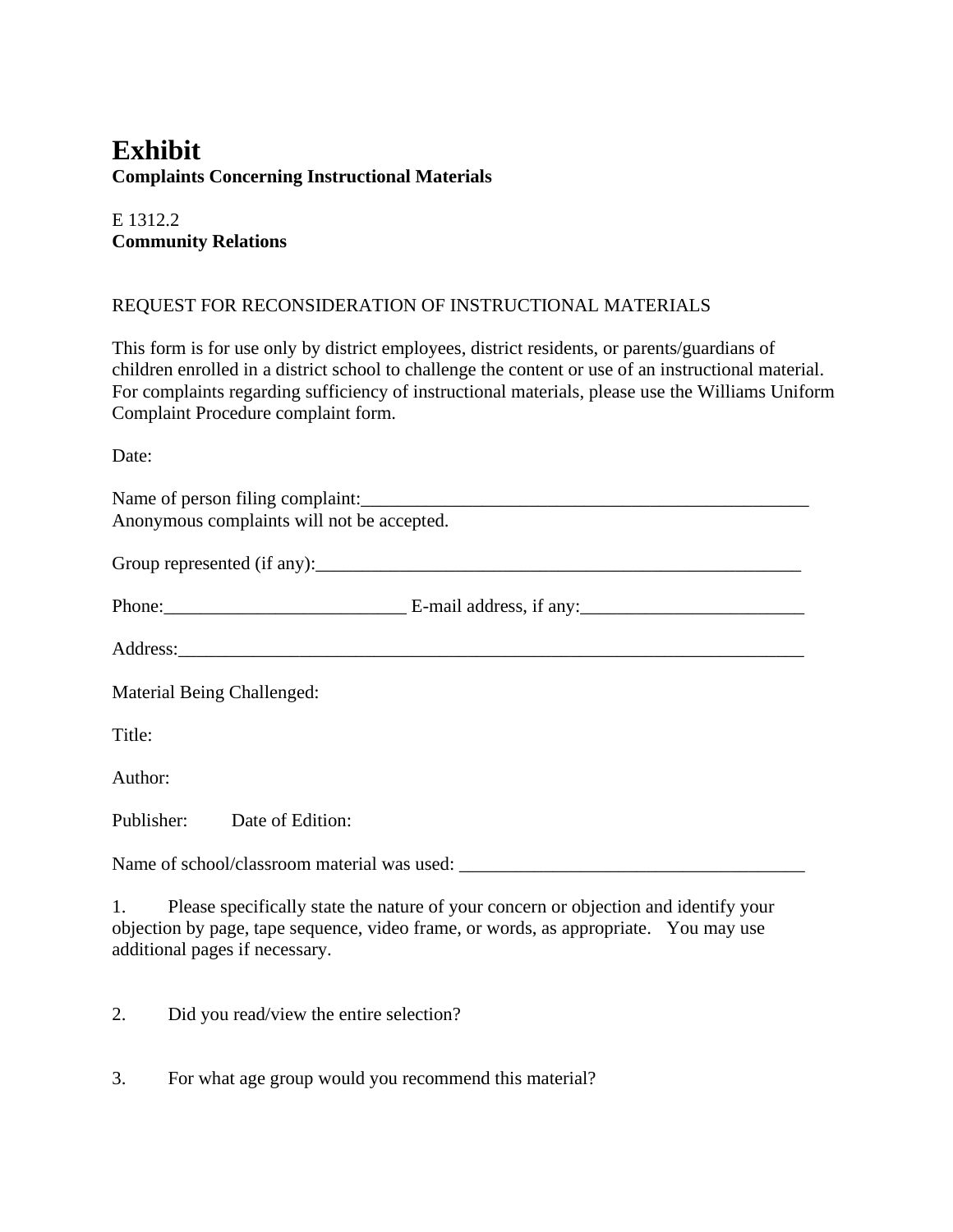- 4. If not, what percentage did you read/view, or what parts?
- 5. What do you feel might be the result if a student reads/views this material?
- 6. What would you like the school to do about this material?
- Do not assign it to my child
- Withdraw it from all students
- \_\_\_ Reconsider it

Signature of complainant

| For District Use: |  |
|-------------------|--|
|-------------------|--|

| Request received by: |  | Date: |
|----------------------|--|-------|
|----------------------|--|-------|

Title:

Action taken: Date:

(12/90) 3/06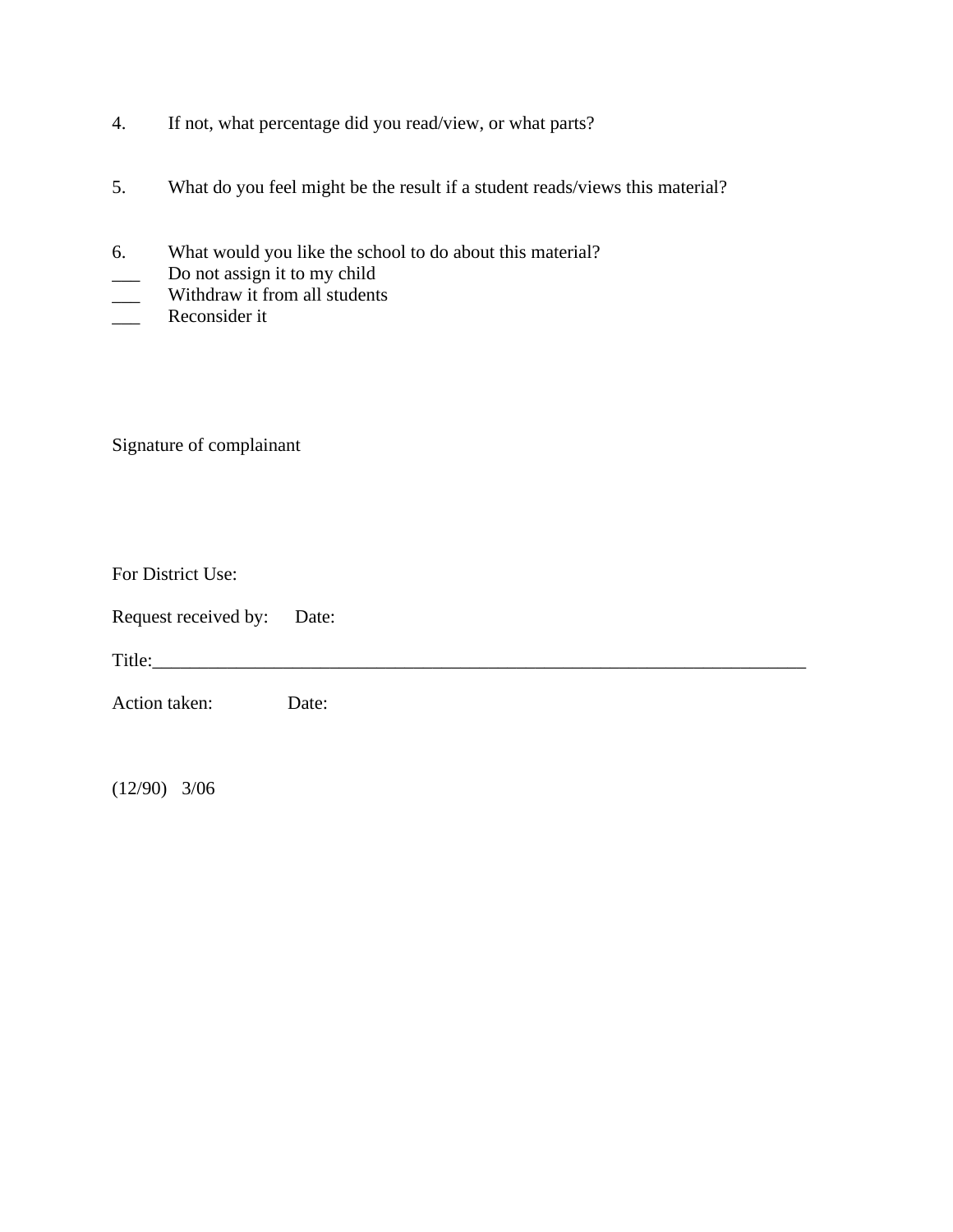# **Board Policy Uniform Complaint Procedures**

## BP 1312.3 **Community Relations**

\*\*\*Note: To address prohibited discrimination and violations of state and federal laws governing educational programs, 5 CCR 4621 mandates districts to adopt uniform complaint procedures (UCP) consistent with the state's complaint procedures specified in 5 CCR 4600-4670. See the section "Complaints Subject to UCP" below for a list of programs and activities subject to these procedures pursuant to state law.\*\*\*

\*\*\*Note: The California Department of Education (CDE) monitors district programs and operations for compliance with these requirements through its Federal Program Monitoring (FPM) process. The FPM consists of a review of (1) written district policies and procedures for required statements, including prohibition of discrimination (such as discriminatory harassment, intimidation, and bullying) against students pursuant to Education Code 234.1; and (2) records of required activities, such as annual notification provided to students, parents/guardians, employees, and other school community members.\*\*\*

\*\*\*Note: The U.S. Department of Education's Office for Civil Rights (OCR) enforces federal anti-discrimination laws, including Title II of the Americans with Disabilities Act (42 USC 12101-12213), Title VI of the Civil Rights Act of 1964 (42 USC 2000d-2000e-17), Title IX of the Education Amendments Act of 1972 (20 USC 1681-1688), Section 504 of the Rehabilitation Act of 1973 (29 USC 794), and the Age Discrimination Act of 1975 (42 USC 6101-6107). Whether a complaint of sexual harassment is addressed through the UCP or the federal Title IX complaint procedures adopted pursuant to 34 CFR 106.44-106.45, as added by 85 Fed. Reg. 30026, is dependent on whether the alleged conduct meets the more stringent federal definition or the state definition of sexual harassment. See the accompanying administrative regulation, BP/AR 5147 - Sexual Harassment, and AR 5145.71 - Title IX Sexual Harassment Complaint Procedures.\*\*\*

\*\*\*Note: The following policy and accompanying administrative regulation reflect all components required by law, 5 CCR 4600-4670, as amended by Register 2020, No. 21, and the 2020-21 FPM instrument. Additional details provided herein may help districts during a compliance check by CDE or in the event that a CDE or OCR investigation occurs.\*\*\*

The Governing Board recognizes that the district has the primary responsibility to ensure compliance with applicable state and federal laws and regulations governing educational programs. The Board encourages early resolution of complaints whenever possible. To resolve complaints which may require a more formal process, the Board adopts the uniform system of complaint processes specified in 5 CCR 4600-4670 and the accompanying administrative regulation.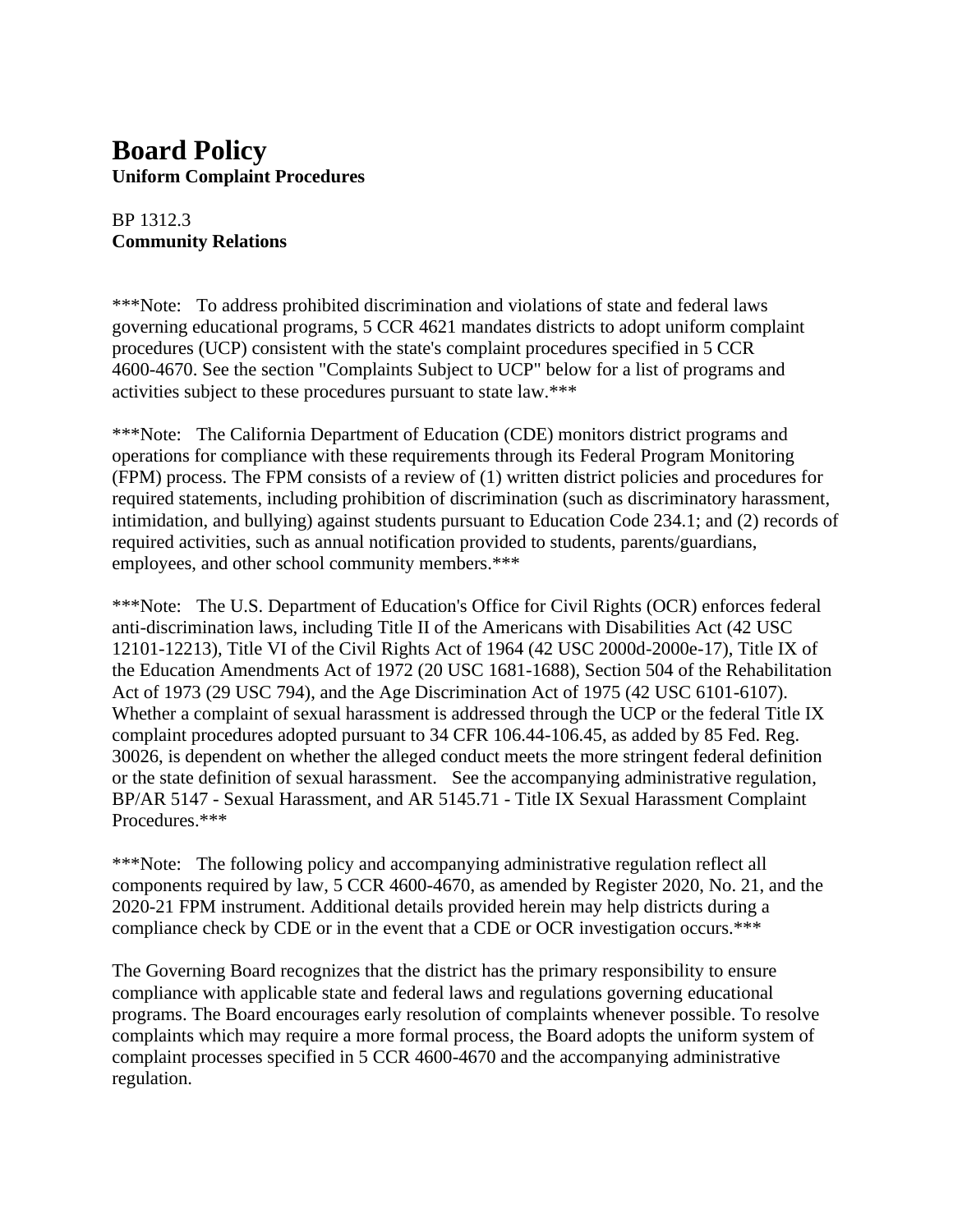Complaints Subject to UCP

\*\*\*Note: The FPM process includes a review of a district's policies and procedures to determine whether all district programs and activities that are subject to the UCP, as listed in the FPM instrument, are addressed. Items #1-23 list all programs and activities identified in the FPM instrument. According to CDE, the district's policy must list all such programs and activities and, at the district's discretion, may add a paragraph below the list stating the UCP programs and activities that are implemented in the district.\*\*\*

\*\*\*Note: For further information regarding requirements for the following programs and activities, see the related CSBA policy and/or administrative regulation.\*\*\*

The district's uniform complaint procedures (UCP) shall be used to investigate and resolve complaints regarding the following programs and activities:

1. Accommodations for pregnant and parenting students (Education Code 46015)

(cf. 5146 - Married/Pregnant/Parenting Students)

2. Adult education programs (Education Code 8500-8538, 52334.7, 52500-52617)

(cf. 6200 - Adult Education)

3. After School Education and Safety programs (Education Code 8482-8484.65)

(cf. 5148.2 - Before/After School Programs)

4. Agricultural career technical education (Education Code 52460-52462)

5. Career technical and technical education and career technical and technical training programs (Education Code 52300-52462)

(cf. 6178 - Career Technical Education) (cf. 6178.1 - Work-Based Learning)

6. Child care and development programs (Education Code 8200-8498)

(cf. 5148 - Child Care and Development)

7. Compensatory education (Education Code 54400)

(cf. 6171 - Title I Programs)

8. Consolidated categorical aid programs (Education Code 33315; 34 CFR 299.10-299.12)

9. Course periods without educational content, when students in grades 9-12 are assigned to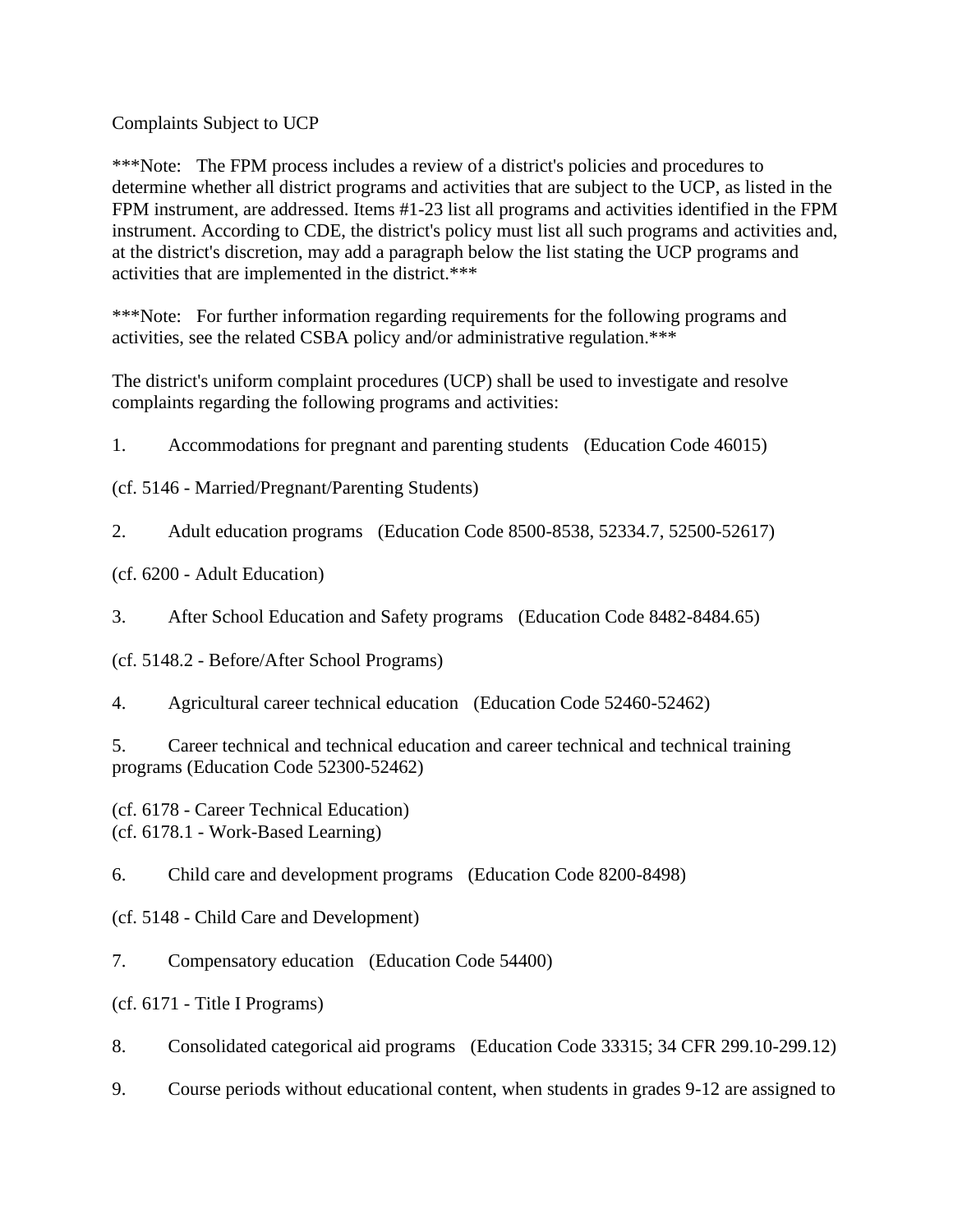such courses more than one week in any semester or in a course the student has previously satisfactorily completed, unless specified conditions are met (Education Code 51228.1-51228.3)

(cf. 6152 - Class Assignment)

10. Discrimination, harassment, intimidation, or bullying in district programs and activities, including in those programs or activities funded directly by or that receive or benefit from any state financial assistance, based on the person's actual or perceived characteristics of race or ethnicity, color, ancestry, nationality, national origin, immigration status, ethnic group identification, age, religion, marital status, pregnancy, parental status, physical or mental disability, medical condition, sex, sexual orientation, gender, gender identity, gender expression, or genetic information, or any other characteristic identified in Education Code 200 or 220, Government Code 11135, or Penal Code 422.55, or based on the person's association with a person or group with one or more of these actual or perceived characteristics (5 CCR 4610)

- (cf. 0410 Nondiscrimination in District Programs and Activities)
- (cf. 5145.3 Nondiscrimination/Harassment)
- (cf. 5145.7 Sexual Harassment)
- (cf. 5145.71 Title IX Sexual Harassment Complaint Procedures)

11. Educational and graduation requirements for students in foster care, homeless students, students from military families, students formerly in a juvenile court school, migrant students, and immigrant students participating in a newcomer program (Education Code 48645.7, 48853, 48853.5, 49069.5, 51225.1, 51225.2)

(cf. 6173 - Education for Homeless Children)

(cf. 6173.1 - Education for Foster Youth)

(cf. 6173.2 - Education of Children of Military Families)

- (cf. 6173.3 Education for Juvenile Court School Students)
- 12. Every Student Succeeds Act (Education Code 52059; 20 USC 6301 et seq.)
- 13. Local control and accountability plan (Education Code 52075)
- (cf. 0460 Local Control and Accountability Plan)
- 14. Migrant education (Education Code 54440-54445)
- (cf. 6175 Migrant Education Program)

15. Physical education instructional minutes (Education Code 51210, 51222, 51223)

- (cf. 6142.7 Physical Education and Activity)
- 16. Student fees (Education Code 49010-49013)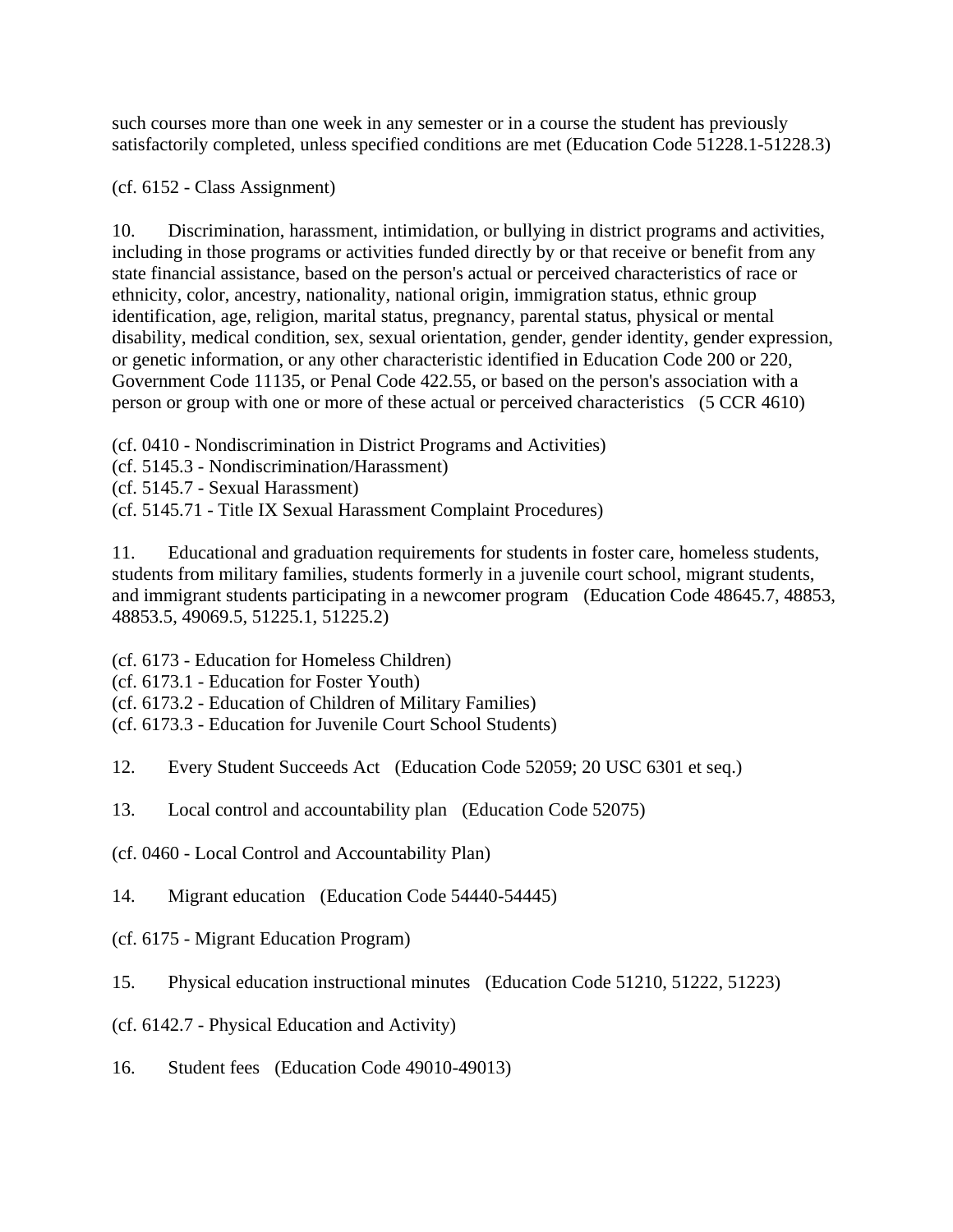(cf. 3260 - Fees and Charges)

17. Reasonable accommodations to a lactating student (Education Code 222)

18. Regional occupational centers and programs (Education Code 52300-52334.7)

(cf. 6178.2 - Regional Occupational Center/Program)

19. School plans for student achievement as required for the consolidated application for specified federal and/or state categorical funding (Education Code 64001)

(cf. 0420 - School Plans/Site Councils)

20. School safety plans (Education Code 32280-32289)

(cf. 0450 - Comprehensive Safety Plan)

21. School site councils as required for the consolidated application for specified federal and/or state categorical funding (Education Code 65000)

(cf. 0420 - School Plans/Site Councils)

22. State preschool programs (Education Code 8235-8239.1)

(cf. 5148.3 - Preschool/Early Childhood Education)

\*\*\*Note: Pursuant to Education Code 8235.5 and CDE's 2020-21 FPM instrument, the district must use the UCP, with modifications as necessary, to resolve complaints alleging deficiencies in license-exempt California State Preschool Programs related to health and safety issues. Pursuant to 5 CCR 4610, such complaints must be addressed through the procedures described in 5 CCR 4690-4694, as added by Register 2020, No. 21. See the section "Health and Safety Complaints in License-Exempt Preschool Programs" in the accompanying administrative regulations.\*\*\*

23. State preschool health and safety issues in license-exempt programs (Education Code 8235.5)

\*\*\*Note: 5 CCR 4621 mandates that district policy ensure that complainants are protected from retaliation as specified in item #24 below.\*\*\*

24. Any complaint alleging retaliation against a complainant or other participant in the complaint process or anyone who has acted to uncover or report a violation subject to this policy

25. Any other state or federal educational program the Superintendent of Public Instruction or designee deems appropriate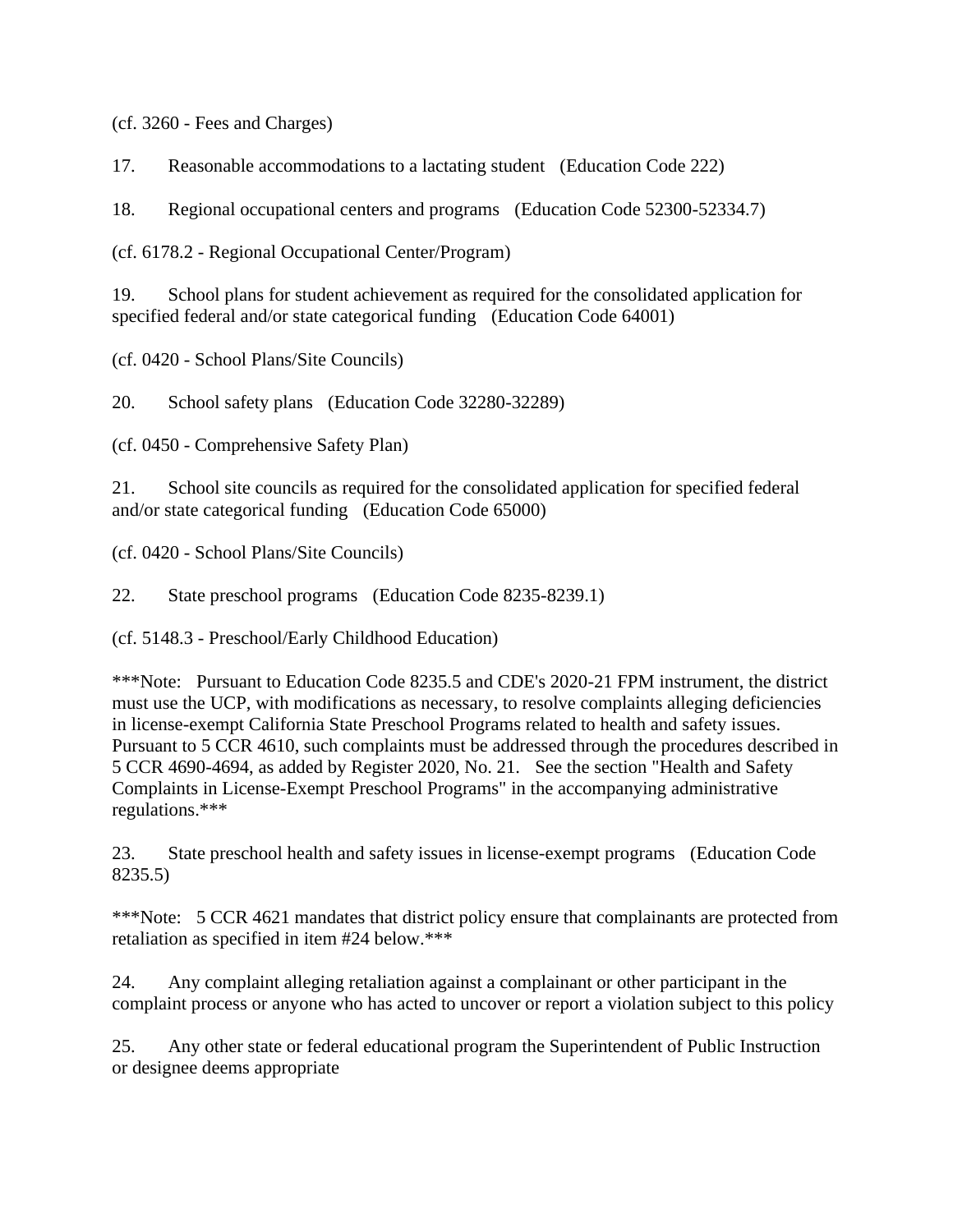\*\*\*Note: 5 CCR 4631 authorizes the district to utilize alternative dispute resolution (ADR) methods, including mediation, to resolve complaints before initiating a formal investigation. However, the district should ensure that any ADR it uses, particularly "in-person ADR," is appropriate for the particular situation. For example, in some instances (e.g., sexual assault), face-to-face mediation should not be used, even if all parties voluntarily agree, given the risk that a student might feel pressured to "voluntarily" agree to it. The following optional paragraph provides for a neutral mediator and should be revised to reflect district practice.\*\*\*

The Board recognizes that alternative dispute resolution (ADR) can, depending on the nature of the allegations, offer a process for resolving a complaint in a manner that is acceptable to all parties. An ADR process such as mediation may be offered to resolve complaints that involve more than one student and no adult. However, mediation shall not be offered or used to resolve any complaint involving sexual assault or where there is a reasonable risk that a party to the mediation would feel compelled to participate. The Superintendent or designee shall ensure that the use of ADR is consistent with state and federal laws and regulations.

\*\*\*Note: The following paragraph is mandated pursuant to 5 CCR 4621. Appropriate disclosure will vary in each case depending on the facts and circumstances.\*\*\*

The district shall protect all complainants from retaliation. In investigating complaints, the confidentiality of the parties involved shall be protected as required by law. For any complaint alleging retaliation or unlawful discrimination (such as discriminatory harassment, intimidation, or bullying), the Superintendent or designee shall keep the identity of the complainant, and/or the subject of the complaint if different from the complainant, confidential when appropriate and as long as the integrity of the complaint process is maintained.

(cf. 4119.23/4219.23/4319.23 - Unauthorized Release of Confidential/Privileged Information) (cf. 5125 - Student Records) (cf. 9011 - Disclosure of Confidential/Privileged Information)

When an allegation that is not subject to UCP is included in a UCP complaint, the district shall refer the non-UCP allegation to the appropriate staff or agency and shall investigate and, if appropriate, resolve the UCP-related allegation(s) through the district's UCP.

The Superintendent or designee shall provide training to district staff to ensure awareness and knowledge of current law and requirements related to UCP, including the steps and timelines specified in this policy and the accompanying administrative regulation.

(cf. 4131 - Staff Development) (cf. 4231 - Staff Development) (cf. 4331 - Staff Development)

\*\*\*Note: It is important to maintain records of all UCP complaints and the investigations of those complaints. If the district is investigated by OCR or CDE, these are important documents in demonstrating that the district has complied with federal law, state law, and its own policies and regulations.\*\*\*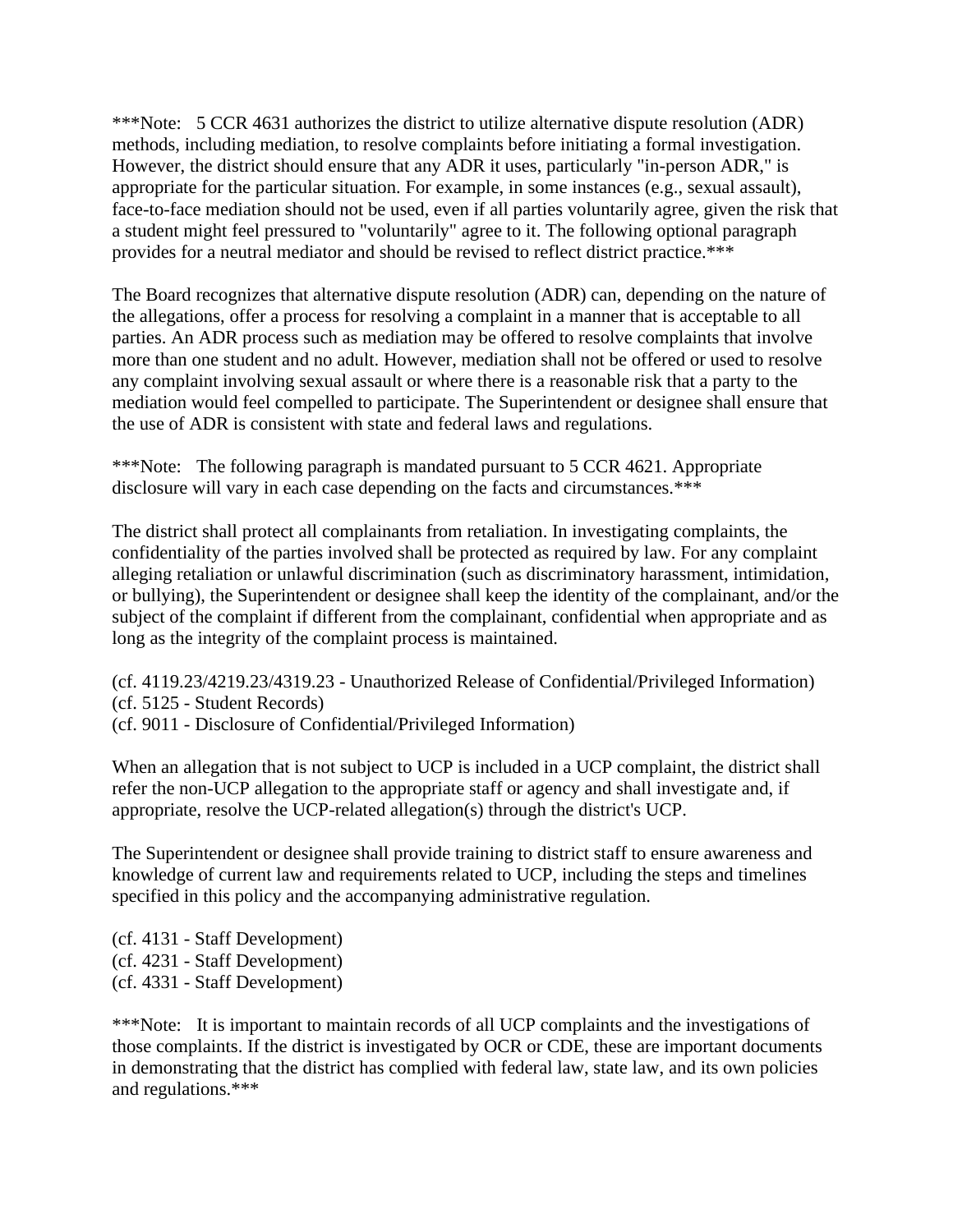The Superintendent or designee shall maintain a record of each complaint and subsequent related actions, including steps taken during the investigation and all information required for compliance with 5 CCR 4631 and 4633.

(cf. 3580 - District Records)

Non-UCP Complaints

The following complaints shall not be subject to the district's UCP but shall be investigated and resolved by the specified agency or through an alternative process:

1. Any complaint alleging child abuse or neglect shall be referred to the County Department of Social Services Protective Services Division or the appropriate law enforcement agency. (5 CCR 4611)

(cf. 5141.4 - Child Abuse Prevention and Reporting)

2. Any complaint alleging health and safety violations by a child development program shall, for licensed facilities, be referred to Department of Social Services. (5 CCR 4611)

\*\*\*Note: Complaints of employment discrimination are not subject to the UCP. Instead, pursuant to 2 CCR 11023, the district must establish an impartial and prompt process for addressing such complaints. In addition, 5 CCR 4611 requires that employment discrimination complaints be referred to the Department of Fair Employment and Housing (DFEH). See AR 4030 - Nondiscrimination in Employment for applicable complaint procedures.\*\*\*

3. Any complaint alleging employment discrimination or harassment shall be investigated and resolved by the district in accordance with the procedures specified in AR 4030 - Nondiscrimination in Employment, including the right to file the complaint with the California Department of Fair Employment and Housing.

\*\*\*Note: 5 CCR 4610, as amended by Register 2020, No. 21, limits the applicability of the UCP for complaints regarding special education and child nutrition, as provided in items #4-6 below.\*\*\*

4. Any complaint alleging a violation of a state or federal law or regulation related to special education, a settlement agreement related to the provision of a free appropriate public education, or a due process hearing order shall be submitted to the California Department of Education (CDE) in accordance with AR 6159.1 - Procedural Safeguards and Complaints for Special Education. (5 CCR 3200-3205)

(cf. 6159.1 - Procedural Safeguards and Complaints for Special Education)

5. Any complaint alleging noncompliance of the district's food service program with laws regarding meal counting and claiming, reimbursable meals, eligibility of children or adults, or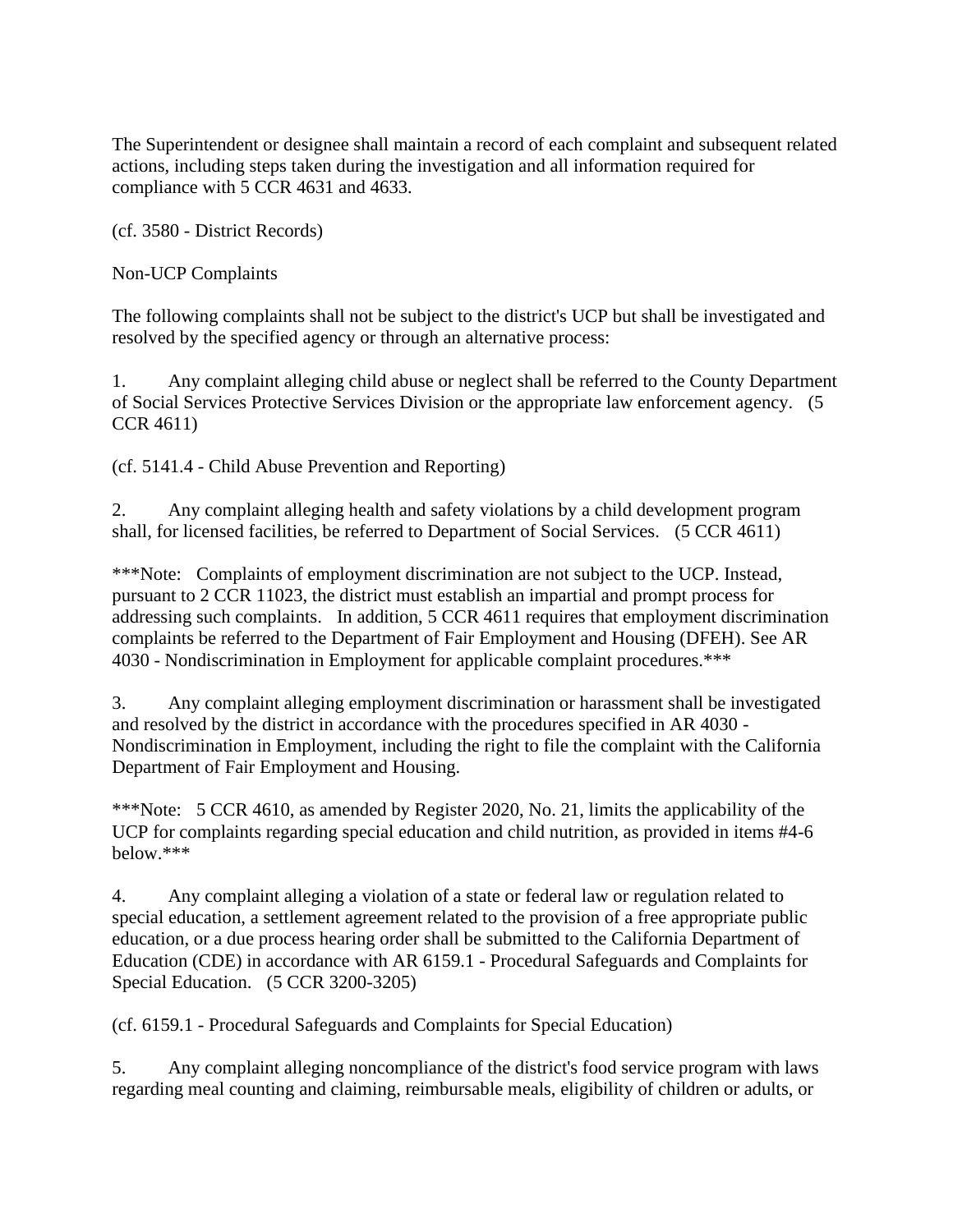use of cafeteria funds and allowable expenses shall be filed with or referred to CDE in accordance with BP 3555 - Nutrition Program Compliance. (5 CCR 15580-15584)

6. Any allegation of discrimination based on race, color, national origin, sex, age, or disability in the district's food service program shall be filed with or referred to the U.S. Department of Agriculture in accordance with BP 3555 - Nutrition Program Compliance. (5 CCR 15582)

\*\*\*Note: Education Code 35186 requires the district to use UCP, with modifications, to investigate and resolve complaints related to the issues stated in the following paragraph (i.e., "Williams complaints"). Because Education Code 35186 sets forth different timelines for investigation and resolution of these kinds of complaints than the timelines specified in law for other uniform complaints, CDE has created a separate uniform complaint process for the Williams complaints. See AR 1312.4 - Williams Uniform Complaint Procedures for the separate procedure.\*\*\*

7. Any complaint related to sufficiency of textbooks or instructional materials, emergency or urgent facilities conditions that pose a threat to the health or safety of students or staff, or teacher vacancies and misassignments shall be investigated and resolved in accordance with AR 1312.4 - Williams Uniform Complaint Procedures. (Education Code 35186)

(cf. 1312.4 - Williams Uniform Complaint Procedures)

Legal Reference: EDUCATION CODE 200-262.4 Prohibition of discrimination 8200-8498 Child care and development programs 8500-8538 Adult basic education 18100-18203 School libraries 32280-32289 School safety plan, uniform complaint procedures 35186 Williams uniform complaint procedures 46015 Parental leave for students 48853-48853.5 Foster youth 48985 Notices in language other than English 49010-49014 Student fees 49060-49079 Student records, especially: 49069.5 Records of foster youth 49490-49590 Child nutrition programs 49701 Interstate Compact on Educational Opportunity for Military Children 51210 Courses of study grades 1-6 51222 Physical education, secondary schools 51223 Physical education, elementary schools 51225.1-51225.2 Foster youth, homeless children, former juvenile court school students, military-connected students, migrant students, and newly arrived immigrant students; course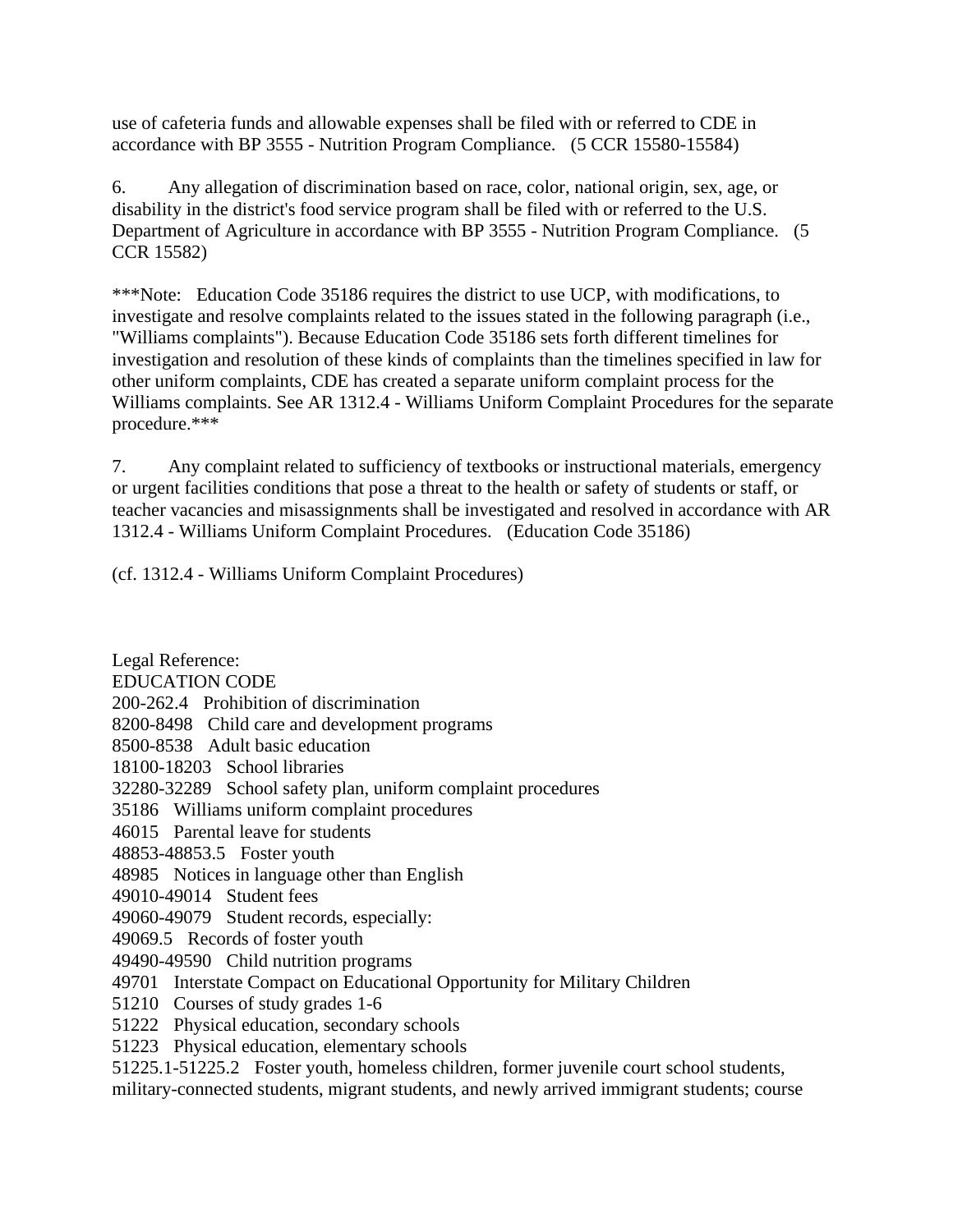credits; graduation requirements

51226-51226.1 Career technical education

51228.1-51228.3 Course periods without educational content

52059.5 Statewide system of support

52060-52077 Local control and accountability plan, especially:

52075 Complaint for lack of compliance with local control and accountability plan requirements

52300-52462 Career technical education

52500-52616.24 Adult schools

54400-54425 Compensatory education programs

54440-54445 Migrant education

54460-54529 Compensatory education programs

59000-59300 Special schools and centers

64000-64001 Consolidated application process; school plan for student achievement

65000-65001 School site councils

GOVERNMENT CODE

11135 Nondiscrimination in programs or activities funded by state

12900-12996 Fair Employment and Housing Act

HEALTH AND SAFETY CODE

1596.792 California Child Day Care Act; general provisions and definitions

1596.7925 California Child Day Care Act; health and safety regulations

PENAL CODE

422.55 Hate crime; definition

422.6 Interference with constitutional right or privilege

CODE OF REGULATIONS, TITLE 2

11023 Harassment and discrimination prevention and correction

CODE OF REGULATIONS, TITLE 5

3200-3205 Special education compliance complaints

4600-4670 Uniform complaint procedures

4680-4687 Williams uniform complaint procedures

4690-4694 Complaints regarding health and safety issues in license-exempt preschool programs

900-4965 Nondiscrimination in elementary and secondary education programs

15580-15584 Child nutrition programs complaint procedures

UNITED STATES CODE, TITLE 20

1221 Application of laws

1232g Family Educational Rights and Privacy Act

1681-1688 Title IX of the Education Amendments of 1972

6301-6576 Title I Improving the Academic Achievement of the Disadvantaged

6801-7014 Title III language instruction for limited English proficient and immigrant students

UNITED STATES CODE, TITLE 29

794 Section 504 of Rehabilitation Act of 1973

UNITED STATES CODE, TITLE 42

2000d-2000e-17 Title VI and Title VII Civil Rights Act of 1964, as amended

2000h-2-2000h-6 Title IX of the Civil Rights Act of 1964

6101-6107 Age Discrimination Act of 1975

11431-11435 McKinney-Vento Homeless Assistance Act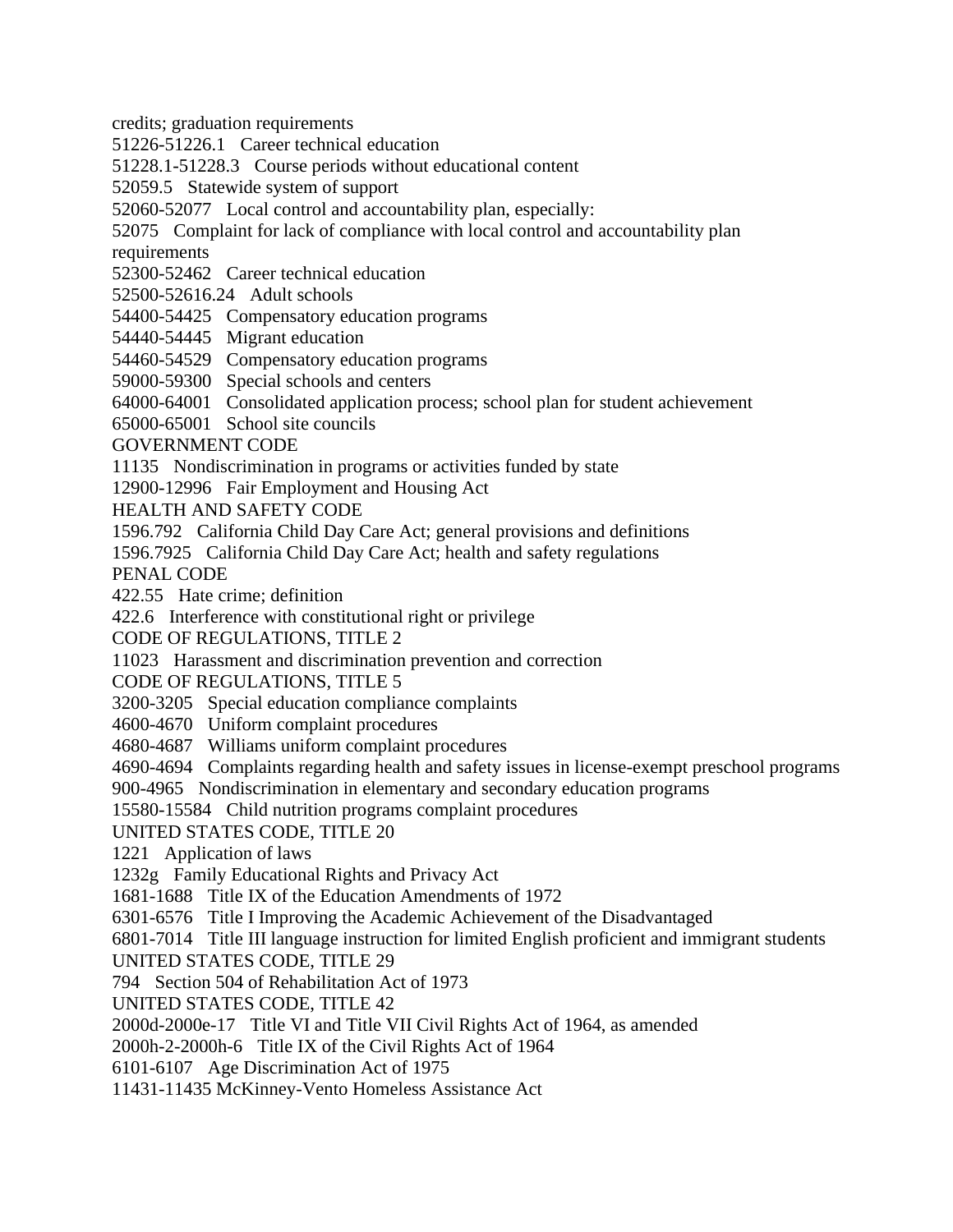12101-12213 Title II equal opportunity for individuals with disabilities

CODE OF FEDERAL REGULATIONS, TITLE 28

35.107 Nondiscrimination on basis of disability; complaints

CODE OF FEDERAL REGULATIONS, TITLE 34

99.1-99.67 Family Educational Rights and Privacy Act

100.3 Prohibition of discrimination on basis of race, color or national origin

104.7 Designation of responsible employee for Section 504

106.1-106.82 Nondiscrimination on the basis of sex in education programs, especially:

106.8 Designation of responsible employee for Title IX

106.9 Notification of nondiscrimination on basis of sex

110.25 Notification of nondiscrimination on the basis of age

Management Resources:

CALIFORNIA DEPARTMENT OF EDUCATION PUBLICATIONS

Uniform Complaint Procedure 2020-21 Program Instrument

Sample UCP Board Policies and Procedures

U.S. DEPARTMENT OF EDUCATION, OFFICE FOR CIVIL RIGHTS PUBLICATIONS

Dear Colleague Letter, September 22, 2017

Dear Colleague Letter: Title IX Coordinators, April 2015

Dear Colleague Letter: Responding to Bullying of Students with Disabilities, October 2014 Dear Colleague Letter: Harassment and Bullying, October 2010

U.S. DEPARTMENT OF EDUCATION, OFFICE FOR CIVIL RIGHTS PUBLICATIONS Revised Sexual Harassment Guidance: Harassment of Students by School Employees, Other Students, or Third Parties, January 2001

U.S. DEPARTMENT OF JUSTICE PUBLICATIONS

Guidance to Federal Financial Assistance Recipients Regarding Title VI Prohibition Against National Origin Discrimination Affecting Limited English Proficient Persons, 2002

WEB SITES

CSBA: http://www.csba.org

California Department of Education: http://www.cde.ca.gov

Student Privacy Policy Office: http://www2.ed.gov/about/offices/list/opepd/sppo

U.S. Department of Education, Office for Civil Rights: http://www.ed.gov/ocr

U.S. Department of Justice: http://www.justice.gov

(3/19 5/20) 12/20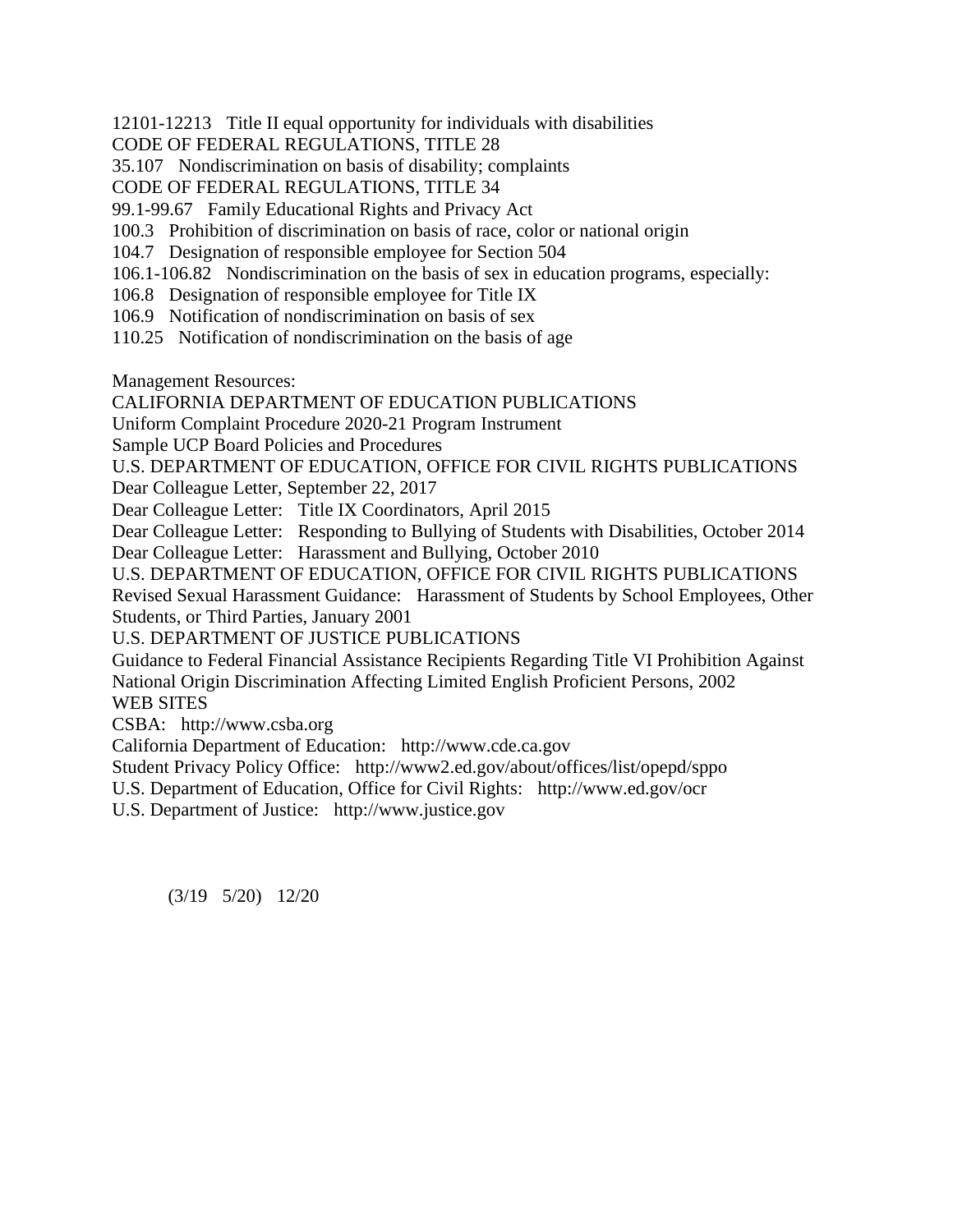# **Administrative Regulation**

**Uniform Complaint Procedures**

## AR 1312.3 **Community Relations**

\*\*\*Note: 5 CCR 4621 mandates that the district's uniform complaint procedures (UCP) be consistent with the procedures of 5 CCR 4600-4670. Additionally, Education Code 52075 mandates districts to adopt policies and procedures implementing the use of UCP to investigate and resolve complaints alleging noncompliance with requirements related to the local control and accountability plan (LCAP) and Education Code 8235.5 mandates districts to adopt policies and procedures for resolving complaints regarding specified health and safety issues in license-exempt California State Preschool Programs (CSPP). Furthermore, a number of federal civil rights statutes and their implementing regulations mandate districts to adopt policies and procedures for the prompt and equitable resolution of complaints of unlawful discrimination (such as discriminatory harassment, intimidation, or bullying). For example, all districts are mandated pursuant to 28 CFR 35.107 to adopt policy and procedures to address discrimination on the basis of disability, while districts that receive federal financial assistance are mandated pursuant to 34 CFR 106.8 and 34 CFR 110.25 to adopt policies and procedures to address discrimination on the basis of sex and age. Some of the factors considered by the U.S. Department of Education's Office for Civil Rights (OCR) when determining whether a district's procedures are "prompt and equitable" are addressed throughout the following administrative regulation.\*\*\*

\*\*\*Note: Apart from these mandates, state law authorizes the use of UCP to resolve complaints of noncompliance with laws related to the development of a school plan for student achievement and the establishment of school site councils; accommodations for pregnant and parenting students; prohibition against the charging of student fees; educational rights of foster youth, homeless students, former juvenile court school students, children of military families, migrant students, and students participating in a newcomer program for newly arrived immigrants; assignment of students to courses without educational content; and physical education instructional minutes. See the section "Complaints Subject to UCP" in the accompanying Board policy.\*\*\*

Except as the Governing Board may otherwise specifically provide in other district policies, these uniform complaint procedures (UCP) shall be used to investigate and resolve only the complaints specified in BP 1312.3.

(cf. 1312.1 - Complaints Concerning District Employees) (cf. 1312.2 - Complaints Concerning Instructional Materials) (cf. 1312.4 - Williams Uniform Complaint Procedures) (cf. 4030 - Nondiscrimination in Employment)

Compliance Officers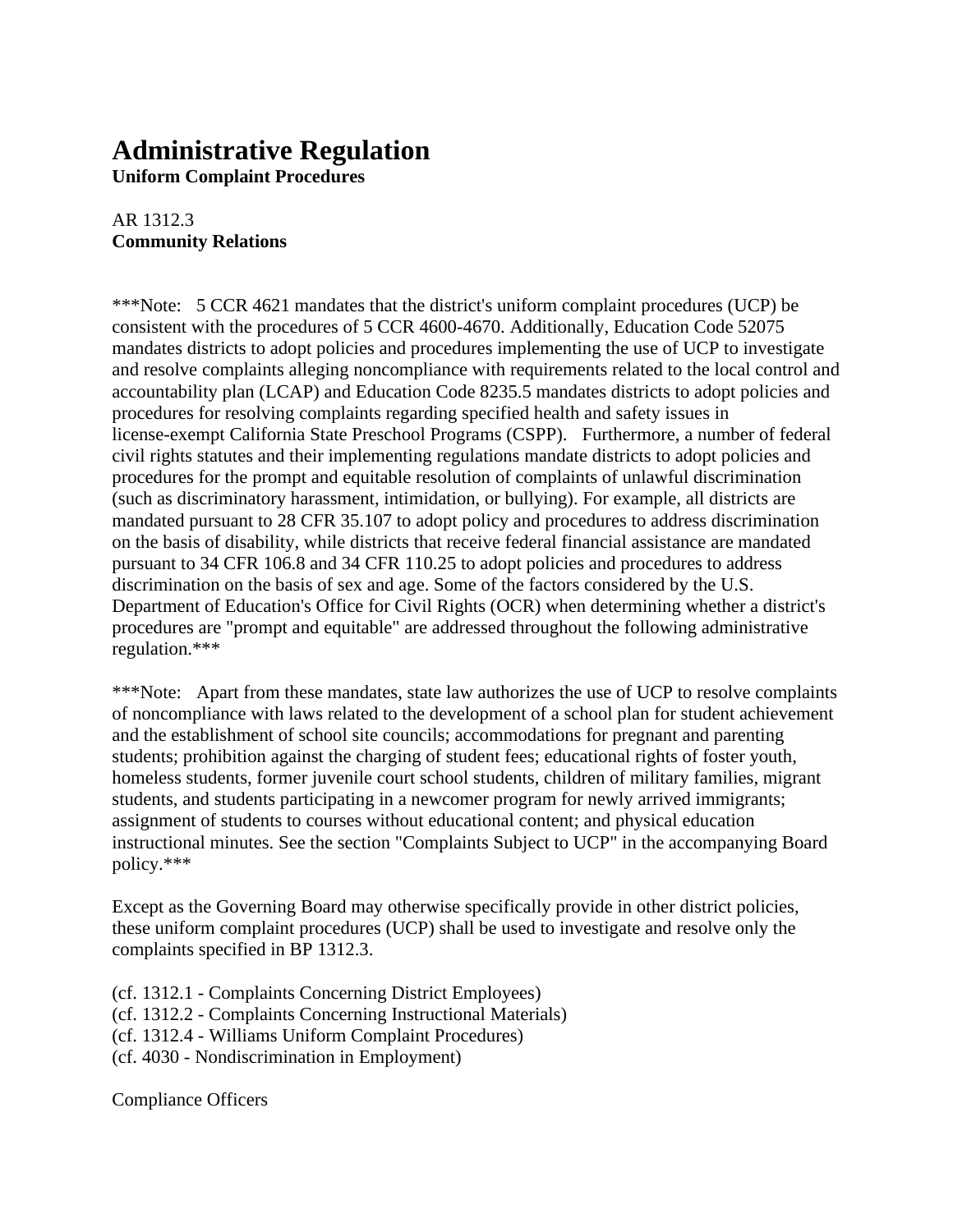\*\*\*Note: 5 CCR 4621 mandates the district to identify in its policies and procedures the person(s), position(s), or unit(s) responsible for ensuring compliance with applicable state and federal laws and regulations governing educational programs, including the receiving and investigating of complaints alleging unlawful discrimination (such as discriminatory harassment, intimidation, or bullying) and retaliation. During its Federal Program Monitoring (FPM) process, California Department of Education (CDE) staff will check to ensure that the district's procedures list the specific title(s) of the employee(s) responsible for receiving and investigating complaints. Districts should identify the specific title(s) of the compliance officer(s) in the space provided below. If a district identifies multiple compliance officers, it is recommended that one be designated the lead compliance officer.\*\*\*

\*\*\*Note: The following paragraph specifies that the compliance officer will be the same person designated to serve as the Title IX Coordinator for addressing complaints of sexual harassment pursuant to AR 5145.7 - Sexual Harassment and AR 5145.71 - Title IX Sexual Harassment Complaint Procedures. Districts may modify this regulation to designate different district employees to serve these functions.\*\*\*

The district designates the individual(s), position(s), or unit(s) identified below as responsible for coordinating the district's response to complaints and for complying with state and federal civil rights laws. The individual(s), position(s), or unit(s) also serve as the compliance officer(s) specified in AR 5145.3 - Nondiscrimination/Harassment responsible for handling complaints regarding unlawful discrimination (such as discriminatory harassment, intimidation, or bullying) and in AR 5145.7 - Sexual Harassment for handling complaints regarding sexual harassment. The compliance officer(s) shall receive and coordinate the investigation of complaints and shall ensure district compliance with law.

(cf. 5145.3 - Nondiscrimination/Harassment)

\_\_\_\_\_\_\_\_\_\_\_\_\_\_\_\_\_\_\_\_\_\_\_\_\_\_\_\_\_\_\_\_\_\_\_\_

\_\_\_\_\_\_\_\_\_\_\_\_\_\_\_\_\_\_\_\_\_\_\_\_\_\_\_\_\_\_\_\_\_\_\_\_

\_\_\_\_\_\_\_\_\_\_\_\_\_\_\_\_\_\_\_\_\_\_\_\_\_\_\_\_\_\_\_\_\_\_\_\_

\_\_\_\_\_\_\_\_\_\_\_\_\_\_\_\_\_\_\_\_\_\_\_\_\_\_\_\_\_\_\_\_\_\_\_\_

\_\_\_\_\_\_\_\_\_\_\_\_\_\_\_\_\_\_\_\_\_\_\_\_\_\_\_\_\_\_\_\_\_\_\_\_

(cf. 5145.7 - Sexual Harassment)

(cf. 5145.71 - Title IX Sexual Harassment Complaints Procedures)

(title or position)

(unit or office)

(address)

(telephone number)

(email)

\*\*\*Note: The following paragraph is for use by districts that have designated more than one compliance officer.\*\*\*

The compliance officer who receives a complaint may assign another compliance officer to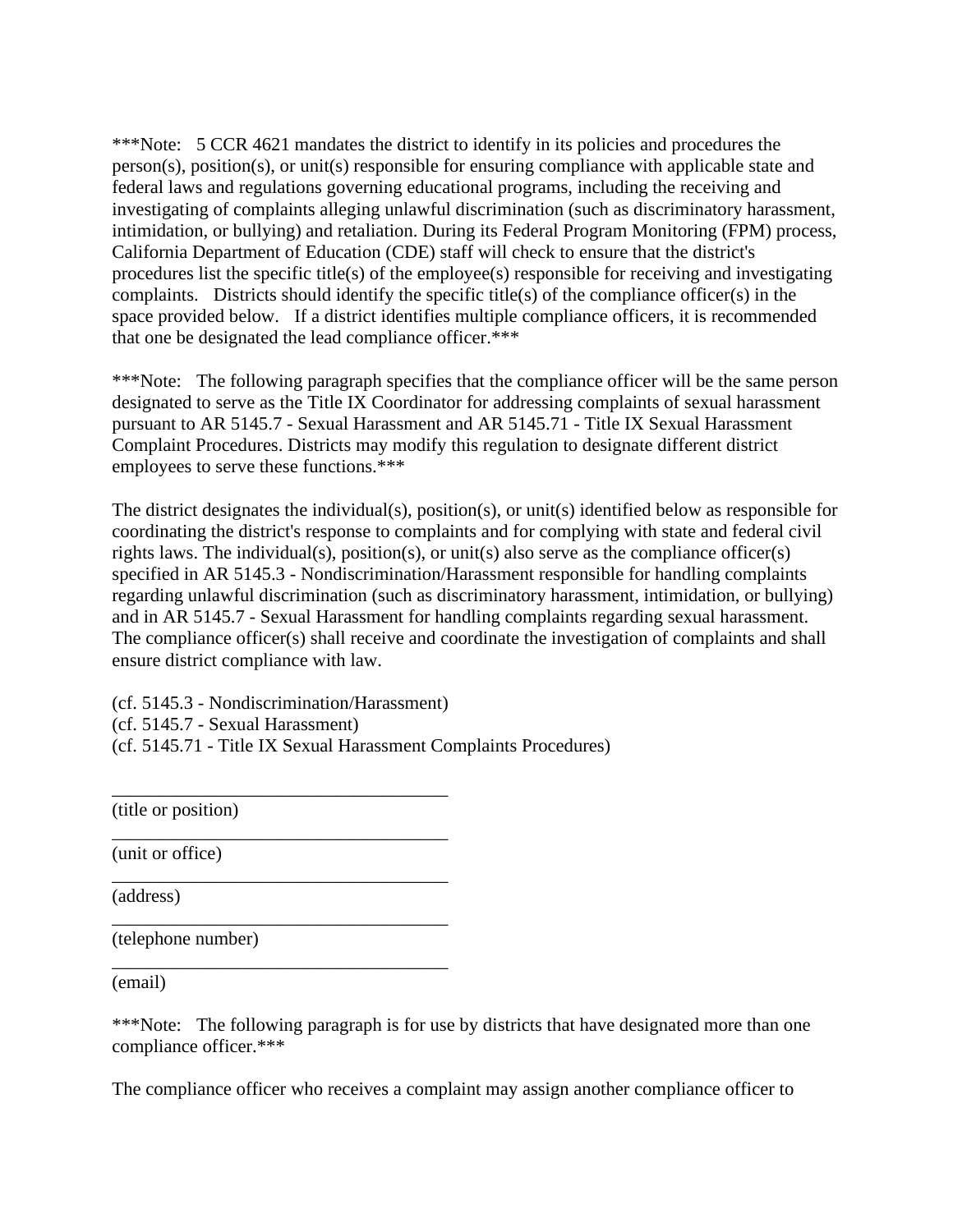investigate and resolve the complaint. The compliance officer shall promptly notify the complainant and respondent, if applicable, if another compliance officer is assigned to the complaint.

In no instance shall a compliance officer be assigned to a complaint in which the compliance officer has a bias or conflict of interest that would prohibit the fair investigation or resolution of the complaint. Any complaint against a compliance officer or that raises a concern about the compliance officer's ability to investigate the complaint fairly and without bias shall be filed with the Superintendent or designee who shall determine how the complaint will be investigated.

\*\*\*Note: 5 CCR 4621 mandates that the district's policy require employees responsible for compliance and/or for investigating and resolving complaints to be knowledgeable about the laws and programs at issue in the complaints they are assigned. OCR requires that the compliance officer(s) involved in implementing discrimination complaint procedures be knowledgeable about the procedures and be able to explain them to parents/guardians and students. They must also have training or experience in handling discrimination complaints, including appropriate investigative techniques and understanding of the applicable legal standards.\*\*\*

The Superintendent or designee shall ensure that employees assigned to investigate and resolve complaints receive training and are knowledgeable about the laws and programs at issue in the complaints to which they are assigned. Training provided to such employees shall cover current state and federal laws and regulations governing the program, applicable processes for investigating and resolving complaints, including those alleging unlawful discrimination (such as discriminatory harassment, intimidation, or bullying), applicable standards for reaching decisions on complaints, and appropriate corrective measures. Assigned employees may have access to legal counsel as determined by the Superintendent or designee.

(cf. 4331 - Staff Development) (cf. 9124 - Attorney)

The compliance officer or, if necessary, any appropriate administrator shall determine whether interim measures are necessary during and pending the result of an investigation. If interim measures are determined to be necessary, the compliance officer or the administrator shall consult with the Superintendent, the Superintendent's designee, or, if appropriate, the site principal to implement one or more interim measures. The interim measures shall remain in place until the compliance officer determines that they are no longer necessary or until the district issues its final written decision, whichever occurs first.

#### **Notifications**

The district's UCP policy and administrative regulation shall be posted in all district schools and offices, including staff lounges and student government meeting rooms. (Education Code 234.1)

\*\*\*Note: During the FPM process, CDE staff will check to ensure that the district's policy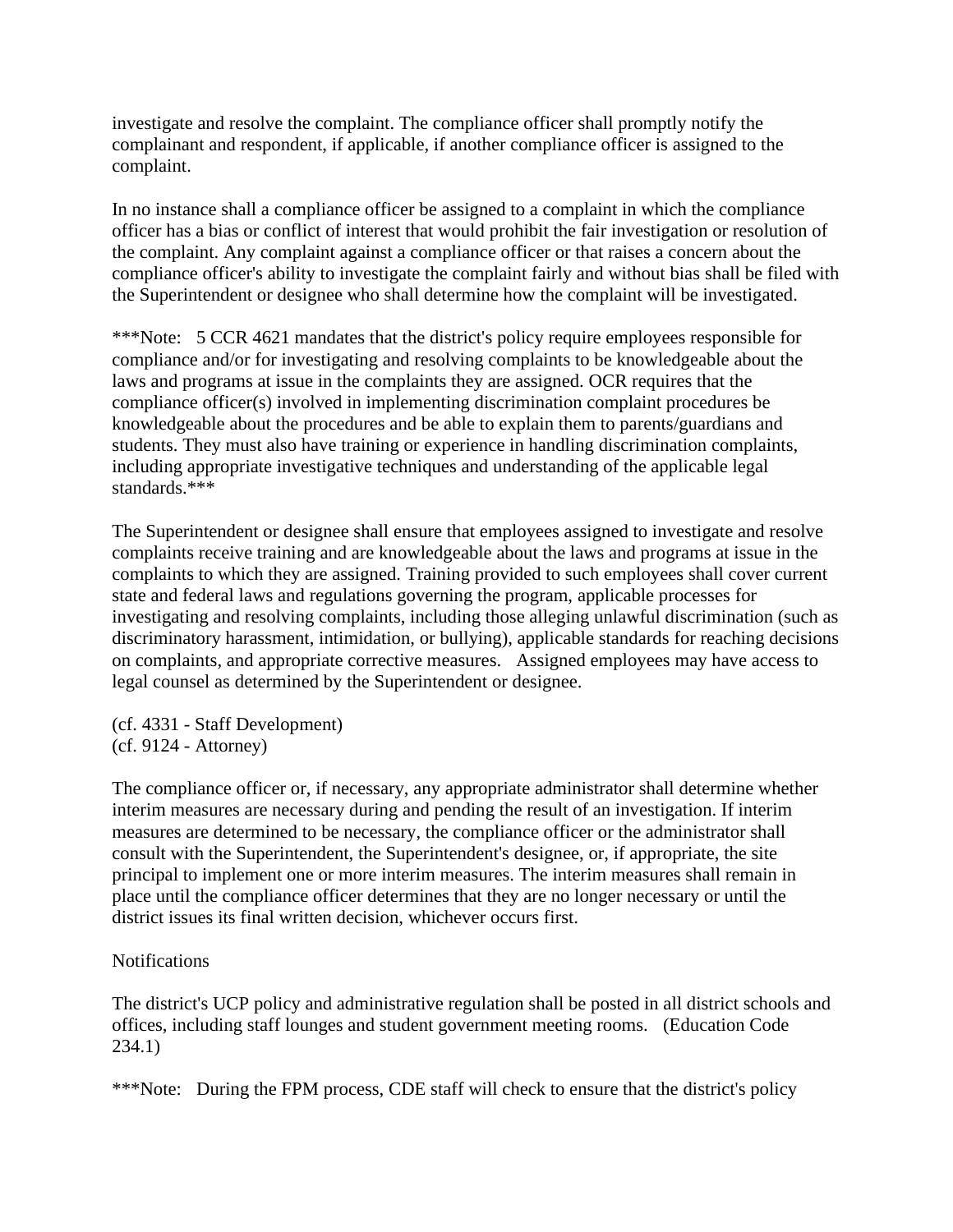contains a statement ensuring annual dissemination of notice of the district's UCP to the persons specified below.\*\*\*

In addition, the Superintendent or designee shall annually provide written notification of the district's UCP to students, employees, parents/guardians of district students, district advisory committee members, school advisory committee members, appropriate private school officials or representatives, and other interested parties. (5 CCR 4622)

(cf. 0420 - School Plans/Site Councils) (cf. 1220 - Citizen Advisory Committees) (cf. 4112.9/4212.9/4312.9 - Employee Notifications) (cf. 5145.6 - Parental Notifications)

\*\*\*Note: 5 CCR 4622 requires the district to include specified information in its annual UCP notice to students, parents/guardians, employees, and others. The following list reflects those required components and additional content of the notice listed in CDE's FPM instrument.\*\*\*

\*\*\*Note: A sample of the annual notice is available through CDE's web site. It is the district's responsibility to update the notice as necessary to reflect new law.\*\*\*

The notice shall include:

1. A statement that the district is primarily responsible for compliance with federal and state laws and regulations, including those related to prohibition of unlawful discrimination, harassment, intimidation, or bullying against any protected group, and a list of all programs and activities that are subject to UCP as identified in the section "Complaints Subject to UCP" in the accompanying Board policy

2. The title of the position responsible for processing complaints, the identity of the person(s) currently occupying that position if known, and a statement that such persons will be knowledgeable about the laws and programs that they are assigned to investigate

3. A statement that a UCP complaint must be filed no later than one year from the date the alleged violation occurred

4. A statement that, in the case of a complaint alleging unlawful discrimination, harassment, intimidation, or bullying, a UCP complaint must be filed no later than six months from the date of the alleged conduct or the date the complainant first obtained knowledge of the facts of the alleged conduct

5. A statement that a student enrolled in a public school shall not be required to pay a fee for participation in an educational activity that constitutes an integral fundamental part of the district's educational program, including curricular and extracurricular activities

6. A statement that a complaint regarding student fees or the local control and accountability plan (LCAP) may be filed anonymously if the complainant provides evidence or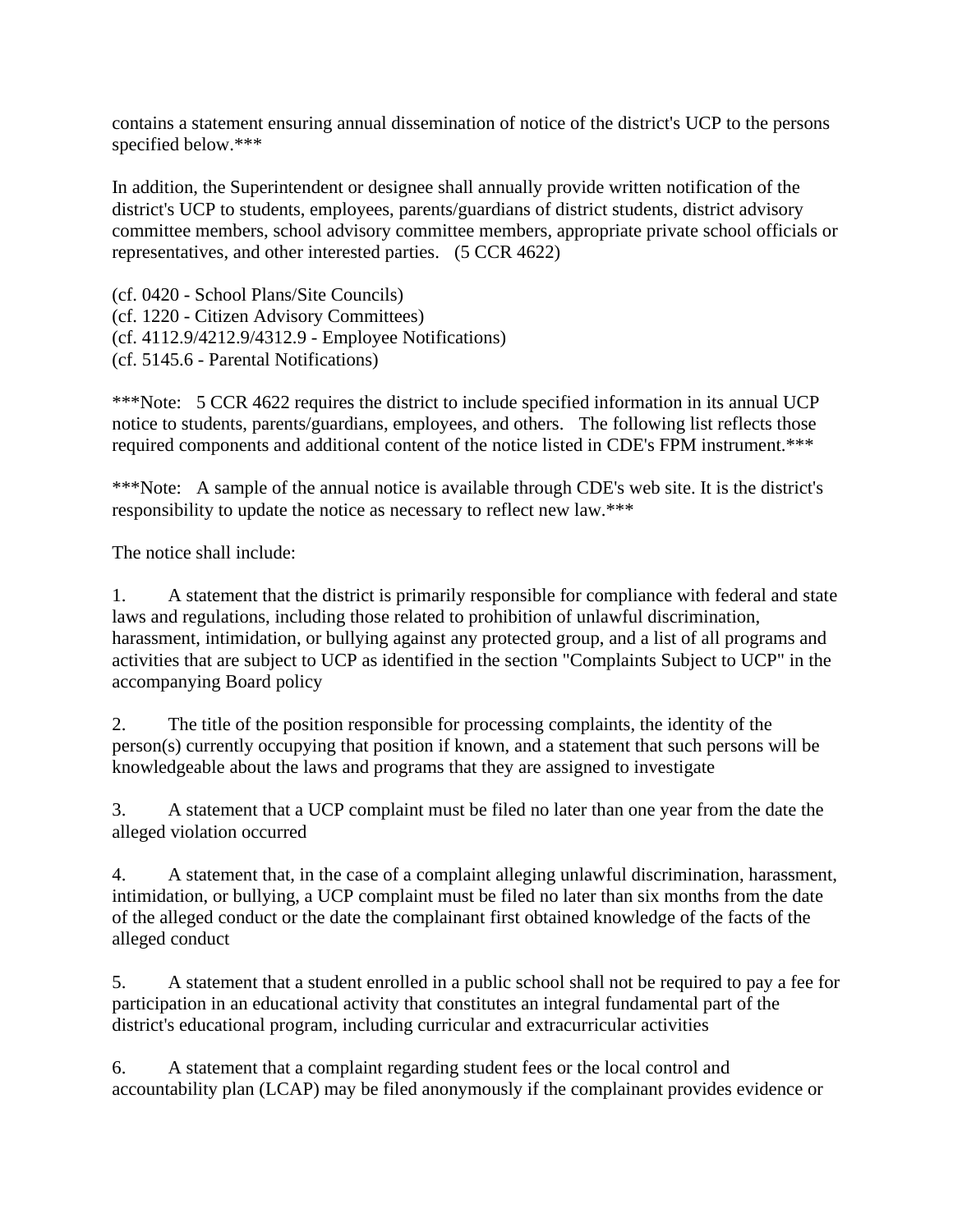information leading to evidence to support the complaint

(cf. 0460 - Local Control and Accountability Plan) (cf. 3260 - Fees and Charges)

7. A statement that the district will post a standardized notice of the educational rights of foster youth, homeless students, former juvenile court school students now enrolled in the district, children of military families, migrant students, and immigrant students enrolled in a newcomer program, as specified in Education Code 48853, 48853.5, 49069.5, 51225.1, and 51225.2, and the complaint process

(cf. 6173 - Education for Homeless Children) (cf. 6173.1 - Education for Foster Youth) (cf. 6173.2 - Education of Children of Military Families) (cf. 6173.3 - Education for Juvenile Court School Students) (cf. 6175 - Migrant Education Program)

8. A statement that complaints will be investigated in accordance with the district's UCP and a written decision will be sent to the complainant within 60 days from the receipt of the complaint, unless this time period is extended by written agreement of the complainant

9. A statement that the complainant has a right to appeal the district's investigation report to CDE for programs within the scope of the UCP by filing a written appeal, including a copy of the original complaint and the district's decision, within 15 days of receiving the district's decision

10. A statement advising the complainant of any civil law remedies, including, but not limited to, injunctions, restraining orders, or other remedies or orders that may be available under state or federal antidiscrimination laws, if applicable

11. A statement that copies of the district's UCP are available free of charge

\*\*\*Note: The following paragraph may be modified to reflect district practice. Pursuant to Education Code 221.61, districts are required to post information related to Title IX on their web sites, including specified information about complaint procedures under Title IX. See AR 5145.3 - Nondiscrimination/Harassment. A district that does not maintain a web site may comply by posting the information on the web site of its county office of education. A comprehensive list of rights based on the provisions of the federal regulations implementing Title IX can be found in Education Code 221.8. In addition, in its April 2015 Dear Colleague Letter: Title IX Coordinators, OCR recommends that districts use web posting and social media to disseminate their nondiscrimination notices, policies, and procedures and communicate current compliance officer(s)' contact information to students, parents/guardians, and employees.\*\*\*

The annual notification, complete contact information of the compliance officer(s), and information related to Title IX as required pursuant to Education Code 221.61 shall be posted on the district web site and may be provided through district-supported social media, if available.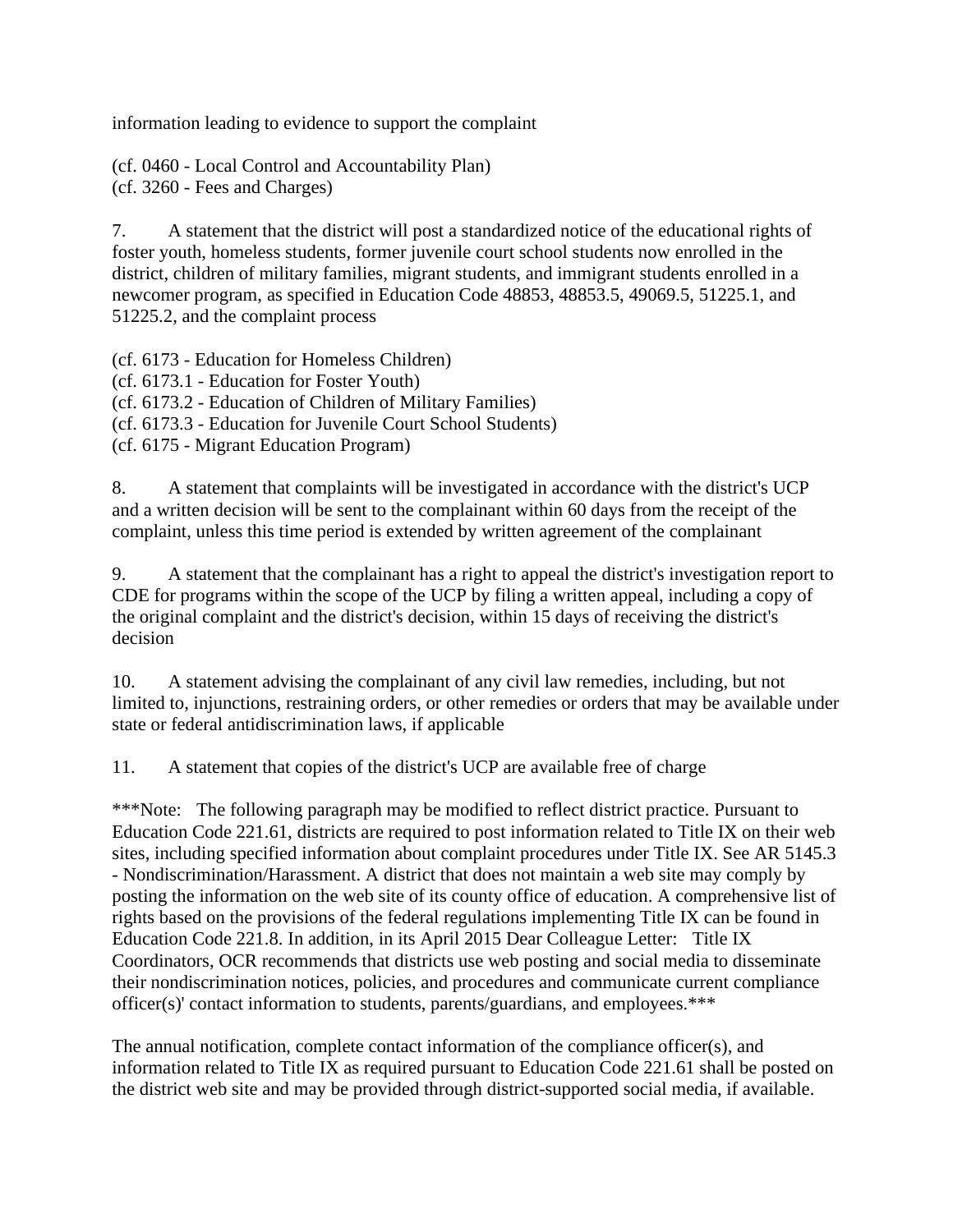(cf. 1113 - District and School Web Sites) (cf. 1114 - District-Sponsored Social Media)

\*\*\*Note: Both federal and state laws contain requirements for translation of certain information and documents. Title VI of the Civil Rights Act of 1964 requires districts to ensure meaningful access to their programs and activities by persons with limited English proficiency. OCR has interpreted this to require that, whenever information is provided to parents/guardians, districts must notify limited-English-proficient (LEP) parents/guardians in a language other than English in order to be adequate. OCR enforces this requirement consistent with the Department of Justice's 2002 Guidance to Federal Financial Assistance Recipients Regarding Title VI Prohibition Against National Origin Discrimination Affecting Limited English Proficient Persons. Under the Guidance, a recipient of federal funds has an obligation to provide language assistance to LEP individuals based on balancing four factors: (1) the number or proportion of LEP individuals likely to encounter the program, (2) the frequency with which LEP individuals come in contact with the program, (3) the nature and importance of the services provided by the program, and (4) the resources available to the recipient. State law is more specific than federal law: Education Code 48985 requires translation of certain information and documents if 15 percent or more of students enrolled in the school speak a single primary language other than English.\*\*\*

The Superintendent or designee shall ensure that all students and parents/guardians, including students and parents/guardians with limited English proficiency, have access to the relevant information provided in the district's policy, regulation, forms, and notices concerning the UCP.

If 15 percent or more of students enrolled in a particular district school speak a single primary language other than English, the district's policy, regulation, forms, and notices concerning the UCP shall be translated into that language, in accordance with Education Code 234.1 and 48985. In all other instances, the district shall ensure meaningful access to all relevant UCP information for parents/guardians with limited English proficiency.

#### Filing of Complaints

\*\*\*Note: Complaints filed under UCP may be filed directly with a compliance officer or with any site administrator not designated as a compliance officer. For example, acts of unlawful discrimination (such as discriminatory harassment, intimidation, or bullying) may initially be reported to a principal. See AR 5145.3 - Nondiscrimination/Harassment and AR 5145.7 - Sexual Harassment. If a site administrator not designated as a compliance officer receives a UCP complaint, the site administrator must notify a compliance officer. A district may also establish a site-level process for receiving informal reports about incidents for which a UCP complaint may be filed and notifying students and parents/guardians of their right to file a UCP complaint. Any site-level process established by a district should be in writing and distributed in the same manner as the grievance procedures listed herein with an explanation of how it interacts with the UCP complaint process.\*\*\*

The complaint shall be presented to the compliance officer who shall maintain a log of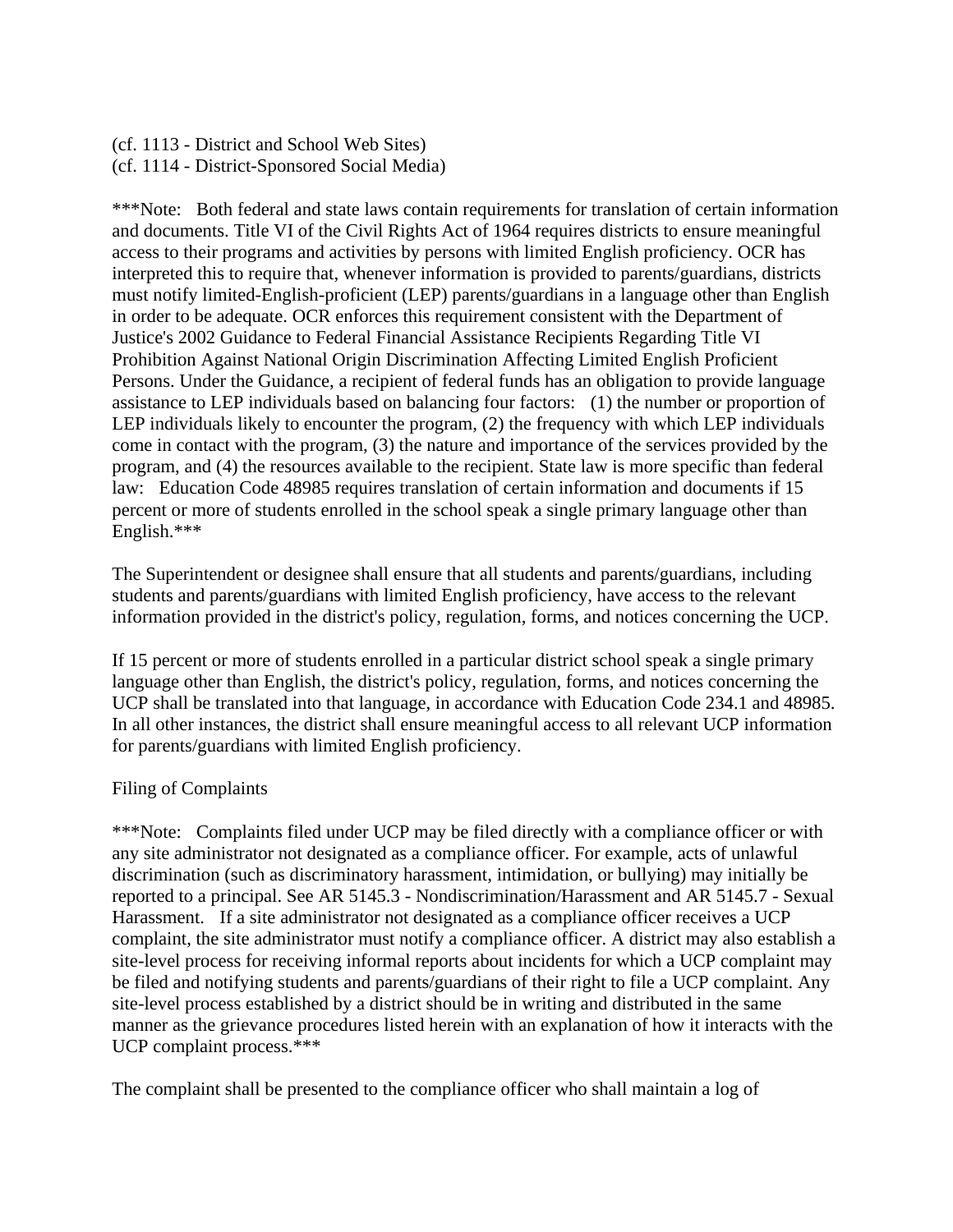complaints received, providing each with a code number and a date stamp.

All complaints shall be filed in writing and signed by the complainant. If a complainant is unable to put a complaint in writing due to conditions such as a disability or illiteracy, district staff shall assist in the filing of the complaint. (5 CCR 4600)

Complaints shall also be filed in accordance with the following rules, as applicable:

1. A complaint alleging district violation of applicable state or federal law or regulations governing the programs specified in the accompanying Board policy may be filed by any individual, public agency, or organization. (5 CCR 4630)

\*\*\*Note: Education Code 49013 and 52075 mandate districts to adopt procedures that allow for anonymous complaints to be filed when a district allegedly violates the prohibition against the charging of student fees or violates any requirement related to the LCAP.\*\*\*

2. Any complaint alleging noncompliance with law regarding the prohibition against student fees, deposits, and charges or any requirement related to the LCAP may be filed anonymously if the complaint provides evidence, or information leading to evidence, to support an allegation of noncompliance. A complaint about a violation of the prohibition against the charging of unlawful student fees may be filed with the principal of the school or with the Superintendent or designee.

\*\*\*Note: Pursuant to 5 CCR 4630, as amended by Register 2020, No. 21, complaints related to the LCAP must be filed within a year of the date that the reviewing authority approves the district's LCAP. Pursuant to Education Code 52070, the County Superintendent of Schools is the reviewing authority for district LCAPs.\*\*\*

3. A UCP complaint shall be filed no later than one year from the date the alleged violation occurred. For complaints related to the LCAP, the date of the alleged violation is the date when the County Superintendent of Schools approves the LCAP that was adopted by the Board. (5 CCR 4630)

4. A complaint alleging unlawful discrimination (such as discriminatory harassment, intimidation, or bullying) may be filed only by a person who alleges having personally suffered unlawful discrimination, a person who believes that any specific class of individuals has been subjected to unlawful discrimination, or a duly authorized representative who alleges that an individual student has been subjected to discrimination, harassment, intimidation, or bullying. The complaint shall be initiated no later than six months from the date that the alleged unlawful discrimination occurred, or six months from the date that the complainant first obtained knowledge of the facts of the alleged unlawful discrimination. The time for filing may be extended for up to 90 days by the Superintendent or designee for good cause upon written request by the complainant setting forth the reasons for the extension. (5 CCR 4630)

5. When a complaint alleging unlawful discrimination (such as discriminatory harassment, intimidation, or bullying) is filed anonymously, the compliance officer shall pursue an investigation or other response as appropriate, depending on the specificity and reliability of the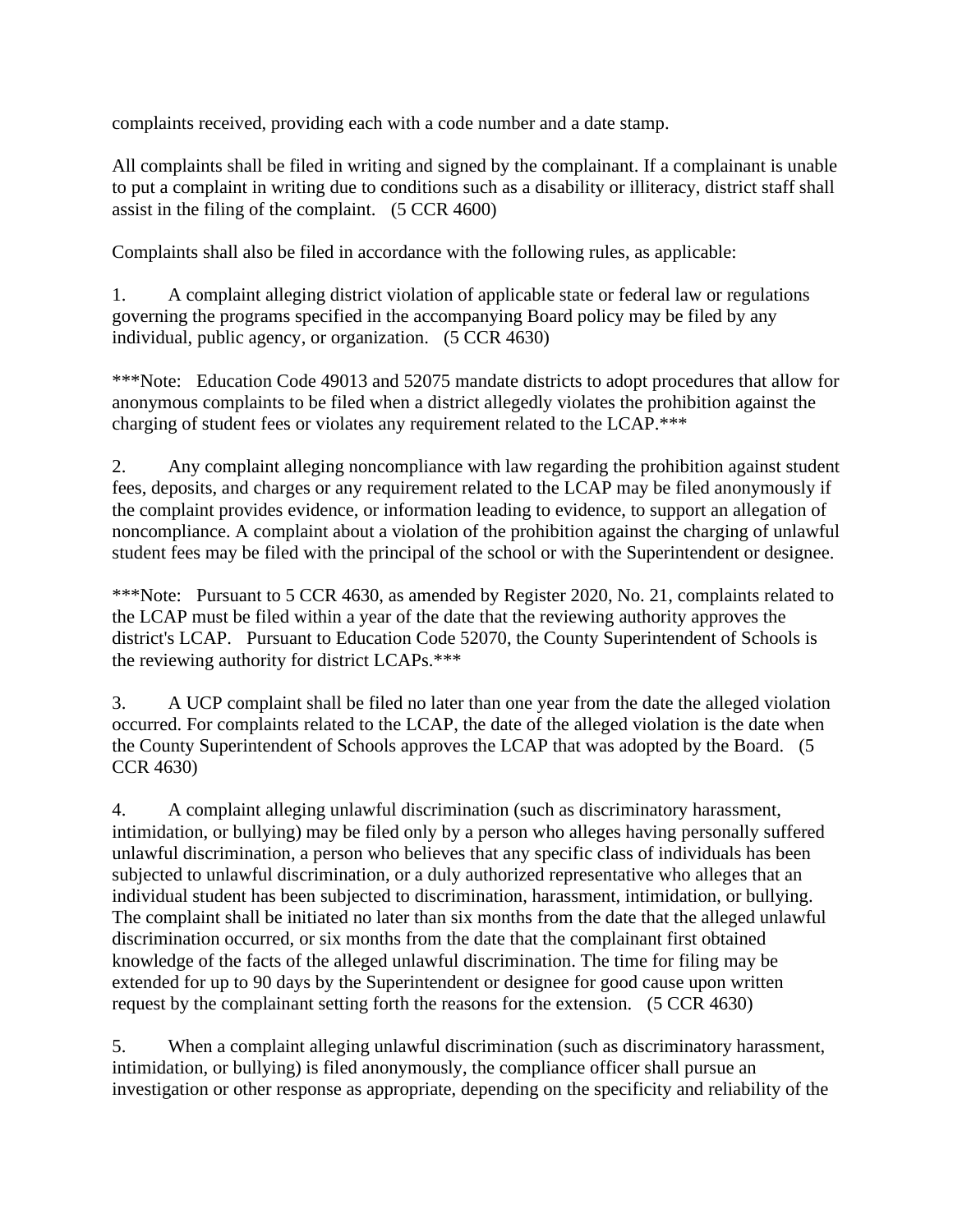information provided and the seriousness of the allegation.

\*\*\*Note: OCR's Revised Sexual Harassment Guidance indicates that if a complainant in a sexual harassment case requests that the complainant's name or that of the victim not be revealed to the alleged perpetrator or asks that the complaint not be pursued, the district should first inform the complainant that honoring the request may limit its ability to respond and pursue disciplinary action against the alleged perpetrator. The OCR publication acknowledges that situations may exist in which a district cannot honor a student's request for confidentiality, but cautions that, in all instances, the district must still continue to ensure that it provides a safe and nondiscriminatory environment for all students. Districts should consult legal counsel before honoring a confidentiality request to withhold the victim's name from the alleged perpetrator, especially in the case of alleged sexual assault. These guiding principles would also apply to harassment on the basis of race, gender, disability, or other protected characteristic.\*\*\*

6. When the complainant of unlawful discrimination (such as discriminatory harassment, intimidation, or bullying) or the alleged victim, when not the complainant, requests confidentiality, the compliance officer shall inform the complainant or victim that the request may limit the district's ability to investigate the conduct or take other necessary action. When honoring a request for confidentiality, the district shall nevertheless take all reasonable steps to investigate and resolve/respond to the complaint consistent with the request.

#### Mediation

\*\*\*Note: The following section should be used only by those districts that have decided to establish procedures for attempting to resolve complaints through alternative dispute resolution procedures such as mediation; see the accompanying Board policy. The following section may be modified to specify the alternative dispute resolution method and timelines used within the district.\*\*\*

Within three business days after receiving the complaint, the compliance officer may informally discuss with all the parties the possibility of using mediation. Mediation shall be offered to resolve complaints that involve more than one student and no adult. However, mediation shall not be offered or used to resolve any complaint involving an allegation of sexual assault or where there is a reasonable risk that a party to the mediation would feel compelled to participate. If the parties agree to mediation, the compliance officer shall make all arrangements for this process.

Before initiating the mediation of a complaint alleging retaliation or unlawful discrimination (such as discriminatory harassment, intimidation, or bullying), the compliance officer shall ensure that all parties agree to make the mediator a party to relevant confidential information. The compliance officer shall also notify all parties of the right to end the informal process at any time.

If the mediation process does not resolve the problem within the parameters of law, the compliance officer shall proceed with an investigation of the complaint.

The use of mediation shall not extend the district's timelines for investigating and resolving the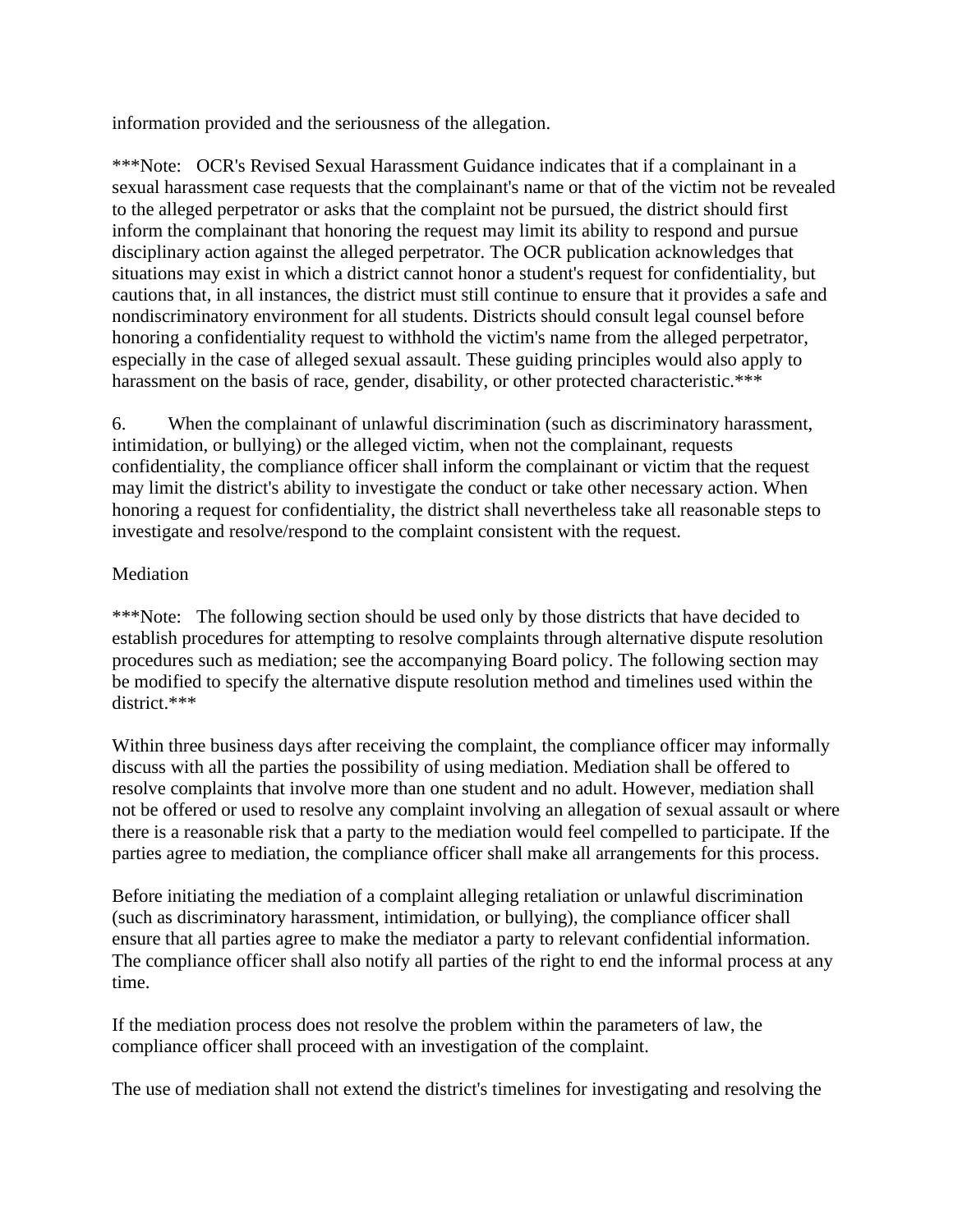complaint unless the complainant agrees in writing to such an extension of time. If mediation is successful and the complaint is withdrawn, then the district shall take only the actions agreed upon through the mediation. If mediation is unsuccessful, the district shall then continue with subsequent steps specified in this administrative regulation.

Investigation of Complaint

\*\*\*Note: 5 CCR 4631, which requires the district to provide the complainant with the opportunity to present relevant information, does not provide any timeline. Thus, the timeline specified below may be modified to reflect district practice.\*\*\*

Within 10 business days after the compliance officer receives the complaint, the compliance officer shall begin an investigation into the complaint.

Within one business day of initiating the investigation, the compliance officer shall provide the complainant and/or the complainant's representative with the opportunity to present the information contained in the complaint to the compliance officer and shall notify the complainant and/or representative of the opportunity to present the compliance officer with any evidence, or information leading to evidence, to support the allegations in the complaint. Such evidence or information may be presented at any time during the investigation.

\*\*\*Note: In the investigation, the compliance officer should consider all relevant circumstances, such as how the misconduct affected one or more students' education; the type, frequency, and duration of the misconduct; the identity, age, and sex of the individuals involved in and impacted by the conduct and the relationship between them; the number of persons engaged in the conduct and at whom the conduct was directed; the size of the school, location of the incidents, and context in which they occurred; and other incidents at the school involving different individuals.\*\*\*

In conducting the investigation, the compliance officer shall collect all available documents and review all available records, notes, or statements related to the complaint, including any additional evidence or information received from the parties during the course of the investigation. The compliance officer shall individually interview all available witnesses with information pertinent to the complaint, and may visit any reasonably accessible location where the relevant actions are alleged to have taken place. At appropriate intervals, the compliance officer shall inform both parties of the status of the investigation.

To investigate a complaint alleging retaliation or unlawful discrimination (such as discriminatory harassment, intimidation, or bullying), the compliance officer shall interview the alleged victim(s), any alleged offenders, and other relevant witnesses privately, separately, and in a confidential manner. As necessary, additional staff or legal counsel may conduct or support the investigation.

\*\*\*Note: 5 CCR 4631 allows the district to dismiss a complaint when the complainant refuses to provide the investigator with relevant documents or otherwise obstructs the investigation. 5 CCR 4631 also provides that, if the district refuses to provide the investigator with access to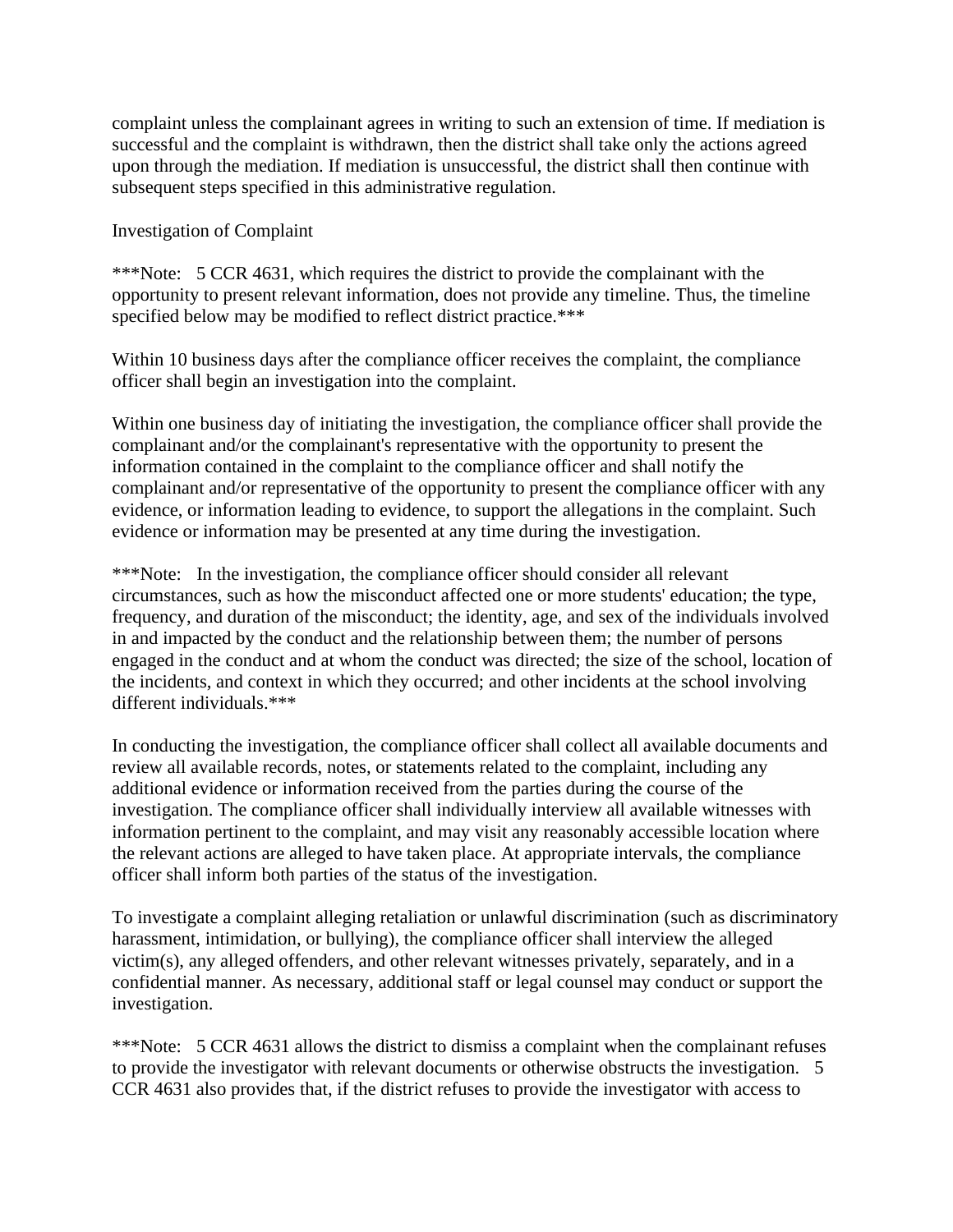records or other documents, the investigator may issue a finding in favor of the complainant. During the FPM process, CDE staff will check to ensure that both of these statements regarding the provision of access to information are included in the district's policy or procedures, as specified below.\*\*\*

A complainant's refusal to provide the district's investigator with documents or other evidence related to the allegations in the complaint, failure or refusal to cooperate in the investigation, or engagement in any other obstruction of the investigation may result in the dismissal of the complaint because of a lack of evidence to support the allegation. Similarly, a respondent's refusal to provide the district's investigator with documents or other evidence related to the allegations in the complaint, failure or refusal to cooperate in the investigation, or engagement in any other obstruction of the investigation may result in a finding, based on evidence collected, that a violation has occurred and in the imposition of a remedy in favor of the complainant. (5 CCR 4631)

In accordance with law, the district shall provide the investigator with access to records and other information related to the allegation in the complaint and shall not in any way obstruct the investigation. Failure or refusal of the district to cooperate in the investigation may result in a finding based on evidence collected that a violation has occurred and in the imposition of a remedy in favor of the complainant. (5 CCR 4631)

#### Timeline for Investigation Report

\*\*\*Note: Pursuant to 5 CCR 4631, the district's investigation report must be sent to the complainant within 60 calendar days of receiving the complaint. Option 1 below is for districts that do not allow complainants to appeal the compliance officer's decision to the Governing Board. Option 2 is for districts that allow appeals to the Board, and it requires the compliance officer's decision within 30 calendar days so that the Board's decision can still be given within the 60-day time limit.\*\*\*

\*\*\*Note: Pursuant to 5 CCR 4631, only a complainant has the right to receive the investigation report and to file a complaint with the Board if dissatisfied with the compliance officer's decision. However, OCR has recommended that the same rights be extended to a respondent to a complaint alleging unlawful discrimination to ensure the process is equitable for all involved. Furthermore, OCR recommends notifying the respondent in such a complaint whenever the complainant approves an extension of the timeline. Options 1 and 2 reflect these recommendations and may be modified to reflect district practice.\*\*\*

\*\*\*Note: Pursuant to 5 CCR 4640, when a UCP complaint is erroneously sent to CDE without first being filed with the district, the 60-day period specified in 5 CCR 4631 begins when the district receives the complaint.\*\*\*

#### OPTION 1:

Unless extended by written agreement with the complainant, the compliance officer shall prepare and send to the complainant a written investigation report, as described in the section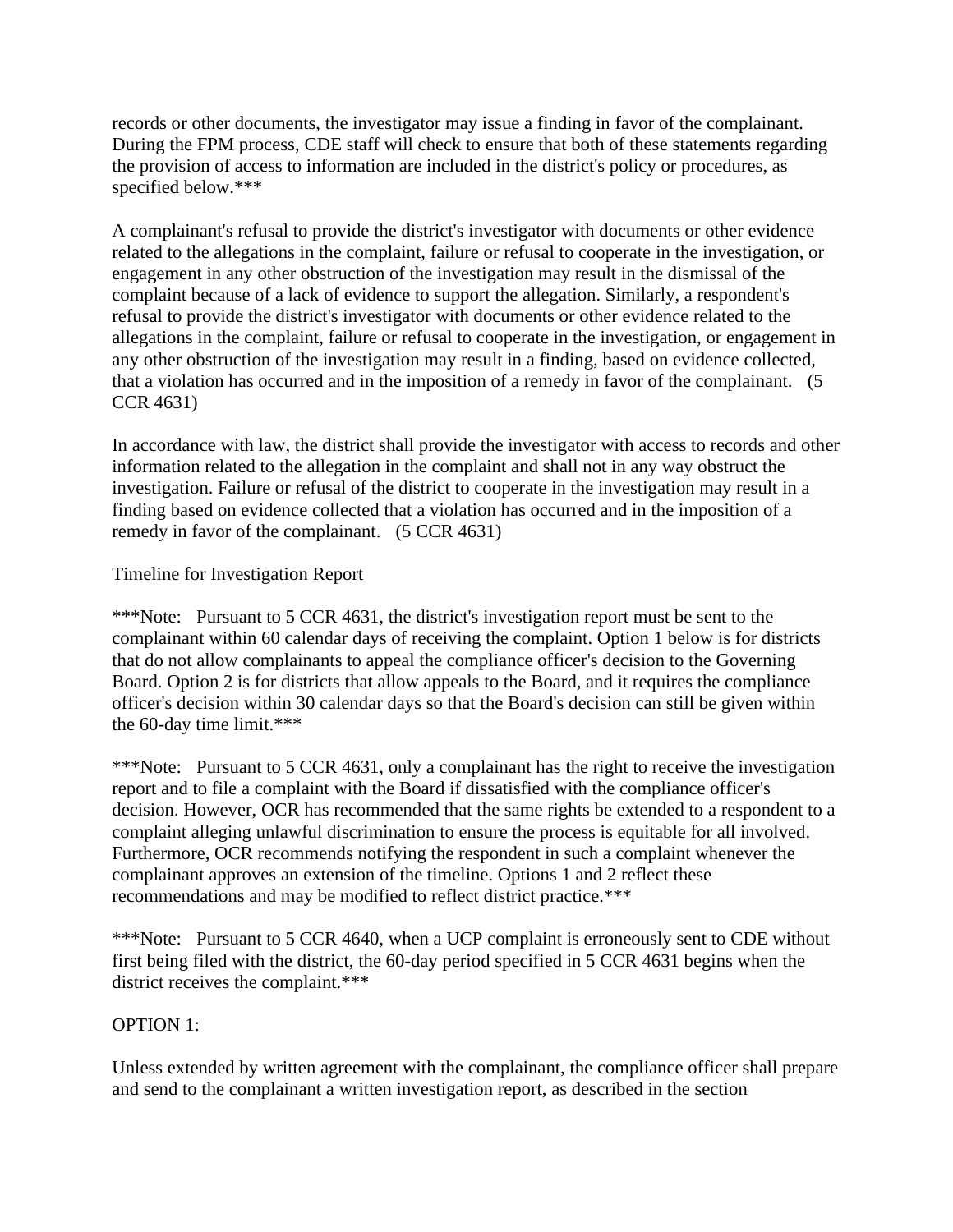"Investigation Report" below, within 60 calendar days of the district's receipt of the complaint. (5 CCR 4631)

For any complaint alleging unlawful discrimination (such as discriminatory harassment, intimidation, and bullying), the respondent shall be informed of any extension of the timeline agreed to by the complainant. The respondent also shall be sent the investigation report at the same time it is provided to the complainant.

### OPTION 2:

Unless extended by written agreement with the complainant, the investigation report shall be sent to the complainant within 60 calendar days of the district's receipt of the complaint. Within 30 calendar days of receiving the complaint, the compliance officer shall prepare and send to the complainant a written report, as described in the section "Investigation Report" below. If the complainant is dissatisfied with the compliance officer's decision, the complainant may, within five business days, file the complaint in writing with the Board.

The Board may consider the matter at its next regular Board meeting or at a special Board meeting convened in order to meet the 60-day time limit within which the complaint must be answered. When required by law, the matter shall be considered in closed session. The Board may decide not to hear the complaint, in which case the compliance officer's decision shall be final.

#### (cf. 9321 - Closed Session)

If the Board hears the complaint, the compliance officer shall send the Board's decision to the complainant within 60 calendar days of the district's initial receipt of the complaint or within the time period that has been specified in a written agreement with the complainant. (5 CCR 4631)

For any complaint alleging unlawful discrimination (such as discriminatory harassment, intimidation, and bullying), the respondent shall be informed of any extension of the timeline agreed to by the complainant, shall be sent the district's investigation report, and, in the same manner as the complainant, may file a complaint with the Board if dissatisfied with the decision.

#### Investigation Report

\*\*\*Note: 5 CCR 4631, as amended by Register 2020, No. 21, specify components that should be part of the district's investigation report. Inclusion of these items will help protect the district's position in case of an appeal to CDE, a complaint submitted to OCR, or if litigation is filed.\*\*\*

For all complaints, the district's investigation report shall include: (5 CCR 4631)

1. The findings of fact based on the evidence gathered

2. A conclusion providing a clear determination for each allegation as to whether the district is in compliance with the relevant law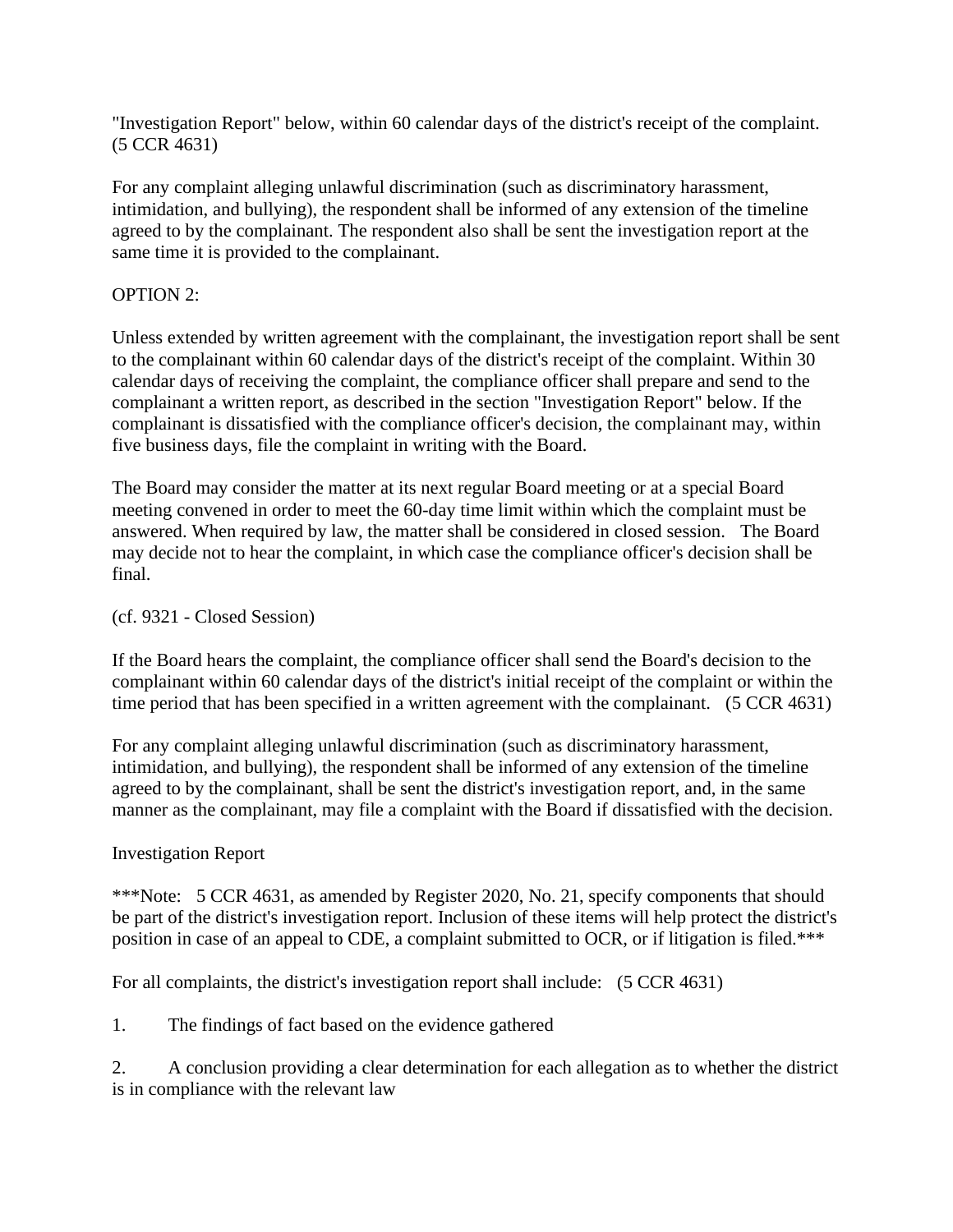3. Corrective action(s) whenever the district finds merit in the complaint, including, when required by law, a remedy to all affected students and parents/guardians and, for a student fees complaint, a remedy that complies with Education Code 49013 and 5 CCR 4600

4. Notice of the complainant's right to appeal the district's investigation report to CDE, except when the district has used the UCP to address a complaint not specified in 5 CCR 4610

5. Procedures to be followed for initiating an appeal to CDE

The investigation report may also include follow-up procedures to prevent recurrence or retaliation and for reporting any subsequent problems.

\*\*\*Note: The Family Educational Rights and Privacy Act (FERPA) (20 USC 1232g; 34 CFR 99.1-99.67) protects student privacy, including student records containing details of the actions taken in response to a UCP complaint. However, pursuant to 20 USC 1221, FERPA may not "be construed to affect the applicability of Title VI of the Civil Rights Act of 1964, Title IX of Education Amendments of 1972, Title V of the Rehabilitation Act of 1973, the Age Discrimination Act, or other statutes prohibiting discrimination, to any applicable program." In February 2015, the Family Policy Compliance Office (FPCO), now the Student Privacy Protection Office, released a letter concluding that FERPA permits a district to disclose to a student who was subjected to unlawful discrimination certain information about the sanctions imposed upon the offender when the sanctions directly relate to that student. Thus, if properly remedying the impact of discrimination would require disclosing to the alleged victim certain information on how the district disciplined the alleged student offender (e.g., an order that the alleged offender stay away from the alleged victim), FPCO interprets FERPA as allowing the district to disclose that information.\*\*\*

\*\*\*Note: Given the potential liability from improperly disclosing such information, districts are advised to consult with legal counsel when presented with a situation where a victim of unlawful discrimination requests information about sanctions imposed upon the offender.\*\*\*

In consultation with district legal counsel, information about the relevant part of an investigation report may be communicated to a victim who is not the complainant and to other parties who may be involved in implementing the investigation report or are affected by the complaint, as long as the privacy of the parties is protected. In a complaint alleging unlawful discrimination (such as discriminatory harassment, intimidation, and bullying), notice of the investigation report to the alleged victim shall include information about any sanction to be imposed upon the respondent that relates directly to the alleged victim.

\*\*\*Note: Education Code 48985 requires that reports sent to parents/guardians be written in their primary language when 15 percent or more of a school's enrolled students speak a single primary language other than English. During the FPM process, CDE staff will check to ensure compliance with this requirement. Based on Title VI of the Civil Rights Act of 1964, OCR requires districts to ensure meaningful access to all relevant UCP information for parents/guardians with limited English proficiency.\*\*\*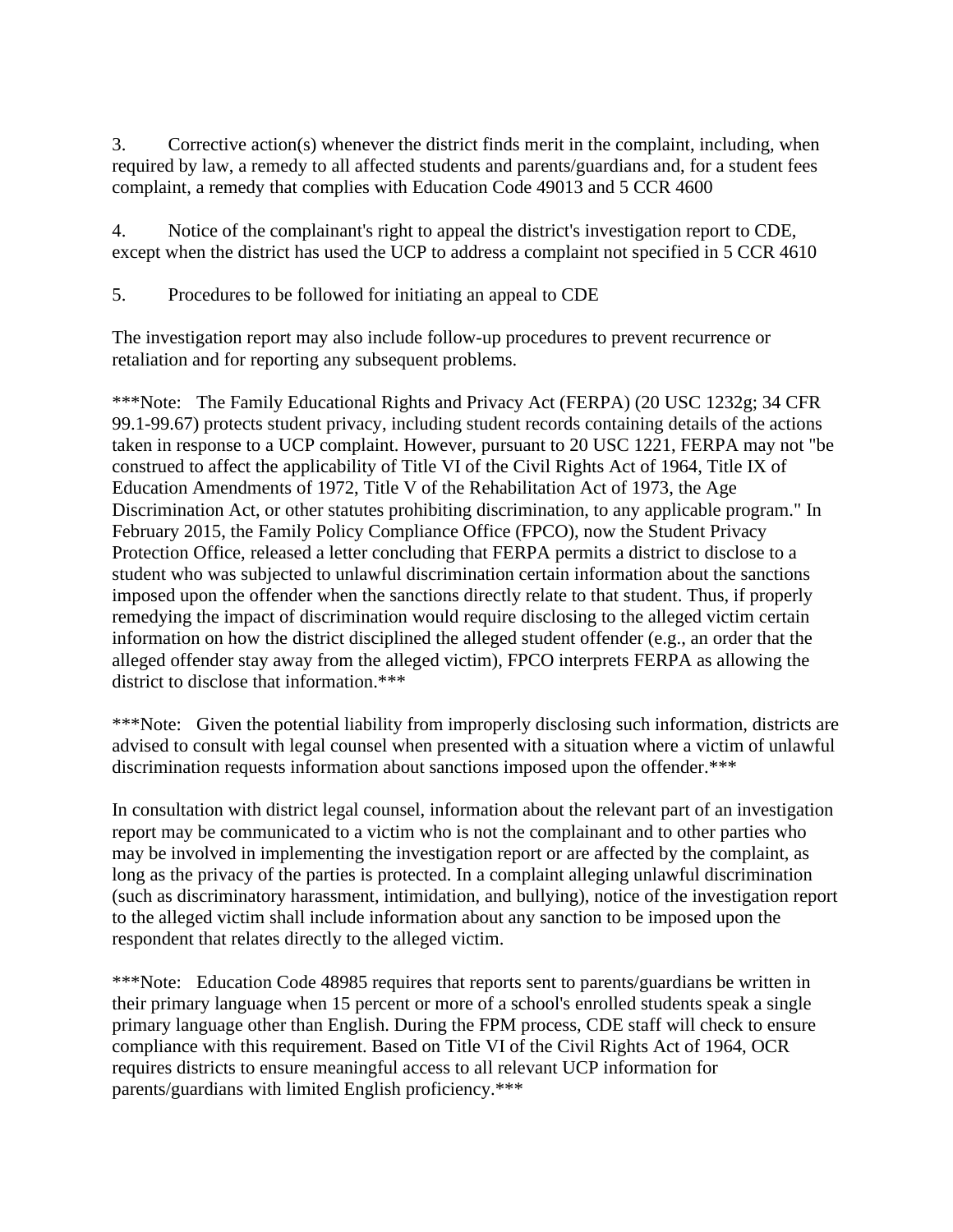If the complaint involves a limited-English-proficient student or parent/guardian and the student involved is enrolled in a school at which 15 percent or more of the students speak a single primary language other than English, then the investigation report shall also be translated into that language pursuant to Education Code 48985. In all other instances, the district shall ensure meaningful access to all relevant information for parents/guardians with limited English proficiency.

\*\*\*Note: During the FPM process, CDE staff will expect to see a statement detailing a complainant's right to pursue civil law remedies (i.e., action in a court of law) in addition to or in conjunction with the right to pursue administrative remedies from CDE.\*\*\*

For complaints alleging unlawful discrimination based on state law (such as discriminatory harassment, intimidation, and bullying), the investigation report shall also include a notice to the complainant that:

1. The complainant may pursue available civil law remedies outside of the district's complaint procedures, including seeking assistance from mediation centers or public/private interest attorneys, 60 calendar days after the filing of an appeal with CDE. (Education Code 262.3)

2. The 60 days moratorium does not apply to complaints seeking injunctive relief in state courts or to discrimination complaints based on federal law. (Education Code 262.3)

3. Complaints alleging discrimination based on race, color, national origin, sex, gender, disability, or age may also be filed with the U.S. Department of Education, Office for Civil Rights at www.ed.gov/ocr within 180 days of the alleged discrimination.

Corrective Actions

\*\*\*Note: The following section may be revised to reflect district practice.\*\*\*

When a complaint is found to have merit, the compliance officer shall adopt any appropriate corrective action permitted by law. Appropriate corrective actions that focus on the larger school or district environment may include, but are not limited to, actions to reinforce district policies; training for faculty, staff, and students; updates to school policies; or school climate surveys.

(cf. 5137 - Positive School Climate)

For complaints involving retaliation or unlawful discrimination (such as discriminatory harassment, intimidation, or bullying), appropriate remedies that may be offered to the victim but not communicated to the respondent may include, but are not limited to, the following:

1. Counseling

(cf. 6164.2 - Guidance/Counseling Services)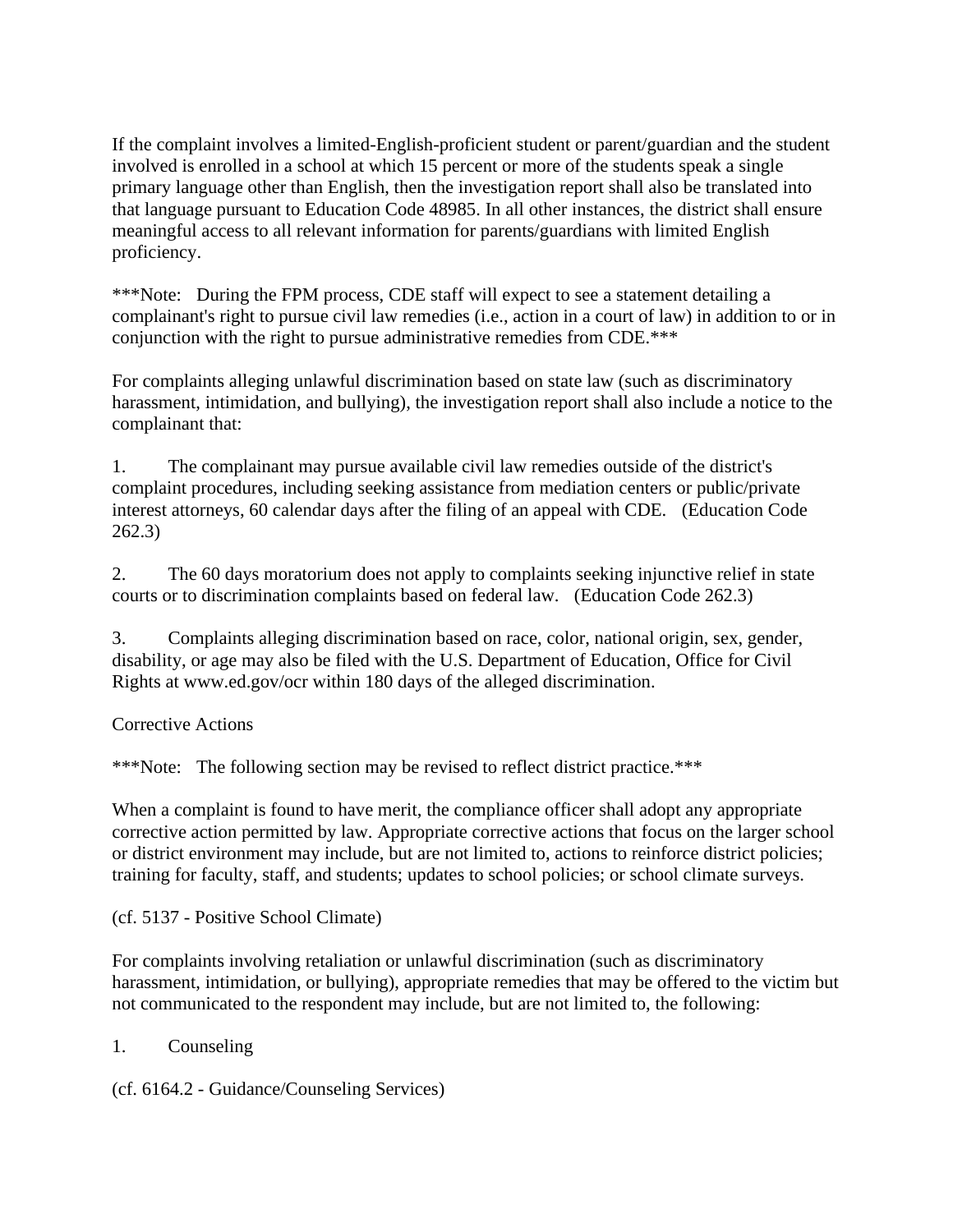2. Academic support

3. Health services

4. Assignment of an escort to allow the victim to move safely about campus

5. Information regarding available resources and how to report similar incidents or retaliation

6. Separation of the victim from any other individuals involved, provided the separation does not penalize the victim

7. Restorative justice

8. Follow-up inquiries to ensure that the conduct has stopped and there has been no retaliation

For complaints involving retaliation or unlawful discrimination (such as discriminatory harassment, intimidation, or bullying), appropriate corrective actions that focus on a student offender may include, but are not limited to, the following:

1. Transfer from a class or school as permitted by law

- 2. Parent/guardian conference
- 3. Education regarding the impact of the conduct on others
- 4. Positive behavior support
- 5. Referral to a student success team

(cf. 6164.5 - Student Success Teams)

6. Denial of participation in extracurricular or cocurricular activities or other privileges as permitted by law

(cf. 6145 - Extracurricular and Cocurricular Activities)

7. Disciplinary action, such as suspension or expulsion, as permitted by law

(cf. 5144 - Discipline)

(cf. 5144.1 - Suspension and Expulsion/Due Process)

When an employee is found to have committed retaliation or unlawful discrimination (such as discriminatory harassment, intimidation, or bullying), the district shall take appropriate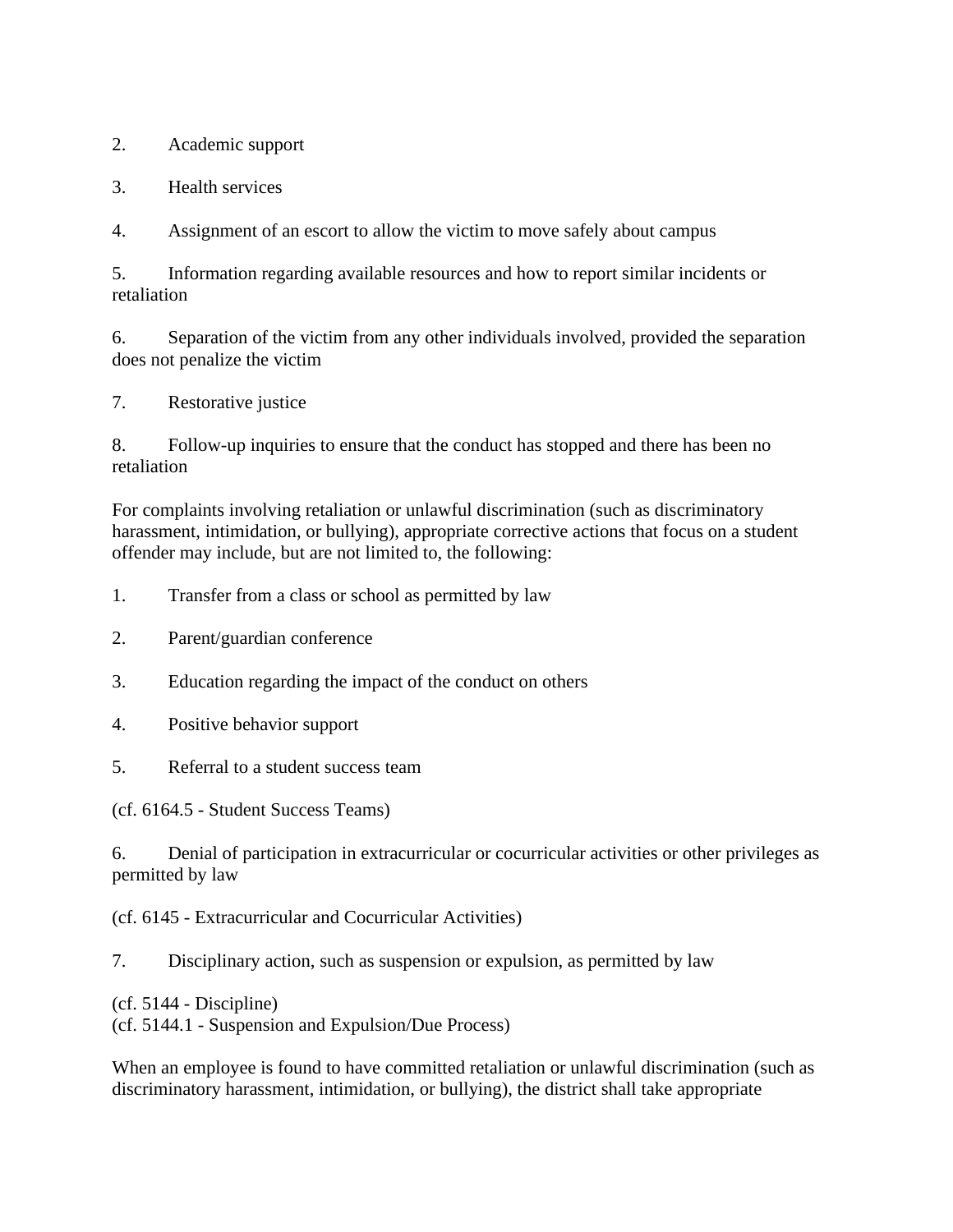disciplinary action, up to and including dismissal, in accordance with applicable law and collective bargaining agreement.

(cf. 4118 - Dismissal/Suspension/Disciplinary Action) (cf. 4218 - Dismissal/Suspension/Disciplinary Action)

The district may also consider training and other interventions for the larger school community to ensure that students, staff, and parents/guardians understand the types of behavior that constitute unlawful discrimination (such as discriminatory harassment, intimidation, or bullying), that the district does not tolerate it, and how to report and respond to it.

\*\*\*Note: Generally, when a complaint is found to have merit, an appropriate remedy is provided to the complainant or other affected person. However, in certain instances, the law may require a remedy to be provided to all affected persons, not just the complainant or subject of the complaint. For example, pursuant to Education Code 49013 and 5 CCR 4600, if the district, or CDE on appeal, finds merit in the complaint alleging noncompliance with the law regarding student fees and charges, the district is required to provide a remedy to all affected students and parents/guardians, as specified below. The same requirement applies to allegations of noncompliance with the LCAP requirements, pursuant to Education Code 52075, and to noncompliance with required instructional minutes for physical education, pursuant to Education Code 51222 and 51223. Districts that do not maintain elementary schools should delete reference to physical education below.\*\*\*

When a complaint is found to have merit, an appropriate remedy shall be provided to the complainant or other affected person.

However, if a complaint alleging noncompliance with the laws regarding student fees, deposits, and other charges, physical education instructional minutes, courses without educational content, or any requirement related to the LCAP is found to have merit, the district shall provide a remedy to all affected students and parents/guardians subject to procedures established by regulation of the State Board of Education. (Education Code 49013, 51222, 51223, 52075)

For complaints alleging noncompliance with the laws regarding student fees, the district shall attempt in good faith, by engaging in reasonable efforts, to identify and fully reimburse all affected students and parents/guardians who paid the unlawful student fees within one year prior to the filing of the complaint. (Education Code 49013; 5 CCR 4600)

Appeals to the California Department of Education

\*\*\*Note: 5 CCR 4632-4633 provide that complainants may appeal to CDE if they disagree with the district's decision on any matter within the scope of the UCP, as provided below. As amended by Register 2020, No. 21, 5 CCR 4632 changes the timeline for filing an appeal to CDE from 15 calendar days to 30 calendar days.\*\*\*

Any complainant who is dissatisfied with the district's investigation report on a complaint regarding any specified federal or state educational program subject to UCP may file an appeal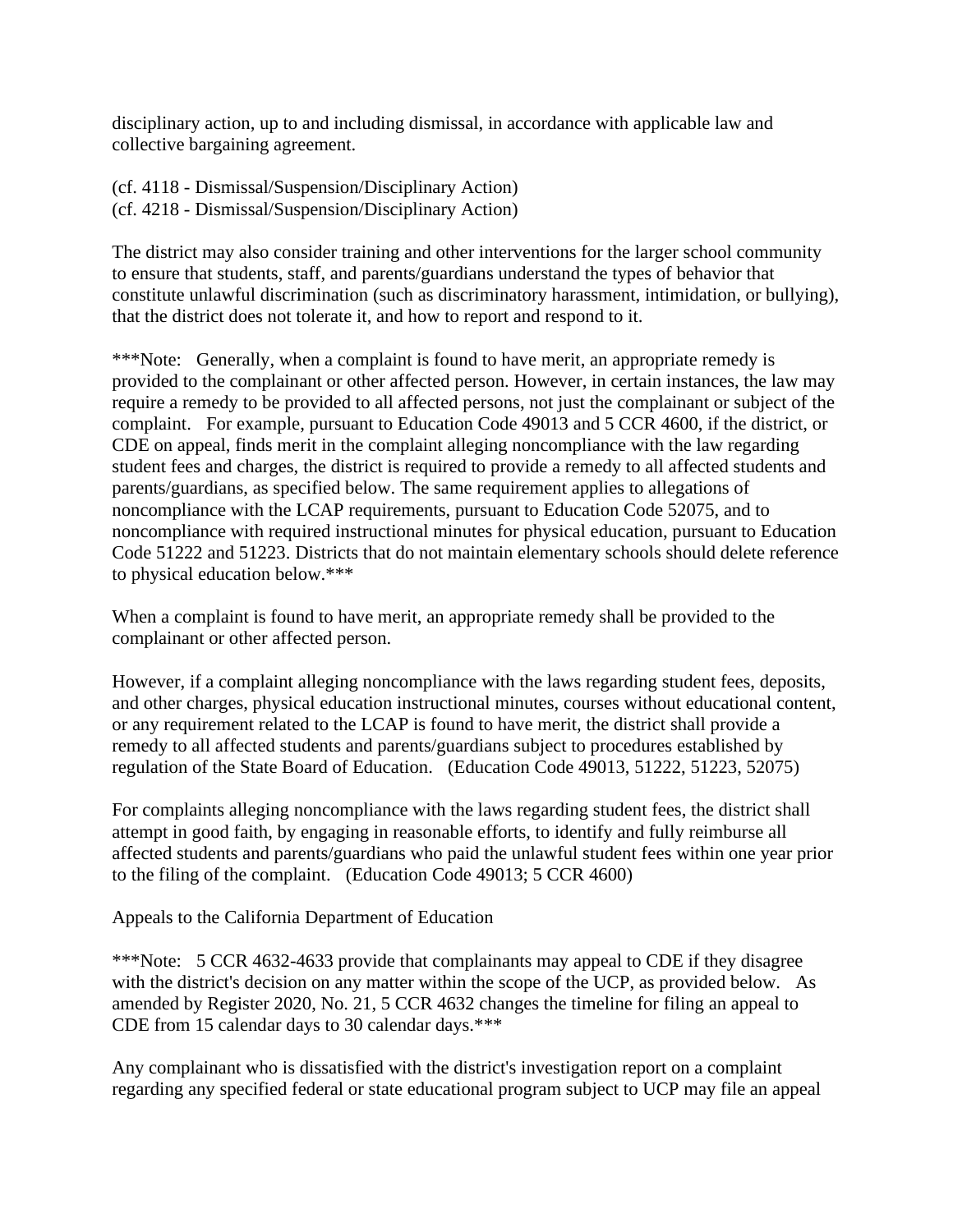in writing with CDE within 30 calendar days of receiving the district's investigation report. (5 CCR 4632)

\*\*\*Note: 5 CCR 4632, as amended by Register 2020, No. 21, expands the bases upon which an appeal may be filed with CDE.\*\*\*

The appeal shall be sent to CDE with a copy of the original locally filed complaint and a copy of the district's investigation report for that complaint. The complainant shall specify and explain the basis for the appeal, including as least one of the following: (5 CCR 4632)

1. The district failed to follow its complaint procedures.

2. Relative to the allegations of the complaint, the district's investigation report lacks material findings of fact necessary to reach a conclusion of law.

3. The material findings of fact in the district's investigation report are not supported by substantial evidence.

4. The legal conclusion in the district's investigation report is inconsistent with the law.

5. In a case in which the district found noncompliance, the corrective actions fail to provide a proper remedy.

\*\*\*Note: 5 CCR 4633, as amended by Register 2020, No. 21, requires the district to submit the following documents to CDE within 10 days after the district has been notified that an appeal has been filed. The district's failure to provide a timely and complete response may result in CDE ruling on the appeal without considering information from the district.\*\*\*

Upon notification by CDE that the district's investigation report has been appealed, the Superintendent or designee shall forward the following documents to CDE within 10 days of the date of notification: (5 CCR 4633)

- 1. A copy of the original complaint
- 2. A copy of the district's investigation report

3. A copy of the investigation file including, but not limited to, all notes, interviews, and documents submitted by the parties and gathered by the investigator

- 4. A report of any action taken to resolve the complaint
- 5. A copy of the district's UCP
- 6. Other relevant information requested by CDE

\*\*\*Note: Pursuant to 5 CCR 4632, as amended by Register 2020, No. 21, if CDE determines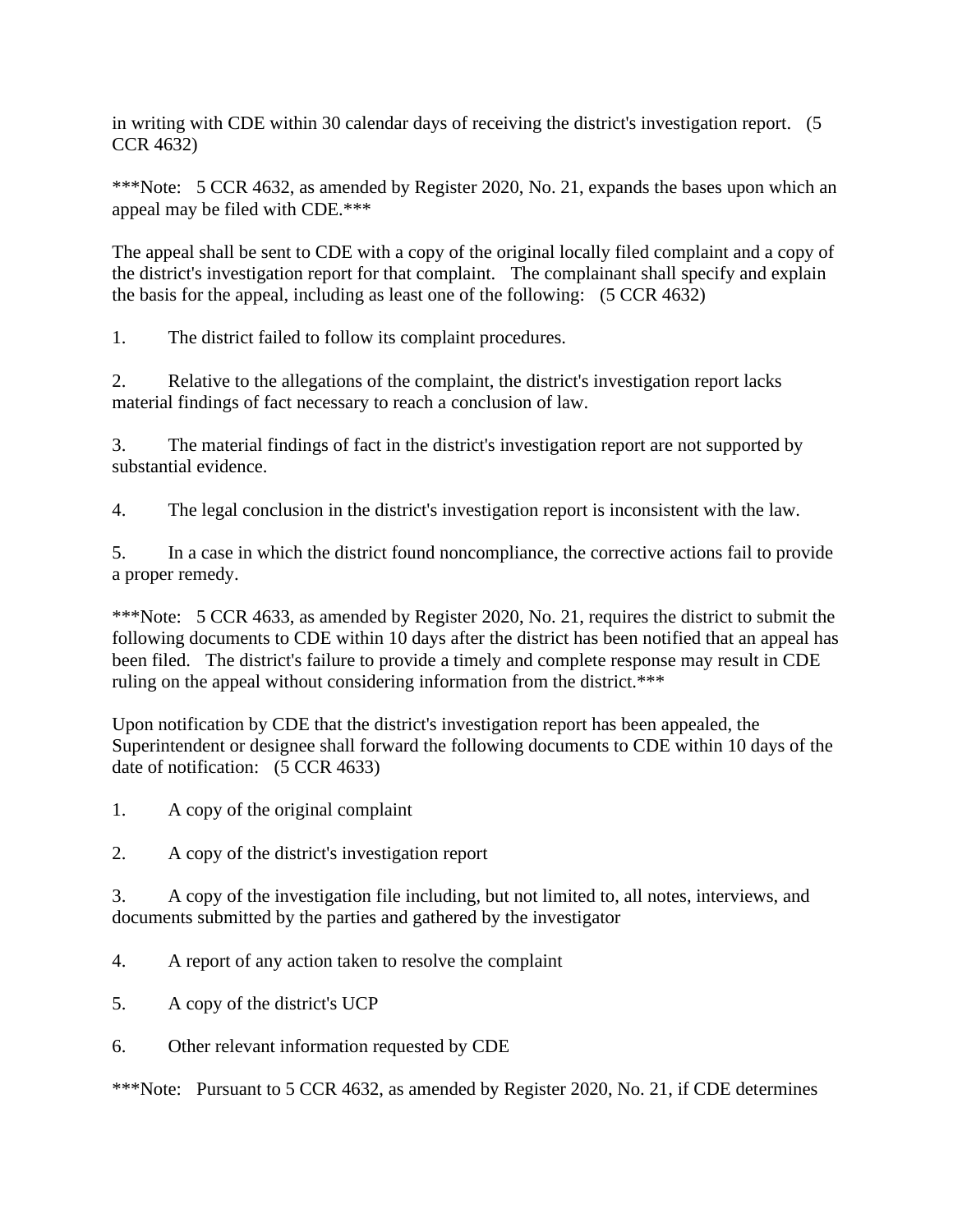that the district's investigation report failed to address an allegation raised by the complaint and subject to the UCP process, CDE will notify the district and direct the district to investigate and address such allegation(s) as follows.\*\*\*

If notified by CDE that the district's investigation report failed to address allegation(s) raised by the complaint, the district shall, within 20 days of the notification, provide CDE and the appellant with an amended investigation report that addresses the allegation(s) that were not addressed in the original investigation report. The amended report shall also inform the appellant of the right to separately appeal the amended report with respect to the allegation(s) that were not addressed in the original report. (5 CCR 4632)

\*\*\*Note: Pursuant to 5 CCR 4633, CDE is required to issue a written decision regarding the appeal within 60 days of CDE's receipt of the appeal, unless extended by written agreement with the appellant or documentation by CDE of exceptional circumstances. Within 30 days of the appeal decision, either party may request reconsideration by the Superintendent of Public Instruction or designee.\*\*\*

\*\*\*Note: Pursuant to 5 CCR 4650, CDE may directly intervene in a complaint without waiting for action by the district when certain conditions exist, including the following: (1) the complaint alleges failure to comply with the UCP, including failure to follow the required timelines and failure to implement the final investigation report; (2) the complainant requires anonymity due to the possibility of retaliation and would suffer immediate and irreparable harm if a complaint was filed and the complainant was named; or (3) the complainant would suffer immediate and irreparable harm as a result of an application of a districtwide policy that is in conflict with state or federal law and that filing a complaint would be futile.\*\*\*

Health and Safety Complaints in License-Exempt Preschool Programs

\*\*\*Note: The following section is for use by districts that operate any license-exempt CSPP program. Education Code 8235.5 mandates districts to adopt policies and procedures for resolving complaints regarding specified health and safety issues in a license-exempt CSPP program. Pursuant to Education Code 8235.5, the district must use the UCP, with modifications as necessary, to resolve such complaints. Pursuant to 5 CCR 4610, as amended by Register 2020, No. 21, such complaints must be addressed through the procedures described in 5 CCR 4690-4694.\*\*\*

\*\*\*Note: See the accompanying exhibits for a sample classroom notice and complaint form.\*\*\*

Any complaint regarding health or safety issues in a license-exempt CSPP program shall be addressed through the procedures described in 5 CCR 4690-4694.

In each license-exempt CSPP classroom, a notice shall be posted notifying parents/guardians, students, and teachers of the health and safety requirements of Title 5 regulations that apply to CSPP programs pursuant to Health and Safety Code 1596.7925 and the location at which to obtain a form to file any complaint alleging noncompliance with those requirements.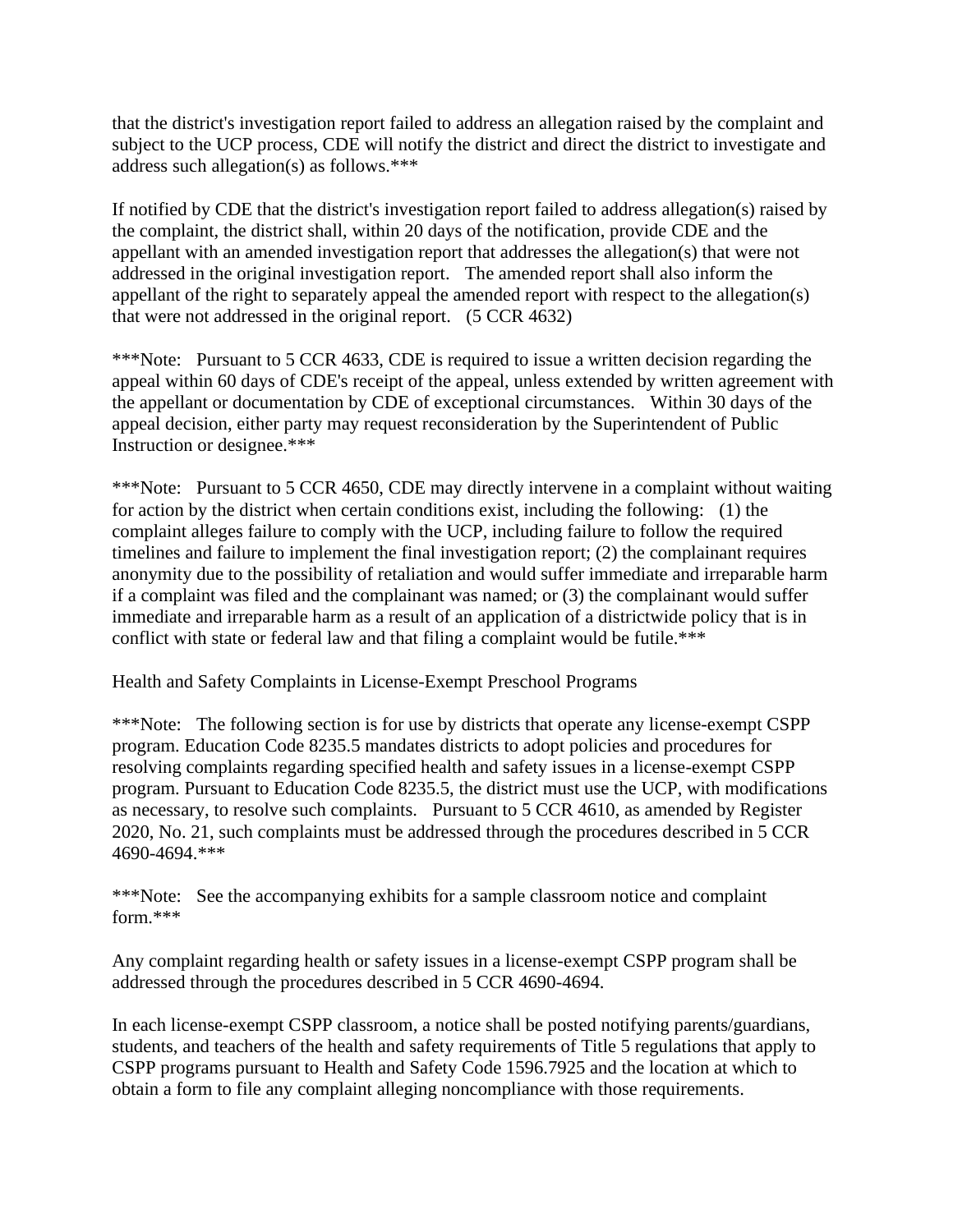(Education Code 8235.5; 5 CCR 4690)

The district's annual UCP notification distributed pursuant to 5 CCR 4622 shall clearly indicate which of its CSPP programs are operating as exempt from licensing and which CSPP programs are operating pursuant to requirements under Title 22 of the Code of Regulations. (5 CCR 4691)

Any complaint regarding specified health or safety issues in a license-exempt CSPP program shall be filed with the preschool program administrator or designee, and may be filed anonymously. The complaint form shall specify the location for filing the complaint and shall contain a space to indicate whether the complainant desires a response to the complaint. If it is determined that the complaint is beyond the authority of the preschool program administrator, the matter shall be forwarded to the Superintendent or designee in a timely manner, not to exceed 10 working days, for resolution. (Education Code 8235.5; 5 CCR 4690)

Investigation of a complaint regarding health or safety issues in a license-exempt CSPP program shall begin within 10 days of receipt of the complaint. (Education Code 8235.5; 5 CCR 4692)

The preschool administrator or designee shall remedy a valid complaint within a reasonable time period not to exceed 30 working days from the date the complaint was received. If the complainant has indicated on the complaint form a desire to receive a response to the complaint, the preschool administrator or Superintendent's designee shall, within 45 working days of the initial filing of the complaint, report the resolution of the complaint to the complainant and CDE's assigned field consultant. If the preschool administrator makes this report, the information shall be reported at the same time to the Superintendent or designee. (Education Code 8235.5; 5 CCR 4692)

If a complainant is not satisfied with the resolution of a complaint, the complainant has the right to describe the complaint to the Board at a regularly scheduled meeting and, within 30 days of the date of the written report, may file a written appeal of the district's decision to the Superintendent of Public Instruction in accordance with 5 CCR 4632. (Education Code 8235.5; 5 CCR 4693, 4694)

On a quarterly basis, the Superintendent or designee shall report summarized data on the nature and resolution of all CSPP health and safety complaints, including the number of complaints by general subject area with the number of resolved and unresolved complaints, to the Board at a regularly scheduled Board meeting and to the County Superintendent of Schools. (5 CCR 4693)

(3/19 5/20) 12/20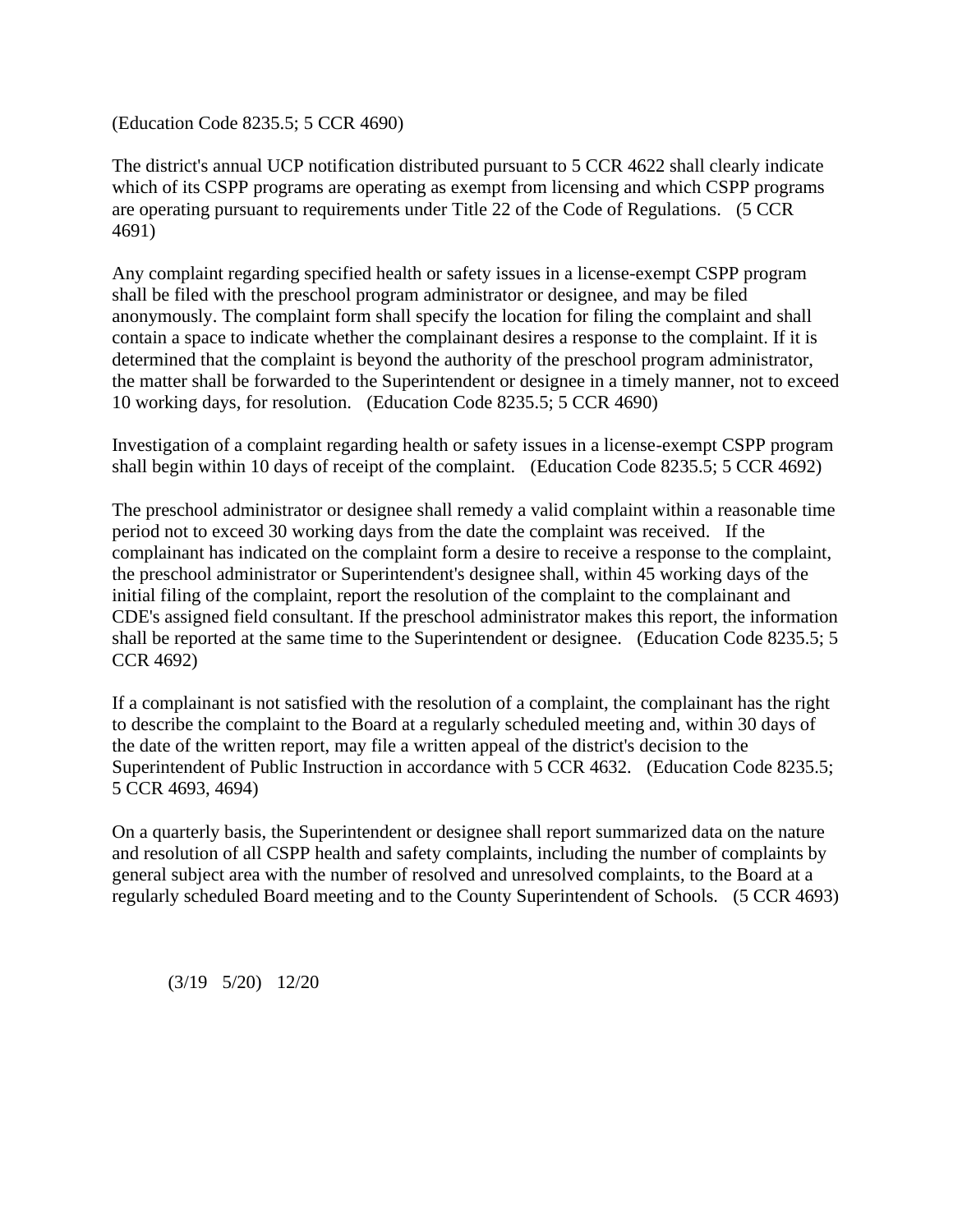### **Exhibit Uniform Complaint Procedures**

### E 1312.3 **Community Relations**

Exhibit 1

\*\*\*Note: Education Code 8235.5 requires that the following notice be posted in each classroom with a license-exempt California State Preschool Program (CSPP) (Education Code 8235-8239.1). The notice must include the health and safety requirements that apply to such CSPP programs pursuant to Health and Safety Code 1596.7925, which may be the subject of a complaint under the uniform complaint procedures.\*\*\*

### NOTICE TO PARENTS/GUARDIANS, STUDENTS, AND TEACHERS: PRESCHOOL COMPLAINT RIGHTS

Parents/Guardians, Students, and Teachers:

Pursuant to Education Code 8235.5, you are hereby notified that any California State Preschool Program that is exempt from licensure must have:

- 1. Outdoor shade that is safe and in good repair
- 2. Drinking water that is accessible and readily available throughout the day

3. Safe and sanitary restroom facilities with one toilet and handwashing fixture for every 15 children

4. Restroom facilities that are available only for preschoolers and kindergartners

5. Visual supervision of children at all times

6. Indoor and outdoor space that is properly contained or fenced and provides sufficient space for the number of children using the space at any given time

7. Playground equipment that is safe, in good repair, and age appropriate

\*\*\*Note: Education Code 8235.5 requires that the notice include the location to obtain a complaint form and provides that posting a notice downloadable from the California Department of Education's web site will satisfy this requirement. The law does not require that complaint forms be placed in any specific location. The following paragraph lists locations where complaint forms may be available and should be modified to reflect district practice, including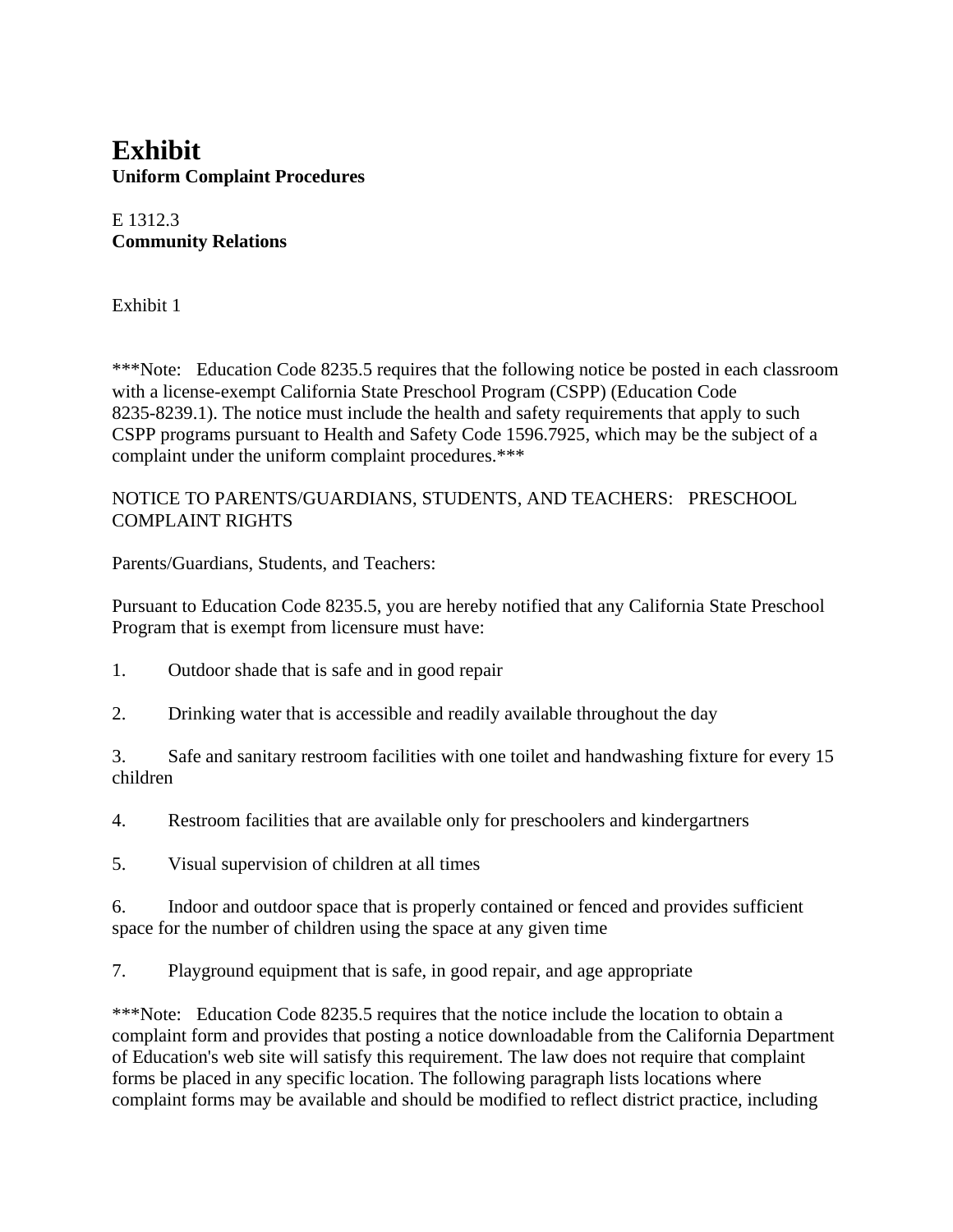adding the school and district web site addresses.\*\*\*

If you choose to file a complaint alleging that any of the above conditions is not being met, your complaint will be addressed through the district's uniform complaint procedures as required by law. A complaint form may be obtained at the school office or district office, or downloaded from the school or district web site. You may also download a copy of the California Department of Education complaint form from the following web site: http://www.cde.ca.gov/re/cp/uc. However, a complaint need not be filed using either the district's complaint form or the complaint form from the California Department of Education.

5/20

#### Exhibit 2

\*\*\*Note: Pursuant to Education Code 8235.5, uniform complaint procedures should be used for complaints alleging that a license-exempt California State Preschool Program (CSPP) does not comply with any of the health and safety requirements specified in Health and Safety Code 1596.7925.\*\*\*

\_\_\_\_\_\_\_\_\_\_\_\_\_\_\_\_\_\_\_\_\_\_\_\_\_\_\_\_\_\_\_\_\_\_\_\_\_\_\_\_\_\_\_\_\_\_\_\_\_\_\_\_\_\_\_\_\_\_\_\_\_\_\_\_\_\_\_

### PRESCHOOL COMPLAINT FORM: UNIFORM COMPLAINT PROCEDURES

Education Code 8235.5 requires that the district's uniform complaint procedures be used for the filing of complaints concerning noncompliance with health and safety standards for license-exempt California State Preschool Programs. The complaint and response are public documents as provided by law. Complaints may be filed anonymously. However, if you wish to receive a response to your complaint, you must provide the contact information below.

Response requested? \_\_Yes \_\_ No

| Contact information: (if response is requested)                |          |
|----------------------------------------------------------------|----------|
| Name: $\qquad \qquad$                                          |          |
|                                                                |          |
|                                                                | Evening: |
| E-mail address, if any:                                        |          |
| Date problem was observed:                                     |          |
| Location of the problem that is the subject of this complaint: |          |
|                                                                |          |
| Room number/name of room/location of facility:                 |          |

Only the following issues may be the subject of this complaint process. If you wish to complain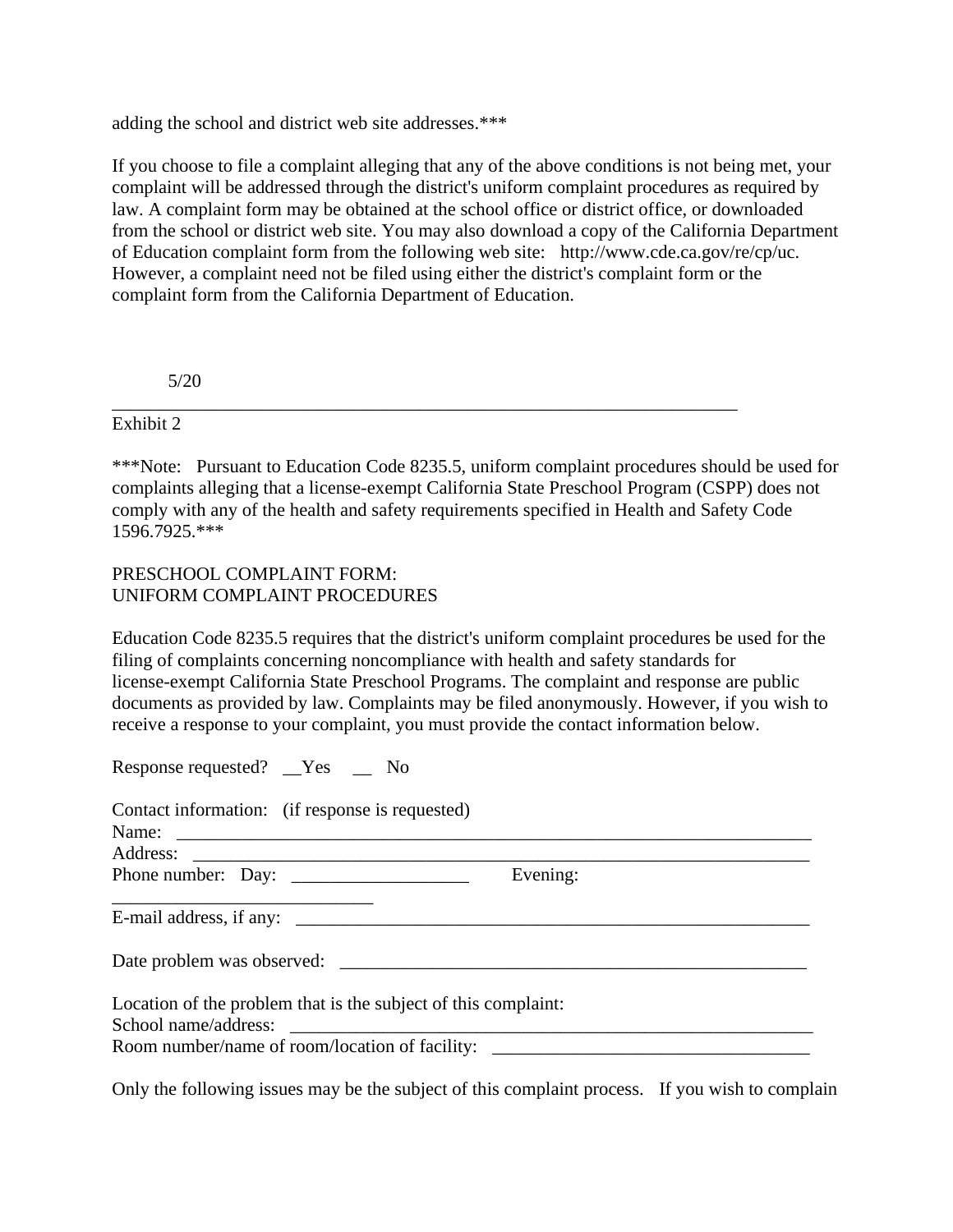about an issue not specified below, please contact the school or district for the appropriate district complaint procedure.

Specific issue(s) of the complaint: (Please check all that apply. A complaint may contain more than one allegation.)

The preschool does not have outdoor shade that is safe and in good repair.

Drinking water is not accessible and/or readily available throughout the day.

The preschool does not provide safe and sanitary restroom facilities with one toilet and handwashing fixture for every 15 children.

Restroom facilities are not available only for preschoolers and kindergartners.

The preschool program does not provide visual supervision of children at all times.

\_\_ Indoor or outdoor space is not properly contained or fenced or does not provide sufficient space for the number of children using the space at any given time.

Playground equipment is not safe, in good repair, or age appropriate.

Please describe the issue of your complaint in detail. You may attach additional pages and include as much text as necessary to fully describe the situation.

\_\_\_\_\_\_\_\_\_\_\_\_\_\_\_\_\_\_\_\_\_\_\_\_\_\_\_\_\_\_\_\_\_\_\_\_\_\_\_\_\_\_\_\_\_\_\_\_\_\_\_\_\_\_\_\_\_\_\_\_\_\_\_\_\_\_\_\_\_\_\_\_\_\_\_ \_\_\_\_\_\_\_\_\_\_\_\_\_\_\_\_\_\_\_\_\_\_\_\_\_\_\_\_\_\_\_\_\_\_\_\_\_\_\_\_\_\_\_\_\_\_\_\_\_\_\_\_\_\_\_\_\_\_\_\_\_\_\_\_\_\_\_\_\_\_\_\_\_\_\_ \_\_\_\_\_\_\_\_\_\_\_\_\_\_\_\_\_\_\_\_\_\_\_\_\_\_\_\_\_\_\_\_\_\_\_\_\_\_\_\_\_\_\_\_\_\_\_\_\_\_\_\_\_\_\_\_\_\_\_\_\_\_\_\_\_\_\_\_\_\_\_\_\_\_\_ \_\_\_\_\_\_\_\_\_\_\_\_\_\_\_\_\_\_\_\_\_\_\_\_\_\_\_\_\_\_\_\_\_\_\_\_\_\_\_\_\_\_\_\_\_\_\_\_\_\_\_\_\_\_\_\_\_\_\_\_\_\_\_\_\_\_\_\_\_\_\_\_\_\_\_ \_\_\_\_\_\_\_\_\_\_\_\_\_\_\_\_\_\_\_\_\_\_\_\_\_\_\_\_\_\_\_\_\_\_\_\_\_\_\_\_\_\_\_\_\_\_\_\_\_\_\_\_\_\_\_\_\_\_\_\_\_\_\_\_\_\_\_\_\_\_\_\_\_\_\_ \_\_\_\_\_\_\_\_\_\_\_\_\_\_\_\_\_\_\_\_\_\_\_\_\_\_\_\_\_\_\_\_\_\_\_\_\_\_\_\_\_\_\_\_\_\_\_\_\_\_\_\_\_\_\_\_\_\_\_\_\_\_\_\_\_\_\_\_\_\_\_\_\_\_\_

\*\*\*Note: Education Code 8235.5 requires complaints identified above to be filed with the preschool administrator or designee. Districts should specify the names and/or locations in the spaces below.\*\*\*

Please file this complaint at the following location:

\_\_\_\_\_\_\_\_\_\_\_\_\_\_\_\_\_\_\_\_\_\_\_\_\_\_\_\_\_\_\_\_\_\_\_\_\_\_\_\_\_\_\_\_\_\_

\_\_\_\_\_\_\_\_\_\_\_\_\_\_\_\_\_\_\_\_\_\_\_\_\_\_\_\_\_\_\_\_\_\_\_\_\_\_\_\_\_\_\_\_\_\_

(preschool administrator or designee)

(address)

Please provide a signature below. If you wish to remain anonymous, a signature is not required. However, all complaints, even anonymous ones, should be dated.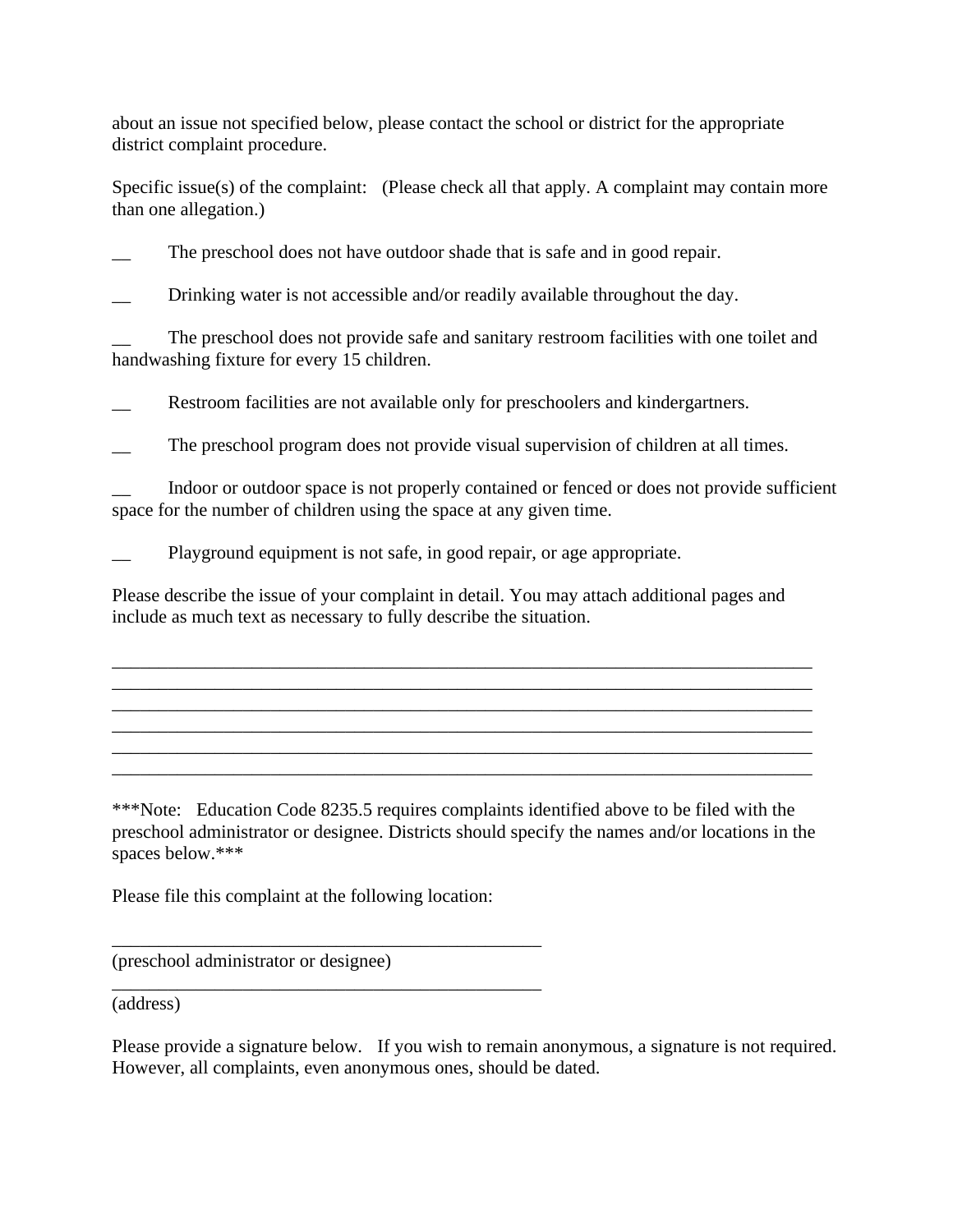(Signature)

(Date)

 $5/20$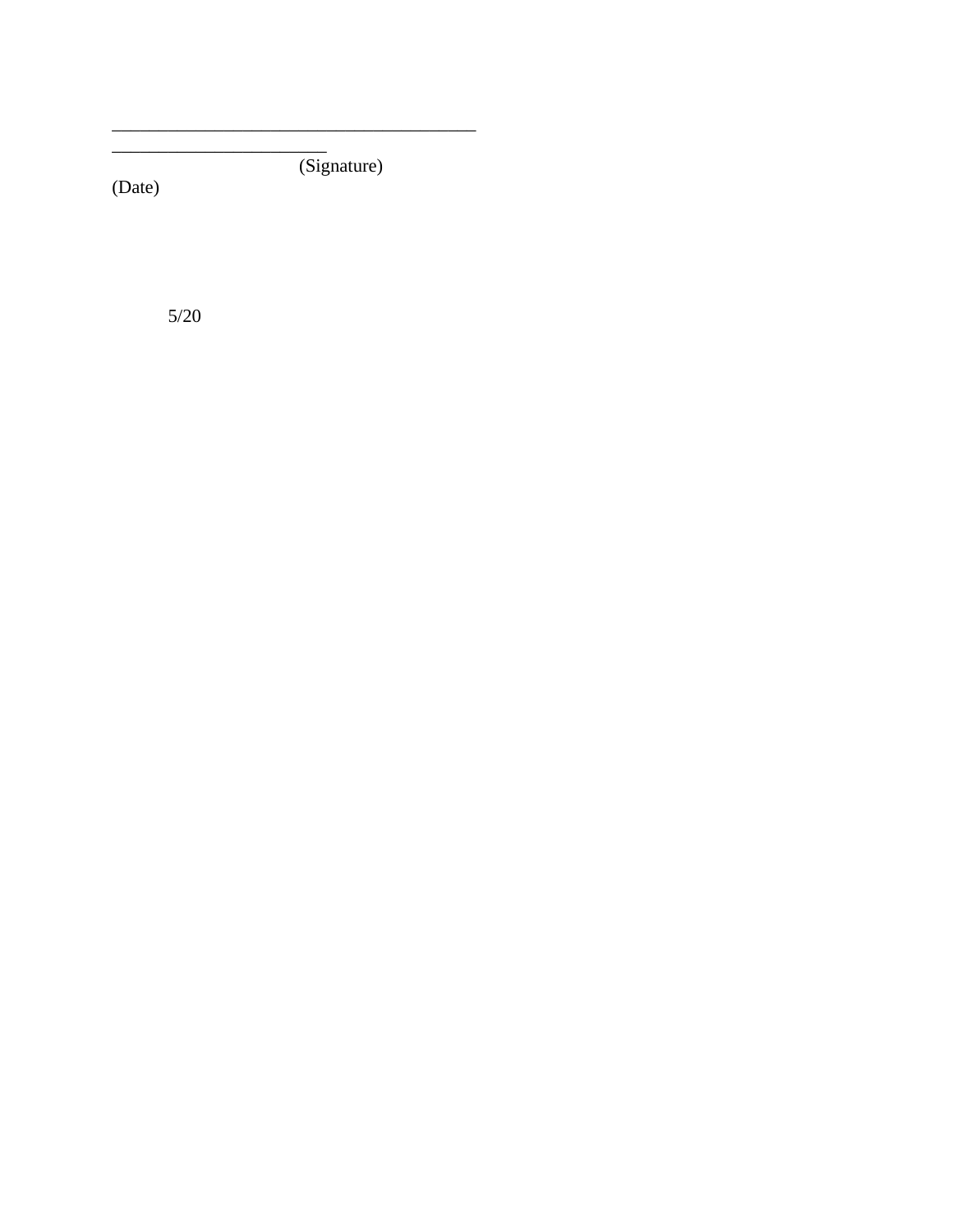# **Administrative Regulation**

**Williams Uniform Complaint Procedures**

### AR 1312.4 **Community Relations**

\*\*\*Note: Education Code 35186 mandates that districts establish policies and procedures to address complaints regarding insufficiency of textbooks and instructional materials, teacher vacancy or misassignment, and emergency or urgent facilities conditions that pose a threat to the health and safety of students or staff. When such a complaint is filed with the district, the district is required to investigate and resolve the complaint in accordance with the Williams uniform complaint procedures established pursuant to 5 CCR 4680-4687.\*\*\*

\*\*\*Note: It is recommended that districts use these procedures only for complaints specified in law and this administrative regulation. See BP/AR 1312.3 - Uniform Complaint Procedures for a discussion of the types of complaints subject to the uniform complaint procedures established pursuant to 5 CCR 4600-4670. For procedures related to complaints about employees, see BP/AR 1312.1 - Complaints Concerning District Employees. For complaints concerning the district's adoption and selection of specific instructional materials, see BP/AR 1312.2 - Complaints Concerning Instructional Materials. For complaints regarding the district's nutrition program, see BP 3555 - Nutrition Program Compliance.\*\*\*

### Types of Complaints

The district shall use the procedures described in this administrative regulation only to investigate and resolve the following:

1. Complaints regarding the insufficiency of textbooks and instructional materials, including any complaint alleging that: (Education Code 35186; 5 CCR 4681)

a. A student, including an English learner, does not have standards-aligned textbooks or instructional materials or state- or district-adopted textbooks or other required instructional materials to use in class.

b. A student does not have access to textbooks or instructional materials to use at home or after school. This does not require two sets of textbooks or instructional materials for each student.

c. Textbooks or instructional materials are in poor or unusable condition, have missing pages, or are unreadable due to damage.

d. A student was provided photocopied sheets from only a portion of a textbook or instructional materials to address a shortage of textbooks or instructional materials.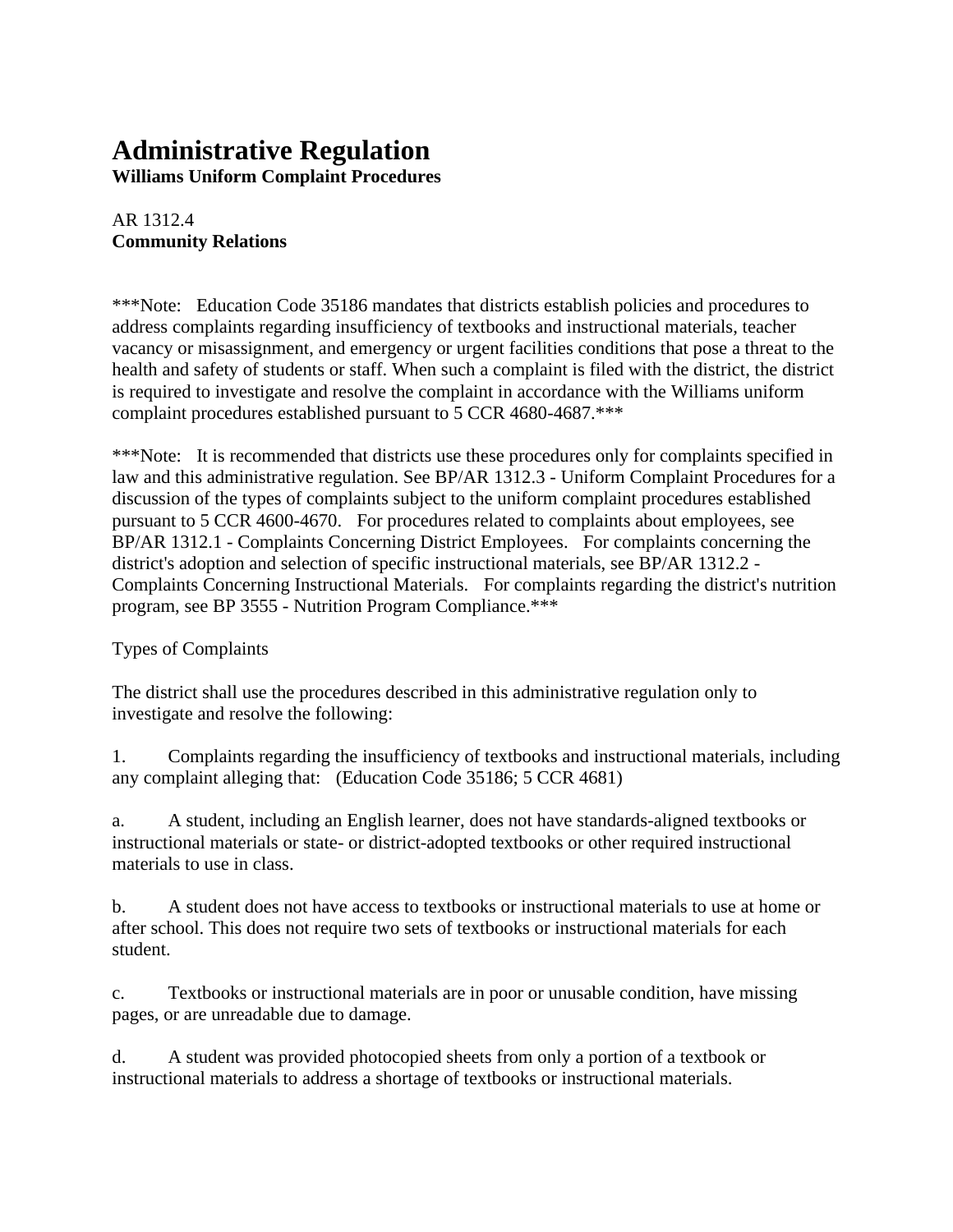(cf. 6161.1 - Selection and Evaluation of Instructional Materials)

2. Complaints regarding teacher vacancy or misassignment, including any complaint alleging that: (Education Code 35186; 5 CCR 4682)

a. A semester begins and a teacher vacancy exists.

b. A teacher who lacks credentials or training to teach English learners is assigned to teach a class with more than 20 percent English learners in the class.

(cf. 4112.22 - Staff Teaching English Learners)

c. A teacher is assigned to teach a class for which the teacher lacks subject matter competency.

Teacher vacancy means a position to which a single designated certificated employee has not been assigned at the beginning of the year for an entire year or, if the position is for a one-semester course, a position to which a single designated certificated employee has not been assigned at the beginning of the semester for an entire semester. (Education Code 35186; 5 CCR 4600)

Beginning of the year or semester means the first day classes necessary to serve all the students enrolled are established with a single designated certificated employee assigned for the duration of the class, but not later than 20 working days after the first day students attend classes for that semester. (5 CCR 4600)

Misassignment means the placement of a certificated employee in a teaching or services position for which the employee does not hold a legally recognized certificate or credential or the placement of a certificated employee in a teaching or services position that the employee is not otherwise authorized by statute to hold. (Education Code 35186; 5 CCR 4600)

(cf. 4112.2 - Certification) (cf. 4113 - Assignment)

3. Complaints regarding the condition of school facilities, including any complaint alleging that: (Education Code 35186; 5 CCR 4683)

a. A condition poses an emergency or urgent threat to the health or safety of students or staff.

Emergency or urgent threat means structures or systems that are in a condition that poses a threat to the health and safety of students or staff while at school, including, but not limited to, gas leaks; nonfunctioning heating, ventilation, fire sprinklers, or air-conditioning systems; electrical power failure; major sewer line stoppage; major pest or vermin infestation; broken windows or exterior doors or gates that will not lock and that pose a security risk; abatement of hazardous materials previously undiscovered that pose an immediate threat to students or staff; structural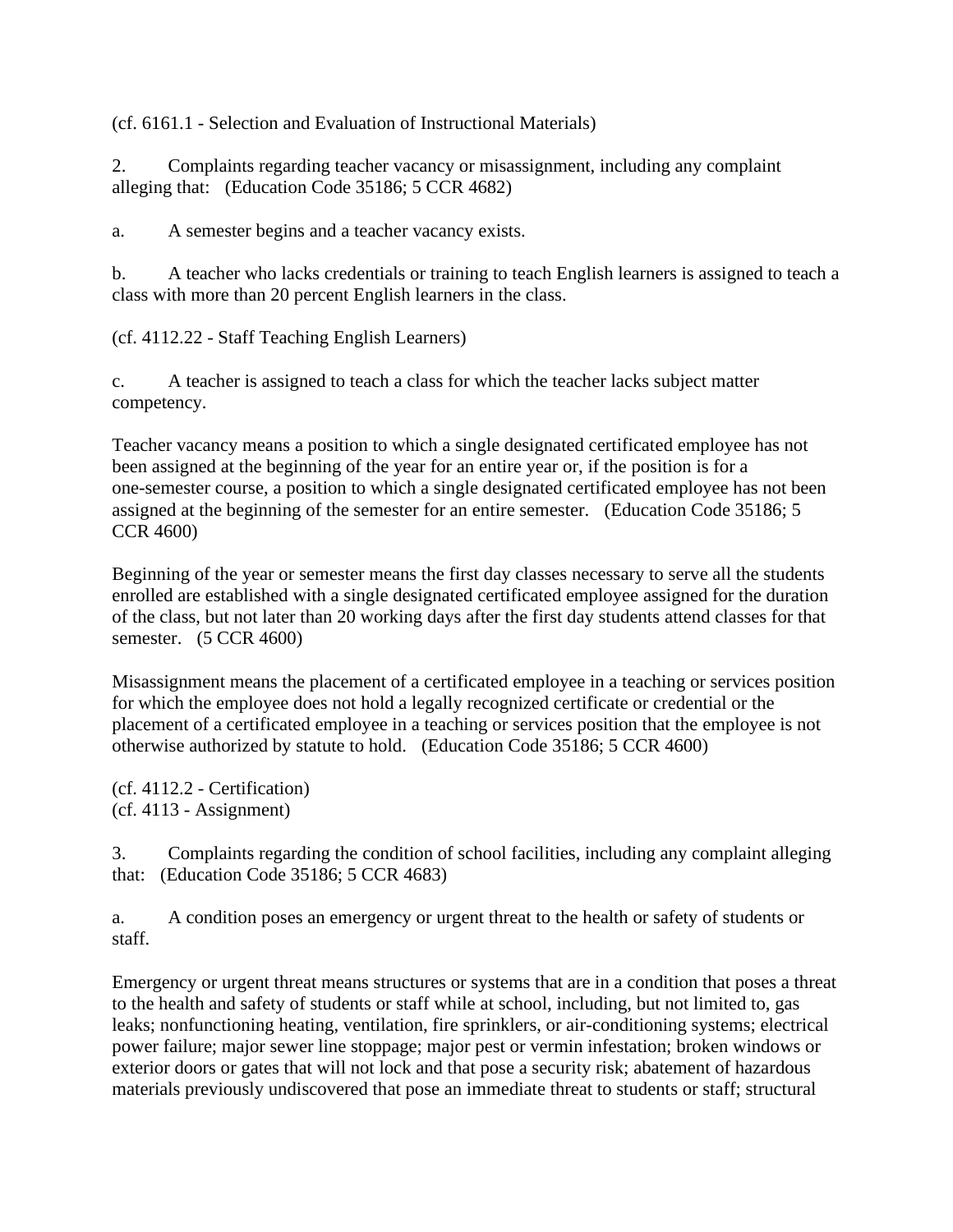damage creating a hazardous or uninhabitable condition; or any other condition deemed appropriate. (Education Code 17592.72)

b. A school restroom has not been cleaned, maintained, or kept open in accordance with Education Code 35292.5.

Clean or maintained school restroom means a school restroom has been cleaned or maintained regularly, is fully operational, or has been stocked at all times with toilet paper, soap, or paper towels or functional hand dryers. (Education Code 35292.5)

Open restroom means the school has kept all restrooms open during school hours when students are not in classes and has kept a sufficient number of restrooms open during school hours when students are in classes. This does not apply when the temporary closing of the restroom is necessary for student safety or to make repairs. (Education Code 35292.5)

\*\*\*Note: The following optional paragraph is for use by districts that maintain any of grades 6-12. Education Code 35292.6 requires a school that serves any of grades 6-12 and meets a 40 percent student poverty threshold, as defined in 20 USC 6314, to stock at least 50 percent of the school's restrooms with feminine hygiene products for use in connection with the menstrual cycle, and to not charge students for such products. See AR 3517 - Facilities Inspection. Although Education Code 35292.6 does not require a complaint process, it is recommended that the Williams uniform complaint procedures be used to address any allegation of noncompliance with Education Code 35292.6 in order to ensure consistency in the procedures that districts use to address allegations of noncompliance with all restroom maintenance requirements.\*\*\*

In any district school serving any of grades 6-12 in which 40 percent or more of the students in the school or school attendance area are from low-income families, as defined in 20 USC 6314, a complaint may be filed alleging noncompliance with the requirement of Education Code 35292.6 to stock, at all times, at least half of the restrooms in the school with feminine hygiene products and to not charge students for the use of such products.

(cf. 3514 - Environmental Safety) (cf. 3517 - Facilities Inspection)

Forms and Notices

The Superintendent or designee shall ensure a Williams complaint form is available at each school. However, complainants need not use the district's complaint form in order to file a complaint. (Education Code 35186; 5 CCR 4680)

\*\*\*Note: Education Code 35186 requires that the district's complaint form contain the elements stated in the following paragraph. In addition, Education Code 35186 requires that a notice be posted in each classroom in each school in the district, as specified below. See the accompanying exhibits for a sample form and classroom notice.\*\*\*

The Superintendent or designee shall ensure that the district's complaint form specifies the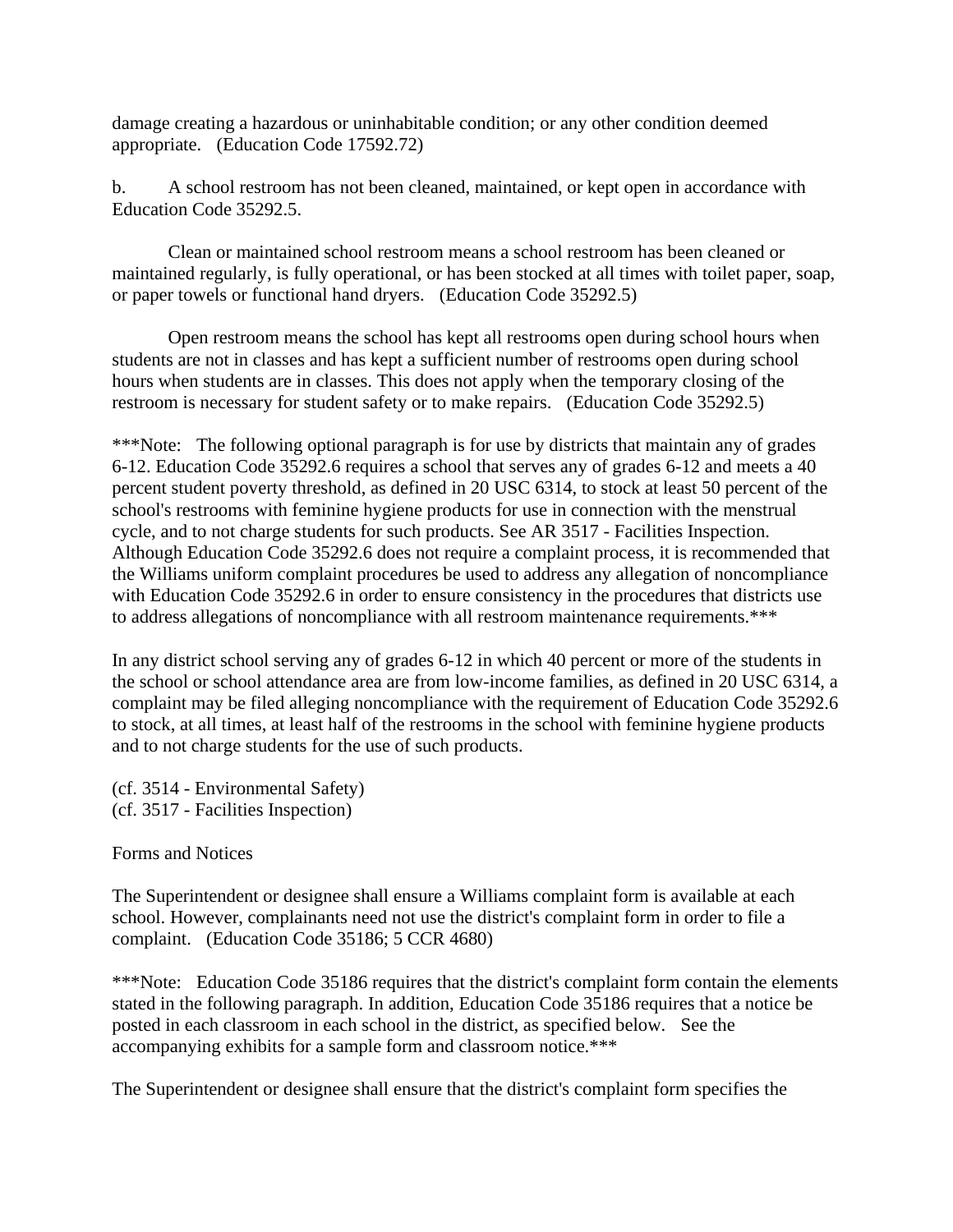location for filing a complaint and contains a space to indicate whether the complainant desires a response to the complaint. A complainant may add as much text to explain the complaint as desired. (Education Code 35186; 5 CCR 4680)

The Superintendent or designee shall post in each classroom in each school a notice containing the components specified in Education Code 35186. (Education Code 35186)

#### Filing of Complaint

\*\*\*Note: Education Code 35186 requires that complaints be investigated and resolved within the timelines specified below. During the Federal Program Monitoring (FPM) process, CDE staff will expect to see statements regarding the filing of the complaint, the investigation, timelines, and the complainant's right to appeal to the Governing Board and to appeal facilities complaints to CDE, as detailed in the following section and the section "Investigation and Response" below.\*\*\*

A complaint alleging any condition(s) specified in the section "Types of Complaints" above shall be filed with the principal or designee at the school in which the complaint arises. A complaint about problems beyond the authority of the principal shall be forwarded to the Superintendent or designee in a timely manner, but not to exceed 10 working days. Complaints may be filed anonymously. (Education Code 35186; 5 CCR 4680)

### Investigation and Response

The principal or a designee of the Superintendent shall make all reasonable efforts to investigate any problem within the principal's or designee's authority. (Education Code 35186; 5 CCR 4685)

The principal or Superintendent's designee shall remedy a valid complaint within a reasonable time period not to exceed 30 working days from the date the complaint was received. (Education Code 35186; 5 CCR 4685)

If the complainant has indicated on the complaint form a desire to receive a response to the complaint, the principal or Superintendent's designee shall report the resolution of the complaint to the complainant within 45 working days of the initial filing of the complaint. If the principal makes this report, the information shall be reported at the same time to the Superintendent or designee. (Education Code 35186; 5 CCR 4680, 4685)

\*\*\*Note: Education Code 48985 specifies that, when 15 percent or more of the students enrolled in a particular school speak a single primary language other than English, all notices, reports, statements, or records sent to the parents/guardians of such students be written in English and in the primary language. Education Code 35186 requires that, when Education Code 48985 is applicable, any response requested by the complainant must be written in English and in the primary language in which the complaint was filed.\*\*\*

When Education Code 48985 is applicable and the complainant has requested a response, the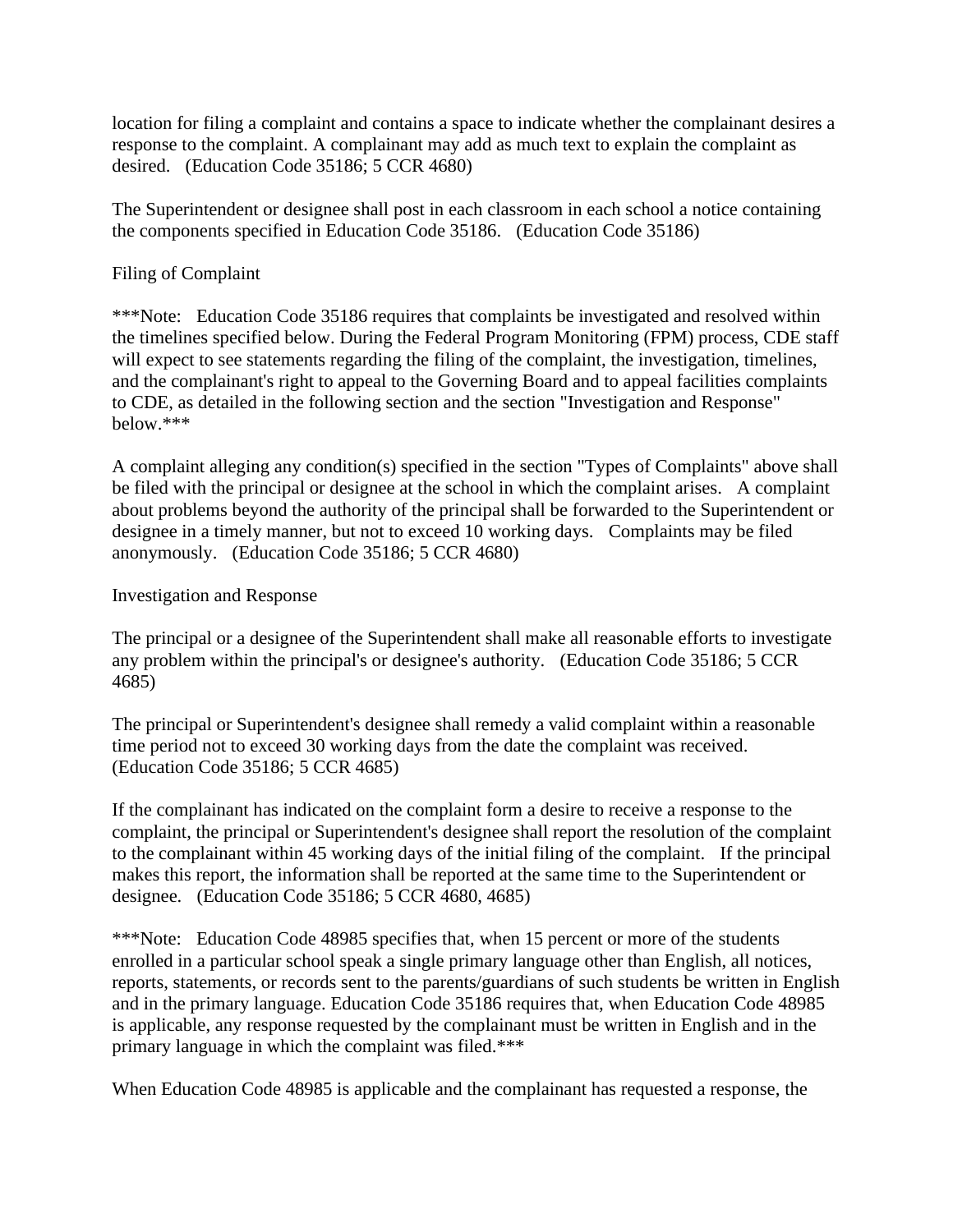response shall be written in English and in the primary language in which the complaint was filed. (Education Code 35186)

If a complainant is not satisfied with the resolution of a complaint, the complainant has the right to describe the complaint to the Governing Board at a regularly scheduled meeting. (Education Code 35186; 5 CCR 4686)

For any complaint concerning a facilities condition that poses an emergency or urgent threat to the health or safety of students or staff as described in item #3a in the section "Types of Complaints" above, a complainant who is not satisfied with the resolution proffered by the principal or Superintendent or designee may file an appeal to the Superintendent of Public Instruction within 15 days of receiving the district's response. The complainant shall comply with the appeal requirements specified in 5 CCR 4632. (Education Code 35186; 5 CCR 4687)

All complaints and written responses shall be public records. (Education Code 35186; 5 CCR 4686)

(cf. 1340 - Access to District Records)

Reports

\*\*\*Note: During the FPM process, CDE staff will expect to see the following statement.\*\*\*

On a quarterly basis, the Superintendent or designee shall report, to the Board at a regularly scheduled public Board meeting and to the County Superintendent of Schools, summarized data on the nature and resolution of all complaints. The report shall include the number of complaints by general subject area with the number of resolved and unresolved complaints. (Education Code 35186; 5 CCR 4686)

Legal Reference: EDUCATION CODE 234.1 Prohibition of discrimination, harassment, intimidation, and bullying 1240 County superintendent of schools, duties 17592.72 Urgent or emergency repairs, School Facility Emergency Repair Account 33126 School accountability report card 35186 Williams uniform complaint procedures 35292.5-35292.6 Restrooms, maintenance and cleanliness 48985 Notice to parents in language other than English 60119 Hearing on sufficiency of instructional materials CODE OF REGULATIONS, TITLE 5 4600-4670 Uniform complaint procedures 4680-4687 Williams uniform complaint procedures UNITED STATES CODE, TITLE 20 6314 Title I schoolwide program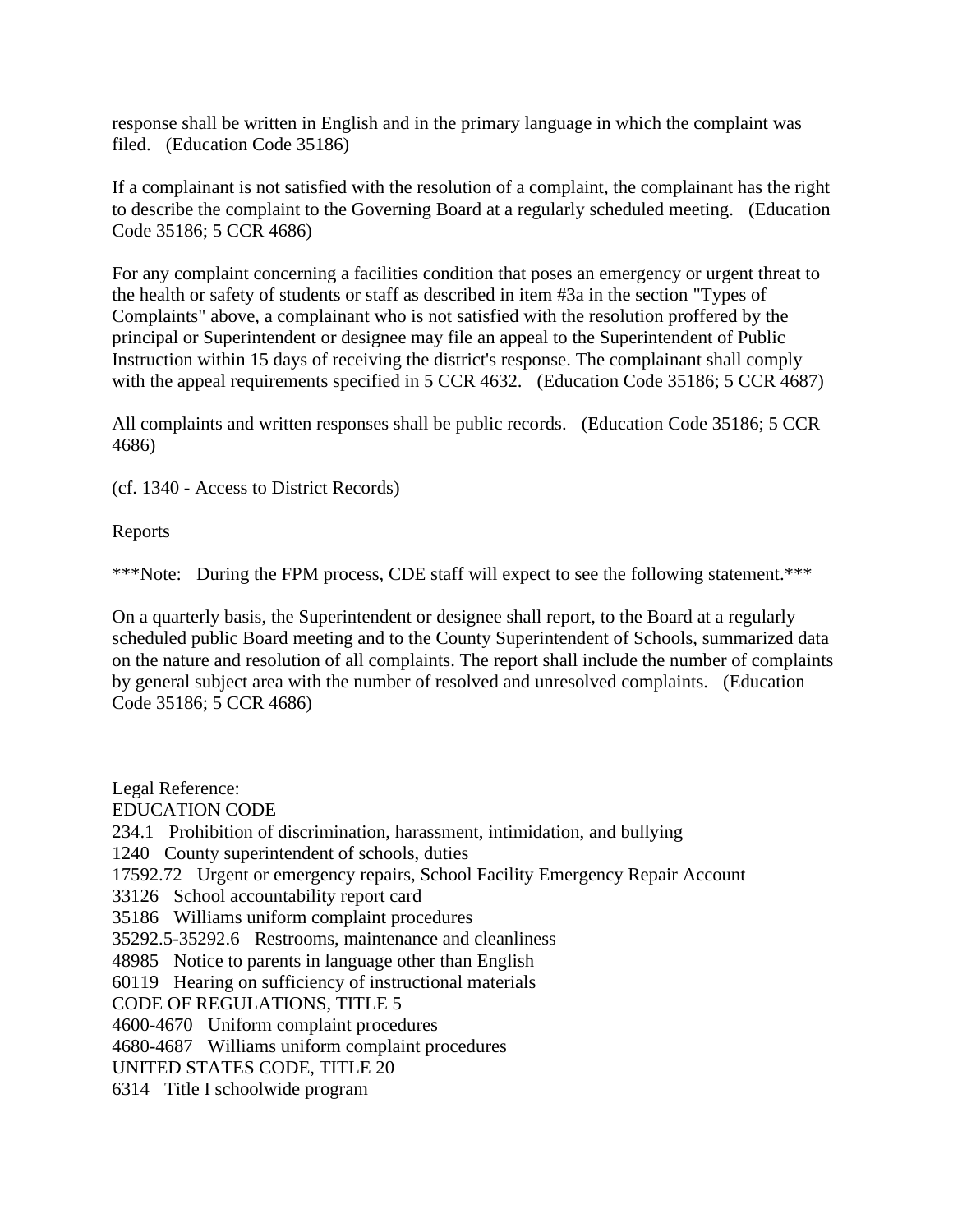Management Resources: WEB SITES CSBA: http://www.csba.org California County Superintendents Educational Services Association: http://www.ccsesa.org California Department of Education, Williams case: http://www.cde.ca.gov/eo/ce/wc State Allocation Board, Office of Public School Construction: http://www.opsc.dgs.ca.gov

(8/14 3/19) 5/20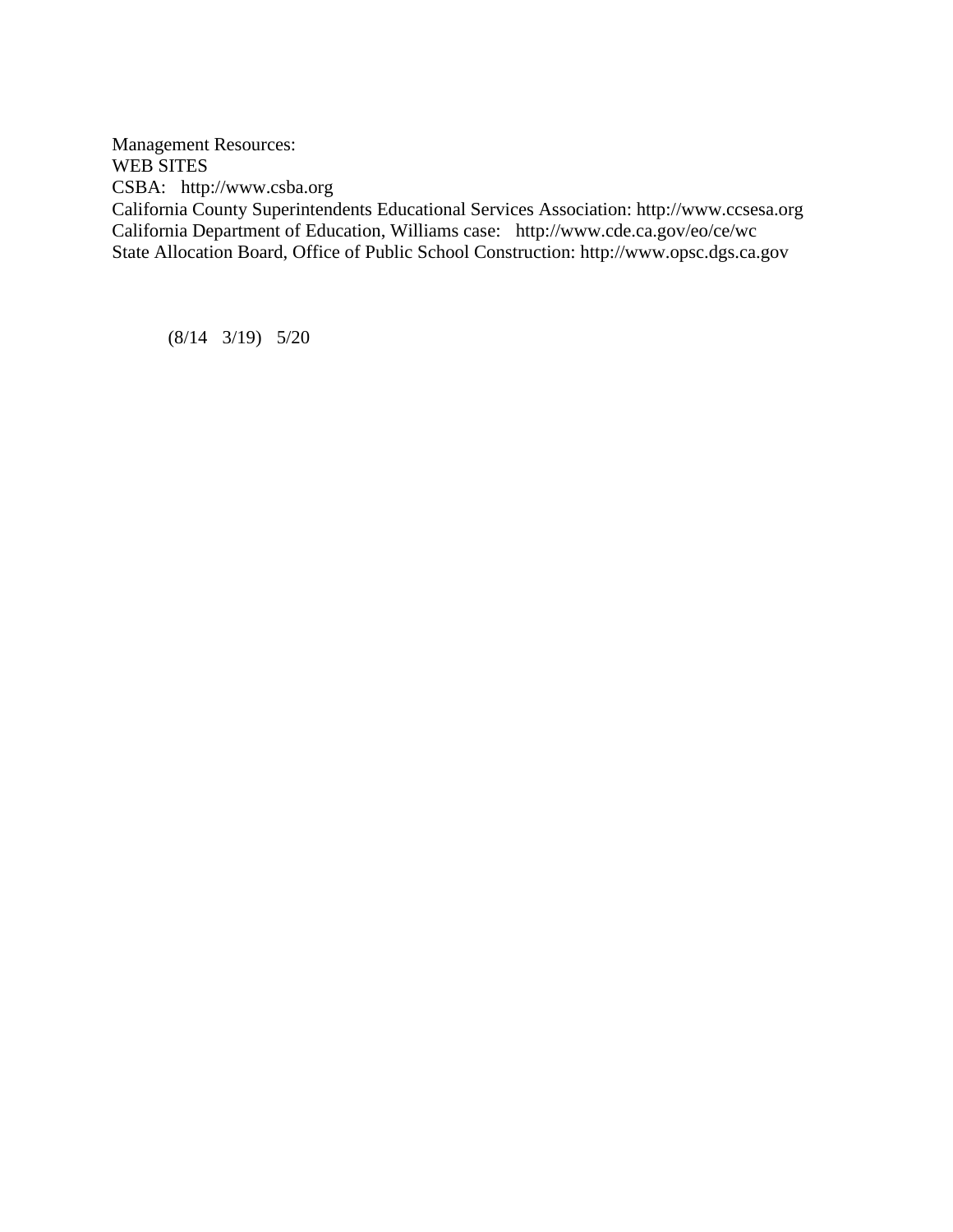### **Exhibit Williams Uniform Complaint Procedures**

E 1312.4 **Community Relations**

Exhibit (1) 1312.4

\*\*\*Note: Education Code 35186 requires that the following notice be posted in each K-12 classroom in each school in the district. During the Federal Program Monitoring process, California Department of Education (CDE) staff will check to ensure that a notice is placed in each classroom in each school and that the notice contains all the information described below.\*\*\*

### NOTICE TO PARENTS/GUARDIANS, STUDENTS, AND TEACHERS: K-12 COMPLAINT RIGHTS

Parents/Guardians, Students, and Teachers:

Pursuant to Education Code 35186, you are hereby notified that:

1. There should be sufficient textbooks and instructional materials. That means each student, including an English learner, must have a textbook or instructional materials, or both, to use in class and to take home.

2. School facilities must be clean, safe, and maintained in good repair.

3. There should be no teacher vacancies or misassignments. There should be a teacher assigned to each class and not a series of substitutes or other temporary teachers. The teacher should have the proper credential to teach the class, including the certification required to teach English learners, if present.

Misassignment means the placement of a certificated employee in a teaching or services position for which the employee does not hold a legally recognized certificate or credential or the placement of a certificated employee in a teaching or services position that the employee is not otherwise authorized by statute to hold.

Teacher vacancy means a position to which a single designated certificated employee has not been assigned at the beginning of the year for an entire year or, if the position is for a one-semester course, a position to which a single designated certificated employee has not been assigned at the beginning of a semester for an entire semester.

\*\*\*Note: Education Code 35186 requires that the notice inform parents/guardians of the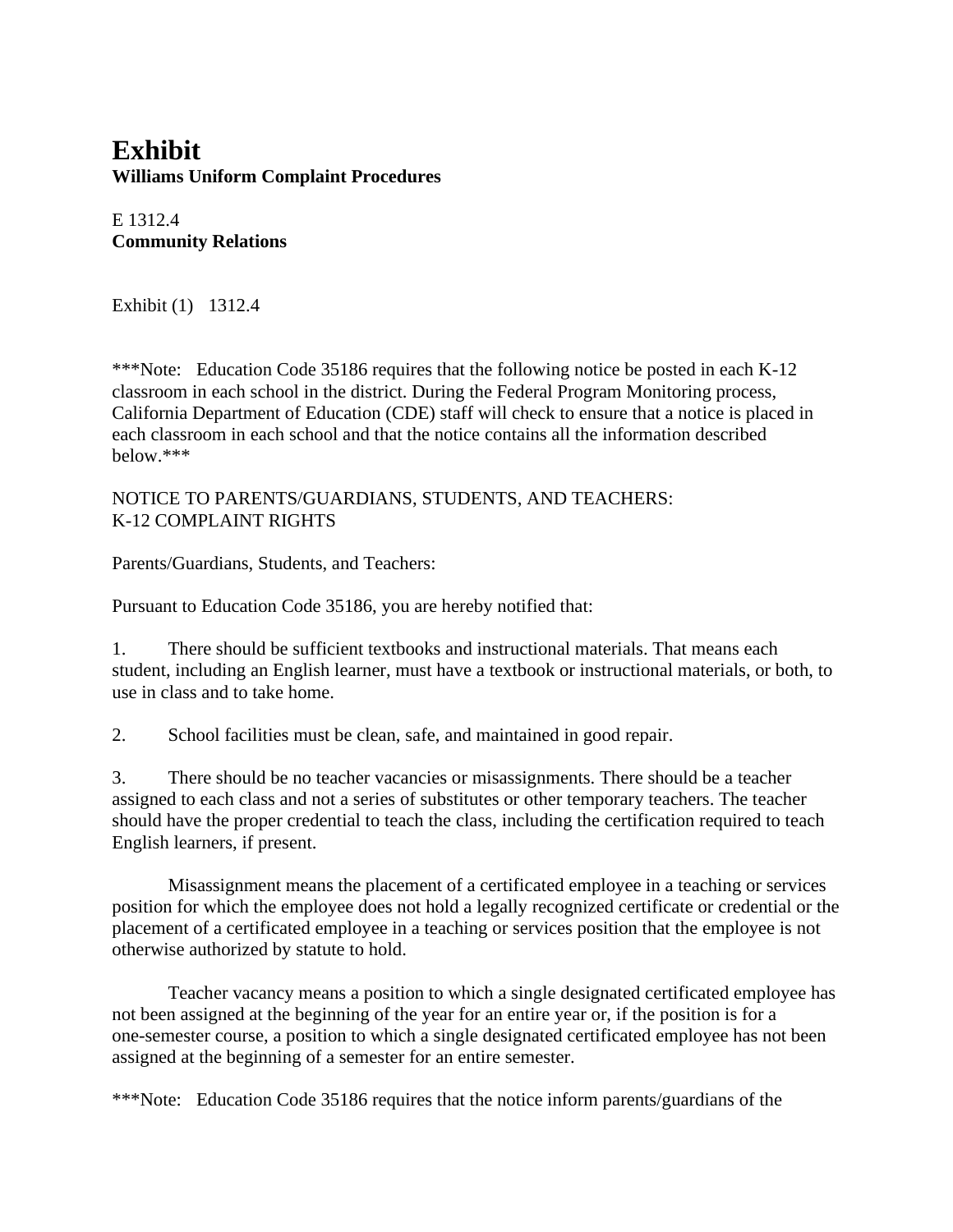location to obtain a complaint form and provides that posting a notice downloadable from the CDE's web site will satisfy this requirement. The law does not require that complaint form be placed in any specific location. The following paragraph lists locations where complaint forms may be available and should be modified to reflect district practice, including adding the school and district web site addresses.\*\*\*

If you choose to file a complaint alleging that any of the above conditions is not being met, your complaint will be addressed through the district's Williams uniform complaint procedures as required by law. A complaint form may be obtained at the school office or district office, or downloaded from the school or district web site. You may also download a copy of the California Department of Education complaint form from the following web site: http://www.cde.ca.gov/re/cp/uc. However, a complaint need not be filed using either the district's complaint form or the complaint form from the California Department of Education.

(11/07 8/14) 3/19

### Exhibit (2) 1312.4

### WILLIAMS UNIFORM COMPLAINT PROCEDURES

\_\_\_\_\_\_\_\_\_\_\_\_\_\_\_\_\_\_\_\_\_\_\_\_\_\_\_\_\_\_\_\_\_\_\_\_\_\_\_\_\_\_\_\_\_\_\_\_\_\_\_\_\_\_\_\_\_\_\_\_

\*\*\*Note: Education Code 35186 creates the Williams uniform complaint procedures for the filing of complaints concerning deficiencies in textbooks or instructional materials, conditions of facilities that are not maintained in a clean or safe manner or in good repair, or teacher vacancy or misassignment. The following form contains elements required by Education Code 35186 and 5 CCR 4681-4683. During the Federal Program Monitoring process, California Department of Education staff will check to ensure that the complaint form includes all of the elements specified below.\*\*\*

#### K-12 COMPLAINT FORM: WILLIAMS UNIFORM COMPLAINT PROCEDURES

Education Code 35186 creates a procedure for the filing of complaints concerning deficiencies related to instructional materials, conditions of facilities that are not maintained in a clean or safe manner or in good repair, or teacher vacancy or misassignment. The complaint and response are public documents as provided by law. Complaints may be filed anonymously. However, if you wish to receive a response to your complaint, you must provide the contact information below.

Response requested? \_\_ Yes \_\_ No

|          | Contact information: (if response is requested) |
|----------|-------------------------------------------------|
| Name:    |                                                 |
| Address: |                                                 |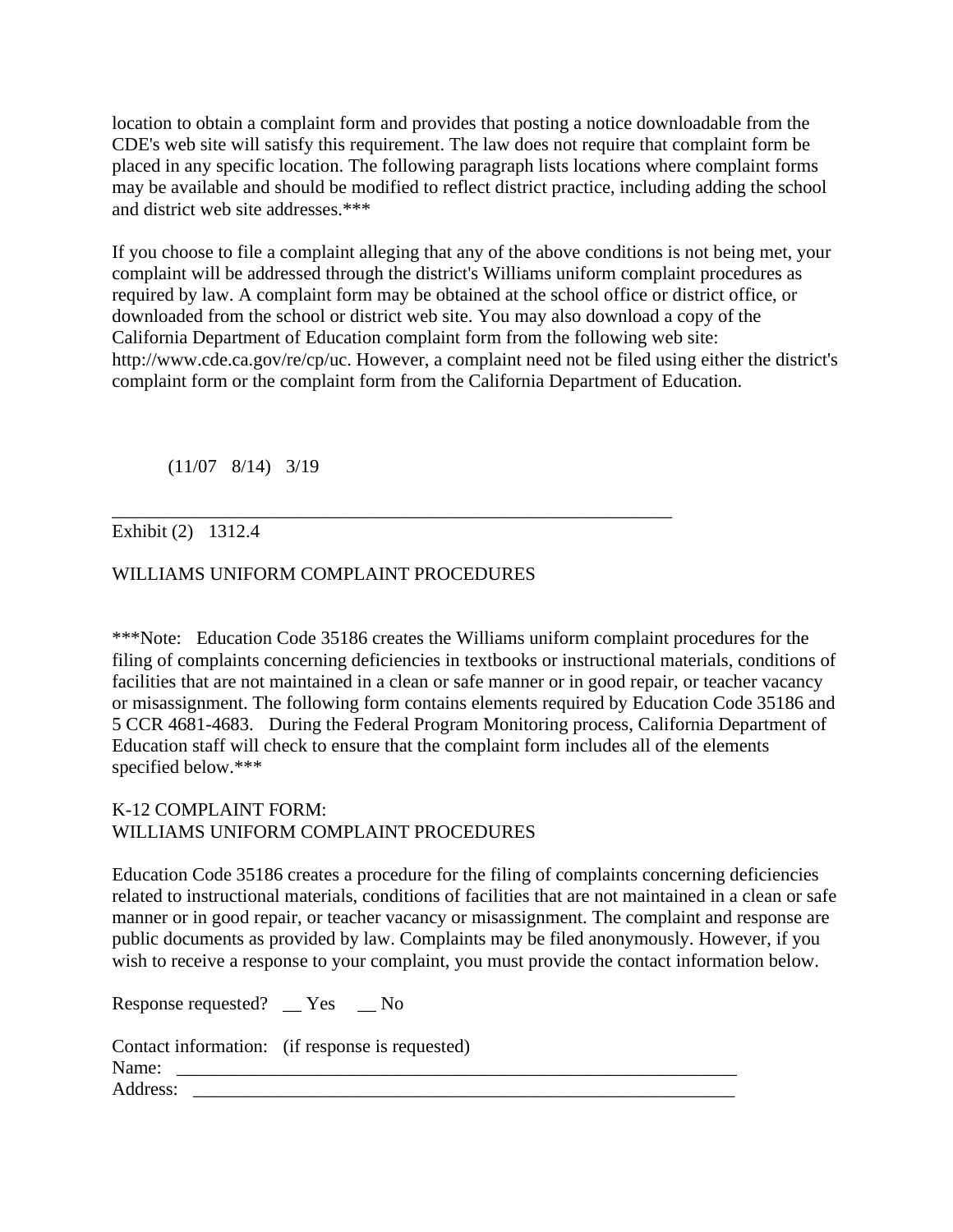|                                                                | Evening:                                   |
|----------------------------------------------------------------|--------------------------------------------|
| E-mail address, if any:                                        |                                            |
|                                                                | Date problem was observed:                 |
| Location of the problem that is the subject of this complaint: |                                            |
|                                                                |                                            |
|                                                                | Course title/grade level and teacher name: |
| Room number/name of room/location of facility:                 |                                            |

Only the following issues may be the subject of this complaint process. If you wish to complain about an issue not specified below, please contact the school or district for the appropriate district complaint procedure.

Specific issue(s) of the complaint: (Please check all that apply. A complaint may contain more than one allegation.)

1. Textbooks and instructional materials: (Education Code 35186; 5 CCR 4681)

A student, including an English learner, does not have standards-aligned textbooks or instructional materials or state- or district-adopted textbooks or other required instructional materials to use in class.

\_\_ A student does not have access to textbooks or instructional materials to use at home or after school. This does not require two sets of textbooks or instructional materials for each student.

Textbooks or instructional materials are in poor or unusable condition, have missing pages, or are unreadable due to damage.

A student was provided photocopied sheets from only a portion of a textbook or instructional materials to address a shortage of textbooks or instructional materials.

2. Teacher vacancy or misassignment: (Education Code 35186; 5 CCR 4682)

A semester begins and a teacher vacancy exists. A teacher vacancy is a position to which a single designated certificated employee has not been assigned at the beginning of the school year for an entire year or, if the position is for a one-semester course, a position to which a single designated certificated employee has not been assigned at the beginning of a semester for an entire semester.

A teacher who lacks credentials or training to teach English learners is assigned to teach a class with more than 20 percent English learners in the class.

A teacher is assigned to teach a class for which the teacher lacks subject matter competency.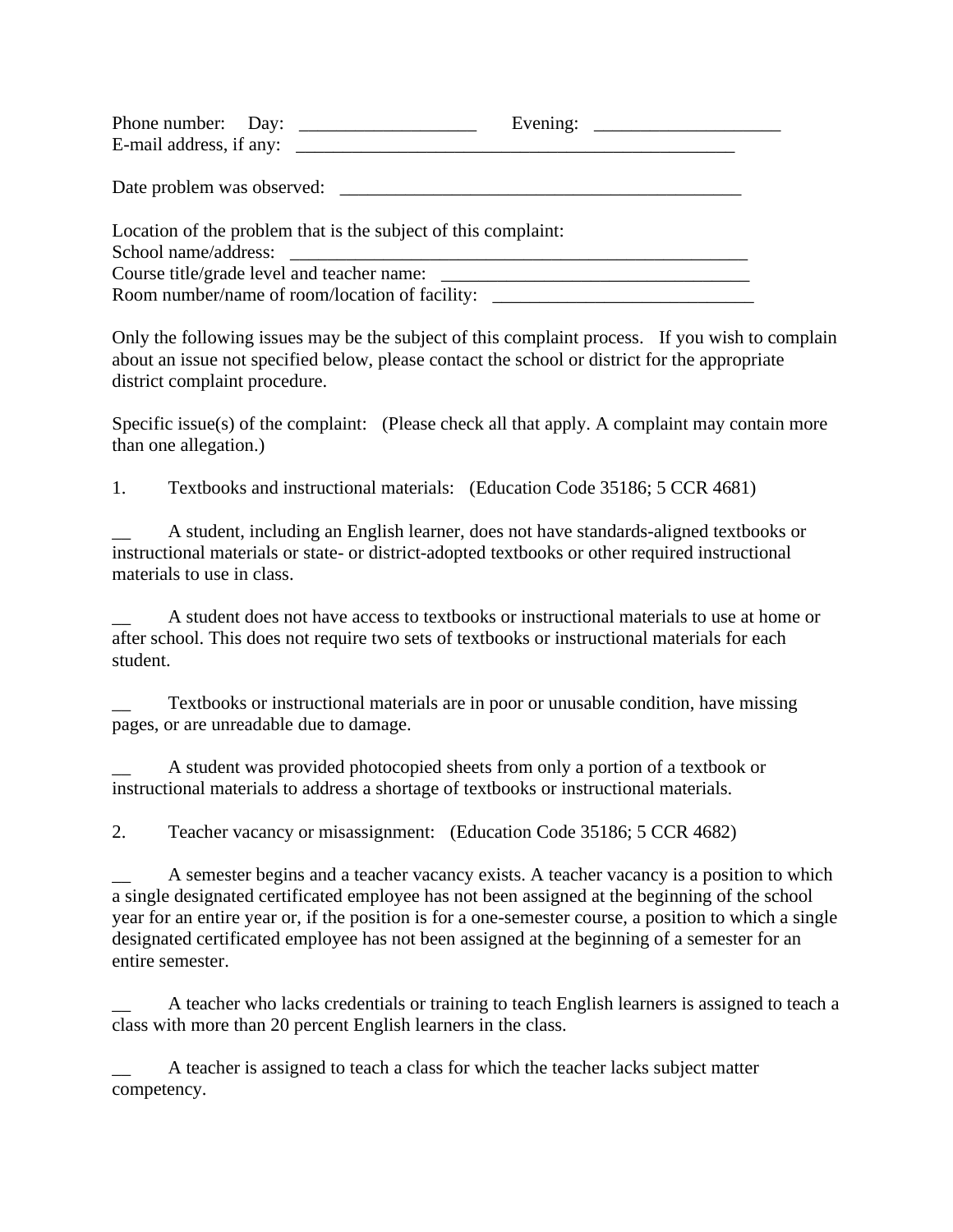3. Facilities conditions: (Education Code 17592.72, 35186, 35292.5, 35292.6; 5 CCR 4683)

\_\_ A condition exists that poses an emergency or urgent threat to the health or safety of students or staff including gas leaks; nonfunctioning heating, ventilation, fire sprinklers, or air-conditioning systems; electrical power failure; major sewer line stoppage; major pest or vermin infestation; broken windows or exterior doors or gates that will not lock and that pose a security risk; abatement of hazardous materials previously undiscovered that pose an immediate threat to students or staff; structural damage creating a hazardous or uninhabitable condition; and any other condition deemed appropriate by the district.

\_\_ A school restroom has not been cleaned or maintained regularly, is not fully operational, or has not been stocked at all times with toilet paper, soap, or paper towels or functional hand dryers.

\*\*\*Note: The following optional item is for districts that choose to use the William uniform complaint procedures to address complaints alleging noncompliance with requirements to stock restrooms at certain schools with feminine hygiene products pursuant to Education Code 35292.6; see the accompanying administrative regulation.\*\*\*

For a school that serves students in any of grades 6-12 with 40 percent of more of its students from low-income families, as defined, the school has not stocked at least half of its restrooms with feminine products at all times and made those products available to students at no cost.

The school has not kept all restrooms open during school hours when students are not in classes and has not kept a sufficient number of restrooms open during school hours when students are in classes. This does not apply when temporary closing of the restroom is necessary for student safety or to make repairs.

Please describe the issue of your complaint in detail. You may attach additional pages and include as much text as necessary to fully describe the situation. For complaints regarding facilities conditions, please describe the emergency or urgent facilities condition and how that condition poses a threat to the health or safety of students or staff.

\_\_\_\_\_\_\_\_\_\_\_\_\_\_\_\_\_\_\_\_\_\_\_\_\_\_\_\_\_\_\_\_\_\_\_\_\_\_\_\_\_\_\_\_\_\_\_\_\_\_\_\_\_\_\_\_\_\_\_\_\_\_\_\_\_\_\_\_\_\_\_\_\_\_\_ \_\_\_\_\_\_\_\_\_\_\_\_\_\_\_\_\_\_\_\_\_\_\_\_\_\_\_\_\_\_\_\_\_\_\_\_\_\_\_\_\_\_\_\_\_\_\_\_\_\_\_\_\_\_\_\_\_\_\_\_\_\_\_\_\_\_\_\_\_\_\_\_\_\_\_ \_\_\_\_\_\_\_\_\_\_\_\_\_\_\_\_\_\_\_\_\_\_\_\_\_\_\_\_\_\_\_\_\_\_\_\_\_\_\_\_\_\_\_\_\_\_\_\_\_\_\_\_\_\_\_\_\_\_\_\_\_\_\_\_\_\_\_\_\_\_\_\_\_\_\_ \_\_\_\_\_\_\_\_\_\_\_\_\_\_\_\_\_\_\_\_\_\_\_\_\_\_\_\_\_\_\_\_\_\_\_\_\_\_\_\_\_\_\_\_\_\_\_\_\_\_\_\_\_\_\_\_\_\_\_\_\_\_\_\_\_\_\_\_\_\_\_\_\_\_\_ \_\_\_\_\_\_\_\_\_\_\_\_\_\_\_\_\_\_\_\_\_\_\_\_\_\_\_\_\_\_\_\_\_\_\_\_\_\_\_\_\_\_\_\_\_\_\_\_\_\_\_\_\_\_\_\_\_\_\_\_\_\_\_\_\_\_\_\_\_\_\_\_\_\_\_ \_\_\_\_\_\_\_\_\_\_\_\_\_\_\_\_\_\_\_\_\_\_\_\_\_\_\_\_\_\_\_\_\_\_\_\_\_\_\_\_\_\_\_\_\_\_\_\_\_\_\_\_\_\_\_\_\_\_\_\_\_\_\_\_\_\_\_\_\_\_\_\_\_\_\_ \_\_\_\_\_\_\_\_\_\_\_\_\_\_\_\_\_\_\_\_\_\_\_\_\_\_\_\_\_\_\_\_\_\_\_\_\_\_\_\_\_\_\_\_\_\_\_\_\_\_\_\_\_\_\_\_\_\_\_\_\_\_\_\_\_\_\_\_\_\_\_\_\_\_\_

\*\*\*Note: Education Code 35186 requires that complaints be filed with the principal or designee

\_\_\_\_\_\_\_\_\_\_\_\_\_\_\_\_\_\_\_\_\_\_\_\_\_\_\_\_\_\_\_\_\_\_\_\_\_\_\_\_\_\_\_\_\_\_\_\_\_\_\_\_\_\_\_\_\_\_\_\_\_\_\_\_\_\_\_\_\_\_\_\_\_\_\_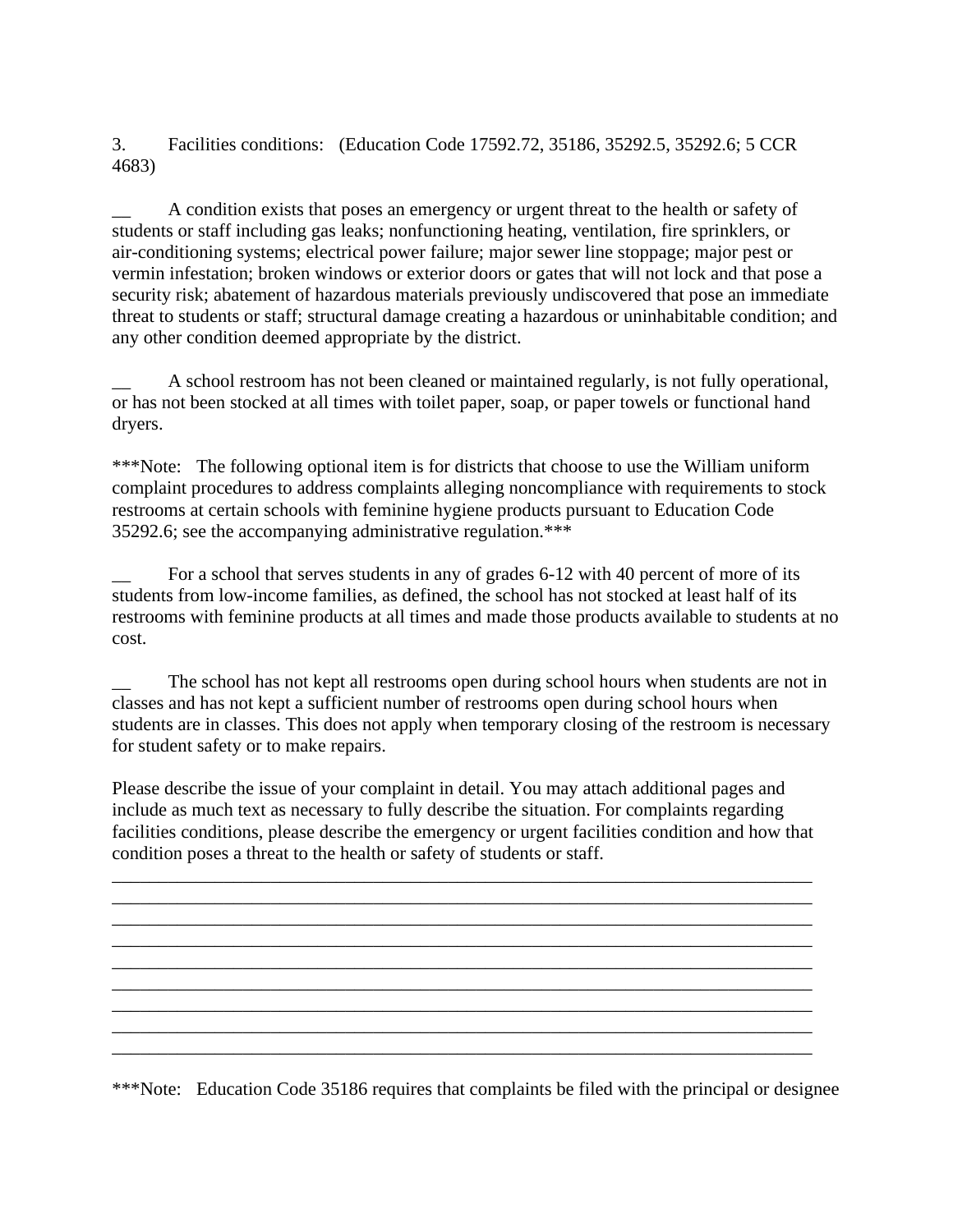and that the complaint form specify the location for filing the complaint. Districts should specify the name and/or location in the spaces below.\*\*\*

Please file this complaint at the following location:

\_\_\_\_\_\_\_\_\_\_\_\_\_\_\_\_\_\_\_\_\_\_\_\_\_\_\_\_\_\_\_\_\_\_\_\_\_\_\_\_\_\_\_\_\_\_

\_\_\_\_\_\_\_\_\_\_\_\_\_\_\_\_\_\_\_\_\_\_\_\_\_\_\_\_\_\_\_\_\_\_\_\_\_\_\_\_\_\_\_\_\_\_

(principal or designee)

(address)

Please provide a signature below. If you wish to remain anonymous, a signature is not required. However, all complaints, even anonymous ones, should be dated.

(Signature)

\_\_\_\_\_\_\_\_\_\_\_\_\_\_\_\_\_\_\_\_\_\_\_\_\_\_\_\_\_\_\_\_\_\_\_\_\_\_\_

(Date)

(11/10 8/14) 3/19

\_\_\_\_\_\_\_\_\_\_\_\_\_\_\_\_\_\_\_\_\_\_\_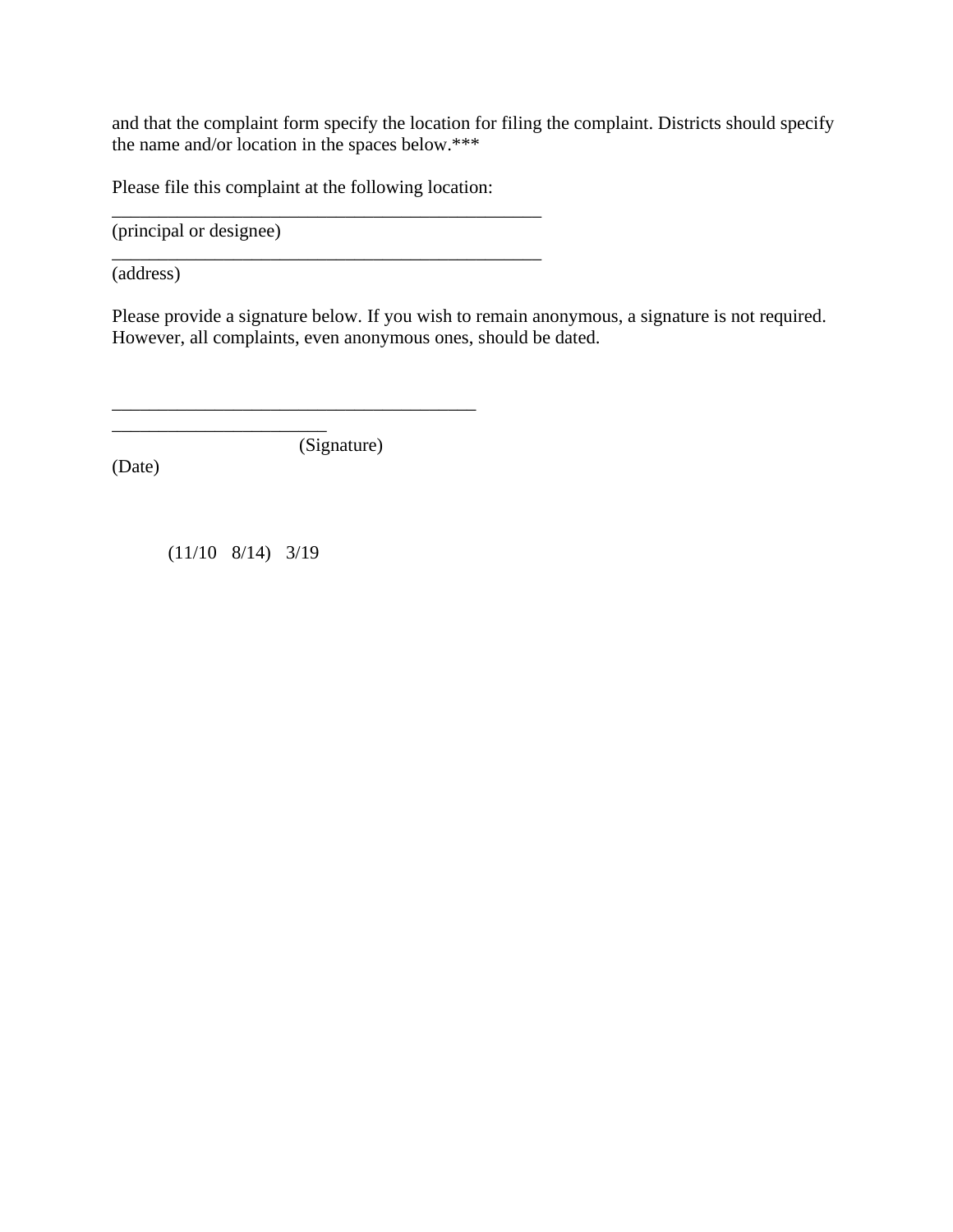### **Board Policy Solicitation Of Funds From And By Students**

### BP 1321 **Community Relations**

\*\*\*Note: The following optional policy applies to solicitations of students on behalf of the school or charitable organizations. For policy regarding solicitation of funds from and by staff members in personal profit-making ventures, see BP 4135/4235/4335 - Soliciting and Selling. For policy regarding distribution of promotional materials to students and parents/guardians, see BP 1325 - Advertising and Promotion. \*\*\*

The Governing Board recognizes that student participation in fund-raising activities for the schools and nonprofit, nonpartisan charitable organizations can help develop a sense of social responsibility in students, enhance the relationship between the school and community, and contribute to the improvement of the school program.

(cf. 1325 - Advertising and Promotion) (cf. 4135/4235/4335 - Soliciting and Selling) (cf. 5022 - Student and Family Privacy Rights) (cf. 6142.4 - Service Learning/Community Service Classes)

Whether solicitations are made on behalf of the school or on behalf of a charitable organization, students shall not be barred from an event or activity because they did not participate in fund-raising. Potential donors, including parents/guardians and members of the community, should not be unduly pressured to contribute to the school system or charitable organizations. Staff is expected to emphasize the fact that donations are always voluntary.

The Superintendent or designee shall ensure that parents/guardians are informed of the purpose of fund-raisers.

Solicitations on Behalf of the School

\*\*\*Note: Pursuant to Education Code 51521, prior written approval is required for sales or solicitations whenever any portion of the funds raised is to be applied to the costs of the fund-raiser or to the costs of merchandise sold, such as the sale of candy or wrapping paper. Such approval is not required if the total proceeds of a solicitation are to be delivered to the school without deductions for expenses.\*\*\*

With the prior written approval of the Superintendent or designee, official school-related organizations may organize fund-raising events involving students.

(cf. 0420 - School Plans/Site Councils) (cf. 1230 - School-Connected Organizations)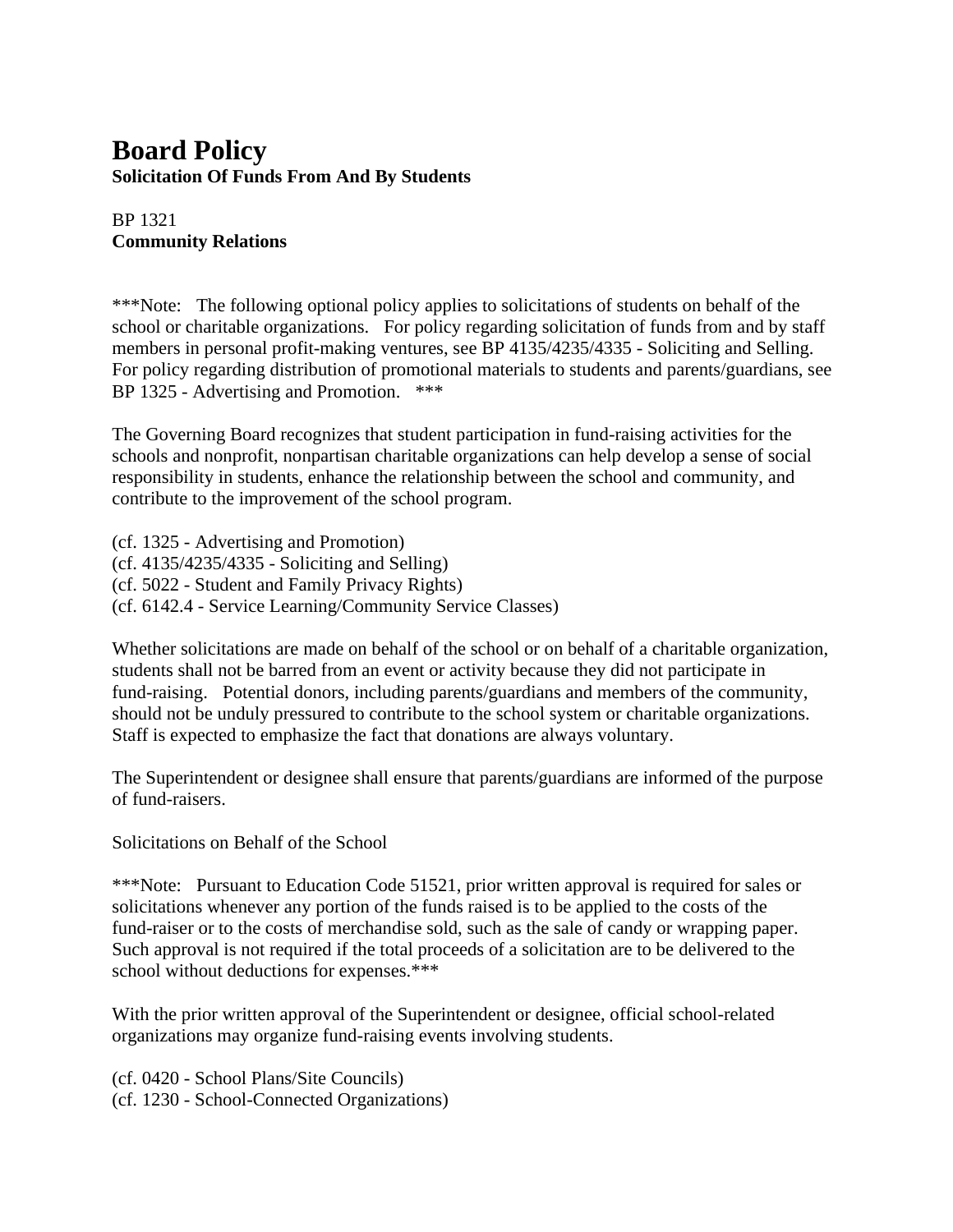(cf. 1260 - Educational Foundation) (cf. 3290 - Gifts, Grants and Bequests) (cf. 3554 - Other Food Sales)

\*\*\*Note: The following paragraph is optional.\*\*\*

After the fund-raiser has been held, parents/guardians shall be informed how much money was raised and how it was spent.

Solicitations on Behalf of Charities

\*\*\*Note: Nonprofit organizations and charities conducting fund-raising activities are subject to various state laws regarding those activities. For example, Business and Professions Code 17510.2 and 17510.3 specify that solicitations made by nonprofit community or educational organizations must comply with the state disclosure laws. Business and Professions Code 17510.3 requires volunteers over 18 years old to present potential donors or buyers with information, including the purpose of the solicitation and the address from which further information about revenues and administrative expenses may be obtained. In addition, Penal Code 320.5 provides that, prior to conducting a raffle, a nonprofit organization, unless specifically exempted, must first register with the Attorney General's Registry of Charitable Organizations and file financial disclosure reports on each raffle event.\*\*\*

When approved in advance by the Superintendent or designee, nonprofit, nonpartisan organizations that are properly chartered or licensed by state or federal law may solicit students on school grounds during school hours and within one hour before school has opened and one hour after school has closed. (Education Code 51520)

Legal Reference: EDUCATION CODE 51520 Prohibited solicitations on school premises 51521 Unlawful solicitations of contribution or purchase of personal property for benefit of public school or student body; exception BUSINESS AND PROFESSIONS CODE 17510-17510.95 Charitable solicitations PENAL CODE 319-329 Raffles REVENUE AND TAX CODE 6361 Sales tax exemption for certain sales CODE OF REGULATIONS, TITLE 8 11706 Dangerous activities and occupations

Management Resources: CSBA PUBLICATIONS Healthy Food Policy Resource Guide, 2003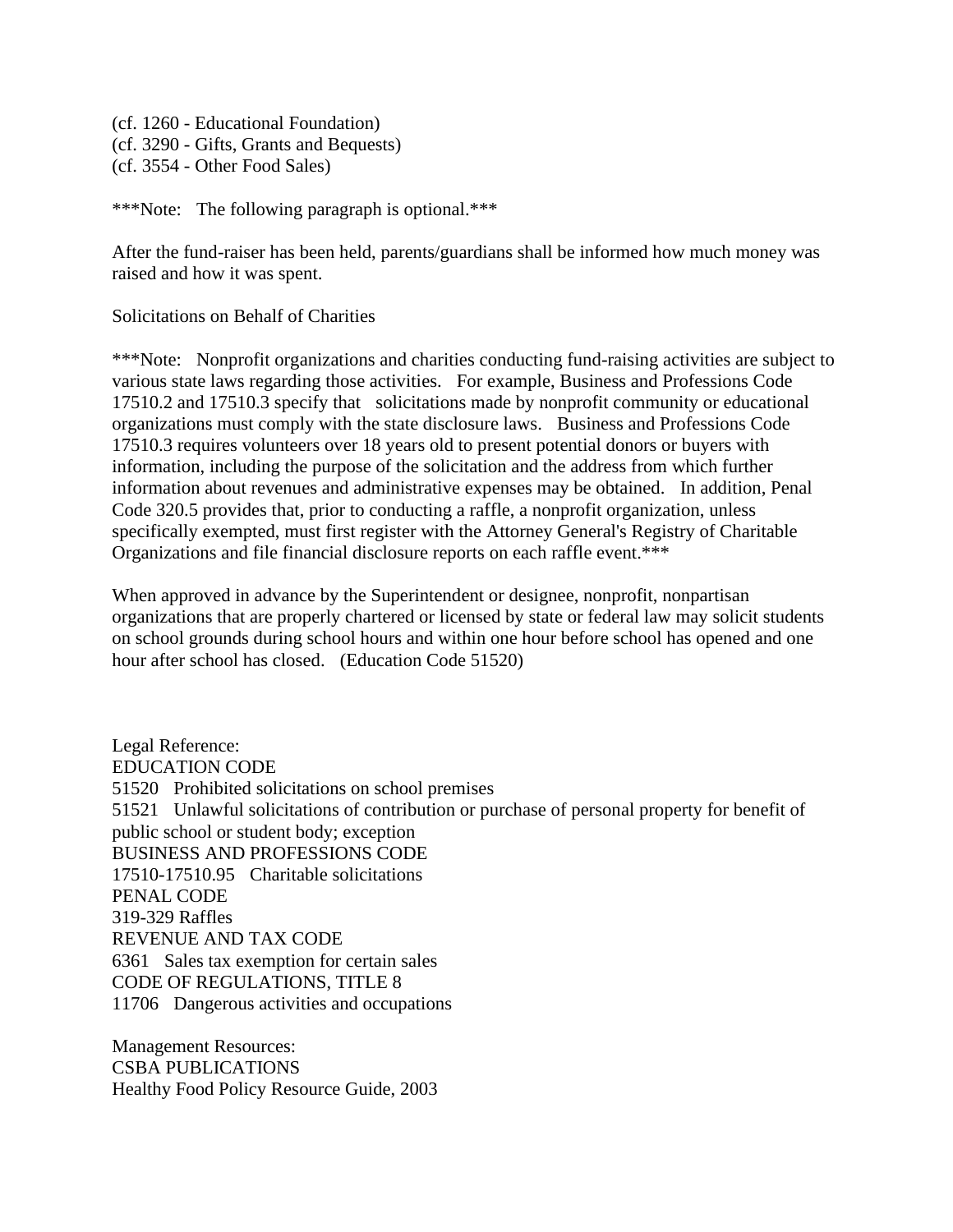### WEB SITES Office of the Attorney General: https://oag.ca.gov

(9/87 9/90) 7/03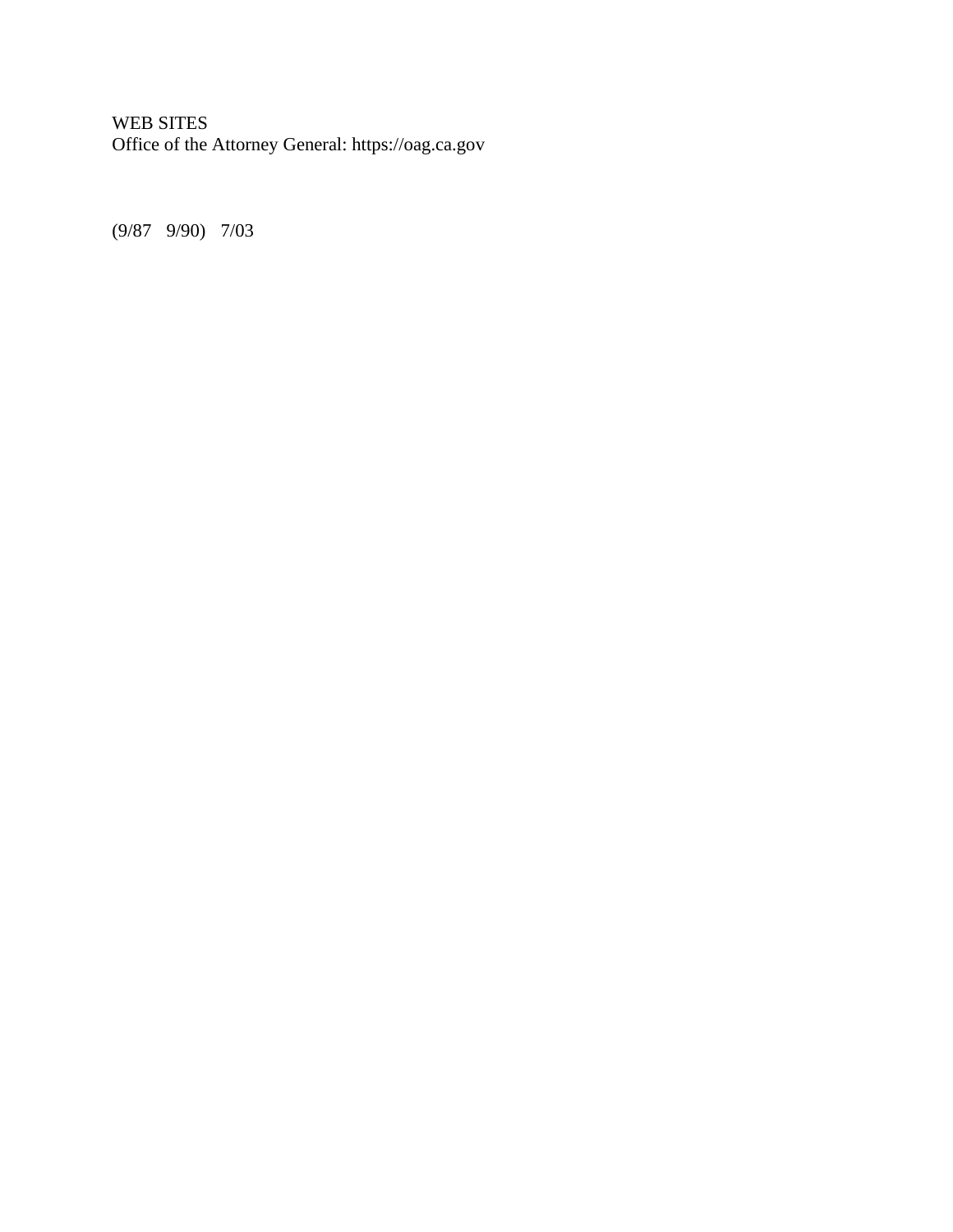## **Administrative Regulation**

**Solicitation Of Funds From And By Students**

### AR 1321 **Community Relations**

\*\*\*Note: The following regulation is optional and should be revised to reflect district practice.\*\*\*

The Superintendent or designee shall approve all fund-raising activities at least 15 days before the activity. If the event involves a contract with a commercial vendor, the Superintendent or designee shall review the contract.

In order to minimize interruptions to the educational program, staff shall limit fund-raising activities to appropriate time periods designated by the principal.

(cf. 6116 - Classroom Interruptions)

No student shall be required to raise a specified amount of money in order to participate in an activity sponsored by a school-related organization.

(cf. 1230 - School-Connected Organizations)

Students engaged in fund-raising activities on behalf of the school or for school-related projects are expected to be courteous and respectful towards all individuals and businesses.

Door-to-Door Sales

\*\*\*Note: The following section is optional and should be deleted by districts that do not allow students to engage in door-to-door sales. Items #1-4 below detail the requirements for students participating in such sales as specified in 8 CCR 11706.\*\*\*

Students under 16 years old may engage in door-to-door sales of newspaper or magazine subscriptions, candy, cookies, flowers or other merchandise only under the following conditions:

1. The students shall work in pairs, as a team, on the same or opposite side of the street. (8 CCR 11706)

2. The students shall be supervised by an adult, with one adult for every crew of 10 or fewer students. (8 CCR 11706)

3. The students must be within the sight or sound of their adult supervisor at least once every 15 minutes. (8 CCR 11706)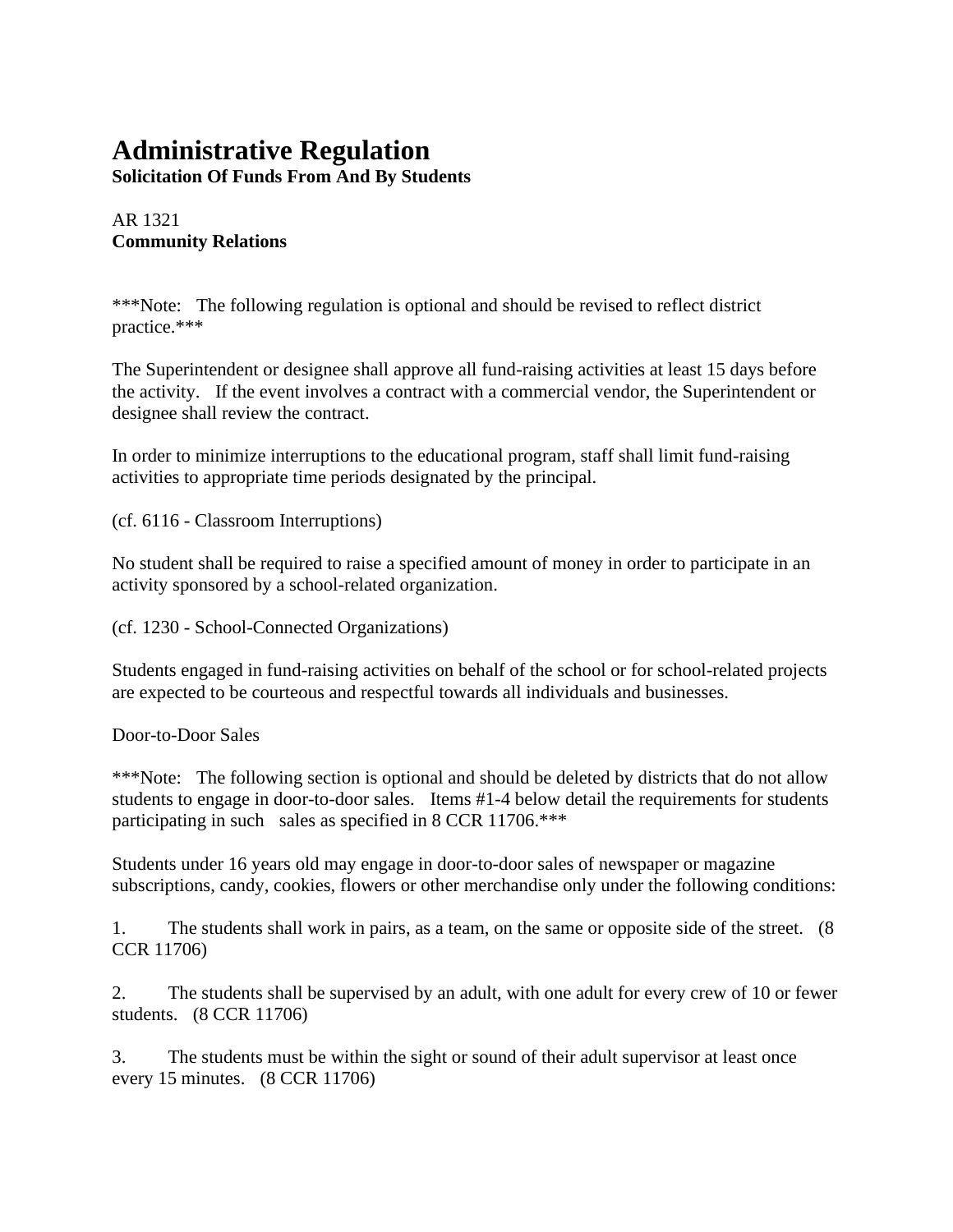4. The students shall be returned to their respective homes or meeting places after each day's work. (8 CCR 11706)

\*\*\*Note: Optional items #5-7 below should be revised to reflect district practice. \*\*\*

5. The students shall not engage in door-to-door sales after dark.

6. The students shall not work outside of their immediate neighborhood.

7. Students in grades \_\_\_\_\_\_\_ shall not be involved in any door-to-door sales or solicitations.

(9/87 9/90) 7/03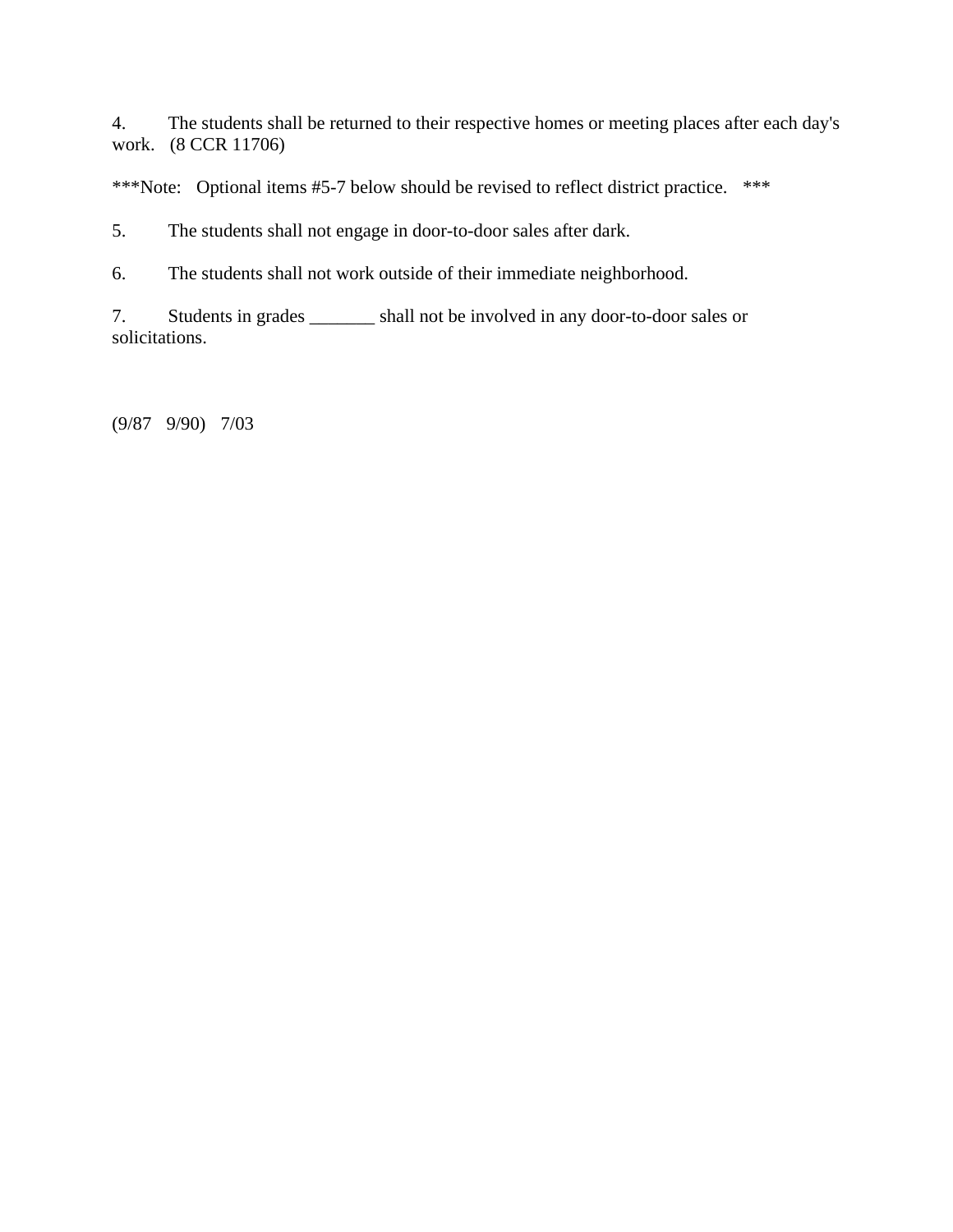### **Board Policy Advertising And Promotion**

### BP 1325 **Community Relations**

\*\*\*Note: The following policy addresses the distribution of commercial and noncommercial materials as well as advertising in school-sponsored publications, on school web sites and social media, and on school facilities and grounds by outside/nonschool groups. Student speech, including the distribution of printed materials by students, is addressed in BP/AR 5145.2 - Freedom of Speech/Expression. \*\*\*

The Governing Board establishes this policy to ensure effective and consistent standards for advertisements and promotions by nonschool groups in school-sponsored publications, on district and school web sites and social media, and on school facilities and grounds. Student speech shall be regulated in accordance with BP/AR 5145.2 - Freedom of Speech/Expression.

- (cf. 1113 District and School Web Sites)
- (cf. 1114 District-Sponsored Social Media)
- (cf. 1330 Use of School Facilities)
- (cf. 5145.2 Freedom of Speech/Expression)
- (cf. 6145.5 Student Organizations and Equal Access)

\*\*\*Note: School facilities and school-sponsored publications are public property and are subject to freedom of expression rights granted by the First Amendment to the United States Constitution and Article 1, Section 2 of the California State Constitution. However, because school facilities and school-sponsored publications are generally for school purposes, they are regarded as "nonpublic fora" and the Governing Board typically has extensive authority to regulate them. In exercising this authority, the Board may decide not to accept any form of advertising or distribution of materials (nonpublic forum), as stated in Option 1 below, or to accept some advertising and/or distribution of materials, but only from certain groups or on certain topics (limited public forum), as stated in Option 2. It is also possible for the Board to prohibit advertisement by nonschool groups in some types of district forums (Option 1), while allowing nonschool groups to advertise at other forums (Option 2). For example, a K-12 district could decide not to allow any advertisement on its elementary school sites, while allowing advertisements of a nonpolitical and nonreligious nature on its high school campuses. When a districtwide policy would involve adopting both options, the Board must include clarifying statements in the policy to specify when and where each option would apply. \*\*\*

\*\*\*Note: Whichever option(s) the district chooses, school officials should ensure that they enforce the policy in a consistent manner, as courts look beyond the district's intent as stated in its policy and look to the actual practice of school officials in determining whether a district facility or publication is a "nonpublic" or "limited public" forum. See Board of Education of the Westside Community Schools v. Mergens. Because this area of law is complex, it is strongly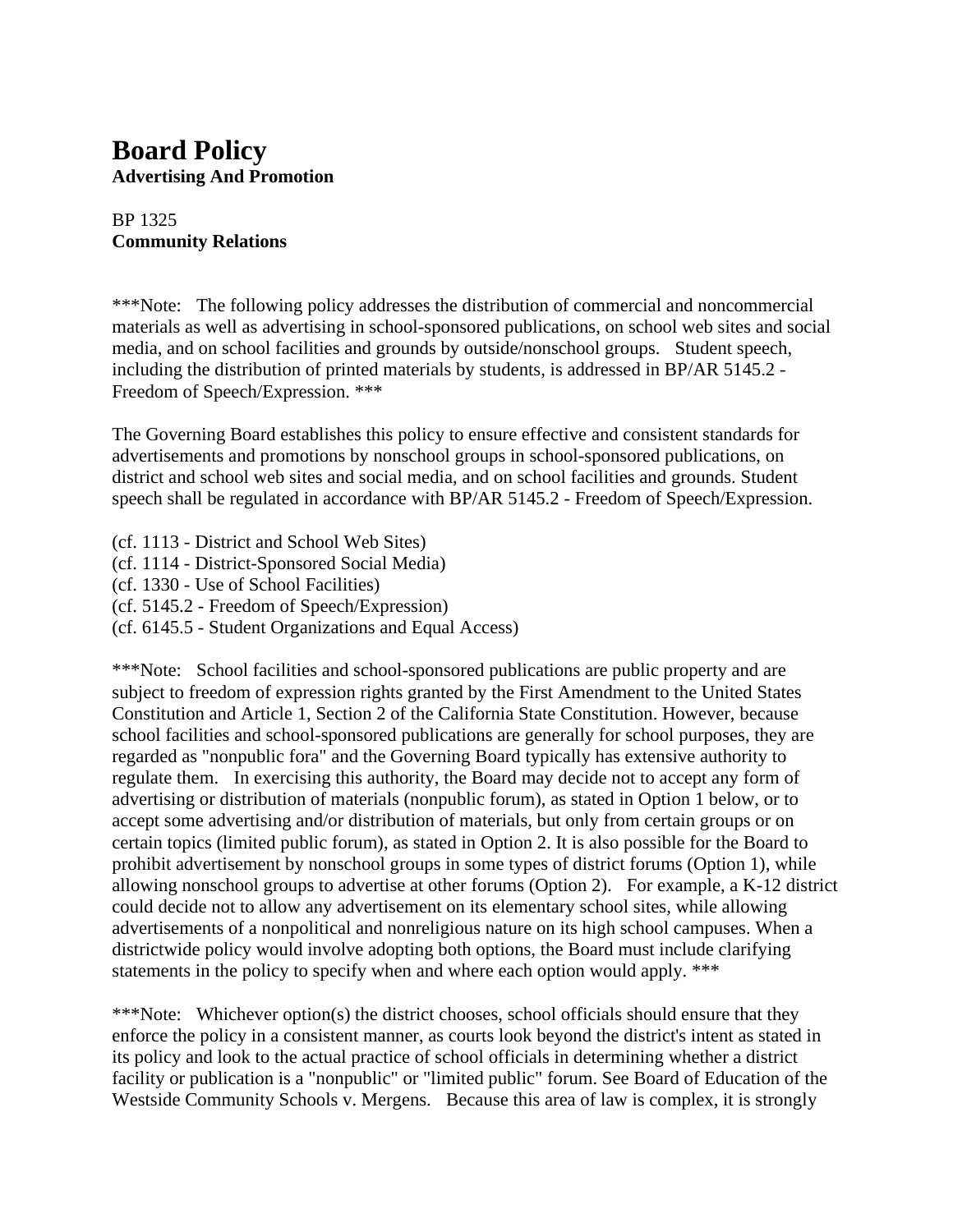recommended that legal counsel be consulted prior to the adoption of policy in this area. \*\*\*

### OPTION 1: Nonpublic Forum

The Board believes that in order to maintain focus on academic achievement in district schools, students' exposure to the persuasive influence of marketing should be minimized. The Superintendent or designee shall not allow any advertisement from any nonschool group to be included in any district- or school-sponsored publication, web site, or social media, or to be posted on any school property such as school buildings, athletic fields, scoreboards, or billboards. In addition, no nonschool group's announcement, flyer, or other promotional material shall be disseminated by the district or distributed at any school facility or on school grounds.

\*\*\*Note: Districts that have created a "nonpublic forum" must delete the remainder of this policy in order to ensure that their "nonpublic forum" status is maintained. \*\*\*

### OPTION 2: Limited Public Forum

\*\*\*Note: When the Board chooses Option 2, it may adopt reasonable rules to achieve its intended purpose for the forum, as long as the rules do not discriminate against members of the public based on their viewpoints. It is recommended that districts maintain limits on the scope of the topics and/or groups permitted in order to avoid creating a designated public forum for use by the general public. Districts with questions about how to maintain a limited public forum should consult legal counsel. \*\*\*

\*\*\*Note: Items #1-5 below present examples of the types of materials and/or advertising that the district may allow, and should be revised to reflect district practice. See section "Criteria for Approval" below for examples of permissible restrictions on the content of the advertising. \*\*\*

The Board desires to promote positive relationships between district schools and the community in order to enhance community partnerships, support, and involvement in the schools. The Superintendent or designee may, consistent with the criteria established in this policy, approve:

1. Distribution of noncommercial materials that publicize services, special events, public meetings, or other gatherings of interest to students or parents/guardians

(cf. 1400 - Relations Between Other Governmental Agencies and the Schools) (cf. 6162.8 - Research)

2. Distribution of promotional materials of a commercial nature to students or parents/guardians

(cf. 1700 - Relations Between Private Industry and the Schools)

3. Paid advertisements on school property, including, but not limited to, advertisements on school buildings, athletic fields, scoreboards, and billboards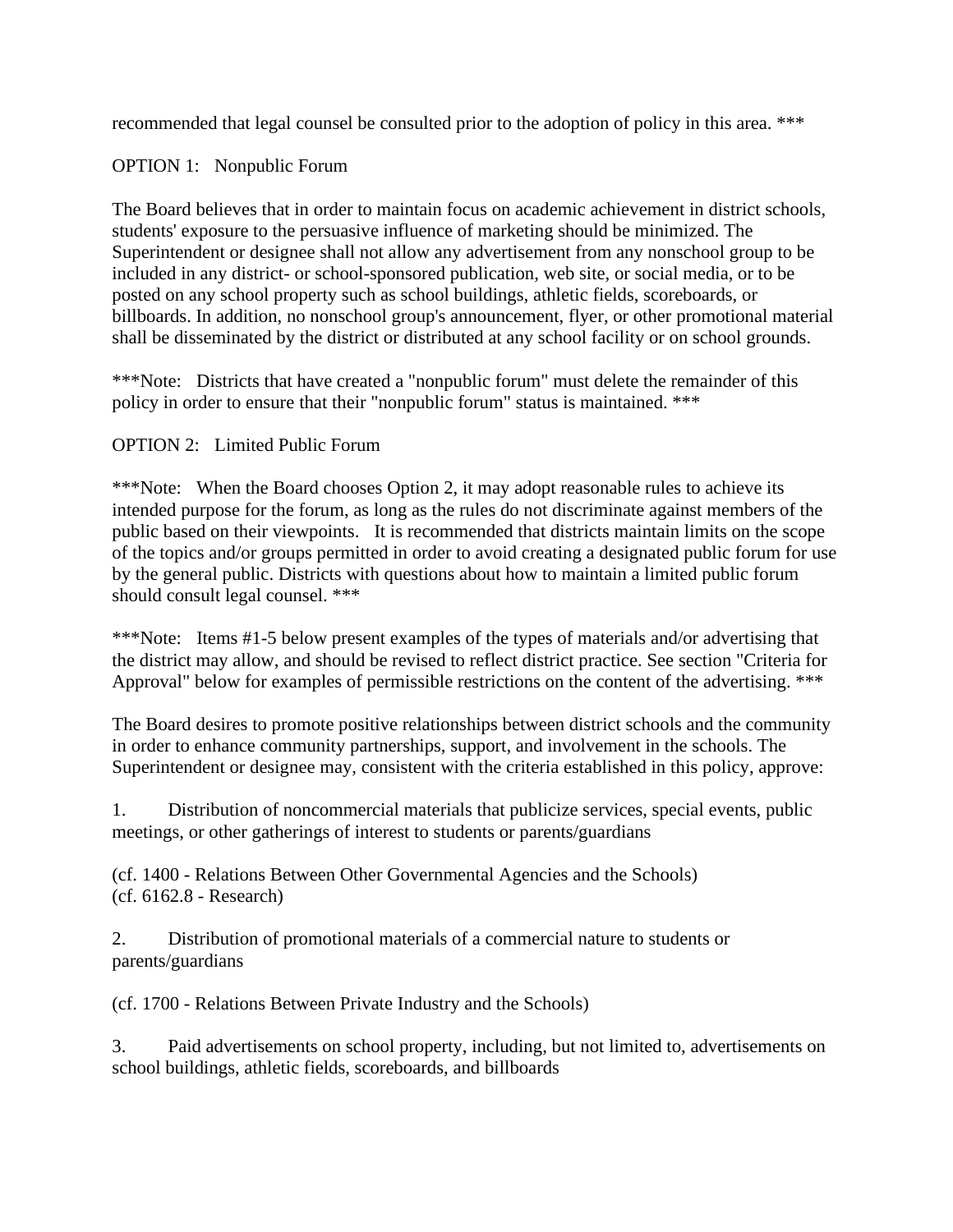4. Paid advertisements in school-sponsored publications, yearbooks, announcements, and other school communications, including web sites and social media

5. Products and materials donated by commercial enterprises for educational use, including those that bear the name and/or logo of the donor, as long as they do not unduly promote the donor or any commercial activity or product

(cf. 3290 - Gifts, Grants and Bequests) (cf. 6161.11 - Supplementary Instructional Materials)

\*\*\*Note: Generally, courts have upheld procedures that place reasonable "time, place, and manner" restrictions on materials to be distributed, as long as the same restrictions are placed on all materials. See Hemry v. School Board of Colorado Springs. Procedures that limit the "time, place, and manner" of distributions, such as limiting distribution to before or after school hours or creating a central location for the distribution of all materials, may be developed, but districts should consult legal counsel as appropriate when creating such restrictions. \*\*\*

Prior to the distribution, posting, or publishing of any nonschool group's promotional materials or advertisement, the Superintendent, principal, or designee shall review the materials or advertisement based on the criteria listed below. He/she may not disapprove materials or advertisement in an arbitrary or capricious manner or in a way that discriminates against a particular viewpoint on a subject that is otherwise allowed by Board policy.

All materials to be distributed shall bear the name and contact information of the sponsoring entity.

\*\*\*Note: Districts may require sponsoring entities to include a disclaimer on all materials to be distributed. For example, a disclaimer might state that "this event is not school-sponsored or approved" or that "opinions are not necessarily those of the school district or school personnel." The district should consult legal counsel as appropriate. \*\*\*

As necessary, the Superintendent, principal, or designee shall require a disclaimer on any nonschool group's promotional materials to be distributed, posted, or published, stating that the distribution, posting, or publishing of the materials does not imply district endorsement of the group's activities, products, or services. District- and school-sponsored publications shall include a disclaimer stating that the district or school does not endorse any advertised products or services.

### Criteria for Approval

\*\*\*Note: The following section is for use by districts that select Option 2 (limited public forum) above and may be revised to reflect criteria established by the Board. \*\*\*

The Superintendent, principal, or designee shall not accept for distribution, or allow on school property, any materials or advertisements that: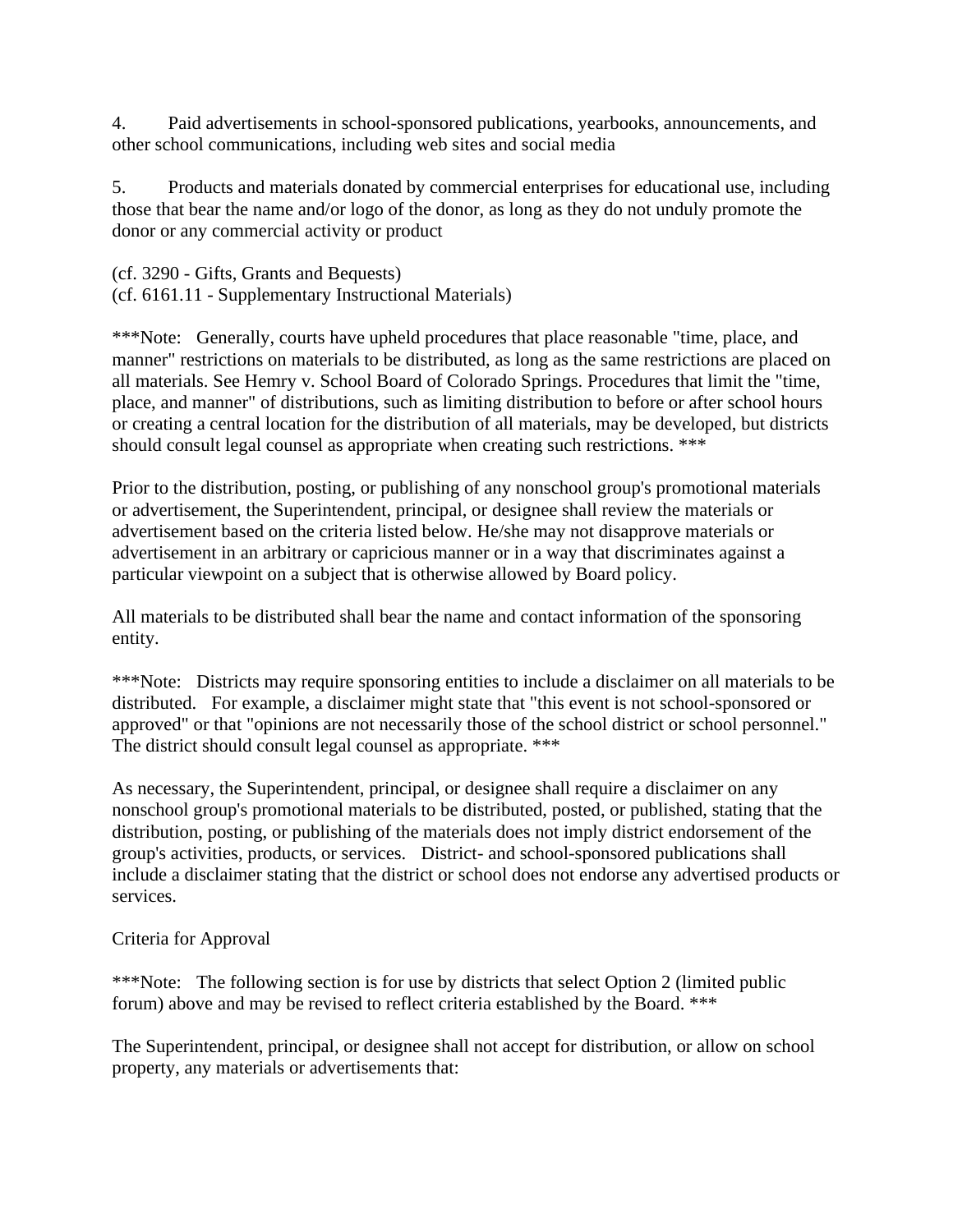1. Are lewd, obscene, libelous, or slanderous

2. Incite students to commit unlawful acts, violate school rules, or disrupt the orderly operation of the schools

\*\*\*Note: Optional item #3 below prohibits the distribution of political materials or political advertising except under certain circumstances. Pursuant to Education Code 7058, the Board may conduct a political forum if it is made available to all sides on an equitable basis. \*\*\*

3. Promote any particular political interest, candidate, party, or ballot measure, unless the candidates or advocates from all sides are provided the opportunity to present their views to the students during school hours or during events scheduled pursuant to the Civic Center Act

(cf. 1160 - Political Processes) (cf. 4119.25/4219.25/4319.25 - Political Activities of Employees)

\*\*\*Note: Districts wishing to establish policy dealing with the distribution of religious materials should consult legal counsel. \*\*\*

\*\*\*Note: In Hills v. Scottsdale Unified School District, the Ninth Circuit Court of Appeals held that a district may only reject advertising with religious content if the advertising exceeds the subject matter of the limited forum created by the district. The court held that a district could not reject a camp brochure with religious content since the district had permitted distribution of similar literature by secular groups. To avoid viewpoint discrimination, a district must allow an advertisement on an otherwise permissible topic even if cast from a religious viewpoint. \*\*\*

\*\*\*Note: The court explained, however, that a district may reject advertisements that contain "proselytizing language" to the extent that the language exceeds the scope of the district's limited forum. For example, in DiLoreto v. Downey Unified School District, the court held that a district could reject an advertisement that contained a posting of the Ten Commandments where the district had only opened a baseball field fence to commercial advertising. In addition, the court in DiLoreto held that the district had an inherent right to control its property, including the right to close a previously open forum to avoid the appearance of government endorsement of religion. \*\*\*

- 4. Contain prayer or proselytizing language
- 5. Position the district on any side of a controversial issue

(cf. 6144 - Controversial Issues)

6. Discriminate against, attack, or denigrate any group on account of any unlawful consideration

(cf. 0410 - Nondiscrimination in District Programs and Activities)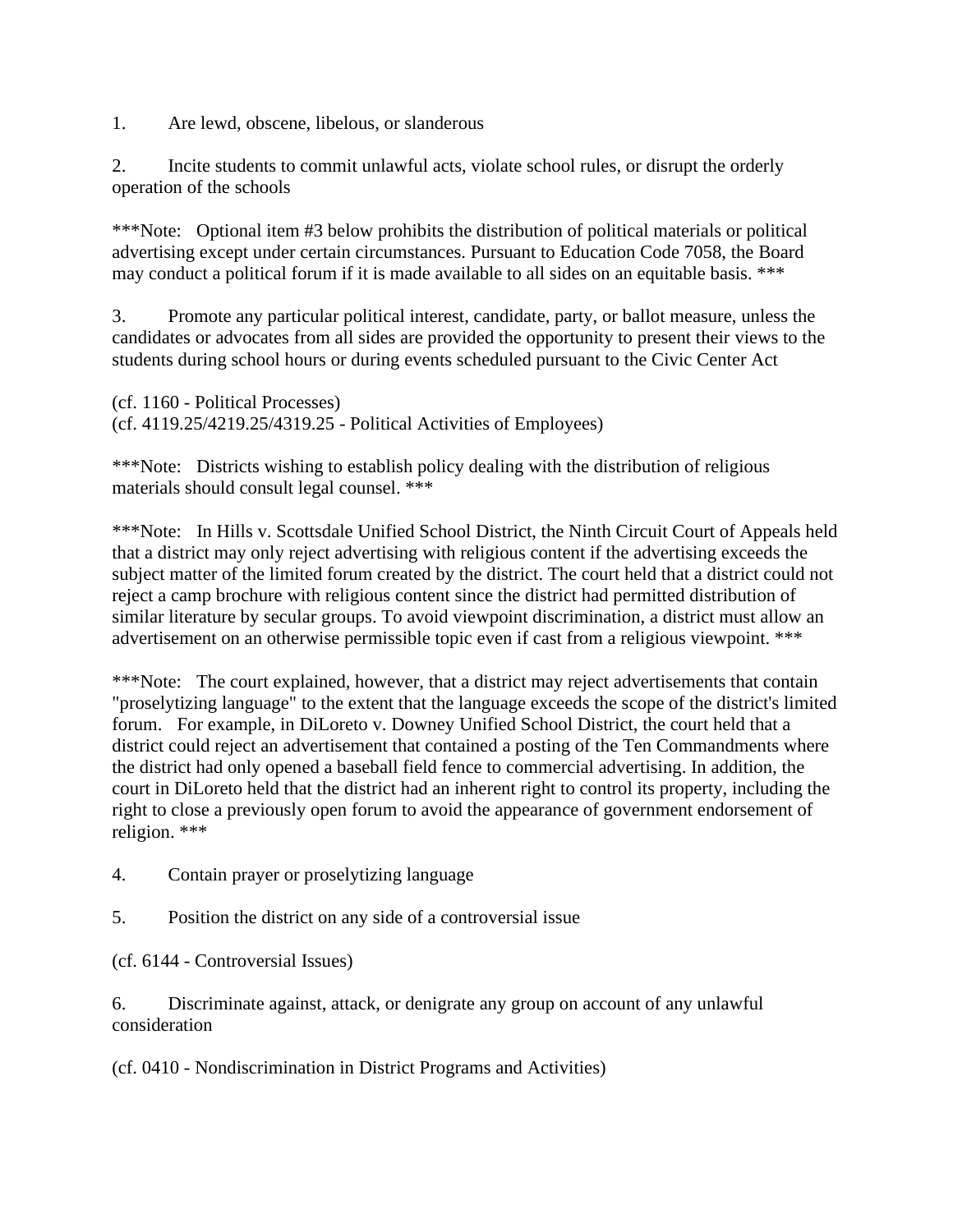7. Promote the use or sale of materials or services that are illegal or inconsistent with school objectives, including, but not limited to, materials or advertisements for tobacco, intoxicants, and movies or products unsuitable for children

(cf. 5131.6 - Alcohol and Other Drugs) (cf. 5131.62 - Tobacco)

\*\*\*Note: Education Code 49431.9, as added by AB 841 (Ch. 843, Statutes of 2017), prohibits schools, districts, and charter schools that participate in the National School Lunch or Breakfast Program from advertising any food or beverage during the school day, as defined, including on any property or facility owned or leased by the district or school and used for school-related activities, unless the food or beverage meets nutritional standards to be served or sold on the school campus during the school day. Schools and districts are not required to replace durable nonconsumable items, such as scoreboards or team uniforms in use as of January 1, 2018, but must comply with this prohibition as items are replaced or contracts are renegotiated. \*\*\*

8. Promote during the school day any food or beverage that does not comply with state nutritional standards pursuant to Education Code 49430-49434, including a corporate incentive program that offers free or discounted foods or beverages that do not meet nutritional standards as rewards for students who reach certain academic goals. This prohibition does not include advertising on clothing with brand images worn on school grounds, advertising contained in product packaging, or advertising of infrequent school fundraising events involving food or beverages that do not meet the nutritional standards. (Education Code 49431.9)

(cf. 3550 - Food Service/Child Nutrition Program)

(cf. 5030 - Student Wellness)

9. Solicit funds or services for an organization, with the exception of solicitations authorized in Board policy

(cf. 1321 - Solicitation of Funds from and by Students)

10. Distribute unsolicited merchandise for which an ensuing payment is requested

The Superintendent or designee may also consider the educational value of the materials or advertisements, the age or maturity of the students in the intended audience, and whether the materials or advertisements support the basic educational mission of the district, directly benefit the students, or are of intrinsic value to the students or their parents/guardians.

(cf. 0000 - Vision)

Schools may establish additional criteria pertaining to the content of advertisements in school publications and yearbooks, as deemed appropriate by the Superintendent or designee in accordance with law and Board policy.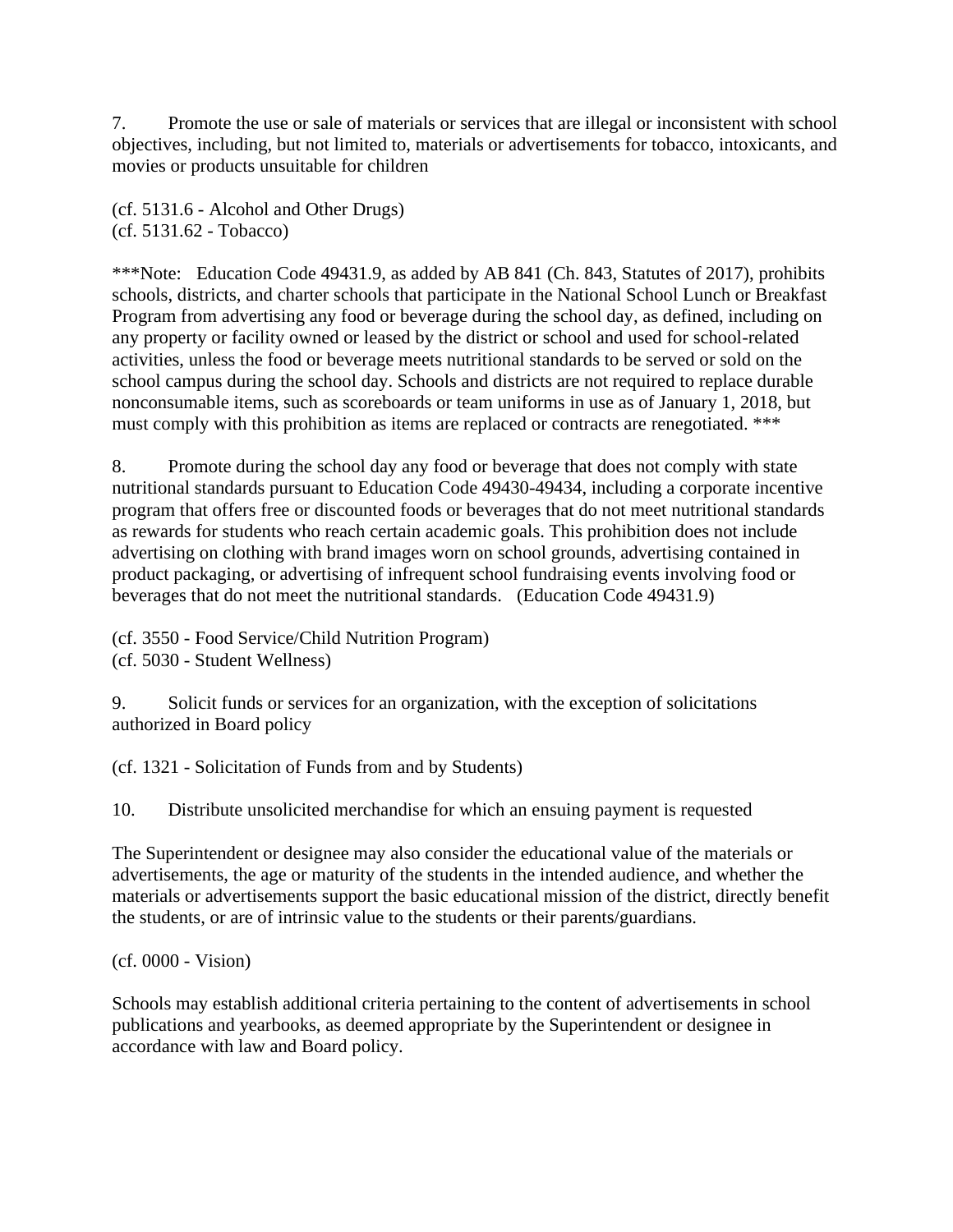Legal Reference: EDUCATION CODE 7050-7058 Political activities of school officers and employees 35160 Authority of governing boards 35160.1 Broad authority of school districts 35172 Promotional activities 38130-38139 Civic Center Act 49430-49434 The Pupil Nutrition, Health, and Achievement Act of 2001, especially: 49431.9 Advertisement of non-nutritious foods BUSINESS AND PROFESSIONS CODE 25664 Advertisements encouraging minors to drink CALIFORNIA CONSTITUTION Article 1, Section 2 Free speech rights U.S. CONSTITUTION Amendment 1, Freedom of speech and expression UNITED STATES CODE, TITLE 42 1751-1769j School Lunch Program 1773 School Breakfast Program COURT CASES Hills v. Scottsdale Unified School District, (2003) 329 F.3d 1044 DiLoreto v. Downey Unified School District, (1999) 196 F.3d 958 Yeo v. Town of Lexington, (1997) 131 F.3d 241 Hemry v. School Board of Colorado Springs, (D.Col. 1991) 760 F.Supp. 856 Bright v. Los Angeles Unified School District, (1976) 18 Cal. 3d 450 Lehman v. Shaker Heights, (1974) 418 U.S. 298

Management Resources: WEB SITES CSBA: http://www.csba.org

(11/01 4/13) 12/17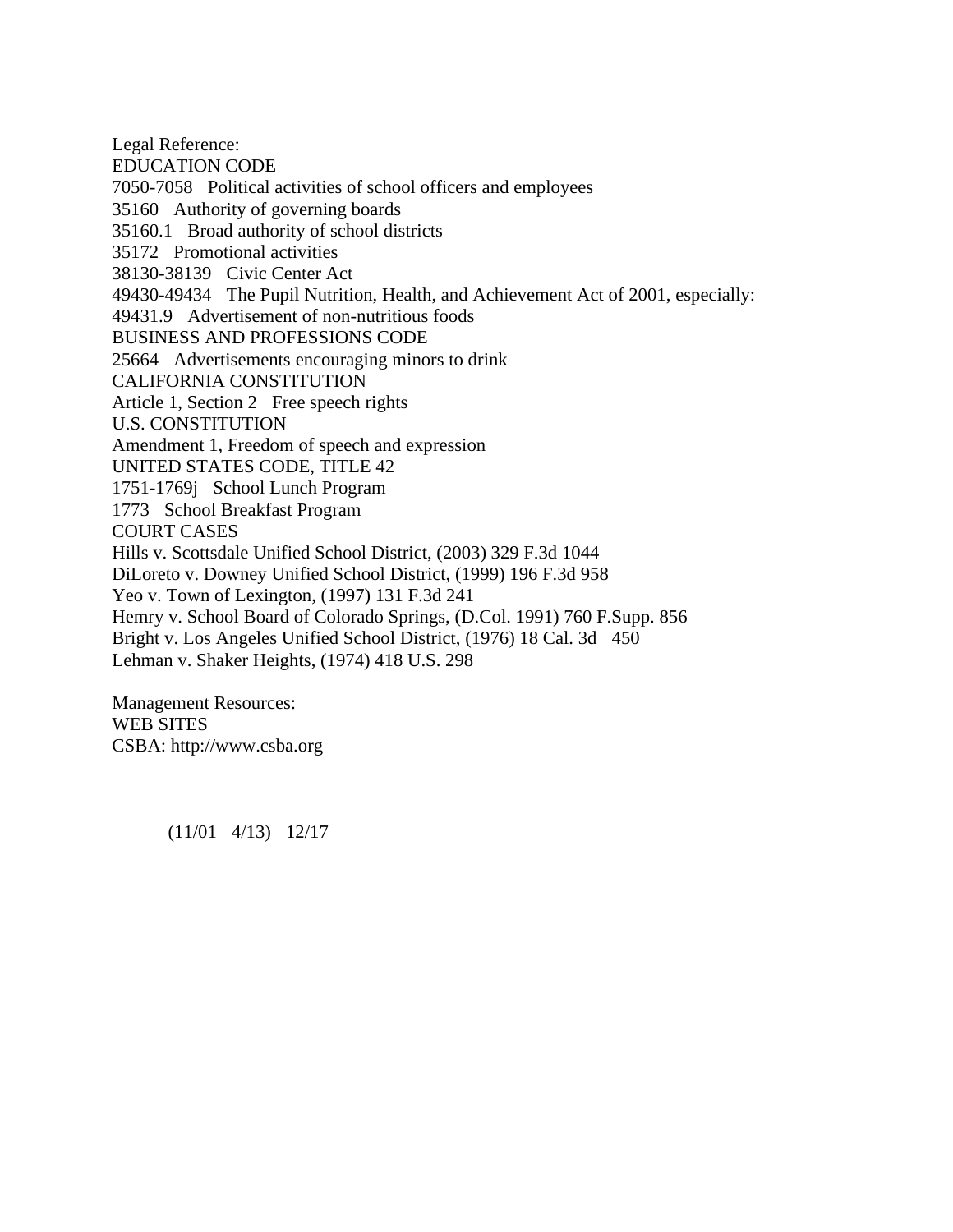# **Board Policy**

**Use Of School Facilities**

### BP 1330 **Community Relations**

\*\*\*Note: Education Code 38133 mandates that the Governing Board develop rules and regulations related to the management, direction, and control of school facilities. Pursuant to Education Code 38130-38138 (the Civic Center Act), school facilities are civic centers and, under certain circumstances, members of the school community must be allowed to use them for specified purposes. In granting access for use of school facilities to district residents and community groups, the Board must be careful to avoid discriminating against certain individuals, groups, or viewpoints and thereby violating constitutional requirements, including free speech rights. In Good News Club v. Milford Central School, the U.S. Supreme Court held that the school district violated the club's free speech rights when it denied the club use of school facilities for after-school meetings because of the religious nature of the meetings.\*\*\*

The Governing Board believes that school facilities and grounds are a vital community resource which should be used to foster community involvement and development. Therefore, the Board authorizes the use of school facilities by district residents and community groups for purposes specified in the Civic Center Act, to the extent that such use does not interfere with school activities or other school-related uses.

(cf. 1400 - Relations Between Other Governmental Agencies and the Schools) (cf. 6145.5 - Student Organizations and Equal Access)

The Superintendent or designee shall give priority to school-related activities in the use of school facilities and grounds. Other uses authorized under the Civic Center Act shall be on a first-come, first-served basis.

\*\*\*Note: Pursuant to Education Code 38133, the Board is mandated to develop rules and regulations which must include the items specified below for the management, direction, and control of school facilities.\*\*\*

For the effective management and control of school facilities and grounds, the Superintendent or designee shall maintain procedures and regulations that: (Education Code 38133)

1. Aid, encourage, and assist groups desiring to use school facilities for approved activities

2. Preserve order in school facilities and on school grounds and protect school facilities, designating a person to supervise this task, if necessary

(cf. 0450 - Comprehensive School Safety Plan)

(cf. 3516 - Emergencies and Disaster Preparedness Plan)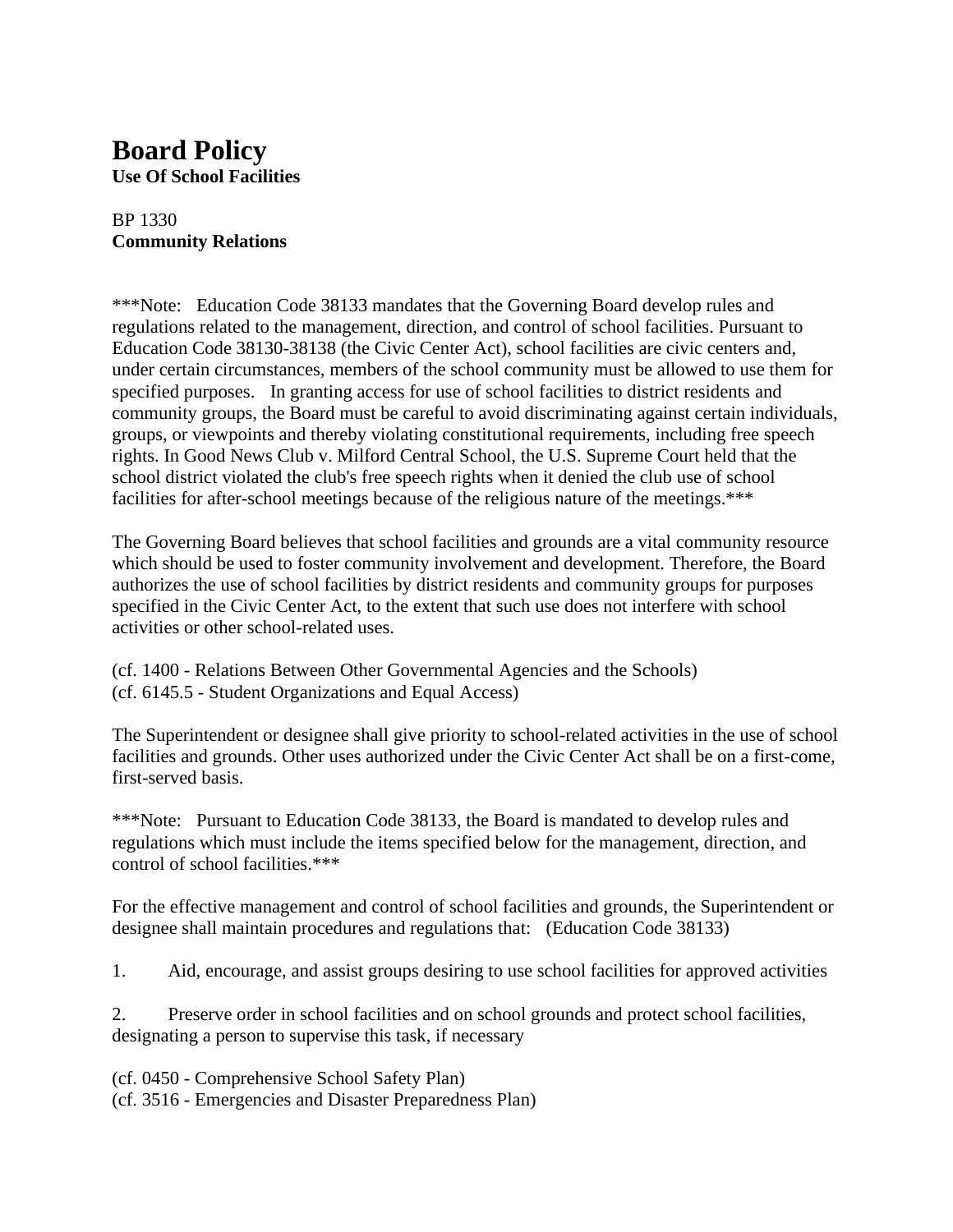3. Ensure that the use of school facilities or grounds is not inconsistent with their use for school purposes and does not interfere with the regular conduct of school work

\*\*\*Note: The following paragraph is optional and may be modified to reflect district practice.\*\*\*

Subject to prior approval by the Board, the Superintendent or designee may grant the use of school facilities or grounds on those days on which district schools are closed. (Education Code 37220)

(cf. 6115 - Ceremonies and Observances)

There shall be no advertising on school facilities and grounds except as allowed by district policy specified in BP 1325 - Advertising and Promotion.

(cf. 1325 - Advertising and Promotion)

\*\*\*Note: The following optional paragraph may be modified to reflect district practice. A district may enter into an agreement with another entity for the joint use of school facilities or grounds. For considerations to guide the development of such an agreement, see BP 1330.1 - Joint Use Agreements.\*\*\*

As necessary to ensure efficient use of school facilities, the Superintendent or designee may, with the Board's approval, enter into an agreement for the joint use of any school facilities or grounds. The Board shall approve any such agreement only if it determines that it is in the best interest of the district and the community.

(cf. 1330.1 - Joint Use Agreements)

**Fees** 

\*\*\*Note: Education Code 38134 authorizes districts to charge an amount "not exceeding" direct costs for the use of school facilities or grounds by community groups and entities. 5 CCR 14037-14041 contain specific rules adopted by the State Board of Education for determining "direct costs" to be charged for use of school facilities and grounds. See the section "Calculating Direct Costs" below. If the district chooses to charge fees, 5 CCR 14041 requires the Board to adopt a fee schedule that specifies the hourly fee to be charged by the district either for specific school facilities and grounds or for types or categories of school facilities or grounds (e.g., all gymnasiums or playgrounds).\*\*\*

The Board shall adopt a comprehensive schedule of fees to be charged for community use of school facilities and grounds, including, but not limited to, the multipurpose room(s), playing or athletic field(s), track and field venue(s), tennis court(s), and outdoor basketball court(s). The schedule of fees shall be prepared in accordance with 5 CCR 14037-14041. (5 CCR 14041)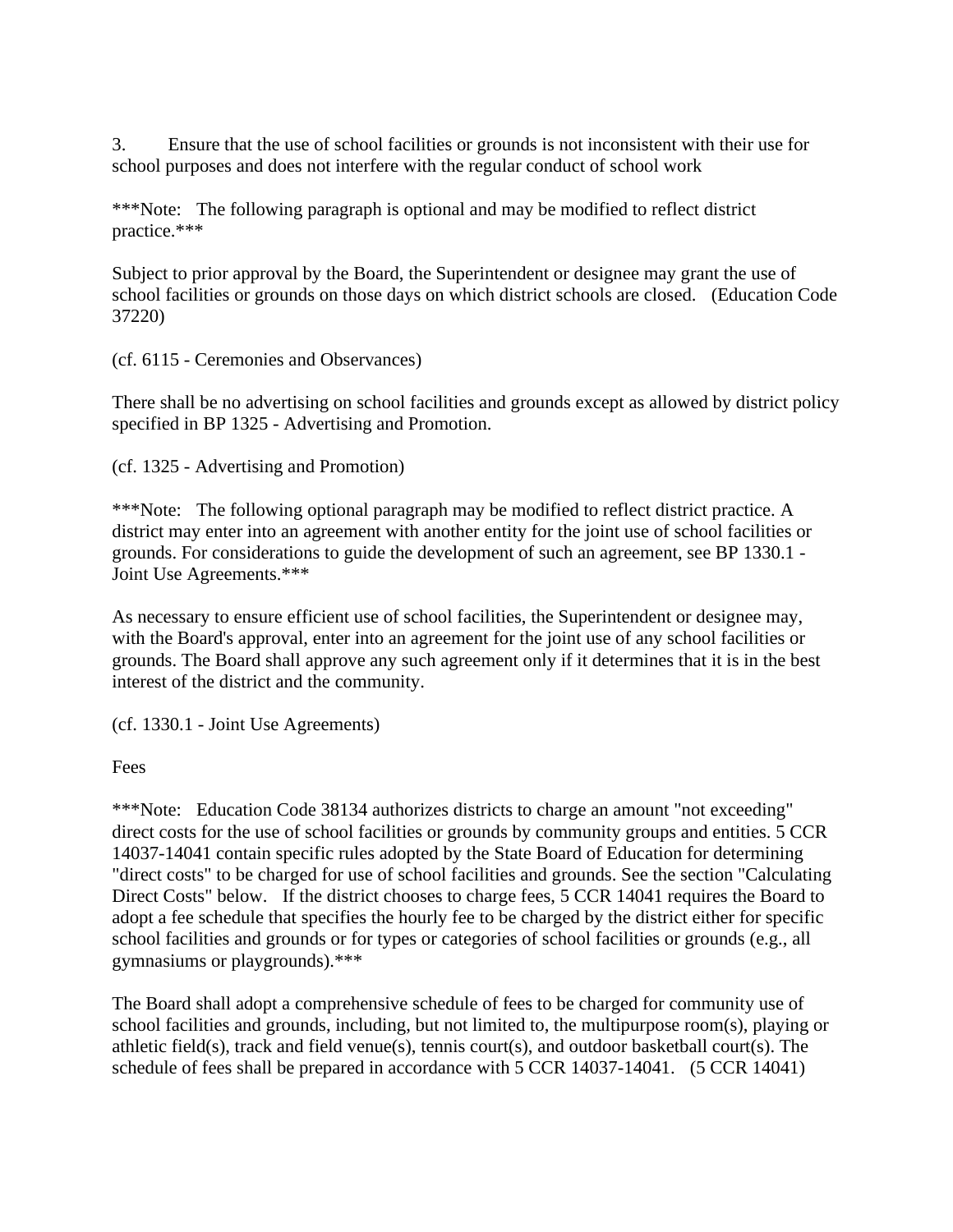(cf. 9320 - Meetings and Notices)

\*\*\*Note: Education Code 38134 mandates each district that chooses to charge the community a fee for the use of school facilities to adopt a policy specifying the activities and organizations that shall be subjected to the fees.\*\*\*

\*\*\*Note: The options below provide suggestions on how districts that choose to charge fees may categorize activities and organizations for that purpose. Option 1 is for use by districts that choose to charge an amount "not exceeding" direct costs to all community groups. Option 2 is for use by districts that choose to grant free use to nonprofit organizations and to groups organized to promote youth and school activities but charge other groups an amount "not exceeding" direct costs. Option 3 is for use by districts that grant free use to school-related organizations only.\*\*\*

\*\*\*Note: Regardless of the option chosen, there is an exception for the use of school facilities and grounds for religious services, as noted below.\*\*\*

OPTION 1: (Amount not exceeding direct costs to all community groups)

The Board believes that the use of school facilities or grounds should not result in an expense to the district. The Superintendent or designee shall charge all groups granted the use of school facilities or grounds under the Civic Center Act an amount not exceeding direct costs determined in accordance with 5 CCR 14037-14041. (Education Code 38134)

OPTION 2: (No charge to nonprofit organizations and youth and school-oriented groups)

\*\*\*Note: This option reflects the common practice among districts to allow free use of school facilities by nonprofit organizations and clubs and associations that promote youth and school activities pursuant to Education Code 38134. Districts that wish to allow free use by some groups but charge other groups should proceed cautiously and ensure that such free use or discount is granted on a reasonable and nondiscriminatory basis. It is strongly recommended that districts consult legal counsel before deciding which groups will or will not be charged and, based upon legal counsel's advice, decide whether it would be appropriate to specifically name in the district's policy the community groups that will or will not be charged.\*\*\*

The Board authorizes the use of school facilities or grounds, without charge, by nonprofit organizations and by clubs or associations organized to promote youth and school activities, including, but not limited to, Girl Scouts, Boy Scouts, Camp Fire USA, YMCA, parent-teacher associations, school-community advisory councils, and recreational youth sports leagues that charge participants no more than an average of \$60 per month. Other groups that request the use of school facilities under the Civic Center Act shall be charged an amount not exceeding direct costs determined in accordance with 5 CCR 14037-14041. (Education Code 38134)

OPTION 3: (No charge to school-related organizations)

The Board authorizes the use of school facilities or grounds without charge to school-related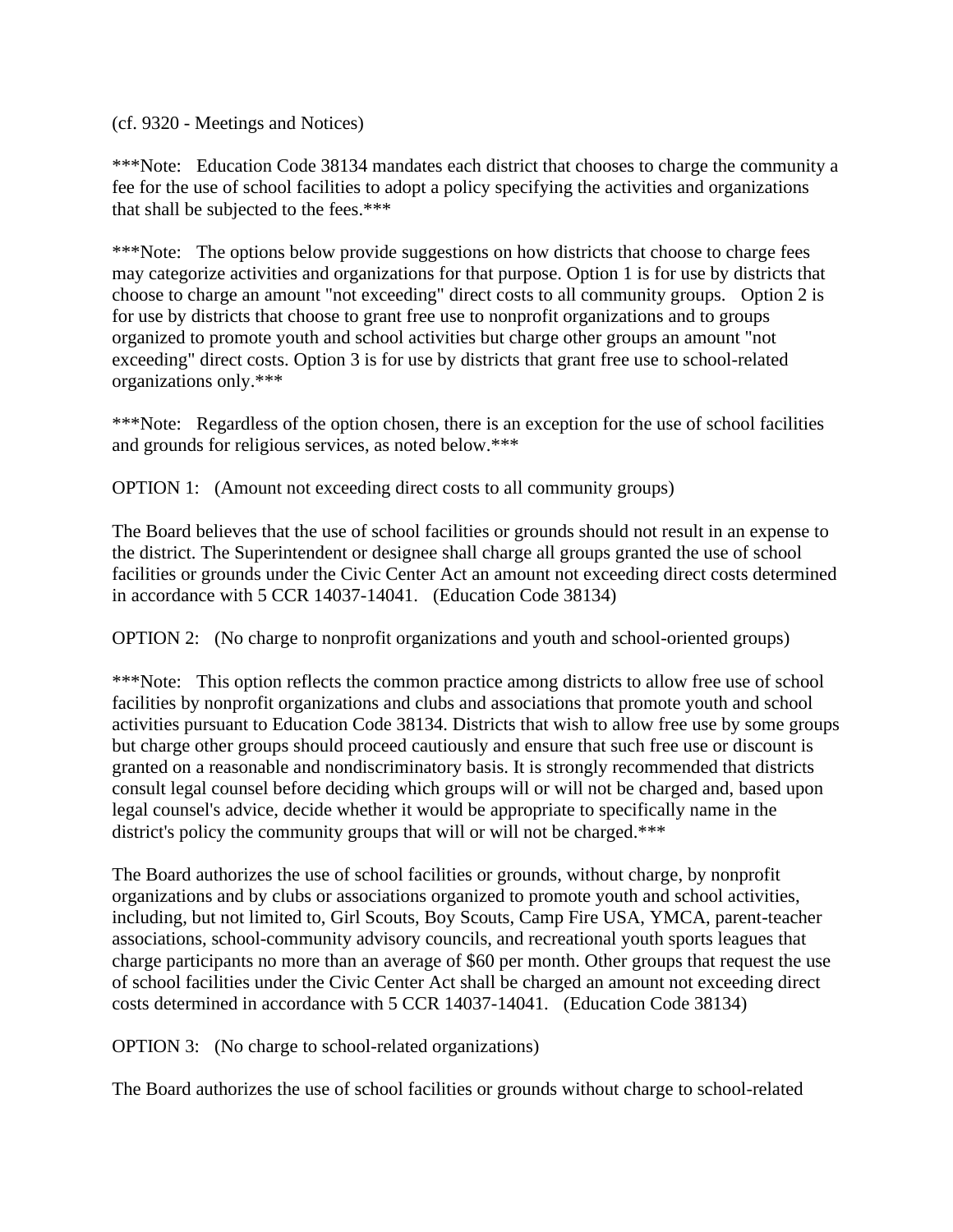organizations whose activities are directly related to or for the benefit of district schools. All other groups requesting the use of school facilities under the Civic Center Act shall be charged an amount not exceeding direct costs determined in accordance with 5 CCR 14037-14041.

\*\*\*Note: The remainder of this section is for use by all districts regardless of the option chosen above.\*\*\*

\*\*\*Note: Pursuant to Education Code 38134, any group authorized to use school facilities for religious services must be charged "at least" direct costs.\*\*\*

Additionally, when any use of school facilities or grounds is for religious services, the district shall charge an amount at least equal to the district's direct costs. (Education Code 38134)

\*\*\*Note: Education Code 38134 requires the district to charge fair rental value when facilities are used for fundraising activities which are not beneficial to youth, public school activities, or charitable purposes, under the conditions specified below. "Fair rental value" is defined as direct costs plus the amortized costs of the school facilities or grounds used for the duration of the activity.\*\*\*

Groups shall be charged fair rental value when using school facilities or grounds for entertainment or meetings where admission is charged or contributions solicited and net receipts are not to be expended for charitable purposes or for the welfare of the district's students. (Education Code 38134)

### Calculating Direct Costs

Direct costs to be charged for community use of each, or each type of, school facility or grounds shall be calculated in accordance with 5 CCR 14038 and may reflect the community's proportionate share of the following costs: (Education Code 38134; 5 CCR 14038-14041)

1. Capital direct costs calculated in accordance with 5 CCR 14039, including the estimated costs of maintenance, repair, restoration, and refurbishment of non-classroom space school facilities or grounds

2. Operational direct costs calculated in accordance with 5 CCR 14040, including estimated costs of supplies, utilities, janitorial services, other services performed by district employees and/or contracted workers, and salaries and benefits paid to district employees directly associated with the administration of the Civic Center Act to operate and maintain school facilities and grounds

\*\*\*Note: The following optional paragraph applies to districts that choose to discount direct cost fees based on the type or category of the applicant, such as to groups with tax-exempt status as authorized pursuant to 5 CCR 14041.\*\*\*

Direct cost fees shall not be discounted to any group or organization except when the discount is specifically authorized in the adopted fee schedule. (5 CCR 14041)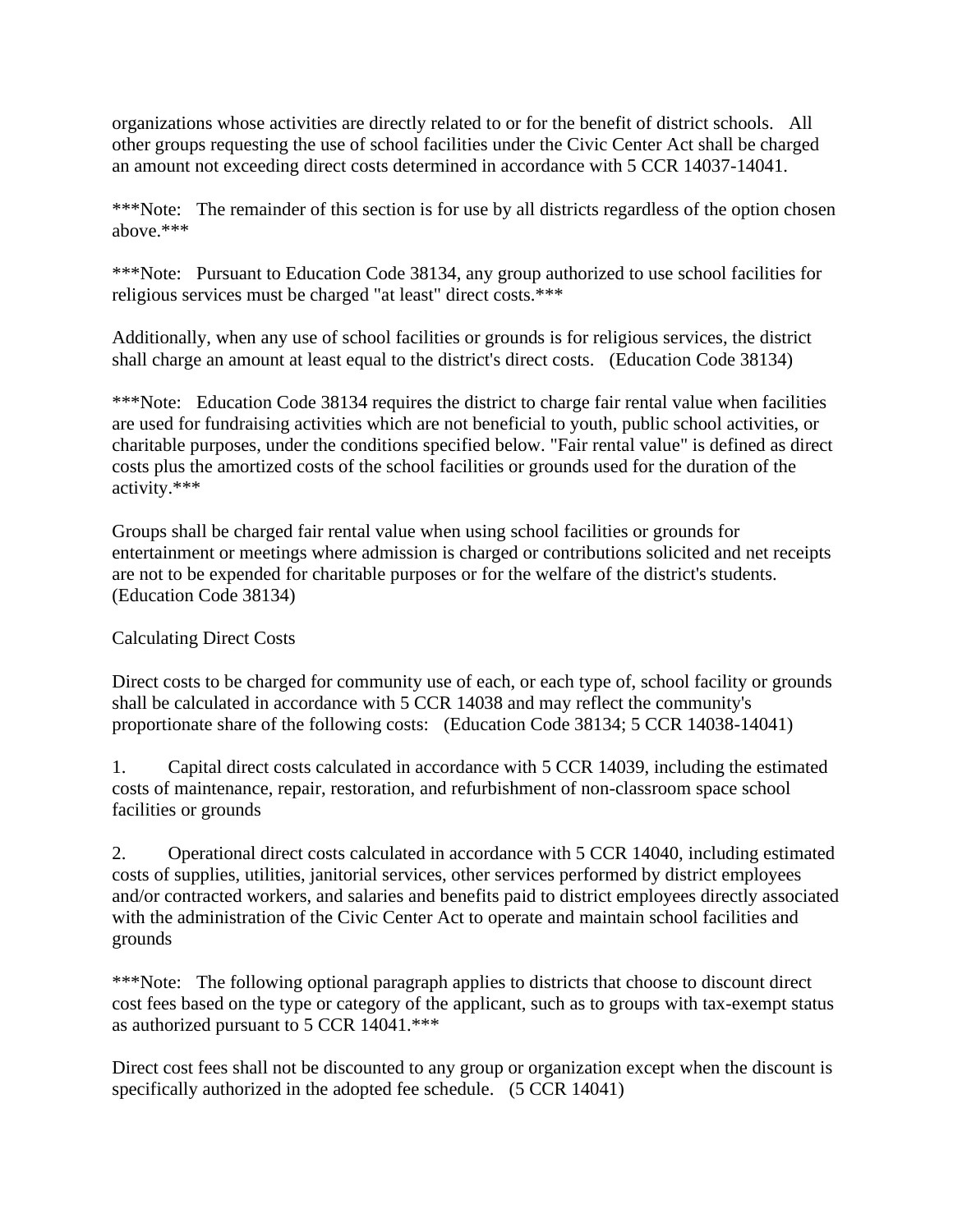#### Expending Funds Collected as Capital Direct Costs

Any funds collected as capital direct costs shall be deposited into a special fund to be used only for capital maintenance, repair, restoration, and refurbishment of school facilities and grounds. (5 CCR 14042)

Use of School Facility as Polling Place

\*\*\*Note: Pursuant to Elections Code 12283, an elections official requesting the use of a school building as a polling place must include in his/her request a list of the schools needed. Such requests must be made within sufficient time before the start of the school year so that the Board can determine and notify parents/guardians whether (1) the school will remain in session on those days, (2) the school day will be designated for staff training and development, or (3) the school will be closed to students and nonclassified employees. See BP 6111 - School Calendar.\*\*\*

The Board may authorize the use of school buildings as polling places on any election day, and may also authorize the use of school buildings, without cost, for the storage of voting machines and other vote-tabulating devices. However, if a city or county elections official specifically requests the use of a school building as a polling place, the Board shall allow its use for such purpose. If school will be in session, the Superintendent or designee shall identify to elections officials the specific areas of the school buildings not occupied by school activities that will be allowed for use as polling places. (Elections Code 12283)

(cf. 6111 - School Calendar)

When a school is used as a polling place, the Superintendent or designee shall provide the elections official a site with an adequate amount of space that will allow the precinct board to perform its duties in a manner that will not impede, interfere, or interrupt the normal process of voting and shall make a telephone line for Internet access available for use by local elections officials if so requested. He/she shall make a reasonable effort to ensure that the site is accessible to persons with disabilities. (Elections Code 12283)

The Superintendent or designee shall establish procedures to ensure student safety and minimize disruptions whenever school is in session while the facilities are being used as a polling place.

(cf. 3515.2 - Disruptions)

Legal Reference: EDUCATION CODE 10900-10914.5 Community recreation programs 32282 School safety plan 37220 School holidays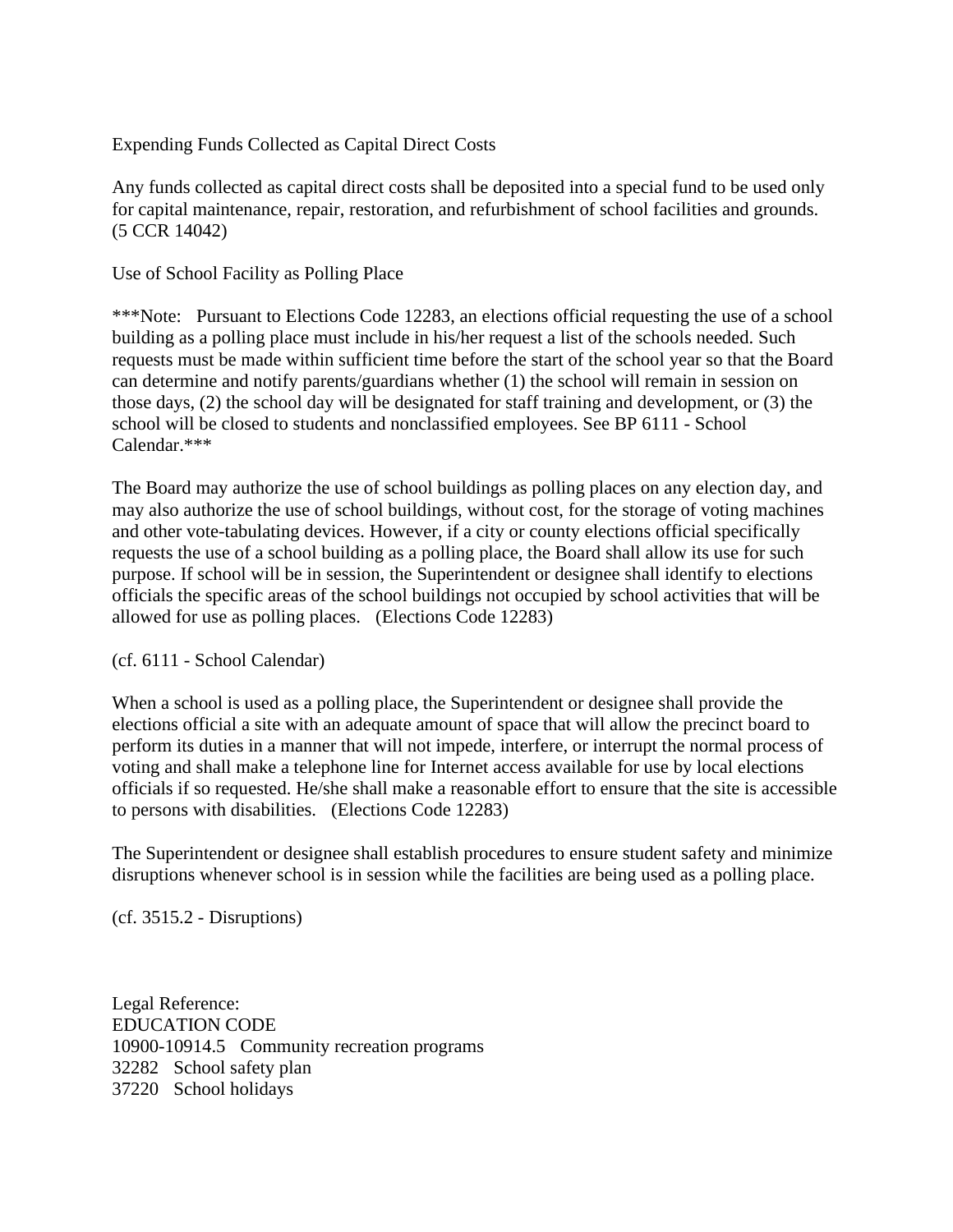38130-38138 Civic Center Act, use of school property for public purposes BUSINESS AND PROFESSIONS CODE 25608 Alcoholic beverage on school premises ELECTIONS CODE 12283 Polling places: schools GOVERNMENT CODE 54950-54963 The Ralph M. Brown Act MILITARY AND VETERANS CODE 1800 Definitions CODE OF REGULATIONS, TITLE 5 14037-14042 Proportionate direct costs for use of school facilities and grounds UNITED STATES CODE, TITLE 20 7905 Equal access to public school facilities COURT DECISIONS Good News Club v. Milford Central School, (2001) 533 U.S. 98 Lamb's Chapel v. Center Moriches Union Free School District, (1993) 508 U.S. 384 Cole v. Richardson, (1972) 405 U.S. 676 Connell v. Higgenbotham, (1971) 403 U.S. 207 ACLU v. Board of Education of Los Angeles, (1961) 55 Cal .2d 167 Ellis v. Board of Education, (1945) 27 Cal.2d 322 ATTORNEY GENERAL OPINIONS 82 Ops.Cal.Atty.Gen. 90 (1999) 79 Ops.Cal.Atty.Gen. 248 (1996)

Management Resources: CSBA PUBLICATIONS Maximizing Opportunities for Physical Activity Through Joint Use of Facilities, Policy Brief, February 2010 Building Healthy Communities: A School Leader's Guide to Collaboration and Community Engagement, 2009 WEB SITES CSBA: http://www.csba.org California Department of Education: http://www.cde.ca.gov

(4/13 8/14) 7/18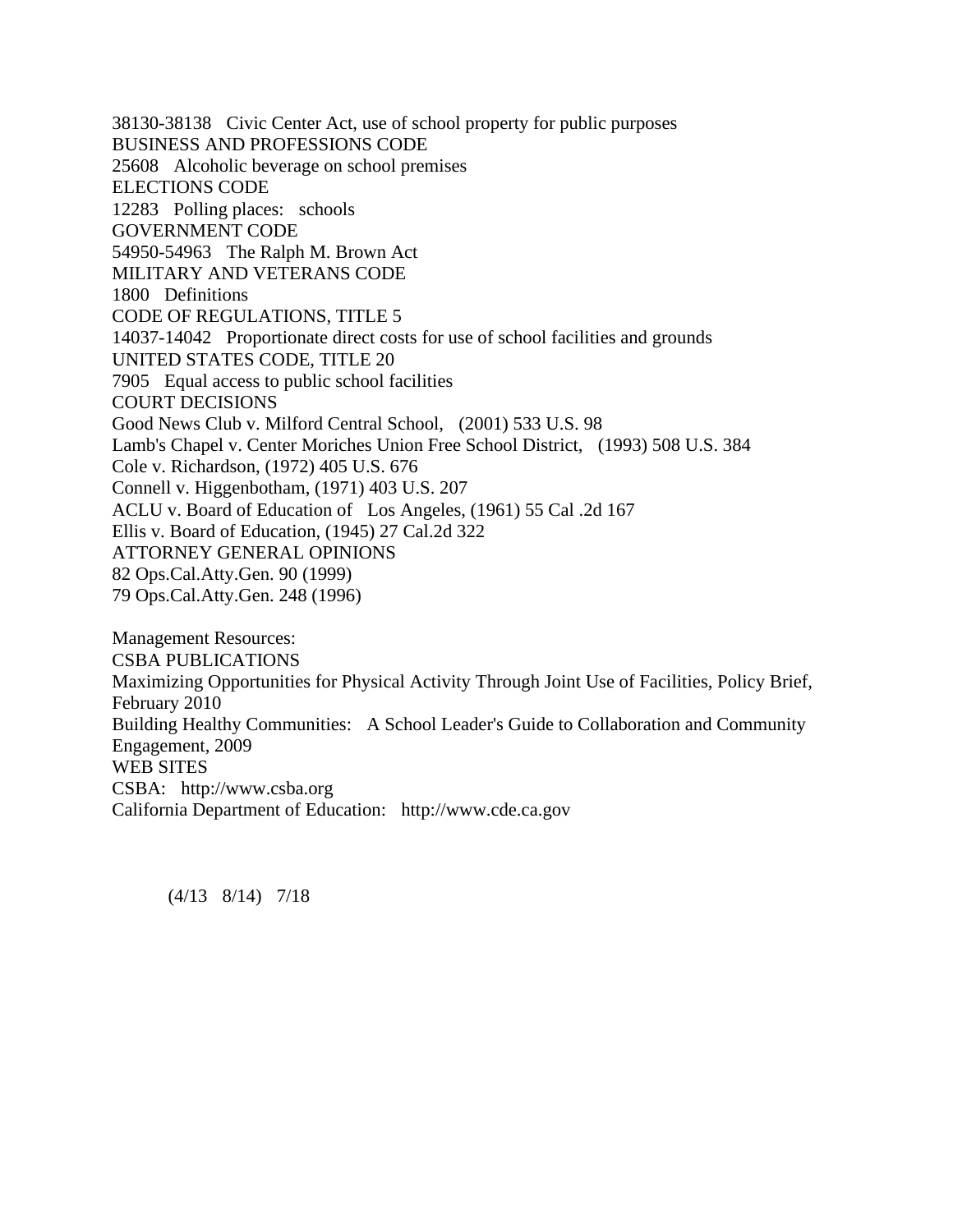# **Administrative Regulation**

**Use Of School Facilities**

#### AR 1330 **Community Relations**

\*\*\*Note: The following administrative regulation is mandated for the management, direction, and control of school facilities, pursuant to Education Code 38133.\*\*\*

Application for Use of Facilities

Any person applying for the use of any school facilities or grounds on behalf of any society, group, or organization shall present written authorization from the group or organization to make the application.

\*\*\*Note: The California Supreme Court has determined that the requirements of Education Code 38135 and 38136 are unconstitutional (ACLU v. Board of Education of City of Los Angeles). Although these provisions have not been repealed, districts are advised not to require any oath affirming that the group does not intend to take actions leading to the overthrow of the government.\*\*\*

\*\*\*Note: Other types of oaths have been held constitutionally acceptable. The California Supreme Court upheld the use of an oath that the individual or group does not intend to use school premises to commit unlawful acts (ACLU v. Board of Education), and the U.S. Supreme Court has upheld affirmative loyalty oaths for public employees, expressing a promise to support the federal and state constitutions (Connell v. Higgenbotham; Cole v. Richardson). The accompanying exhibit provides a sample facilities use statement. The following paragraph is optional.\*\*\*

Persons or organizations applying for the use of school facilities or grounds shall submit a facilities use statement indicating that they uphold the state and federal constitutions and do not intend to use school premises or facilities to commit unlawful acts.

#### Civic Center Use

Subject to district policies and regulations, school facilities and grounds shall be available to citizens and community groups as a civic center for the following purposes: (Education Code 32282, 38131)

- 1. Public, literary, scientific, recreational, educational, or public agency meetings
- 2. The discussion of matters of general or public interest

\*\*\*Note: An Attorney General Opinion (79 Ops.Cal.Atty.Gen. 248 (1996)) found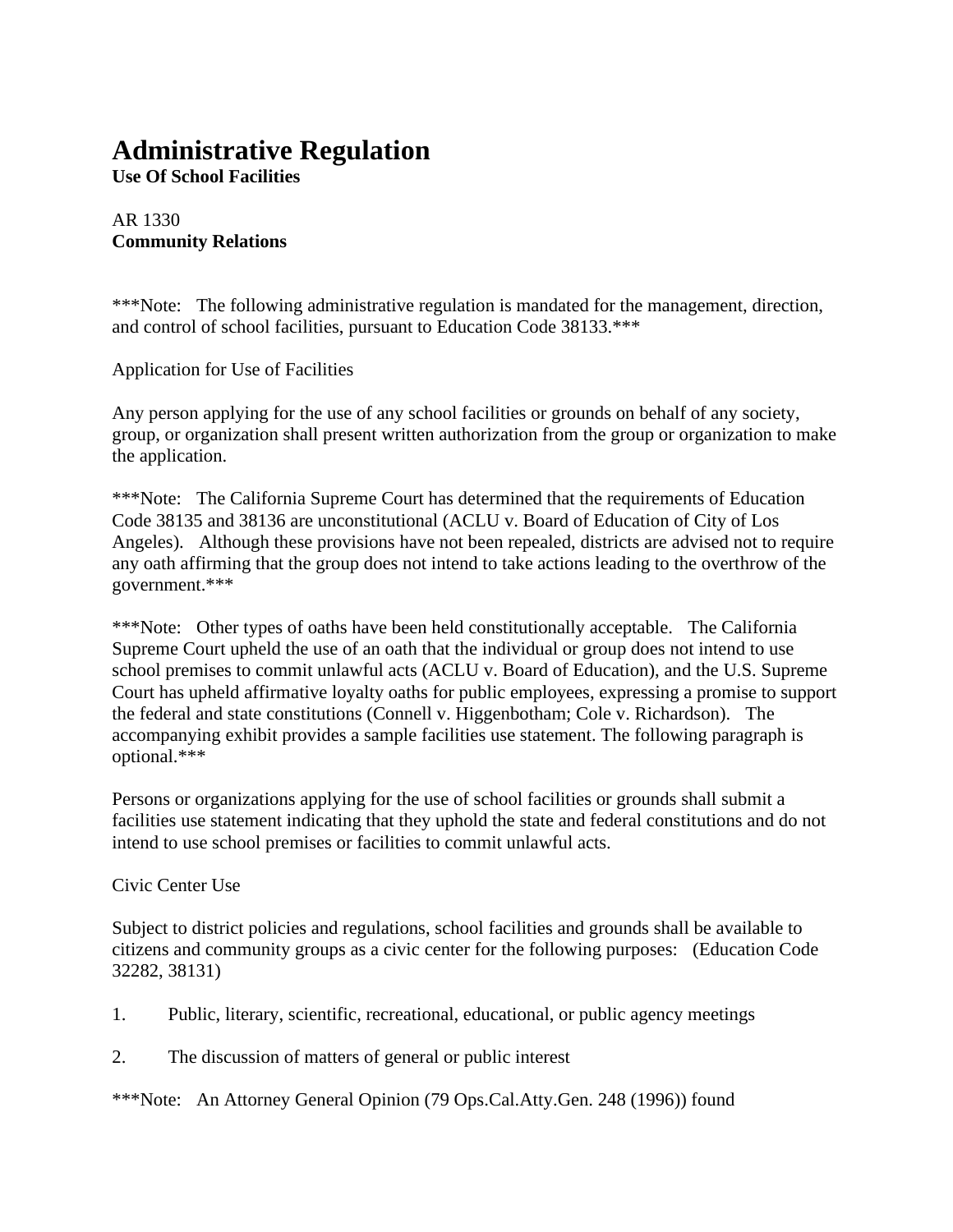unconstitutional the section of Education Code 38131 which provides that a board may grant the use of school facilities to a religious group to conduct services only when the religious group has no other suitable meeting place. Although Attorney General opinions do not carry the force of law, they are given deference by the courts in the case of legal challenge. Therefore, a district should consult legal counsel before requiring a religious organization to establish that it lacks another suitable meeting place for the conduct of its services in order to rent school facilities. In that same opinion, the Attorney General also determined that Education Code 38131 does not limit the renewability of the temporary use permit for school facilities by a religious organization. Thus, legal counsel should also be consulted before a district refuses to renew a temporary permit. Item #3 below is consistent with the Attorney General's interpretation of Education Code 38131.\*\*\*

3. The conduct of religious services for temporary periods, on a one-time or renewable basis, by any church or religious organization

4. Child care programs to provide supervision and activities for children of preschool and elementary school age

(cf. 5148 - Child Care and Development) (cf. 5148.2 - Before/After School Programs) (cf. 5148.3 - Preschool/Early Childhood Education)

5. The administration of examinations for the selection of personnel or the instruction of precinct board members by public agencies

6. Supervised recreational activities, including, but not limited to, sports league activities that are arranged for and supervised by entities, including religious organizations or churches, and in which youth may participate regardless of religious belief or denomination

7. A community youth center

\*\*\*Note: Pursuant to Education Code 32282, procedures to allow school facilities to be used by public agencies, such as the Red Cross, for mass care and welfare shelters during an emergency must be included in the comprehensive school safety plan. See AR 0450 - Comprehensive Safety Plan.\*\*\*

8. Mass care and welfare shelters during disasters or other emergencies affecting the public health and welfare

(cf. 0450 - Comprehensive Safety Plan) (cf. 3516 - Emergencies and Disaster Preparedness Plan)

9. A ceremony, patriotic celebration, or related educational assembly conducted by a veterans' organization

A veterans' organization means the American Legion, Veterans of Foreign Wars,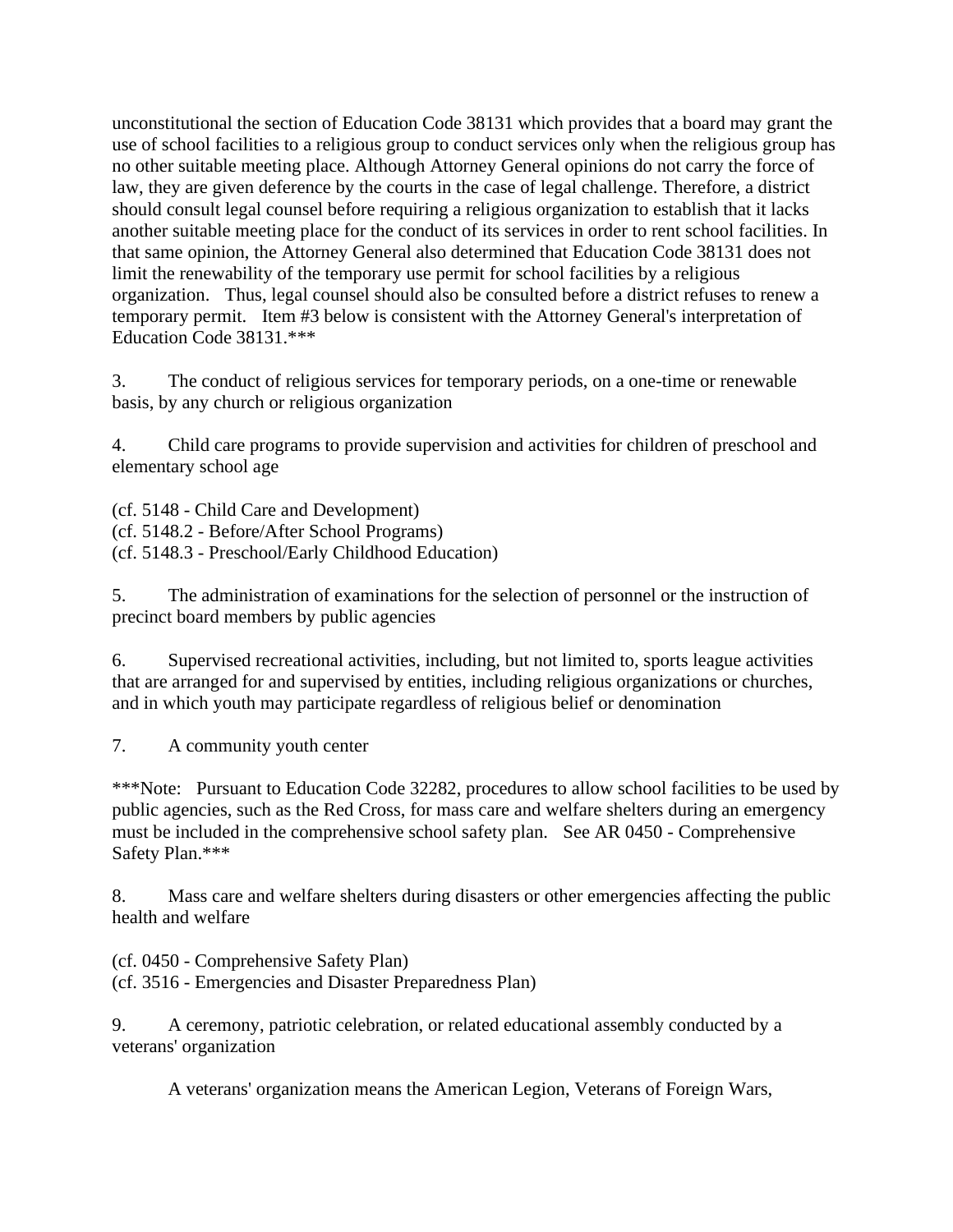Disabled American Veterans, United Spanish War Veterans, Grand Army of the Republic, or other duly recognized organization of honorably discharged soldiers, sailors, or marines of the United States, or any of their territories. (Military and Veterans Code 1800)

\*\*\*Note: Education Code 38131 allows the district to grant use of school facilities for other purposes as deemed appropriate. The district may add any other purposes approved by the Governing Board.\*\*\*

10. Other purposes deemed appropriate by the Governing Board

#### **Restrictions**

\*\*\*Note: In adopting rules for the management and control of school facilities, districts must be careful to ensure that they do not impose restrictions that may violate constitutionally protected rights. Generally, court decisions have held that districts may not discriminate on the basis of a group's viewpoint, and thus the use of facilities should be granted on a neutral basis. In Good News Club v. Milford Central School, the U.S. Supreme Court held that a district which prohibited a religious club from using school facilities after school hours for activities for which it allowed other community groups to use the school facilities discriminated against the club on the basis of the club's religious viewpoint in violation of the First Amendment to the United States Constitution.\*\*\*

\*\*\*Note: Because federal and state constitutional free speech issues may be involved when a district denies the use of school facilities to certain groups, it is strongly recommended that a district consult with legal counsel before doing so.\*\*\*

School facilities or grounds shall not be used for any of the following activities:

1. Any use by an individual or group for the commission of any crime or any act prohibited by law

2. Any use which is inconsistent with the use of school facilities for school purposes or which interferes with the regular conduct of school or school work

3. Any use which involves the possession, consumption, or sale of drugs or any restricted substances, including tobacco

(cf. 3513.3 - Tobacco-Free Schools)

\*\*\*Note: Pursuant to Business and Professions Code 25608, it is a misdemeanor to possess, consume, sell, give, or deliver any alcoholic beverage to any person in a school building or on school grounds unless a specified exception applies. One such exception is serving alcohol during a special event, pursuant to a license or permit obtained under the Alcohol Beverage Control Act, at district-owned facilities at a time when students are not present. For this purpose, "facilities" include, but are not limited to, office complexes, conference centers, or retreat facilities. Although Business and Professions Code 25608 allows this exception, the district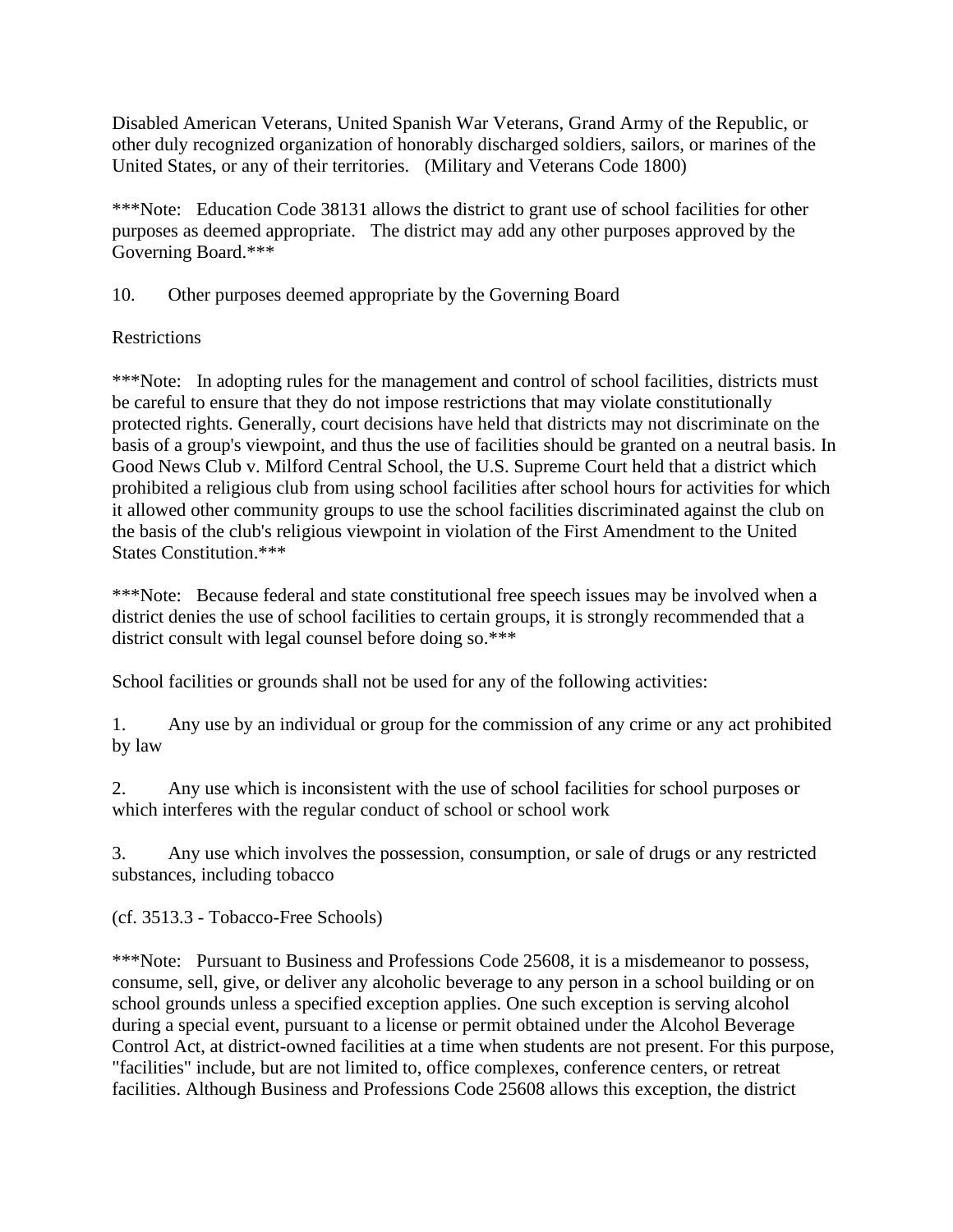should consult legal counsel and/or risk management personnel when determining whether to allow alcohol on district property pursuant to this exception. When a district allows the use of its facilities or grounds for events that may involve the serving or consumption of alcoholic beverages, it is recommended that rules and/or limitations be established to minimize risks to the district and attendees at such events (e.g., requiring security guards and/or additional insurance, limiting the presence of alcoholic beverages to designated areas, limiting the types of beverages and/or how many drinks can be served at a time, specifying the time period during which alcoholic beverages may be served). Item #4 is optional and may be deleted or revised to reflect any limitations imposed on the facility user.\*\*\*

4. Any use which involves the possession, consumption, or sale of alcoholic beverages, except for special events approved by the Superintendent or designee pursuant to Business and Professions Code 25608 which are covered by a special events permit pursuant to Division 9 of the Business and Professions Code and which will occur at a time when students are not on the grounds. Any such use of school facilities shall be subject to any limitations that may be necessary to reduce risks to the district and ensure the safety of participants, as determined by the Superintendent or designee. Applicable limitations shall be clearly stated in the facility use agreement to be signed by the user's representative.

\*\*\*Note: Districts may exclude certain facilities from community use for safety or security reasons. Such facilities might include (1) offices or computer rooms containing records and confidential information and (2) science rooms and other rooms containing hazardous chemicals or equipment that cannot be used safely without special knowledge or skills. The following paragraph is optional and may be revised to specify excluded facilities.\*\*\*

The district may exclude certain school facilities from nonschool use for safety or security reasons.

#### Damage and Liability

\*\*\*Note: Pursuant to Education Code 38134, a district is authorized to take the actions specified in the following optional paragraph when damage to school facilities or grounds occurs from use by a nonprofit group, organization, club, or association that promotes youth and school activities.\*\*\*

Groups, organizations, or persons using school facilities or grounds shall be liable for any property damage caused by the activity. The district may charge the amount necessary to repair the damages and may deny the group further use of school facilities or grounds. (Education Code 38134)

\*\*\*Note: Education Code 38134 distinguishes the liability and insurance obligations of nonprofit groups, clubs, and associations that promote youth and school activities from those of the district. The district is liable for any injuries resulting from its negligence in the ownership and maintenance of its facilities and grounds and must bear the cost of insuring against these risks and defending itself from related claims.\*\*\*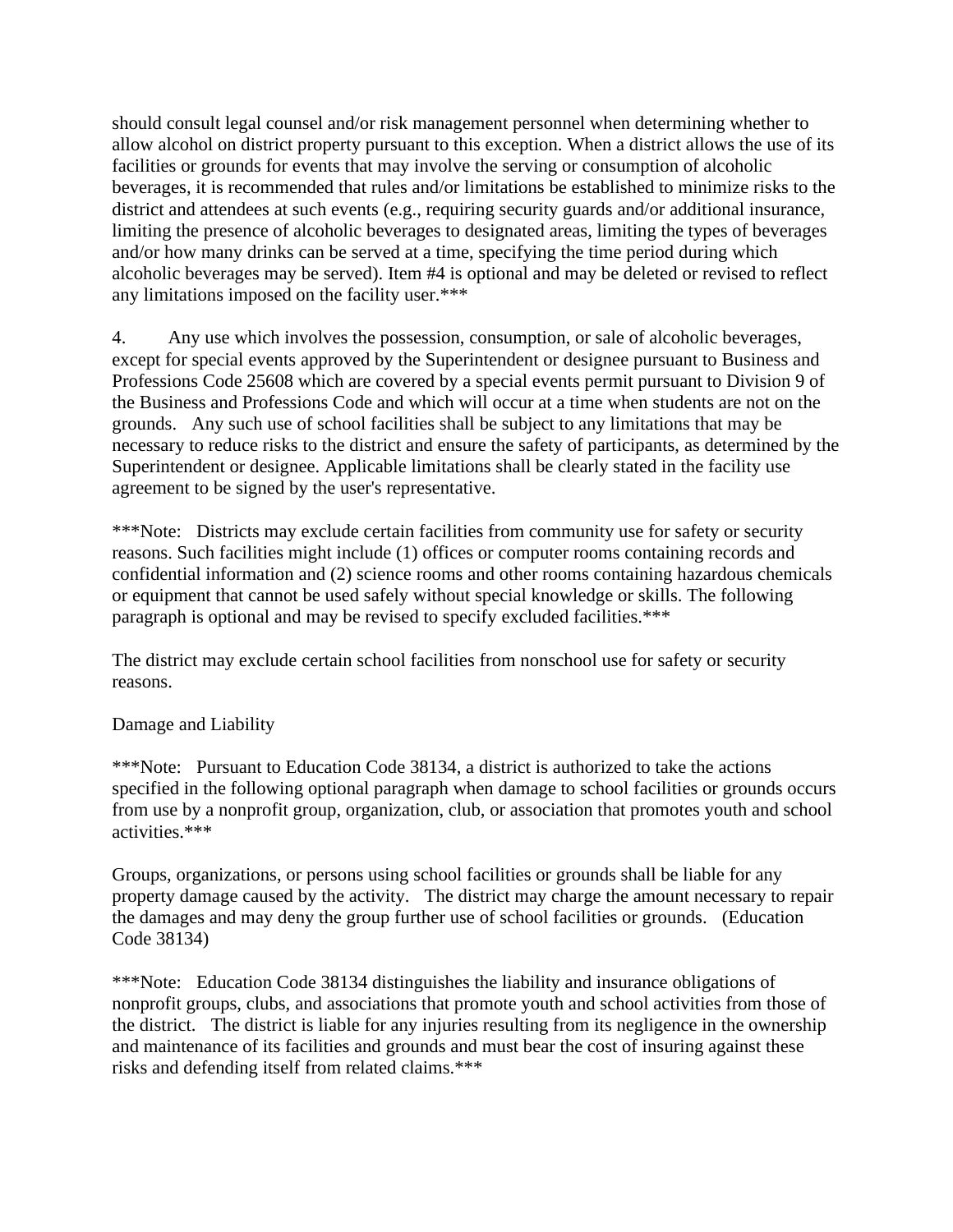Any group or organization using school facilities or grounds shall be liable for any injuries resulting from its negligence during the use of district facilities or grounds. The group shall bear the cost of insuring against this risk and defending itself against claims arising from this risk. (Education Code 38134)

Groups or organizations shall provide the district with evidence of insurance against claims arising out of the group's own negligence when using school facilities. (Education Code 38134)

\*\*\*Note: Pursuant to Education Code 38134, groups that promote youth and school activities cannot be required to sign hold harmless and indemnification agreements agreeing to defend and indemnify the district against liability arising during the group's use of school facilities to the extent that the agreement requires the group to assume liability for the district's negligence. The statute is unclear as to whether the district can require non-youth-related groups to indemnify the district from any and all injuries resulting from the use of the facilities. Districts wishing to create such an agreement should consult legal counsel.\*\*\*

\*\*\*Note: Because hold harmless agreements are only as strong as the groups' credit, districts should generally require proof of insurance in addition to such agreements. When a hold harmless and indemnification agreement appears necessary for any specific school facilities or a specific event, the district's risk manager, insurance carrier, or legal counsel should tailor it to the situation.\*\*\*

As permitted, the Superintendent or designee may require a hold harmless agreement and indemnification when warranted by the type of activity or the specific facilities being used.

(cf. 3515.21 - Unmanned Aircraft Systems (Drones))

(4/13 4/15) 7/18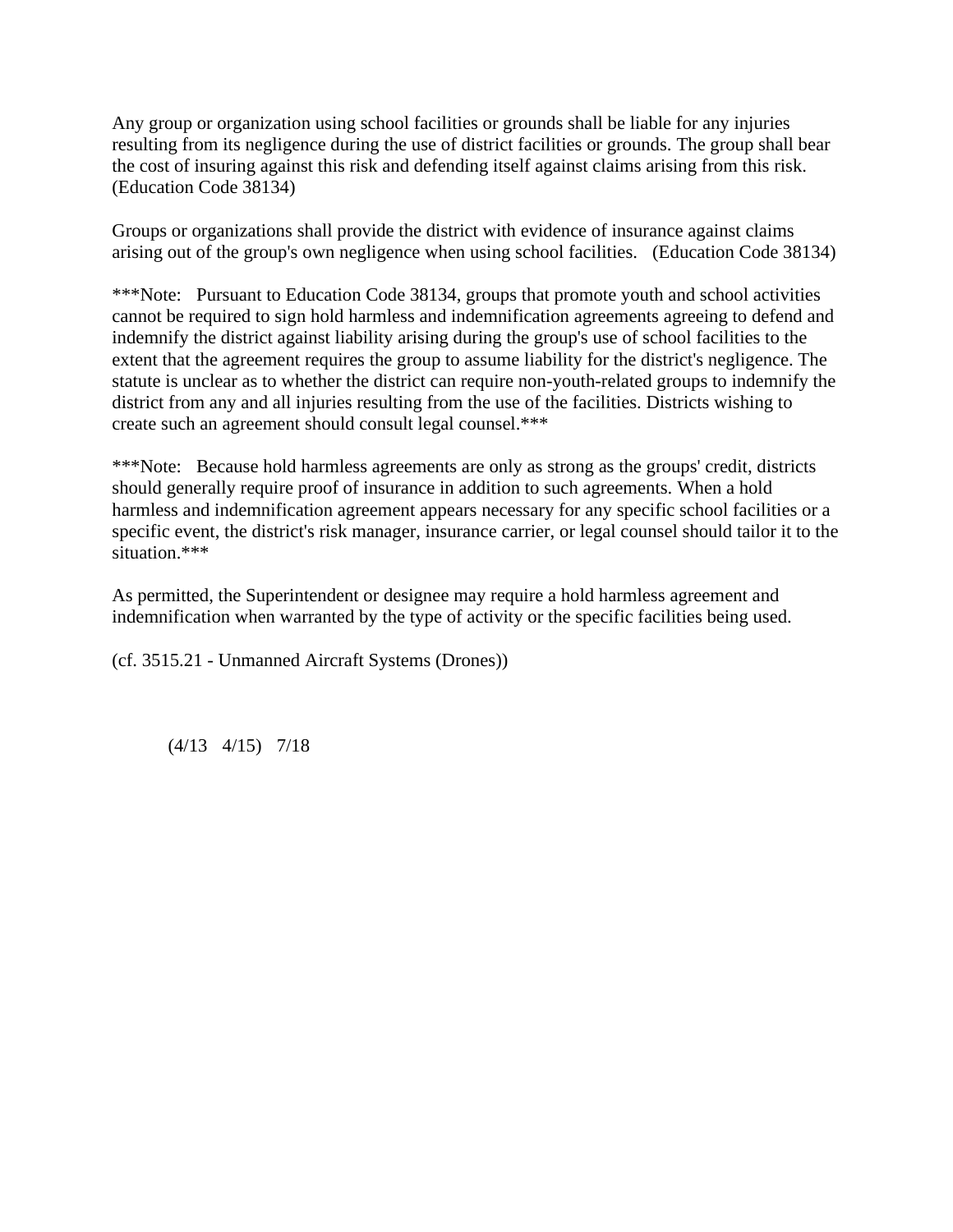## **Exhibit Use Of School Facilities**

#### E 1330 **Community Relations**

\*\*\*Note: The following exhibit is provided for the management and control of school facilities pursuant to Education Code 38133 and may be modified to reflect other district requirements such as specific restrictions and insurance documents.\*\*\*

\_\_\_\_\_\_\_\_\_\_\_\_\_\_\_\_\_\_\_\_\_\_\_\_\_\_\_\_\_\_\_\_\_\_ SCHOOL DISTRICT

#### FACILITIES USE STATEMENT

The undersigned, \_\_\_\_\_\_\_\_\_\_\_\_\_\_\_\_\_\_\_\_\_, is duly authorized by \_\_\_\_\_\_\_\_\_(name of organization)\_\_\_\_\_\_\_\_\_\_\_\_\_\_\_\_\_\_\_\_\_\_\_\_, to act on its behalf in requesting the use of school facilities, including, but not limited to, executing any agreement or undertaking required by law and district policy and regulations governing the use of the facilities.

The organization shall comply with all restrictions placed on the use of the school facilities by law or district policy or regulations.

The organization recognizes that, in accordance with Education Code 38134, it is liable for any damage to the school facilities or for any injury to any person due to the organization's negligence in using the school facilities.

\_\_\_\_\_\_\_\_\_\_\_\_\_\_\_\_\_\_\_\_\_\_\_\_\_\_\_\_\_\_\_ \_\_\_\_\_\_\_\_\_\_\_\_\_\_\_\_\_\_\_\_\_\_\_

\_\_\_\_\_\_\_\_\_\_\_\_\_\_\_\_\_\_\_\_\_\_\_\_\_\_\_\_\_\_\_\_\_\_\_\_\_\_\_\_\_\_\_\_\_\_\_\_\_\_\_\_\_\_\_\_

(Signed) (Date)

(Organization)

(9/87 6/89) 4/13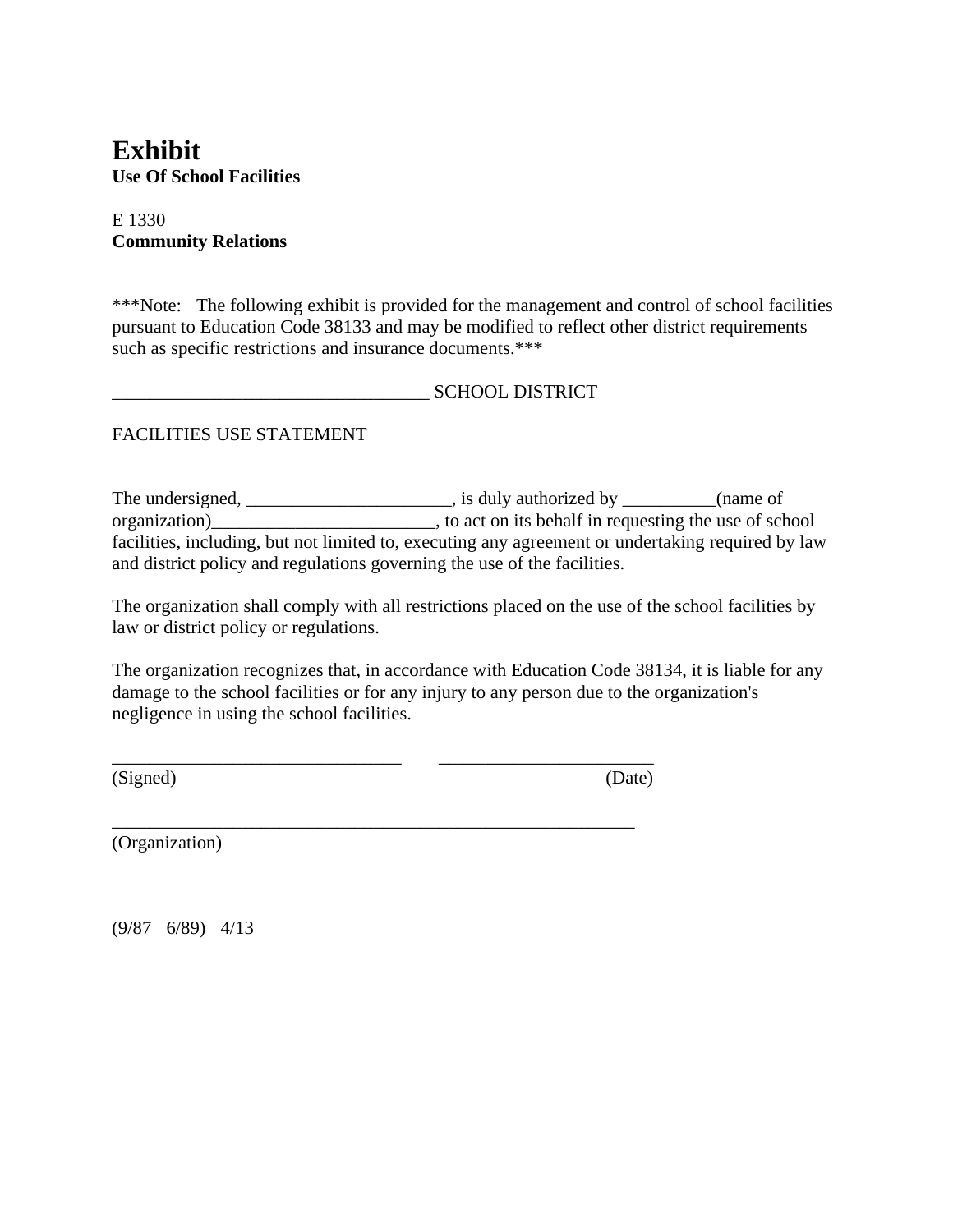# **Board Policy**

**Joint Use Agreements**

#### BP 1330.1 **Community Relations**

\*\*\*Note: The following optional policy is for use by districts that elect to establish formal agreements with public or private entities to jointly use either school facilities or community facilities in order to share costs and risks. In adopting policy on this topic, districts are encouraged to review CSBA's policy brief Maximizing Opportunities for Physical Activity Through Joint Use of Facilities and CSBA's publication Building Healthy Communities: A School Leader's Guide to Collaboration and Community Engagement for tips regarding successful collaboration, information about funding sources for joint use, suggested components of joint use agreements, model agreements, and additional resources.\*\*\*

\*\*\*Note: Use of school facilities by the community also may be accomplished through the Civic Center Act (Education Code 38130-38138) and programs such as the After School Education and Safety Program (Education Code 8482-8484.6) and 21st Century Community Learning Centers (20 USC 7171-7176; Education Code 8484.7-8484.9); see BP/AR 1330 - Use of School Facilities and BP/AR 5148.2 - Before/After School Programs.\*\*\*

In order to ensure the efficient use of public resources and increase access to needed services, the Governing Board may enter into an agreement with any public agency, public institution, and/or community organization to use community facilities for school programs or to make school facilities or grounds available for use by those entities. Such an agreement shall be based on an assessment of student and community needs and may be designed to increase access to spaces for recreation and physical activity, library services, school health centers, preschool programs, child care centers, before- or after-school programs, or other programs that benefit students and the community.

- (cf. 1330 Use of School Facilities)
- (cf. 1400 Relations Between Other Governmental Agencies and the Schools)
- (cf. 5030 Student Wellness)
- (cf. 5141.6 School Health Services)
- (cf. 5148 Child Care and Development)
- (cf. 5148.2 Before/After School Programs)
- (cf. 5148.3 Preschool/Early Childhood Education)
- (cf. 6142.7 Physical Education and Activity)
- (cf. 6145.2 Athletic Competition)
- (cf. 6163.1 Library Media Centers)
- (cf. 7000 Concepts and Roles)
- (cf. 7131 Relations with Local Agencies)

When it is determined that joint use of facilities is in the best interest of the district and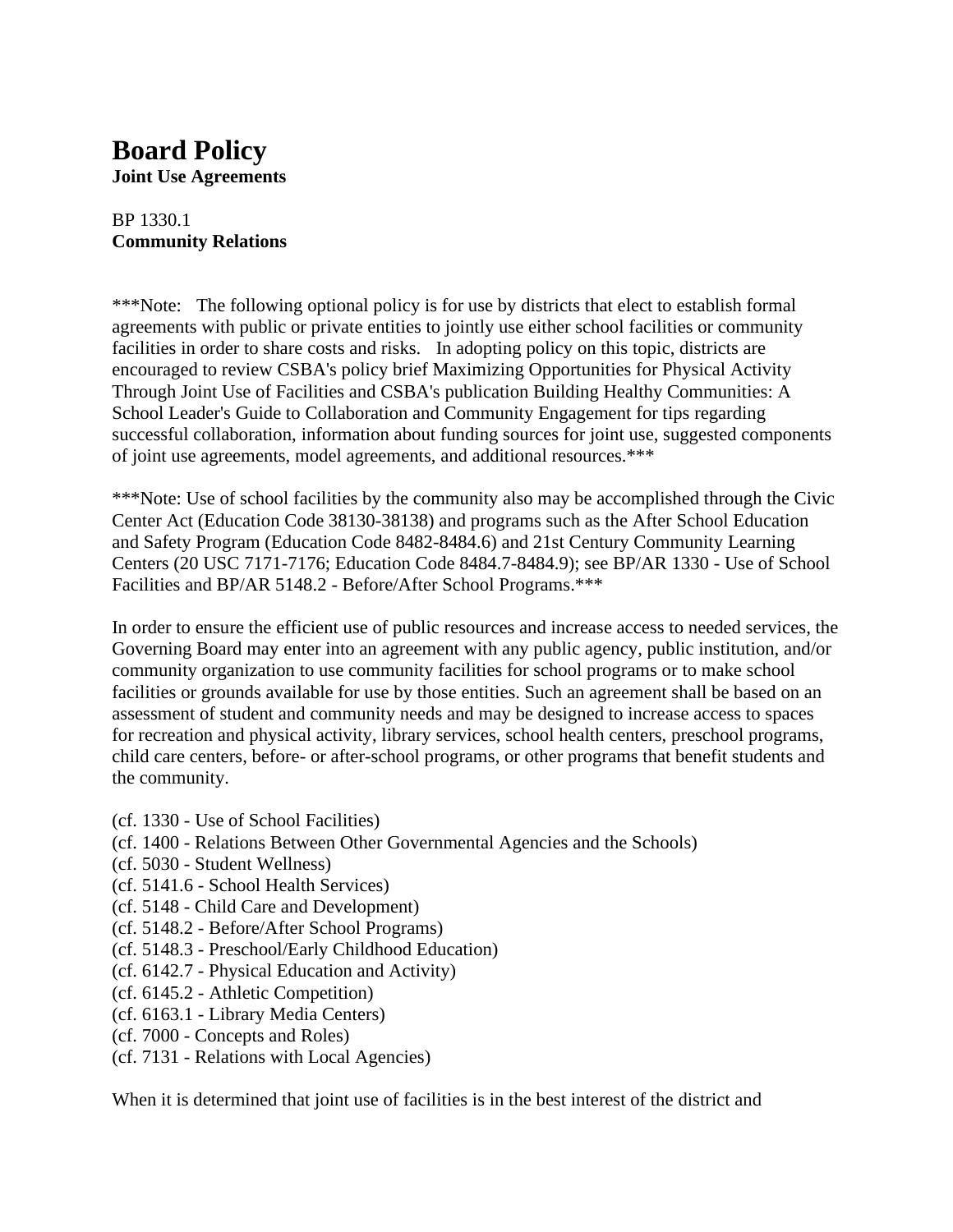community, the Superintendent or designee shall identify a potential partner agency, institution, or organization. He/she shall involve that partner, appropriate district and school staff, and community members in establishing planning processes, goals and priorities for joint use, locations where programs or facilities are most needed, and protocols for ongoing communication and coordination between the partners.

(cf. 1220 - Citizen Advisory Committees)

The Superintendent or designee shall work with the partner agency, institution, or organization to develop a written site-specific joint use agreement that delineates the terms and conditions for joint use of the district or community facilities and the responsibilities of all parties. As appropriate, the agreement may address:

1. The underlying philosophy or reasons for entering into the joint use agreement

2. The specific district or community facilities or grounds that will be made available to the other party and areas that will be restricted

3. Priorities for use of the property

4. Hours that the property will be available for use by the district, the partner, or other parties

5. Projected capital costs, if any, and operating costs

(cf. 7110 - Facilities Master Plan)

(cf. 7150 - Site Selection and Development)

(cf. 7210 - Facilities Financing)

6. Resources to be allocated by the district and the partner

(cf. 3100 - Budget)

\*\*\*Note: Education Code 38134 authorizes the district to charge a facilities usage fee to nonprofit organizations that promote youth and school activities, provided that the amount does not exceed the district's direct costs and that the Governing Board first adopts a policy specifying which activities will be charged the fee. See BP 1330 - Use of School Facilities for language implementing this mandate.\*\*\*

7. Rental or other fees, if any, to be charged to either party or third parties using the facilities

8. Responsibilities for management, scheduling, maintenance, on-site supervision, accounting, and other operations

9. Procedures and timelines for requesting use of the facilities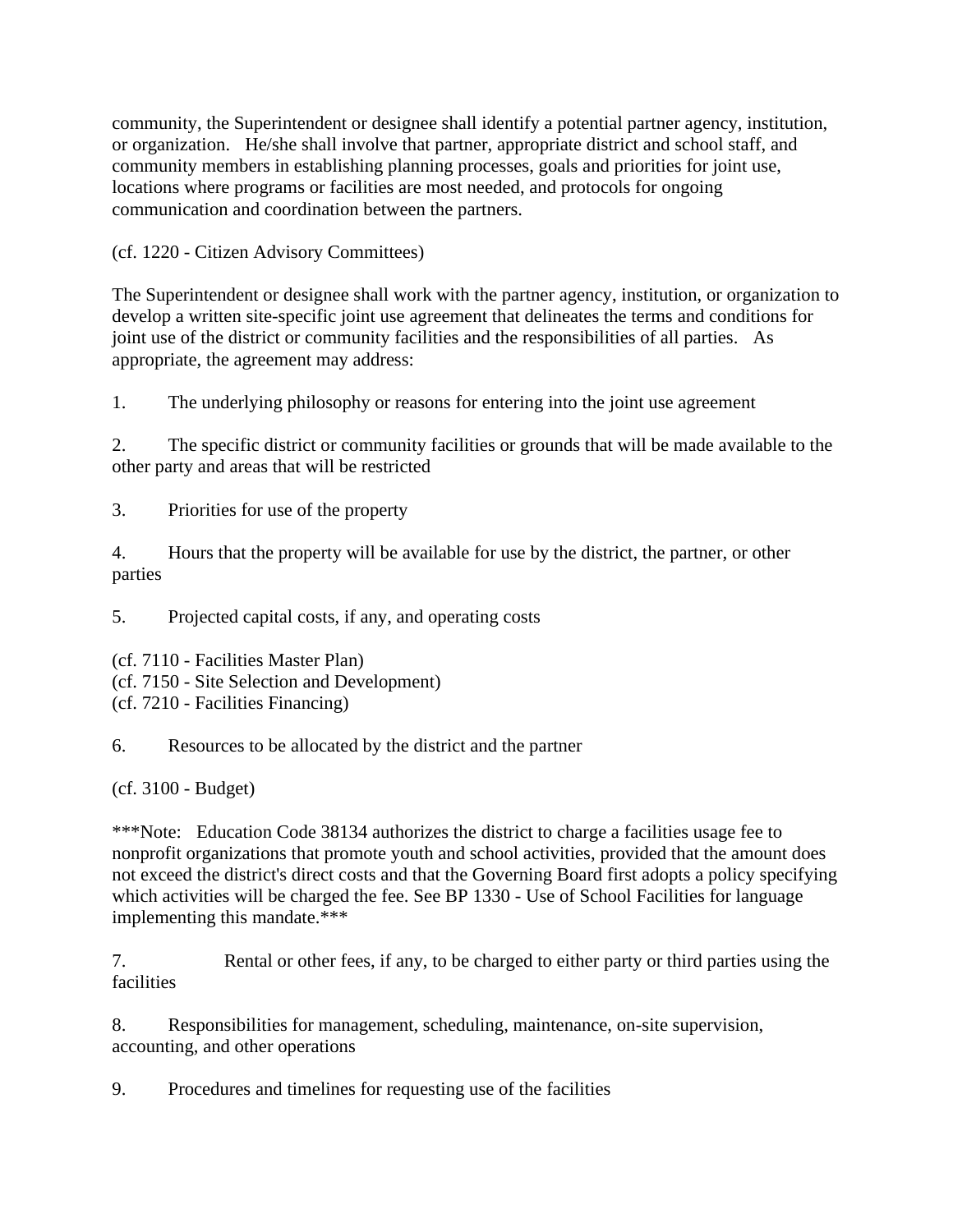10. Code of conduct for users of the facilities and consequences for violations of the code

(cf. 3513.3 - Tobacco-Free Schools) (cf. 3515.2 - Disruptions) (cf. 5131 - Conduct) (cf. 5131.5 - Vandalism and Graffiti)

11. Provision for regular inspection and notification of damage, as well as restitution and repair of property

(cf. 3515.4 - Recovery for Property Loss or Damage) (cf. 3517 - Facilities Inspection)

12. Safety and security measures

- (cf. 0450 Comprehensive School Safety Plan)
- (cf. 3515 Campus Security)
- (cf. 3516 Emergencies and Disaster Preparedness Plan)

(cf. 5142 - Safety)

\*\*\*Note: In general, the California Tort Claims Act, also known as the Government Claims Act, (Government Code 814-825.6, 830-840.6) protects the district against liability for injuries to individuals using school property, although some conditions or circumstances could result in the district being held liable in the event of an injury. Education Code 38134 requires the district to bear the cost of insuring and defending itself against any risk caused by the district's negligence in the ownership and maintenance of district property. Education Code 38134 also requires any organized group using the facilities to carry insurance and to defend itself in the event of any injuries arising from the group's negligence in the use of the facility. See AR 1330 - Use of School Facilities.\*\*\*

\*\*\*Note: CSBA's policy brief Maximizing Opportunities for Physical Activity Through Joint Use of Facilities recommends that districts minimize liability by adequately maintaining the property, ensuring they have proper insurance, requiring that organized groups who use the property maintain the proper insurance, and, when feasible, sharing or passing on the risk to the partner through an indemnity clause in the joint use agreement. The district should consult its legal counsel, joint powers authority or insurance carrier, and/or risk manager regarding potential risks and liability prior to entering into a joint use agreement.\*\*\*

13. Liability, insurance, and risk management issues

(cf. 3320 - Claims and Actions Against the District)

(cf. 3530 - Risk Management/Insurance)

(cf. 9260 - Legal Protection)

14. Duration of the agreement, process for amending the agreement, and the bases for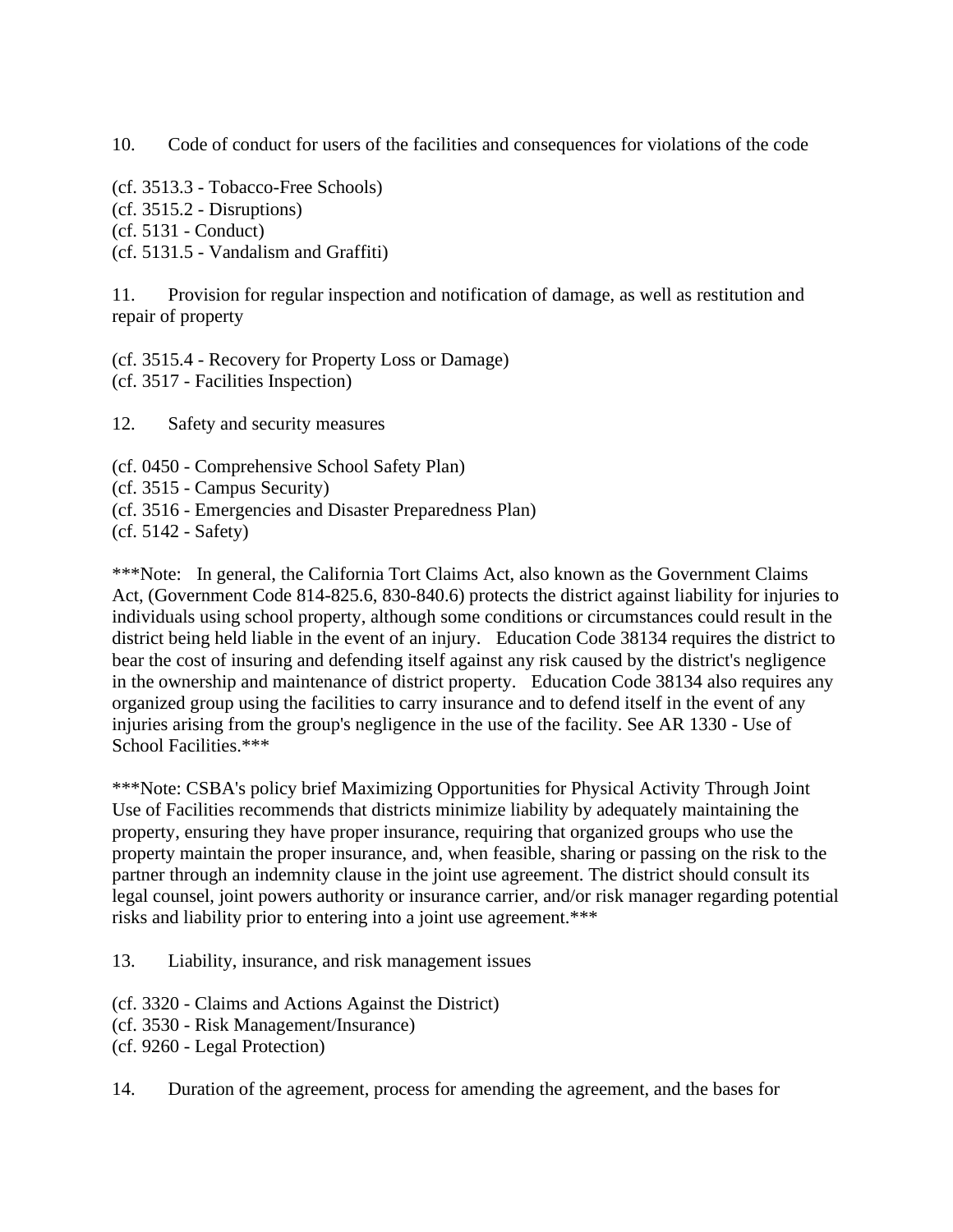cancelling or terminating the agreement before the expiration date

15. Process for resolving disputes regarding any aspect of the agreement

16. How any equipment purchased or other investments made through the agreement will be disposed of at the termination of the agreement

The agreement shall be reviewed by legal counsel and approved by the Board.

\*\*\*Note: The following optional paragraph should be revised to reflect indicators that will be used to evaluate program effectiveness as agreed upon by the Board and Superintendent and/or program partner.\*\*\*

The Superintendent or designee shall provide regular reports to the Board regarding progress toward project goals, including, but not limited to, levels of participation in joint use programs held at school or community facilities, feedback from program participants, and any report of damage to property or harm to individuals resulting from the joint use. As needed, the Superintendent or designee shall recommend amendments to the joint use agreement.

(cf. 0500 - Accountability)

Legal Reference: EDUCATION CODE 8482-8484.6 After School Education and Safety Program 8484.7-8484.9 21st Century Community Learning Centers 10900-10914.5 Community recreation programs 17051-17052 Joint use 17077.40-17077.45 Eligibility for joint use funding 17565-17592 Board duties re property maintenance and control 35200-35214 Liabilities 37220 School holidays; use of facilities when school is closed 38130-38138 Civic Center Act, use of school property for public purposes 44808 Exemption from liability when students not on school property BUSINESS AND PROFESSIONS CODE 25608 Alcoholic beverages on school premises GOVERNMENT CODE 814-825.6 Liability of public entities and employees 830-840.6 Liability; dangerous conditions on property 895-895.8 Liability; agreement between public entities 989-991.2 Local public entity insurance UNITED STATES CODE, TITLE 20 7171-7176 21st Century Community Learning Centers 7905 Equal access to public facilities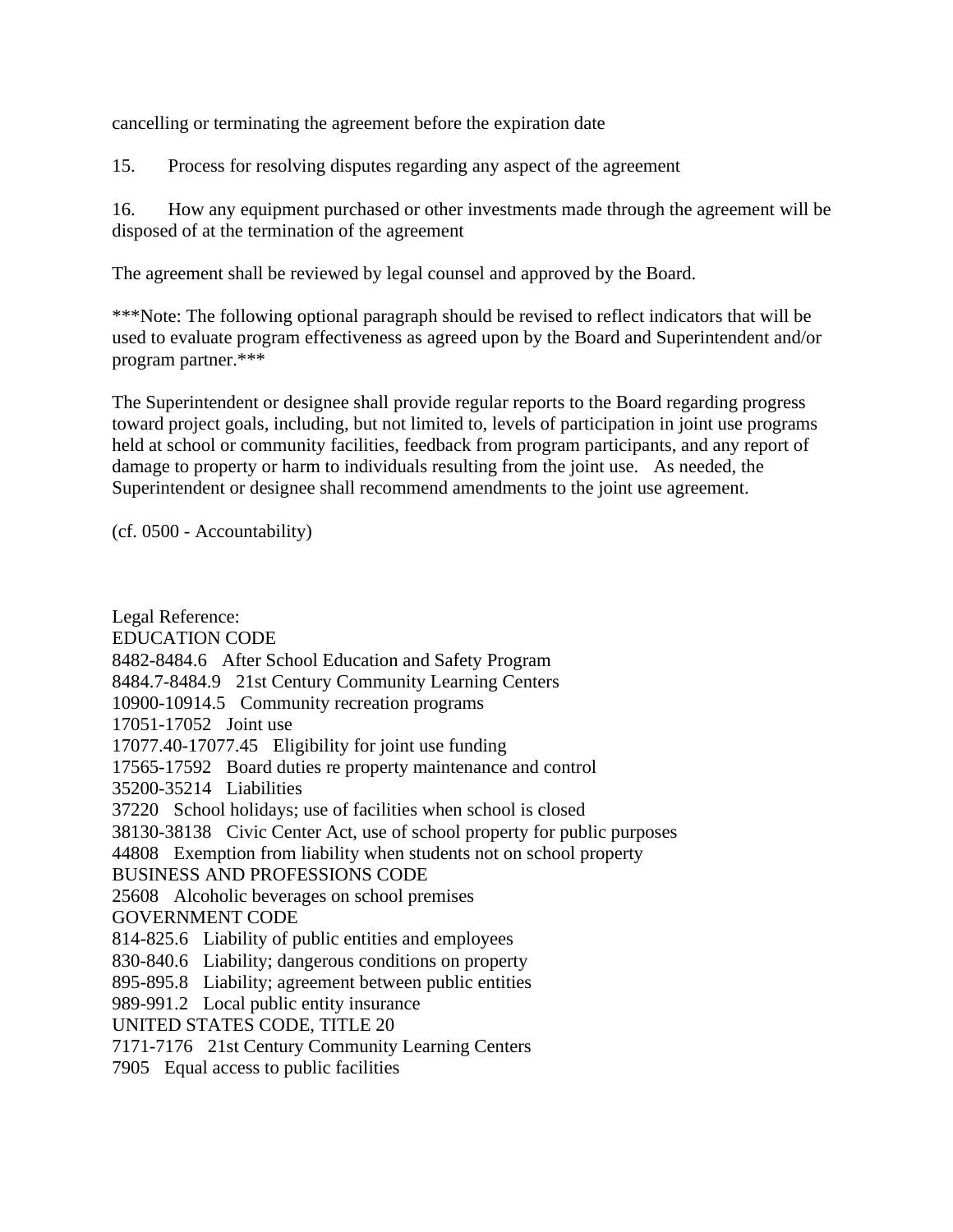Management Resources: CSBA PUBLICATIONS Maximizing Opportunities for Physical Activity Through Joint Use of Facilities, Policy Brief, rev. February 2010 Building Healthy Communities: A School Leader's Guide to Collaboration and Community Engagement, 2009 NATIONAL POLICY AND LEGAL ANALYSIS NETWORK TO PREVENT CHILDHOOD OBESITY PUBLICATIONS Model California Joint Use Agreements Liability for Use of School Property After Hours: An Overview of California Law, July 2009 Checklist for Developing Joint Use Agreements, March 2009 PUBLIC HEALTH LAW AND POLICY PUBLICATIONS Opening School Grounds to the Community After Hours: A Toolkit for Increasing Physical Activity Through Joint Use Agreements, 2010 WEB SITES CSBA: http://www.csba.org California Project LEAN (Leaders Encouraging Activity and Nutrition): http://www.californiaprojectlean.org Cities Counties and Schools Partnership: http://www.ccspartnership.org Joint Use Statewide Task Force: http://www.jointuse.org National Policy and Legal Analysis Network: http://www.nplan.org

Public Health Law and Policy: http://www.phlpnet.org

2/10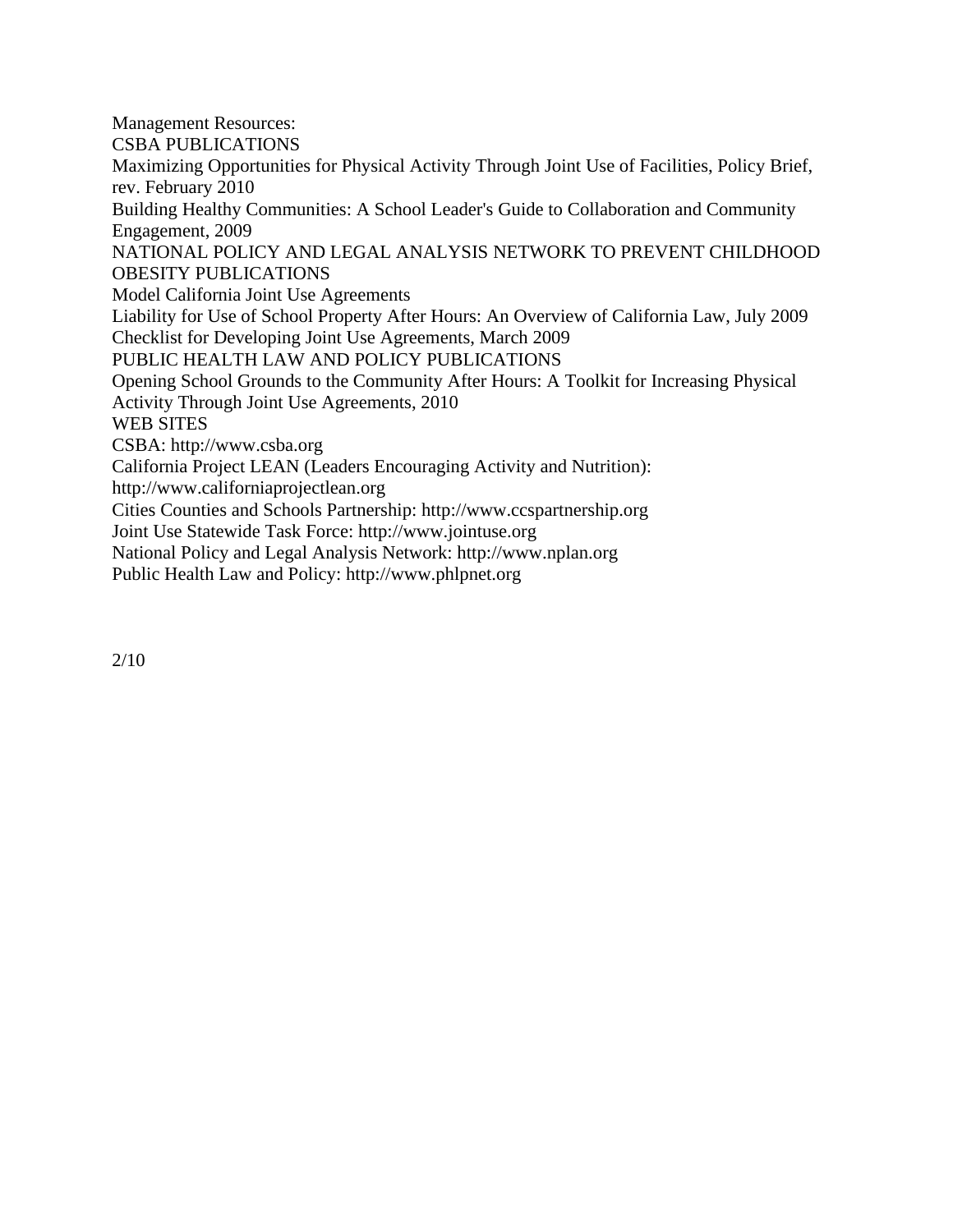### **Board Policy Access To District Records**

#### BP 1340 **Community Relations**

\*\*\*Note: The following optional policy and accompanying administrative regulation reflect requirements of the California Public Records Act (CPRA) (Government Code 6250-6270) pertaining to public access to public records of the district. "Public records," as defined by Government Code 6252, include any writing containing information relating to the conduct of the district's business prepared, owned, used, or retained by the district regardless of physical form or characteristics; see "Definitions" in the accompanying administrative regulation. For information regarding retention of records, see BP/AR 3580 - District Records, AR 4112.6/4212.6/4312.6 - Personnel Files, and BP/AR 5125 - Student Records.\*\*\*

The Governing Board recognizes the right of members of the public to have access to public records of the district. The district shall provide any person reasonable access to the public records of the schools and district during normal business hours and within the requirements of law. Public access shall not be given to records listed as exempt from public disclosure in the California Public Records Act and other state or federal law.

- (cf. 3553 Free and Reduced Price Meals)
- (cf. 3580 District Records)
- (cf. 4112.5/4212.5/4312.5 Criminal Record Check)
- (cf. 4112.6/4212.6/4312.6 Personnel Files)
- (cf. 4119.23/4219.23/4319.23 Unauthorized Release of Confidential/Privileged Information)
- (cf. 5020 Parent Rights and Responsibilities)
- (cf. 5125 Student Records)
- (cf. 5125.1 Release of Directory Information)
- (cf. 6162.5 Student Assessment)
- (cf. 9011 Disclosure of Confidential/Privileged Information)
- (cf. 9321 Closed Session)

\*\*\*Note: In City of San Jose v. Superior Court, the California Supreme Court held that communications regarding public business that have been sent, received, or stored by public officials on a personal account or device are not categorically exempt from disclosure under the CPRA (Government Code 6250-6270). The court noted that public agencies are required to disclose all applicable records that can be located "with reasonable effort," including those records contained on a public official's or employee's personal device regardless of whether they were transmitted through district servers. Such searches need not be extraordinarily extensive or intrusive. For further information, see CSBA's Legal Alert: Tips for Governing Boards in Response to Public Records Act Ruling on Electronic Communications. Also see AR 3580 - District Records and BB 9012 - Board Member Electronic Communications.\*\*\*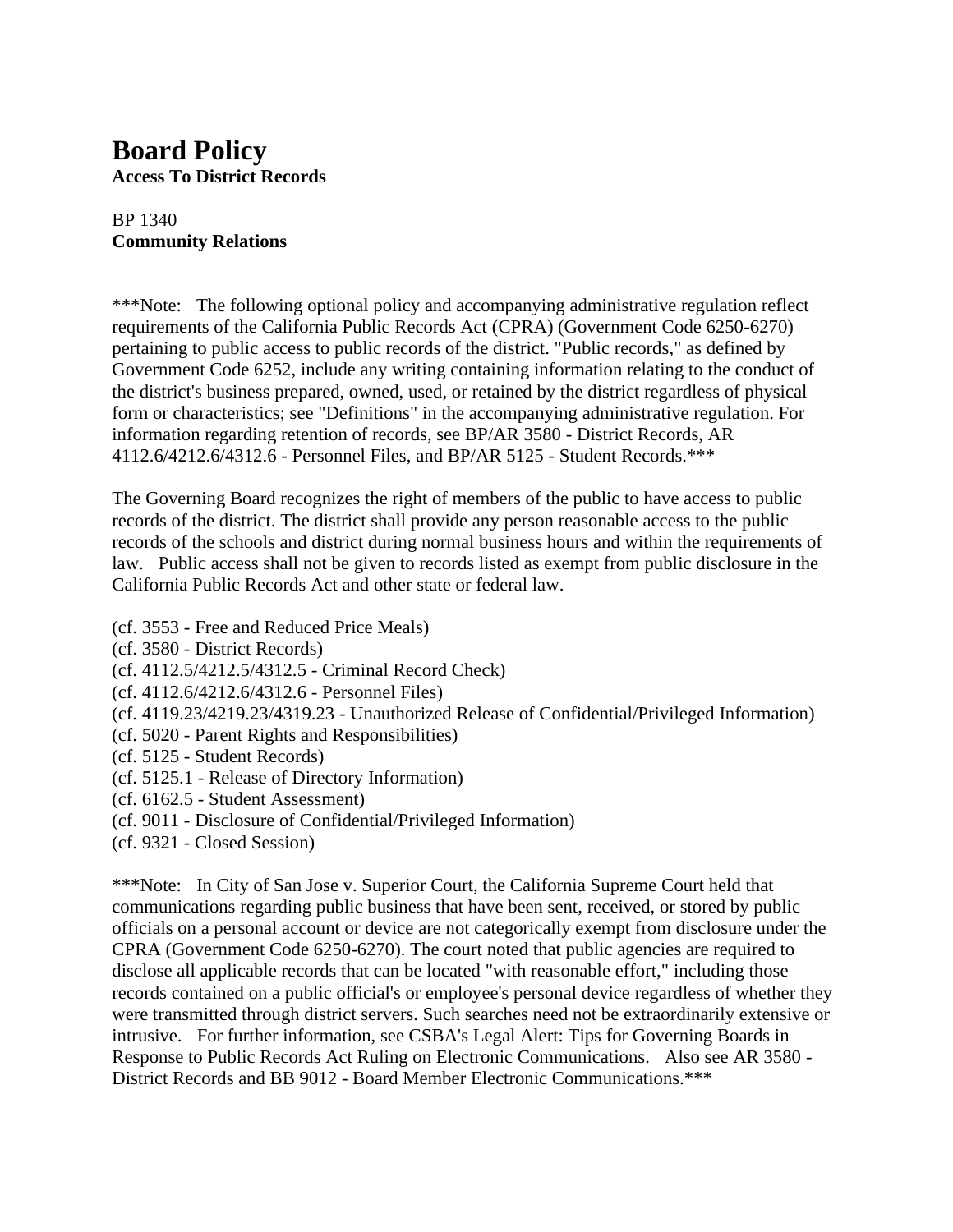In response to a public records request, the Superintendent or designee shall make reasonable efforts to locate the requested records, including, but not limited to, any electronic communication substantively related to the records, such as email, text messages, instant messages, and other electronic communications, regardless of whether they are transmitted through a district-provided device or account or through an employee's or Board member's personal device or account.

- (cf. 4040 Employee Use of Technology)
- (cf. 9012 Board Member Electronic Communications)

\*\*\*Note: Government Code 6253 authorizes the district to charge a person requesting a copy of a record a fee covering the direct costs of duplication; however, no fee can be charged to a person who wishes to inspect but not copy a record. In North County Parents Organization for Children with Special Needs v. Department of Education, the court determined that direct costs include only the cost of running the copy machine and possibly the expense of the person operating it. Examples of costs that do not fit this definition include costs associated with searching, reviewing, or redacting the record; assisting the requester in formulating the request; responding to the request; or employee time to sit with the requester during inspection of the record. Because it is not clearly authorized by law, districts wishing to charge for the cost of the copy machine operator should consult with legal counsel.\*\*\*

\*\*\*Note: In addition, Government Code 6253 authorizes districts to provide faster access or access to more records than the minimum standards provided by law. According to the court in North County Parents Organization, this provision permits a district to waive or reduce its fees, as a reduction in copy fees permits greater access to records. For example, a district may consider waiving fees below a certain dollar threshold because the costs of collecting the fee exceed the fee amount.\*\*\*

\*\*\*Note: Pursuant to Government Code 6253, as amended by AB 1819 (Ch. 695, Statutes of 2019), members of the public who request to inspect a disclosable record of the district have the right to use their own equipment on district premises, without being charged any fees or costs, to photograph, copy, or reproduce the record in a manner that does not require the equipment to make physical contact with the record. For further information about exceptions and limitations on the use of one's own equipment to copy a record of the district, see "Inspection of Records and Requests for Copies" in the accompanying administrative regulation.\*\*\*

The district may charge for copies of public records or other materials requested by individuals or groups, unless they are using their own personal equipment to reproduce the record. The charge shall be based on actual costs of duplication, as determined by the Superintendent or designee and as specified in administrative regulation.

\*\*\*Note: The following paragraph is optional.\*\*\*

In order to help maintain the security of district records, members of the public granted access shall examine records in the presence of a district staff member.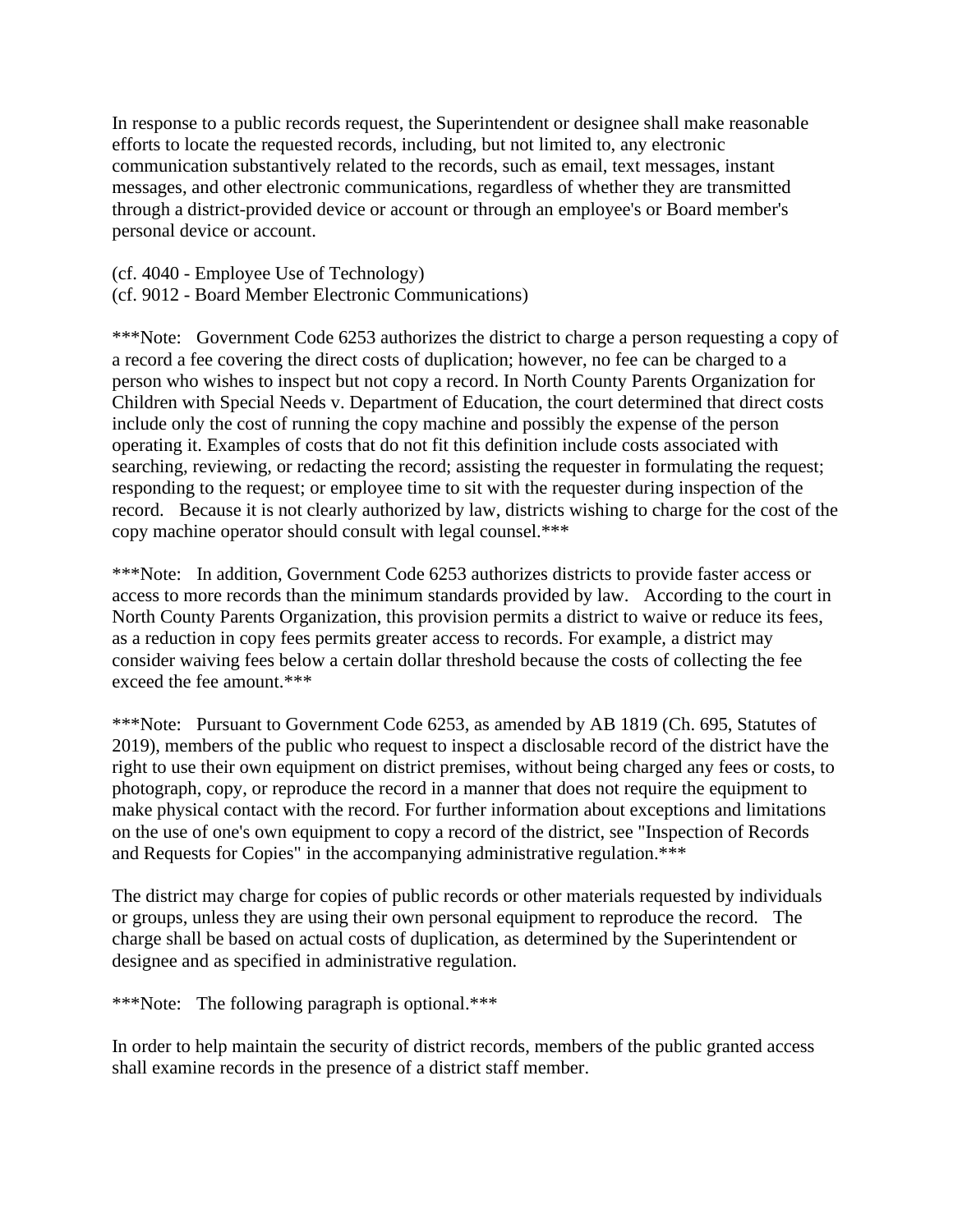Legal Reference:

EDUCATION CODE

234.7 Student protections relating to immigration and citizenship status

35145 Public meetings

35170 Authority to secure copyrights

35250 Duty to keep certain records and reports

41020 Requirement for annual audit

42103 Publication of proposed budget; hearing

44031 Personnel file contents and inspections

44839 Medical certificates; periodic medical examination

49060-49079 Student records

49091.10 Parental review of curriculum and instruction

GOVERNMENT CODE

3547 Proposals relating to representation

6250-6270 California Public Records Act

6275-6276.48 California Public Records Act; other exemptions from disclosure

8310.3 California Religious Freedom Act

53262 Employment contracts

54957.2 Minute book record of closed sessions

54957.5 Agendas and other writings distributed for discussion or consideration

81008 Political Reform Act, public records; inspection and reproduction

CALIFORNIA CONSTITUTION

Article 1, Section 3 Right of access to governmental information

CODE OF REGULATIONS, TITLE 5

430-438 Individual student records

COURT DECISIONS

City of San Jose v. Superior Court (2017) 2 Cal.5th 608

Los Angeles County Board of Supervisors v. Superior Court (2016) 2 Cal.5th 282

Sacramento County Employees' Retirement System v. Superior Court (2011) 195 Cal. App. 4th 440

International Federation of Professional and Technical Engineers v. The Superior Court of Alameda County, (2007) 42 Cal.4th 319

Los Angeles Times v. Alameda Corridor Transportation Authority, (2001) 88 Cal.App.4th 1381 Kleitman v. Superior Court, (1999) 74 Cal.App. 4th 324

Fairley v. Superior Court, (1998) 66 Cal.App. 4th 1414

North County Parents Organization for Children with Special Needs v. Department of Education, (1994) 23 Cal.App. 4th 144

ATTORNEY GENERAL OPINIONS

71 Ops.Cal.Atty.Gen. 235 (1988)

64 Ops.Cal.Atty.Gen. 186 (1981)

Management Resources: CSBA PUBLICATIONS Legal Alert: Tips for Governing Boards in Response to Public Records Act Ruling on Electronic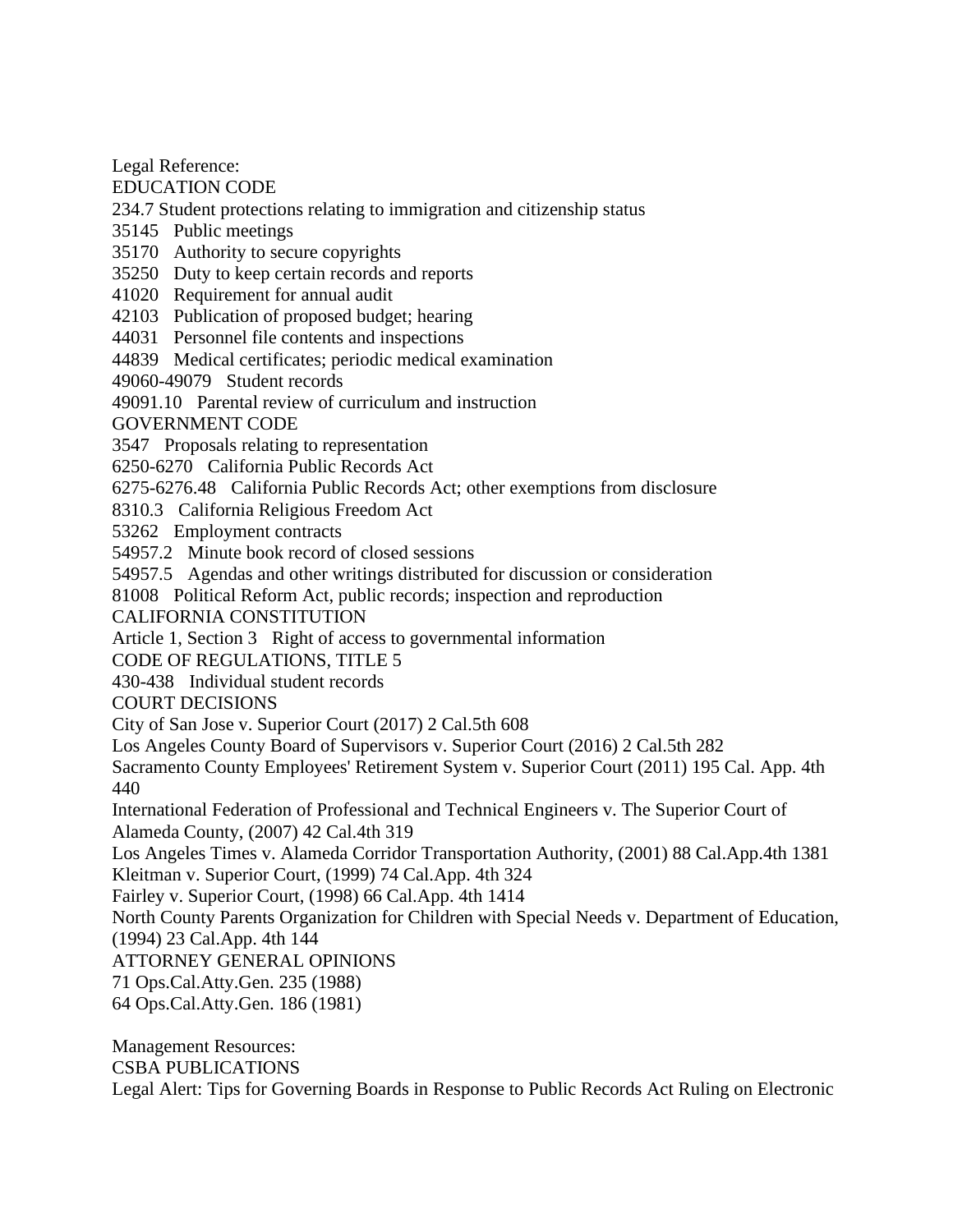Communications, March 2017 CALIFORNIA OFFICE OF THE ATTORNEY GENERAL PUBLICATIONS Promoting a Safe and Secure Learning Environment for All: Guidance and Model Policies to Assist California's K-12 Schools in Responding to Immigration Issues, April 2018 California Department of Justice Guidelines for Access to Public Records, October 2017 LEAGUE OF CALIFORNIA CITIES PUBLICATIONS The People's Business: A Guide to the California Public Records Act, rev. April 2017 WEB SITES CSBA: http://www.csba.org California Office of the Attorney General: http://oag.ca.gov Institute for Local Government: http://www.cacities.org State Bar of California: http://www.calbar.ca.gov

(11/08 5/17) 5/20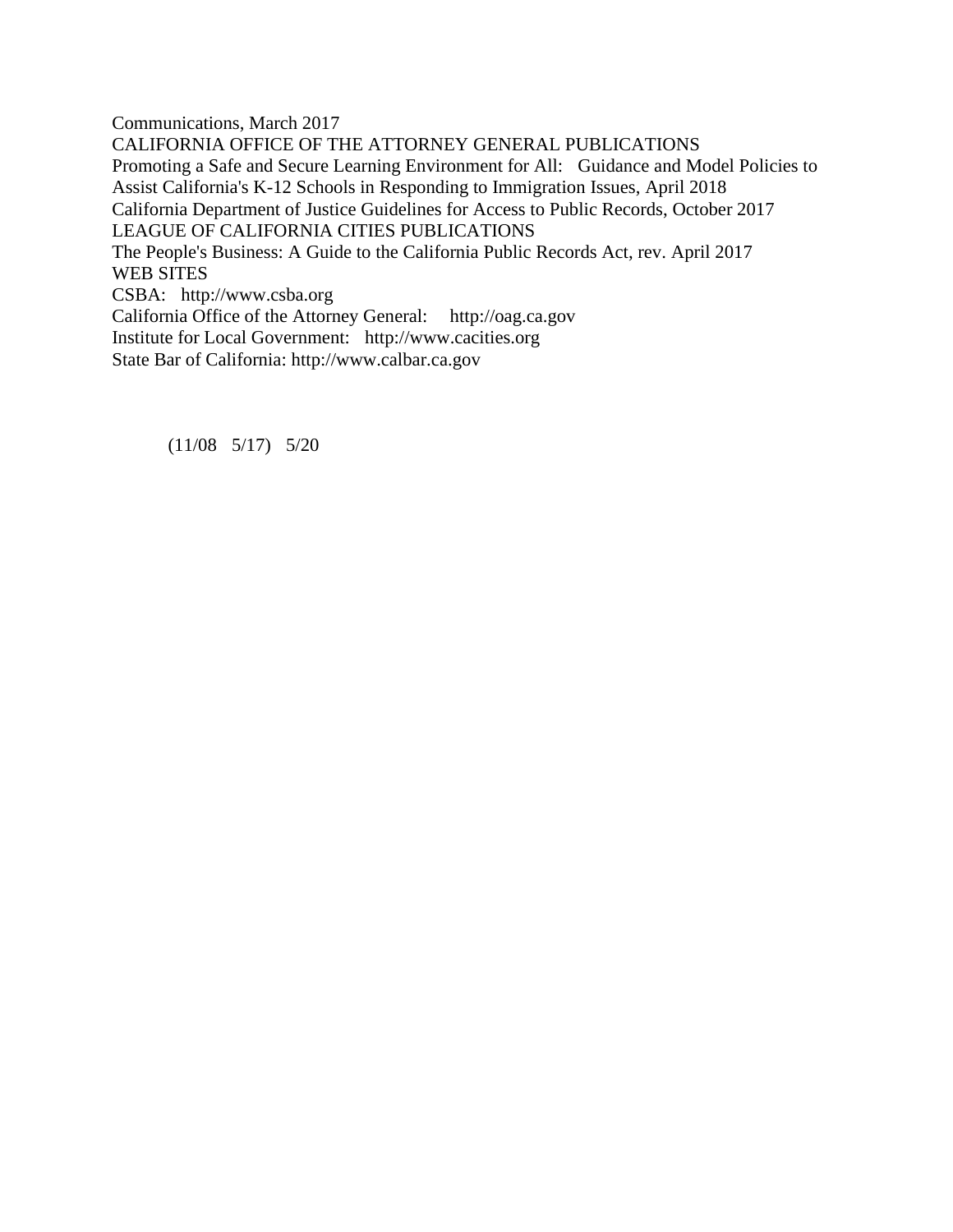# **Administrative Regulation**

**Access To District Records**

#### AR 1340 **Community Relations**

\*\*\*Note: Article 1, Section 3 of the California Constitution grants any person the right to access information concerning meetings and writings of state and local government bodies, officials, and agencies as long as the constitutional rights of privacy and due process are protected. Courts broadly interpret rules or laws granting access and narrowly interpret those denying access; thus, the burden is on the district to demonstrate the need for restricting access to public records.\*\*\*

\*\*\*Note: The following optional administrative regulation lists those records defined as public and, in contrast, those defined as confidential to which there is no public access. It is not intended to provide an all-inclusive list of records that may be defined as either public or confidential.\*\*\*

#### **Definitions**

\*\*\*Note: Pursuant to Government Code 6252, a "public record" includes any writing that relates to district business as defined below.\*\*\*

\*\*\*Note: Emails and other electronic communications related in a substantive manner to district business are considered public records. Furthermore, in City of San Jose v. Superior Court, the California Supreme Court held that using a personal account or personal device to send, receive, or store communications regarding public business does not categorically exclude those records from disclosure upon request under the California Public Records Act (CPRA) (Government Code 6250-6270). The court noted that public agencies are required to disclose all applicable records that can be located "with reasonable effort," including those records contained on a public employee's or official's personal device or account. Such searches need not be extraordinarily extensive or intrusive. For further information, see CSBA's Legal Alert: Tips for Governing Boards in Response to Public Records Act Ruling on Electronic Communications. Also see the accompanying Board policy, AR 3580 - District Records, and BB 9012 - Board Member Electronic Communications.\*\*\*

Public records include any writing containing information relating to the conduct of the district's business prepared, owned, used, or retained by the district regardless of physical form or characteristics. (Government Code 6252)

(cf. 3580 - District Records) (cf. 9012 - Board Member Electronic Communications)

Writing means any handwriting, typewriting, printing, photostating, photographing,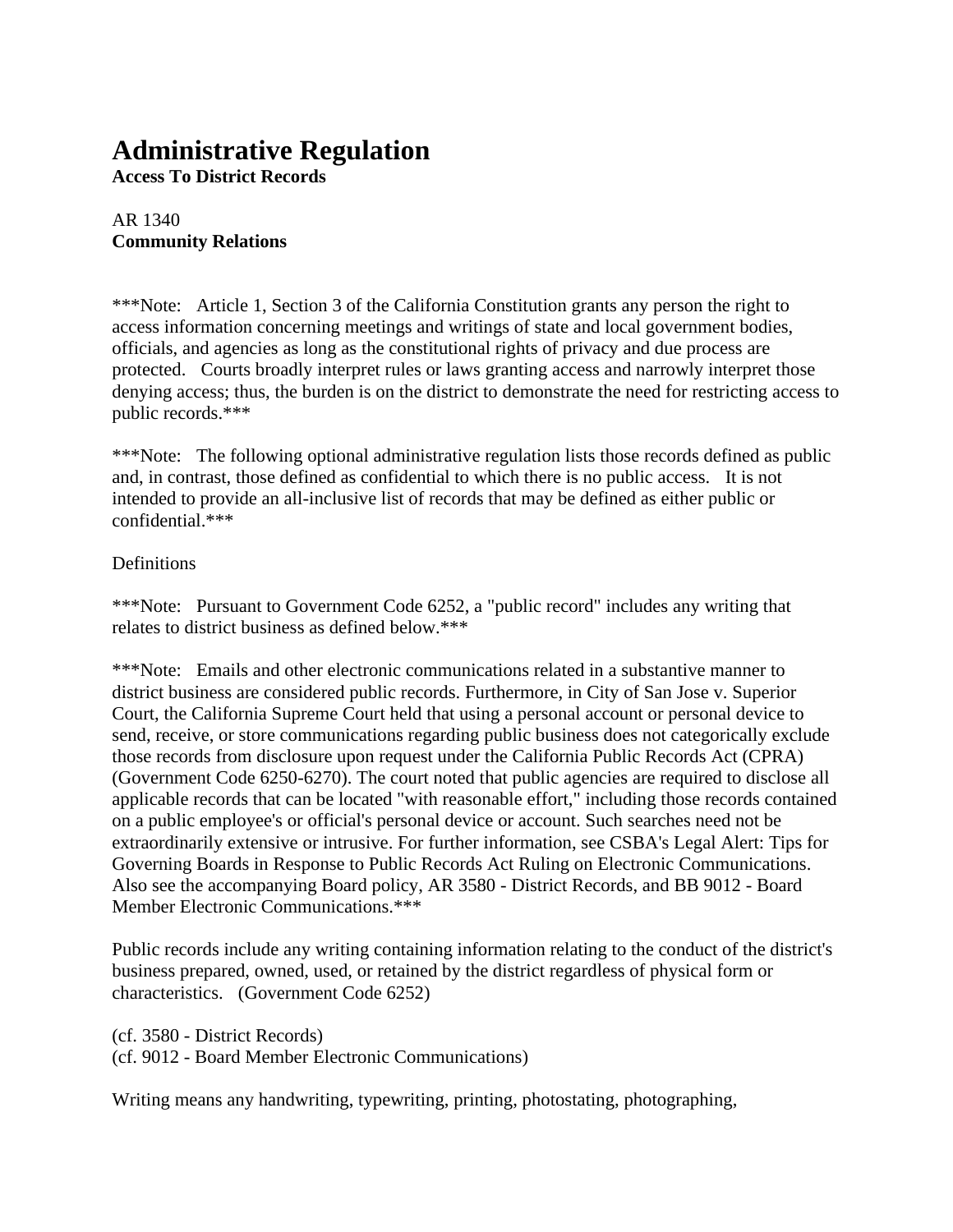photocopying, transmitting by electronic mail or facsimile, and every other means of recording upon any tangible thing any form of communication or representation, including letters, words, pictures, sounds, or symbols or combinations thereof, and any record thereby created, regardless of the manner in which the record has been stored. (Government Code 6252)

Member of the public means any person, except a member, agent, officer, or employee of the district or a federal, state, or other local agency acting within the scope of such membership, agency, office, or employment. (Government Code 6252)

#### Public Records

\*\*\*Note: While not specifically enumerated in Government Code 6252, items #1-14 below are items which fall within the definition of "public records."\*\*\*

Public records to which members of the public shall have access include, but are not limited to:

1. Proposed and approved district budgets and annual audits (Education Code 41020, 42103)

(cf. 3100 - Budget) (cf. 3460 - Financial Reports and Accountability)

- 2. Statistical compilations
- 3. Reports and memoranda
- 4. Notices and bulletins
- 5. Minutes of public meetings (Education Code 35145)

(cf. 9324 - Minutes and Recordings)

6. Meeting agendas (Government Code 54957.5)

(cf. 9322 - Agenda/Meeting Materials)

7. Official communications between the district and other government agencies

\*\*\*Note: District and school plans (e.g., local control and accountability plan, school plan for student achievement, comprehensive safety plan) must generally be accessible to the public. However, pursuant to Education Code 32281, the Governing Board may choose to prohibit disclosure of those portions of the comprehensive safety plan that include tactical responses to criminal incidents that may result in death or serious bodily injury at the school site. See BP 0450 - Comprehensive Safety Plan.\*\*\*

8. District and school plans, and the information and data relevant to the development and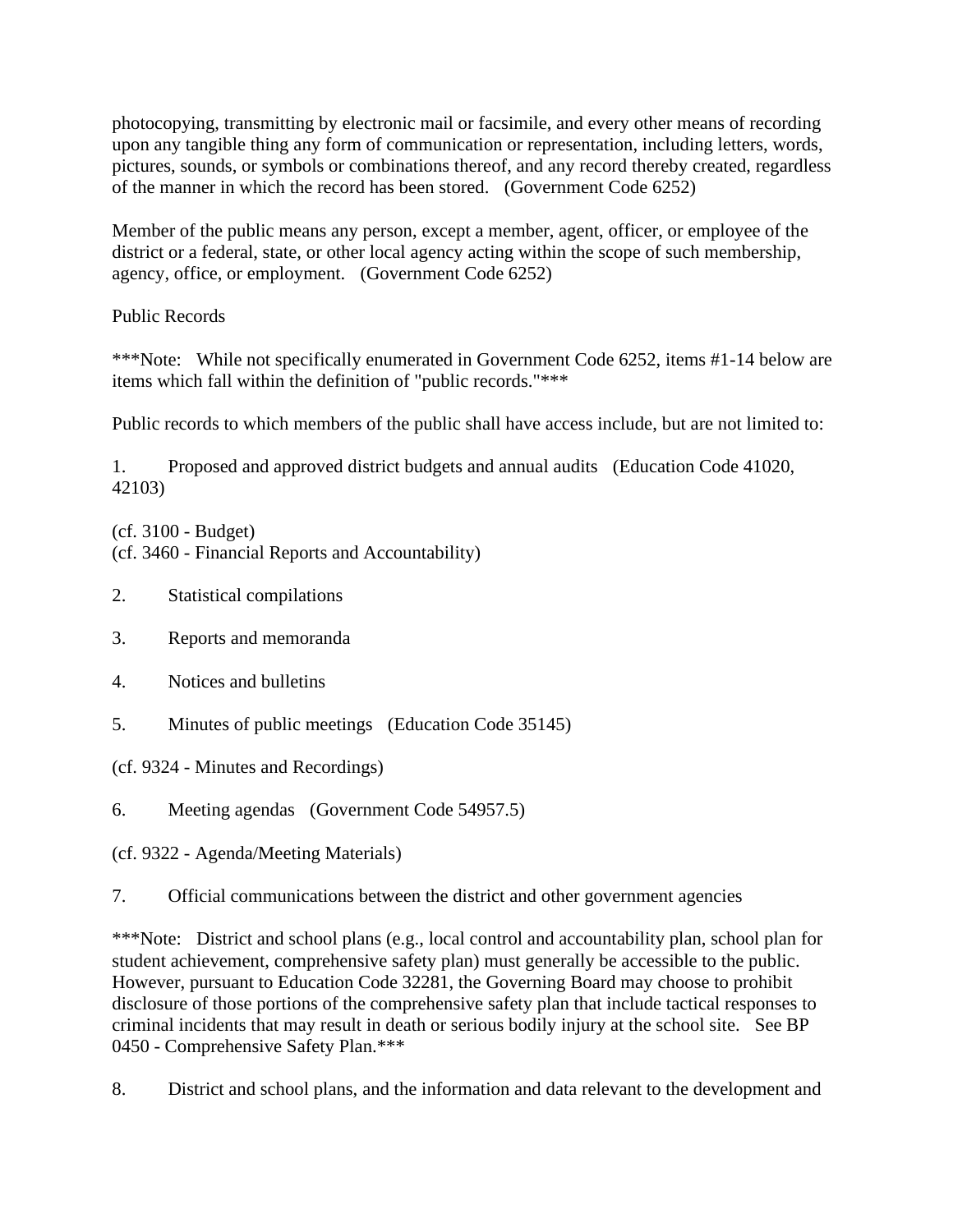evaluation of such plans, unless otherwise prohibited by law

- (cf. 0400 Comprehensive Plans)
- (cf. 0420 School Plans/Site Councils)
- (cf. 0440 District Technology Plan)
- (cf. 0450 Comprehensive Safety Plan)
- (cf. 0460 Local Control and Accountability Plan)
- (cf. 3516 Emergencies and Disaster Preparedness Plan)
- (cf. 3543 Transportation Safety and Emergencies)
- (cf. 7110 Facilities Master Plan)

9. Initial proposals of exclusive employee representatives and of the district (Government Code 3547)

(cf. 4143.1/4243.1 - Public Notice - Personnel Negotiations)

\*\*\*Note: Government Code 6254 exempts from disclosure those records pertaining to pending litigation until the pending litigation or claim has been finally adjudicated or otherwise settled. However, the Attorney General opined in 71 Ops.Cal.Atty.Gen. 235 (1988) that records predating the filing of the lawsuit are subject to disclosure. In Fairley v. Superior Court, a California Court of Appeal concurred and held that documents were exempted only if they were prepared for use in litigation. (See item #2 in the section "Confidential Records" below.) The Board should consult legal counsel if it believes that any document related to litigation should not be disclosed.\*\*\*

10. Records pertaining to claims and litigation against the district which have been adjudicated or settled (Government Code 6254, 6254.25)

(cf. 3320 - Claims and Actions Against the District)

11. Statements of economic interests required by the Conflict of Interest Code (Government Code 81008)

(cf. 9270 - Conflict of Interest)

\*\*\*Note: Generally, the names and salaries of public employees are subject to disclosure under the CPRA. In Sacramento County Employees Retirement System v. Superior Court, a California Court of Appeal held that the names and corresponding pension benefits of members of a county retirement system are subject to disclosure and are not considered "individual records of members" protected by Government Code 31532. However, in International Federation of Professional and Technical Engineers v. The Superior Court of Alameda County, the California Supreme Court recognized that, in some instances, the salaries of certain employees might be exempt from disclosure, depending on the facts and circumstances. The Board should consult legal counsel if it believes that any document related to the names and salaries of public employees should not be disclosed.\*\*\*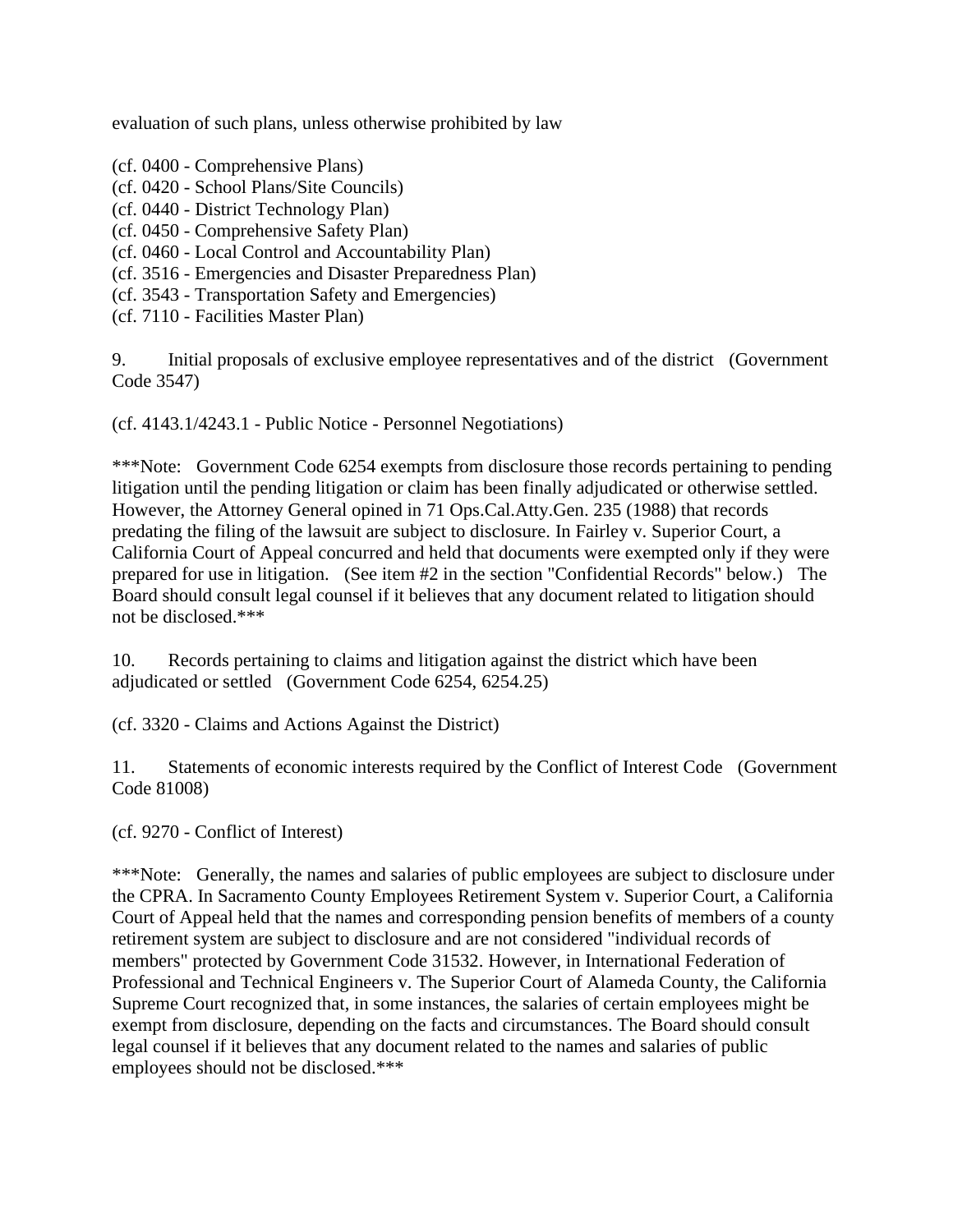12. Documents containing names, salaries, and pension benefits of district employees

13. Employment contracts and settlement agreements (Government Code 53262)

(cf. 2121 - Superintendent's Contract) (cf. 4117.5/4217.5/4317.5 - Termination Agreements) (cf. 4141/4241 - Collective Bargaining Agreement)

14. Instructional materials including, but not limited to, textbooks (Education Code 49091.10)

(cf. 5020 - Parent Rights and Responsibilities) (cf. 6161.1 - Selection and Evaluation of Instructional Materials)

Access to public records of the district shall be granted to Governing Board members on the same basis as any other member of the public. When Board members are authorized to access public records in the administration of their duties, the Superintendent or designee shall not discriminate among any of the Board members as to which record, or portion of the record, will be made available, or when it will be made available. (Government Code 6252.5, 6252.7)

\*\*\*Note: Government Code 6254.29 specifies that the CPRA does not require a district to disclose a social security number and states the Legislature's intent that districts will redact social security numbers from any records being disclosed to the public. In addition, Government Code 6254.3 prohibits disclosure of an employee's personal cell phone number and birth date.\*\*\*

When disclosing to a member of the public any record that contains personal information, including, but not limited to, an employee's home address, home telephone number, social security number, personal cell phone number, or birth date, the Superintendent or designee shall ensure that such personal information is redacted from that record. (Government Code 6254.29, 6254.3)

#### Confidential Public Records

\*\*\*Note: Education Code 234.7 prohibits the collection of information or documents regarding the citizenship or immigration status of students or their family members. If the district becomes aware of the citizenship or immigration status of any student, it is prohibited from disclosing that information to U.S. Immigration and Customs Enforcement (ICE), as such disclosure is not among the limited exceptions specified in law for which student records may be released without parental consent or a lawful judicial order. An ICE "administrative warrant" is not a court order that would allow a district to disclose student records without parent/guardian consent. See BP/AR 5125 - Student Records, BP/AR 5145.13 - Response to Immigration Enforcement, and the Office of the Attorney General's publication Promoting a Safe and Secure Learning Environment for All: Guidance and Model Policies to Assist California's K-12 Schools in Responding to Immigration Issues.\*\*\*

\*\*\*Note: In addition, pursuant to Government Code 8310.3, districts are prohibited from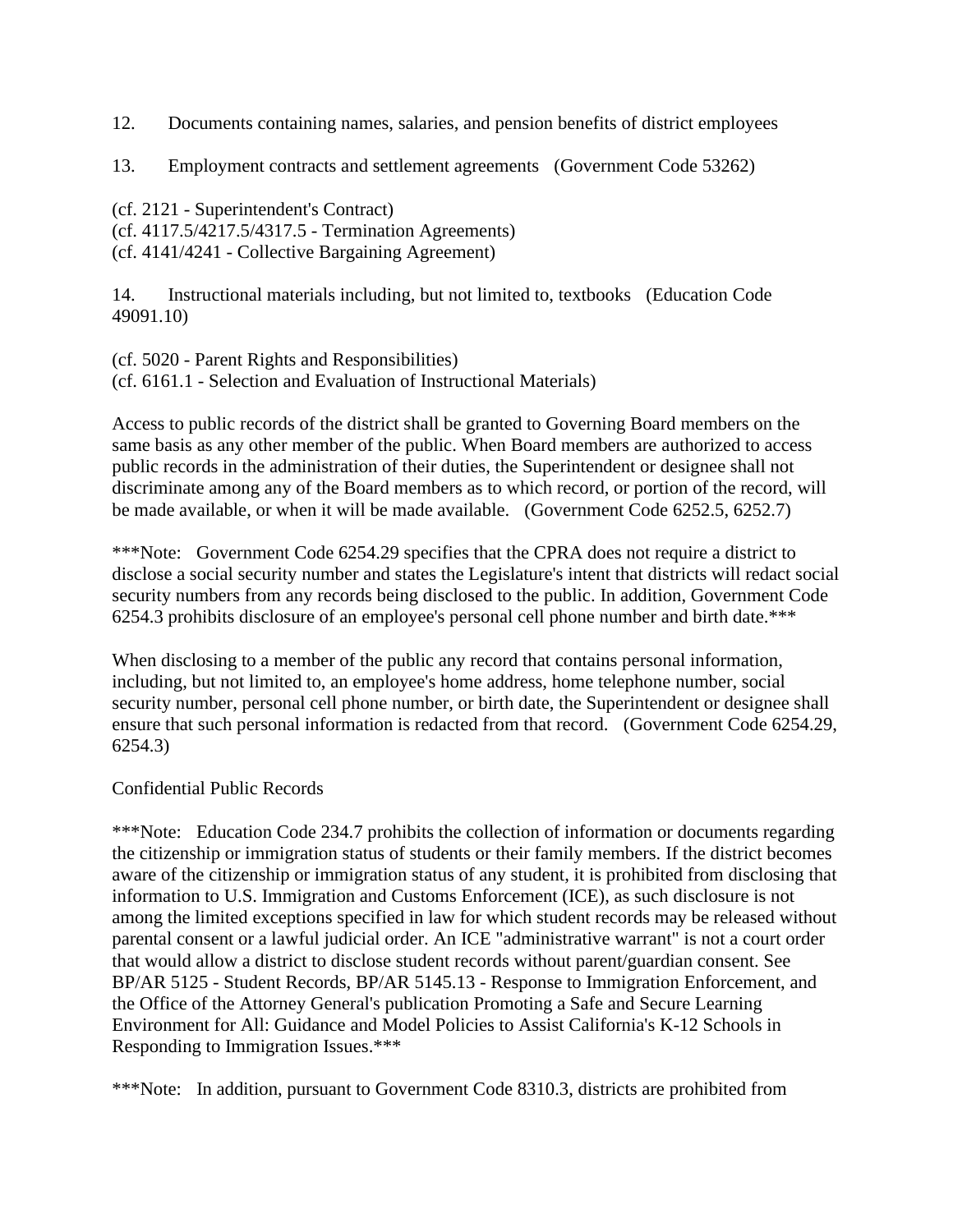collecting or disclosing to federal government authorities any personal information regarding an individual's religious beliefs, practices, or affiliation for the purpose of compiling a list, registry, or database of individuals based on religious affiliation, national origin, or ethnicity.\*\*\*

Unless otherwise authorized or required by law, information regarding an individual's citizenship or immigration status or religious beliefs, practices, or affiliation shall not be disclosed to federal government authorities. (Education Code 234.7; Government Code 8310.3)

(cf. 5145.13 - Response to Immigration Enforcement)

Records to which the members of the public shall not have access include, but are not limited to:

1. Preliminary drafts, notes, and interagency or intradistrict memoranda that are not retained by the district in the ordinary course of business, provided that the public interest in withholding these records clearly outweighs the public interest in disclosure (Government Code 6254)

(cf. 4119.23/4219.23/4319.23 - Unauthorized Release of Confidential/Privileged Information) (cf. 9011 - Disclosure of Confidential/Privileged Information)

2. Records specifically generated in connection with or prepared for use in litigation to which the district is a party or to respond to claims made against the district pursuant to the Tort Claims Act, until the litigation or claim has been finally adjudicated or otherwise settled, or beyond, if the records are protected by some other provision of law (Government Code 6254, 6254.25)

3. Personnel records, medical records, or similar materials, the disclosure of which would constitute an unwarranted invasion of personal privacy (Government Code 6254)

(cf. 4112.5/4212.5/4312.5) - Criminal Record Check) (cf. 4112.6/4212.6/4312.6 - Personnel Files)

The home addresses, home telephone numbers, personal cell phone numbers, or birth date of employees may only be disclosed as follows: (Government Code 6254.3)

a. To an agent or a family member of the employee

b. To an officer or employee of a state agency or another school district or county office of education when necessary for the performance of official duties

c. To an employee organization pursuant to regulations and decisions of the Public Employment Relations Board, except that the home address and any telephone number for an employee who performs law enforcement-related functions, or the birth date of any employee, shall not be disclosed

Upon written request of any employee, the district shall not disclose the employee's home address, home telephone number, personal cell phone number, personal email address, or birth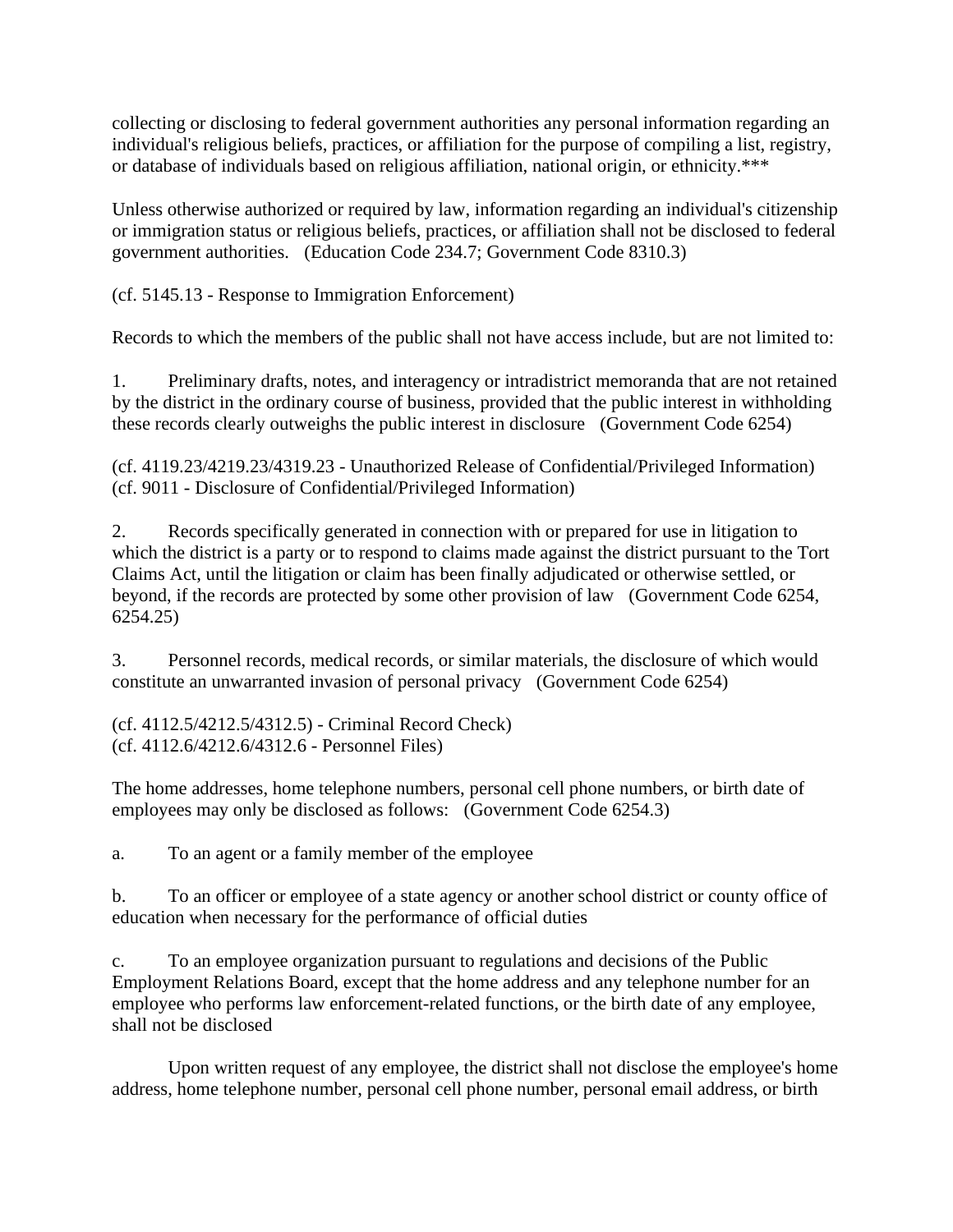date, and the district shall remove the home address, home telephone number, and personal cell phone number from any mailing list of the district except a list used exclusively to contact the employee.

(cf. 4140/4240/4340 - Bargaining Units)

d. To an agent or employee of a health benefit plan providing health services or administering claims for health services to district employees and their enrolled dependents, for the purpose of providing the health services or administering claims for employees and their enrolled dependents

(cf. 4154/4254/4354 - Health and Welfare Benefits)

4. Student records, except directory information and other records to the extent permitted by law and district policy

(cf. 5125 - Student Records) (cf. 5125.1 - Release of Directory Information) (cf. 5125.3 - Challenging Student Records)

5. Test questions, scoring keys, and other examination data except as provided by law (Government Code 6254)

(cf. 6162.51 - State Academic Achievement Tests)

6. Without affecting the law of eminent domain, the contents of real estate appraisals or engineering or feasibility estimates and evaluations made for or by the district relative to the acquisition of property, or to prospective public supply and construction contracts, until all of the property has been acquired or all of the contract agreement obtained (Government Code 6254)

7. Information required from any taxpayer in connection with the collection of local taxes that is received in confidence and the disclosure of the information to other persons would result in an unfair competitive disadvantage to the person supplying the information (Government Code 6254)

8. Library circulation and patron use records of a borrower or patron including, but not limited to, name, address, telephone number, email address, borrowing information, or use of library information resources, except when disclosure is to persons acting within the scope of their duties in the administration of the library; to persons authorized in writing, by the individual to whom the records pertain, to inspect the records; or by court order (Government Code 6254, 6267)

(cf. 6163.1 - Library Media Centers)

\*\*\*Note: The following exemption protects attorney-client privileged communications and attorney work product, as well as other work product prepared for use in pending litigation or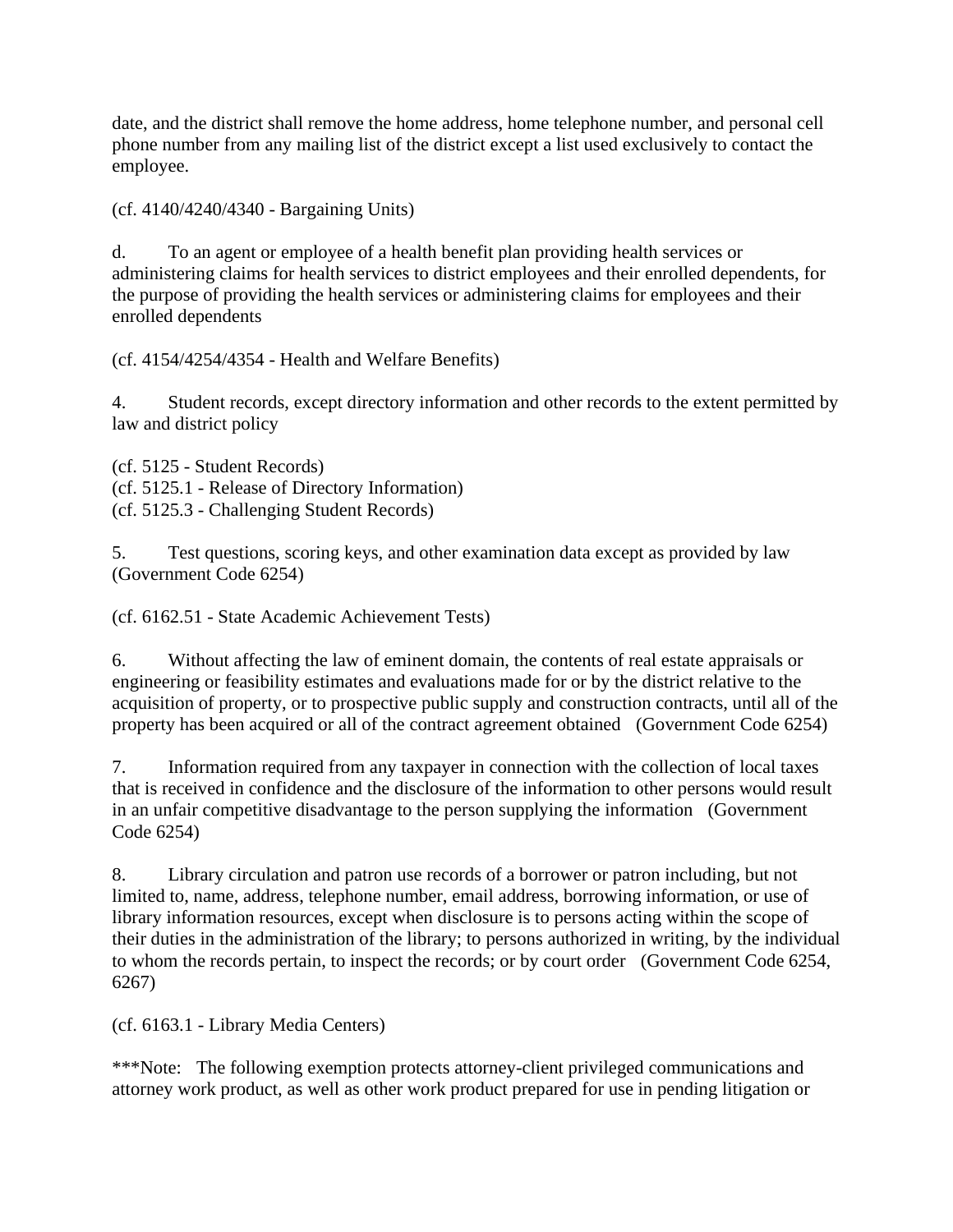claims. Pursuant to the Rules of Professional Conduct of the State Bar of California, when an attorney has been hired to represent the district as a whole, this privilege may only be waived by the Board.\*\*\*

\*\*\*Note: In Los Angeles County Board of Supervisors v. Superior Court, the California Supreme Court held that invoices for the services of district counsel, or portions of those invoices, may be privileged and therefore exempt from disclosure. The Board should consult with legal counsel to determine what records to disclose in response to a CPRA request for such invoices.\*\*\*

9. Records for which the disclosure is exempted or prohibited pursuant to state or federal law, including, but not limited to, provisions of the Evidence Code relating to privilege (Government Code 6254)

(cf. 9124 - Attorney)

10. Documents prepared by or for the district to assess its vulnerability to terrorist attack or other criminal acts intended to disrupt district operations and that are for distribution or consideration in closed session (Government Code 6254)

11. Recall petitions, petitions for special elections to fill Board vacancies, or petitions for the reorganization of the school district (Government Code 6253.5)

(cf. 9223 - Filling Vacancies)

12. Minutes of Board meetings held in closed session (Government Code 54957.2)

(cf. 9321 - Closed Session)

13. Computer software developed by the district (Government Code 6254.9)

14. Information security records, the disclosure of which would reveal vulnerabilities to, or otherwise increase potential for an attack on, the district's information technology system (Government Code 6254.19)

15. Records that contain individually identifiable health information, including records that may be exempt pursuant to physician-patient privilege, the Confidentiality of Medical Information Act, and the Health Insurance Portability and Accountability Act (Government Code 6254, 6255)

(cf. 5141.6 - School Health Services)

16. Any other records listed as exempt from public disclosure in the California Public Records Act or other statutes

\*\*\*Note: Item #17 below reflects an exemption often referred to as the "catch-all" or "public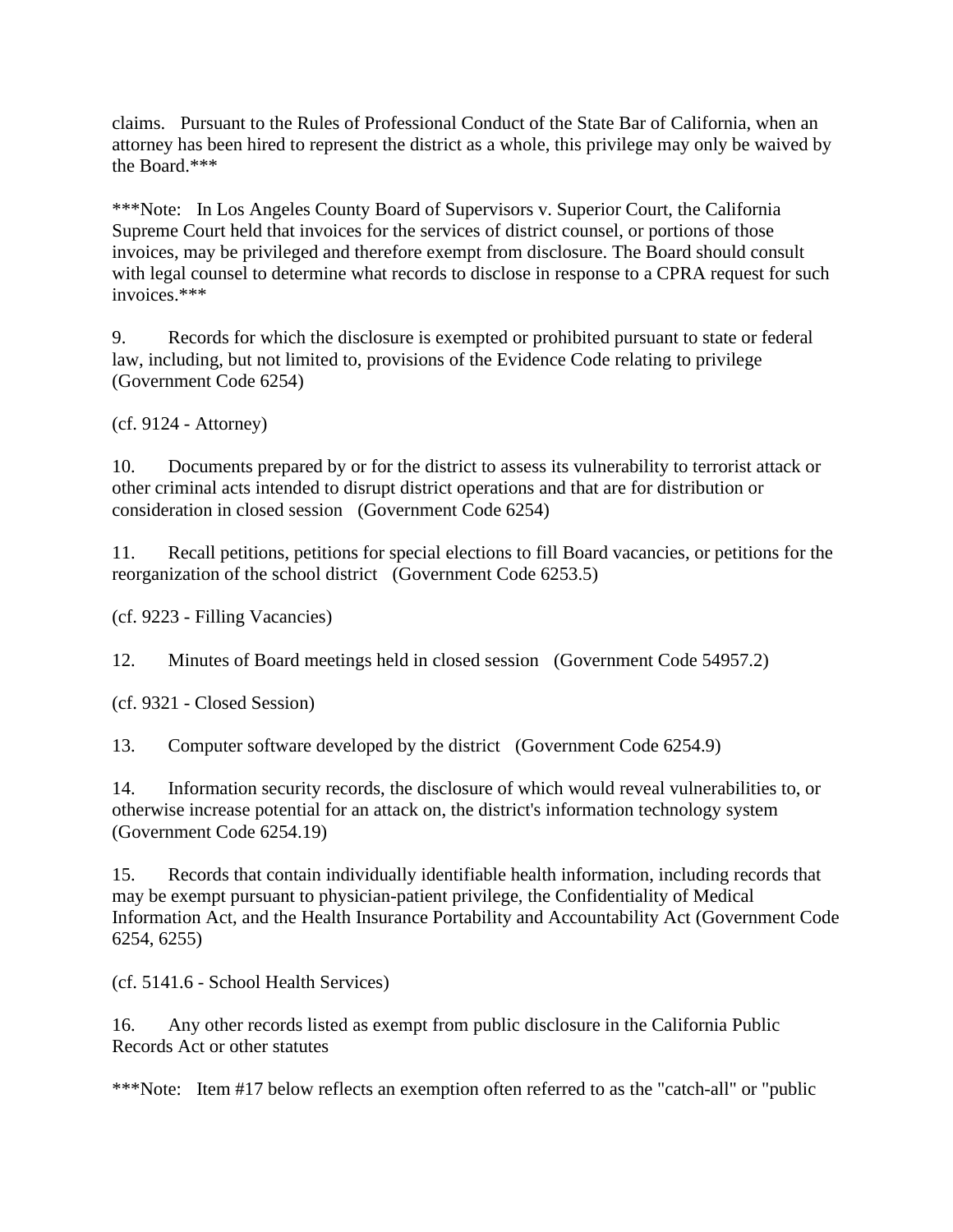interest" exemption pursuant to Government Code 6255. This exemption allows a district to withhold a record based on analysis of the specific facts of the situation and in light of the competing public interests. This exemption also includes the "deliberative process privilege" which is designed to protect a district's decision-making process in order to encourage candid discussions within the district. Legal counsel should be consulted to determine whether a request for a record falls under this exemption.\*\*\*

17. Any other records for which the district can demonstrate that, based on the particular facts of the case, the public interest served by not disclosing the record clearly outweighs the public interest served by disclosure of the record (Government Code 6255)

Inspection of Records and Requests for Copies

\*\*\*Note: Court decisions have held that a public record request may be made orally, by phone, or in writing, including by email, fax, or hand delivery. The district may ask, but not require, that the person put an oral request in writing.\*\*\*

Any person may request a copy or inspection of any district record that is not exempt from disclosure. (Government Code 6253)

Within 10 days of receiving any request to inspect or copy a district record, the Superintendent or designee shall determine whether the request seeks release of a disclosable public record in the district's possession. The Superintendent or designee shall promptly inform the person making the request of the determination and the reasons for the decision. (Government Code 6253)

In unusual circumstances, the Superintendent or designee may extend the 10-day limit for up to 14 days by providing written notice to the requester setting forth the reasons for the extension and the date on which a determination is expected to be made. Unusual circumstances include the following, but only to the extent reasonably necessary to properly process the request: (Government Code 6253)

1. The need to search for and collect the requested records from field facilities or other establishments that are separate from the office processing the request

2. The need to search for, collect, and appropriately examine a voluminous amount of separate and distinct records which are demanded in a single request

3. The need for consultation, which shall be conducted with all practicable speed, with another agency (e.g., a state agency or city) having a substantial interest in the determination of the request or among two or more components of the district (e.g., two different school sites) with substantial interest in the request

4. In the case of electronic records, the need to compile data, write programming language or a computer program, or construct a computer report to extract data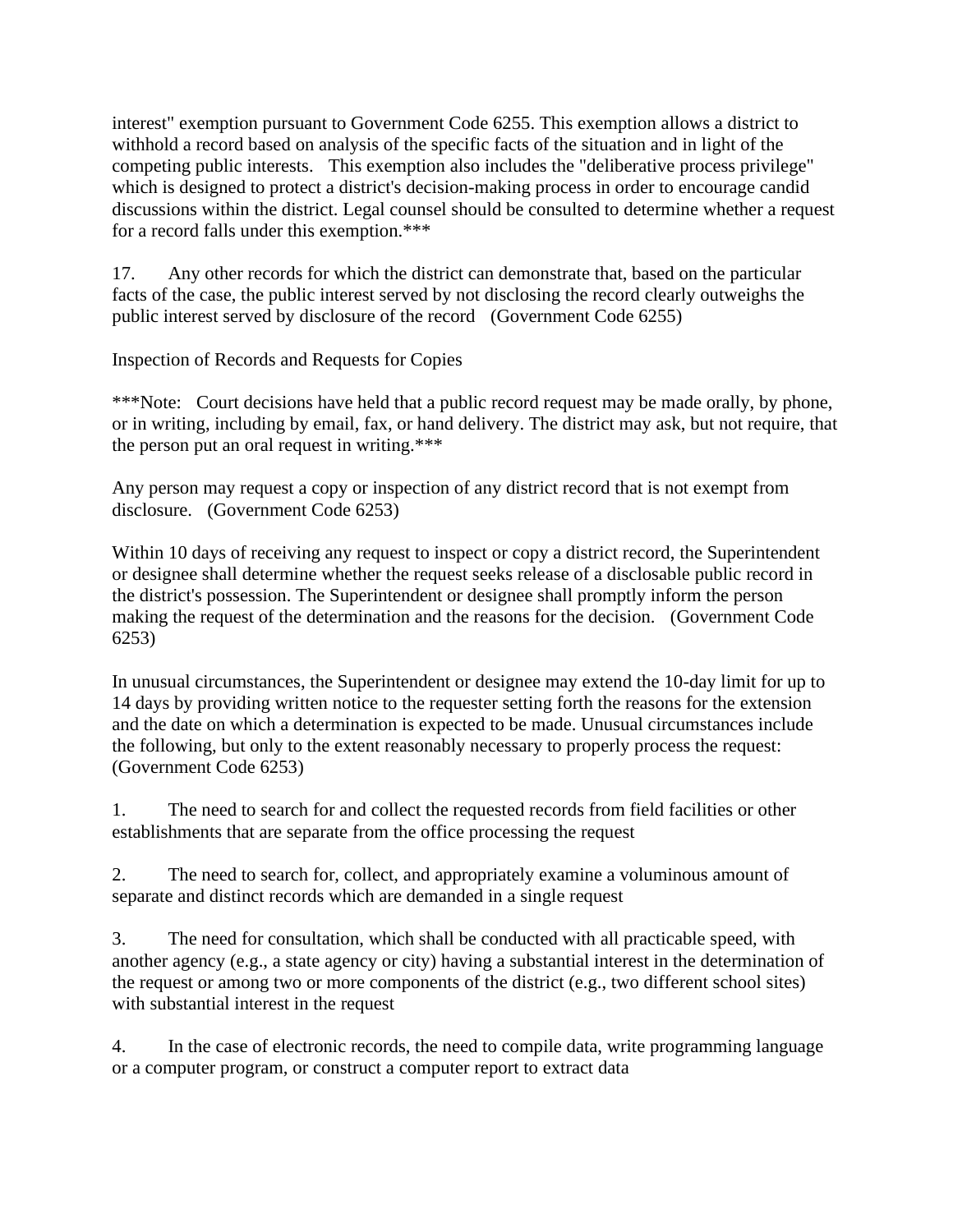If the Superintendent or designee determines that the request seeks disclosable public records, the determination shall state the estimated date and time when the records will be made available. (Government Code 6253)

Public records shall be open to inspection at all times during district office hours. Any reasonably segregable portion of a record shall be made available for inspection by any person requesting the record after deletion of the portions that are exempted by law. (Government Code 6253)

\*\*\*Note: Government Code 6253 states that copies of records must be provided "promptly." The term "promptly" is not defined in law, but Government Code 6253 also states that a district may not delay or obstruct the inspection or copying of records. Thus, if the records are held in a manner that allows for prompt disclosure, the records generally should not be withheld because of the 10-day response period or the 14-day extension detailed above.\*\*\*

Upon request for a copy that reasonably describes an identifiable record, an exact copy shall be promptly provided unless it is impracticable to do so. (Government Code 6253)

\*\*\*Note: The following optional paragraph is for use by districts that charge for copies. See the accompanying Board policy.\*\*\*

The Superintendent or designee shall charge an amount for copies that reflects the direct costs of duplication. Written requests to waive the fee shall be submitted to the Superintendent or designee.

\*\*\*Note: Pursuant to Government Code 6253, as amended by AB 1819 (Ch. 695, Statutes of 2019), members of the public have the right to use their own equipment on district premises to copy a disclosable record, without being charged any fees or costs. The record must be reproduced in a manner as specified below.\*\*\*

Without charging any fees or costs, the Superintendent or designee shall allow members of the public to use their own equipment on district premises to photograph or otherwise copy or reproduce a disclosable record as long as the means of copy or reproduction: (Government Code 6253)

1. Do not require the equipment to make physical contact with the record

2. Will not result in damage to the record

3. Will not result in unauthorized access to the district's computer systems or secured networks by using software, equipment, or any other technology capable of accessing, altering, or compromising the district's electronic records

\*\*\*Note: Government Code 6253, as amended by AB 1819, authorizes the district to impose reasonable limits on the use of personal equipment by members of the public to copy disclosable records, as specified below.\*\*\*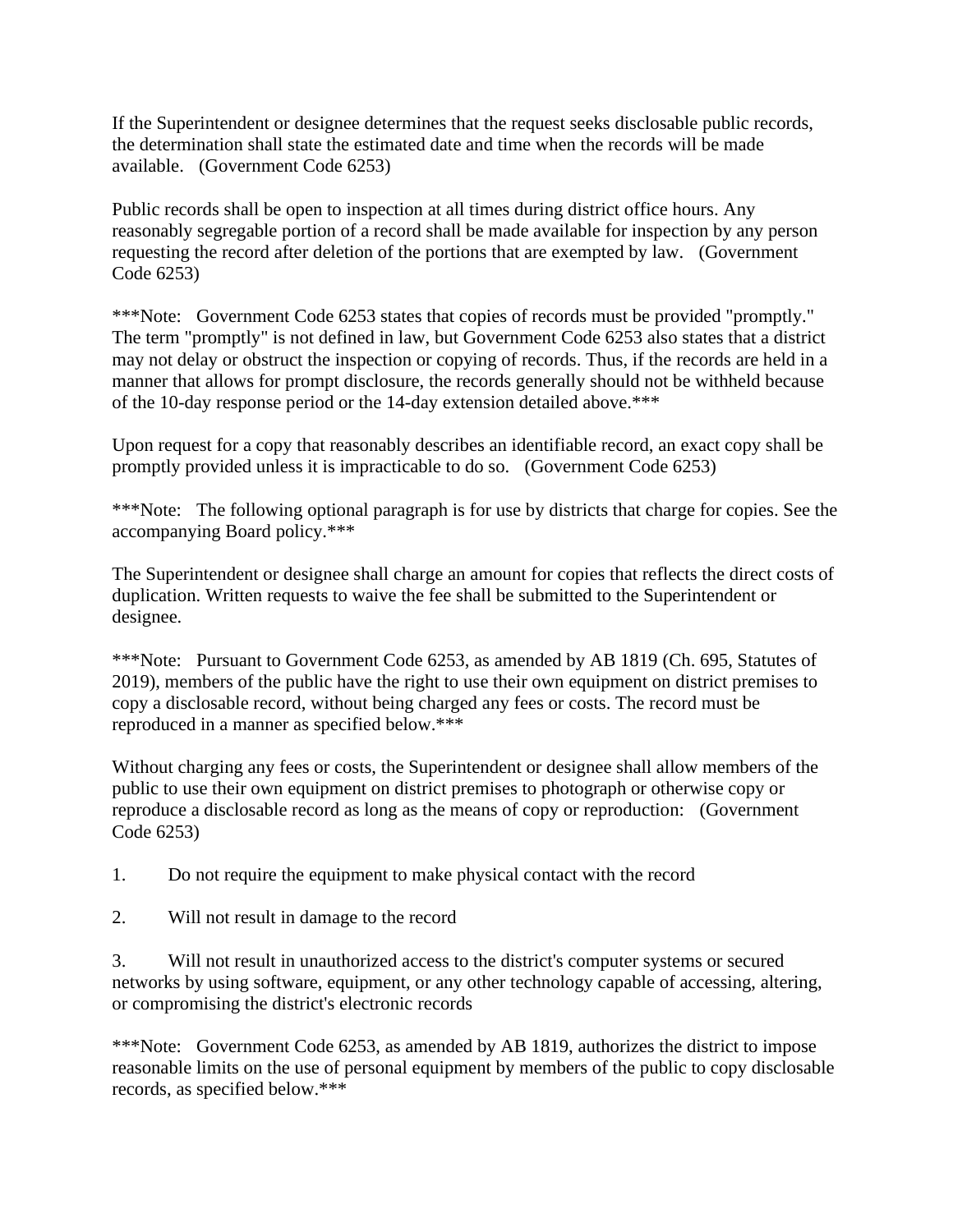The Superintendent or designee may impose any reasonable limit on the use of personal equipment to photograph, copy, or reproduce a disclosable record that is necessary to protect the safety of the records, or to prevent the copying of records from being an unreasonable burden to the orderly function of the district and its employees. The Superintendent or designee may also impose any limit that is necessary to maintain the integrity of, or ensure the long-term preservation of, historic or high-value records. (Government Code 6253)

In addition to maintaining public records for public inspection during district office hours, the district may comply with public records requests by posting any public record on the district's web site and, in response to a public records request, directing the member of the public to the location on the web site where the record can be found. However, if the member of the public is unable to access or reproduce the record from the web site, the district shall promptly provide an exact copy of the public record upon payment of duplication fees, if applicable, unless it is impracticable to provide an exact copy. (Government Code 6253)

If any person requests that a public record be provided in an electronic format, the district shall make that record available in any electronic format in which it holds the information. The district shall provide a copy of the electronic record in the format requested as long as the requested format is one that has been used by the district to create copies for its own use or for use by other agencies. (Government Code 6253.9)

The cost of duplicating an electronic record shall be limited to the direct cost of producing a copy of the record in electronic format. However, the requester shall bear the cost of producing the copy of the electronic record, including the cost to construct the record and the cost of programming and computer services necessary to produce the copy, under the following circumstances: (Government Code 6253.9)

1. The electronic record is one that is produced only at otherwise regularly scheduled intervals.

2. The request would require data compilation, extraction, or programming to produce the record.

Assistance in Identifying Requested Records

\*\*\*Note: Government Code 6253.1 requires the district to assist a person requesting to inspect or obtain a copy of a public record as specified below. This assistance is not required if the district grants the request and the records are made available or if the request is denied on the grounds that the records are confidential.\*\*\*

If the Superintendent or designee denies a request for disclosable records, the requester shall be assisted in making a focused and effective request that reasonably describes an identifiable record. To the extent reasonable under the circumstances, the Superintendent or designee shall do all of the following: (Government Code 6253.1)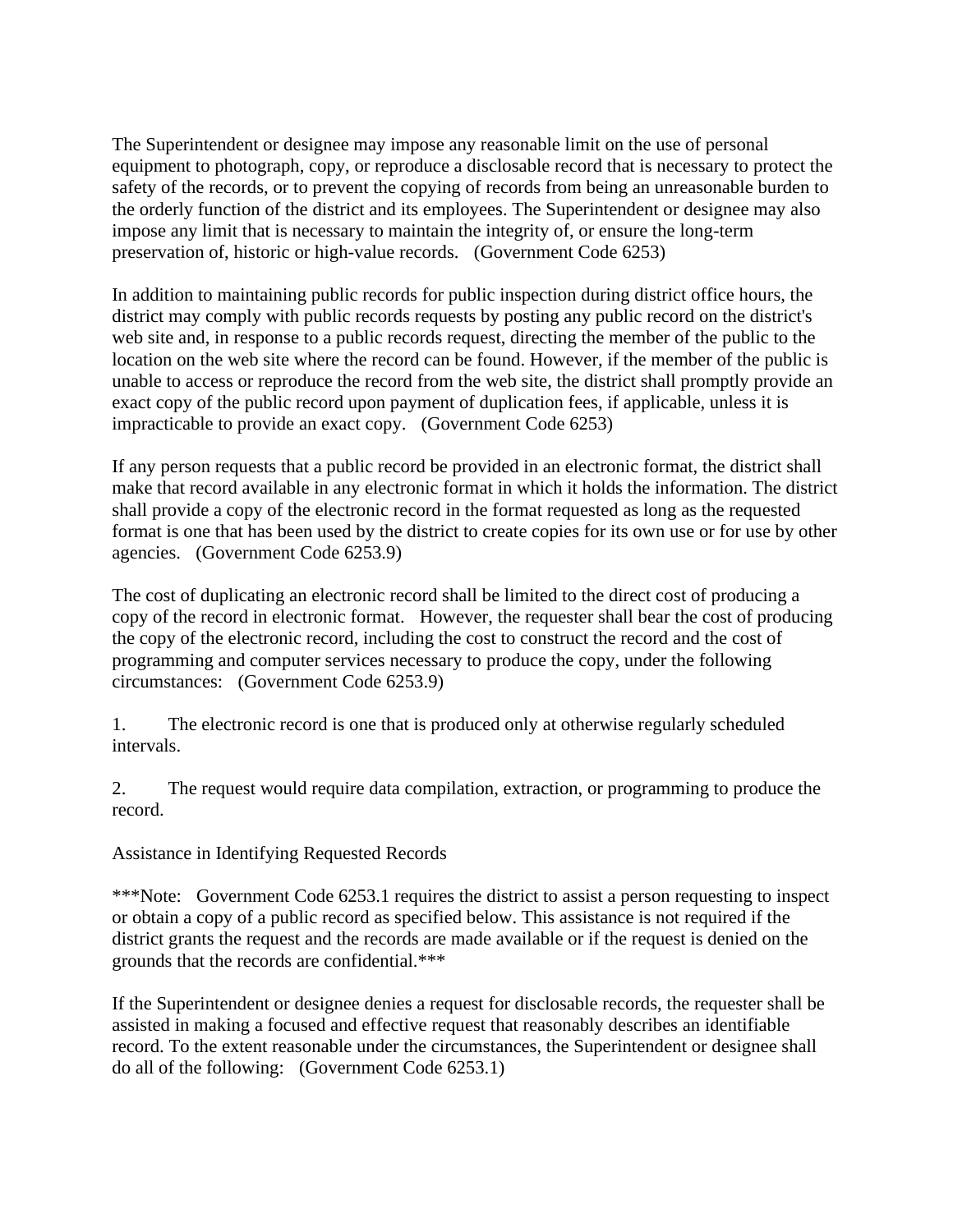1. Assist in identifying records and information responsive to the request or the purpose of the request, if specified

If, after making a reasonable effort to elicit additional clarifying information from the requester to help identify the record, the Superintendent or designee is still unable to identify the information, this requirement shall be deemed satisfied.

2. Describe the information technology and physical location in which the records exist

3. Provide suggestions for overcoming any practical basis for denying access to the records or information sought

Provisions of the Public Records Act shall not be construed so as to delay or obstruct the inspection or copying of public records. Any notification denying a request for public records shall state the name and title of each person responsible for the denial. (Government Code 6253)

(12/16 3/19) 5/20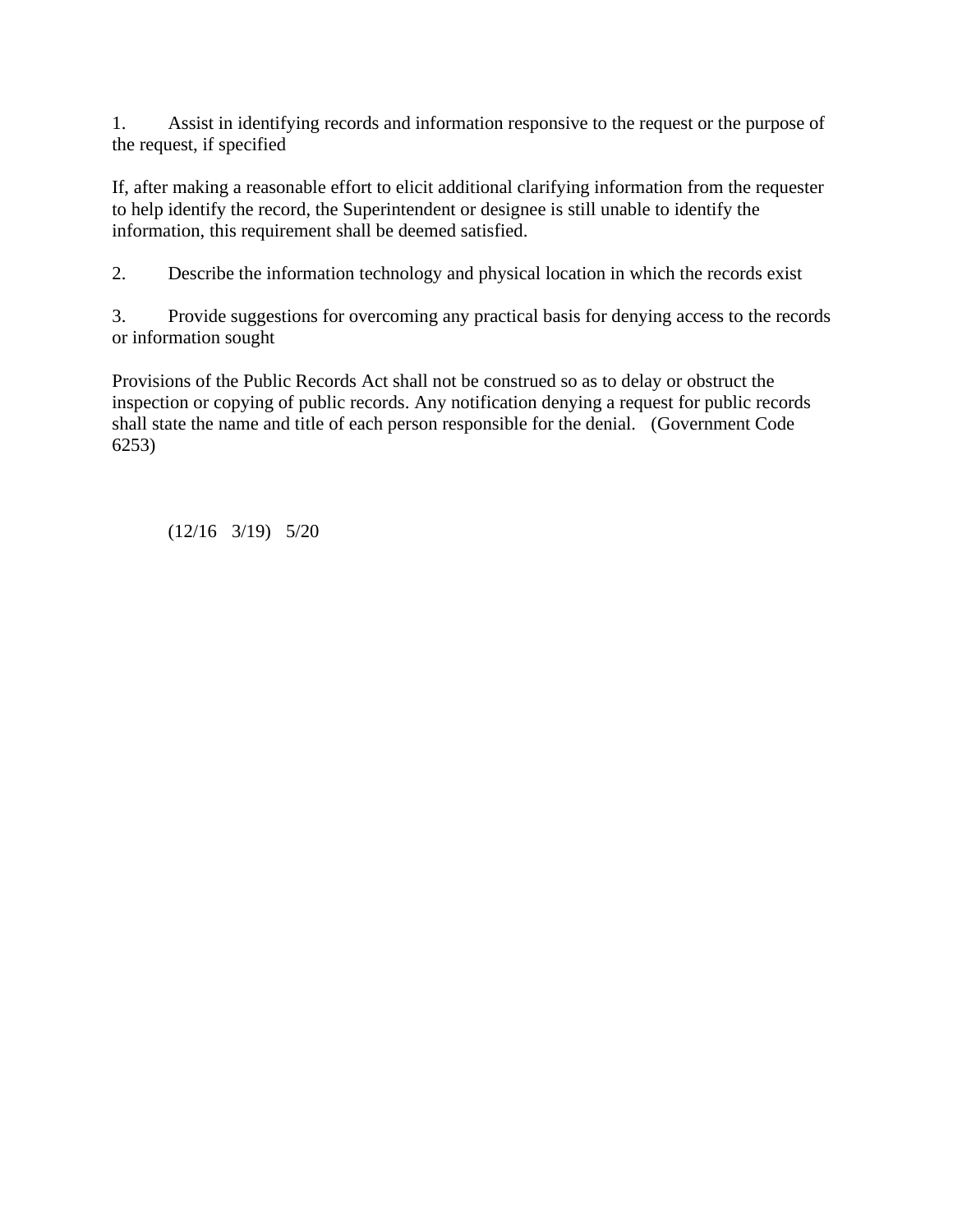### **Board Policy Relations Between Other Governmental Agencies And The Schools**

#### BP 1400 **Community Relations**

\*\*\*Note: The following optional policy may be revised to reflect district practice. Welfare and Institutions Code 18986-18986.30 encourage the development of a comprehensive and collaborative delivery system of services to children and youth at the local level. For further information about establishing collaborative structures among the leadership of local governments, see the Cities, Counties and Schools Partnership's web site.\*\*\*

The Governing Board believes that district efforts to provide a high-quality education for students in the community can be enhanced by collaboration with other government and public agencies that are responsible for the health, safety, and well-being of children and youth. The district shall initiate and maintain good working relationships with representatives of local agencies to maximize student and family access to support services that will help students achieve to their highest potential.

- (cf. 0450 Comprehensive Safety Plan)
- (cf. 5030 Student Wellness)
- (cf. 5131.6 Alcohol and Other Drugs)
- (cf. 5141.32 Health Screening for School Entry)
- (cf. 5141.4 Child Abuse Prevention and Reporting)
- (cf. 5141.52 Suicide Prevention)
- (cf. 5141.6 School Health Services)
- (cf. 5146 Married/Pregnant/Parenting Students)
- (cf. 5148 Child Care and Development)
- (cf. 5148.2 Before/After School Programs)
- (cf. 5148.3 Preschool/Early Childhood Education)
- (cf. 6164.2 Guidance/Counseling Services)
- (cf. 6173 Education for Homeless Children)
- (cf. 6173.1 Education for Foster Youth)

\*\*\*Note: In addition to any collaborative efforts that the district may initiate, there are a number of county structures in which district participation is appropriate. For example, if the County Board of Supervisors has established an Interagency Children's Services Coordinating Council pursuant to Welfare and Institutions Code 18986.10-18986.15, that council must include at least one superintendent of a unified school district within the county. In addition, Welfare and Institutions Code 18980-18983.8 provide for the development of a Child Abuse Prevention Coordinating Council within each county and encourage representatives of public and private schools to be included on these councils. Pursuant to Health and Safety Code 130100-130155, counties also have established First 5 County Commissions which work to help children enter school physically and emotionally healthy and ready to succeed.\*\*\*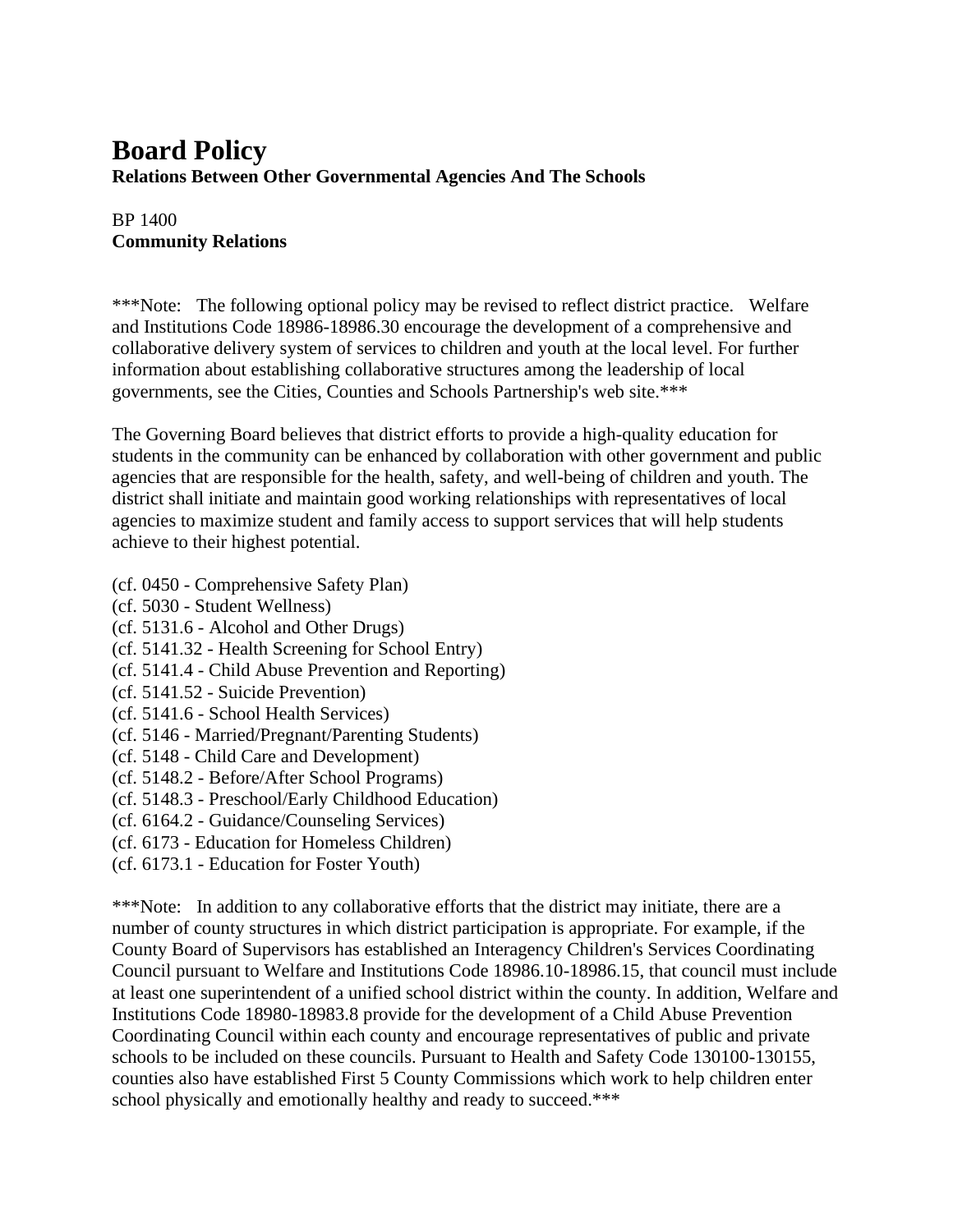The Board shall initiate or participate in collaborative relationships with city and county elected officials to design and coordinate multi-agency programs that respond to the needs of children and families and provide more efficient use of district and community resources. To further such collaborations, the Board may establish or participate in formal structures for governance teams to regularly meet and discuss issues of mutual concern.

(cf. 0200 - Goals for the School District) (cf. 9140 - Board Representatives)

The Superintendent and appropriate staff shall cooperate with government and public agencies in the planning and implementation of joint projects or activities within the community. The Superintendent or designee may designate a coordinator to ensure effective implementation of the district's responsibilities in any such collaborative project.

In order to identify priorities for services, the Board shall encourage a periodic assessment of children's needs within the community, which may include, but not be limited to, needs based on poverty, child abuse and neglect, poor physical or mental health, substance abuse, violence, homelessness, placement in foster care, or lack of access to child care. The needs assessment should also examine the extent to which those needs are being met through existing services in the district and in the community, the costs of providing those services, and any gaps, delay, or duplication of services.

The Board shall approve the services to be offered by the district, the resources that will be allocated to support collaboration, any use of school facilities for services, and any development or joint use of facilities with other jurisdictions. All agreements with other agencies to coordinate services or share resources shall be in writing. The Board may establish joint powers agreements or memorandums of understanding, when feasible, to formalize the responsibilities and liabilities of all parties in a collaborative activity.

(cf. 1330 - Use of School Facilities) (cf. 1330.1 - Joint Use Agreements) (cf. 3100 - Budget)

The Superintendent or designee shall work with interagency partners to explore funding opportunities available through each agency, state and national grant programs, and/or private foundations for youth service coordination and delivery.

\*\*\*Note: Education Code 49075 authorizes districts to permit access to student records to any person for whom a parent/guardian has provided written consent; see BP/AR 5125 - Student Records.\*\*\*

In order to facilitate service delivery or determination of eligibility for services, the district may share information with other appropriate agencies as long as the parent/guardian consents and the information is shared in accordance with laws pertaining to confidentiality and privacy.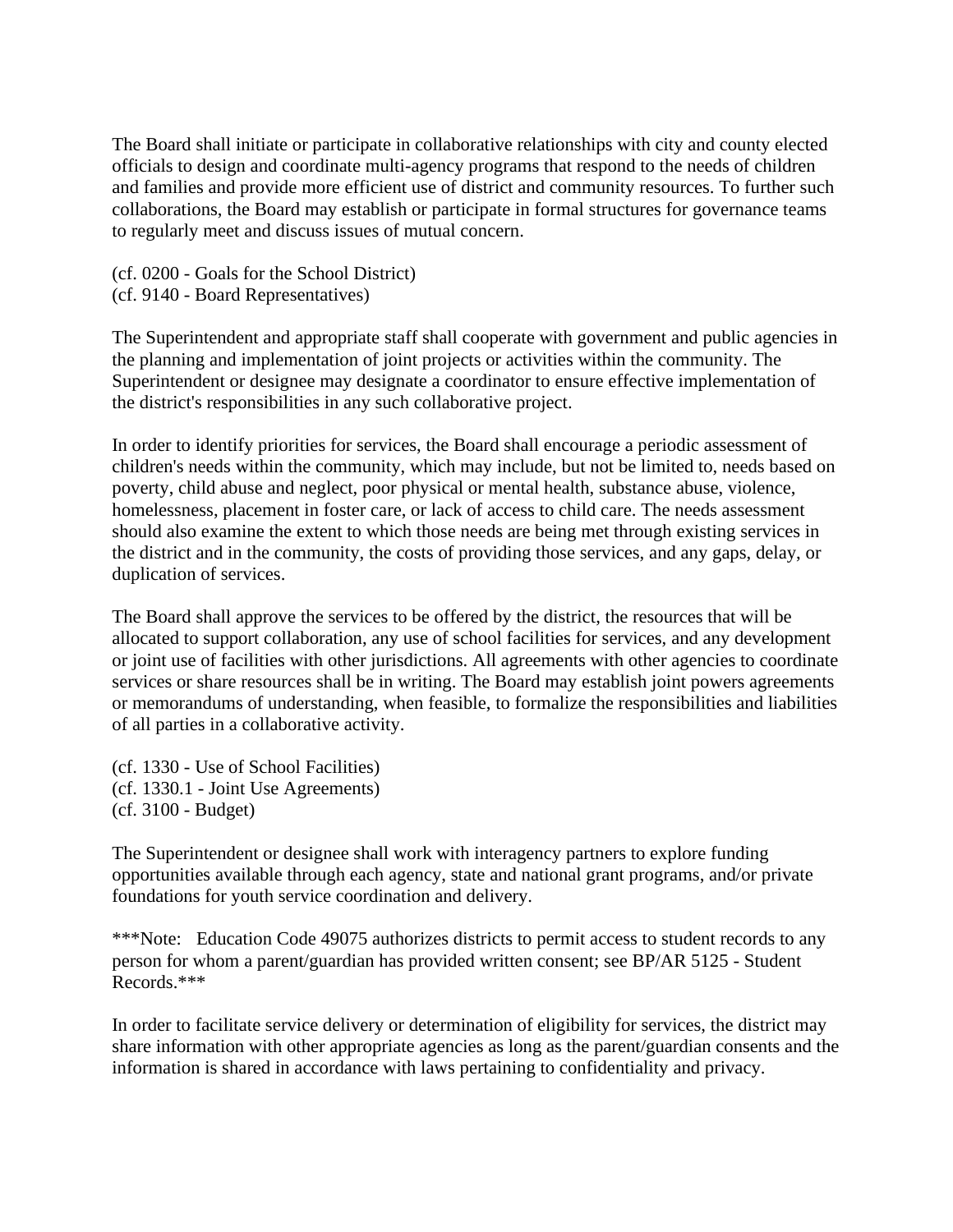(cf. 3553 - Free and Reduced Price Meals) (cf. 5125 - Student Records)

The Board shall receive regular reports of progress toward the identified goals of the collaborative effort. The reports may include, but not be limited to, feedback from staff and families regarding service delivery, numbers of children and families served, specific indicators of conditions of children, and indicators of system efficiency and cost effectiveness.

(cf. 0500 - Accountability)

The Board shall communicate with the community about the district's collaborative efforts and the conditions of children within the schools. The Board may advocate for local, state, and national policies, programs, and initiatives designed to improve the conditions of children and youth.

(cf. 1100 - Communication with the Public)

- (cf. 1160 Political Processes)
- (cf. 9000 Role of the Board)
- (cf. 9322 Agenda/Meeting Materials)

Legal Reference: EDUCATION CODE 8800-8807 Healthy Start support services for children 10900-10914.5 Cooperative community recreation programs 49073 Privacy of student records 49075 Parent/guardian permission for release of student records 49557.2 Sharing of information for MediCal eligibility HEALTH AND SAFETY CODE 120440 Immunization records; release to local health departments 130100-130155 Early childhood development; First 5 Commission WELFARE AND INSTITUTIONS CODE 5850-5883 Mental Health Services Act 18961.5 Computerized database; families at risk for child abuse; sharing of information 18980-18983.8 Child Abuse Prevention Coordinating Council 18986-18986.30 Interagency Children's Services Act 18986.40-18986.46 Multidisciplinary services teams 18986.50-18986.53 Integrated day care program 18987.6-18987.62 Family-based services

Management Resources:

CITIES, COUNTIES AND SCHOOLS PARTNERSHIP PUBLICATIONS

Healthy Children, Healthy Communities: An Action Guide for California Communities, 2006 Stretching Community Dollars: Cities, Counties and School Districts Building for the Future, 2006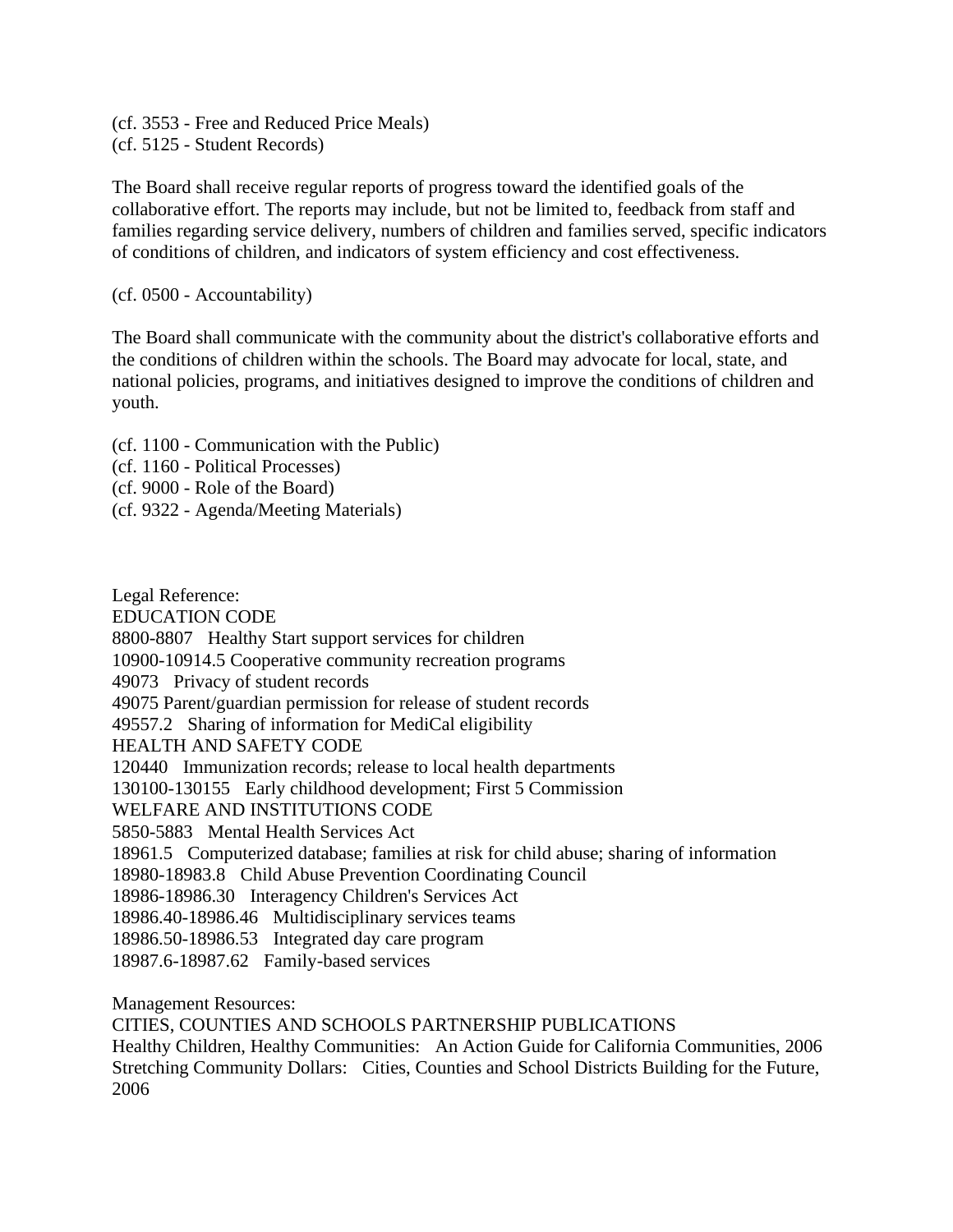YOUTH LAW CENTER PUBLICATIONS

Model Form for Consent to Exchange Confidential Information among the Members of an Interagency Collaborative, 1995 WEB SITES CSBA: http://www.csba.org California Department of Education, Learning Support: http://www.cde.ca.gov/ls California Department of Public Health: http://www.cdph.ca.gov California Department of Social Services: http://www.dss.cahwnet.gov California State Association of Counties: http://www.csac.counties.org Children Now: http://www.childrennow.org Cities, Counties and Schools Partnership: http://www.ccspartnership.org First 5 California: http://www.ccfc.ca.gov League of California Cities: http://www.cacities.org Youth Law Center: http://www.ylc.org

(11/03 11/07) 7/18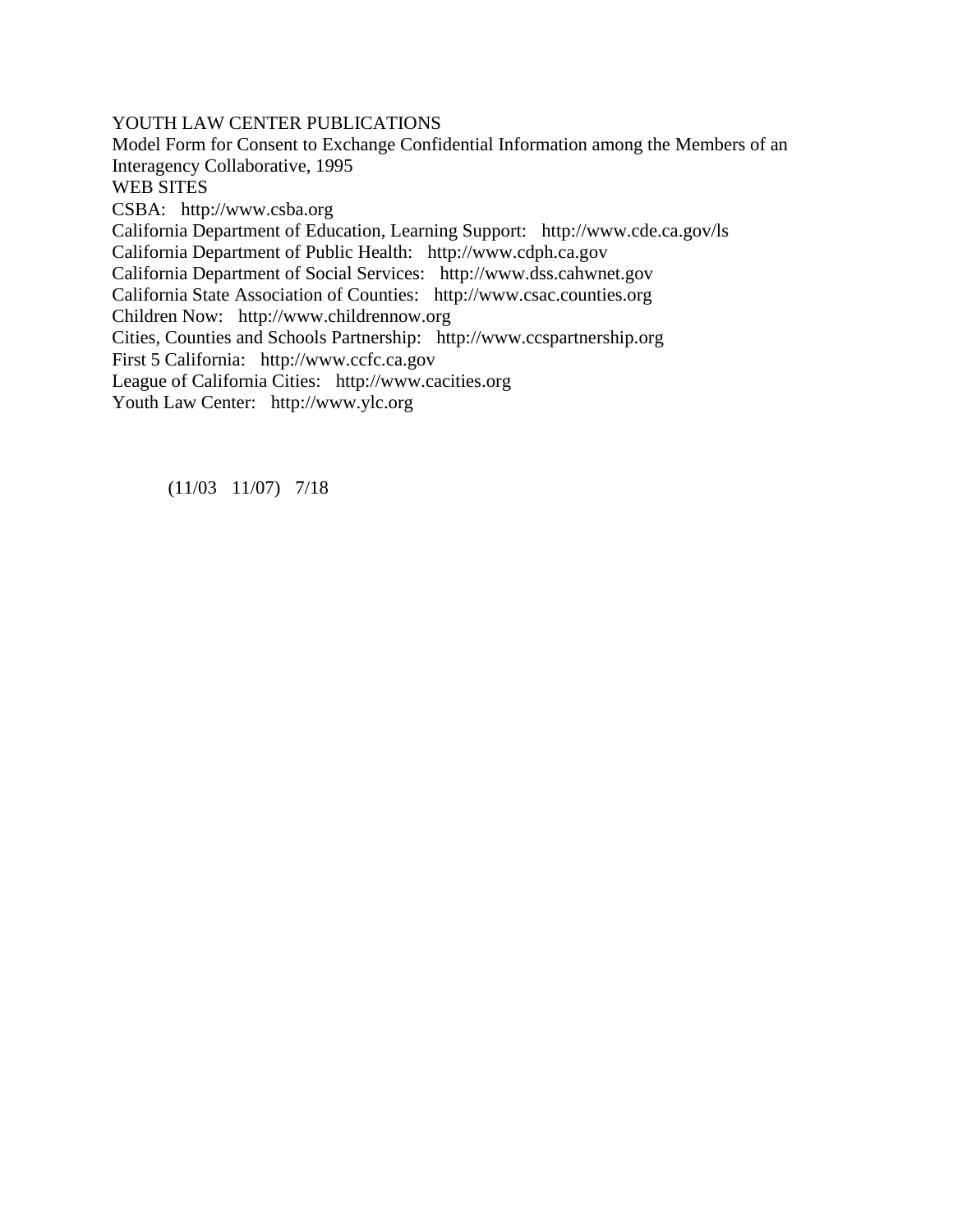# **Board Policy**

**Waivers**

#### BP 1431 **Community Relations**

\*\*\*Note: The following optional policy covers waiver requests that the State Board of Education (SBE) generally has legal authority to grant (general waivers). In order to provide districts with flexibility without undermining the basic intent of the law, Education Code 33050-33053 permit the Governing Board to request that SBE waive sections of the Education Code and Title 5 of the California Code of Regulations. Education Code 33050 exempts certain sections of the Education Code from SBE's authority to grant waivers. SB 75 (Ch. 51, Statutes of 2019) amended Education Code 33050 to prohibit the waiver of specified provisions relating to funding for charter schools.\*\*\*

\*\*\*Note: This policy does not address waivers expressly authorized by law for specific programs and situations (specific waivers) such as the waiver of Education Code 56101 for students with disabilities, the waiver of specified school site council provisions pursuant to Education Code 65001, waivers that may be granted by the Commission on Teacher Credentialing, or waivers that may be specifically granted by the Superintendent of Public Instruction such as waivers for alternative schools. See BP 6181 - Alternative Schools/Programs of Choice. For any such waiver, the process for obtaining the waiver would be as specified in the provision of law governing the program.\*\*\*

The Governing Board recognizes that circumstances may arise in the operation of the district that require a waiver from state law or regulation. When it is in the interest of district students, the Board may request that the State Board of Education (SBE) waive any provision of state law or regulation which SBE has authority to waive pursuant to Education Code 33050.

\*\*\*Note: The California Department of Education (CDE) web site contains an online waiver request system as well as guidance and Frequently Asked Questions to help expedite the waiver submission process. Prior to submitting a waiver request, the district should confirm that it has gathered all the data required and has complied with all the legal requirements for the request. The district should also review Education Code 33051 which specifies the reasons for which SBE may deny the request.\*\*\*

Any waiver request to be submitted to SBE shall first be approved by the Board. The Superintendent or designee shall ensure that each proposed waiver request includes all information necessary for the Board to analyze the need for the waiver and make an informed decision.

If the proposed waiver request affects a program that requires the existence of a school site council, the Superintendent or designee shall obtain the school site council's approval of the request before presenting it to the Board. As appropriate, other councils or advisory committees,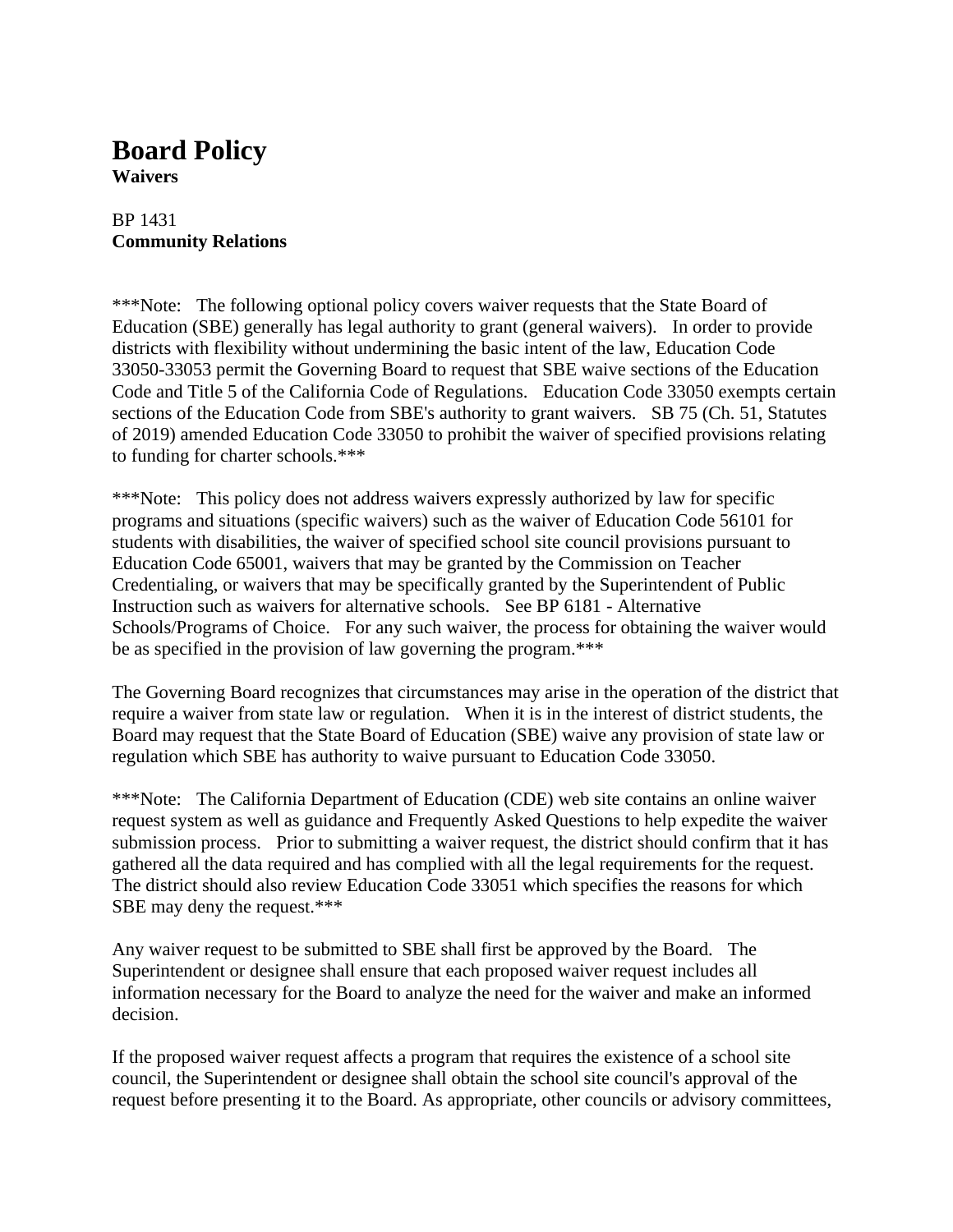including bilingual advisory committees, shall be provided adequate opportunity to review a proposed waiver request, and the request shall include a written summary of any objections to the request by the councils or advisory committees. (Education Code 33051)

(cf. 0420 - School Plans/Site Councils) (cf. 1220 - Citizen Advisory Committees)

\*\*\*Note: The following optional paragraph is for use by districts with an employee organization certified to represent the district's employees in negotiations with the district.\*\*\*

In addition, the Superintendent or designee shall consult with the exclusive representative of district employees in the development of the waiver request, and shall include in the request the exclusive representative's position regarding the waiver. (Education Code 33050, 33051)

(cf. 4140/4240/4340 - Bargaining Units)

\*\*\*Note: The following paragraph is for use by districts that participate in a joint powers entity to operate a regional occupational center or program. See BP 6178.2 - Regional Occupational Center/Program.\*\*\*

A request for a waiver related to a regional occupational center or program operated by a joint powers agency shall be submitted as a joint waiver request with other participating school districts upon approval of a unanimous vote of the governing board of the joint powers agency. (Education Code 33050)

(cf. 6178.2 - Regional Occupational Center/Program)

\*\*\*Note: Education Code 33050 does not include specific requirements in regard to the public hearing that must be held before the Board submits a waiver request. CDE's General Waiver Instructions, located on its web site, state that the public hearing must be properly noticed and held during a board meeting.\*\*\*

To receive public testimony on each proposal for a waiver request, the Board shall hold a properly noticed public hearing during a Board meeting. (Education Code 33050)

\*\*\*Note: Education Code 33050 does not specify the length of the advanced notice required for the public hearing described above. However, CSBA believes that the notice must allow sufficient time to enable members of the public adequate opportunity to participate in the waiver request process.\*\*\*

\*\*\*Note: CDE's General Waiver Instructions provide that distribution of the board meeting agenda is insufficient to constitute proper notice for the public hearing. The notice must specifically invite public testimony, and can be advertised by (1) printing a notice that includes the time, date, location, and subject of the hearing in a newspaper of general circulation, or (2) in small districts, posting a formal notice at each school and three public places in the district.\*\*\*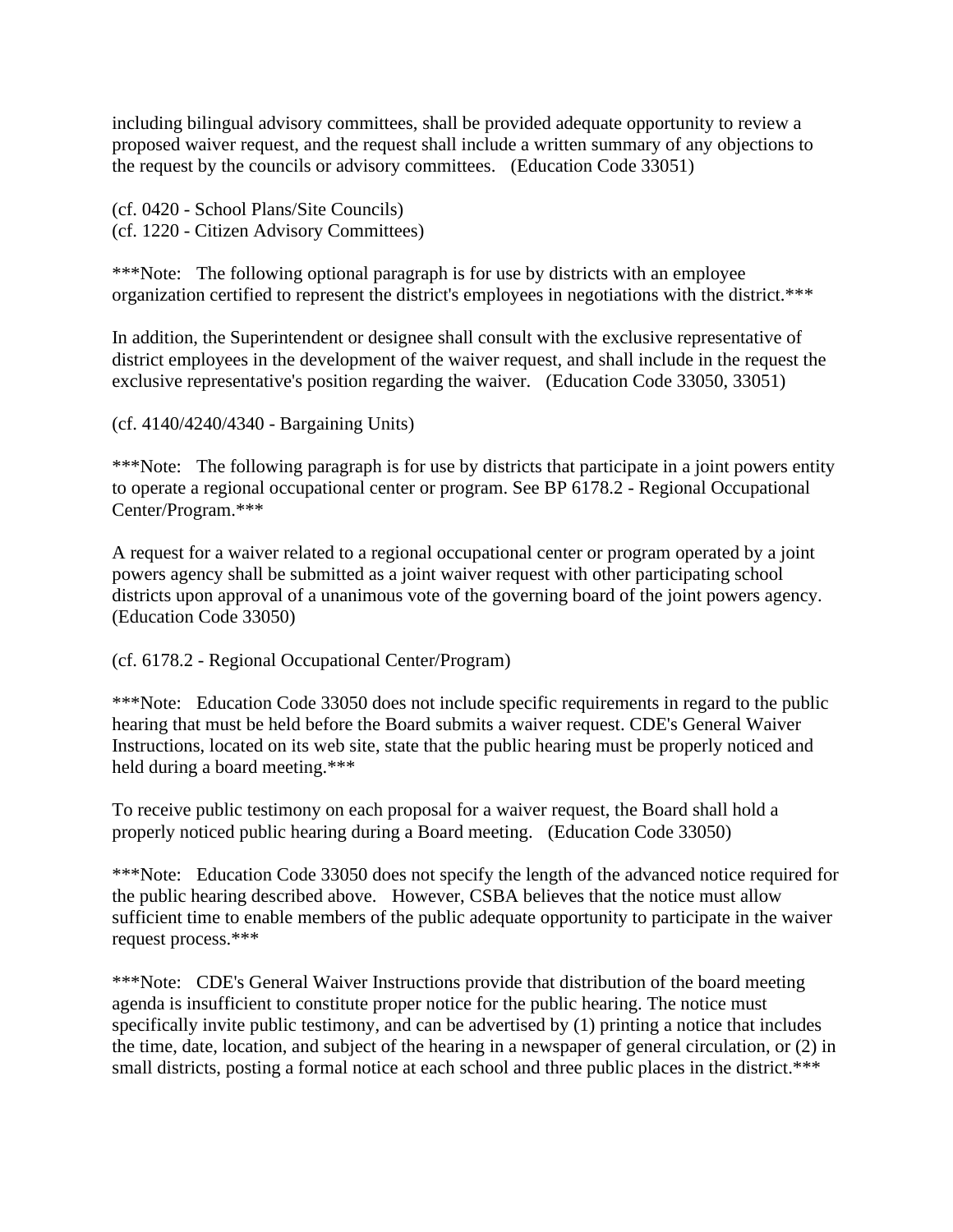\*\*\*Note: The following optional paragraph may be revised to specify the length of the notice in accordance with district practice, and should be modified appropriately depending on the size of the district.\*\*\*

The notice, which shall state the time, date, location, and subject of the public hearing and invite public testimony, may be printed in a newspaper of general circulation and/or posted at each school and three public places in the district.

(cf. 9320 - Meetings and Notices)

\*\*\*Note: Pursuant to Education Code 33051, any general waiver which has been granted for two consecutive years, or which is initially granted for two years, may be regarded as "permanent" for as long as the information on the waiver request remains current. However, SBE may require updated information for a general waiver whenever it determines that information to be necessary. SBE may also rescind a waiver if additional information supporting a recession is made available to SBE.\*\*\*

If the district determines that a waiver is needed for more than one year, the Board shall reapply to SBE. When the Board has requested and received the same general waiver from SBE for two consecutive years, the Board does not subsequently need to reapply annually provided that the information contained on the request remains current, except that the district shall apply annually for the renewal of any waiver regarding teacher credentialing. (Education Code 33051)

Legal Reference: EDUCATION CODE 33050-33053 General waiver authority 48800 Attendance at community college 51747.3 Charter school independent study funding 56000-56867 Special education programs 65001 School site councils

Management Resources: WEB SITES California Department of Education, Waiver Office: http://www.cde.ca.gov/re/lr/wr Commission on Teacher Credentialing: http://www.ctc.ca.gov

(7/05 8/13) 10/19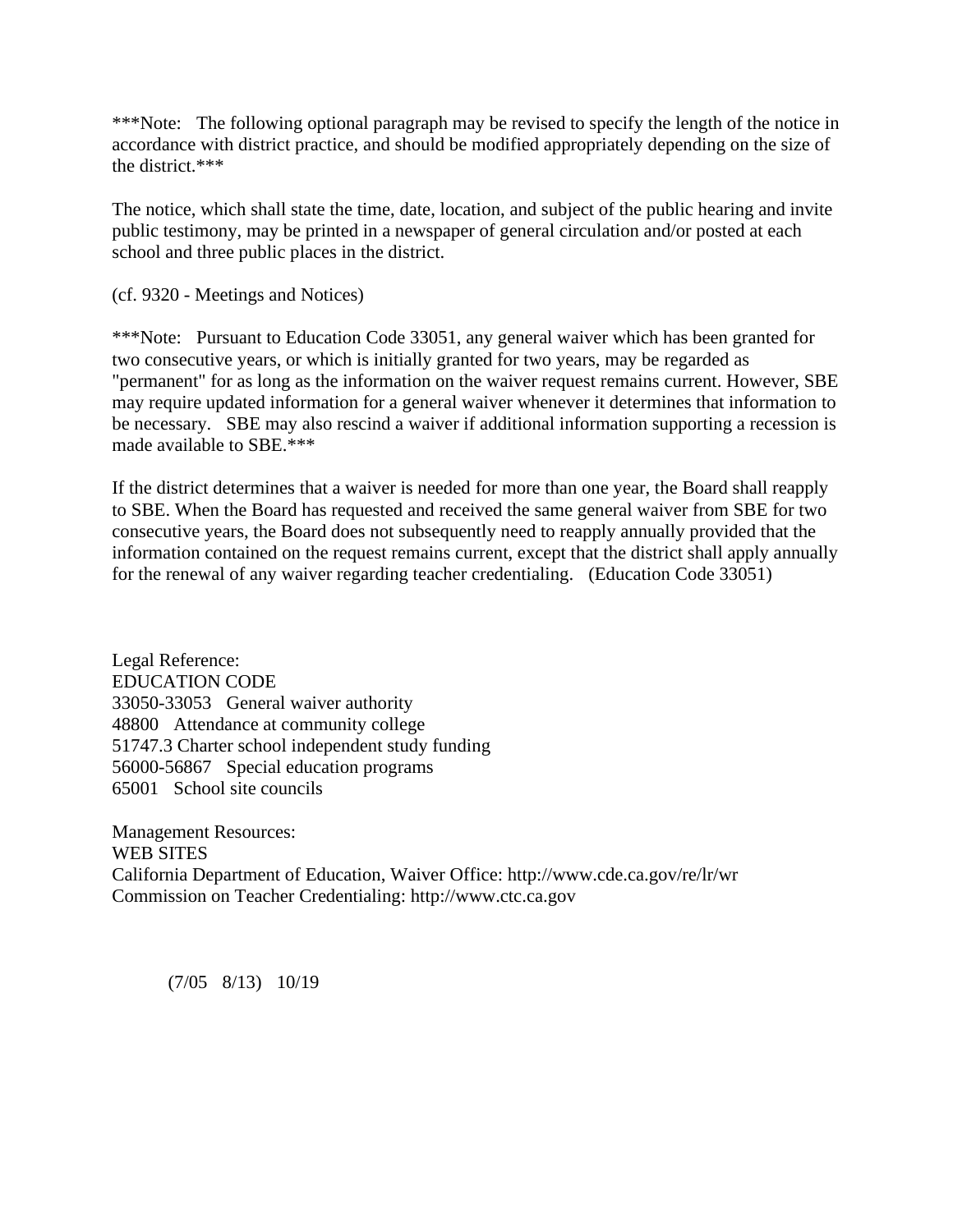## **Board Policy Relations Between Private Industry And The Schools**

BP 1700 **Community Relations**

\*\*\*Note: The following optional policy may be revised to reflect district practice.\*\*\*

The Governing Board recognizes that private industry and the schools have a mutual interest in maximizing student achievement in order to prepare students to be productive citizens and contribute to the economic health of the community. The Board shall encourage local business involvement in efforts that support the core mission and goals of the district and promote the academic, social, and physical well-being of students.

(cf. 0000 - Vision) (cf. 0200 - Goals for the School District) (cf. 6142.3 - Civic Education) (cf. 6142.4 - Service Learning/Community Service Classes)

The Board and the Superintendent or designee shall develop strategies to initiate business partnerships and shall communicate with business partners about district needs and priorities. The Superintendent or designee may assign district staff to coordinate community/business outreach efforts on behalf of the district and work to ensure equitable distribution of business involvement across all district schools.

(cf. 9000 - Role of the Board)

Businesses and industry and/or their representatives may support district schools and programs by:

1. Volunteering in the classroom or school, providing special instructional programs or assemblies, and serving as tutors or mentors for individual students

(cf. 1240 - Volunteer Assistance) (cf. 1250 - Visitors/Outsiders)

\*\*\*Note: Education Code 41032 authorizes the Governing Board to accept gifts and to prescribe conditions for their acceptance; see BP 3290 - Gifts, Grants and Bequests.\*\*\*

2. Donating funds, products, instructional materials, or services that serve an educational purpose

(cf. 1260 - Educational Foundation) (cf. 3290 - Gifts, Grants and Bequests)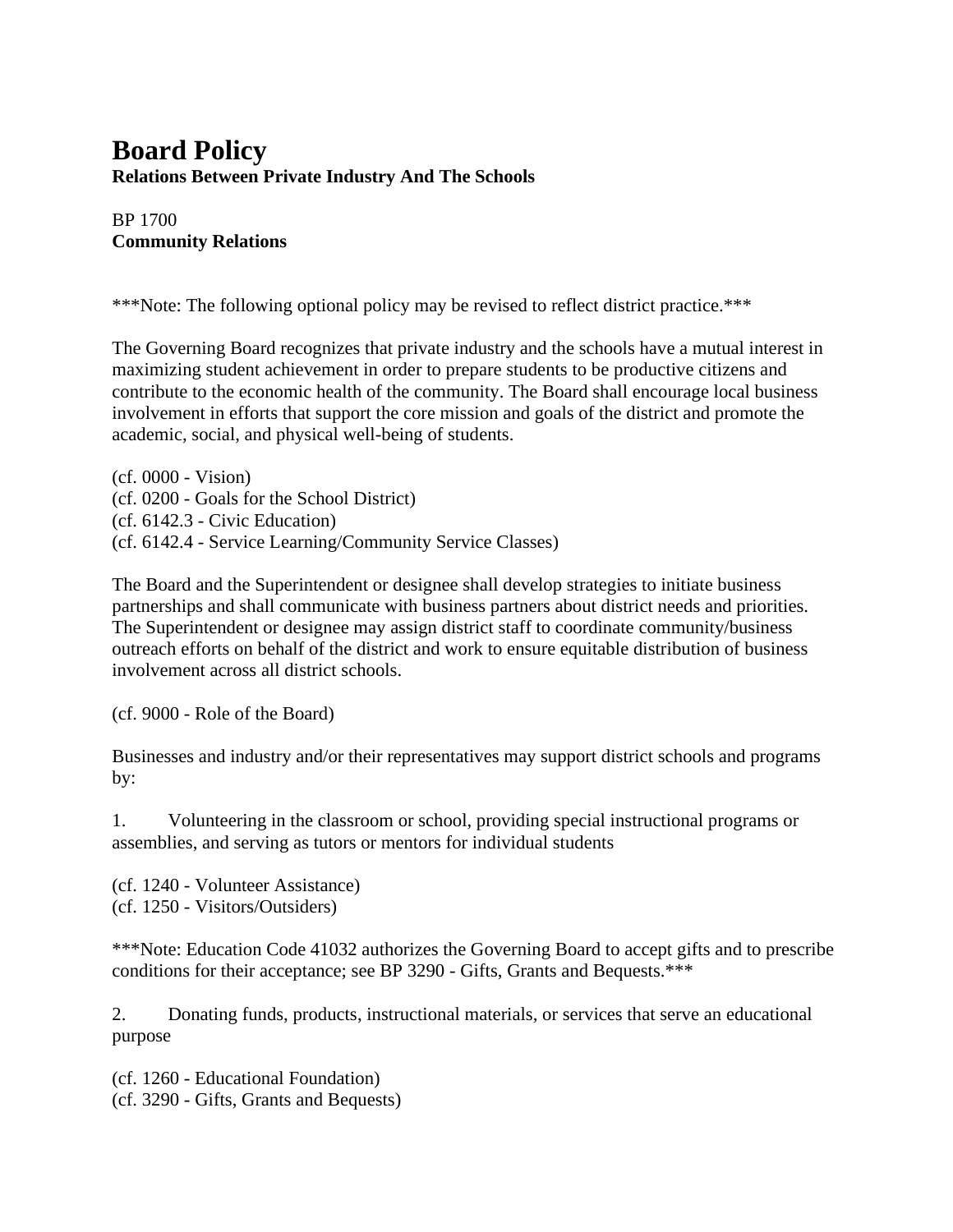(cf. 6161.1- Selection and Evaluation of Instructional Materials) (cf. 9270 - Conflict of Interest)

\*\*\*Note: Item #3 below is for use by districts that allow paid advertisement by commercial enterprises in school-sponsored publications or on school property and have set criteria for approval of such advertising; see AR 1325 - Advertising and Promotion.\*\*\*

3. Purchasing advertisements in school-sponsored publications or on school property in accordance with law and Board policy

(cf. 1325 - Advertising and Promotion) (cf. 3312 - Contracts)

4. Serving on advisory committees in order to provide business expertise or perspectives

(cf. 1220 - Citizen Advisory Committees) (cf. 5030 - Student Wellness)

\*\*\*Note: Item #5 below is for use by districts that offer career technical education and/or work experience education programs in any of grades 7-12. Districts offering career technical education are required by Education Code 8070 to establish an advisory committee which must include business representation. 20 USC 2354 requires involvement of business representatives in the planning, development, implementation, and evaluation of career technical education programs funded by the Strengthening Career and Technical Education for the 21st Century Act; see BP/AR 6178 - Career Technical Education.\*\*\*

5. Working with district staff to ensure the relevance and rigor of the district's career technical education program and providing work opportunities for students enrolled in these programs

(cf. 5113.2 - Work Permits) (cf. 6178 - Career Technical Education) (cf. 6178.1 - Work Based Learning)

6. Engaging in other activities approved by the Superintendent or designee that are designed to increase student learning or support school operations

The Board urges employers to further support the schools by recognizing their employees' needs as parents/guardians, accommodating their needs for child care, and supporting their involvement with their children's schools.

(cf. 5020 - Parent Rights and Responsibilities) (cf. 6020 - Parent Involvement)

The Superintendent or designee may publicly acknowledge the support of a business partner in district communications and/or by allowing the use of the business name or logo on donated